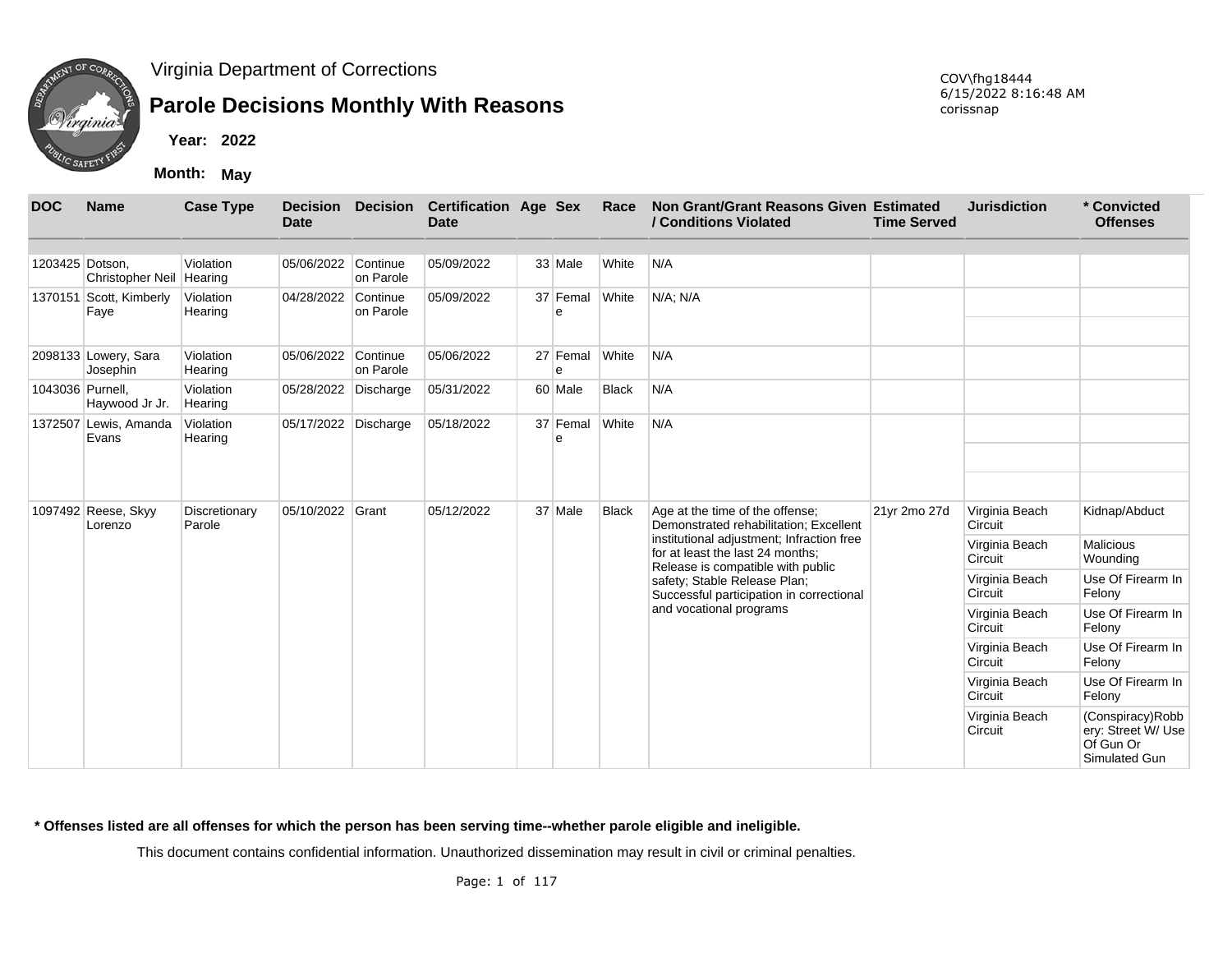

## **Parole Decisions Monthly With Reasons**

**Year: 2022**

**Month: May**

| <b>DOC</b> | <b>Name</b>                    | <b>Case Type</b>        | <b>Decision</b><br><b>Date</b> | <b>Decision</b> | <b>Certification Age Sex</b><br><b>Date</b> |         | Race         | Non Grant/Grant Reasons Given Estimated<br>/ Conditions Violated                                                                                           | <b>Time Served</b> | <b>Jurisdiction</b>       | * Convicted<br><b>Offenses</b>                                       |
|------------|--------------------------------|-------------------------|--------------------------------|-----------------|---------------------------------------------|---------|--------------|------------------------------------------------------------------------------------------------------------------------------------------------------------|--------------------|---------------------------|----------------------------------------------------------------------|
|            | 1097492 Reese, Skyy<br>Lorenzo | Discretionary<br>Parole | 05/10/2022 Grant               |                 | 05/12/2022                                  | 37 Male | <b>Black</b> | Age at the time of the offense;<br>Demonstrated rehabilitation; Excellent<br>institutional adjustment; Infraction free<br>for at least the last 24 months; | 21yr 2mo 27d       | Virginia Beach<br>Circuit | (Conspiracy)Robb<br>ery: Street W/ Use<br>Of Gun Or<br>Simulated Gun |
|            |                                |                         |                                |                 |                                             |         |              | Release is compatible with public<br>safety; Stable Release Plan;<br>Successful participation in correctional<br>and vocational programs                   |                    | Virginia Beach<br>Circuit | (Conspiracy)Robb<br>ery: Street W/ Use<br>Of Gun Or<br>Simulated Gun |
|            |                                |                         |                                |                 |                                             |         |              |                                                                                                                                                            |                    | Virginia Beach<br>Circuit | (Conspiracy)Robb<br>ery: Street W/ Use<br>Of Gun Or<br>Simulated Gun |
|            |                                |                         |                                |                 |                                             |         |              |                                                                                                                                                            |                    | Virginia Beach<br>Circuit | Robbery                                                              |
|            |                                |                         |                                |                 |                                             |         |              |                                                                                                                                                            |                    | Virginia Beach<br>Circuit | Robbery                                                              |
|            |                                |                         |                                |                 |                                             |         |              |                                                                                                                                                            |                    | Virginia Beach<br>Circuit | Robbery                                                              |
|            |                                |                         |                                |                 |                                             |         |              |                                                                                                                                                            |                    | Virginia Beach<br>Circuit | Robbery                                                              |
|            | 1000079 Cowles,<br>Christopher | Geriatric               | 05/05/2022                     | Not Grant       | 05/06/2022                                  | 66 Male | White        | Release at this time would diminish<br>seriousness of crime; Serious nature                                                                                | 21yr 2mo 4d        | Prince William<br>Circuit | Forcible Sodomy                                                      |
|            | <b>John</b>                    |                         |                                |                 |                                             |         |              | and circumstances of your offense(s).;<br>The Board concludes that you should<br>serve more of your sentence prior to                                      |                    | Prince William<br>Circuit | Forcible Sodomy                                                      |
|            |                                |                         |                                |                 |                                             |         |              | release on parole.; The Board<br>considers you to be a risk to the                                                                                         |                    | Prince William<br>Circuit | Aggravated<br>Sexual Battery                                         |
|            |                                |                         |                                |                 |                                             |         |              | community.                                                                                                                                                 |                    | Prince William<br>Circuit | Forcible Sodomy                                                      |
|            |                                |                         |                                |                 |                                             |         |              |                                                                                                                                                            |                    | Prince William<br>Circuit | Sex Assault, Rape                                                    |
|            |                                |                         |                                |                 |                                             |         |              |                                                                                                                                                            |                    | Prince William<br>Circuit | Forcible Sodomy                                                      |

**\* Offenses listed are all offenses for which the person has been serving time--whether parole eligible and ineligible.**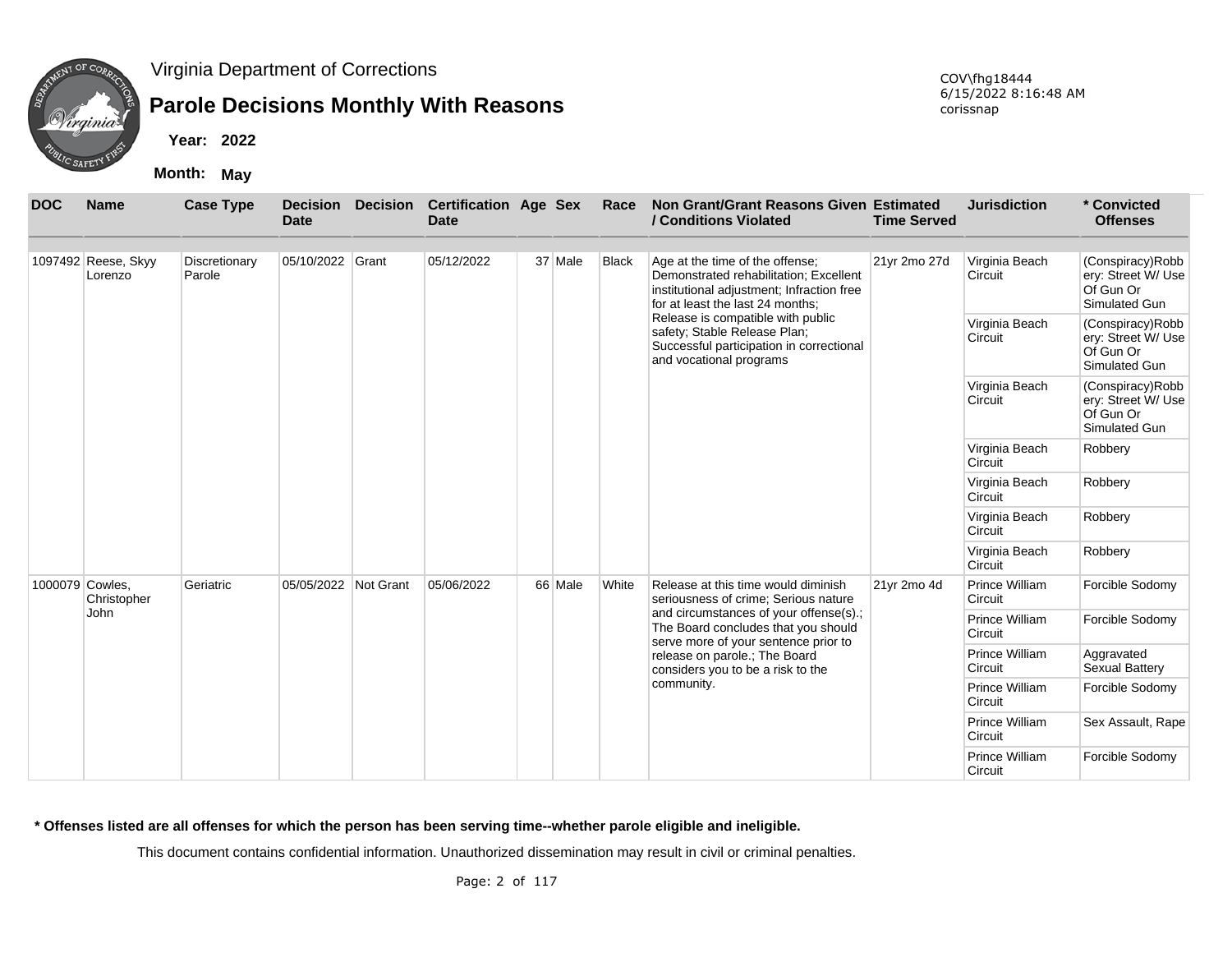

# **Parole Decisions Monthly With Reasons**

**Year: 2022**

**Month: May**

| <b>DOC</b>      | <b>Name</b>                      | <b>Case Type</b>        | <b>Decision</b><br><b>Date</b> | <b>Decision</b> | <b>Certification Age Sex</b><br><b>Date</b> |         | Race         | Non Grant/Grant Reasons Given Estimated<br>/ Conditions Violated                                                      | <b>Time Served</b>            | <b>Jurisdiction</b>        | * Convicted<br><b>Offenses</b>                              |
|-----------------|----------------------------------|-------------------------|--------------------------------|-----------------|---------------------------------------------|---------|--------------|-----------------------------------------------------------------------------------------------------------------------|-------------------------------|----------------------------|-------------------------------------------------------------|
| 1000079 Cowles. | Christopher                      | Geriatric               | 05/05/2022 Not Grant           |                 | 05/06/2022                                  | 66 Male | White        | Release at this time would diminish<br>seriousness of crime: Serious nature                                           | 21yr 2mo 4d                   | Prince William<br>Circuit  | Forcible Sodomy                                             |
|                 | John                             |                         |                                |                 |                                             |         |              | and circumstances of your offense(s).;<br>The Board concludes that you should<br>serve more of your sentence prior to |                               | Prince William<br>Circuit  | Aggravated<br>Sexual Battery                                |
|                 |                                  |                         |                                |                 |                                             |         |              | release on parole.; The Board<br>considers you to be a risk to the                                                    |                               | Prince William<br>Circuit  | Forcible Sodomy                                             |
|                 |                                  |                         |                                |                 |                                             |         |              | community.                                                                                                            |                               | Prince William<br>Circuit  | Sex Assault, Rape                                           |
|                 | 1001340 Canelas, Abel<br>Paguada | <b>Dual Eligibility</b> | 05/10/2022 Not Grant           |                 | 05/11/2022                                  | 74 Male | White        | Release at this time would diminish<br>seriousness of crime; Serious nature<br>and circumstances of your offense(s).; | 31yr 11mo 2d<br>28yr 11mo 12d | <b>Arlington Circuit</b>   | Sexual<br>Assault/Battery-<br>Misd                          |
|                 |                                  |                         |                                |                 |                                             |         |              | The Board concludes that you should<br>serve more of your sentence prior to<br>release on parole.                     |                               | <b>Arlington Circuit</b>   | Sex Assault, Rape                                           |
|                 | 1001347 Bruce, Vincent<br>Edwin  | Discretionary<br>Parole | 05/03/2022 Not Grant           |                 | 05/04/2022                                  | 49 Male | <b>Black</b> | Considering your offense and your<br>institutional records, the Board                                                 |                               | Northampton<br>Circuit     | <b>Malicious</b><br>Wounding                                |
|                 |                                  |                         |                                |                 |                                             |         |              | concludes that you should serve more<br>of your sentence before being<br>paroled.; Extensive criminal record;         |                               | Northampton GDC            | <b>Assault And</b><br>Battery                               |
|                 |                                  |                         |                                |                 |                                             |         |              | Release at this time would diminish<br>seriousness of crime; Serious nature                                           |                               | Northampton<br>Circuit     | Robbery                                                     |
|                 |                                  |                         |                                |                 |                                             |         |              | and circumstances of your offense(s).;<br>Your record of institutional infractions                                    |                               | Northampton GDC            | Damage Prop-<br>Public                                      |
|                 |                                  |                         |                                |                 |                                             |         |              | indicates a disregard for rules and that<br>you are not ready to conform to<br>society.                               |                               | Augusta Circuit            | Solicitation To<br>Commit Felony -<br><b>Type Not Clear</b> |
|                 |                                  |                         |                                |                 |                                             |         |              |                                                                                                                       |                               | <b>Greensville Circuit</b> | Carnal Know: Of<br>Child 13-14Y:<br>W/O Force               |
|                 |                                  |                         |                                |                 |                                             |         |              |                                                                                                                       |                               | Northampton<br>Circuit     | <b>Statutory Burglary</b>                                   |
|                 |                                  |                         |                                |                 |                                             |         |              |                                                                                                                       |                               | Northampton GDC            | Larc-Petty                                                  |
|                 |                                  |                         |                                |                 |                                             |         |              |                                                                                                                       |                               | Parole Board               | Parole Violation                                            |

**\* Offenses listed are all offenses for which the person has been serving time--whether parole eligible and ineligible.**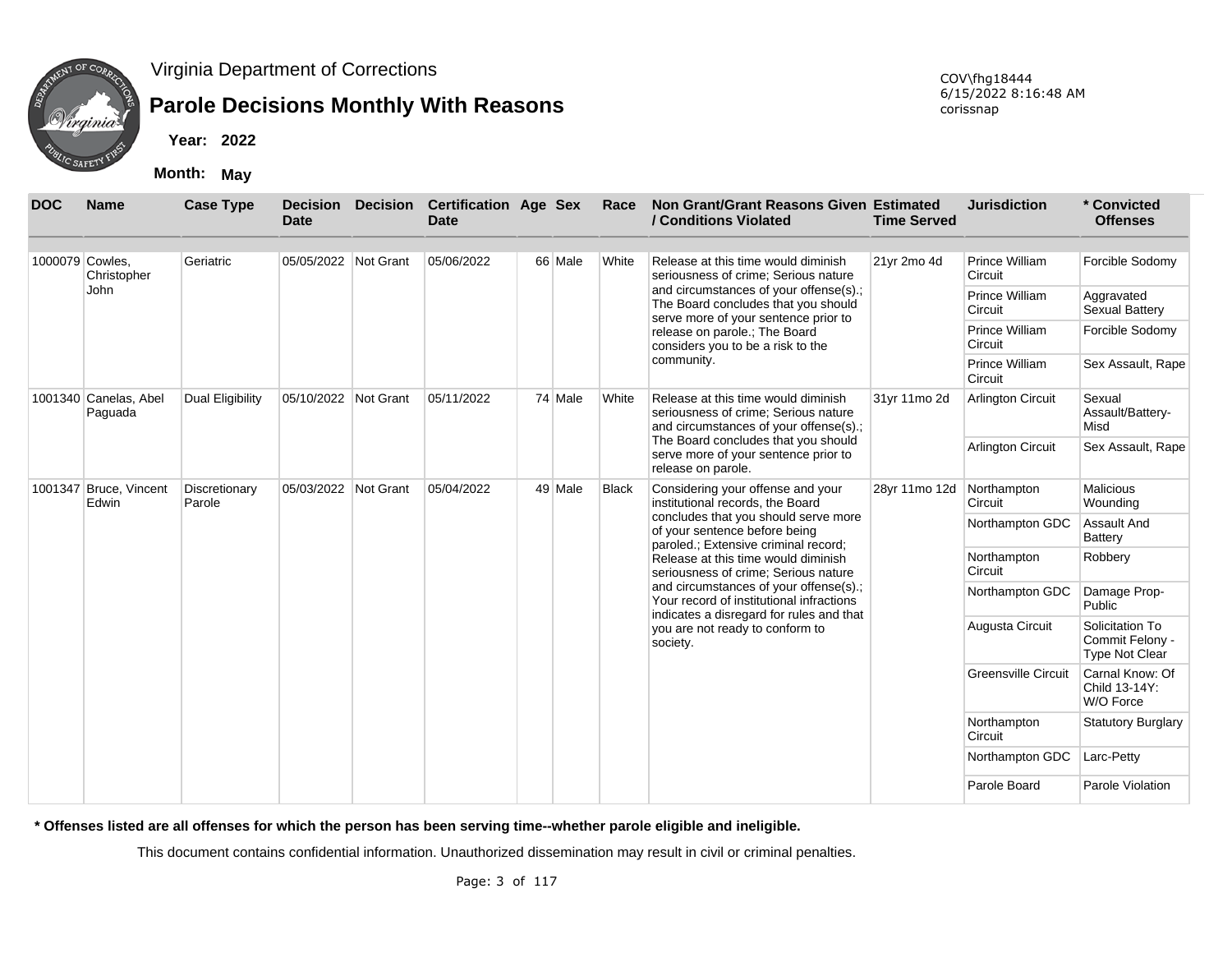

## **Parole Decisions Monthly With Reasons**

**Year: 2022**

**Month: May**

| <b>DOC</b> | <b>Name</b>                     | <b>Case Type</b>        | <b>Date</b>          | <b>Decision Decision</b> | <b>Certification Age Sex</b><br><b>Date</b> |         | Race  | Non Grant/Grant Reasons Given Estimated<br>/ Conditions Violated                                                                                                                                                                                                                                                                                                                                            | <b>Time Served</b> | <b>Jurisdiction</b>               | * Convicted<br><b>Offenses</b>    |
|------------|---------------------------------|-------------------------|----------------------|--------------------------|---------------------------------------------|---------|-------|-------------------------------------------------------------------------------------------------------------------------------------------------------------------------------------------------------------------------------------------------------------------------------------------------------------------------------------------------------------------------------------------------------------|--------------------|-----------------------------------|-----------------------------------|
|            | 1002765 Thompson,<br>Leon David | Discretionary<br>Parole | 05/05/2022 Not Grant |                          | 05/05/2022                                  | 52 Male | White | Release at this time would diminish<br>seriousness of crime; Serious nature                                                                                                                                                                                                                                                                                                                                 | 30yr 11mo 8d       | <b>Winchester Circuit</b>         | <b>Breaking And</b><br>Entering   |
|            |                                 |                         |                      |                          |                                             |         |       | and circumstances of your offense(s).;<br>The Board concludes that you should                                                                                                                                                                                                                                                                                                                               |                    | <b>Winchester Circuit</b>         | Sex Assault, Rape                 |
|            |                                 |                         |                      |                          |                                             |         |       | serve more of your sentence prior to<br>release on parole.                                                                                                                                                                                                                                                                                                                                                  |                    | <b>Winchester Circuit</b>         | Robbery                           |
|            | 1003169 Moore, Robert<br>Edgar  | Discretionary<br>Parole | 05/23/2022 Not Grant |                          | 05/24/2022                                  | 50 Male | White | Considering your offense and your<br>institutional records, the Board                                                                                                                                                                                                                                                                                                                                       | 23yr 3mo 21d       | Smyth Circuit                     | Controlled Drugs -<br>Sell        |
|            |                                 |                         |                      |                          |                                             |         |       | concludes that you should serve more<br>of your sentence before being<br>paroled.; Extensive criminal record;<br>Release at this time would diminish<br>seriousness of crime; Serious nature<br>and circumstances of your offense(s).;<br>You need further participation in<br>institutional work and/or educational<br>programs to indicate your positive<br>progression towards re-entry into<br>society. |                    | <b>Smyth Circuit</b>              | Homicide/Murder                   |
|            | 1003483 Brogan, Ricky           | Dual Eligibility        | 05/05/2022 Not Grant |                          | 05/05/2022                                  | 61 Male | White | History of violence.; Release at this<br>time would diminish seriousness of                                                                                                                                                                                                                                                                                                                                 | 43yr 4mo 2d        | <b>Franklin County</b><br>Circuit | Weapon Offense                    |
|            |                                 |                         |                      |                          |                                             |         |       | crime; The Board concludes that you<br>should serve more of your sentence                                                                                                                                                                                                                                                                                                                                   |                    | <b>Franklin County</b><br>Circuit | Homicide-1st<br>Degree            |
|            |                                 |                         |                      |                          |                                             |         |       | prior to release on parole.                                                                                                                                                                                                                                                                                                                                                                                 |                    | <b>Franklin County</b><br>Circuit | Weapon Offense                    |
|            |                                 |                         |                      |                          |                                             |         |       |                                                                                                                                                                                                                                                                                                                                                                                                             |                    | <b>Richmond City</b><br>Circuit   | Possession Of<br>Weapon           |
|            |                                 |                         |                      |                          |                                             |         |       |                                                                                                                                                                                                                                                                                                                                                                                                             |                    | <b>Franklin County</b><br>Circuit | Homicide-1st<br>Degree            |
|            |                                 |                         |                      |                          |                                             |         |       |                                                                                                                                                                                                                                                                                                                                                                                                             |                    | <b>Franklin County</b><br>Circuit | <b>Weapon Offense</b>             |
|            |                                 |                         |                      |                          |                                             |         |       |                                                                                                                                                                                                                                                                                                                                                                                                             |                    | <b>Henry Circuit</b>              | Firing Into<br>Dwelling Or Buildi |
|            |                                 |                         |                      |                          |                                             |         |       |                                                                                                                                                                                                                                                                                                                                                                                                             |                    | Mecklenburg<br>Circuit            | Possession Of<br>Weapon           |

**\* Offenses listed are all offenses for which the person has been serving time--whether parole eligible and ineligible.**

This document contains confidential information. Unauthorized dissemination may result in civil or criminal penalties.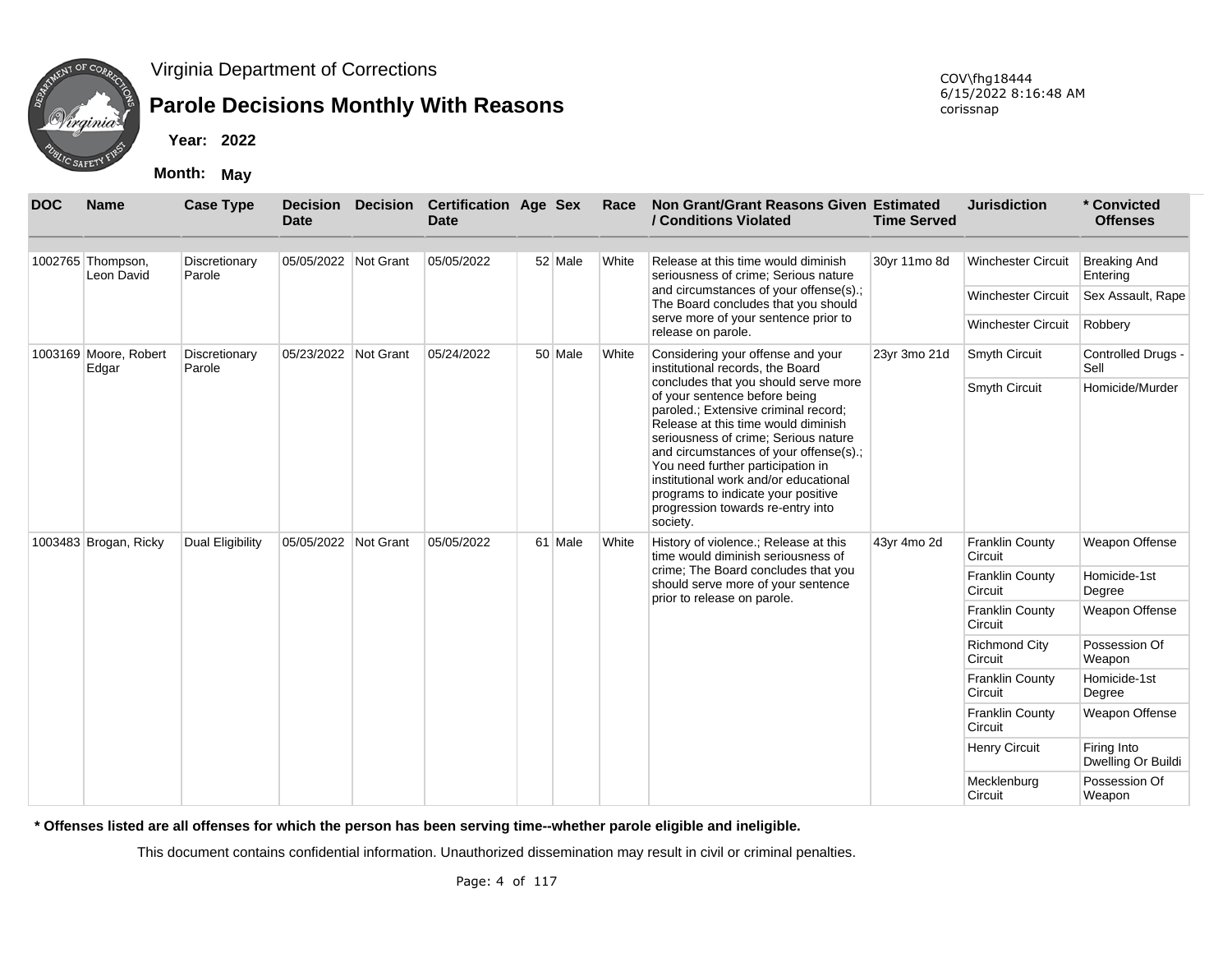

## **Parole Decisions Monthly With Reasons**

COV\fhg18444 6/15/2022 8:16:48 AM corissnap

**Year: 2022**

**Month: May**

| <b>DOC</b> | <b>Name</b>                        | <b>Case Type</b> | <b>Date</b>          | <b>Decision Decision</b> | <b>Certification Age Sex</b><br><b>Date</b> |         | Race  | Non Grant/Grant Reasons Given Estimated<br>/ Conditions Violated                                                   | <b>Time Served</b> | <b>Jurisdiction</b>               | * Convicted<br><b>Offenses</b>     |
|------------|------------------------------------|------------------|----------------------|--------------------------|---------------------------------------------|---------|-------|--------------------------------------------------------------------------------------------------------------------|--------------------|-----------------------------------|------------------------------------|
|            | 1003483 Brogan, Ricky              | Dual Eligibility | 05/05/2022 Not Grant |                          | 05/05/2022                                  | 61 Male | White | History of violence.; Release at this<br>time would diminish seriousness of<br>crime; The Board concludes that you | 43yr 4mo 2d        | <b>Richmond City</b><br>Circuit   | Unlawful<br>Wound/Bodily<br>Injury |
|            |                                    |                  |                      |                          |                                             |         |       | should serve more of your sentence<br>prior to release on parole.                                                  |                    | <b>Franklin County</b><br>Circuit | Homicide-1st<br>Degree             |
|            | 1004792 Mills, David Lee Geriatric |                  | 05/13/2022           | Not Grant                | 05/16/2022                                  | 67 Male | White | No Interest in Parole                                                                                              | 41yr 11mo 5d       | Mecklenburg<br>Circuit            | Possession Of<br>Weapon            |
|            |                                    |                  |                      |                          |                                             |         |       |                                                                                                                    |                    | Nottoway GDC                      | Assault                            |
|            |                                    |                  |                      |                          |                                             |         |       |                                                                                                                    |                    | <b>Richmond City</b><br>Circuit   | Weapon Offense                     |
|            |                                    |                  |                      |                          |                                             |         |       |                                                                                                                    |                    | Richmond City -<br>Crim GDC       | <b>Property Crimes</b>             |
|            |                                    |                  |                      |                          |                                             |         |       |                                                                                                                    |                    | <b>Richmond City</b><br>Circuit   | Abduct-No<br>Ransom Or Asslt       |
|            |                                    |                  |                      |                          |                                             |         |       |                                                                                                                    |                    | <b>Richmond City</b><br>Circuit   | Weapon Offense                     |
|            |                                    |                  |                      |                          |                                             |         |       |                                                                                                                    |                    | Chesterfield Circuit Larc-Grand   |                                    |
|            |                                    |                  |                      |                          |                                             |         |       |                                                                                                                    |                    | <b>Hopewell Circuit</b>           | Weapon Offense                     |
|            |                                    |                  |                      |                          |                                             |         |       |                                                                                                                    |                    | <b>Richmond City</b><br>Circuit   | Robbery                            |
|            |                                    |                  |                      |                          |                                             |         |       |                                                                                                                    |                    | <b>Richmond City</b><br>Circuit   | Weapon Offense                     |
|            |                                    |                  |                      |                          |                                             |         |       |                                                                                                                    |                    | <b>Hopewell Circuit</b>           | Homicide/Murder                    |

**\* Offenses listed are all offenses for which the person has been serving time--whether parole eligible and ineligible.**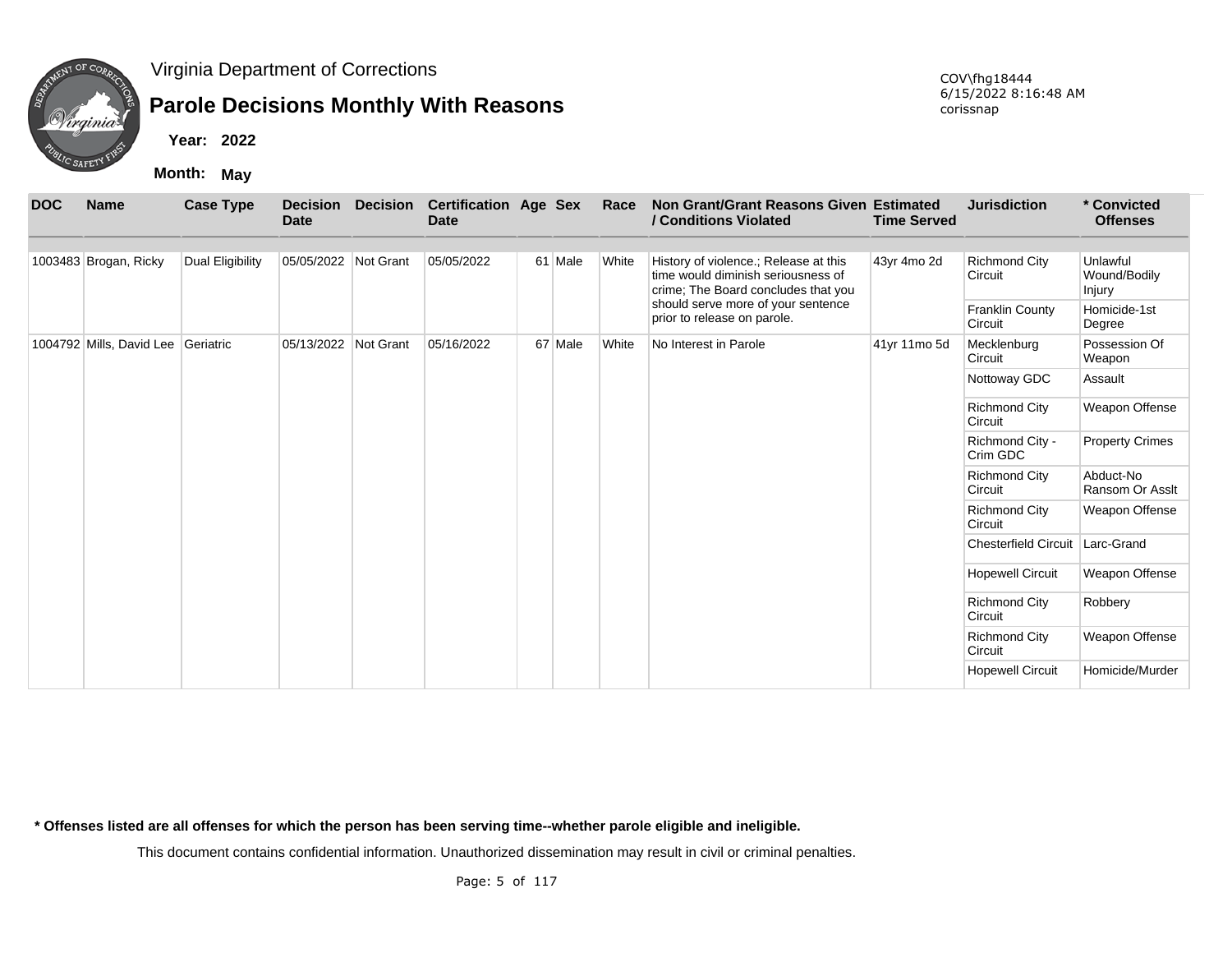

## **Parole Decisions Monthly With Reasons**

**Year: 2022**

**Month: May**

| <b>DOC</b> | <b>Name</b>                         | <b>Case Type</b>        | <b>Decision</b><br><b>Date</b> | <b>Decision</b> | <b>Certification Age Sex</b><br>Date |         | Race         | Non Grant/Grant Reasons Given Estimated<br>/ Conditions Violated                                                                                                                                                                                           | <b>Time Served</b>           | <b>Jurisdiction</b>       | * Convicted<br><b>Offenses</b>                           |
|------------|-------------------------------------|-------------------------|--------------------------------|-----------------|--------------------------------------|---------|--------------|------------------------------------------------------------------------------------------------------------------------------------------------------------------------------------------------------------------------------------------------------------|------------------------------|---------------------------|----------------------------------------------------------|
|            | 1006167 Hawkins, John<br>Arthur     | Dual Eligibility        | 05/16/2022 Not Grant           |                 | 05/17/2022                           | 66 Male | White        | Extensive criminal record: Release at<br>this time would diminish seriousness                                                                                                                                                                              | 39yr 11mo 30d Orange Circuit |                           | Burglary                                                 |
|            |                                     |                         |                                |                 |                                      |         |              | of crime; Serious nature and<br>circumstances of your offense(s).; The                                                                                                                                                                                     |                              | <b>Orange Circuit</b>     | Burglary                                                 |
|            |                                     |                         |                                |                 |                                      |         |              | Board concludes that you should<br>serve more of your sentence prior to<br>release on parole.; Your prior failure(s)<br>and/or convictions while under<br>community supervision indicate that<br>you are unlikely to comply with<br>conditions of release. |                              | <b>Orange Circuit</b>     | Homicide-1st<br>Degree                                   |
|            | 1006384 Christian.<br>Archie Jerome | Discretionary<br>Parole | 05/11/2022 Not Grant           |                 | 05/12/2022                           | 48 Male | <b>Black</b> | Release at this time would diminish<br>seriousness of crime; Serious nature                                                                                                                                                                                | 30yr 1mo 6d                  | <b>Norfolk Circuit</b>    | Use Of Firearm In<br>Felony                              |
|            |                                     |                         |                                |                 |                                      |         |              | and circumstances of your offense(s).;<br>The Board concludes that you should                                                                                                                                                                              |                              | <b>Norfolk Circuit</b>    | Robbery                                                  |
|            |                                     |                         |                                |                 |                                      |         |              | serve more of your sentence prior to<br>release on parole.                                                                                                                                                                                                 |                              | <b>Norfolk Circuit</b>    | Robbery                                                  |
|            |                                     |                         |                                |                 |                                      |         |              |                                                                                                                                                                                                                                                            |                              | <b>Norfolk Circuit</b>    | Robbery                                                  |
|            |                                     |                         |                                |                 |                                      |         |              |                                                                                                                                                                                                                                                            |                              | <b>Norfolk Circuit</b>    | Robbery                                                  |
|            |                                     |                         |                                |                 |                                      |         |              |                                                                                                                                                                                                                                                            |                              | <b>Norfolk Circuit</b>    | Robbery                                                  |
|            |                                     |                         |                                |                 |                                      |         |              |                                                                                                                                                                                                                                                            |                              | <b>Norfolk Circuit</b>    | Use Of Firearm In<br>Felony                              |
|            |                                     |                         |                                |                 |                                      |         |              |                                                                                                                                                                                                                                                            |                              | <b>Norfolk Circuit</b>    | Murder: 1st<br>Degree                                    |
|            | 1006438 Dozier, Young<br>Leotis     | Discretionary<br>Parole | 05/07/2022 Not Grant           |                 | 05/10/2022                           | 46 Male | <b>Black</b> | Extensive criminal record; Your prior<br>failure(s) and/or convictions while<br>under community supervision indicate<br>that you are unlikely to comply with                                                                                               | 6yr 8mo 18d                  | Virginia Beach<br>Circuit | Failure To<br>Appear: On<br>Misdemeanor<br>Offense       |
|            |                                     |                         |                                |                 |                                      |         |              | conditions of release.                                                                                                                                                                                                                                     |                              | Virginia Beach<br>Circuit | Drugs: Possess<br>W/Intent To<br>Manuf/Sell Sch I.<br>Ιi |

#### **\* Offenses listed are all offenses for which the person has been serving time--whether parole eligible and ineligible.**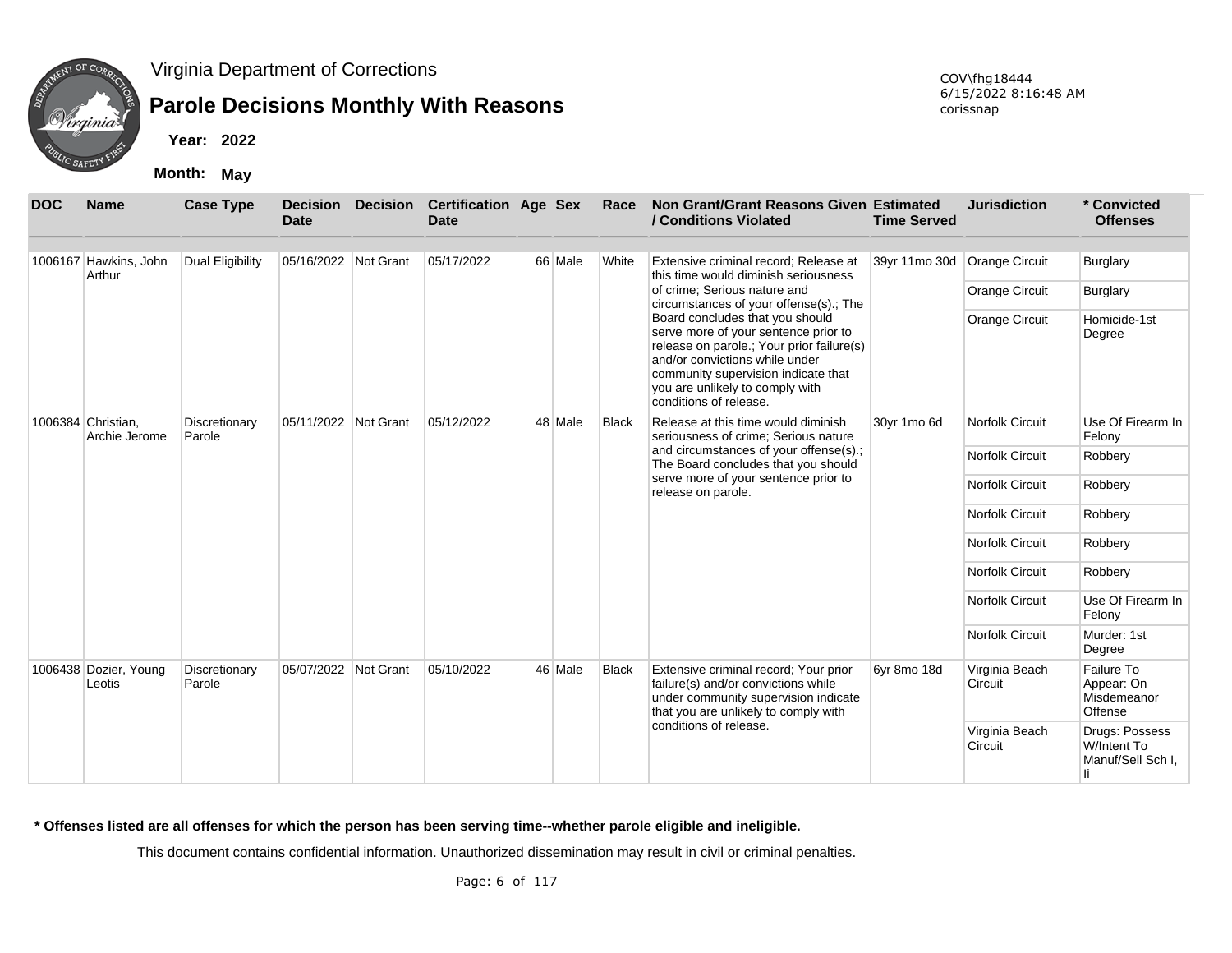

## **Parole Decisions Monthly With Reasons**

**Year: 2022**

**Month: May**

| <b>DOC</b> | <b>Name</b>                       | <b>Case Type</b>        | <b>Date</b>          | <b>Decision Decision</b> | <b>Certification Age Sex</b><br><b>Date</b> |         | Race         | Non Grant/Grant Reasons Given Estimated<br>/ Conditions Violated                                                      | <b>Time Served</b> | <b>Jurisdiction</b>          | * Convicted<br><b>Offenses</b>                           |
|------------|-----------------------------------|-------------------------|----------------------|--------------------------|---------------------------------------------|---------|--------------|-----------------------------------------------------------------------------------------------------------------------|--------------------|------------------------------|----------------------------------------------------------|
|            | 1006438 Dozier, Young<br>Leotis   | Discretionary<br>Parole | 05/07/2022 Not Grant |                          | 05/10/2022                                  | 46 Male | Black        | Extensive criminal record; Your prior<br>failure(s) and/or convictions while<br>under community supervision indicate  | 6yr 8mo 18d        | Virginia Beach<br>Circuit    | Grand Larceny:<br>>=\$200 Not From<br>A Person           |
|            |                                   |                         |                      |                          |                                             |         |              | that you are unlikely to comply with<br>conditions of release.                                                        |                    | Virginia Beach<br><b>GDC</b> | Failure To<br>Appear: On<br>Misdemeanor<br>Offense       |
|            |                                   |                         |                      |                          |                                             |         |              |                                                                                                                       |                    | Parole Board                 | Parole Violation                                         |
|            |                                   |                         |                      |                          |                                             |         |              |                                                                                                                       |                    | Virginia Beach<br>Circuit    | Drugs: Possess<br>Sch   Or li                            |
|            |                                   |                         |                      |                          |                                             |         |              |                                                                                                                       |                    | Virginia Beach<br>Circuit    | Drugs: Possess<br>W/Intent To<br>Manuf/Sell Sch I.<br>Ιi |
|            |                                   |                         |                      |                          |                                             |         |              |                                                                                                                       |                    | Virginia Beach<br>Circuit    | Grand Larceny:<br>>=\$200 Not From<br>A Person           |
|            |                                   |                         |                      |                          |                                             |         |              |                                                                                                                       |                    | Virginia Beach<br><b>GDC</b> | Drive While Lic<br>Rev/Susp, 3+ In<br>10Y                |
|            |                                   |                         |                      |                          |                                             |         |              |                                                                                                                       |                    | Virginia Beach<br><b>GDC</b> | Drive While<br>License<br>Revoked/Suspend<br>ed          |
|            | 1007071 Lister, Charlie<br>Eugene | Geriatric               | 05/18/2022 Not Grant |                          | 05/19/2022                                  | 73 Male | <b>Black</b> | Release at this time would diminish<br>seriousness of crime; Serious nature<br>and circumstances of your offense(s).; | 18yr 0mo 6d        | <b>Suffolk Circuit</b>       | Penetrate<br>W/Inanimate<br>Object                       |
|            |                                   |                         |                      |                          |                                             |         |              | The Board concludes that you should<br>serve more of your sentence prior to                                           |                    | <b>Suffolk Circuit</b>       | Forcible Sodomy                                          |
|            |                                   |                         |                      |                          |                                             |         |              | release on parole.; The Board<br>considers you to be a risk to the<br>community.                                      |                    | <b>Suffolk Circuit</b>       | Penetrate<br>W/Inanimate<br>Object                       |
|            |                                   |                         |                      |                          |                                             |         |              |                                                                                                                       |                    | <b>Suffolk Circuit</b>       | Sex Assault, Rape                                        |

**\* Offenses listed are all offenses for which the person has been serving time--whether parole eligible and ineligible.**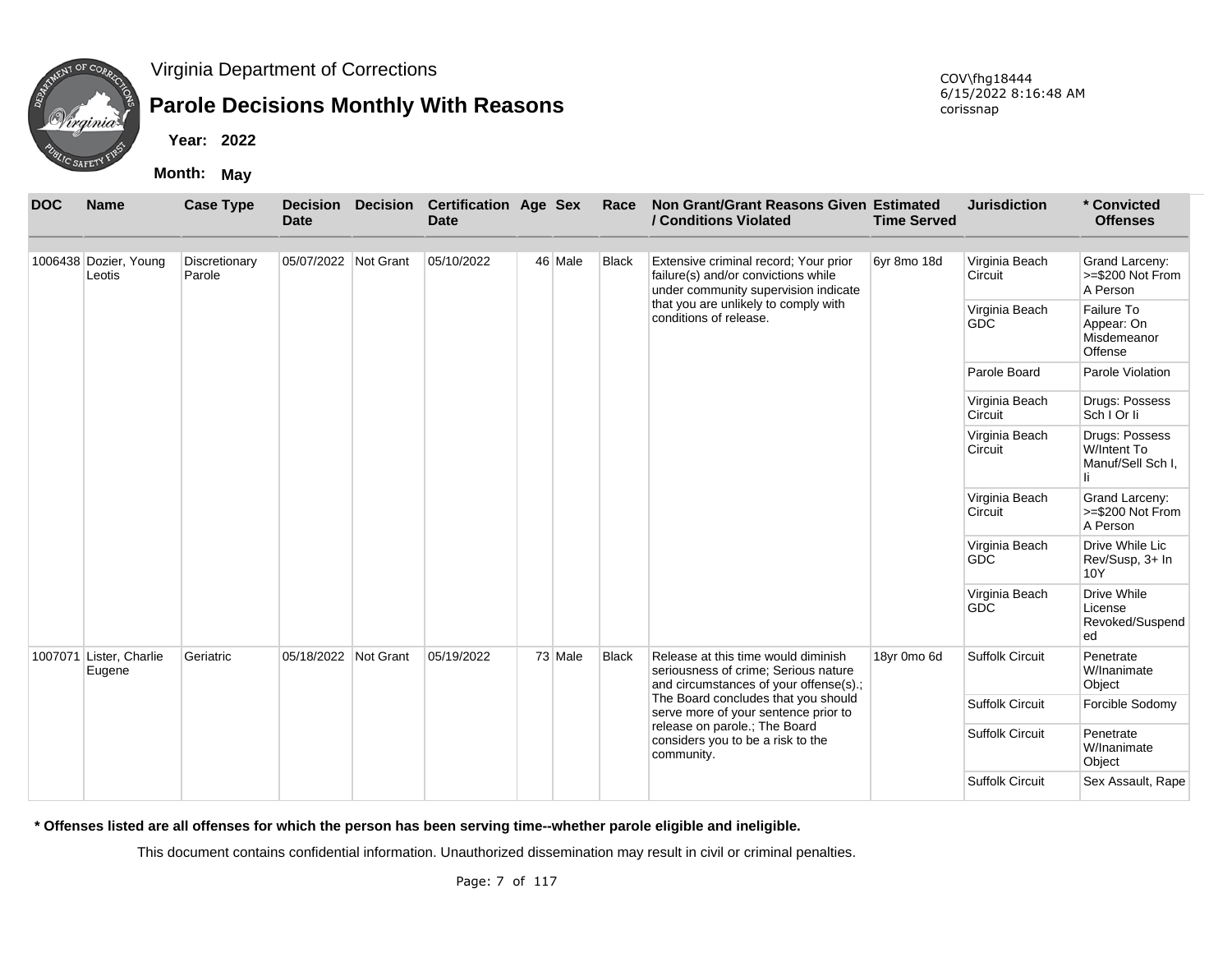

## **Parole Decisions Monthly With Reasons**

**Year: 2022**

**Month: May**

| <b>DOC</b> | <b>Name</b>                 | <b>Case Type</b> | <b>Decision</b><br><b>Date</b> | <b>Decision</b> | <b>Certification Age Sex</b><br><b>Date</b> |               | Race         | Non Grant/Grant Reasons Given Estimated<br>/ Conditions Violated                                                | <b>Time Served</b> | <b>Jurisdiction</b>               | * Convicted<br><b>Offenses</b>                           |
|------------|-----------------------------|------------------|--------------------------------|-----------------|---------------------------------------------|---------------|--------------|-----------------------------------------------------------------------------------------------------------------|--------------------|-----------------------------------|----------------------------------------------------------|
| 1007071    | Lister, Charlie             | Geriatric        | 05/18/2022 Not Grant           |                 | 05/19/2022                                  | 73 Male       | <b>Black</b> | Release at this time would diminish                                                                             | 18yr 0mo 6d        | <b>Suffolk Circuit</b>            | <b>Indecent Liberties</b>                                |
|            | Eugene                      |                  |                                |                 |                                             |               |              | seriousness of crime: Serious nature                                                                            |                    |                                   |                                                          |
|            |                             |                  |                                |                 |                                             |               |              | and circumstances of your offense(s).;<br>The Board concludes that you should                                   |                    | <b>Suffolk Circuit</b>            | Sex Offense -<br>Attempted                               |
|            |                             |                  |                                |                 |                                             |               |              | serve more of your sentence prior to<br>release on parole.; The Board<br>concidere vou to he a rick to the comm |                    | <b>Suffolk Circuit</b>            | Aggravated<br><b>Sexual Battery</b>                      |
|            | 1008673 Jordan, Lucy<br>Ann | Geriatric        | 05/26/2022 Not Grant           |                 | 05/27/2022                                  | 79 Femal<br>e | <b>White</b> | Release at this time would diminish<br>seriousness of crime; Serious nature                                     | 18yr 6mo 30d       | <b>Richmond County</b><br>Circuit | Procure For<br>Prostitute                                |
|            |                             |                  |                                |                 |                                             |               |              | and circumstances of your offense(s).                                                                           |                    | <b>Richmond County</b><br>Circuit | Carnal Knowledge                                         |
|            |                             |                  |                                |                 |                                             |               |              |                                                                                                                 |                    | <b>Richmond County</b><br>Circuit | Carnal Knowledge                                         |
|            |                             |                  |                                |                 |                                             |               |              |                                                                                                                 |                    | <b>Richmond County</b><br>Circuit | Carnal Knowledge                                         |
|            |                             |                  |                                |                 |                                             |               |              |                                                                                                                 |                    | <b>Richmond County</b><br>Circuit | Aggravated<br>Sexual Battery                             |
|            |                             |                  |                                |                 |                                             |               |              |                                                                                                                 |                    | <b>Richmond County</b><br>Circuit | Sex Assault, Rape                                        |
|            |                             |                  |                                |                 |                                             |               |              |                                                                                                                 |                    | <b>Richmond County</b><br>Circuit | Sex Assault, Rape                                        |
|            |                             |                  |                                |                 |                                             |               |              |                                                                                                                 |                    | <b>Richmond County</b><br>Circuit | Labor/Custody:<br>Endanger/Cruelly<br><b>Treat Child</b> |
|            |                             |                  |                                |                 |                                             |               |              |                                                                                                                 |                    | <b>Richmond County</b><br>Circuit | Labor/Custody:<br>Endanger/Cruelly<br><b>Treat Child</b> |
|            |                             |                  |                                |                 |                                             |               |              |                                                                                                                 |                    | <b>Richmond County</b><br>Circuit | Abuse/Neglect<br>Child: Cause<br>Serious Injury          |
|            |                             |                  |                                |                 |                                             |               |              |                                                                                                                 |                    | <b>Richmond County</b><br>Circuit | Abuse/Neglect<br>Child: Cause<br>Serious Injury          |

**\* Offenses listed are all offenses for which the person has been serving time--whether parole eligible and ineligible.**

This document contains confidential information. Unauthorized dissemination may result in civil or criminal penalties.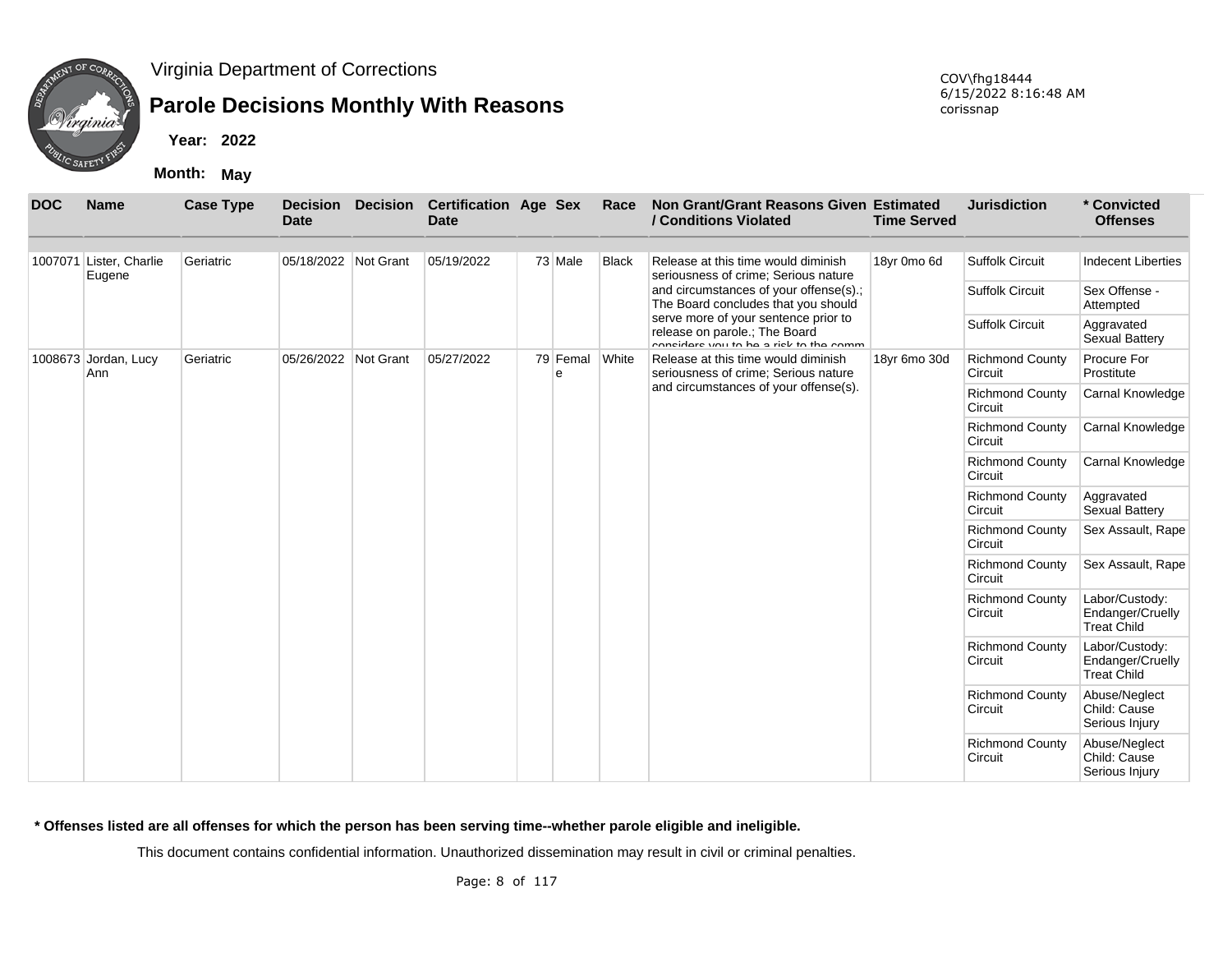

## **Parole Decisions Monthly With Reasons**

**Year: 2022**

**Month: May**

| <b>DOC</b> | <b>Name</b>                                       | <b>Case Type</b> | <b>Decision</b><br><b>Date</b> | <b>Decision</b> | <b>Certification Age Sex</b><br><b>Date</b> |         | Race         | Non Grant/Grant Reasons Given Estimated<br>/ Conditions Violated                                                                                                                         | <b>Time Served</b> | <b>Jurisdiction</b>             | * Convicted<br><b>Offenses</b>                                   |
|------------|---------------------------------------------------|------------------|--------------------------------|-----------------|---------------------------------------------|---------|--------------|------------------------------------------------------------------------------------------------------------------------------------------------------------------------------------------|--------------------|---------------------------------|------------------------------------------------------------------|
|            | 1009480 Turner, Maurice Dual Eligibility<br>Wayne |                  | 05/21/2022 Not Grant           |                 | 05/23/2022                                  | 76 Male | <b>Black</b> | Extensive criminal record; Release at<br>this time would diminish seriousness<br>of crime; Serious nature and<br>circumstances of your offense(s).; The                                  | 36yr 7mo 14d       | Fairfax County<br>Circuit       | <b>Burgl: Enter</b><br>Structure To<br>Commit<br>Larceny/A&B/Etc |
|            |                                                   |                  |                                |                 |                                             |         |              | Board concludes that you should<br>serve more of your sentence prior to<br>release on parole.; You need further<br>participation in institutional work<br>and/or educational programs to |                    | Fairfax County<br>Circuit       | <b>Burgl: Enter</b><br>Structure To<br>Commit<br>Larceny/A&B/Etc |
|            |                                                   |                  |                                |                 |                                             |         |              | indicate your positive progression<br>towards re-entry into society.; Your<br>prior failure(s) and/or convictions while<br>under community supervision indicate                          |                    | Fairfax County<br>Circuit       | <b>Burgl: Enter</b><br>Structure To<br>Commit<br>Larceny/A&B/Etc |
|            |                                                   |                  |                                |                 |                                             |         |              | that you are unlikely to comply with<br>conditions of release.                                                                                                                           |                    | Fairfax County<br>Circuit       | <b>Statutory Burglary</b>                                        |
|            |                                                   |                  |                                |                 |                                             |         |              |                                                                                                                                                                                          |                    | Fairfax County<br>Circuit       | <b>Statutory Burglary</b>                                        |
|            |                                                   |                  |                                |                 |                                             |         |              |                                                                                                                                                                                          |                    | Henrico GDC                     | Drive On<br>Susp/Rev License                                     |
|            |                                                   |                  |                                |                 |                                             |         |              |                                                                                                                                                                                          |                    | Prince William<br>Circuit       | <b>Statutory Burglary</b>                                        |
|            |                                                   |                  |                                |                 |                                             |         |              |                                                                                                                                                                                          |                    | Richmond City -<br>Crim GDC     | Trespassing                                                      |
|            |                                                   |                  |                                |                 |                                             |         |              |                                                                                                                                                                                          |                    | Richmond City -<br>Crim GDC     | Larc-Petty                                                       |
|            |                                                   |                  |                                |                 |                                             |         |              |                                                                                                                                                                                          |                    | Richmond City -<br>Crim GDC     | Failure To Appear                                                |
|            |                                                   |                  |                                |                 |                                             |         |              |                                                                                                                                                                                          |                    | Richmond City -<br>Crim GDC     | Larc-Petty                                                       |
|            |                                                   |                  |                                |                 |                                             |         |              |                                                                                                                                                                                          |                    | <b>Richmond City</b><br>Circuit | Burglary                                                         |
|            |                                                   |                  |                                |                 |                                             |         |              |                                                                                                                                                                                          |                    | <b>Richmond City</b><br>Circuit | Cocaine-Possess                                                  |

**\* Offenses listed are all offenses for which the person has been serving time--whether parole eligible and ineligible.**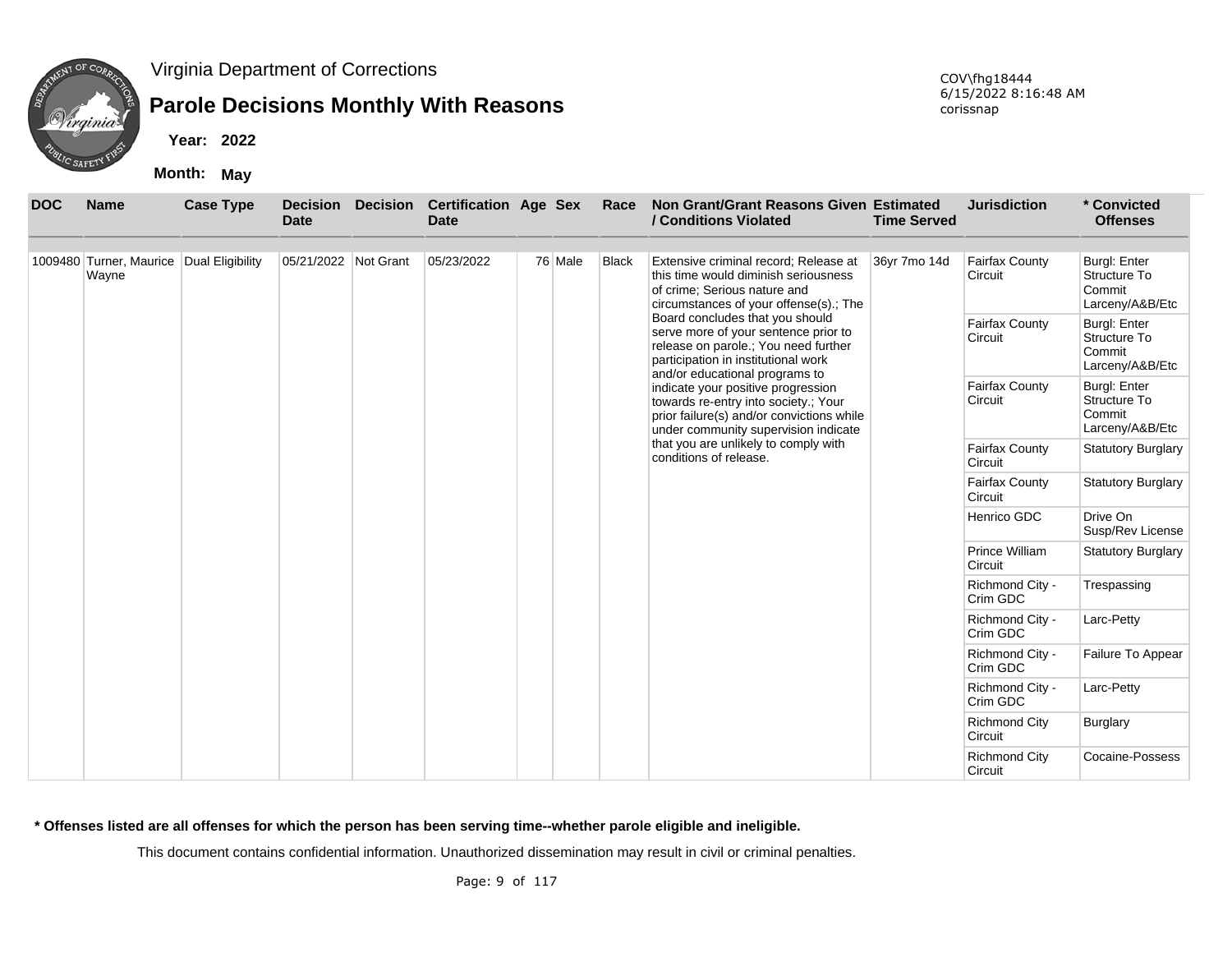

## **Parole Decisions Monthly With Reasons**

**Year: 2022**

**Month: May**

| <b>DOC</b> | <b>Name</b>                                       | <b>Case Type</b> | <b>Decision</b><br><b>Date</b> | <b>Decision</b> | <b>Certification Age Sex</b><br><b>Date</b> |         | Race         | Non Grant/Grant Reasons Given Estimated<br>/ Conditions Violated                                             | <b>Time Served</b> | <b>Jurisdiction</b>              | * Convicted<br><b>Offenses</b>  |
|------------|---------------------------------------------------|------------------|--------------------------------|-----------------|---------------------------------------------|---------|--------------|--------------------------------------------------------------------------------------------------------------|--------------------|----------------------------------|---------------------------------|
|            | 1009480 Turner, Maurice Dual Eligibility<br>Wayne |                  | 05/21/2022 Not Grant           |                 | 05/23/2022                                  | 76 Male | <b>Black</b> | Extensive criminal record; Release at<br>this time would diminish seriousness                                | 36yr 7mo 14d       | <b>Henrico Circuit</b>           | Hit And Run                     |
|            |                                                   |                  |                                |                 |                                             |         |              | of crime; Serious nature and<br>circumstances of your offense(s).; The                                       |                    | Henrico Circuit                  | <b>Statutory Burglary</b>       |
|            |                                                   |                  |                                |                 |                                             |         |              | Board concludes that you should<br>serve more of your sentence prior to                                      |                    | Henrico Circuit                  | Larc-Grand                      |
|            |                                                   |                  |                                |                 |                                             |         |              | release on parole.; You need further<br>participation in institutional work                                  |                    | <b>Richmond City</b><br>Circuit  | Larc-Grand                      |
|            |                                                   |                  |                                |                 |                                             |         |              | and/or educational programs to<br>indicate your positive progression<br>towards re-entry into society.; Your |                    | <b>Richmond City</b><br>Circuit  | <b>Statutory Burglary</b>       |
|            |                                                   |                  |                                |                 |                                             |         |              | prior failure(s) and/or convictions while<br>under community supervision indicate                            |                    | <b>Richmond City</b><br>Circuit  | Larc-Grand                      |
|            |                                                   |                  |                                |                 |                                             |         |              | that you are unlikely to comply with<br>conditions of release.                                               |                    | <b>Richmond City</b><br>Circuit  | <b>Statutory Burglary</b>       |
|            |                                                   |                  |                                |                 |                                             |         |              |                                                                                                              |                    | Prince William<br><b>GDC</b>     | Failure To Appear               |
|            |                                                   |                  |                                |                 |                                             |         |              |                                                                                                              |                    | Fairfax County<br>Circuit        | <b>Statutory Burglary</b>       |
|            |                                                   |                  |                                |                 |                                             |         |              |                                                                                                              |                    | Loudoun Circuit                  | <b>Breaking And</b><br>Entering |
|            |                                                   |                  |                                |                 |                                             |         |              |                                                                                                              |                    | Loudoun Circuit                  | <b>Breaking And</b><br>Entering |
|            |                                                   |                  |                                |                 |                                             |         |              |                                                                                                              |                    | Fairfax County<br>Circuit        | Larc-Grand                      |
|            |                                                   |                  |                                |                 |                                             |         |              |                                                                                                              |                    | <b>Fairfax County</b><br>Circuit | <b>Statutory Burglary</b>       |
|            |                                                   |                  |                                |                 |                                             |         |              |                                                                                                              |                    | Fairfax County<br>Circuit        | <b>Statutory Burglary</b>       |
|            |                                                   |                  |                                |                 |                                             |         |              |                                                                                                              |                    | Fairfax County<br>Circuit        | <b>Statutory Burglary</b>       |
|            |                                                   |                  |                                |                 |                                             |         |              |                                                                                                              |                    | <b>Arlington Circuit</b>         | <b>Breaking And</b><br>Entering |

**\* Offenses listed are all offenses for which the person has been serving time--whether parole eligible and ineligible.**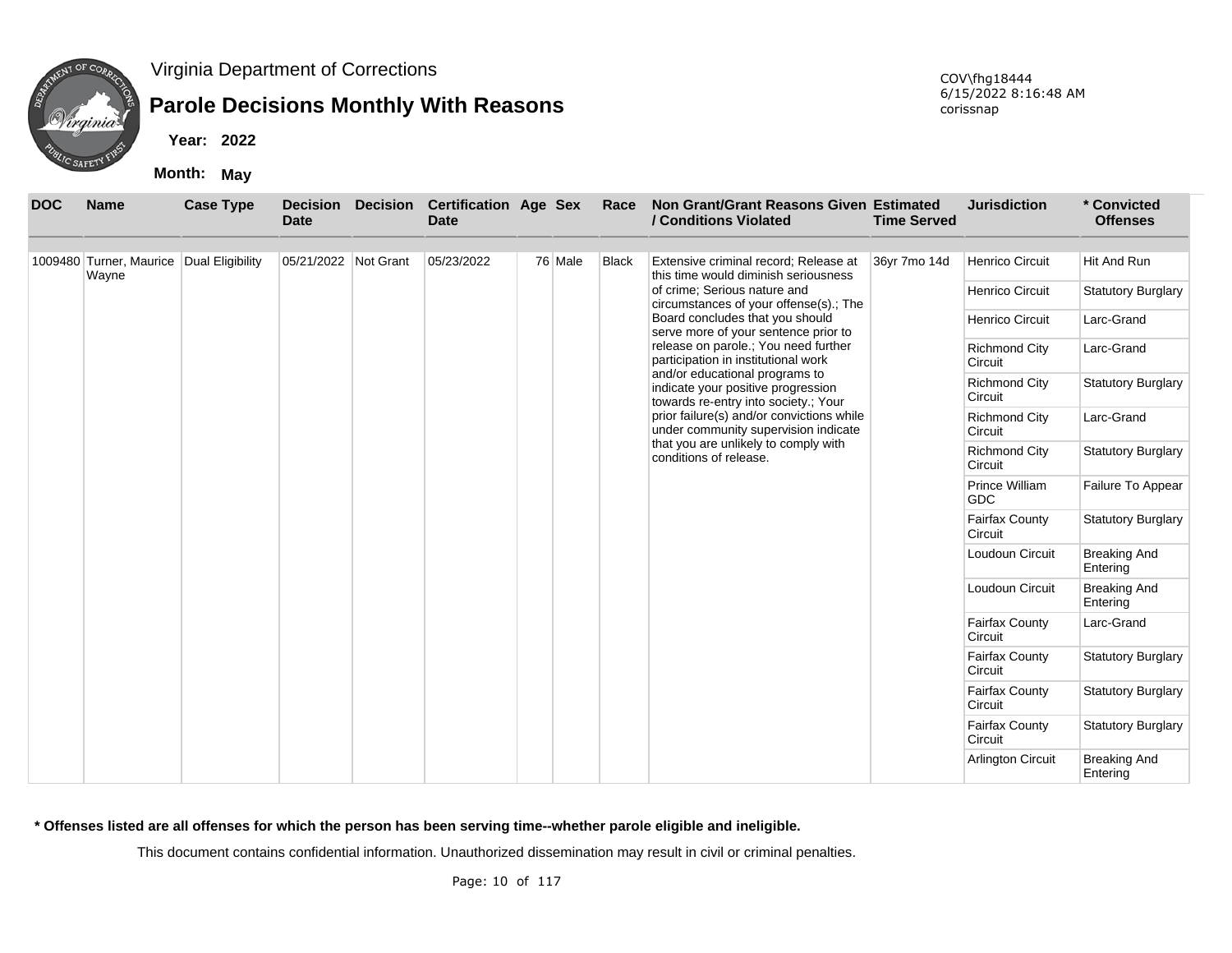

## **Parole Decisions Monthly With Reasons**

**Year: 2022**

**Month: May**

| <b>DOC</b> | <b>Name</b>                                       | <b>Case Type</b>        | <b>Decision</b><br>Date | <b>Decision</b> | <b>Certification Age Sex</b><br><b>Date</b> |         | Race         | Non Grant/Grant Reasons Given Estimated<br>/ Conditions Violated                                                                                            | <b>Time Served</b> | <b>Jurisdiction</b>              | * Convicted<br><b>Offenses</b>                                              |
|------------|---------------------------------------------------|-------------------------|-------------------------|-----------------|---------------------------------------------|---------|--------------|-------------------------------------------------------------------------------------------------------------------------------------------------------------|--------------------|----------------------------------|-----------------------------------------------------------------------------|
|            | 1009480 Turner, Maurice Dual Eligibility<br>Wayne |                         | 05/21/2022 Not Grant    |                 | 05/23/2022                                  | 76 Male | <b>Black</b> | Extensive criminal record; Release at<br>this time would diminish seriousness                                                                               | 36yr 7mo 14d       | <b>Arlington Circuit</b>         | Larc-Petty                                                                  |
|            |                                                   |                         |                         |                 |                                             |         |              | of crime: Serious nature and<br>circumstances of your offense(s).; The                                                                                      |                    | <b>Newport News</b><br>Circuit   | <b>Burglarious Tools:</b><br>Possession Of                                  |
|            |                                                   |                         |                         |                 |                                             |         |              | Board concludes that you should<br>serve more of your sentence prior to<br>release on parole.; You need further<br>participation in institutional work      |                    | <b>Newport News</b><br>Circuit   | (Attempted)Enter<br>Property To<br>Damage, Etc.:                            |
|            |                                                   |                         |                         |                 |                                             |         |              | and/or educational programs to<br>indicate your positive progression<br>towards re-entry into society.; Your<br>prior failure(s) and/or convictions while   |                    | <b>Fairfax County</b><br>Circuit | Rape: Intercourse<br>By<br>Force/Threat/Intim<br>idation                    |
|            |                                                   |                         |                         |                 |                                             |         |              | under community supervision indicate<br>that you are unlikely to comply with<br>conditions of release.                                                      |                    | <b>Fairfax County</b><br>Circuit | <b>Statutory Burglary</b>                                                   |
|            |                                                   |                         |                         |                 |                                             |         |              |                                                                                                                                                             |                    | <b>Newport News</b><br>Circuit   | (Attempted)Burgl:<br><b>Enter Structure To</b><br>Commit<br>Larceny/A&B/Etc |
|            |                                                   |                         |                         |                 |                                             |         |              |                                                                                                                                                             |                    | <b>Richmond City</b><br>Circuit  | Burglary: Enter<br>House To Commit<br>Larceny/A&B/Etc                       |
|            | 1010381 Brothers, Phillip<br>Daniel               | Discretionary<br>Parole | 05/11/2022 Not Grant    |                 | 05/12/2022                                  | 58 Male | <b>Black</b> | Extensive criminal record; Release at<br>this time would diminish seriousness<br>of crime; Serious nature and<br>circumstances of your offense(s).; The     | 21yr 0mo 28d       | Norfolk Circuit                  | Nonconsent:<br>Film/Videotape<br>Undressed<br>Person                        |
|            |                                                   |                         |                         |                 |                                             |         |              | Board concludes that you should<br>serve more of your sentence prior to<br>release on parole.; The Board<br>considers you to be a risk to the<br>community. |                    | <b>Norfolk Circuit</b>           | Nonconsent:<br>Film/Videotape<br>Undressed<br>Person                        |
|            |                                                   |                         |                         |                 |                                             |         |              |                                                                                                                                                             |                    | <b>Norfolk Circuit</b>           | Nonconsent:<br>Film/Videotape<br>Undressed<br>Person                        |

#### **\* Offenses listed are all offenses for which the person has been serving time--whether parole eligible and ineligible.**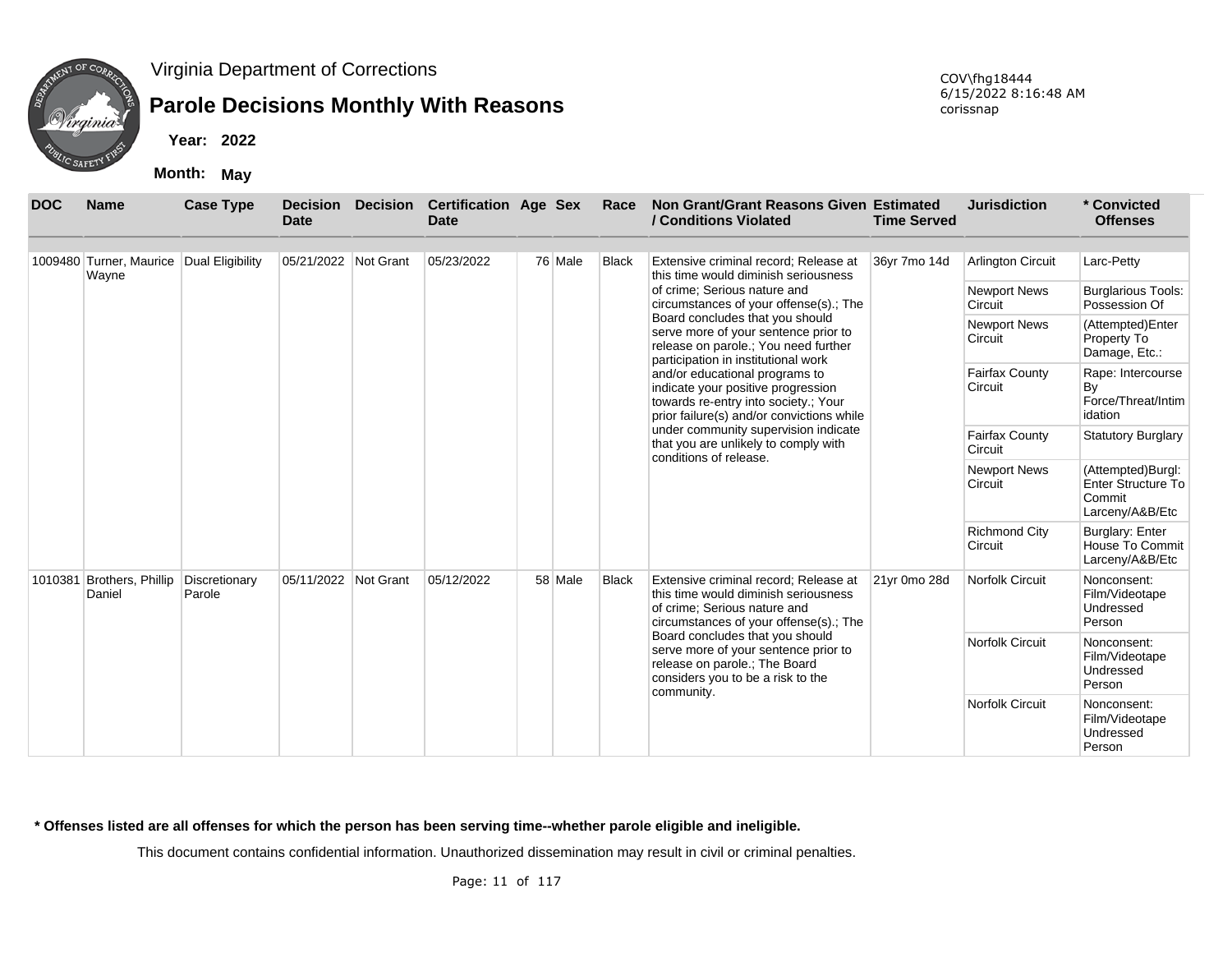

## **Parole Decisions Monthly With Reasons**

**Year: 2022**

**Month: May**

| <b>DOC</b> | <b>Name</b>                                       | <b>Case Type</b> | <b>Date</b>          | <b>Decision Decision</b> | <b>Certification Age Sex</b><br><b>Date</b> |  |                        | Race                                                 | Non Grant/Grant Reasons Given Estimated<br>/ Conditions Violated                                                                                            | <b>Time Served</b> | <b>Jurisdiction</b>                                  | * Convicted<br><b>Offenses</b>                       |
|------------|---------------------------------------------------|------------------|----------------------|--------------------------|---------------------------------------------|--|------------------------|------------------------------------------------------|-------------------------------------------------------------------------------------------------------------------------------------------------------------|--------------------|------------------------------------------------------|------------------------------------------------------|
|            | 1010381 Brothers, Phillip Discretionary<br>Daniel | Parole           | 05/11/2022 Not Grant |                          | 05/12/2022                                  |  | 58 Male                | <b>Black</b>                                         | Extensive criminal record; Release at<br>this time would diminish seriousness<br>of crime; Serious nature and<br>circumstances of your offense(s).; The     | 21yr 0mo 28d       | <b>Norfolk Circuit</b>                               | Nonconsent:<br>Film/Videotape<br>Undressed<br>Person |
|            |                                                   |                  |                      |                          |                                             |  |                        |                                                      | Board concludes that you should<br>serve more of your sentence prior to<br>release on parole.; The Board<br>considers you to be a risk to the<br>community. |                    | <b>Norfolk Circuit</b>                               | Nonconsent:<br>Film/Videotape<br>Undressed<br>Person |
|            |                                                   |                  |                      |                          |                                             |  | <b>Norfolk Circuit</b> | Nonconsent:<br>Film/Videotape<br>Undressed<br>Person |                                                                                                                                                             |                    |                                                      |                                                      |
|            |                                                   |                  |                      |                          |                                             |  |                        |                                                      |                                                                                                                                                             |                    | <b>Norfolk Circuit</b>                               | Nonconsent:<br>Film/Videotape<br>Undressed<br>Person |
|            |                                                   |                  |                      |                          |                                             |  |                        |                                                      |                                                                                                                                                             | Norfolk Circuit    | Nonconsent:<br>Film/Videotape<br>Undressed<br>Person |                                                      |
|            |                                                   |                  |                      |                          |                                             |  |                        |                                                      |                                                                                                                                                             |                    | <b>Norfolk Circuit</b>                               | Nonconsent:<br>Film/Videotape<br>Undressed<br>Person |
|            |                                                   |                  |                      |                          |                                             |  |                        |                                                      |                                                                                                                                                             |                    | Norfolk Circuit                                      | Nonconsent:<br>Film/Videotape<br>Undressed<br>Person |
|            |                                                   |                  |                      |                          |                                             |  |                        |                                                      |                                                                                                                                                             |                    | Norfolk Circuit                                      | Nonconsent:<br>Film/Videotape<br>Undressed<br>Person |

**\* Offenses listed are all offenses for which the person has been serving time--whether parole eligible and ineligible.**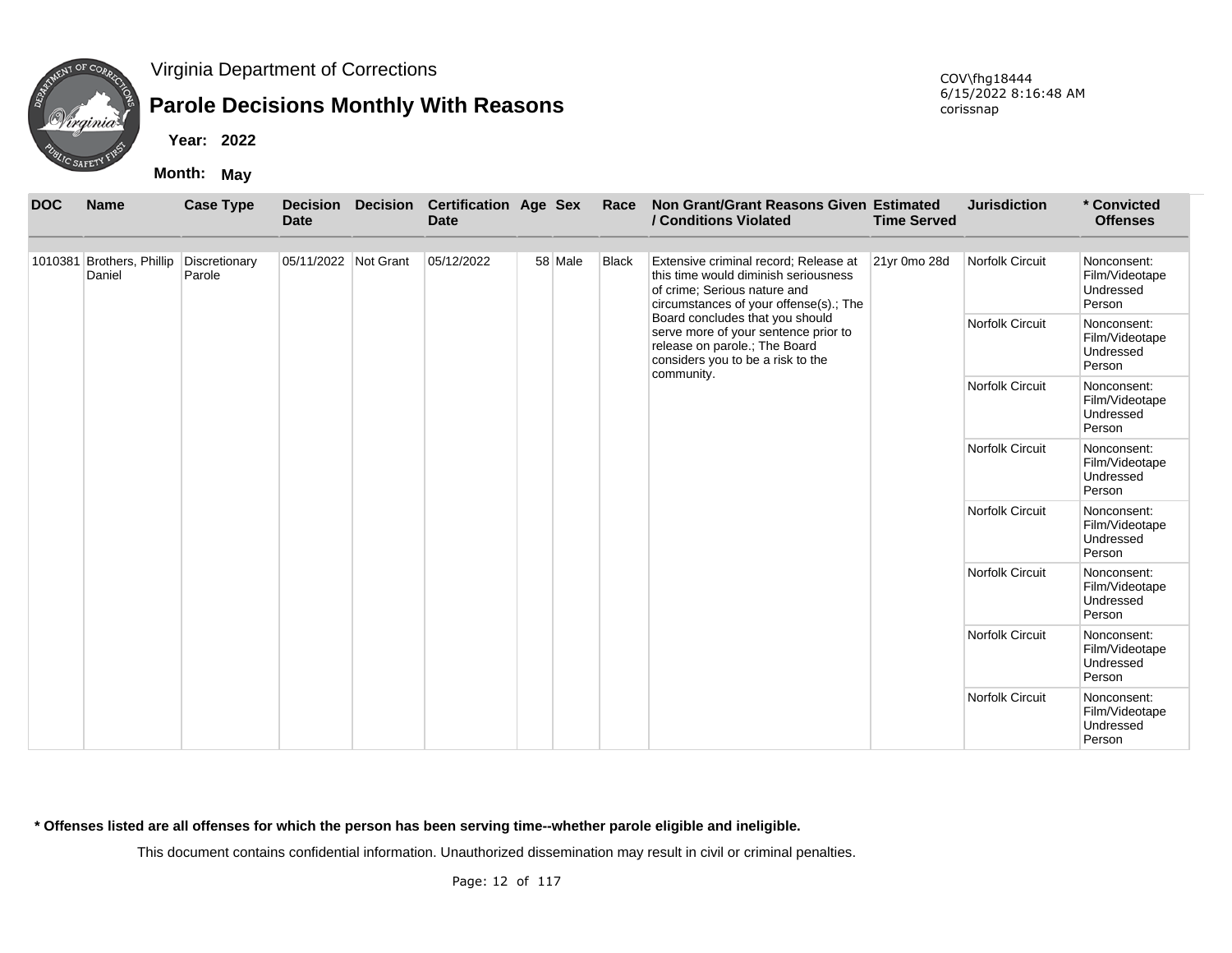

## **Parole Decisions Monthly With Reasons**

**Year: 2022**

**Month: May**

| <b>DOC</b> | <b>Name</b>                                       | <b>Case Type</b> | <b>Decision</b><br><b>Date</b> | <b>Decision</b> | <b>Certification Age Sex</b><br><b>Date</b> |         | Race  | Non Grant/Grant Reasons Given Estimated<br>/ Conditions Violated                                                                                            | <b>Time Served</b> | <b>Jurisdiction</b>    | * Convicted<br><b>Offenses</b>                       |
|------------|---------------------------------------------------|------------------|--------------------------------|-----------------|---------------------------------------------|---------|-------|-------------------------------------------------------------------------------------------------------------------------------------------------------------|--------------------|------------------------|------------------------------------------------------|
|            | 1010381 Brothers, Phillip Discretionary<br>Daniel | Parole           | 05/11/2022 Not Grant           |                 | 05/12/2022                                  | 58 Male | Black | Extensive criminal record; Release at<br>this time would diminish seriousness<br>of crime; Serious nature and<br>circumstances of your offense(s).; The     | 21yr 0mo 28d       | <b>Norfolk Circuit</b> | Nonconsent:<br>Film/Videotape<br>Undressed<br>Person |
|            |                                                   |                  |                                |                 |                                             |         |       | Board concludes that you should<br>serve more of your sentence prior to<br>release on parole.; The Board<br>considers you to be a risk to the<br>community. |                    | <b>Norfolk Circuit</b> | Nonconsent:<br>Film/Videotape<br>Undressed<br>Person |
|            |                                                   |                  |                                |                 |                                             |         |       |                                                                                                                                                             |                    | <b>Norfolk Circuit</b> | Nonconsent:<br>Film/Videotape<br>Undressed<br>Person |
|            |                                                   |                  |                                |                 |                                             |         |       |                                                                                                                                                             |                    | Norfolk Circuit        | Nonconsent:<br>Film/Videotape<br>Undressed<br>Person |
|            |                                                   |                  |                                |                 |                                             |         |       |                                                                                                                                                             |                    | Norfolk Circuit        | Nonconsent:<br>Film/Videotape<br>Undressed<br>Person |
|            |                                                   |                  |                                |                 |                                             |         |       |                                                                                                                                                             |                    | <b>Norfolk Circuit</b> | Nonconsent:<br>Film/Videotape<br>Undressed<br>Person |
|            |                                                   |                  |                                |                 |                                             |         |       |                                                                                                                                                             |                    | Norfolk Circuit        | Nonconsent:<br>Film/Videotape<br>Undressed<br>Person |
|            |                                                   |                  |                                |                 |                                             |         |       |                                                                                                                                                             |                    | Norfolk Circuit        | Nonconsent:<br>Film/Videotape<br>Undressed<br>Person |

**\* Offenses listed are all offenses for which the person has been serving time--whether parole eligible and ineligible.**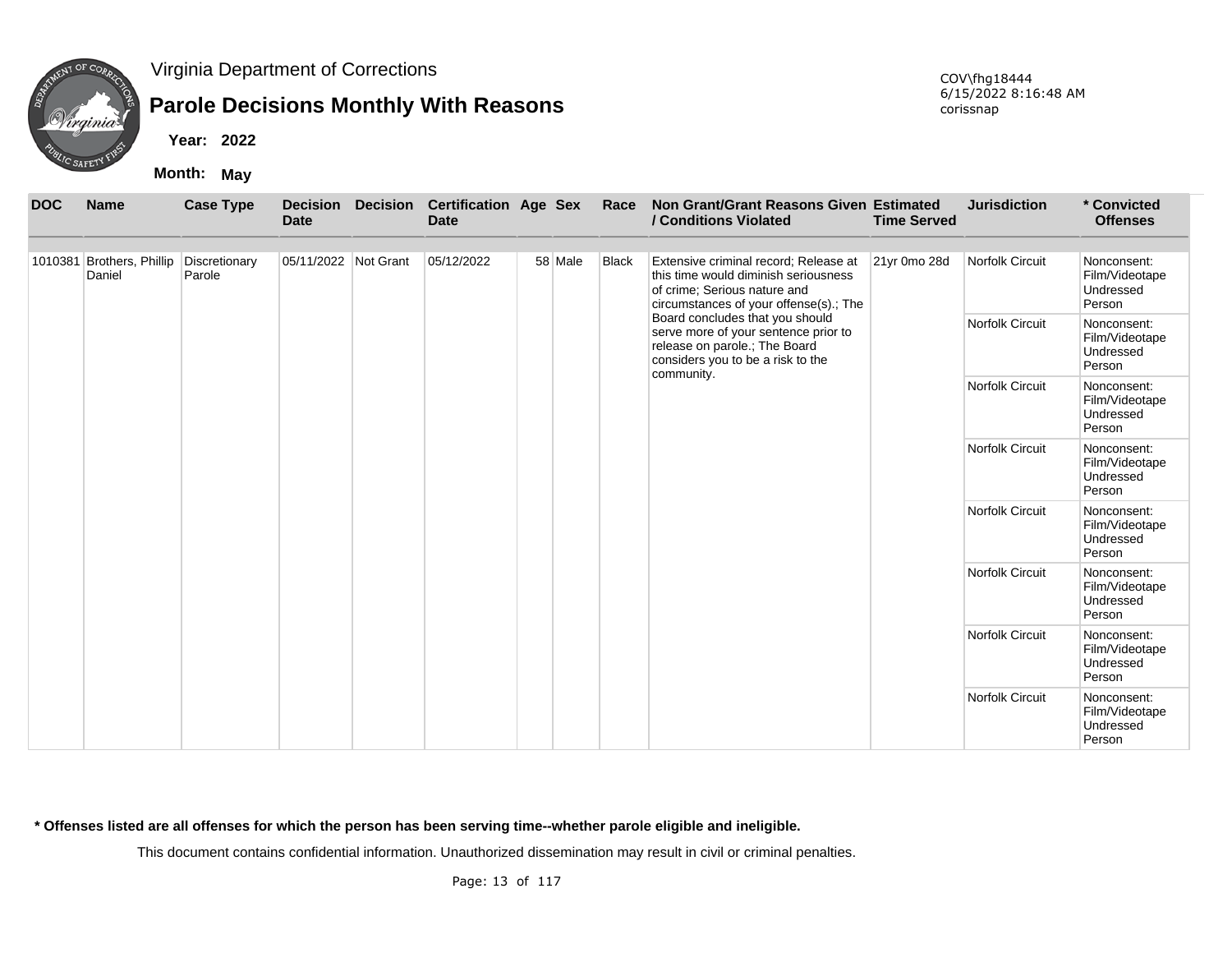

## **Parole Decisions Monthly With Reasons**

**Year: 2022**

**Month: May**

COV\fhg18444 6/15/2022 8:16:48 AM corissnap

| 1010381 Brothers, Phillip Discretionary<br>Daniel | Parole | 05/11/2022 Not Grant | 05/12/2022 | 58 Male | <b>Black</b> | Extensive criminal record; Release at<br>this time would diminish seriousness<br>of crime; Serious nature and<br>circumstances of your offense(s).; The<br>Board concludes that you should<br>serve more of your sentence prior to<br>release on parole.; The Board<br>considers you to be a risk to the | 21yr 0mo 28d | Norfolk Circuit<br>Norfolk Circuit | Nonconsent:<br>Film/Videotape<br>Undressed<br>Person<br>Nonconsent:<br>Film/Videotape<br>Undressed<br>Person |
|---------------------------------------------------|--------|----------------------|------------|---------|--------------|----------------------------------------------------------------------------------------------------------------------------------------------------------------------------------------------------------------------------------------------------------------------------------------------------------|--------------|------------------------------------|--------------------------------------------------------------------------------------------------------------|
|                                                   |        |                      |            |         |              | community.                                                                                                                                                                                                                                                                                               |              | Norfolk Circuit                    | Nonconsent:<br>Film/Videotape<br>Undressed<br>Person                                                         |
|                                                   |        |                      |            |         |              |                                                                                                                                                                                                                                                                                                          |              | Norfolk Circuit                    | Nonconsent:<br>Film/Videotape<br>Undressed<br>Person                                                         |
|                                                   |        |                      |            |         |              |                                                                                                                                                                                                                                                                                                          |              | Norfolk Circuit                    | Nonconsent:<br>Film/Videotape<br>Undressed<br>Person                                                         |
|                                                   |        |                      |            |         |              |                                                                                                                                                                                                                                                                                                          |              | Norfolk Circuit                    | Nonconsent:<br>Film/Videotape<br>Undressed<br>Person                                                         |
|                                                   |        |                      |            |         |              |                                                                                                                                                                                                                                                                                                          |              | Norfolk Circuit                    | Nonconsent:<br>Film/Videotape<br>Undressed<br>Person                                                         |
|                                                   |        |                      |            |         |              |                                                                                                                                                                                                                                                                                                          |              | Norfolk Circuit                    | Nonconsent:<br>Film/Videotape<br>Undressed<br>Person                                                         |
|                                                   |        |                      |            |         |              |                                                                                                                                                                                                                                                                                                          |              | Norfolk Circuit                    | Aggravated<br>Sexual Battery                                                                                 |
|                                                   |        |                      |            |         |              |                                                                                                                                                                                                                                                                                                          |              | Norfolk Circuit                    | Aggravated<br>Sexual Battery                                                                                 |

**\* Offenses listed are all offenses for which the person has been serving time--whether parole eligible and ineligible.**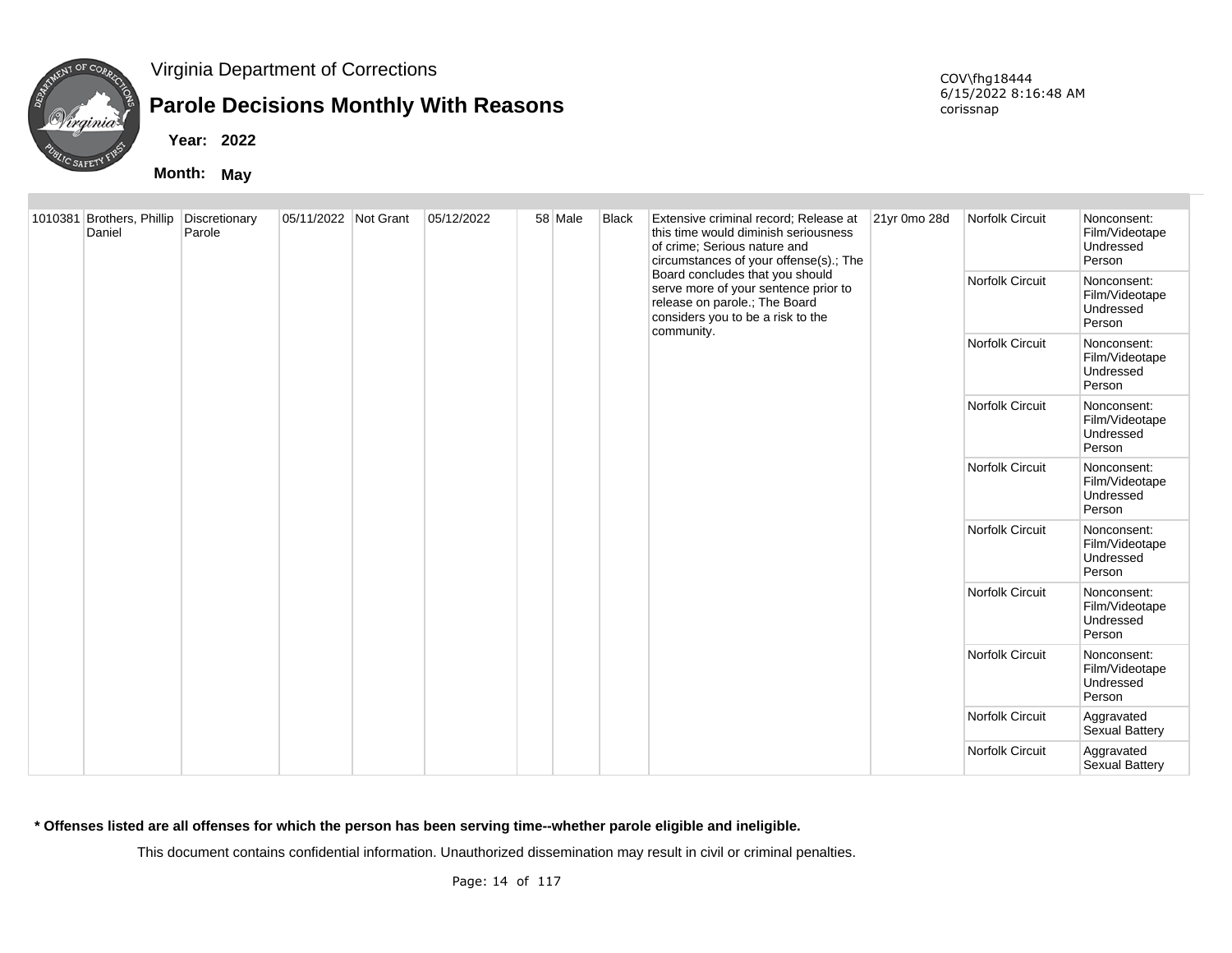

## **Parole Decisions Monthly With Reasons**

COV\fhg18444 6/15/2022 8:16:48 AM corissnap

**Year: 2022**

**Month: May**

| <b>DOC</b> | <b>Name</b>                            | <b>Case Type</b>        | <b>Date</b>          | <b>Decision Decision</b> | <b>Certification Age Sex</b><br>Date |         | Race         | Non Grant/Grant Reasons Given Estimated<br>/ Conditions Violated                                                                                                                                                                                                                                                                                       | <b>Time Served</b> | <b>Jurisdiction</b>             | * Convicted<br><b>Offenses</b>                        |
|------------|----------------------------------------|-------------------------|----------------------|--------------------------|--------------------------------------|---------|--------------|--------------------------------------------------------------------------------------------------------------------------------------------------------------------------------------------------------------------------------------------------------------------------------------------------------------------------------------------------------|--------------------|---------------------------------|-------------------------------------------------------|
|            | 1010619 Mcdonough,<br>Frank Arthur Jr. | <b>Dual Eligibility</b> | 05/26/2022 Not Grant |                          | 05/26/2022                           | 65 Male | White        | Release at this time would diminish<br>seriousness of crime; Serious nature                                                                                                                                                                                                                                                                            | 38yr 9mo 29d       | <b>Henrico Circuit</b>          | <b>Burglary</b>                                       |
|            |                                        |                         |                      |                          |                                      |         |              | and circumstances of your offense(s).;<br>The Board considers you to be a risk                                                                                                                                                                                                                                                                         |                    | <b>Richmond City</b><br>Circuit | Burglary                                              |
|            |                                        |                         |                      |                          |                                      |         |              | to the community.                                                                                                                                                                                                                                                                                                                                      |                    | <b>Richmond City</b><br>Circuit | Sex Assault, Rape                                     |
|            | 1010681 Grant, Pharis<br>Raymond       | Geriatric               | 05/19/2022           | Not Grant                | 05/19/2022                           | 69 Male | <b>Black</b> | No Interest in Parole                                                                                                                                                                                                                                                                                                                                  | 8yr 6mo 13d        | <b>Martinsville Circuit</b>     | Drugs: Distrib To<br>Accommodate<br>Another Sch I, II |
|            |                                        |                         |                      |                          |                                      |         |              |                                                                                                                                                                                                                                                                                                                                                        |                    | <b>Martinsville Circuit</b>     | Drugs: Distrib/Sell<br>For Profit Sch I Or            |
|            |                                        |                         |                      |                          |                                      |         |              |                                                                                                                                                                                                                                                                                                                                                        |                    | <b>Martinsville Circuit</b>     | Drugs: Distrib/Sell<br>For Profit Sch I Or            |
|            |                                        |                         |                      |                          |                                      |         |              |                                                                                                                                                                                                                                                                                                                                                        |                    | <b>Martinsville Circuit</b>     | Drugs: Distrib/Sell<br>For Profit Sch I Or            |
|            | 1010750 Valentine,<br>Arlando Davon    | Discretionary<br>Parole | 05/23/2022           | Not Grant                | 05/24/2022                           | 48 Male | <b>Black</b> | History of substance abuse.; Release<br>at this time would diminish                                                                                                                                                                                                                                                                                    | 23yr 2mo 1d        | Loudoun Circuit                 | Use Of Firearm In<br>Felony                           |
|            |                                        |                         |                      |                          |                                      |         |              | seriousness of crime; Serious nature<br>and circumstances of your offense(s).;<br>The Board concludes that you should<br>serve more of your sentence prior to<br>release on parole.; You need further<br>participation in institutional work<br>and/or educational programs to<br>indicate your positive progression<br>towards re-entry into society. |                    | Loudoun Circuit                 | Homicide/Murder                                       |

**\* Offenses listed are all offenses for which the person has been serving time--whether parole eligible and ineligible.**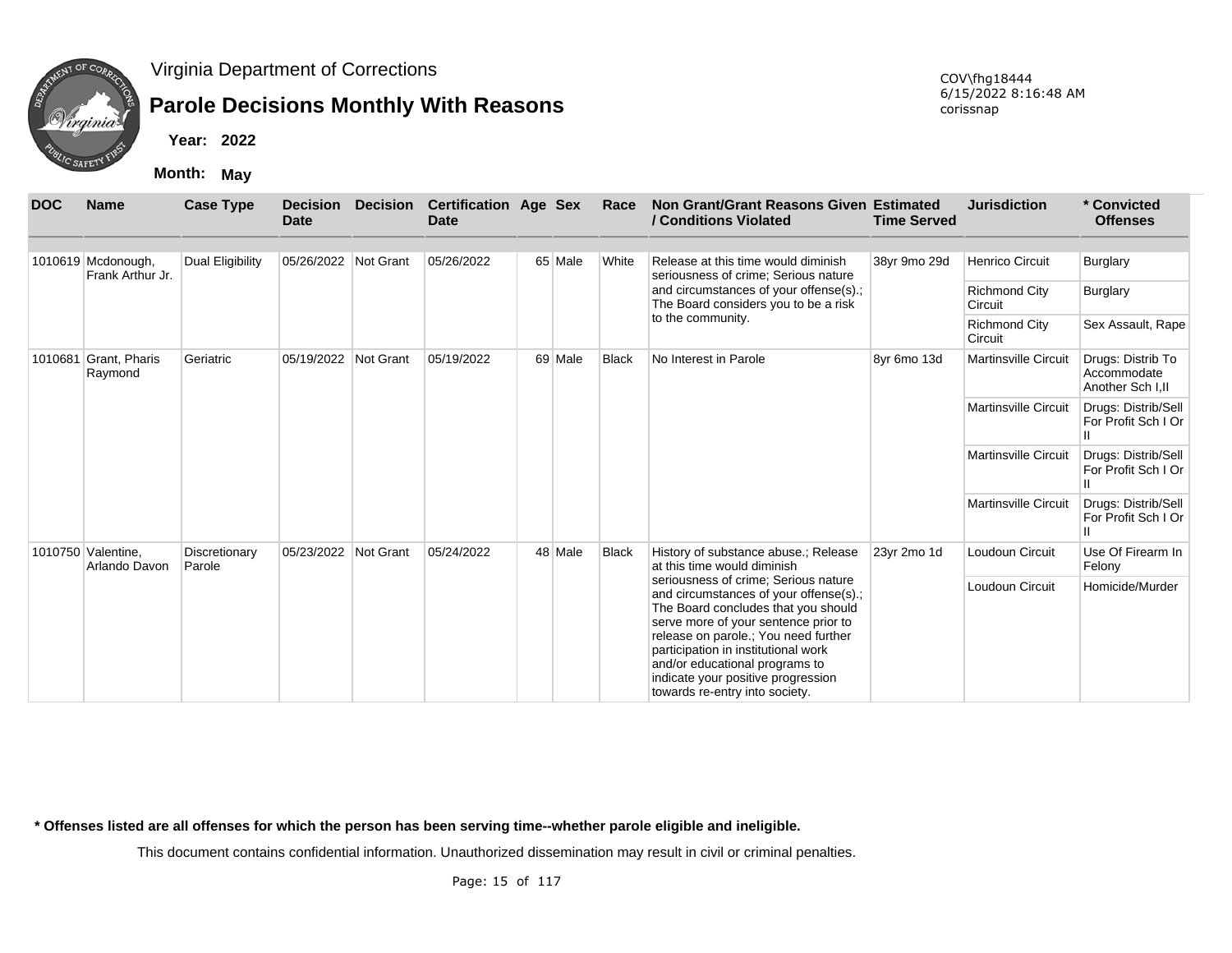

## **Parole Decisions Monthly With Reasons**

**Year: 2022**

**Month: May**

| <b>DOC</b> | <b>Name</b>                                    | <b>Case Type</b>        | <b>Decision</b><br><b>Date</b> | <b>Decision</b> | <b>Certification Age Sex</b><br><b>Date</b> |         | Race                                                                 | Non Grant/Grant Reasons Given Estimated<br>/ Conditions Violated                                                                                                              | <b>Time Served</b>        | <b>Jurisdiction</b>                  | * Convicted<br><b>Offenses</b> |
|------------|------------------------------------------------|-------------------------|--------------------------------|-----------------|---------------------------------------------|---------|----------------------------------------------------------------------|-------------------------------------------------------------------------------------------------------------------------------------------------------------------------------|---------------------------|--------------------------------------|--------------------------------|
|            | 1011320 Cooper, Brian<br>Keith                 | <b>Dual Eligibility</b> | 05/11/2022 Not Grant           |                 | 05/12/2022                                  | 63 Male | Black                                                                | Release at this time would diminish<br>seriousness of crime; Serious nature                                                                                                   | 26yr 1mo 1d               | Newport News -<br>Civl/Crim GDC      | Contempt Of<br>Court           |
|            |                                                |                         |                                |                 |                                             |         |                                                                      | and circumstances of your offense(s).;<br>The Board concludes that you should<br>serve more of your sentence prior to                                                         |                           | <b>Newport News</b><br>Circuit       | Robbery                        |
|            |                                                |                         |                                |                 |                                             |         |                                                                      | release on parole.; The Board<br>considers you to be a risk to the                                                                                                            |                           | <b>Newport News</b><br>Circuit       | Kidnap/Abduct                  |
|            |                                                |                         |                                |                 |                                             |         |                                                                      | community.; You need further<br>participation in institutional work<br>and/or educational programs to<br>indicate your positive progression<br>towards re-entry into society. |                           | Newport News<br>Circuit              | Sex Assault, Rape              |
|            | 1012834 Harvey, Rhoden Discretionary<br>Elijah | Parole                  | 05/16/2022 Not Grant           |                 | 05/17/2022                                  | 50 Male | <b>Black</b>                                                         | Release at this time would diminish<br>seriousness of crime: Serious nature                                                                                                   | 29yr 8mo 7d               | Chesapeake Circuit Sex Assault, Rape |                                |
|            |                                                |                         |                                |                 |                                             |         |                                                                      | and circumstances of your offense(s).;<br>The Board concludes that you should                                                                                                 |                           | <b>Norfolk Circuit</b>               | Use Of Firearm In<br>Felony    |
|            |                                                |                         |                                |                 |                                             |         |                                                                      | serve more of your sentence prior to<br>release on parole.                                                                                                                    |                           | Norfolk Circuit                      | Homicide-1st<br>Degree         |
|            | 1013129 Jones, Johnny L Dual Eligibility       |                         | 05/09/2022 Not Grant           |                 | 05/10/2022                                  | 63 Male | <b>Black</b>                                                         | Extensive criminal record; History of<br>substance abuse.; Release at this time                                                                                               | 29yr 0mo 2d               | <b>Caroline Circuit</b>              | Homicide-<br>Attempted         |
|            |                                                |                         |                                |                 |                                             |         |                                                                      | would diminish seriousness of crime;<br>Serious nature and circumstances of                                                                                                   |                           | <b>Caroline Circuit</b>              | Sex Assault, Rape              |
|            |                                                |                         |                                |                 |                                             |         |                                                                      | your offense(s).; The Board concludes<br>that you should serve more of your<br>sentence prior to release on parole.;                                                          |                           | Petersburg Circuit                   | <b>Malicious</b><br>Wounding   |
|            |                                                |                         |                                |                 |                                             |         |                                                                      | The Board considers you to be a risk<br>to the community.; You need further                                                                                                   |                           | Petersburg Circuit                   | Robbery                        |
|            |                                                |                         |                                |                 |                                             |         |                                                                      | participation in institutional work<br>and/or educational programs to                                                                                                         |                           | Petersburg Circuit                   | Robbery                        |
|            |                                                |                         |                                |                 |                                             |         | indicate your positive progression<br>towards re-entry into society. |                                                                                                                                                                               | Prince William<br>Circuit | Kidnap/Abduct                        |                                |

**\* Offenses listed are all offenses for which the person has been serving time--whether parole eligible and ineligible.**

This document contains confidential information. Unauthorized dissemination may result in civil or criminal penalties.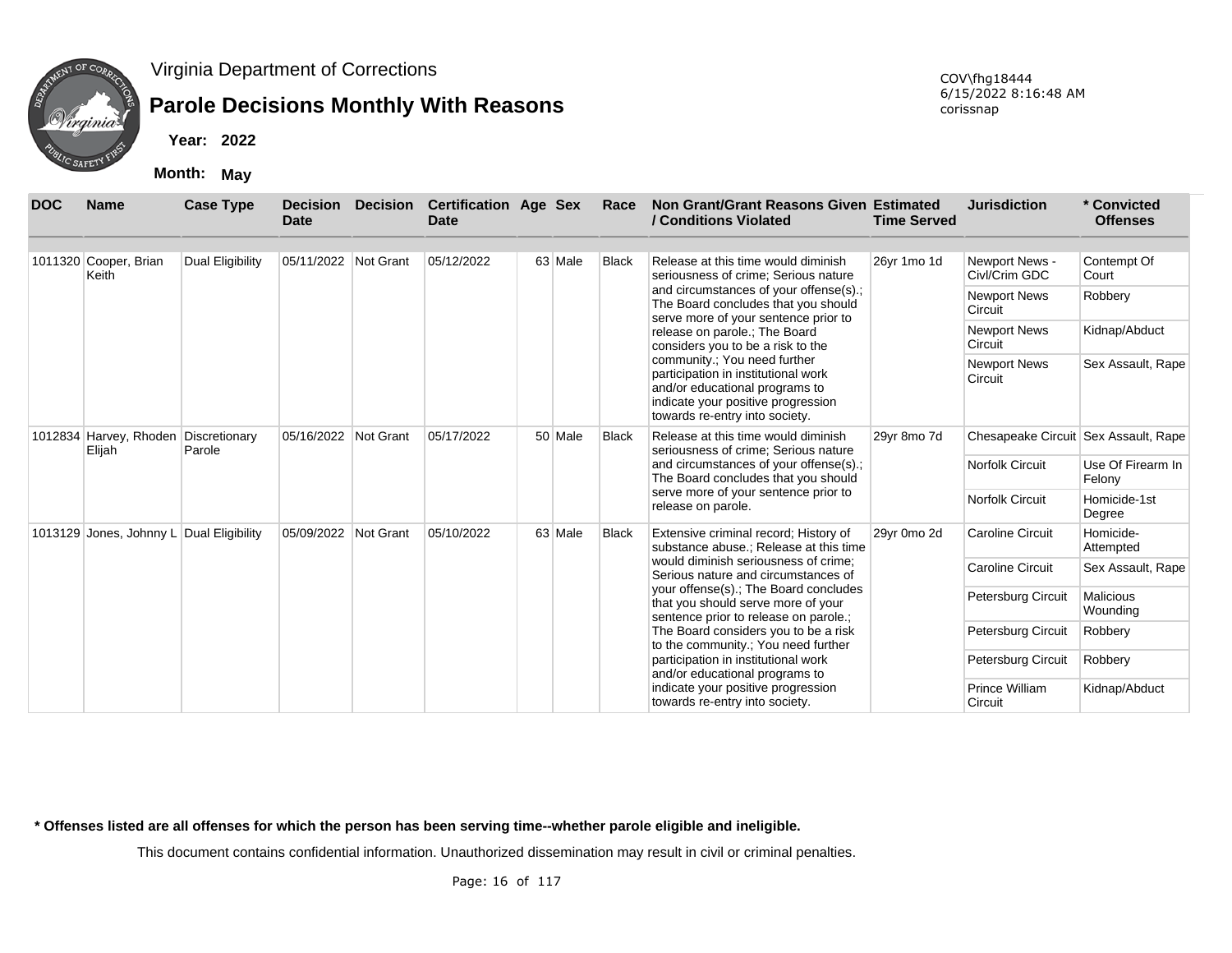

# **Parole Decisions Monthly With Reasons**

**Year: 2022**

**Month: May**

| <b>DOC</b> | <b>Name</b>                              | <b>Case Type</b>        | <b>Decision</b><br>Date | Decision Certification Age Sex<br><b>Date</b> |         | Race                                                                                                                                                                                                                                                                                                           | Non Grant/Grant Reasons Given Estimated<br>/ Conditions Violated                                                                                           | <b>Time Served</b>     | <b>Jurisdiction</b>                                        | * Convicted<br><b>Offenses</b> |
|------------|------------------------------------------|-------------------------|-------------------------|-----------------------------------------------|---------|----------------------------------------------------------------------------------------------------------------------------------------------------------------------------------------------------------------------------------------------------------------------------------------------------------------|------------------------------------------------------------------------------------------------------------------------------------------------------------|------------------------|------------------------------------------------------------|--------------------------------|
|            | 1013129 Jones, Johnny L Dual Eligibility |                         | 05/09/2022 Not Grant    | 05/10/2022                                    | 63 Male | <b>Black</b>                                                                                                                                                                                                                                                                                                   | Extensive criminal record; History of<br>substance abuse.; Release at this time                                                                            | 29yr 0mo 2d            | Prince William<br>Circuit                                  | Forcible Sodomy                |
|            |                                          |                         |                         |                                               |         |                                                                                                                                                                                                                                                                                                                | would diminish seriousness of crime:<br>Serious nature and circumstances of<br>your offense(s).; The Board concludes<br>that you should serve more of your |                        | <b>Chesterfield Circuit</b><br>Chesterfield Circuit Sodomy | Sex Assault, Rape              |
|            | 1014047 Lewis, Kenneth<br>Ray            | Geriatric               | 05/07/2022 Not Grant    | 05/10/2022                                    | 61 Male | White                                                                                                                                                                                                                                                                                                          | Release at this time would diminish<br>seriousness of crime; Serious nature                                                                                | 23yr 8mo 14d           | Caroline JDR                                               | Assault And<br><b>Battery</b>  |
|            |                                          |                         |                         |                                               |         |                                                                                                                                                                                                                                                                                                                | and circumstances of your offense(s).;<br>The Board concludes that you should<br>serve more of your sentence prior to<br>release on parole.                |                        | <b>Richmond City</b><br>Circuit                            | Homicide/Murder                |
|            | 1015933 Al-Wakil.<br>Lugman Abdul        | Discretionary<br>Parole | 05/12/2022 Not Grant    | 05/12/2022                                    | 62 Male | <b>Black</b>                                                                                                                                                                                                                                                                                                   | Release at this time would diminish<br>seriousness of crime; Serious nature                                                                                | 36yr 4mo 8d            | <b>Suffolk Circuit</b>                                     | Weapon Offense                 |
|            |                                          |                         |                         |                                               |         |                                                                                                                                                                                                                                                                                                                | and circumstances of your offense(s).;<br>The Board concludes that you should                                                                              |                        | Suffolk Circuit                                            | Homicide-Capital               |
|            |                                          |                         |                         |                                               |         |                                                                                                                                                                                                                                                                                                                | serve more of your sentence prior to<br>release on parole.; The Board<br>considers you to be a risk to the<br>community.                                   |                        | <b>Suffolk Circuit</b>                                     | Sex Assault, Rape              |
|            | 1017764 Holloman, Wylie Geriatric        |                         | 05/16/2022 Not Grant    | 05/17/2022                                    | 60 Male | <b>Black</b>                                                                                                                                                                                                                                                                                                   | Release at this time would diminish<br>seriousness of crime; Serious nature                                                                                | 26yr 8mo 14d           | <b>Suffolk Circuit</b>                                     | Use Of Firearm In<br>Felony    |
|            |                                          |                         |                         |                                               |         | and circumstances of your offense(s).;<br>The Board concludes that you should<br>serve more of your sentence prior to<br>release on parole.; You need further<br>participation in institutional work<br>and/or educational programs to<br>indicate your positive progression<br>towards re-entry into society. |                                                                                                                                                            | <b>Suffolk Circuit</b> | Homicide-1st<br>Degree                                     |                                |

**\* Offenses listed are all offenses for which the person has been serving time--whether parole eligible and ineligible.**

This document contains confidential information. Unauthorized dissemination may result in civil or criminal penalties.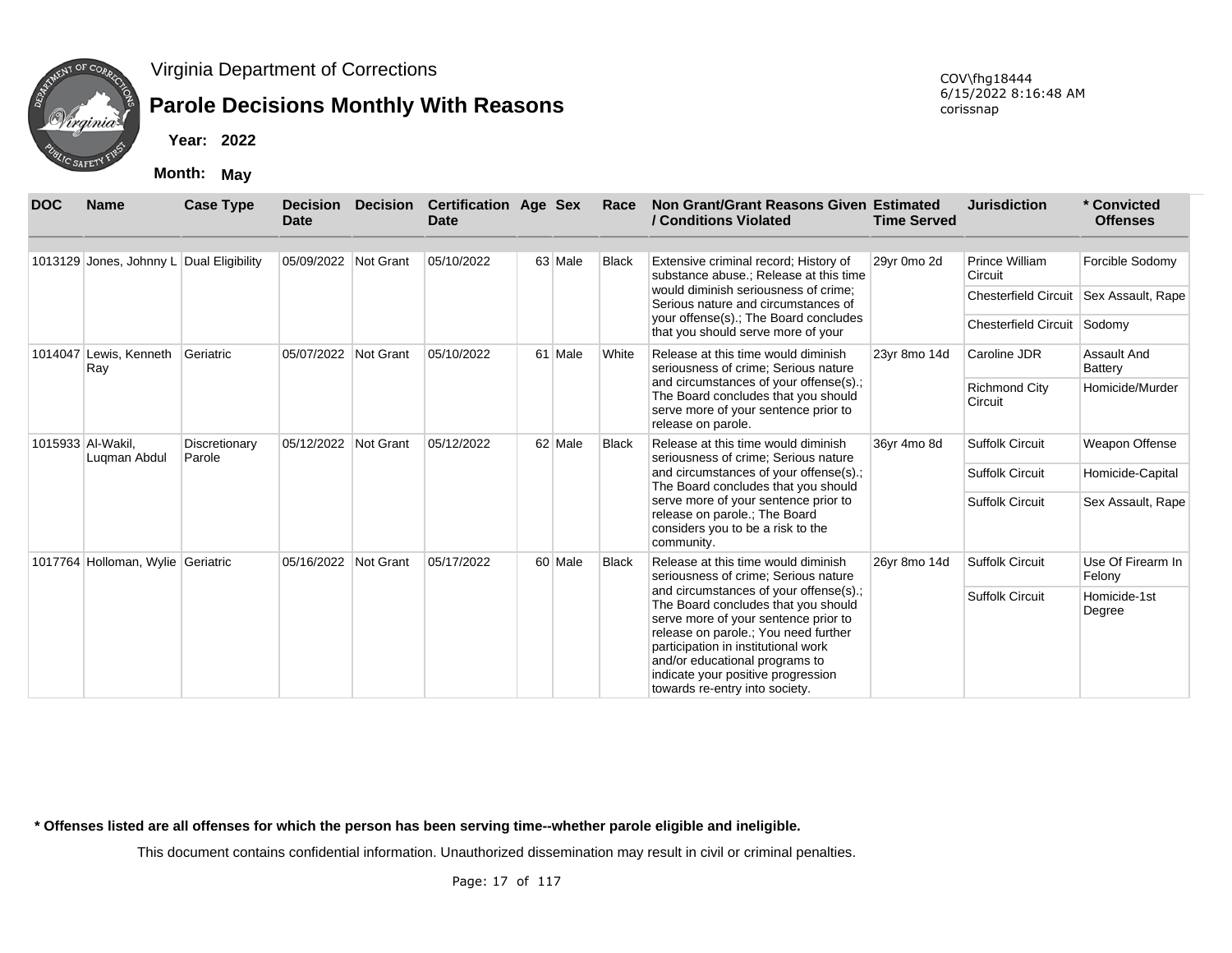

## **Parole Decisions Monthly With Reasons**

**Year: 2022**

**Month: May**

| <b>DOC</b> | <b>Name</b>            | <b>Case Type</b> | <b>Decision</b><br><b>Date</b> | <b>Decision</b> | <b>Certification Age Sex</b><br><b>Date</b> |         | Race  | Non Grant/Grant Reasons Given Estimated<br>/ Conditions Violated                                                    | <b>Time Served</b> | <b>Jurisdiction</b>       | * Convicted<br><b>Offenses</b>  |
|------------|------------------------|------------------|--------------------------------|-----------------|---------------------------------------------|---------|-------|---------------------------------------------------------------------------------------------------------------------|--------------------|---------------------------|---------------------------------|
|            | 1018034 Layne, William | Discretionary    | 05/17/2022 Not Grant           |                 | 05/18/2022                                  | 69 Male | White | Extensive criminal record; History of                                                                               | 36yr 10mo 10d      | <b>Winchester Circuit</b> | Kidnap/Abduct                   |
|            | Ray                    | Parole           |                                |                 |                                             |         |       | violence.; Release at this time would<br>diminish seriousness of crime; Serious<br>nature and circumstances of your |                    | <b>Winchester Circuit</b> | Homicide-Capital                |
|            |                        |                  |                                |                 |                                             |         |       | offense(s).; The Board concludes that<br>you should serve more of your                                              |                    | <b>Botetourt Circuit</b>  | Larc-Petty                      |
|            |                        |                  |                                |                 |                                             |         |       | sentence prior to release on parole.;<br>Your prior failure(s) and/or convictions                                   |                    | <b>Botetourt Circuit</b>  | <b>Breaking And</b><br>Entering |
|            |                        |                  |                                |                 |                                             |         |       | while under community supervision<br>indicate that you are unlikely to comply<br>with conditions of release.        |                    | <b>Botetourt Circuit</b>  | <b>Breaking And</b><br>Entering |
|            |                        |                  |                                |                 |                                             |         |       |                                                                                                                     |                    | <b>Botetourt Circuit</b>  | Larc-Grand                      |
|            |                        |                  |                                |                 |                                             |         |       |                                                                                                                     |                    | <b>Botetourt Circuit</b>  | Larc-Grand                      |
|            |                        |                  |                                |                 |                                             |         |       |                                                                                                                     |                    | <b>Botetourt Circuit</b>  | <b>Breaking And</b><br>Entering |
|            |                        |                  |                                |                 |                                             |         |       |                                                                                                                     |                    | <b>Botetourt Circuit</b>  | Failure To Stop                 |
|            |                        |                  |                                |                 |                                             |         |       |                                                                                                                     |                    | <b>Botetourt Circuit</b>  | Conservation-<br>Animals        |
|            |                        |                  |                                |                 |                                             |         |       |                                                                                                                     |                    | <b>Botetourt Circuit</b>  | Larc-Grand                      |
|            |                        |                  |                                |                 |                                             |         |       |                                                                                                                     |                    | <b>Botetourt Circuit</b>  | Larc-Grand                      |
|            |                        |                  |                                |                 |                                             |         |       |                                                                                                                     |                    | <b>Botetourt Circuit</b>  | <b>Breaking And</b><br>Entering |
|            |                        |                  |                                |                 |                                             |         |       |                                                                                                                     |                    | <b>Botetourt Circuit</b>  | Larc-Grand                      |
|            |                        |                  |                                |                 |                                             |         |       |                                                                                                                     |                    | <b>Botetourt Circuit</b>  | <b>Breaking And</b><br>Entering |
|            |                        |                  |                                |                 |                                             |         |       |                                                                                                                     |                    | <b>Botetourt Circuit</b>  | <b>Breaking And</b><br>Entering |
|            |                        |                  |                                |                 |                                             |         |       |                                                                                                                     |                    | <b>Botetourt Circuit</b>  | <b>Breaking And</b><br>Entering |

**\* Offenses listed are all offenses for which the person has been serving time--whether parole eligible and ineligible.**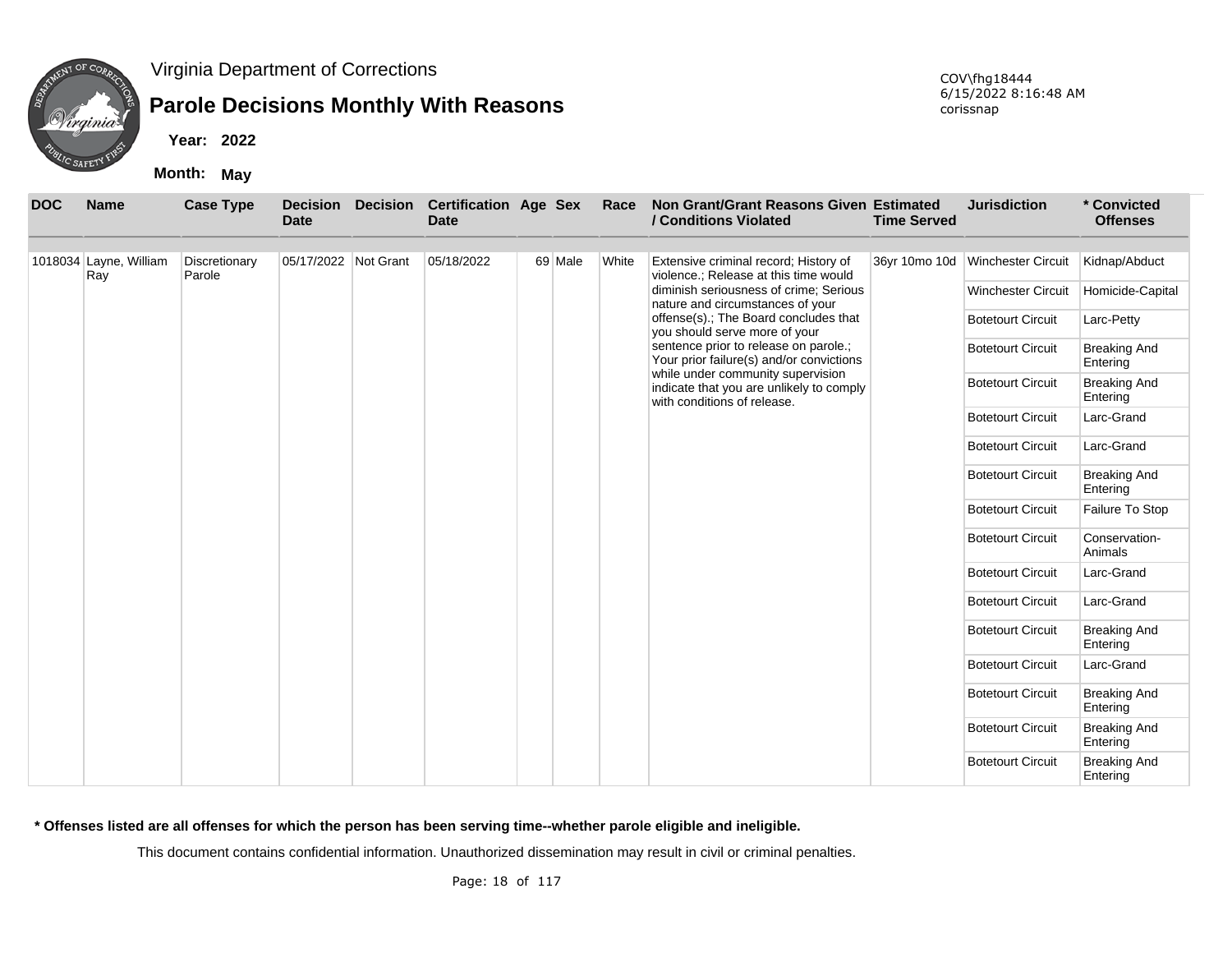

## **Parole Decisions Monthly With Reasons**

**Year: 2022**

**Month: May**

| <b>DOC</b> | <b>Name</b>                   | <b>Case Type</b>        | <b>Decision</b><br><b>Date</b> | <b>Decision</b> | <b>Certification Age Sex</b><br><b>Date</b> |         | Race  | Non Grant/Grant Reasons Given Estimated<br>/ Conditions Violated                  | <b>Time Served</b> | <b>Jurisdiction</b>             | * Convicted<br><b>Offenses</b>  |
|------------|-------------------------------|-------------------------|--------------------------------|-----------------|---------------------------------------------|---------|-------|-----------------------------------------------------------------------------------|--------------------|---------------------------------|---------------------------------|
|            | 1018034 Layne, William<br>Ray | Discretionary<br>Parole | 05/17/2022 Not Grant           |                 | 05/18/2022                                  | 69 Male | White | Extensive criminal record; History of<br>violence.; Release at this time would    |                    | 36yr 10mo 10d Botetourt Circuit | Larc-Petty                      |
|            |                               |                         |                                |                 |                                             |         |       | diminish seriousness of crime; Serious<br>nature and circumstances of your        |                    | <b>Botetourt Circuit</b>        | Larc-Grand                      |
|            |                               |                         |                                |                 |                                             |         |       | offense(s).; The Board concludes that<br>you should serve more of your            |                    | <b>Botetourt Circuit</b>        | <b>Breaking And</b><br>Entering |
|            |                               |                         |                                |                 |                                             |         |       | sentence prior to release on parole.;<br>Your prior failure(s) and/or convictions |                    | <b>Botetourt Circuit</b>        | Larc-Petty                      |
|            |                               |                         |                                |                 |                                             |         |       | while under community supervision<br>indicate that you are unlikely to comply     |                    | <b>Botetourt Circuit</b>        | Larc-Grand                      |
|            |                               |                         |                                |                 |                                             |         |       | with conditions of release.                                                       |                    | <b>Botetourt Circuit</b>        | Larc-Grand                      |
|            |                               |                         |                                |                 |                                             |         |       |                                                                                   |                    | <b>Botetourt Circuit</b>        | Larc-Grand                      |
|            |                               |                         |                                |                 |                                             |         |       |                                                                                   |                    | <b>Botetourt Circuit</b>        | <b>Breaking And</b><br>Entering |
|            |                               |                         |                                |                 |                                             |         |       |                                                                                   |                    | <b>Botetourt Circuit</b>        | <b>Breaking And</b><br>Entering |
|            |                               |                         |                                |                 |                                             |         |       |                                                                                   |                    | <b>Botetourt Circuit</b>        | <b>Breaking And</b><br>Entering |
|            |                               |                         |                                |                 |                                             |         |       |                                                                                   |                    | <b>Botetourt Circuit</b>        | Larc-Grand                      |
|            |                               |                         |                                |                 |                                             |         |       |                                                                                   |                    | <b>Botetourt Circuit</b>        | Larc-Grand                      |
|            |                               |                         |                                |                 |                                             |         |       |                                                                                   |                    | <b>Botetourt Circuit</b>        | Larc-Grand                      |
|            |                               |                         |                                |                 |                                             |         |       |                                                                                   |                    | <b>Botetourt Circuit</b>        | <b>Breaking And</b><br>Entering |
|            |                               |                         |                                |                 |                                             |         |       |                                                                                   |                    | <b>Botetourt Circuit</b>        | <b>Breaking And</b><br>Entering |
|            |                               |                         |                                |                 |                                             |         |       |                                                                                   |                    | <b>Botetourt Circuit</b>        | <b>Breaking And</b><br>Entering |

**\* Offenses listed are all offenses for which the person has been serving time--whether parole eligible and ineligible.**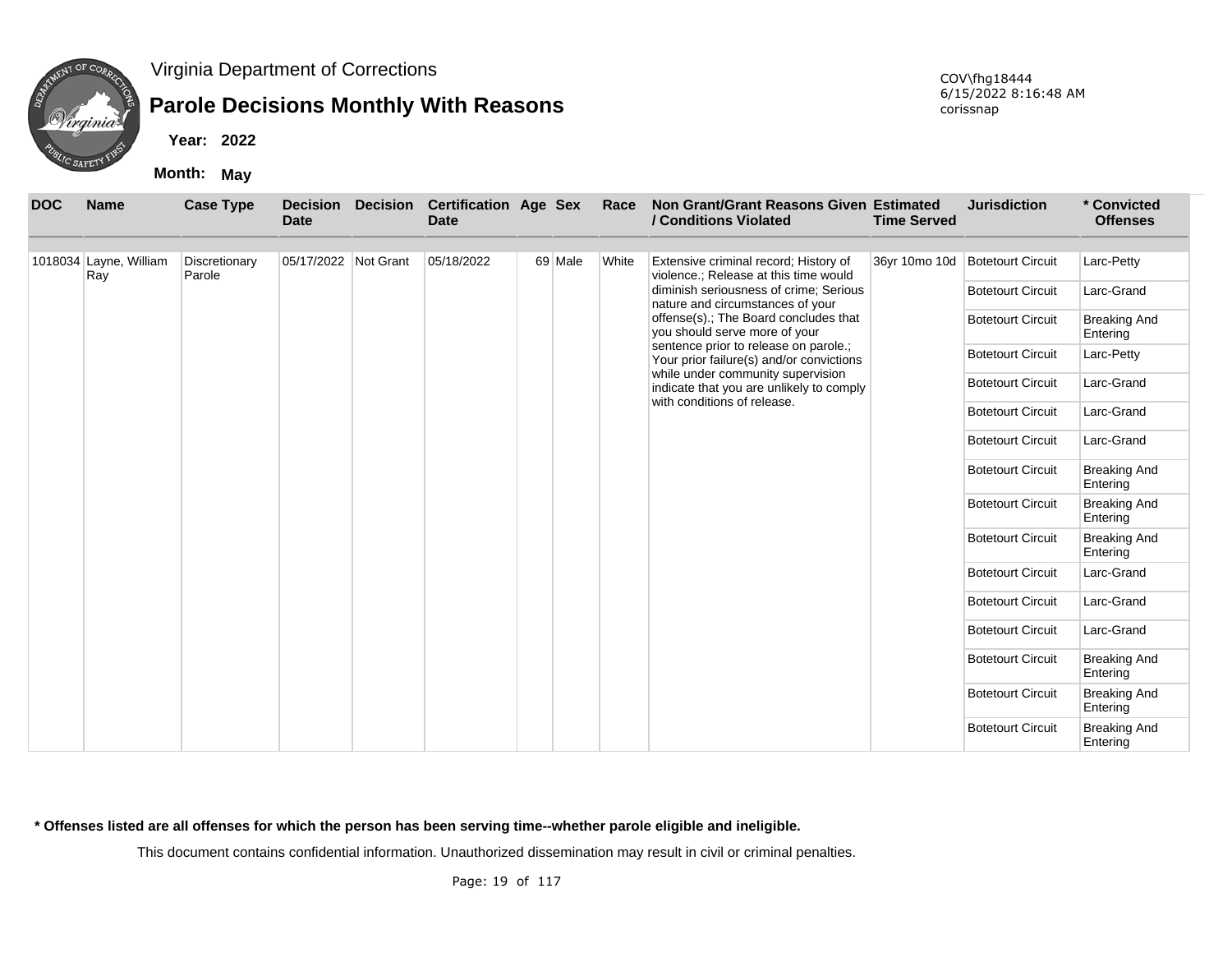

## **Parole Decisions Monthly With Reasons**

**Year: 2022**

**Month: May**

| <b>DOC</b>      | <b>Name</b>                           | <b>Case Type</b>        | <b>Decision</b><br><b>Date</b> | <b>Decision</b> | <b>Certification Age Sex</b><br><b>Date</b> |         | Race         | Non Grant/Grant Reasons Given Estimated<br>/ Conditions Violated                                                     | <b>Time Served</b> | <b>Jurisdiction</b>        | * Convicted<br><b>Offenses</b>     |
|-----------------|---------------------------------------|-------------------------|--------------------------------|-----------------|---------------------------------------------|---------|--------------|----------------------------------------------------------------------------------------------------------------------|--------------------|----------------------------|------------------------------------|
|                 | 1019501 Davis, Montaret<br>Degganro   | Discretionary<br>Parole | 05/23/2022 Not Grant           |                 | 05/24/2022                                  | 48 Male | <b>Black</b> | Extensive criminal record; History of<br>substance abuse.; Release at this time                                      | 22yr 8mo 28d       | Charlottesville<br>Circuit | Kidnap/Abduct                      |
|                 |                                       |                         |                                |                 |                                             |         |              | would diminish seriousness of crime:<br>Serious nature and circumstances of<br>your offense(s).; The Board considers |                    | Charlottesville<br>Circuit | Kidnap/Abduct                      |
|                 |                                       |                         |                                |                 |                                             |         |              | you to be a risk to the community.;<br>You need further participation in<br>institutional work and/or educational    |                    | Charlottesville<br>Circuit | Penetrate<br>W/Inanimate<br>Object |
|                 |                                       |                         |                                |                 |                                             |         |              | programs to indicate your positive<br>progression towards re-entry into                                              |                    | Charlottesville<br>Circuit | Forcible Sodomy                    |
|                 |                                       |                         |                                |                 |                                             |         |              | society.                                                                                                             |                    | Charlottesville<br>Circuit | Sex Assault, Rape                  |
|                 |                                       |                         |                                |                 |                                             |         |              |                                                                                                                      |                    | Charlottesville<br>Circuit | Robbery                            |
|                 |                                       |                         |                                |                 |                                             |         |              |                                                                                                                      |                    | Albemarle GDC              | Simple Assault                     |
|                 |                                       |                         |                                |                 |                                             |         |              |                                                                                                                      |                    | Charlottesville<br>Circuit | Drive On<br>Susp/Rev License       |
|                 |                                       |                         |                                |                 |                                             |         |              |                                                                                                                      |                    | Charlottesville<br>Circuit | Drive On<br>Susp/Rev License       |
| 1019849 Ankney, | Douglas Lynn                          | Discretionary<br>Parole | 05/23/2022 Not Grant           |                 | 05/25/2022                                  | 57 Male | White        | History of violence.; Release at this<br>time would diminish seriousness of                                          | 20yr 3mo 16d       | <b>Hanover Circuit</b>     | Use Of Firearm In<br>Felony        |
|                 |                                       |                         |                                |                 |                                             |         |              | crime; Serious nature and<br>circumstances of your offense(s).; The<br>Board concludes that you should               |                    | <b>Hanover Circuit</b>     | Use Of Firearm In<br>Felony        |
|                 |                                       |                         |                                |                 |                                             |         |              | serve more of your sentence prior to<br>release on parole.; The Board                                                |                    | <b>Hanover Circuit</b>     | Larc-Grand                         |
|                 |                                       |                         |                                |                 |                                             |         |              | considers you to be a risk to the<br>community.                                                                      |                    | <b>Hanover Circuit</b>     | Robbery                            |
|                 |                                       |                         |                                |                 |                                             |         |              |                                                                                                                      |                    | <b>Hanover Circuit</b>     | <b>Statutory Burglary</b>          |
|                 |                                       |                         |                                |                 |                                             |         |              |                                                                                                                      |                    | Hanover Circuit            | Homicide/Murder                    |
|                 | 1019991 Featherstone.<br>Kvle Woodrow | <b>Dual Eligibility</b> | 05/17/2022                     | Not Grant       | 05/17/2022                                  | 61 Male | Black        | No Interest in Parole                                                                                                | 31yr 11mo 30d      | Danville Circuit           | Fraud                              |

#### **\* Offenses listed are all offenses for which the person has been serving time--whether parole eligible and ineligible.**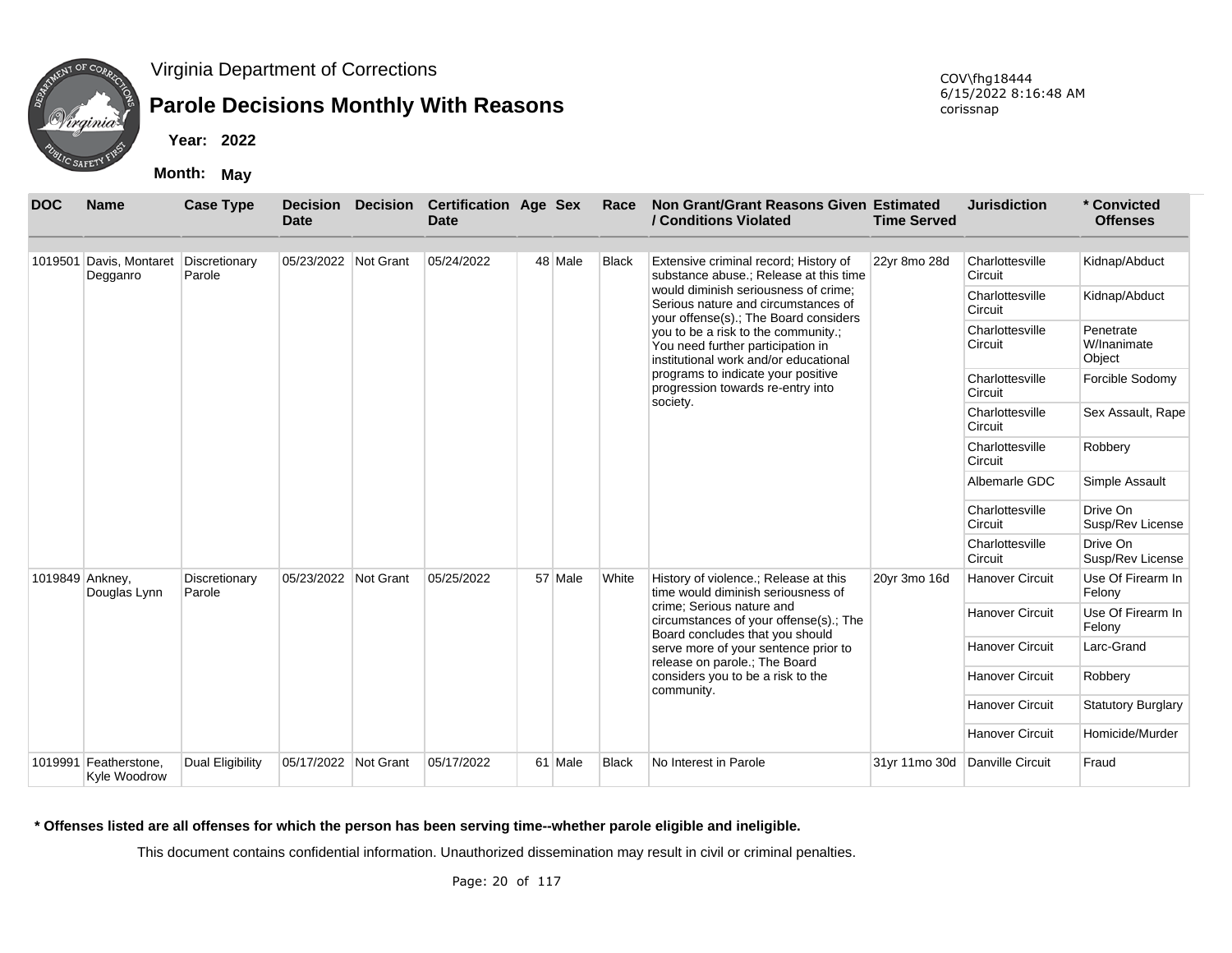

## **Parole Decisions Monthly With Reasons**

**Year: 2022**

**Month: May**

| 1019991 Featherstone,<br>Kyle Woodrow | Dual Eligibility | 05/17/2022 Not Grant | 05/17/2022 | 61 Male | Black | No Interest in Parole | 31yr 11mo 30d Danville Circuit |                   | Forgery                                                    |
|---------------------------------------|------------------|----------------------|------------|---------|-------|-----------------------|--------------------------------|-------------------|------------------------------------------------------------|
|                                       |                  |                      |            |         |       |                       |                                | Danville GDC      | Assault And<br><b>Battery</b>                              |
|                                       |                  |                      |            |         |       |                       |                                | Danville GDC      | Larc-Petty                                                 |
|                                       |                  |                      |            |         |       |                       |                                | Danville GDC      | Shoplifting                                                |
|                                       |                  |                      |            |         |       |                       |                                | Parole Board      | Parole Violation                                           |
|                                       |                  |                      |            |         |       |                       |                                | Danville Circuit  | Larc-Petty                                                 |
|                                       |                  |                      |            |         |       |                       |                                | Danville Circuit  | Uttering, Pass<br>Forged Object                            |
|                                       |                  |                      |            |         |       |                       |                                | Danville Circuit  | Other Forgery<br>Writing:Not In<br>18.2-168 & 18.2-<br>170 |
|                                       |                  |                      |            |         |       |                       |                                | Danville GDC      | Peeping Tom                                                |
|                                       |                  |                      |            |         |       |                       |                                | Parole Board      | Parole Violation                                           |
|                                       |                  |                      |            |         |       |                       |                                | Danville Circuit  | Drugs: Possess<br>Sch I Or li                              |
|                                       |                  |                      |            |         |       |                       |                                | Danville Circuit  | Other Forgery<br>Writing: Employ<br>As True                |
|                                       |                  |                      |            |         |       |                       |                                | Danville Circuit  | Robbery                                                    |
|                                       |                  |                      |            |         |       |                       |                                | Danville GDC      | Stolen Goods:<br>Buy/Receive,<br>Larceny <\$200            |
|                                       |                  |                      |            |         |       |                       |                                | Lunenburg Circuit | Sodomy: By<br>Force Or Victim<br>Helplessness              |
|                                       |                  |                      |            |         |       |                       |                                | Parole Board      | Parole Violation                                           |

**\* Offenses listed are all offenses for which the person has been serving time--whether parole eligible and ineligible.**

This document contains confidential information. Unauthorized dissemination may result in civil or criminal penalties.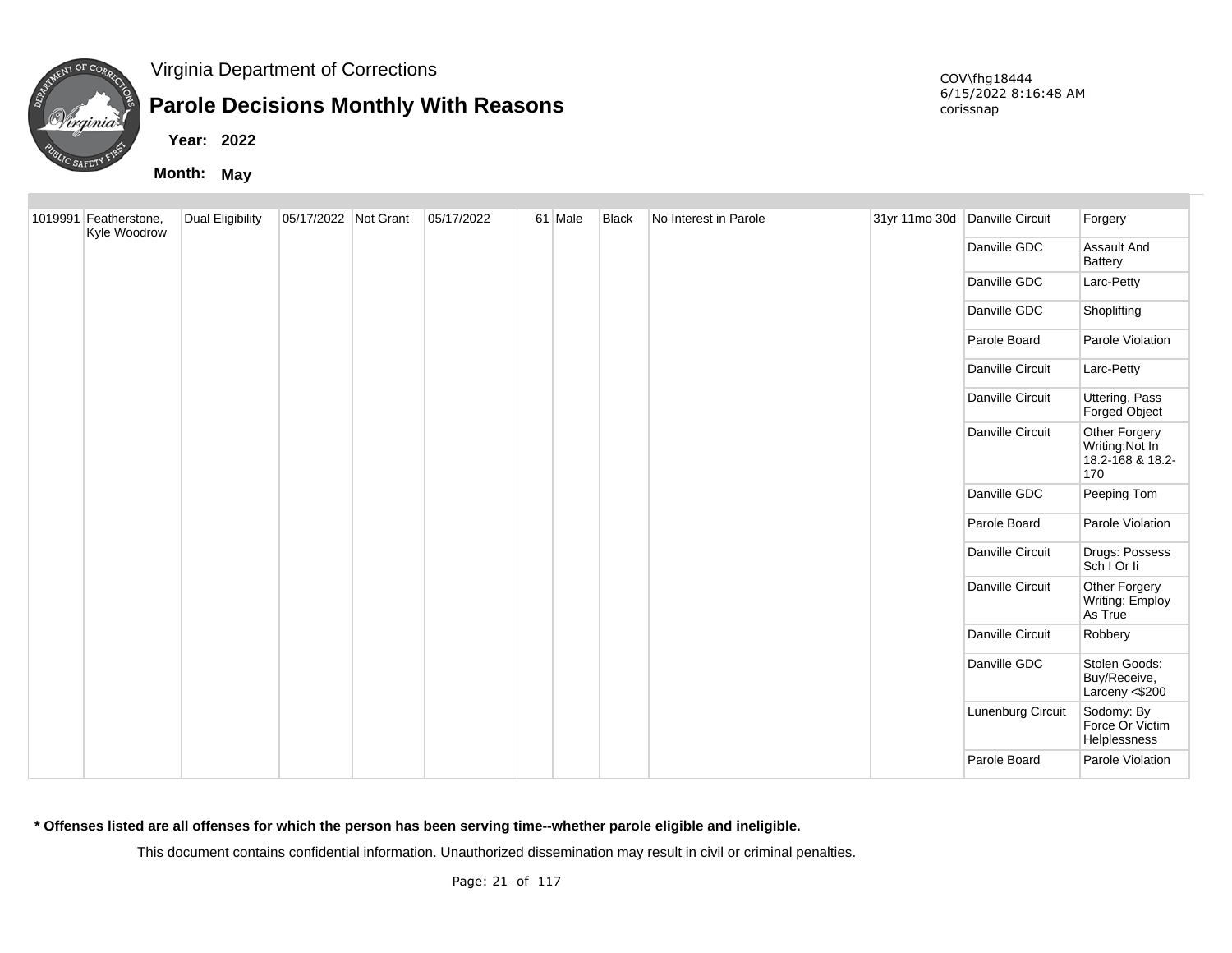

## **Parole Decisions Monthly With Reasons**

**Year: 2022**

**Month: May**

| <b>DOC</b> | <b>Name</b>                                           | <b>Case Type</b>        | <b>Date</b>          | <b>Decision Decision</b> | <b>Certification Age Sex</b><br><b>Date</b> |         | Race         | Non Grant/Grant Reasons Given Estimated<br>/ Conditions Violated                                                                            | <b>Time Served</b> | <b>Jurisdiction</b>            | * Convicted<br><b>Offenses</b>   |
|------------|-------------------------------------------------------|-------------------------|----------------------|--------------------------|---------------------------------------------|---------|--------------|---------------------------------------------------------------------------------------------------------------------------------------------|--------------------|--------------------------------|----------------------------------|
|            | 1022044 Johnson,<br><b>Emmett Oliver</b>              | <b>Dual Eligibility</b> | 05/12/2022 Not Grant |                          | 05/13/2022                                  | 70 Male | <b>Black</b> | Release at this time would diminish<br>seriousness of crime; Serious nature                                                                 | 51yr 0mo 23d       | <b>Norfolk Circuit</b>         | Homicide-1st<br>Degree           |
|            |                                                       |                         |                      |                          |                                             |         |              | and circumstances of your offense(s).;<br>The Board concludes that you should<br>serve more of your sentence prior to<br>release on parole. |                    | Norfolk Circuit                | Homicide-1st<br>Degree           |
|            | 1022461 Ballentine, John Dual Eligibility<br>Frederic |                         | 05/09/2022 Not Grant |                          | 05/11/2022                                  | 63 Male | White        | Extensive criminal record; History of<br>substance abuse.; History of violence.;<br>Release at this time would diminish                     | 33yr 3mo 18d       | <b>Salem Circuit</b>           | Carrying<br>Concealed<br>Weapon  |
|            |                                                       |                         |                      |                          |                                             |         |              | seriousness of crime; Serious nature<br>and circumstances of your offense(s).;                                                              |                    | Salem Circuit                  | Larc-Petty                       |
|            |                                                       |                         |                      |                          |                                             |         |              | The Board concludes that you should<br>serve more of your sentence prior to<br>release on parole.                                           |                    | Salem Circuit                  | Controlled Drugs -<br>Possession |
|            |                                                       |                         |                      |                          |                                             |         |              |                                                                                                                                             |                    | Roanoke City<br>Circuit        | Larc-Grand                       |
|            |                                                       |                         |                      |                          |                                             |         |              |                                                                                                                                             |                    | Roanoke City<br>Circuit        | Rape-Strongarm                   |
|            |                                                       |                         |                      |                          |                                             |         |              |                                                                                                                                             |                    | Roanoke City<br>Circuit        | Forcible Sodomy                  |
|            |                                                       |                         |                      |                          |                                             |         |              |                                                                                                                                             |                    | Roanoke City<br>Circuit        | Wearing A Mask                   |
|            |                                                       |                         |                      |                          |                                             |         |              |                                                                                                                                             |                    | Roanoke City<br>Circuit        | Use Of Firearm In<br>Felony      |
|            |                                                       |                         |                      |                          |                                             |         |              |                                                                                                                                             |                    | <b>Roanoke City</b><br>Circuit | Use Of Firearm In<br>Felony      |
|            |                                                       |                         |                      |                          |                                             |         |              |                                                                                                                                             |                    | Roanoke City<br>Circuit        | Kidnap/Abduct                    |
|            |                                                       |                         |                      |                          |                                             |         |              |                                                                                                                                             |                    | Roanoke City<br>Circuit        | Use Of Firearm In<br>Felony      |
|            |                                                       |                         |                      |                          |                                             |         |              |                                                                                                                                             |                    | Roanoke City<br>Circuit        | Robbery                          |
|            |                                                       |                         |                      |                          |                                             |         |              |                                                                                                                                             |                    | Roanoke City<br>Circuit        | <b>Statutory Burglary</b>        |

**\* Offenses listed are all offenses for which the person has been serving time--whether parole eligible and ineligible.**

This document contains confidential information. Unauthorized dissemination may result in civil or criminal penalties.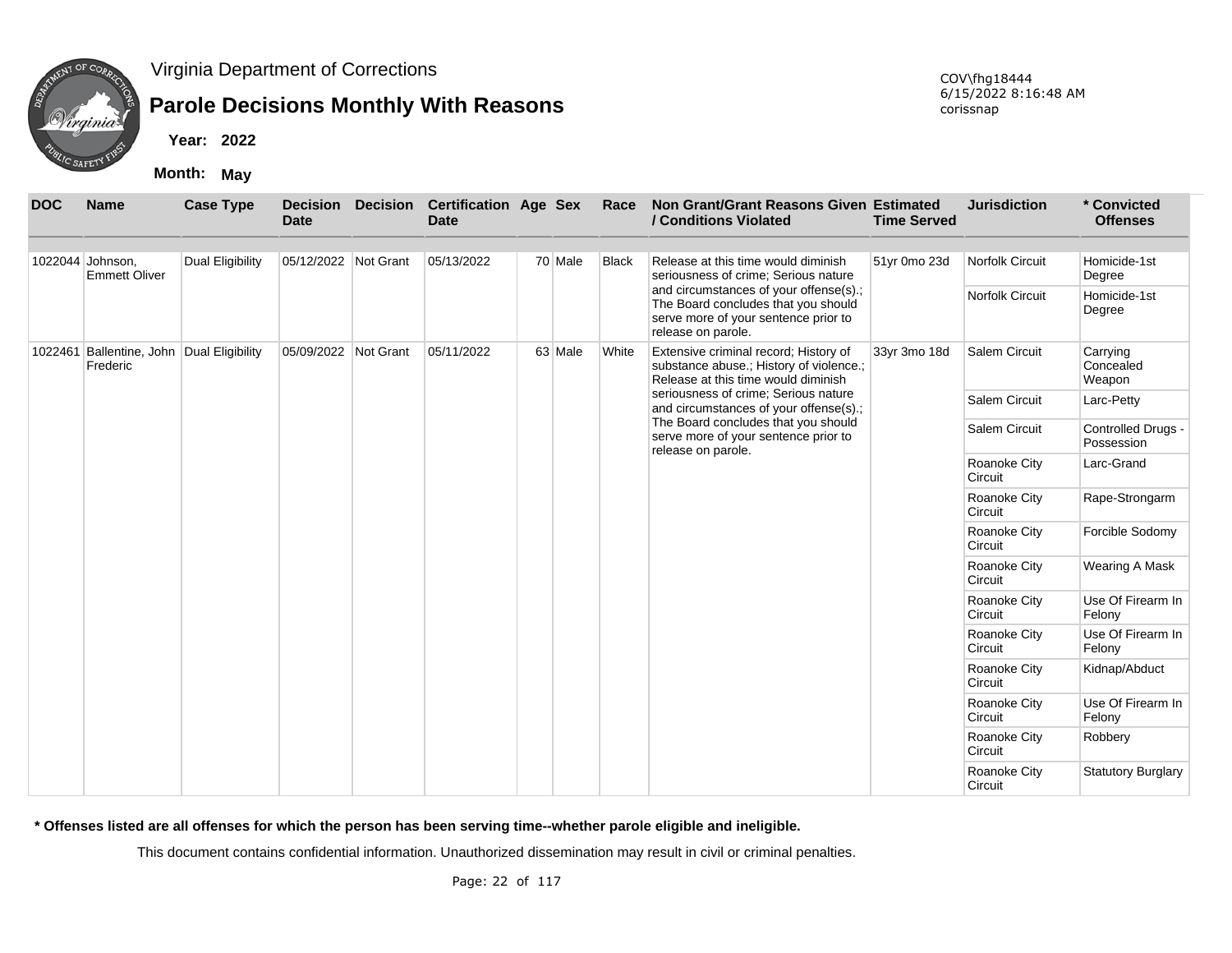

## **Parole Decisions Monthly With Reasons**

**Month: May**

| <b>DOC</b> | <b>Name</b>                                           | <b>Case Type</b>        | <b>Date</b>          | Decision Decision Certification Age Sex<br>Date |         | Race         | Non Grant/Grant Reasons Given Estimated<br>/ Conditions Violated                                                                              | <b>Time Served</b> | <b>Jurisdiction</b>        | * Convicted<br><b>Offenses</b>  |
|------------|-------------------------------------------------------|-------------------------|----------------------|-------------------------------------------------|---------|--------------|-----------------------------------------------------------------------------------------------------------------------------------------------|--------------------|----------------------------|---------------------------------|
|            | 1022461 Ballentine, John Dual Eligibility<br>Frederic |                         | 05/09/2022 Not Grant | 05/11/2022                                      | 63 Male | White        | Extensive criminal record; History of<br>substance abuse.; History of violence.;                                                              | 33yr 3mo 18d       | Roanoke City<br>Circuit    | <b>Statutory Burglary</b>       |
|            | 1024369 Reedy, Claude<br>Junior                       | Discretionary<br>Parole | 05/26/2022 Not Grant | 05/26/2022                                      | 58 Male | White        | History of violence.; Release at this<br>time would diminish seriousness of<br>crime; Serious nature and<br>circumstances of your offense(s). | 28yr 5mo 12d       | <b>Tazewell Circuit</b>    | Homicide-1st<br>Degree          |
|            | 1024748 Bliss, Shawn<br>Howard                        | Discretionary<br>Parole | 05/02/2022 Not Grant | 05/03/2022                                      | 57 Male | White        | Release at this time would diminish<br>seriousness of crime; Serious nature                                                                   | 36yr 7mo 9d        | <b>Arlington Circuit</b>   | Sex Assault, Rape               |
|            |                                                       |                         |                      |                                                 |         |              | and circumstances of your offense(s).                                                                                                         |                    | <b>Arlington Circuit</b>   | <b>Statutory Burglary</b>       |
|            | 1026223 Wiglusz, Keith                                | <b>Dual Eligibility</b> | 05/23/2022 Not Grant | 05/25/2022                                      | 61 Male | White        | Release at this time would diminish<br>seriousness of crime; Serious nature                                                                   | 26yr 9mo 11d       | <b>Hampton Circuit</b>     | Aggravated<br>Sexual Battery    |
|            |                                                       |                         |                      |                                                 |         |              | and circumstances of your offense(s).;<br>The Board concludes that you should                                                                 |                    | <b>Hampton Circuit</b>     | <b>Indecent Liberties</b>       |
|            |                                                       |                         |                      |                                                 |         |              | serve more of your sentence prior to<br>release on parole.; The Board                                                                         |                    | <b>Hampton Circuit</b>     | <b>Indecent Liberties</b>       |
|            |                                                       |                         |                      |                                                 |         |              | considers you to be a risk to the<br>community.; You need further<br>participation in institutional work                                      |                    | <b>Hampton Circuit</b>     | Aggravated<br>Sexual Battery    |
|            |                                                       |                         |                      |                                                 |         |              | and/or educational programs to<br>indicate your positive progression                                                                          |                    | <b>Hampton Circuit</b>     | Kidnap/Abduct                   |
|            |                                                       |                         |                      |                                                 |         |              | towards re-entry into society.                                                                                                                |                    | <b>Hampton Circuit</b>     | <b>Indecent Liberties</b>       |
|            |                                                       |                         |                      |                                                 |         |              |                                                                                                                                               |                    | <b>Hampton Circuit</b>     | Aggravated<br>Sexual Battery    |
|            |                                                       |                         |                      |                                                 |         |              |                                                                                                                                               |                    | <b>Hampton Circuit</b>     | Aggravated<br>Sexual Battery    |
|            |                                                       |                         |                      |                                                 |         |              |                                                                                                                                               |                    | <b>Hampton Circuit</b>     | <b>Indecent Liberties</b>       |
|            | 1028856 Steppe, Tony E                                | Dual Eligibility        | 05/23/2022 Not Grant | 05/26/2022                                      | 68 Male | <b>Black</b> | History of violence.; Release at this<br>time would diminish seriousness of                                                                   | 37yr 5mo 25d       | Charlottesville<br>Circuit | Homicide/Murder                 |
|            |                                                       |                         |                      |                                                 |         |              | crime; The Board considers you to be<br>a risk to the community.; Your prior<br>failure(s) and/or convictions while                           |                    | Charlottesville<br>Circuit | Weapon Offense                  |
|            |                                                       |                         |                      |                                                 |         |              | under community supervision indicate<br>that you are unlikely to comply with<br>conditions of release.                                        |                    | Charlottesville<br>Circuit | <b>Crimes Against</b><br>Person |

**\* Offenses listed are all offenses for which the person has been serving time--whether parole eligible and ineligible.**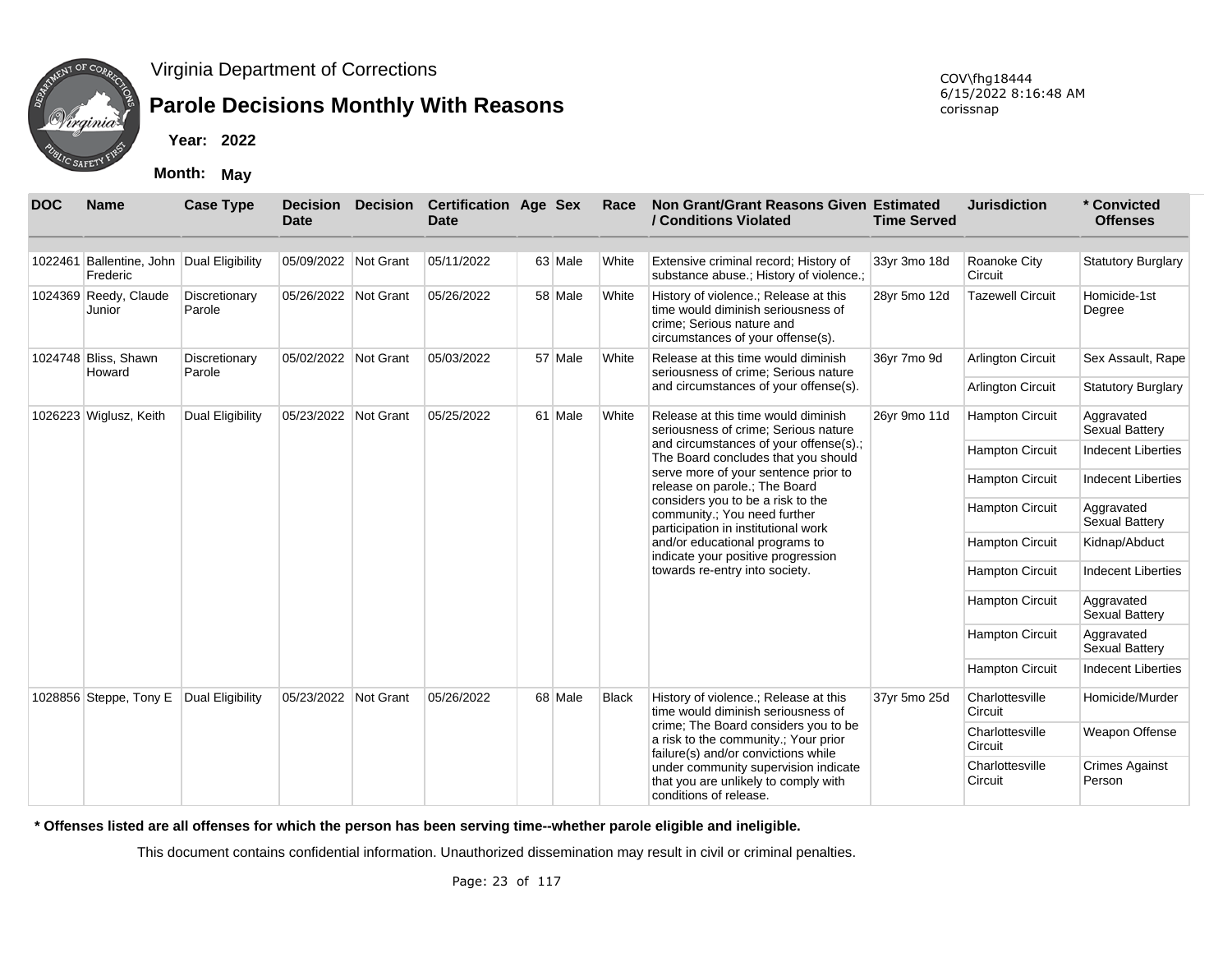

# **Parole Decisions Monthly With Reasons**

**Year: 2022**

**Month: May**

| <b>DOC</b> | <b>Name</b>                                        | <b>Case Type</b>        | <b>Decision</b><br><b>Date</b> | <b>Decision</b> | <b>Certification Age Sex</b><br><b>Date</b> |         | Race         | Non Grant/Grant Reasons Given Estimated<br>/ Conditions Violated                                                                                                                                                                                                                                                                     | <b>Time Served</b> | <b>Jurisdiction</b>             | * Convicted<br><b>Offenses</b>      |
|------------|----------------------------------------------------|-------------------------|--------------------------------|-----------------|---------------------------------------------|---------|--------------|--------------------------------------------------------------------------------------------------------------------------------------------------------------------------------------------------------------------------------------------------------------------------------------------------------------------------------------|--------------------|---------------------------------|-------------------------------------|
|            | 1029241 Brandon,<br>Warren H                       | Geriatric               | 05/10/2022 Not Grant           |                 | 05/11/2022                                  | 66 Male | White        | History of violence.; Release at this<br>time would diminish seriousness of                                                                                                                                                                                                                                                          | 24yr 6mo 9d        | <b>Richmond City</b><br>Circuit | Sex Offense -<br>Attempted          |
|            |                                                    |                         |                                |                 |                                             |         |              | crime; Serious nature and<br>circumstances of your offense(s).; The<br>Board considers you to be a risk to the                                                                                                                                                                                                                       |                    | <b>Richmond City</b><br>Circuit | Aggravated<br><b>Sexual Battery</b> |
|            |                                                    |                         |                                |                 |                                             |         |              | community.                                                                                                                                                                                                                                                                                                                           |                    | <b>Henrico Circuit</b>          | Forcible Sodomy                     |
|            |                                                    |                         |                                |                 |                                             |         |              |                                                                                                                                                                                                                                                                                                                                      |                    | <b>Henrico Circuit</b>          | <b>Indecent Liberties</b>           |
|            |                                                    |                         |                                |                 |                                             |         |              |                                                                                                                                                                                                                                                                                                                                      |                    | Henrico Circuit                 | <b>Indecent Liberties</b>           |
|            | 1029367 Faison, David<br>Fleetwoo                  | <b>Dual Eligibility</b> | 05/12/2022 Not Grant           |                 | 05/13/2022                                  | 70 Male | <b>Black</b> | Conviction of a new crime while<br>incarcerated; Extensive criminal                                                                                                                                                                                                                                                                  | 35yr 4mo 6d        | Augusta Circuit                 | <b>Bribery</b>                      |
|            |                                                    |                         |                                |                 |                                             |         |              | record; History of violence.; Release at<br>this time would diminish seriousness                                                                                                                                                                                                                                                     |                    | <b>Norfolk Circuit</b>          | Robbery                             |
|            |                                                    |                         |                                |                 |                                             |         |              | of crime; Serious nature and<br>circumstances of your offense(s).; The<br>Board concludes that you should<br>serve more of your sentence prior to<br>release on parole.; Your prior failure(s)<br>and/or convictions while under<br>community supervision indicate that<br>you are unlikely to comply with<br>conditions of release. |                    | <b>Norfolk Circuit</b>          | Homicide-1st<br>Degree              |
|            | 1030295 Frankie, Edward Dual Eligibility<br>Thomas |                         | 05/11/2022 Not Grant           |                 | 05/11/2022                                  | 72 Male | White        | Crimes committed - Sex Assault,<br>Rape, Sex Assault, Rape, Burglary;                                                                                                                                                                                                                                                                | 36yr 4mo 26d       | Newport News<br>Circuit         | Burglary                            |
|            |                                                    |                         |                                |                 |                                             |         |              | Other: Release at this time would<br>diminish seriousness of crime; Serious<br>nature and circumstances of your                                                                                                                                                                                                                      |                    | <b>Newport News</b><br>Circuit  | Sex Assault, Rape                   |
|            |                                                    |                         |                                |                 |                                             |         |              | offense(s).; The Board considers you<br>to be a risk to the community.                                                                                                                                                                                                                                                               |                    | <b>Newport News</b><br>Circuit  | Sodomy                              |
|            |                                                    |                         |                                |                 |                                             |         |              |                                                                                                                                                                                                                                                                                                                                      |                    | <b>Newport News</b><br>Circuit  | Sex Assault, Rape                   |
|            |                                                    |                         |                                |                 |                                             |         |              |                                                                                                                                                                                                                                                                                                                                      |                    | <b>Newport News</b><br>Circuit  | Burglary                            |
|            |                                                    |                         |                                |                 |                                             |         |              |                                                                                                                                                                                                                                                                                                                                      |                    | <b>Newport News</b><br>Circuit  | Sodomy                              |

**\* Offenses listed are all offenses for which the person has been serving time--whether parole eligible and ineligible.**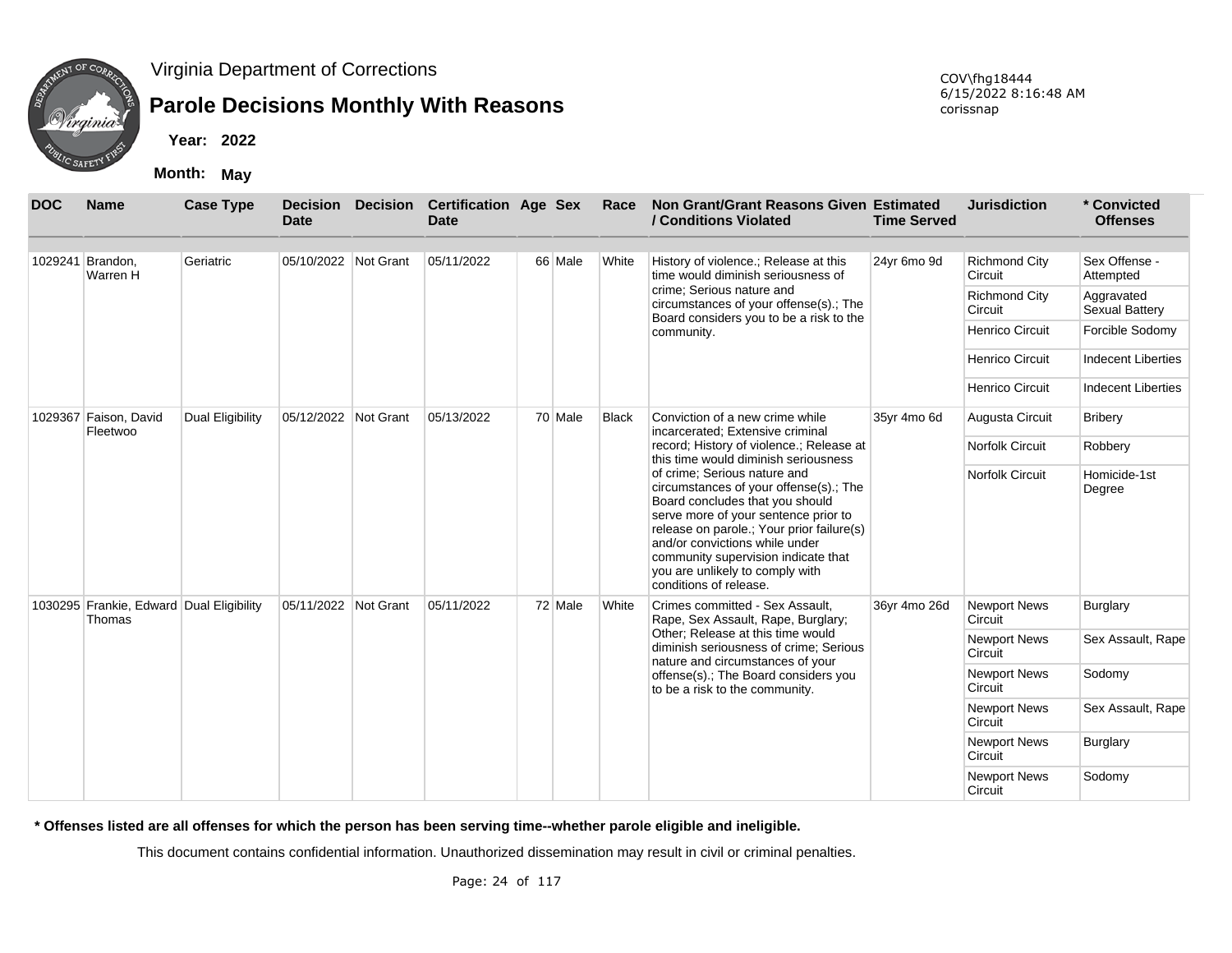

## **Parole Decisions Monthly With Reasons**

**Year: 2022**

**Month: May**

| <b>DOC</b> | <b>Name</b>                      | <b>Case Type</b>        | <b>Decision</b><br><b>Date</b> | <b>Decision</b> | <b>Certification Age Sex</b><br><b>Date</b> |         | Race                                                                    | Non Grant/Grant Reasons Given Estimated<br>/ Conditions Violated                                              | <b>Time Served</b>              | <b>Jurisdiction</b>             | * Convicted<br><b>Offenses</b>                  |
|------------|----------------------------------|-------------------------|--------------------------------|-----------------|---------------------------------------------|---------|-------------------------------------------------------------------------|---------------------------------------------------------------------------------------------------------------|---------------------------------|---------------------------------|-------------------------------------------------|
|            |                                  |                         |                                |                 |                                             |         |                                                                         |                                                                                                               |                                 |                                 |                                                 |
|            | 1030497 Clark, Rodney<br>Terrell | Discretionary<br>Parole | 05/23/2022 Not Grant           |                 | 05/26/2022                                  | 52 Male | <b>Black</b>                                                            | Considering your offense and your<br>institutional records, the Board<br>concludes that you should serve more | 25yr 5mo 21d                    | <b>Greensville Circuit</b>      | Jail: Delivery Of<br>Drugs/Synth To<br>Prisoner |
|            |                                  |                         |                                |                 |                                             |         |                                                                         | of your sentence before being<br>paroled.; Conviction of a new crime<br>while incarcerated; Crimes committed  |                                 | <b>Chesterfield Circuit</b>     | Contempt Of<br>Court                            |
|            |                                  |                         |                                |                 |                                             |         |                                                                         | - Homicide-1st Degree, Robbery,<br>Malicious Wounding; Release at this                                        |                                 | Richmond City -<br>Crim GDC     | Contempt Of<br>Court                            |
|            |                                  |                         |                                |                 |                                             |         |                                                                         | time would diminish seriousness of<br>crime; Serious nature and<br>circumstances of your offense(s).; The     |                                 | <b>Richmond City</b><br>Circuit | Use Of Firearm In<br>Felony                     |
|            |                                  |                         |                                |                 |                                             |         | Board concludes that you should<br>serve more of your sentence prior to |                                                                                                               | <b>Richmond City</b><br>Circuit | Robbery                         |                                                 |
|            |                                  |                         |                                |                 |                                             |         |                                                                         | release on parole.                                                                                            |                                 | <b>Richmond City</b><br>Circuit | Use Of Firearm In<br>Felony                     |
|            |                                  |                         |                                |                 |                                             |         |                                                                         |                                                                                                               |                                 | <b>Richmond City</b><br>Circuit | <b>Malicious</b><br>Wounding                    |
|            |                                  |                         |                                |                 |                                             |         |                                                                         |                                                                                                               |                                 | <b>Richmond City</b><br>Circuit | Use Of Firearm In<br>Felony                     |
|            |                                  |                         |                                |                 |                                             |         |                                                                         |                                                                                                               |                                 | <b>Henrico Circuit</b>          | Bad Checks: 2+ In<br>$90D W/Total >=$<br>\$200  |
|            |                                  |                         |                                |                 |                                             |         |                                                                         |                                                                                                               |                                 | <b>Chesterfield Circuit</b>     | <b>Bad Check:</b><br>Larceny $>= $200$          |
|            |                                  |                         |                                |                 |                                             |         |                                                                         |                                                                                                               |                                 | Henrico Circuit                 | Cocaine-Possess                                 |
|            |                                  |                         |                                |                 |                                             |         |                                                                         |                                                                                                               |                                 | <b>Richmond City</b><br>Circuit | Cocaine-Possess                                 |
|            |                                  |                         |                                |                 |                                             |         |                                                                         |                                                                                                               |                                 | <b>Richmond City</b><br>Circuit | Homicide-1st<br>Degree                          |

**\* Offenses listed are all offenses for which the person has been serving time--whether parole eligible and ineligible.**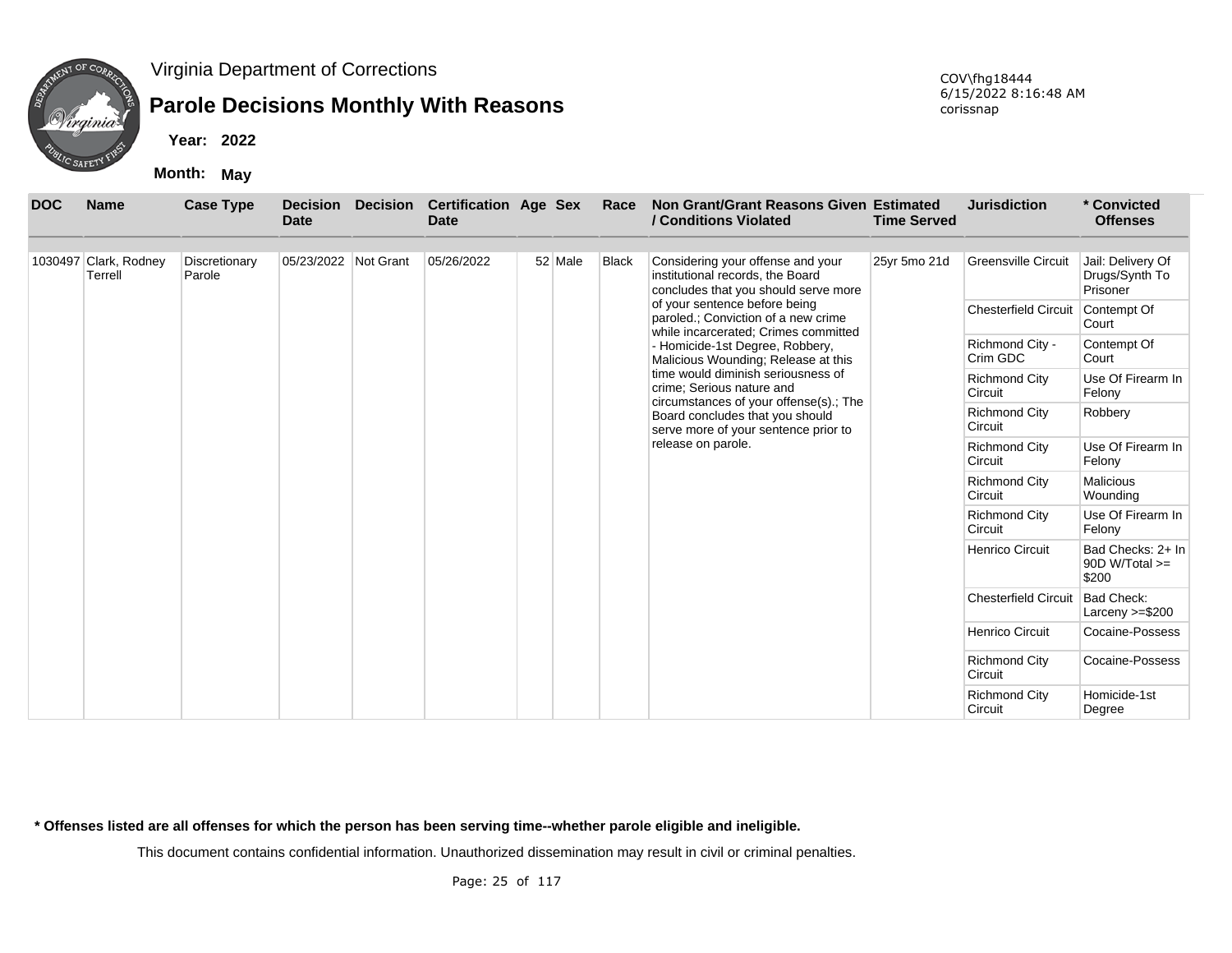

## **Parole Decisions Monthly With Reasons**

**Year: 2022**

**Month: May**

| <b>DOC</b> | <b>Name</b>                             | <b>Case Type</b>        | <b>Decision</b><br>Date | <b>Decision</b>  | <b>Certification Age Sex</b><br><b>Date</b> |         | Race               | Non Grant/Grant Reasons Given Estimated<br>/ Conditions Violated                                                                                                                                                           | <b>Time Served</b> | <b>Jurisdiction</b>                 | * Convicted<br><b>Offenses</b>              |
|------------|-----------------------------------------|-------------------------|-------------------------|------------------|---------------------------------------------|---------|--------------------|----------------------------------------------------------------------------------------------------------------------------------------------------------------------------------------------------------------------------|--------------------|-------------------------------------|---------------------------------------------|
|            | 1031345 Xayapheth,<br>Somchith          | Dual Eligibility        | 05/26/2022              | Not Grant        | 05/26/2022                                  | 64 Male | Asian<br>or        | Release at this time would diminish<br>seriousness of crime: Serious nature                                                                                                                                                | 24yr 7mo 13d       | Rockingham/Harris<br>onburg Circuit | Homicide/Murder                             |
|            |                                         |                         |                         |                  |                                             |         | Pacific<br>Islande | and circumstances of your offense(s).;<br>The Board concludes that you should<br>serve more of your sentence prior to                                                                                                      |                    | Rockingham/Harris<br>onburg Circuit | Use Of Firearm In<br>Felony                 |
|            |                                         |                         |                         |                  |                                             |         |                    | release on parole.; The Board<br>considers you to be a risk to the<br>community.                                                                                                                                           |                    | Rockingham/Harris<br>onburg Circuit | Homicide/Murder                             |
|            | 1031964 Sedgwick,<br><b>Robert Otis</b> | Geriatric               | 05/09/2022              | Not Grant        | 05/10/2022                                  | 70 Male | <b>Black</b>       | No Interest in Parole                                                                                                                                                                                                      | 20yr 0mo 26d       | <b>Newport News</b><br>Circuit      | <b>Malicious</b><br>Wounding                |
|            |                                         |                         |                         |                  |                                             |         |                    |                                                                                                                                                                                                                            |                    | <b>Newport News</b><br>Circuit      | <b>Malicious</b><br>Wounding                |
|            |                                         |                         |                         |                  |                                             |         |                    |                                                                                                                                                                                                                            |                    | <b>Newport News</b><br>Circuit      | <b>Violation Drug</b><br><b>Control Act</b> |
| 1032041    | Kier, James<br>Franklin                 | Dual Eligibility        | 05/04/2022              | Not Grant        | 05/05/2022                                  | 65 Male | <b>Black</b>       | Release at this time would diminish<br>seriousness of crime; The Board                                                                                                                                                     | 43yr 10mo 2d       | <b>Staunton Circuit</b>             | Homicide-<br>Attempted                      |
|            |                                         |                         |                         |                  |                                             |         |                    | concludes that you should serve more<br>of your sentence prior to release on                                                                                                                                               |                    | <b>Staunton Circuit</b>             | Homicide/Murder                             |
|            |                                         |                         |                         |                  |                                             |         |                    | parole.; The Board considers you to be<br>a risk to the community.                                                                                                                                                         |                    | Powhatan Circuit                    | Controlled Drugs -<br>Possession            |
|            |                                         |                         |                         |                  |                                             |         |                    |                                                                                                                                                                                                                            |                    | <b>Staunton Circuit</b>             | <b>Malicious</b><br>Wounding                |
|            |                                         |                         |                         |                  |                                             |         |                    |                                                                                                                                                                                                                            |                    | <b>Staunton Circuit</b>             | Robbery                                     |
|            | 1032622 Morrison, Gary<br>D Jr.         | Discretionary<br>Parole | 05/23/2022              | <b>Not Grant</b> | 05/26/2022                                  | 52 Male | White              | Release at this time would diminish<br>seriousness of crime; Serious nature<br>and circumstances of your offense(s).;<br>The Board concludes that you should<br>serve more of your sentence prior to<br>release on parole. | 30yr 6mo 19d       | <b>Newport News</b><br>Circuit      | Kidnap/Abduct                               |
|            |                                         |                         |                         |                  |                                             |         |                    |                                                                                                                                                                                                                            |                    | <b>Newport News</b><br>Circuit      | Homicide-1st<br>Degree                      |

**\* Offenses listed are all offenses for which the person has been serving time--whether parole eligible and ineligible.**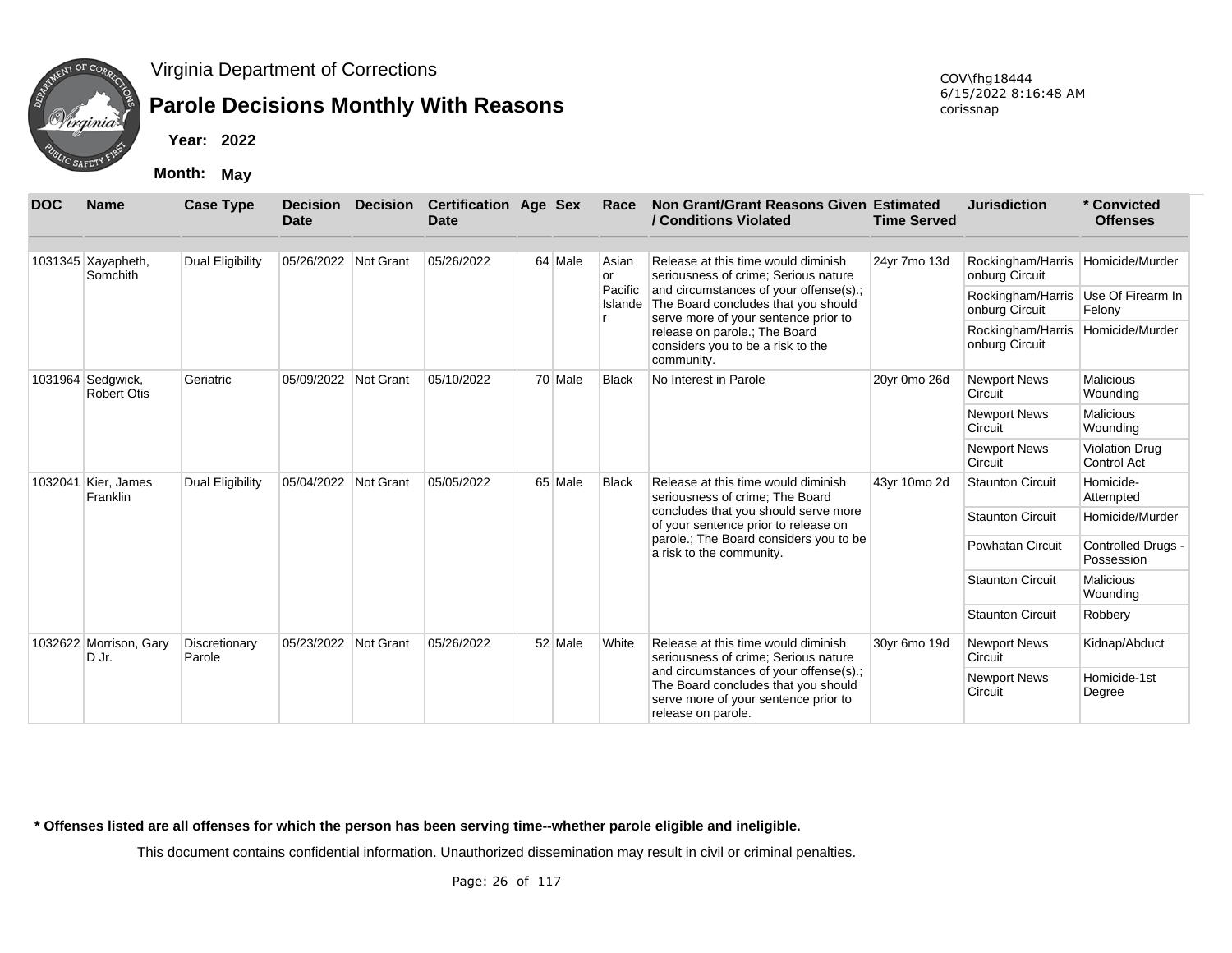

## **Parole Decisions Monthly With Reasons**

**Year: 2022**

**Month: May**

| <b>DOC</b> | <b>Name</b>                         | <b>Case Type</b> | <b>Decision</b><br><b>Date</b> | Decision  | <b>Certification Age Sex</b><br>Date |         | Race         | Non Grant/Grant Reasons Given Estimated<br>/ Conditions Violated                                                                                                                                           | <b>Time Served</b> | <b>Jurisdiction</b>                 | * Convicted<br><b>Offenses</b>                            |
|------------|-------------------------------------|------------------|--------------------------------|-----------|--------------------------------------|---------|--------------|------------------------------------------------------------------------------------------------------------------------------------------------------------------------------------------------------------|--------------------|-------------------------------------|-----------------------------------------------------------|
|            |                                     |                  |                                |           |                                      |         |              |                                                                                                                                                                                                            |                    |                                     |                                                           |
| 1032629    | Congleton,<br><b>Monte Everette</b> | Geriatric        | 05/04/2022 Not Grant           |           | 05/05/2022                           | 67 Male | White        | Extensive criminal record; History of<br>substance abuse.; History of violence.;<br>Release at this time would diminish                                                                                    | 7yr 7mo 19d        | Norfolk - Crim GDC Petit Larceny: < | \$200 Not From A<br>Person                                |
|            |                                     |                  |                                |           |                                      |         |              | seriousness of crime; Serious nature<br>and circumstances of your offense(s).;<br>You need further participation in<br>institutional work and/or educational<br>programs to indicate your positive         |                    | Norfolk Circuit                     | Strangulation:<br>Results In<br>Wounding/Bodily<br>Injury |
|            |                                     |                  |                                |           |                                      |         |              | progression towards re-entry into<br>society.; Your prior failure(s) and/or<br>convictions while under community<br>supervision indicate that you are<br>unlikely to comply with conditions of<br>release. |                    | Norfolk Circuit                     | <b>Malicious</b><br>Wounding                              |
|            | 1034333 Roberts, Jupiter Geriatric  |                  | 05/23/2022                     | Not Grant | 05/24/2022                           | 71 Male | <b>Black</b> | Extensive criminal record; Release at<br>this time would diminish seriousness                                                                                                                              | 36yr 2mo 17d       | Virginia Beach<br>Circuit           | Carnal Knowledge                                          |
|            |                                     |                  |                                |           |                                      |         |              | of crime; Serious nature and<br>circumstances of your offense(s).; The<br>Board concludes that you should                                                                                                  |                    | Virginia Beach<br>Circuit           | Carnal Knowledge                                          |
|            |                                     |                  |                                |           |                                      |         |              | serve more of your sentence prior to<br>release on parole.; The Board                                                                                                                                      |                    | Virginia Beach<br>Circuit           | Carnal Knowledge                                          |
|            |                                     |                  |                                |           |                                      |         |              | considers you to be a risk to the<br>community.                                                                                                                                                            |                    | Virginia Beach<br>Circuit           | Carnal Knowledge                                          |
|            |                                     |                  |                                |           |                                      |         |              |                                                                                                                                                                                                            |                    | Parole Board                        | Parole Violation                                          |
|            |                                     |                  |                                |           |                                      |         |              |                                                                                                                                                                                                            |                    | Norfolk Circuit                     | Aggravated<br>Sexual Battery                              |
|            |                                     |                  |                                |           |                                      |         |              |                                                                                                                                                                                                            |                    | <b>Norfolk Circuit</b>              | Sex Assault, Rape                                         |

**\* Offenses listed are all offenses for which the person has been serving time--whether parole eligible and ineligible.**

This document contains confidential information. Unauthorized dissemination may result in civil or criminal penalties.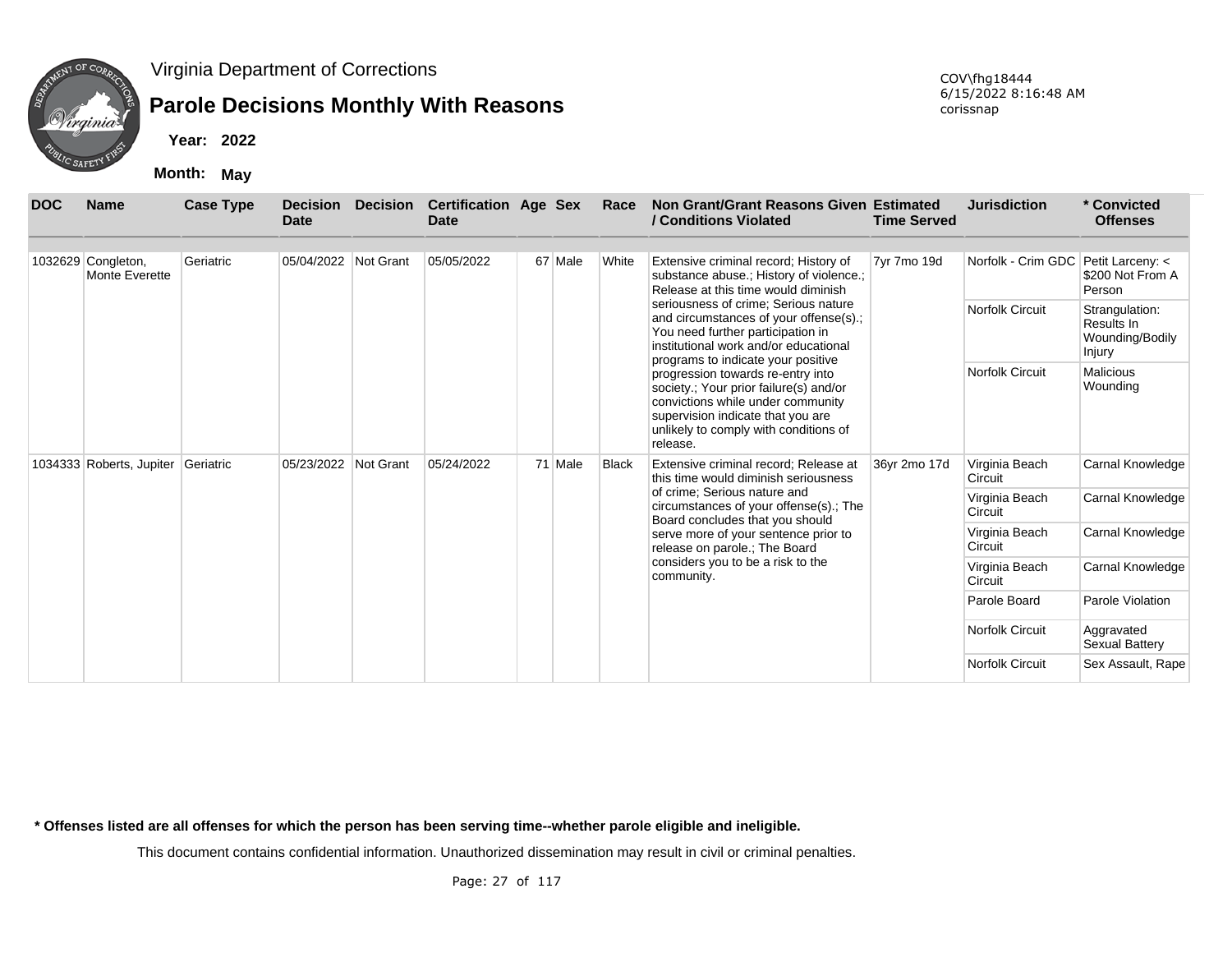

## **Parole Decisions Monthly With Reasons**

**Year: 2022**

**Month: May**

| <b>DOC</b>                       | <b>Name</b>                                 | <b>Case Type</b>        | <b>Decision</b><br><b>Date</b> | <b>Decision</b> | <b>Certification Age Sex</b><br>Date |              | Race                                                                        | Non Grant/Grant Reasons Given Estimated<br>/ Conditions Violated                                                                                    | <b>Time Served</b>       | <b>Jurisdiction</b>       | * Convicted<br><b>Offenses</b>                            |
|----------------------------------|---------------------------------------------|-------------------------|--------------------------------|-----------------|--------------------------------------|--------------|-----------------------------------------------------------------------------|-----------------------------------------------------------------------------------------------------------------------------------------------------|--------------------------|---------------------------|-----------------------------------------------------------|
|                                  |                                             |                         |                                |                 |                                      |              |                                                                             |                                                                                                                                                     |                          |                           |                                                           |
|                                  | 1038202 Campbell,<br>Antoine Dominic Parole | Discretionary           | 05/02/2022 Not Grant           |                 | 05/03/2022                           | 48 Male      | <b>Black</b>                                                                | Extensive criminal record; History of<br>substance abuse.; History of violence.;                                                                    | 27yr 0mo 18d             | Virginia Beach<br>Circuit | <b>Hit And Run</b>                                        |
|                                  |                                             |                         |                                |                 |                                      |              |                                                                             | Release at this time would diminish<br>seriousness of crime: Serious nature<br>and circumstances of your offense(s).;                               |                          | Virginia Beach<br>Circuit | <b>Malicious</b><br>Wounding                              |
|                                  |                                             |                         |                                |                 |                                      |              |                                                                             | The Board concludes that you should<br>serve more of your sentence prior to                                                                         |                          | Virginia Beach<br>Circuit | Use Of Firearm In<br>Felony                               |
|                                  |                                             |                         |                                |                 |                                      |              |                                                                             | release on parole.; Your prior failure(s)<br>and/or convictions while under<br>community supervision indicate that                                  |                          | Virginia Beach<br>Circuit | Robbery                                                   |
|                                  |                                             |                         |                                |                 |                                      |              |                                                                             | you are unlikely to comply with<br>conditions of release.                                                                                           |                          | <b>Norfolk Circuit</b>    | Use Of Firearm In<br>Felony                               |
|                                  |                                             |                         |                                |                 |                                      |              |                                                                             |                                                                                                                                                     |                          | <b>Norfolk Circuit</b>    | Robbery                                                   |
| 1040055 Carroll, David<br>Jerome | <b>Dual Eligibility</b>                     | 05/12/2022              | Not Grant                      | 05/13/2022      | 72 Male                              | <b>Black</b> | Release at this time would diminish<br>seriousness of crime: Serious nature | 44yr 6mo 16d                                                                                                                                        | Isle Of Wight<br>Circuit | Robbery                   |                                                           |
|                                  |                                             |                         |                                |                 |                                      |              |                                                                             | and circumstances of your offense(s).;<br>The Board considers you to be a risk<br>to the community.                                                 |                          | Isle Of Wight<br>Circuit  | <b>Malicious</b><br>Wounding                              |
|                                  |                                             |                         |                                |                 |                                      |              |                                                                             |                                                                                                                                                     |                          | Isle Of Wight<br>Circuit  | Sex Assault, Rape                                         |
|                                  |                                             |                         |                                |                 |                                      |              |                                                                             |                                                                                                                                                     |                          | Isle Of Wight<br>Circuit  | <b>Statutory Burglary</b>                                 |
|                                  |                                             |                         |                                |                 |                                      |              |                                                                             |                                                                                                                                                     |                          | <b>Arlington Circuit</b>  | <b>Breaking And</b><br>Entering                           |
|                                  | 1040168 Weaver, Archie<br>Darwin            | Discretionary<br>Parole | 05/19/2022                     | Not Grant       | 05/20/2022                           | 53 Male      | <b>Black</b>                                                                | The Board concludes that you should<br>serve more of your sentence prior to<br>release on parole.; You need further                                 | 11yr 8mo 23d             | Virginia Beach<br>Circuit | Dwi: Refusal Of<br><b>Blood Or Breath</b><br>Test, 3 Off  |
|                                  |                                             |                         |                                |                 |                                      |              |                                                                             | participation in institutional work<br>and/or educational programs to<br>indicate your positive progression<br>towards re-entry into society.; Your |                          | Virginia Beach<br>Circuit | DWI: 2nd Off W/In<br>10Y, Bac. 15<br>$-20%$               |
|                                  |                                             |                         |                                |                 |                                      |              |                                                                             | prior failure(s) and/or convictions while<br>under community supervision indicate<br>that you are unlikely to comply with<br>conditions of release. |                          | Virginia Beach<br>Circuit | Lic Revoked:<br>Habitual Off Dr<br>W/O License, 2+<br>Off |

**\* Offenses listed are all offenses for which the person has been serving time--whether parole eligible and ineligible.**

This document contains confidential information. Unauthorized dissemination may result in civil or criminal penalties.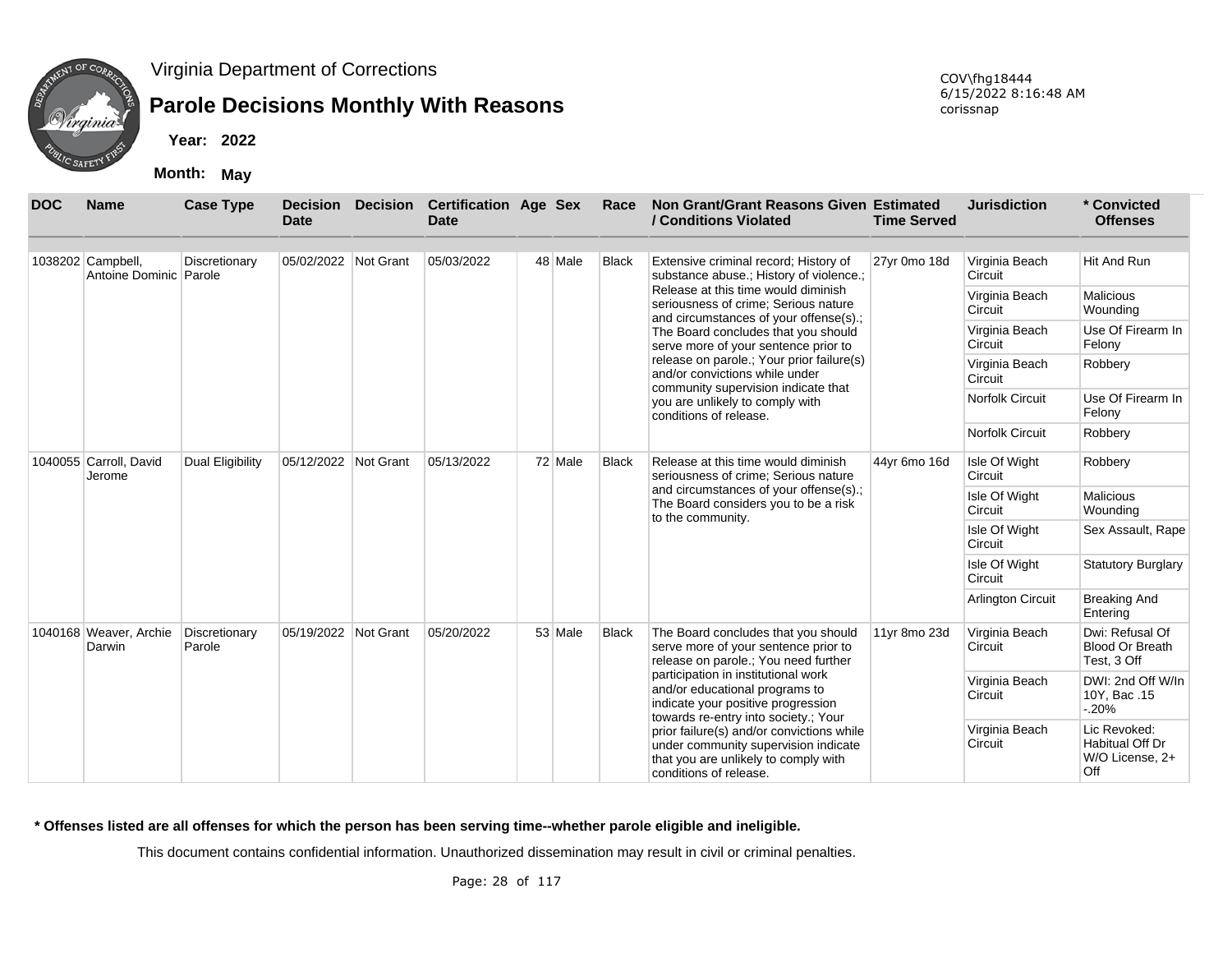

## **Parole Decisions Monthly With Reasons**

**Year: 2022**

**Month: May**

| <b>DOC</b>      | <b>Name</b>                      | <b>Case Type</b>        | <b>Decision</b><br><b>Date</b> | <b>Decision</b> | <b>Certification Age Sex</b><br><b>Date</b> |                           | Race                                                                | Non Grant/Grant Reasons Given Estimated<br>/ Conditions Violated                                                                                                                            | <b>Time Served</b>        | <b>Jurisdiction</b>                | * Convicted<br><b>Offenses</b>                            |
|-----------------|----------------------------------|-------------------------|--------------------------------|-----------------|---------------------------------------------|---------------------------|---------------------------------------------------------------------|---------------------------------------------------------------------------------------------------------------------------------------------------------------------------------------------|---------------------------|------------------------------------|-----------------------------------------------------------|
|                 | 1040168 Weaver, Archie<br>Darwin | Discretionary<br>Parole | 05/19/2022 Not Grant           |                 | 05/20/2022                                  | 53 Male                   | <b>Black</b>                                                        | The Board concludes that you should<br>serve more of your sentence prior to                                                                                                                 | 11yr 8mo 23d              | Virginia Beach<br>Circuit          | Contempt Of<br>Court: W/O Jury                            |
|                 |                                  |                         |                                |                 |                                             |                           |                                                                     | release on parole.; You need further<br>participation in institutional work<br>and/or educational programs to<br>indicate your positive progression<br>towards re-entry into society.; Your |                           | Virginia Beach<br>Circuit          | Lic Revoked:<br>Habitual Off Dr<br>W/O License, 2+<br>Off |
|                 |                                  |                         |                                |                 |                                             |                           |                                                                     | prior failure(s) and/or convictions while<br>under community supervision indicate<br>that you are unlikely to comply with<br>conditions of release.                                         |                           | <b>Chesapeake Circuit</b>          | Lic Revoked:<br>Habitual Off Dr<br>W/O Lic,<br>Endangers  |
|                 |                                  |                         |                                |                 |                                             |                           |                                                                     |                                                                                                                                                                                             |                           | <b>Norfolk Circuit</b>             | Lic Revoked:<br>Habitual Off Dr<br>W/O License, 2+<br>Off |
|                 |                                  |                         |                                |                 |                                             |                           |                                                                     |                                                                                                                                                                                             |                           | Parole Board                       | Parole Violation                                          |
|                 |                                  |                         |                                |                 |                                             | Virginia Beach<br>Circuit | Contempt Of<br>Court: Disobey<br>Process,<br>Judgment/Etc           |                                                                                                                                                                                             |                           |                                    |                                                           |
|                 |                                  |                         |                                |                 |                                             |                           |                                                                     |                                                                                                                                                                                             |                           | Virginia Beach<br>Circuit          | Lic Revoked:<br>Habitual Off Dr<br>W/O License, 2+<br>Off |
| 1040933 Mosley, | Christopher                      | Discretionary<br>Parole | 05/05/2022                     | Not Grant       | 05/05/2022                                  | 40 Male                   | <b>Black</b>                                                        | Release at this time would diminish<br>seriousness of crime; Serious nature                                                                                                                 | 22yr 10mo 20d             | King and Queen<br>Circuit          | Use Of Firearm In<br>Felony                               |
|                 | Emanuel                          |                         |                                |                 |                                             |                           |                                                                     | and circumstances of your offense(s).;<br>You need further participation in<br>institutional work and/or educational                                                                        |                           | King and Queen<br>Circuit          | Cocaine-Possess                                           |
|                 |                                  |                         |                                |                 |                                             |                           |                                                                     | programs to indicate your positive<br>progression towards re-entry into                                                                                                                     |                           | King and Queen<br>Circuit          | Possess<br>Firearm/Drug                                   |
|                 |                                  |                         |                                |                 |                                             |                           | society.; You need to show a longer<br>period of stable adjustment. |                                                                                                                                                                                             | King and Queen<br>Circuit | <b>Attempted Capital</b><br>Murder |                                                           |

#### **\* Offenses listed are all offenses for which the person has been serving time--whether parole eligible and ineligible.**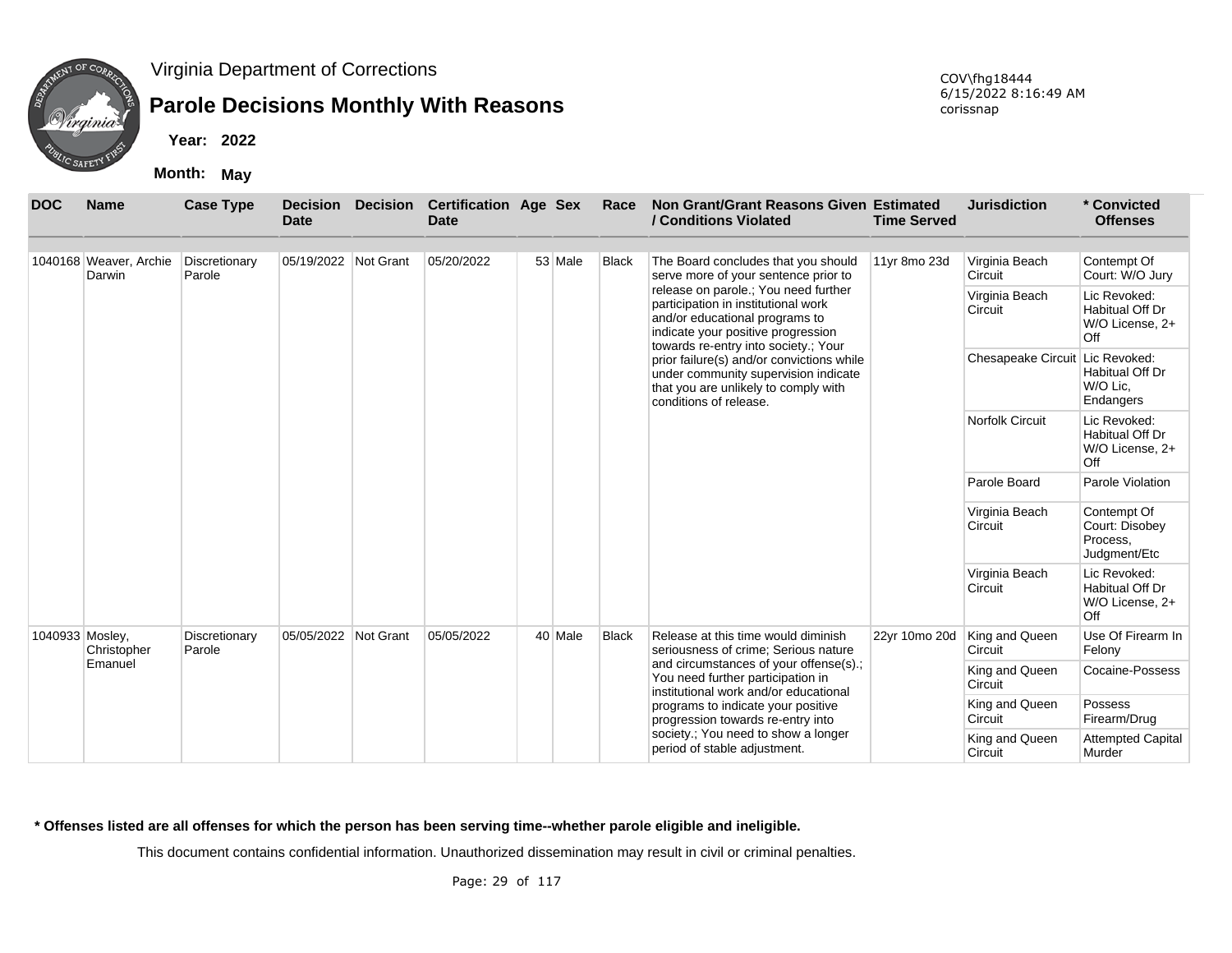

## **Parole Decisions Monthly With Reasons**

**Year: 2022**

**Month: May**

| <b>DOC</b>                        | <b>Name</b>                       | <b>Case Type</b>        | <b>Decision</b><br><b>Date</b> | Decision Certification Age Sex<br><b>Date</b> |         | Race                                                                        | Non Grant/Grant Reasons Given Estimated<br>/ Conditions Violated                                                                                                                                                                                                                          | <b>Time Served</b>               | <b>Jurisdiction</b>              | * Convicted<br><b>Offenses</b>  |
|-----------------------------------|-----------------------------------|-------------------------|--------------------------------|-----------------------------------------------|---------|-----------------------------------------------------------------------------|-------------------------------------------------------------------------------------------------------------------------------------------------------------------------------------------------------------------------------------------------------------------------------------------|----------------------------------|----------------------------------|---------------------------------|
|                                   | 1042363 Perdue, Melvin<br>Douglas | Dual Eligibility        | 05/21/2022 Not Grant           | 05/23/2022                                    | 67 Male | <b>Black</b>                                                                | Poor institutional adjustment (for<br>example, motivation/attitude,                                                                                                                                                                                                                       | 28yr 8mo 4d                      | <b>Portsmouth Circuit</b>        | Simple Assault                  |
|                                   |                                   |                         |                                |                                               |         |                                                                             | unfavorable reports, lack of program<br>involvement, etc.); Release at this time                                                                                                                                                                                                          |                                  | <b>Portsmouth Circuit</b>        | <b>Crimes Against</b><br>Person |
|                                   |                                   |                         |                                |                                               |         |                                                                             | would diminish seriousness of crime:<br>You need further participation in                                                                                                                                                                                                                 |                                  | <b>Portsmouth Circuit</b>        | Weapon Offense                  |
|                                   |                                   |                         |                                |                                               |         |                                                                             | institutional work and/or educational<br>programs to indicate your positive<br>progression towards re-entry into<br>society.; Your prior failure(s) and/or<br>convictions while under community<br>supervision indicate that you are<br>unlikely to comply with conditions of<br>release. |                                  | Portsmouth Circuit Robbery       |                                 |
| 1045282 Blansett, Lonzo<br>Edward | <b>Dual Eligibility</b>           | 04/29/2022 Not Grant    | 05/02/2022                     | 68 Male                                       | White   | Release at this time would diminish<br>seriousness of crime; Serious nature | 24yr 7mo 24d                                                                                                                                                                                                                                                                              | <b>Fairfax County</b><br>Circuit | Use Of Firearm In<br>Felony      |                                 |
|                                   |                                   |                         |                                |                                               |         |                                                                             | and circumstances of your offense(s).                                                                                                                                                                                                                                                     |                                  | <b>Fairfax County</b><br>Circuit | Murder: 1st<br>Degree           |
|                                   | 1045285 Waller, Angelo<br>Lamont  | Discretionary<br>Parole | 05/20/2022 Not Grant           | 05/23/2022                                    | 49 Male | <b>Black</b>                                                                | Crimes committed - Homicide-1st<br>Degree, Use Of Firearm In Felony;                                                                                                                                                                                                                      | 27yr 11mo 7d                     | Danville Circuit                 | Use Of Firearm In<br>Felony     |
|                                   |                                   |                         |                                |                                               |         |                                                                             | Release at this time would diminish<br>seriousness of crime; Serious nature<br>and circumstances of your offense(s).;<br>The Board concludes that you should<br>serve more of your sentence prior to<br>release on parole.                                                                |                                  | Danville Circuit                 | Homicide-1st<br>Degree          |
| 1047847                           | Grigsby, Dan<br>Richard           | Dual Eligibility        | 05/13/2022 Not Grant           | 05/13/2022                                    | 71 Male | White                                                                       | History of violence.; Release at this<br>time would diminish seriousness of                                                                                                                                                                                                               | 27yr 7mo 7d                      | <b>Craig Circuit</b>             | Use Of Firearm In<br>Felony     |
|                                   |                                   |                         |                                |                                               |         |                                                                             | crime; Serious nature and<br>circumstances of your offense(s).; The<br>Board concludes that you should<br>serve more of your sentence prior to<br>release on parole.; The Board<br>considers you to be a risk to the<br>community.                                                        |                                  | <b>Craig Circuit</b>             | Homicide-1st<br>Degree          |

#### **\* Offenses listed are all offenses for which the person has been serving time--whether parole eligible and ineligible.**

This document contains confidential information. Unauthorized dissemination may result in civil or criminal penalties.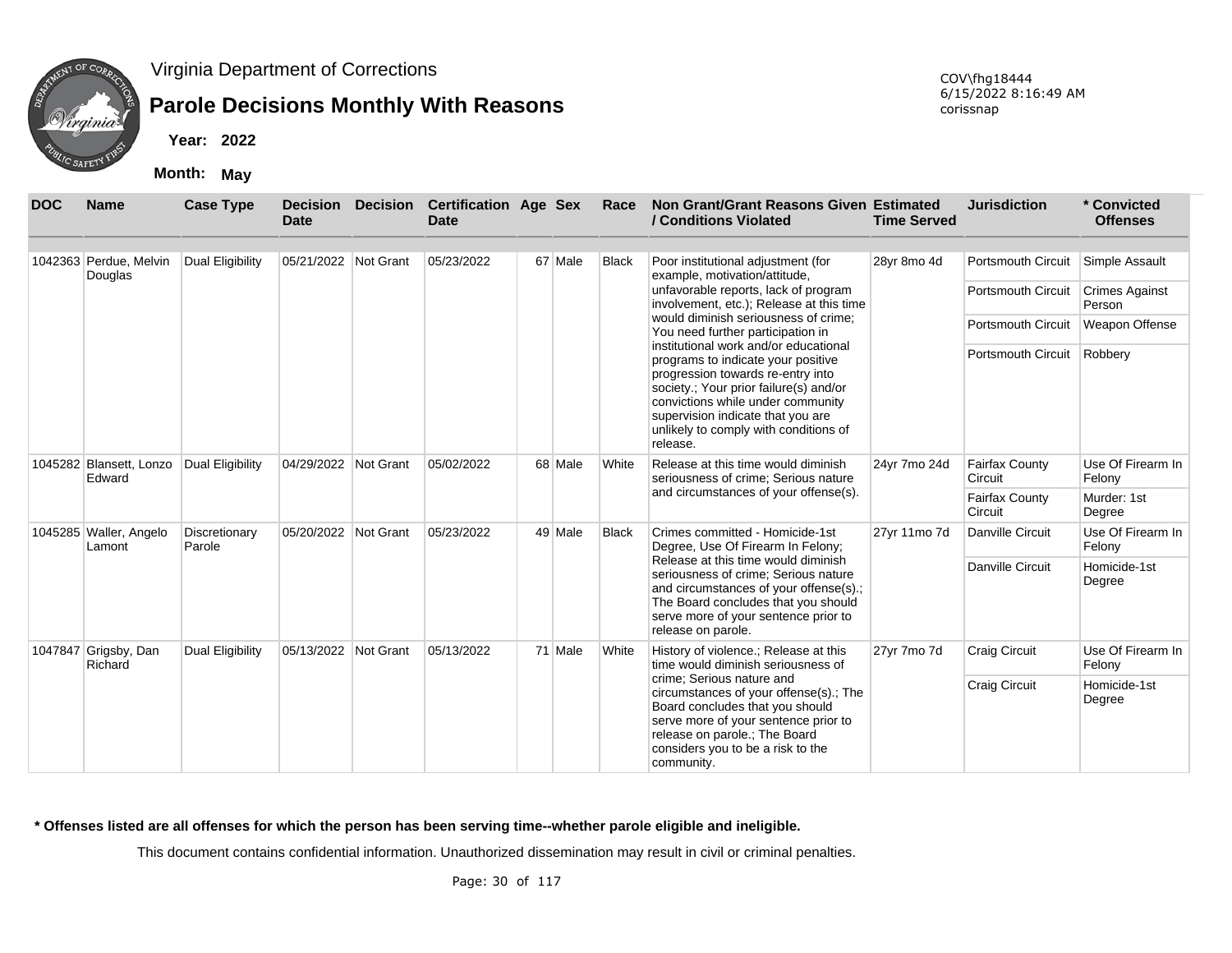

## **Parole Decisions Monthly With Reasons**

**Year: 2022**

**Month: May**

| <b>DOC</b> | <b>Name</b>       | <b>Case Type</b> | <b>Decision</b><br><b>Date</b> | <b>Decision</b> | <b>Certification Age Sex</b><br><b>Date</b> |         | Race         | Non Grant/Grant Reasons Given Estimated<br>/ Conditions Violated                                                   | <b>Time Served</b> | <b>Jurisdiction</b>         | * Convicted<br><b>Offenses</b> |
|------------|-------------------|------------------|--------------------------------|-----------------|---------------------------------------------|---------|--------------|--------------------------------------------------------------------------------------------------------------------|--------------------|-----------------------------|--------------------------------|
|            | 1047977 Lawrence, | Dual Eligibility | 05/26/2022 Not Grant           |                 | 05/27/2022                                  | 63 Male | <b>Black</b> | Extensive criminal record; Release at                                                                              | 42yr 2mo 9d        | Norfolk Circuit             | Robbery                        |
|            | Joseph Leonard    |                  |                                |                 |                                             |         |              | this time would diminish seriousness                                                                               |                    |                             |                                |
|            |                   |                  |                                |                 |                                             |         |              | of crime; Serious nature and<br>circumstances of your offense(s).; The                                             |                    | Norfolk Circuit             | Abduct-No<br>Ransom Or Asslt   |
|            |                   |                  |                                |                 |                                             |         |              | Board considers you to be a risk to the<br>community.; Your prior failure(s)                                       |                    | Norfolk Circuit             | <b>Statutory Burglary</b>      |
|            |                   |                  |                                |                 |                                             |         |              | and/or convictions while under<br>community supervision indicate that                                              |                    | Norfolk Circuit             | Escape                         |
|            |                   |                  |                                |                 |                                             |         |              | you are unlikely to comply with<br>conditions of release.; Your record of<br>institutional infractions indicates a |                    | Norfolk Circuit             | Marijuana-<br>Possess          |
|            |                   |                  |                                |                 |                                             |         |              | disregard for rules and that you are not<br>ready to conform to society.                                           |                    | Norfolk Circuit             | Marijuana-Smuggl               |
|            |                   |                  |                                |                 |                                             |         |              |                                                                                                                    |                    | Norfolk Circuit             | Weapon Offense                 |
|            |                   |                  |                                |                 |                                             |         |              |                                                                                                                    |                    | Norfolk Circuit             | Robbery                        |
|            |                   |                  |                                |                 |                                             |         |              |                                                                                                                    |                    | Norfolk Circuit             | Weapon Offense                 |
|            |                   |                  |                                |                 |                                             |         |              |                                                                                                                    |                    | Norfolk Circuit             | Abduct-No<br>Ransom Or Asslt   |
|            |                   |                  |                                |                 |                                             |         |              |                                                                                                                    |                    | Norfolk Circuit             | Robbery                        |
|            |                   |                  |                                |                 |                                             |         |              |                                                                                                                    |                    | <b>Chesterfield Circuit</b> | Escape                         |
|            |                   |                  |                                |                 |                                             |         |              |                                                                                                                    |                    | Norfolk Circuit             | <b>Burglary</b>                |
|            |                   |                  |                                |                 |                                             |         |              |                                                                                                                    |                    | Norfolk Circuit             | Larc-Grand                     |
|            |                   |                  |                                |                 |                                             |         |              |                                                                                                                    |                    | Norfolk Circuit             | Robbery                        |
|            |                   |                  |                                |                 |                                             |         |              |                                                                                                                    |                    | Southampton<br>Circuit      | Marijuana-<br>Possess          |

**\* Offenses listed are all offenses for which the person has been serving time--whether parole eligible and ineligible.**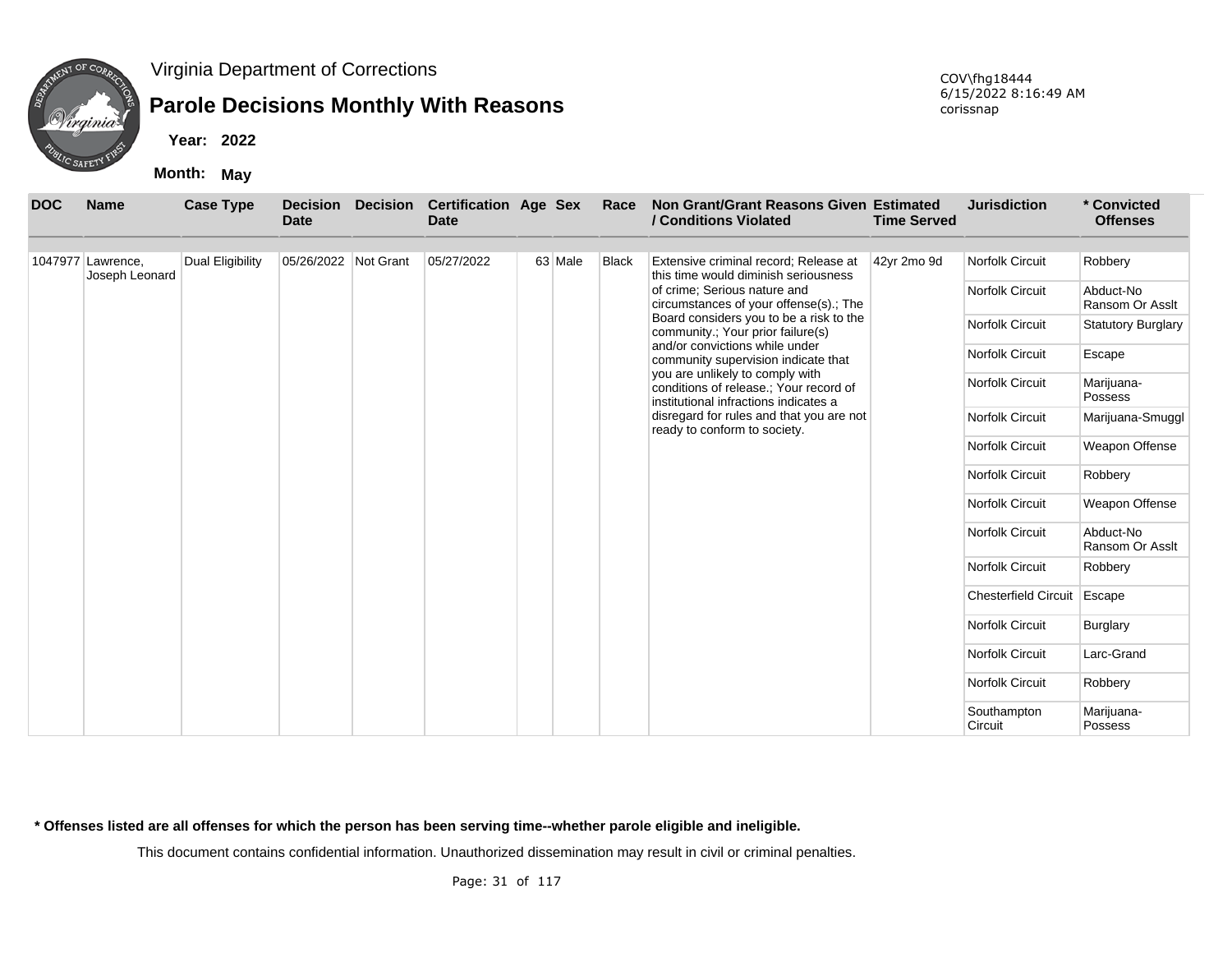

## **Parole Decisions Monthly With Reasons**

**Year: 2022**

**Month: May**

| <b>DOC</b> | <b>Name</b>                       | <b>Case Type</b>        | <b>Decision</b><br><b>Date</b> | <b>Decision</b> | <b>Certification Age Sex</b><br><b>Date</b> |               | Race                            | Non Grant/Grant Reasons Given Estimated<br>/ Conditions Violated                                                                                    | <b>Time Served</b> | <b>Jurisdiction</b>             | * Convicted<br><b>Offenses</b>                            |
|------------|-----------------------------------|-------------------------|--------------------------------|-----------------|---------------------------------------------|---------------|---------------------------------|-----------------------------------------------------------------------------------------------------------------------------------------------------|--------------------|---------------------------------|-----------------------------------------------------------|
|            | 1049332 Arrington,<br>Casey       | Discretionary<br>Parole | 05/08/2022 Not Grant           |                 | 05/10/2022                                  | 40 Male       | <b>Black</b>                    | Considering your offense and your<br>institutional records, the Board<br>concludes that you should serve more<br>of your sentence before being      | 22yr 7mo 26d       | <b>Richmond City</b><br>Circuit | Firearm:<br>Possession By<br>Person <18Y, 3+<br>Off       |
|            |                                   |                         |                                |                 |                                             |               |                                 | paroled.; Release at this time would<br>diminish seriousness of crime; Serious<br>nature and circumstances of your<br>offense(s).; You need further |                    | <b>Richmond City</b><br>Circuit | Firearm: Use In<br>Commission Of<br>Felony, 1st Off       |
|            |                                   |                         |                                |                 |                                             |               |                                 | participation in institutional work<br>and/or educational programs to                                                                               |                    | <b>Richmond City</b><br>Circuit | Murder: 1st<br>Degree                                     |
|            |                                   |                         |                                |                 |                                             |               |                                 | indicate your positive progression<br>towards re-entry into society.                                                                                |                    | <b>Richmond City</b><br>Circuit | Firearm:<br>Possession By<br>Person < $18Y, 3+$<br>Off    |
|            |                                   |                         |                                |                 |                                             |               | <b>Richmond City</b><br>Circuit | Use Of Firearm In<br>Felony                                                                                                                         |                    |                                 |                                                           |
|            |                                   |                         |                                |                 |                                             |               |                                 |                                                                                                                                                     |                    | <b>Richmond City</b><br>Circuit | Homicide-2Nd-<br>Degree                                   |
|            | 1049937 Witcher, Otis<br>Wayne    | Discretionary<br>Parole | 05/20/2022                     | Not Grant       | 05/23/2022                                  | 51 Male       | <b>Black</b>                    | Release at this time would diminish<br>seriousness of crime; Serious nature                                                                         | 28yr 3mo 3d        | <b>Richmond City</b><br>Circuit | Use Of Firearm In<br>Felony                               |
|            |                                   |                         |                                |                 |                                             |               |                                 | and circumstances of your offense(s).                                                                                                               |                    | <b>Richmond City</b><br>Circuit | Homicide-1st<br>Degree                                    |
|            |                                   |                         |                                |                 |                                             |               |                                 |                                                                                                                                                     |                    | <b>Richmond City</b><br>Circuit | Homicide-Vol<br>Manslaughter                              |
|            | 1050624 Hartlove, Toni<br>Nanette | Geriatric               | 05/26/2022 Not Grant           |                 | 05/27/2022                                  | 72 Femal<br>e | <b>Black</b>                    | Considering your offense and your<br>institutional records, the Board<br>concludes that you should serve more                                       | 23yr 4mo 26d       | <b>Hopewell Circuit</b>         | Malic Shoot Or<br><b>Throw Missile</b><br>In/At Occ. Bldg |
|            |                                   |                         |                                |                 |                                             |               |                                 | of your sentence before being<br>paroled.; Release at this time would<br>diminish seriousness of crime; The                                         |                    | <b>Hopewell Circuit</b>         | Use Of Firearm In<br>Felony                               |
|            |                                   |                         |                                |                 |                                             |               |                                 | Board concludes that you should<br>serve more of your sentence prior to<br>release on parole.                                                       |                    | <b>Hopewell Circuit</b>         | Homicide-1st<br>Degree                                    |

#### **\* Offenses listed are all offenses for which the person has been serving time--whether parole eligible and ineligible.**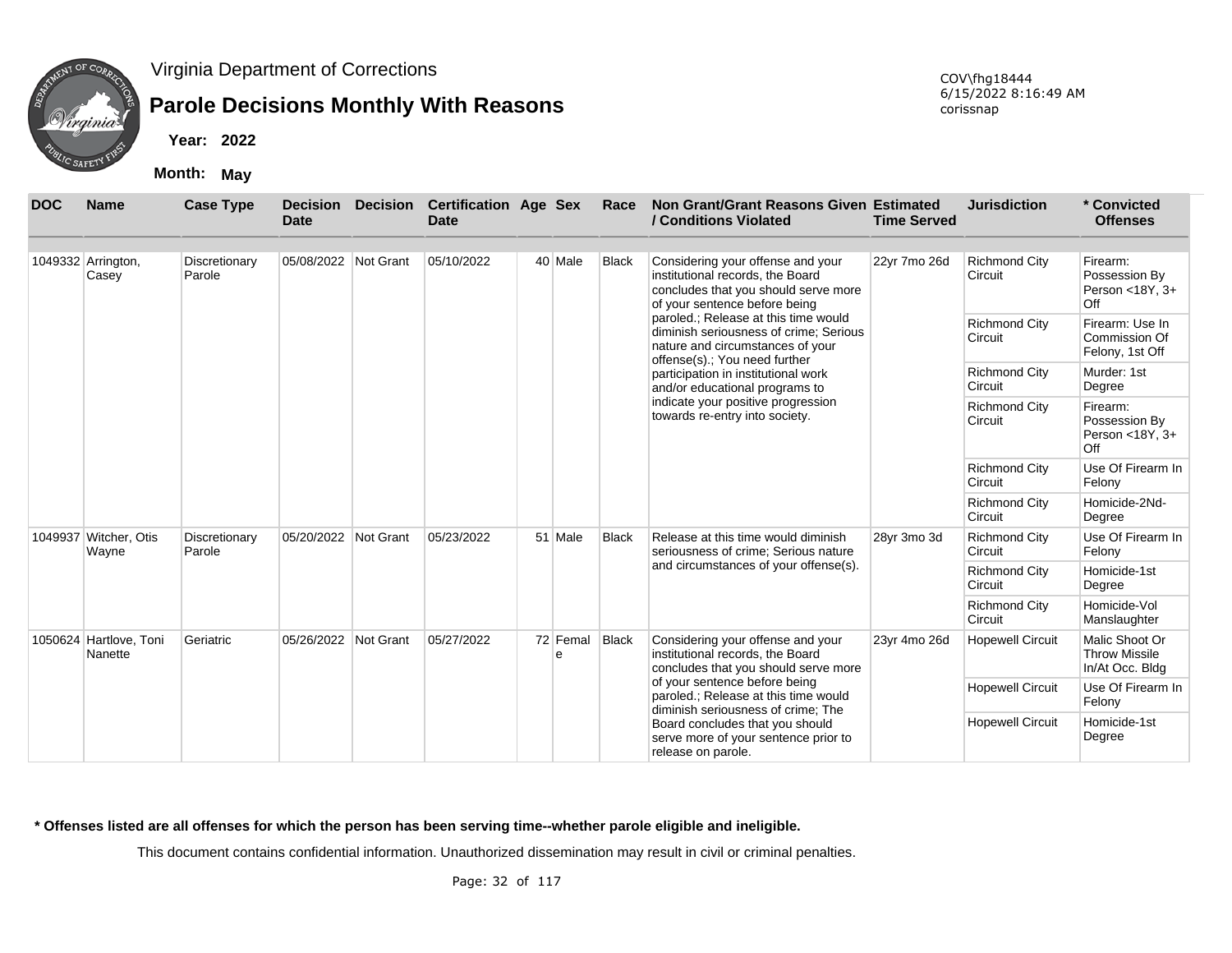

# **Parole Decisions Monthly With Reasons**

**Year: 2022**

**Month: May**

| <b>DOC</b> | <b>Name</b>                                | <b>Case Type</b>        | <b>Decision</b><br><b>Date</b> | <b>Decision</b> | <b>Certification Age Sex</b><br><b>Date</b> |         | Race         | Non Grant/Grant Reasons Given Estimated<br>/ Conditions Violated                                                      | <b>Time Served</b> | <b>Jurisdiction</b>              | * Convicted<br><b>Offenses</b>    |
|------------|--------------------------------------------|-------------------------|--------------------------------|-----------------|---------------------------------------------|---------|--------------|-----------------------------------------------------------------------------------------------------------------------|--------------------|----------------------------------|-----------------------------------|
|            | 1050928 Dennis, Timothy Discretionary<br>А | Parole                  | 05/09/2022 Not Grant           |                 | 05/10/2022                                  | 52 Male | <b>Black</b> | History of substance abuse.; Release<br>at this time would diminish                                                   | 34yr 6mo 21d       | <b>Fairfax County</b><br>Circuit | Forcible Sodomy                   |
|            |                                            |                         |                                |                 |                                             |         |              | seriousness of crime: Serious nature<br>and circumstances of your offense(s).;<br>The Board concludes that you should |                    | <b>Fairfax County</b><br>Circuit | Sex Assault, Rape                 |
|            |                                            |                         |                                |                 |                                             |         |              | serve more of your sentence prior to<br>release on parole.; The Board                                                 |                    | <b>Fairfax County</b><br>Circuit | Use Of Firearm In<br>Felony       |
|            |                                            |                         |                                |                 |                                             |         |              | considers you to be a risk to the<br>community.                                                                       |                    | <b>Fairfax County</b><br>Circuit | Burglary                          |
|            |                                            |                         |                                |                 |                                             |         |              |                                                                                                                       |                    | <b>Fairfax County</b><br>Circuit | <b>Statutory Burglary</b>         |
|            |                                            |                         |                                |                 |                                             |         |              |                                                                                                                       |                    | <b>Fairfax County</b><br>Circuit | Forcible Sodomy                   |
|            |                                            |                         |                                |                 |                                             |         |              |                                                                                                                       |                    | <b>Fairfax County</b><br>Circuit | Robbery                           |
|            |                                            |                         |                                |                 |                                             |         |              |                                                                                                                       |                    | <b>Fairfax County</b><br>Circuit | Forcible Sodomy                   |
|            |                                            |                         |                                |                 |                                             |         |              |                                                                                                                       |                    | <b>Fairfax County</b><br>Circuit | Forcible Sodomy                   |
|            |                                            |                         |                                |                 |                                             |         |              |                                                                                                                       |                    | <b>Fairfax County</b><br>Circuit | Sex Assault, Rape                 |
|            |                                            |                         |                                |                 |                                             |         |              |                                                                                                                       |                    | <b>Fairfax County</b><br>Circuit | <b>Burglary</b>                   |
|            | 1051617 Daughtry,<br>William Fitzgera      | Discretionary<br>Parole | 05/24/2022 Not Grant           |                 | 05/25/2022                                  | 58 Male | <b>Black</b> | Considering your offense and your<br>institutional records, the Board                                                 | 40yr 5mo 28d       | Southampton GDC                  | Assault And<br>Battery            |
|            |                                            |                         |                                |                 |                                             |         |              | concludes that you should serve more<br>of your sentence before being                                                 |                    | <b>Accomack Circuit</b>          | Use Of Firearm In<br>Felony       |
|            |                                            |                         |                                |                 |                                             |         |              | paroled.; The Board considers you to<br>be a risk to the community.                                                   |                    | <b>Accomack Circuit</b>          | Robbery                           |
|            |                                            |                         |                                |                 |                                             |         |              |                                                                                                                       |                    | <b>Accomack Circuit</b>          | Use Of Firearm In<br>Felony       |
|            |                                            |                         |                                |                 |                                             |         |              |                                                                                                                       |                    | <b>Buckingham Circuit</b>        | Felonious Injury<br>Corr Employee |

**\* Offenses listed are all offenses for which the person has been serving time--whether parole eligible and ineligible.**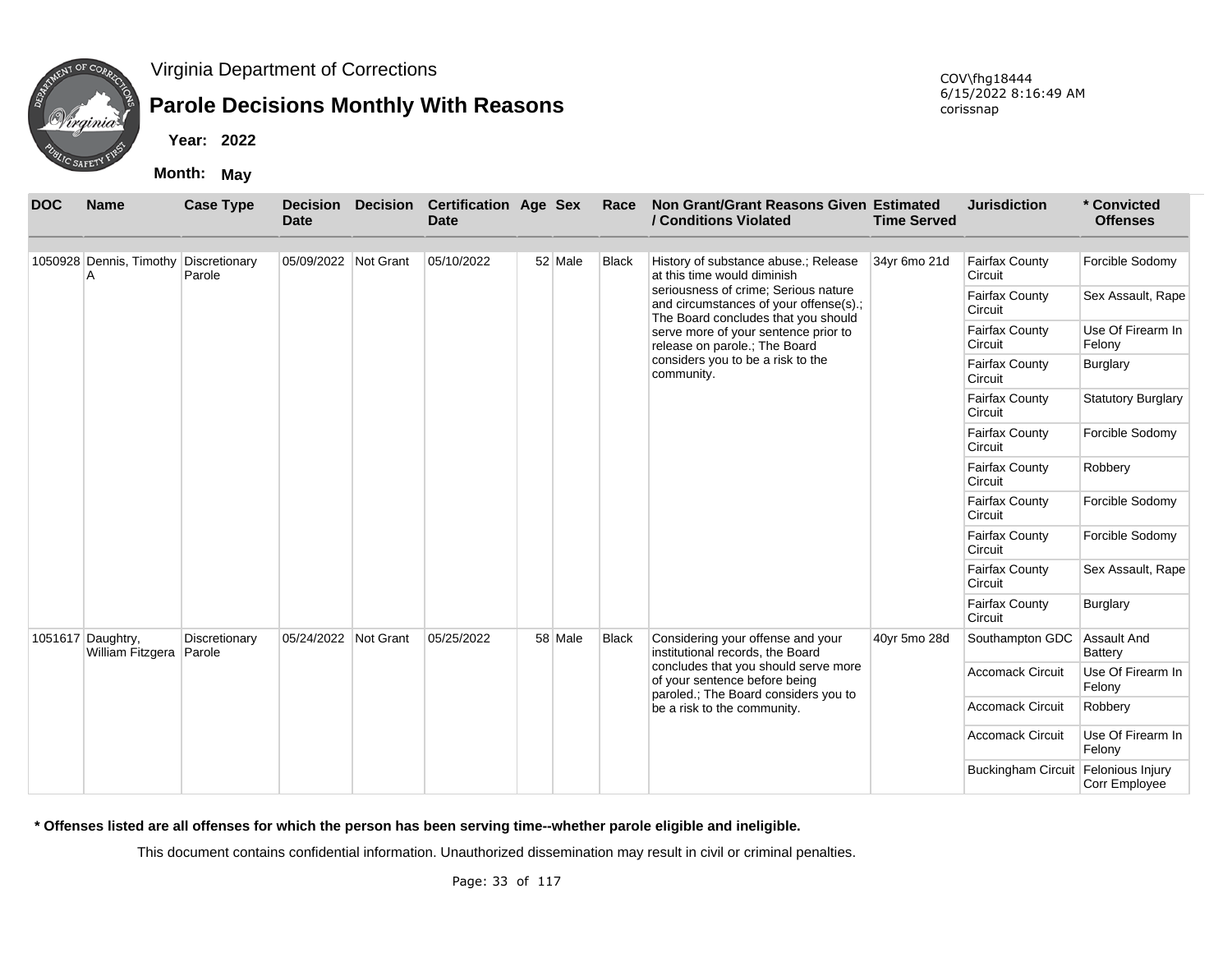

# **Parole Decisions Monthly With Reasons**

**Year: 2022**

**Month: May**

| <b>DOC</b> | <b>Name</b>                                  | <b>Case Type</b>        | <b>Decision</b><br><b>Date</b> | <b>Decision</b> | <b>Certification Age Sex</b><br><b>Date</b> |         | Race         | Non Grant/Grant Reasons Given Estimated<br>/ Conditions Violated                                                                                                                                                                                   | <b>Time Served</b> | <b>Jurisdiction</b>             | * Convicted<br><b>Offenses</b> |
|------------|----------------------------------------------|-------------------------|--------------------------------|-----------------|---------------------------------------------|---------|--------------|----------------------------------------------------------------------------------------------------------------------------------------------------------------------------------------------------------------------------------------------------|--------------------|---------------------------------|--------------------------------|
|            | 1051617 Daughtry,<br>William Fitzgera Parole | Discretionary           | 05/24/2022 Not Grant           |                 | 05/25/2022                                  | 58 Male | <b>Black</b> | Considering your offense and your<br>institutional records, the Board                                                                                                                                                                              | 40yr 5mo 28d       | <b>Accomack Circuit</b>         | Robbery                        |
|            |                                              |                         |                                |                 |                                             |         |              | concludes that you should serve more<br>of your sentence before being                                                                                                                                                                              |                    | Buckingham Circuit Simple Asslt |                                |
|            |                                              |                         |                                |                 |                                             |         |              | paroled.; The Board considers you to<br>be a risk to the community.                                                                                                                                                                                |                    | <b>Accomack Circuit</b>         | Kidnap/Abduct                  |
|            |                                              |                         |                                |                 |                                             |         |              |                                                                                                                                                                                                                                                    |                    | Portsmouth Circuit              | Larc-Grand                     |
|            | 1051713 Malley, Adam<br>Craig                | Discretionary<br>Parole | 05/25/2022                     | Not Grant       | 05/26/2022                                  | 51 Male | White        | Crimes committed - Homicide-1st<br>Degree, Use Of Firearm In Felony,                                                                                                                                                                               | 26yr 6mo 8d        | Smyth GDC                       | Assault And<br>Battery         |
|            |                                              |                         |                                |                 |                                             |         |              | Assault And Battery; Serious nature<br>and circumstances of your offense(s).;<br>You need further participation in<br>institutional work and/or educational<br>programs to indicate your positive<br>progression towards re-entry into<br>society. |                    | <b>Smyth Circuit</b>            | Use Of Firearm In<br>Felony    |
|            |                                              |                         |                                |                 |                                             |         |              |                                                                                                                                                                                                                                                    |                    | <b>Smyth Circuit</b>            | Homicide-1st<br>Degree         |
|            | 1054157 Ferrell, Cecial                      | Dual Eligibility        | 05/08/2022 Not Grant           |                 | 05/10/2022                                  | 64 Male | <b>Black</b> | Release at this time would diminish<br>seriousness of crime; Serious nature                                                                                                                                                                        | 33yr 4mo 30d       | <b>Prince Edward</b><br>Circuit | <b>Malicious</b><br>Wounding   |
|            |                                              |                         |                                |                 |                                             |         |              | and circumstances of your offense(s).;<br>The Board concludes that you should                                                                                                                                                                      |                    | <b>Prince Edward</b><br>Circuit | <b>Malicious</b><br>Wounding   |
|            |                                              |                         |                                |                 |                                             |         |              | serve more of your sentence prior to<br>release on parole.                                                                                                                                                                                         |                    | <b>Prince Edward</b><br>Circuit | Use Of Firearm In<br>Felony    |
|            |                                              |                         |                                |                 |                                             |         |              |                                                                                                                                                                                                                                                    |                    | <b>Prince Edward</b><br>Circuit | Use Of Firearm In<br>Felony    |
|            |                                              |                         |                                |                 |                                             |         |              |                                                                                                                                                                                                                                                    |                    | <b>Prince Edward</b><br>Circuit | Use Of Firearm In<br>Felony    |
|            |                                              |                         |                                |                 |                                             |         |              |                                                                                                                                                                                                                                                    |                    | <b>Prince Edward</b><br>Circuit | Use Of Firearm In<br>Felony    |
|            |                                              |                         |                                |                 |                                             |         |              |                                                                                                                                                                                                                                                    |                    | <b>Prince Edward</b><br>Circuit | Homicide-2Nd-<br>Degree        |
|            |                                              |                         |                                |                 |                                             |         |              |                                                                                                                                                                                                                                                    |                    | <b>Prince Edward</b><br>Circuit | Homicide-2Nd-<br>Degree        |

**\* Offenses listed are all offenses for which the person has been serving time--whether parole eligible and ineligible.**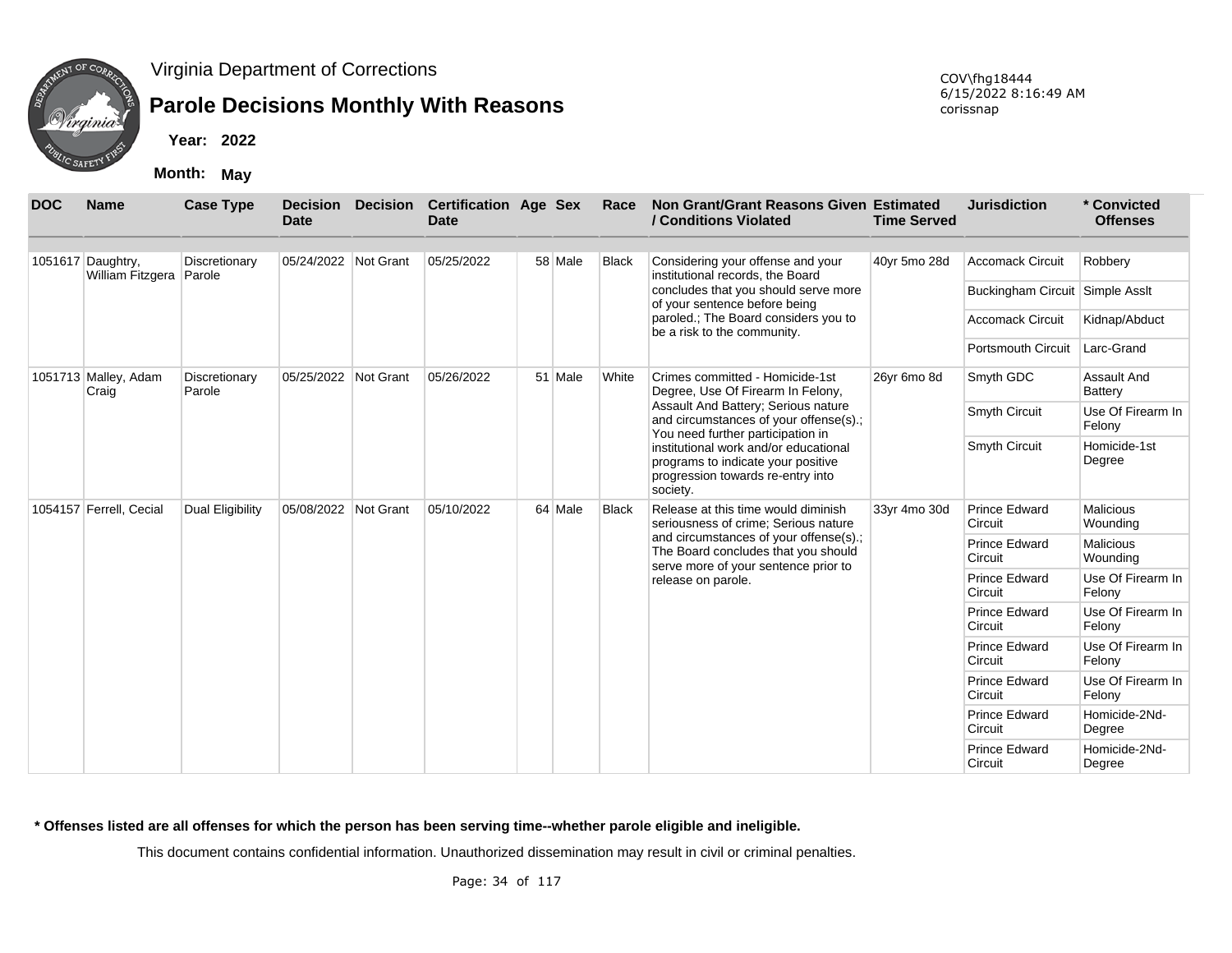

## **Parole Decisions Monthly With Reasons**

**Year: 2022**

**Month: May**

| <b>DOC</b> | <b>Name</b>           | <b>Case Type</b> | <b>Decision</b><br><b>Date</b> | <b>Decision</b> | <b>Certification Age Sex</b><br><b>Date</b> |                                               | Race         | Non Grant/Grant Reasons Given Estimated<br>/ Conditions Violated                | <b>Time Served</b> | <b>Jurisdiction</b>                   | * Convicted<br><b>Offenses</b>         |
|------------|-----------------------|------------------|--------------------------------|-----------------|---------------------------------------------|-----------------------------------------------|--------------|---------------------------------------------------------------------------------|--------------------|---------------------------------------|----------------------------------------|
|            | 1055046 Wyche, Nathan | Dual Eligibility | 04/29/2022 Not Grant           |                 | 05/02/2022                                  | 63 Male                                       | <b>Black</b> | Extensive criminal record; History of<br>substance abuse.; Release at this time | 39yr 5mo 23d       | Chesapeake Circuit Sodomy             |                                        |
|            |                       |                  |                                |                 |                                             |                                               |              | would diminish seriousness of crime:<br>Serious nature and circumstances of     |                    | Chesapeake Circuit Sodomy             |                                        |
|            |                       |                  |                                |                 |                                             |                                               |              | your offense(s).; The Board concludes<br>that you should serve more of your     |                    | Chesapeake Circuit Sodomy             |                                        |
|            |                       |                  |                                |                 |                                             |                                               |              | sentence prior to release on parole.;<br>You need further participation in      |                    | Chesapeake Circuit Sodomy             |                                        |
|            |                       |                  |                                |                 |                                             |                                               |              | institutional work and/or educational<br>programs to indicate your positive     |                    | Chesapeake Circuit Malicious          | Wounding                               |
|            |                       |                  |                                |                 |                                             | progression towards re-entry into<br>society. |              | Chesapeake Circuit Sodomy                                                       |                    |                                       |                                        |
|            |                       |                  |                                |                 |                                             |                                               |              |                                                                                 |                    | Chesapeake Circuit Forgery            |                                        |
|            |                       |                  |                                |                 |                                             |                                               |              |                                                                                 |                    | Chesapeake Circuit Larc-Grand         |                                        |
|            |                       |                  |                                |                 |                                             |                                               |              |                                                                                 |                    | Norfolk Circuit                       | Forgery                                |
|            |                       |                  |                                |                 |                                             |                                               |              |                                                                                 |                    | Norfolk Circuit                       | Larceny                                |
|            |                       |                  |                                |                 |                                             |                                               |              |                                                                                 |                    | Norfolk Circuit                       | Uttering, Pass<br><b>Forged Object</b> |
|            |                       |                  |                                |                 |                                             |                                               |              |                                                                                 |                    | <b>Norfolk Circuit</b>                | Forgery                                |
|            |                       |                  |                                |                 |                                             |                                               |              |                                                                                 |                    | Chesapeake Circuit Burglary           |                                        |
|            |                       |                  |                                |                 |                                             |                                               |              |                                                                                 |                    | Chesapeake Circuit Burglary           |                                        |
|            |                       |                  |                                |                 |                                             |                                               |              |                                                                                 |                    | Chesapeake Circuit Larc-Grand         |                                        |
|            |                       |                  |                                |                 |                                             |                                               |              |                                                                                 |                    | Chesapeake Circuit Statutory Burglary |                                        |

**\* Offenses listed are all offenses for which the person has been serving time--whether parole eligible and ineligible.**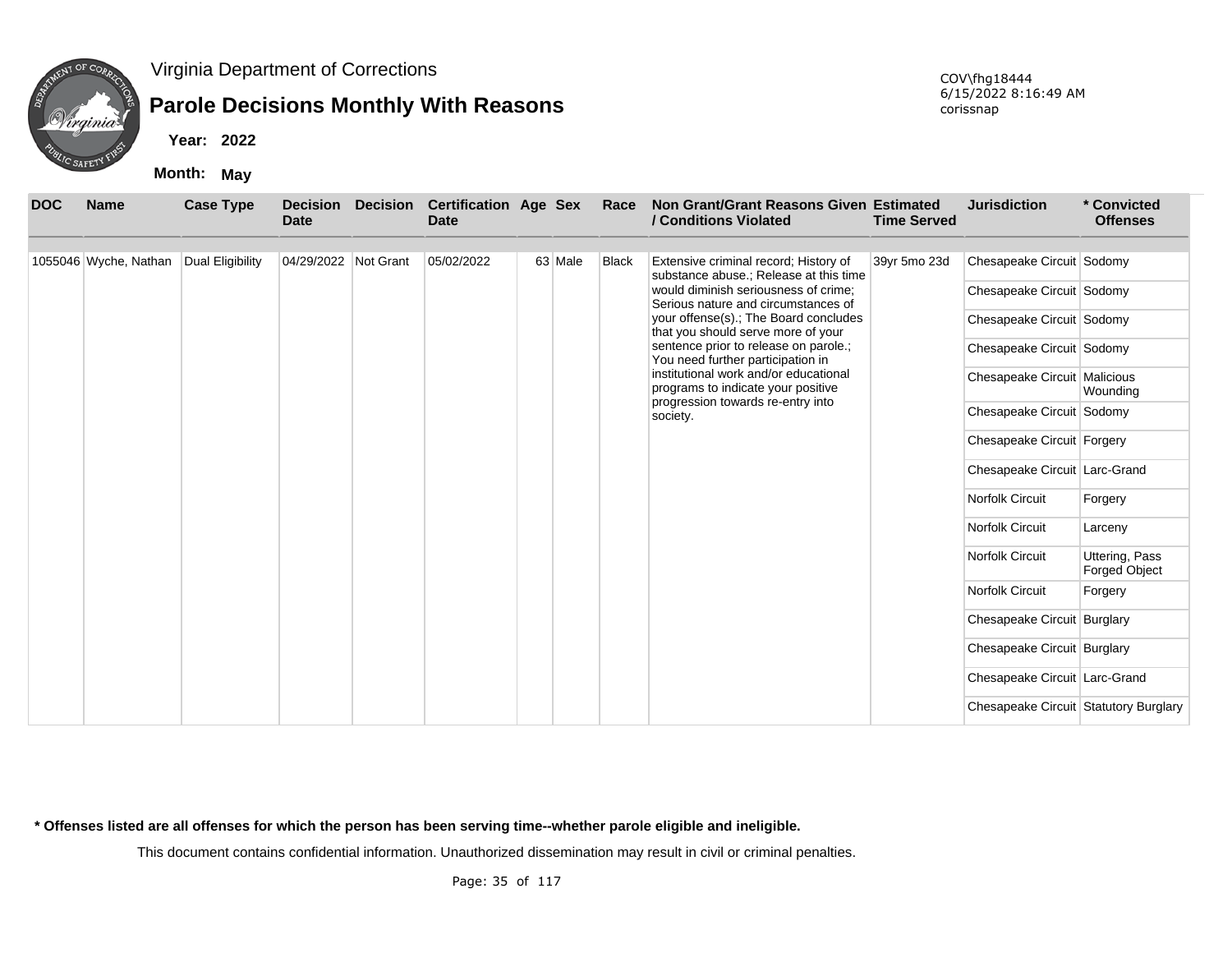

## **Parole Decisions Monthly With Reasons**

**Year: 2022**

**Month: May**

| <b>DOC</b> | <b>Name</b>                     | <b>Case Type</b>        | <b>Decision</b><br><b>Date</b> | <b>Decision</b> | <b>Certification Age Sex</b><br><b>Date</b> |         | Race         | Non Grant/Grant Reasons Given Estimated<br>/ Conditions Violated                                                                                                                                                           | <b>Time Served</b> | <b>Jurisdiction</b>    | * Convicted<br><b>Offenses</b> |
|------------|---------------------------------|-------------------------|--------------------------------|-----------------|---------------------------------------------|---------|--------------|----------------------------------------------------------------------------------------------------------------------------------------------------------------------------------------------------------------------------|--------------------|------------------------|--------------------------------|
|            | 1056001 Coleman,<br>Zachery     | Discretionary<br>Parole | 05/09/2022 Not Grant           |                 | 05/10/2022                                  | 60 Male | <b>Black</b> | History of violence.; Release at this<br>time would diminish seriousness of                                                                                                                                                | 34yr 8mo 2d        | <b>Hanover Circuit</b> | Use Of Firearm In<br>Felony    |
|            |                                 |                         |                                |                 |                                             |         |              | crime; Serious nature and<br>circumstances of your offense(s).; The<br>Board concludes that you should                                                                                                                     |                    | <b>Hanover Circuit</b> | Use Of Firearm In<br>Felony    |
|            |                                 |                         |                                |                 |                                             |         |              | serve more of your sentence prior to<br>release on parole.                                                                                                                                                                 |                    | <b>Hanover Circuit</b> | Use Of Firearm In<br>Felony    |
|            |                                 |                         |                                |                 |                                             |         |              |                                                                                                                                                                                                                            |                    | <b>Hanover Circuit</b> | Use Of Firearm In<br>Felony    |
|            |                                 |                         |                                |                 |                                             |         |              |                                                                                                                                                                                                                            |                    | <b>Hanover Circuit</b> | Sex Assault, Rape              |
|            |                                 |                         |                                |                 |                                             |         |              |                                                                                                                                                                                                                            |                    | <b>Hanover Circuit</b> | Homicide-<br>Attempted         |
|            |                                 |                         |                                |                 |                                             |         |              |                                                                                                                                                                                                                            |                    | <b>Hanover Circuit</b> | Kidnap/Abduct                  |
|            |                                 |                         |                                |                 |                                             |         |              |                                                                                                                                                                                                                            |                    | <b>Hanover Circuit</b> | Robbery                        |
|            |                                 |                         |                                |                 |                                             |         |              |                                                                                                                                                                                                                            |                    | <b>Hanover Circuit</b> | Homicide/Murder                |
|            |                                 |                         |                                |                 |                                             |         |              |                                                                                                                                                                                                                            |                    | <b>Hanover Circuit</b> | Use Of Firearm In<br>Felony    |
|            |                                 |                         |                                |                 |                                             |         |              |                                                                                                                                                                                                                            |                    | <b>Hanover Circuit</b> | Homicide-Capital               |
|            |                                 |                         |                                |                 |                                             |         |              |                                                                                                                                                                                                                            |                    | <b>Hanover Circuit</b> | Use Of Firearm In<br>Felony    |
|            |                                 |                         |                                |                 |                                             |         |              |                                                                                                                                                                                                                            |                    | Hanover GDC            | Damage Prop-<br>Private        |
|            | 1058416 Pettus, Lloyd<br>Eugene | Dual Eligibility        | 05/26/2022                     | Not Grant       | 05/26/2022                                  | 65 Male | <b>Black</b> | Release at this time would diminish<br>seriousness of crime; Serious nature<br>and circumstances of your offense(s).;<br>The Board concludes that you should<br>serve more of your sentence prior to<br>release on parole. | 27yr 10mo 12d      | Chesapeake Circuit     | Homicide-1st<br>Degree         |

#### **\* Offenses listed are all offenses for which the person has been serving time--whether parole eligible and ineligible.**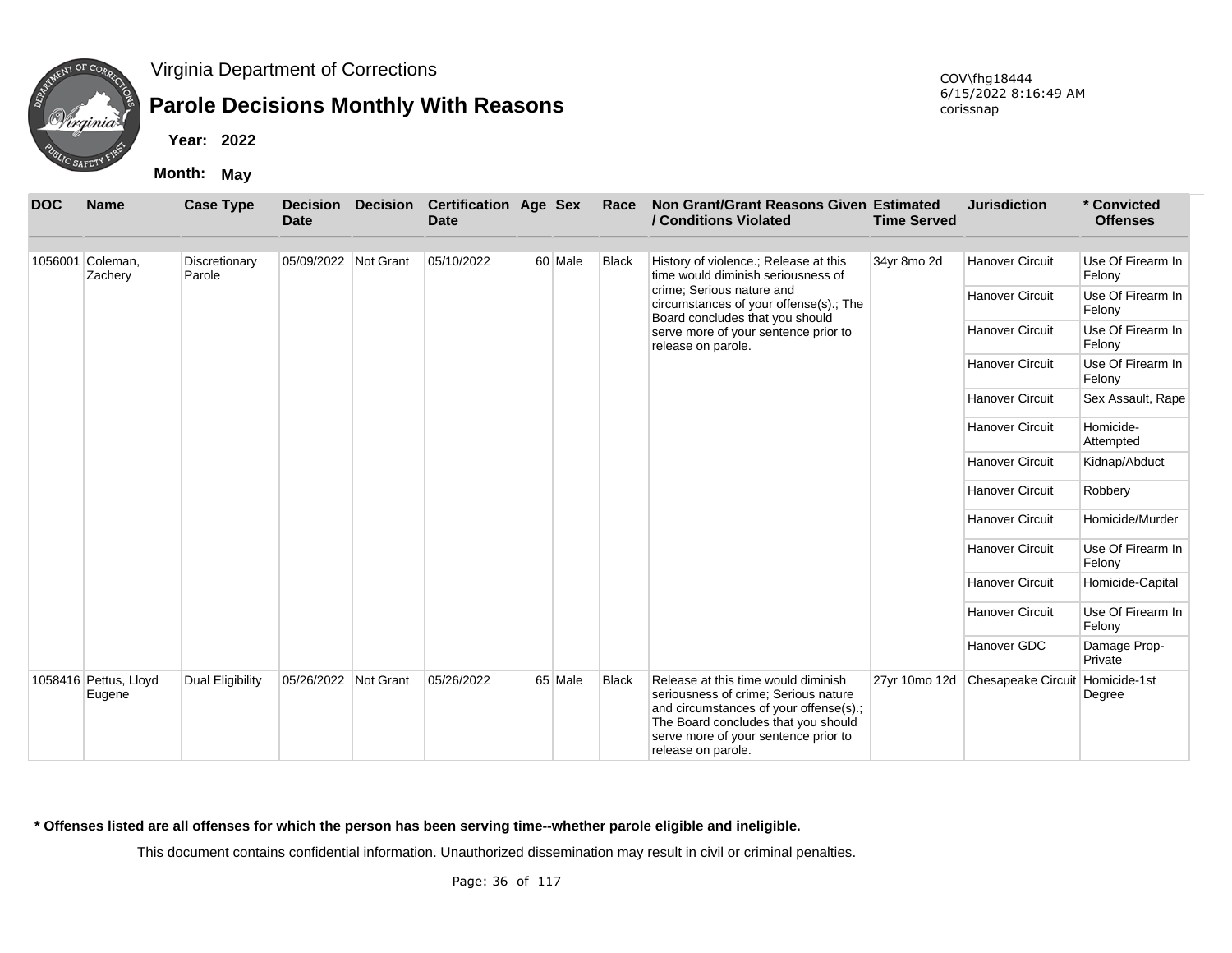

## **Parole Decisions Monthly With Reasons**

**Year: 2022**

**Month: May**

| <b>DOC</b> | <b>Name</b>                           | <b>Case Type</b>        | <b>Decision</b><br><b>Date</b> | <b>Decision</b> | <b>Certification Age Sex</b><br>Date |         | Race                                                           | Non Grant/Grant Reasons Given Estimated<br>/ Conditions Violated                                                          | <b>Time Served</b>     | <b>Jurisdiction</b>         | * Convicted<br><b>Offenses</b>      |
|------------|---------------------------------------|-------------------------|--------------------------------|-----------------|--------------------------------------|---------|----------------------------------------------------------------|---------------------------------------------------------------------------------------------------------------------------|------------------------|-----------------------------|-------------------------------------|
|            | 1058957 Dickerson, Mark Discretionary | Parole                  | 05/07/2022 Not Grant           |                 | 05/10/2022                           | 58 Male | <b>Black</b>                                                   | History of violence.; Serious nature<br>and circumstances of your offense(s).;                                            | 31yr 0mo 5d            | Norfolk Circuit             | Damage Property                     |
|            |                                       |                         |                                |                 |                                      |         |                                                                | The Board concludes that you should<br>serve more of your sentence prior to                                               |                        | Norfolk Circuit             | Damage Property                     |
|            |                                       |                         |                                |                 |                                      |         |                                                                | release on parole.; You need further<br>participation in institutional work                                               |                        | Norfolk Circuit             | Simple Assault                      |
|            |                                       |                         |                                |                 |                                      |         |                                                                | and/or educational programs to<br>indicate your positive progression                                                      |                        | <b>Norfolk Circuit</b>      | Contempt Of<br>Court                |
|            |                                       |                         |                                |                 |                                      |         |                                                                | towards re-entry into society.; Your<br>prior failure(s) and/or convictions while<br>under community supervision indicate |                        | Virginia Beach<br>Circuit   | Simple Assault                      |
|            |                                       |                         |                                |                 |                                      |         | that you are unlikely to comply with<br>conditions of release. |                                                                                                                           | <b>Norfolk Circuit</b> | Use Of Firearm In<br>Felony |                                     |
|            |                                       |                         |                                |                 |                                      |         |                                                                |                                                                                                                           |                        | Norfolk Circuit             | Robbery                             |
|            |                                       |                         |                                |                 |                                      |         |                                                                |                                                                                                                           |                        | Virginia Beach<br>Circuit   | <b>Malicious</b><br>Wounding        |
|            |                                       |                         |                                |                 |                                      |         |                                                                |                                                                                                                           |                        | Virginia Beach<br>Circuit   | Use Of Firearm In<br>Felony         |
|            |                                       |                         |                                |                 |                                      |         |                                                                |                                                                                                                           |                        | Virginia Beach<br>Circuit   | Robbery                             |
|            |                                       |                         |                                |                 |                                      |         |                                                                |                                                                                                                           |                        | Virginia Beach<br>Circuit   | Robbery                             |
|            |                                       |                         |                                |                 |                                      |         |                                                                |                                                                                                                           |                        | Virginia Beach<br>Circuit   | Kidnap/Abduct                       |
|            |                                       |                         |                                |                 |                                      |         |                                                                |                                                                                                                           |                        | Virginia Beach<br>Circuit   | Kidnap/Abduct                       |
|            | 1058964 Spurell, Calvin<br>Mcneal     | <b>Dual Eligibility</b> | 05/10/2022 Not Grant           |                 | 05/11/2022                           | 62 Male | <b>Black</b>                                                   | Conviction of a new crime while<br>incarcerated; Release at this time                                                     | 31yr 9mo 24d           | <b>Hanover Circuit</b>      | Sodomy                              |
|            |                                       |                         |                                |                 |                                      |         |                                                                | would diminish seriousness of crime;<br>Serious nature and circumstances of                                               |                        | <b>Hanover Circuit</b>      | Aggravated<br><b>Sexual Assault</b> |
|            |                                       |                         |                                |                 |                                      |         |                                                                | your offense(s).                                                                                                          |                        | Southampton GDC             | Assault:<br>(Misdemeanor)           |

**\* Offenses listed are all offenses for which the person has been serving time--whether parole eligible and ineligible.**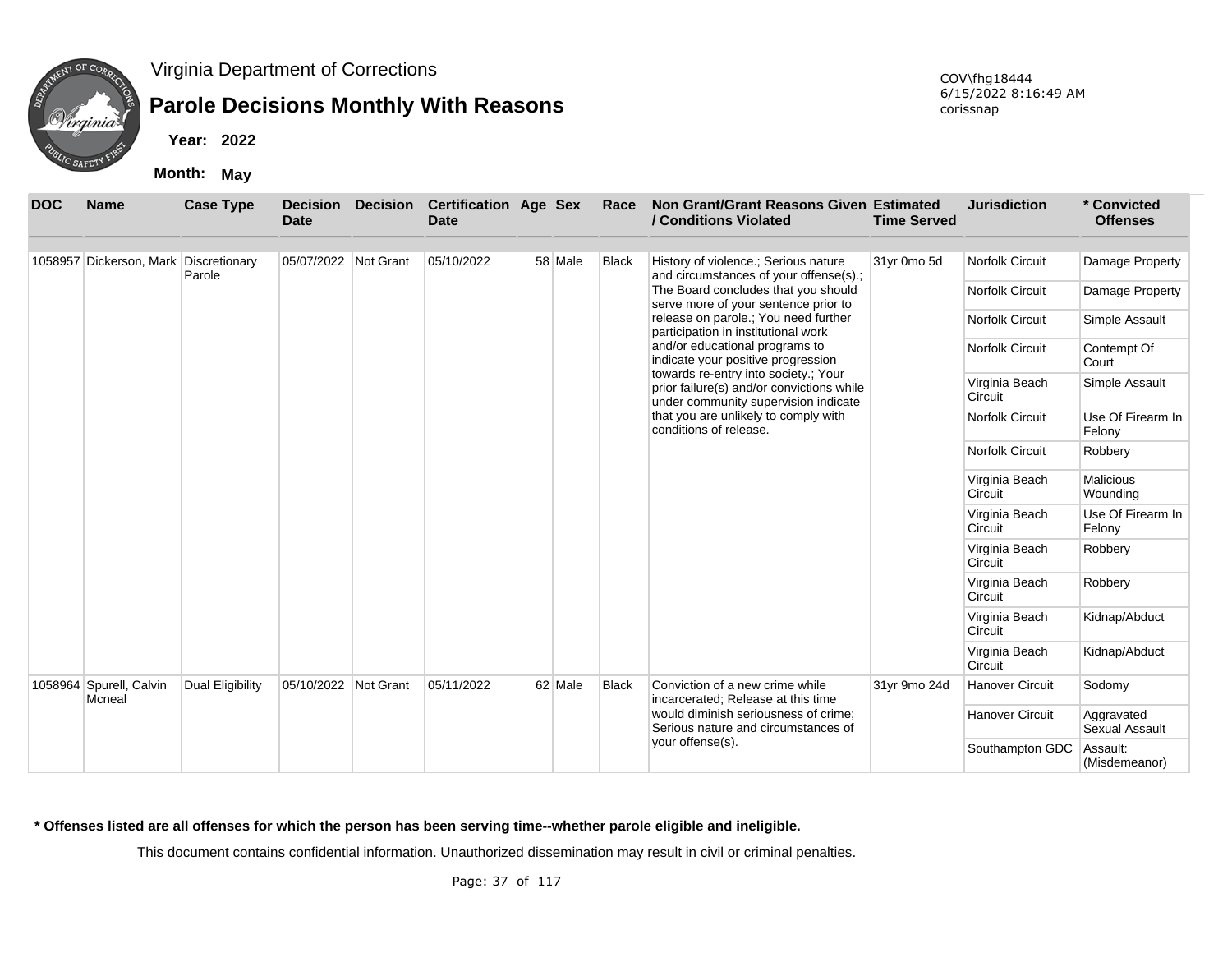

## **Parole Decisions Monthly With Reasons**

**Year: 2022**

**Month: May**

| <b>DOC</b> | <b>Name</b>                         | <b>Case Type</b> | Date                 | <b>Decision Decision</b> | <b>Certification Age Sex</b><br><b>Date</b> |         | Race         | Non Grant/Grant Reasons Given Estimated<br>/ Conditions Violated                                                                                                                                                                                                                                                                                                                                                              | <b>Time Served</b> | <b>Jurisdiction</b>         | * Convicted<br><b>Offenses</b>                            |
|------------|-------------------------------------|------------------|----------------------|--------------------------|---------------------------------------------|---------|--------------|-------------------------------------------------------------------------------------------------------------------------------------------------------------------------------------------------------------------------------------------------------------------------------------------------------------------------------------------------------------------------------------------------------------------------------|--------------------|-----------------------------|-----------------------------------------------------------|
|            | 1059729 Griggs, Clifford<br>Douglas | Geriatric        | 05/06/2022 Not Grant |                          | 05/06/2022                                  | 71 Male | <b>Black</b> | No Interest in Parole                                                                                                                                                                                                                                                                                                                                                                                                         | 7yr 0mo 23d        | <b>Martinsville Circuit</b> | Drugs:<br>Manufacture/Distri<br>bute Sch I, Ii, 3+<br>Off |
|            | 1062411 Bowers, Virgil<br>David Jr. | Geriatric        | 05/03/2022 Not Grant |                          | 05/03/2022                                  | 72 Male | White        | Release at this time would diminish<br>seriousness of crime; Serious nature                                                                                                                                                                                                                                                                                                                                                   | 23yr 1mo 20d       | Roanoke County<br>Circuit   | Sex Assault, Rape                                         |
|            |                                     |                  |                      |                          |                                             |         |              | and circumstances of your offense(s).;<br>The Board concludes that you should<br>serve more of your sentence prior to                                                                                                                                                                                                                                                                                                         |                    | Roanoke County<br>Circuit   | Sex Assault, Rape                                         |
|            |                                     |                  |                      |                          |                                             |         |              | release on parole.                                                                                                                                                                                                                                                                                                                                                                                                            |                    | Roanoke County<br>Circuit   | Forcible Sodomy                                           |
|            |                                     |                  |                      |                          |                                             |         |              |                                                                                                                                                                                                                                                                                                                                                                                                                               |                    | Roanoke County<br>Circuit   | Forcible Sodomy                                           |
|            |                                     |                  |                      |                          |                                             |         |              |                                                                                                                                                                                                                                                                                                                                                                                                                               |                    | Roanoke County<br>Circuit   | Forcible Sodomy                                           |
|            |                                     |                  |                      |                          |                                             |         |              |                                                                                                                                                                                                                                                                                                                                                                                                                               |                    | Roanoke County<br>Circuit   | Sex Assault, Rape                                         |
|            |                                     |                  |                      |                          |                                             |         |              |                                                                                                                                                                                                                                                                                                                                                                                                                               |                    | Roanoke County<br>Circuit   | Forcible Sodomy                                           |
|            |                                     |                  |                      |                          |                                             |         |              |                                                                                                                                                                                                                                                                                                                                                                                                                               |                    | Roanoke County<br>Circuit   | Forcible Sodomy                                           |
|            | 1066952 Simons, Jimmy<br>Eugene     | Geriatric        | 05/03/2022 Not Grant |                          | 05/04/2022                                  | 65 Male | <b>Black</b> | Extensive criminal record; Poor<br>institutional adjustment (for example,<br>motivation/attitude, unfavorable<br>reports, lack of program involvement,<br>etc.); Release at this time would<br>diminish seriousness of crime; Serious<br>nature and circumstances of your<br>offense(s).; Your record of institutional<br>infractions indicates a disregard for<br>rules and that you are not ready to<br>conform to society. | 5yr 2mo 2d         | Norfolk Circuit             | Robbery:<br>Residence                                     |

**\* Offenses listed are all offenses for which the person has been serving time--whether parole eligible and ineligible.**

This document contains confidential information. Unauthorized dissemination may result in civil or criminal penalties.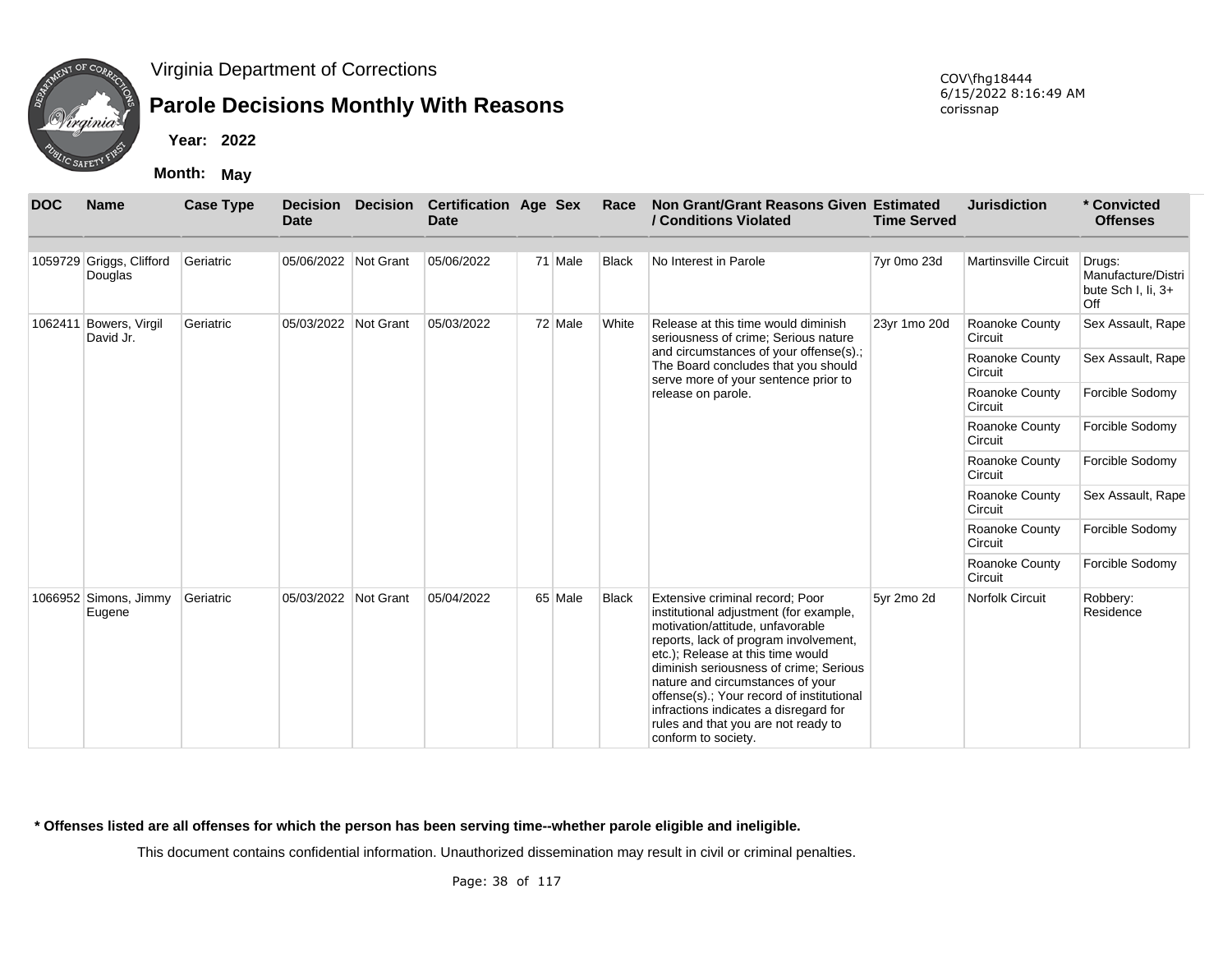

### **Parole Decisions Monthly With Reasons**

**Year: 2022**

**Month: May**

| <b>DOC</b> | <b>Name</b>                      | <b>Case Type</b>        | <b>Date</b>          | <b>Decision Decision</b> | <b>Certification Age Sex</b><br><b>Date</b> |         | Race         | Non Grant/Grant Reasons Given Estimated<br>/ Conditions Violated                                          | <b>Time Served</b>              | <b>Jurisdiction</b>             | * Convicted<br><b>Offenses</b>  |
|------------|----------------------------------|-------------------------|----------------------|--------------------------|---------------------------------------------|---------|--------------|-----------------------------------------------------------------------------------------------------------|---------------------------------|---------------------------------|---------------------------------|
|            | 1068156 White, Anthony<br>Ernest | Dual Eligibility        | 05/12/2022 Not Grant |                          | 05/13/2022                                  | 61 Male | <b>Black</b> | Extensive criminal record; Release at<br>this time would diminish seriousness                             | 31yr 3mo 13d                    | <b>Richmond City</b><br>Circuit | Use Of Firearm In<br>Felony     |
|            |                                  |                         |                      |                          |                                             |         |              | of crime; Serious nature and<br>circumstances of your offense(s).; The<br>Board concludes that you should |                                 | <b>Richmond City</b><br>Circuit | Malicious<br>Wounding           |
|            |                                  |                         |                      |                          |                                             |         |              | serve more of your sentence prior to<br>release on parole.; The Board                                     |                                 | <b>Richmond City</b><br>Circuit | Use Of Firearm In<br>Felony     |
|            |                                  |                         |                      |                          |                                             |         |              | considers you to be a risk to the<br>community.; Your prior failure(s)<br>and/or convictions while under  |                                 | <b>Richmond City</b><br>Circuit | Malicious<br>Wounding           |
|            |                                  |                         |                      |                          |                                             |         |              | community supervision indicate that<br>you are unlikely to comply with                                    |                                 | <b>Richmond City</b><br>Circuit | Possess Firearm-<br>Felon       |
|            |                                  |                         |                      |                          |                                             |         |              | conditions of release.                                                                                    |                                 | <b>Richmond City</b><br>Circuit | Larc-Grand                      |
|            |                                  |                         |                      |                          |                                             |         |              |                                                                                                           |                                 | <b>Richmond City</b><br>Circuit | Cocaine-Sell                    |
|            |                                  |                         |                      |                          |                                             |         |              |                                                                                                           |                                 | <b>Richmond City</b><br>Circuit | Cocaine-Sell                    |
|            |                                  |                         |                      |                          |                                             |         |              |                                                                                                           |                                 | <b>Richmond City</b><br>Circuit | Marijuana-Sell                  |
|            |                                  |                         |                      |                          |                                             |         |              |                                                                                                           |                                 | <b>Richmond City</b><br>Circuit | Marijuana-Sell                  |
|            |                                  |                         |                      |                          |                                             |         |              |                                                                                                           |                                 | <b>Richmond City</b><br>Circuit | Cocaine-Sell                    |
|            |                                  |                         |                      |                          |                                             |         |              |                                                                                                           |                                 | <b>Richmond City</b><br>Circuit | Cocaine-Sell                    |
|            |                                  |                         |                      |                          |                                             |         |              |                                                                                                           |                                 | <b>Richmond City</b><br>Circuit | Cocaine-Sell                    |
|            |                                  |                         |                      |                          |                                             |         |              |                                                                                                           | <b>Richmond City</b><br>Circuit | Cocaine-Sell                    |                                 |
|            | 1068197 George, Monte<br>Virgil  | Discretionary<br>Parole | 05/11/2022 Not Grant |                          | 05/12/2022                                  | 51 Male | <b>Black</b> | Release at this time would diminish<br>seriousness of crime; Serious nature                               | 22yr 10mo 13d                   | <b>Stafford Circuit</b>         | Fraud-Obtain<br>Money/Signature |
|            |                                  |                         |                      |                          |                                             |         |              | and circumstances of your offense(s).;<br>The Board considers you to be a risk<br>to the community.       |                                 | <b>Stafford Circuit</b>         | Sex Assault, Rape               |

**\* Offenses listed are all offenses for which the person has been serving time--whether parole eligible and ineligible.**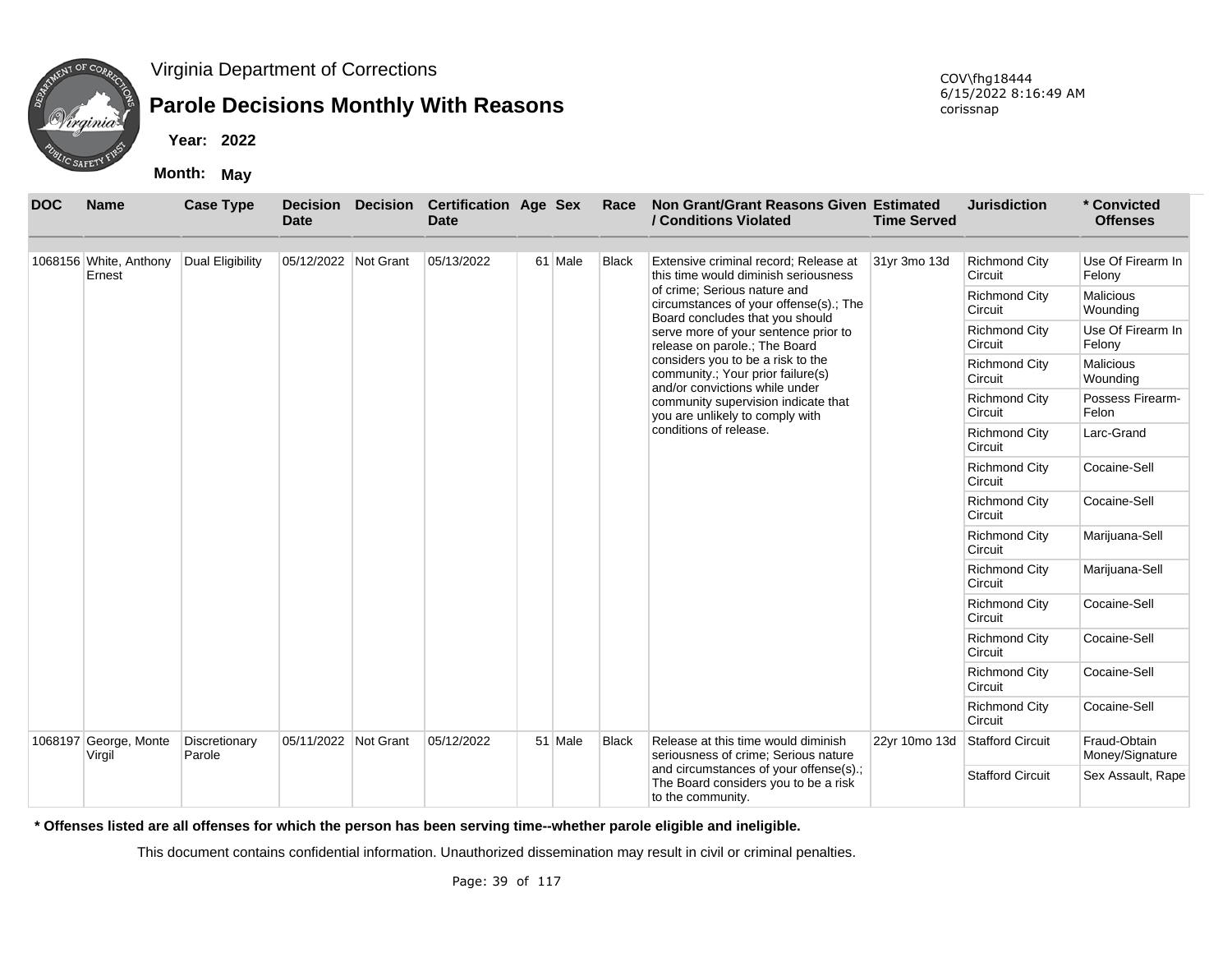

## **Parole Decisions Monthly With Reasons**

**Year: 2022**

**Month: May**

| <b>DOC</b> | <b>Name</b>                                   | <b>Case Type</b>        | <b>Decision</b><br><b>Date</b> | <b>Decision</b> | <b>Certification Age Sex</b><br>Date |         | Race         | Non Grant/Grant Reasons Given Estimated<br>/ Conditions Violated                                                      | <b>Time Served</b> | <b>Jurisdiction</b>                     | * Convicted<br><b>Offenses</b>      |
|------------|-----------------------------------------------|-------------------------|--------------------------------|-----------------|--------------------------------------|---------|--------------|-----------------------------------------------------------------------------------------------------------------------|--------------------|-----------------------------------------|-------------------------------------|
|            |                                               |                         |                                |                 |                                      |         |              |                                                                                                                       |                    |                                         |                                     |
|            | 1068197 George, Monte<br>Virgil               | Discretionary<br>Parole | 05/11/2022 Not Grant           |                 | 05/12/2022                           | 51 Male | <b>Black</b> | Release at this time would diminish<br>seriousness of crime; Serious nature                                           | 22yr 10mo 13d      | Stafford Circuit                        | Assault And<br>Battery              |
|            |                                               |                         |                                |                 |                                      |         |              | and circumstances of your offense(s).;<br>The Board considers you to be a risk                                        |                    | <b>Stafford Circuit</b>                 | Kidnap/Abduct                       |
|            | 1069130 Walker, Gary<br>Lamont                | Discretionary<br>Parole | 05/26/2022 Not Grant           |                 | 05/27/2022                           | 52 Male | <b>Black</b> | History of violence.; Release at this<br>time would diminish seriousness of                                           | 29yr 5mo 12d       | Chesterfield Circuit Statutory Burglary |                                     |
|            |                                               |                         |                                |                 |                                      |         |              | crime: Serious nature and<br>circumstances of your offense(s).; The                                                   |                    | <b>Chesterfield Circuit</b>             | Statutory Burglary                  |
|            |                                               |                         |                                |                 |                                      |         |              | Board concludes that you should<br>serve more of your sentence prior to                                               |                    | <b>Richmond City</b><br>Circuit         | Cocaine-Possess                     |
|            |                                               |                         |                                |                 |                                      |         |              | release on parole.; The Board<br>considers you to be a risk to the<br>community.; Your prior failure(s)               |                    | <b>Richmond City</b><br>Circuit         | Homicide-2Nd-<br>Degree             |
|            |                                               |                         |                                |                 |                                      |         |              | and/or convictions while under<br>community supervision indicate that                                                 |                    | <b>Richmond City</b><br>Circuit         | Cocaine-Possess                     |
|            |                                               |                         |                                |                 |                                      |         |              | you are unlikely to comply with<br>conditions of release.                                                             |                    | <b>Richmond City</b><br>Circuit         | Use Of Firearm In<br>Felony         |
|            |                                               |                         |                                |                 |                                      |         |              |                                                                                                                       |                    | <b>Chesterfield Circuit</b>             | <b>Hurling Missle At</b><br>Vehicle |
|            |                                               |                         |                                |                 |                                      |         |              |                                                                                                                       |                    | <b>Richmond City</b><br>Circuit         | Homicide-2Nd-<br>Degree             |
|            | 1069812 Deshazo, David Discretionary<br>Allen | Parole                  | 05/09/2022                     | Not Grant       | 05/11/2022                           | 53 Male | White        | Release at this time would diminish<br>seriousness of crime; Serious nature                                           | 21yr 8mo 25d       | Virginia Beach<br>Circuit               | <b>Credit Card Theft</b>            |
|            |                                               |                         |                                |                 |                                      |         |              | and circumstances of your offense(s).;<br>The Board considers you to be a risk<br>to the community.; You need further |                    | Virginia Beach<br>Circuit               | Larc-Grand                          |
|            |                                               |                         |                                |                 |                                      |         |              | participation in institutional work<br>and/or educational programs to                                                 |                    | Virginia Beach<br>Circuit               | Larc-Grand                          |
|            |                                               |                         |                                |                 |                                      |         |              | indicate your positive progression<br>towards re-entry into society.                                                  |                    | Virginia Beach<br>Circuit               | Larc-Grand                          |

**\* Offenses listed are all offenses for which the person has been serving time--whether parole eligible and ineligible.**

This document contains confidential information. Unauthorized dissemination may result in civil or criminal penalties.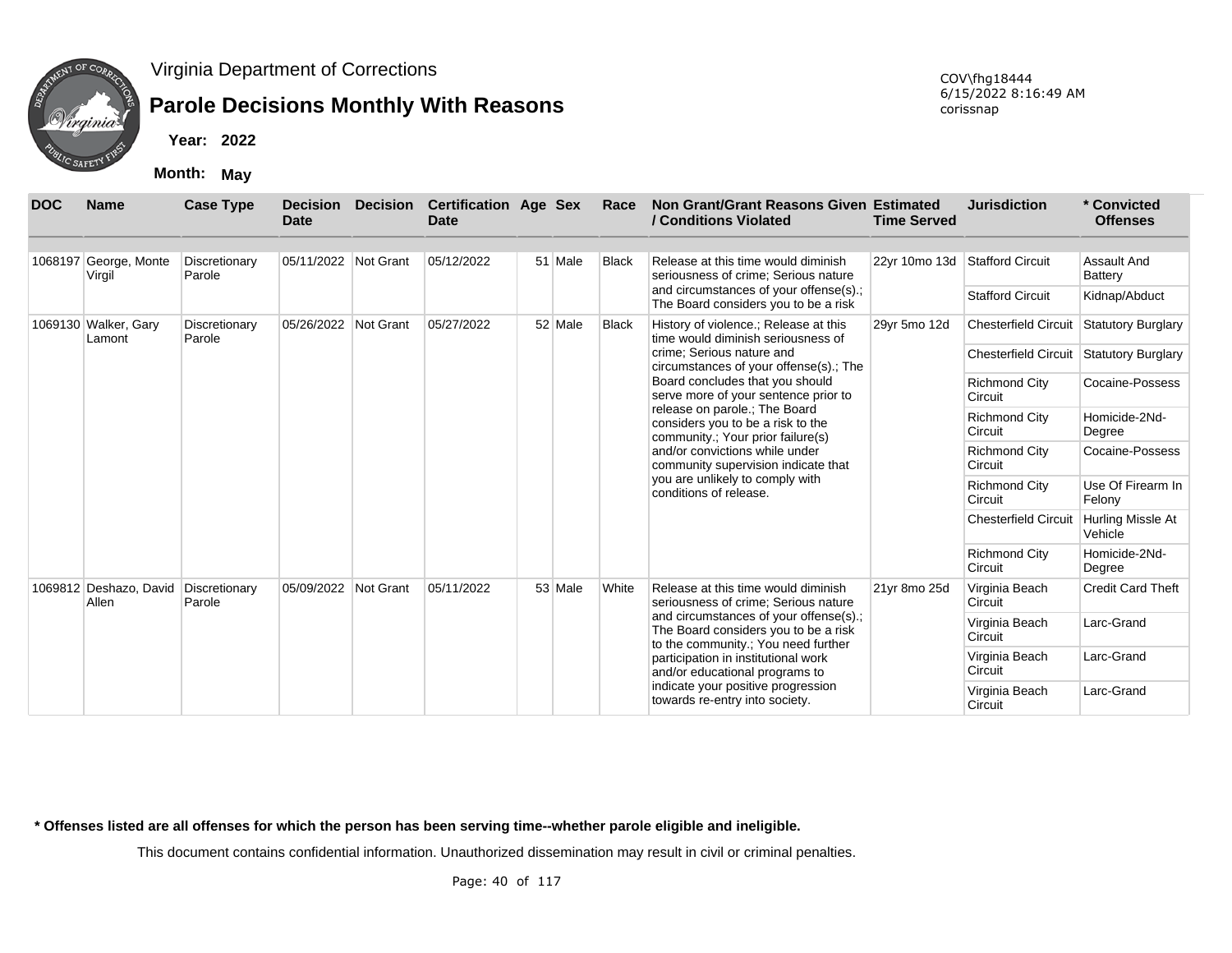

## **Parole Decisions Monthly With Reasons**

**Year: 2022**

**Month: May**

| <b>DOC</b> | <b>Name</b>                                   | <b>Case Type</b>        | <b>Date</b>          | Decision Decision Certification Age Sex<br><b>Date</b> |         | Race  | Non Grant/Grant Reasons Given Estimated<br>/ Conditions Violated              | <b>Time Served</b> | <b>Jurisdiction</b>          | * Convicted<br><b>Offenses</b>                                   |
|------------|-----------------------------------------------|-------------------------|----------------------|--------------------------------------------------------|---------|-------|-------------------------------------------------------------------------------|--------------------|------------------------------|------------------------------------------------------------------|
|            | 1069812 Deshazo, David Discretionary<br>Allen | Parole                  | 05/09/2022 Not Grant | 05/11/2022                                             | 53 Male | White | Release at this time would diminish<br>seriousness of crime; Serious nature a | 21yr 8mo 25d       | Virginia Beach<br>Circuit    | Homicide/Murder                                                  |
|            | 1073352 Brown, Michael<br>Norman              | Discretionary<br>Parole | 05/13/2022 Not Grant | 05/17/2022                                             | 57 Male | White | No Interest in Parole                                                         | 26yr 7mo 17d       | Virginia Beach<br>Circuit    | Carrying<br>Concealed<br>Weapon                                  |
|            |                                               |                         |                      |                                                        |         |       |                                                                               |                    | Virginia Beach<br><b>GDC</b> | Damage Property                                                  |
|            |                                               |                         |                      |                                                        |         |       |                                                                               |                    | Virginia Beach<br><b>GDC</b> | Damage Property                                                  |
|            |                                               |                         |                      |                                                        |         |       |                                                                               |                    | Virginia Beach<br>Circuit    | Marijuana-<br>Possess                                            |
|            |                                               |                         |                      |                                                        |         |       |                                                                               |                    | Virginia Beach<br>Circuit    | Prisoner: Possess<br>Weapon Capable<br>Of Death/Injury           |
|            |                                               |                         |                      |                                                        |         |       |                                                                               |                    | Virginia Beach<br>Circuit    | Public Building:<br>Damage, >=<br>\$1000                         |
|            |                                               |                         |                      |                                                        |         |       |                                                                               |                    | Virginia Beach<br>Circuit    | Carrying<br>Concealed<br>Weapon                                  |
|            |                                               |                         |                      |                                                        |         |       |                                                                               |                    | Virginia Beach<br>Circuit    | Cocaine-Possess                                                  |
|            |                                               |                         |                      |                                                        |         |       |                                                                               |                    | Virginia Beach<br>Circuit    | Larc-Petty                                                       |
|            |                                               |                         |                      |                                                        |         |       |                                                                               |                    | Virginia Beach<br>Circuit    | <b>Burgl: Enter</b><br>Structure To<br>Commit<br>Larceny/A&B/Etc |
|            |                                               |                         |                      |                                                        |         |       |                                                                               |                    | Virginia Beach<br>Circuit    | Damage Prop-<br>Private                                          |
|            |                                               |                         |                      |                                                        |         |       |                                                                               |                    | Norfolk Circuit              | <b>Statutory Burglary</b>                                        |
|            |                                               |                         |                      |                                                        |         |       |                                                                               |                    | Norfolk Circuit              | Statutory Burglary                                               |

**\* Offenses listed are all offenses for which the person has been serving time--whether parole eligible and ineligible.**

This document contains confidential information. Unauthorized dissemination may result in civil or criminal penalties.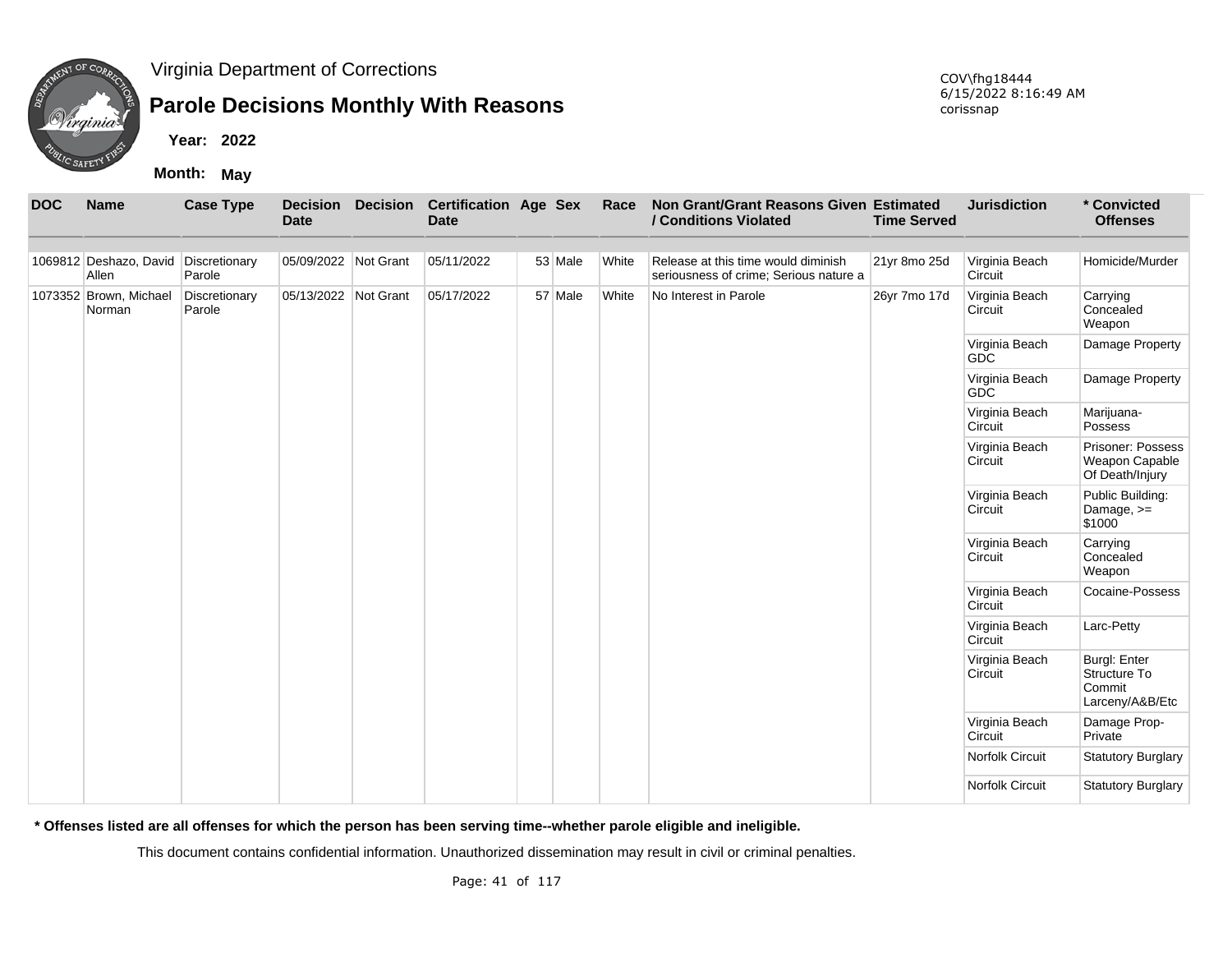

## **Parole Decisions Monthly With Reasons**

**Year: 2022**

**Month: May**

| <b>DOC</b> | <b>Name</b>                   | <b>Case Type</b>        | <b>Decision</b><br><b>Date</b> | <b>Decision</b> | <b>Certification Age Sex</b><br><b>Date</b> |               | Race  | Non Grant/Grant Reasons Given Estimated<br>/ Conditions Violated            | <b>Time Served</b> | <b>Jurisdiction</b>               | * Convicted<br><b>Offenses</b>                         |
|------------|-------------------------------|-------------------------|--------------------------------|-----------------|---------------------------------------------|---------------|-------|-----------------------------------------------------------------------------|--------------------|-----------------------------------|--------------------------------------------------------|
|            |                               |                         |                                |                 |                                             |               |       |                                                                             |                    |                                   |                                                        |
|            | 1077252 Lamm, Anthony<br>John | Discretionary<br>Parole | 05/18/2022 Not Grant           |                 | 05/19/2022                                  | 50 Male       | White | No Interest in Parole                                                       | 15yr 4mo 2d        | Chesapeake Circuit Grand Larceny: | >=\$200 Not From<br>A Person                           |
|            |                               |                         |                                |                 |                                             |               |       |                                                                             |                    | Virginia Beach<br>Circuit         | Grand Larceny:<br>>=\$200 Not From<br>A Person         |
|            |                               |                         |                                |                 |                                             |               |       |                                                                             |                    | Virginia Beach<br>Circuit         | Grand Larceny:<br>>=\$200 Not From<br>A Person         |
|            |                               |                         |                                |                 |                                             |               |       |                                                                             |                    | Virginia Beach<br>Circuit         | <b>Resisting Arrest</b>                                |
|            |                               |                         |                                |                 |                                             |               |       |                                                                             |                    | Virginia Beach<br>Circuit         | Assault: On Law<br>Enf/Judge/DOC/Fi<br>re/Emerg Person |
|            |                               |                         |                                |                 |                                             |               |       |                                                                             |                    | Virginia Beach<br>Circuit         | Robbery: On Or<br><b>Near Street</b>                   |
| 1079381    | Marshall,<br>Michaela         | Dual Eligibility        | 05/23/2022 Not Grant           |                 | 05/26/2022                                  | 62 Femal<br>e | Black | Release at this time would diminish<br>seriousness of crime; Serious nature | 35yr 7mo 2d        | <b>Portsmouth Circuit</b>         | Use Of Firearm In<br>Felony                            |
|            |                               |                         |                                |                 |                                             |               |       | and circumstances of your offense(s).                                       |                    | Portsmouth Circuit                | Use Of Firearm In<br>Felony                            |
|            |                               |                         |                                |                 |                                             |               |       |                                                                             |                    | <b>Portsmouth Circuit</b>         | Use Of Firearm In<br>Felony                            |
|            |                               |                         |                                |                 |                                             |               |       |                                                                             |                    | Portsmouth Circuit                | Homicide-1st<br>Degree                                 |
|            |                               |                         |                                |                 |                                             |               |       |                                                                             |                    | <b>Portsmouth Circuit</b>         | Homicide-1st<br>Degree                                 |
|            |                               |                         |                                |                 |                                             |               |       |                                                                             |                    | <b>Portsmouth Circuit</b>         | Homicide-1st<br>Degree                                 |

**\* Offenses listed are all offenses for which the person has been serving time--whether parole eligible and ineligible.**

This document contains confidential information. Unauthorized dissemination may result in civil or criminal penalties.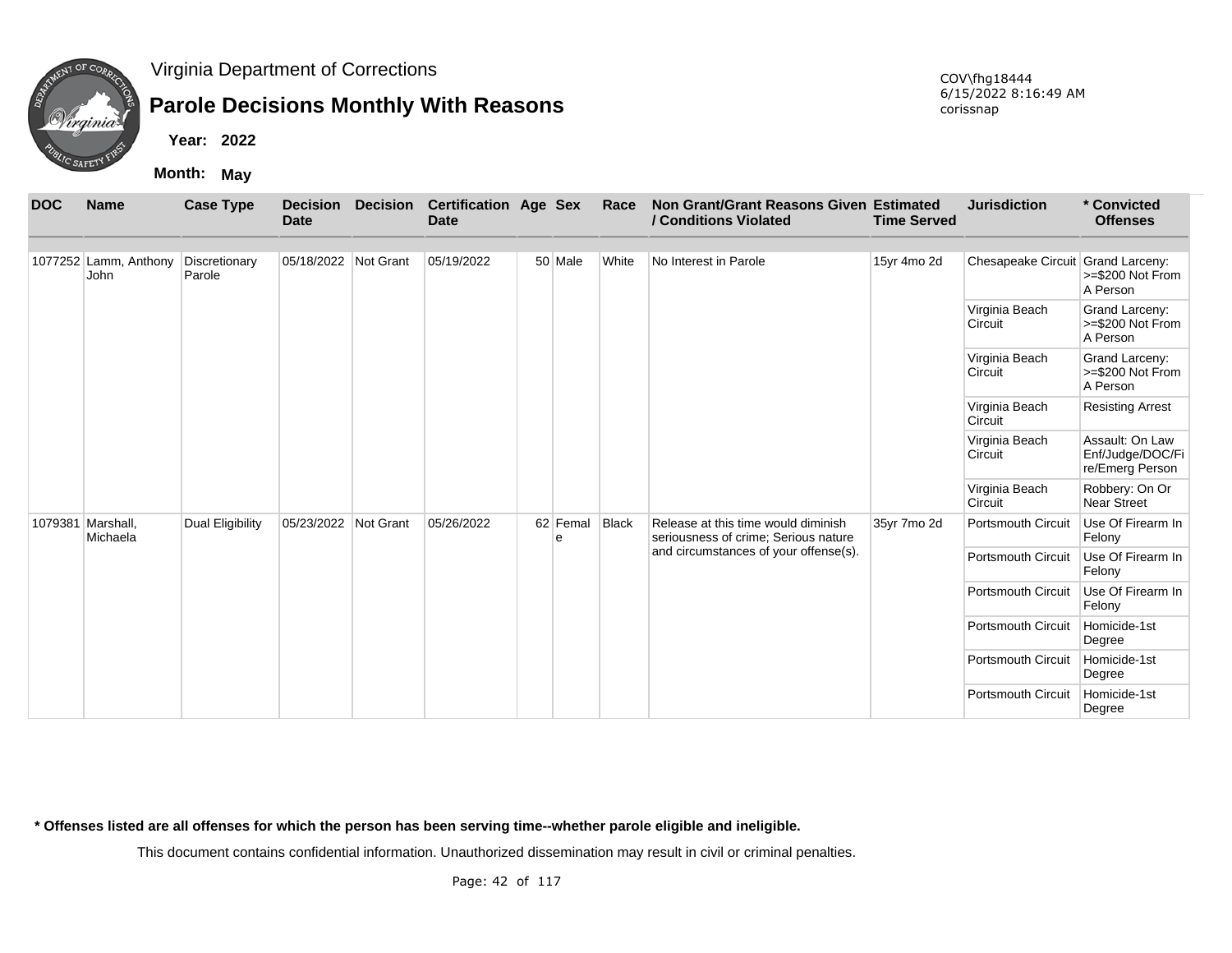

### **Parole Decisions Monthly With Reasons**

**Year: 2022**

**Month: May**

| <b>DOC</b> | <b>Name</b>                  | <b>Case Type</b>        | <b>Decision</b><br>Date | <b>Decision</b> | <b>Certification Age Sex</b><br><b>Date</b> |         | Race         | Non Grant/Grant Reasons Given Estimated<br>/ Conditions Violated                                                                                    | <b>Time Served</b> | <b>Jurisdiction</b>             | * Convicted<br><b>Offenses</b>      |
|------------|------------------------------|-------------------------|-------------------------|-----------------|---------------------------------------------|---------|--------------|-----------------------------------------------------------------------------------------------------------------------------------------------------|--------------------|---------------------------------|-------------------------------------|
|            | 1079666 Moore, Robert<br>Lee | Dual Eligibility        | 05/23/2022 Not Grant    |                 | 05/24/2022                                  | 67 Male | White        | Crimes committed - Aggravated<br>Sexual Battery, Aggravated Sexual                                                                                  | 26yr 2mo 13d       | Virginia Beach<br>Circuit       | <b>Indecent Liberties</b>           |
|            |                              |                         |                         |                 |                                             |         |              | Battery, Aggravated Sexual Battery;<br>Extensive criminal record: Release at                                                                        |                    | <b>Suffolk Circuit</b>          | <b>Indecent Liberties</b>           |
|            |                              |                         |                         |                 |                                             |         |              | this time would diminish seriousness<br>of crime; Serious nature and<br>circumstances of your offense(s).; The                                      |                    | <b>Suffolk Circuit</b>          | Aggravated<br><b>Sexual Battery</b> |
|            |                              |                         |                         |                 |                                             |         |              | Board concludes that you should<br>serve more of your sentence prior to                                                                             |                    | Isle Of Wight<br>Circuit        | Aggravated<br>Sexual Battery        |
|            |                              |                         |                         |                 |                                             |         |              | release on parole.; Your prior failure(s)<br>and/or convictions while under<br>community supervision indicate that                                  |                    | Isle Of Wight<br>Circuit        | Aggravated<br>Sexual Battery        |
|            |                              |                         |                         |                 |                                             |         |              | you are unlikely to comply with<br>conditions of release.                                                                                           |                    | Isle Of Wight<br>Circuit        | Aggravated<br>Sexual Battery        |
|            | 1080212 Bell, Wayne<br>Earl  | Discretionary<br>Parole | 05/04/2022 Not Grant    |                 | 05/05/2022                                  | 53 Male | <b>Black</b> | Extensive criminal record; History of<br>violence.; Release at this time would<br>diminish seriousness of crime; Serious                            | 27yr 9mo 19d       | <b>Buchanan Circuit</b>         | Unlawful<br>Wound/Bodily<br>Injury  |
|            |                              |                         |                         |                 |                                             |         |              | nature and circumstances of your<br>offense(s).; The Board concludes that<br>you should serve more of your<br>sentence prior to release on parole.; |                    | <b>Richmond City</b><br>Circuit | Penetrate<br>W/Inanimate<br>Object  |
|            |                              |                         |                         |                 |                                             |         |              | The Board considers you to be a risk<br>to the community.                                                                                           |                    | <b>Richmond City</b><br>Circuit | Use Of Firearm In<br>Felony         |
|            |                              |                         |                         |                 |                                             |         |              |                                                                                                                                                     |                    | <b>Richmond City</b><br>Circuit | Robbery                             |
|            |                              |                         |                         |                 |                                             |         |              |                                                                                                                                                     |                    | <b>Richmond City</b><br>Circuit | Use Of Firearm In<br>Felony         |
|            |                              |                         |                         |                 |                                             |         |              |                                                                                                                                                     |                    | <b>Richmond City</b><br>Circuit | Robbery                             |
|            |                              |                         |                         |                 |                                             |         |              |                                                                                                                                                     |                    | <b>Richmond City</b><br>Circuit | Kidnap/Abduct                       |
|            |                              |                         |                         |                 |                                             |         |              |                                                                                                                                                     |                    | <b>Richmond City</b><br>Circuit | Kidnap/Abduct                       |
|            |                              |                         |                         |                 |                                             |         |              |                                                                                                                                                     |                    | Richmond City -<br>Crim GDC     | Assault And<br>Battery              |

**\* Offenses listed are all offenses for which the person has been serving time--whether parole eligible and ineligible.**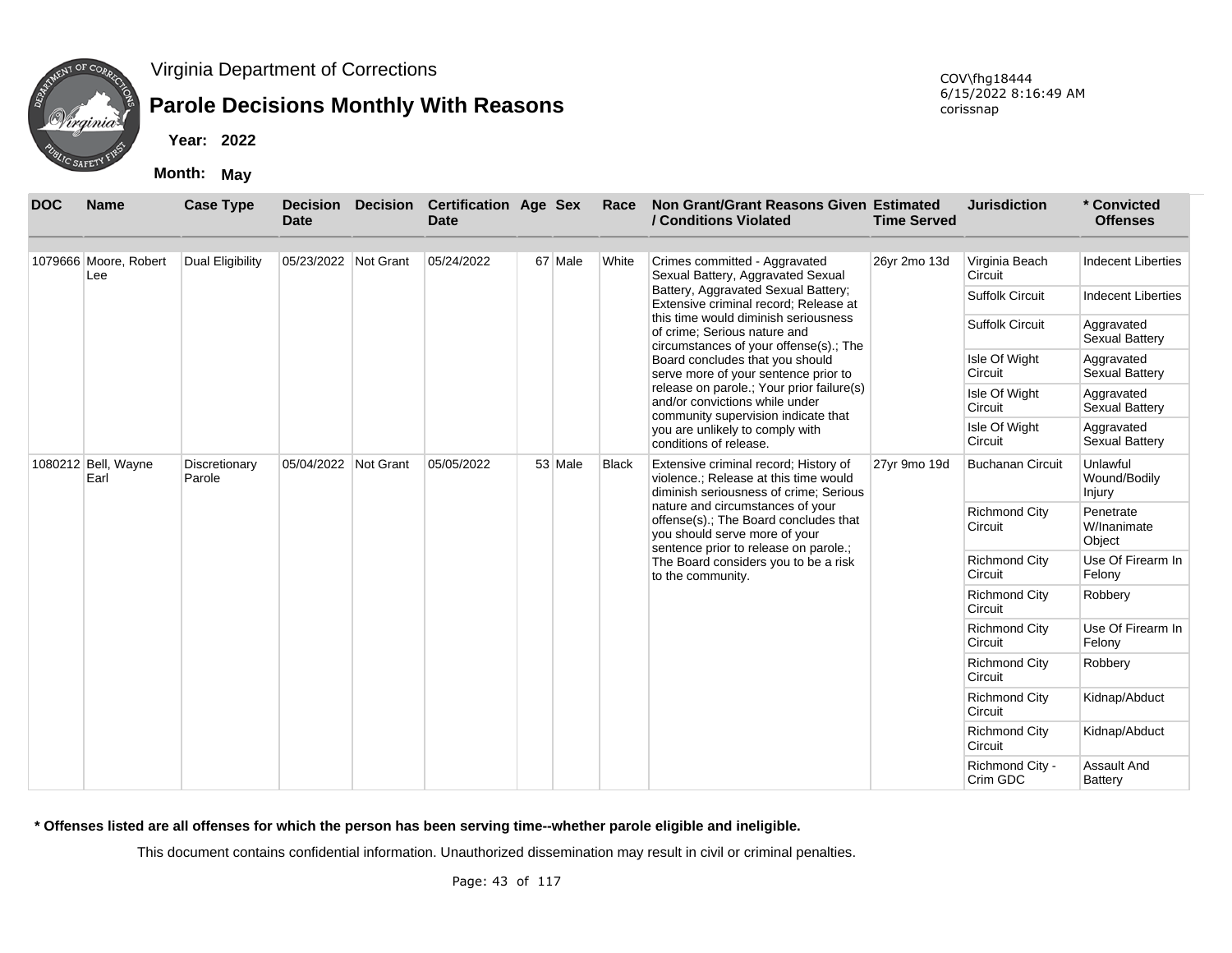

## **Parole Decisions Monthly With Reasons**

**Year: 2022**

**Month: May**

| <b>DOC</b> | <b>Name</b>                   | <b>Case Type</b>        | <b>Decision</b><br><b>Date</b> | <b>Decision</b> | <b>Certification Age Sex</b><br><b>Date</b> |         | Race         | Non Grant/Grant Reasons Given Estimated<br>/ Conditions Violated                                                         | <b>Time Served</b> | <b>Jurisdiction</b>             | * Convicted<br><b>Offenses</b>      |
|------------|-------------------------------|-------------------------|--------------------------------|-----------------|---------------------------------------------|---------|--------------|--------------------------------------------------------------------------------------------------------------------------|--------------------|---------------------------------|-------------------------------------|
|            | 1080212 Bell, Wayne<br>Earl   | Discretionary<br>Parole | 05/04/2022 Not Grant           |                 | 05/05/2022                                  | 53 Male | <b>Black</b> | Extensive criminal record; History of<br>violence.; Release at this time would<br>diminish seriousness of crime; Serious | 27yr 9mo 19d       | <b>Richmond City</b><br>Circuit | Unlawful<br>Wound/Bodily<br>Injury  |
|            | 1080673 Lucas, Casel<br>Frank | Discretionary<br>Parole | 05/23/2022 Not Grant           |                 | 05/24/2022                                  | 52 Male | <b>Black</b> | Considering your offense and your<br>institutional records, the Board                                                    | 25yr 9mo 1d        | <b>Arlington Circuit</b>        | Larc-Grand                          |
|            |                               |                         |                                |                 |                                             |         |              | concludes that you should serve more<br>of your sentence before being                                                    |                    | Arlington Circuit               | <b>Statutory Burglary</b>           |
|            |                               |                         |                                |                 |                                             |         |              | paroled.; Extensive criminal record;<br>Poor institutional adjustment (for                                               |                    | <b>Arlington Circuit</b>        | Robbery                             |
|            |                               |                         |                                |                 |                                             |         |              | example, motivation/attitude,<br>unfavorable reports, lack of program                                                    |                    | Alexandria Circuit              | Larc-Grand                          |
|            |                               |                         |                                |                 |                                             |         |              | involvement, etc.); Release at this time<br>would diminish seriousness of crime:                                         |                    | Alexandria Circuit              | <b>Statutory Burglary</b>           |
|            |                               |                         |                                |                 |                                             |         |              | Serious nature and circumstances of<br>your offense(s).; The Board considers                                             |                    | Alexandria Circuit              | Sex Asslt-<br><b>Attempted Rape</b> |
|            |                               |                         |                                |                 |                                             |         |              | you to be a risk to the community.;<br>Your record of institutional infractions                                          |                    | Alexandria Circuit              | Kidnap/Abduct                       |
|            |                               |                         |                                |                 |                                             |         |              | indicates a disregard for rules and that<br>you are not ready to conform to                                              |                    | Alexandria Circuit              | Robbery                             |
|            |                               |                         |                                |                 |                                             |         |              | society.                                                                                                                 |                    | Alexandria Circuit              | <b>Burglary</b>                     |
|            |                               |                         |                                |                 |                                             |         |              |                                                                                                                          |                    | Alexandria Circuit              | Robbery                             |
|            |                               |                         |                                |                 |                                             |         |              |                                                                                                                          |                    | Alexandria Circuit              | Larc-Grand                          |
|            |                               |                         |                                |                 |                                             |         |              |                                                                                                                          |                    | Alexandria Circuit              | <b>Statutory Burglary</b>           |
|            |                               |                         |                                |                 |                                             |         |              |                                                                                                                          |                    | Alexandria Circuit              | Larc-Grand                          |
|            |                               |                         |                                |                 |                                             |         |              |                                                                                                                          |                    | Alexandria Circuit              | <b>Statutory Burglary</b>           |

**\* Offenses listed are all offenses for which the person has been serving time--whether parole eligible and ineligible.**

This document contains confidential information. Unauthorized dissemination may result in civil or criminal penalties.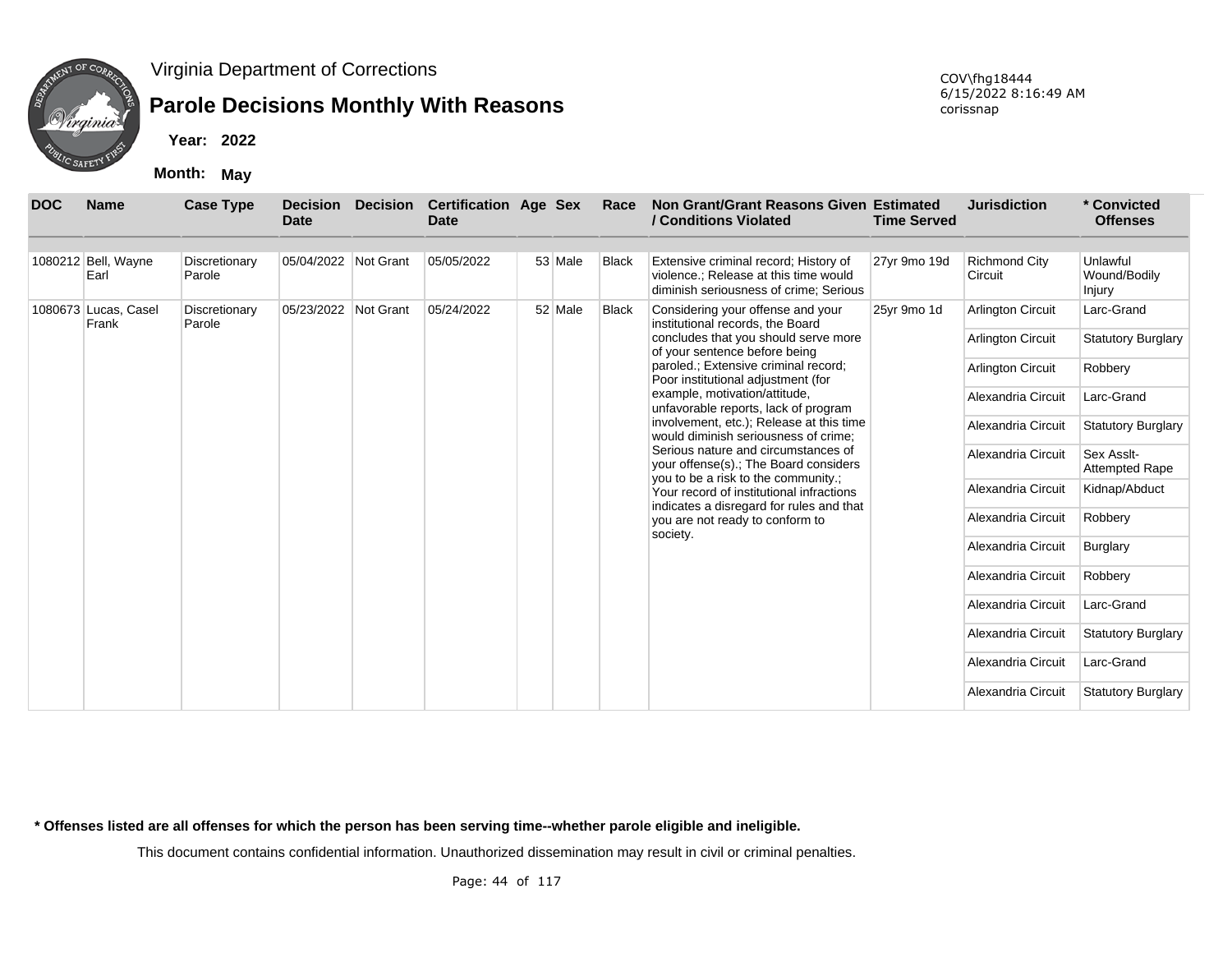

# **Parole Decisions Monthly With Reasons**

**Year: 2022**

**Month: May**

COV\fhg18444 6/15/2022 8:16:49 AM corissnap

| <b>DOC</b> | <b>Name</b>             | <b>Case Type</b>        | <b>Decision</b><br><b>Date</b> | <b>Decision</b> | <b>Certification Age Sex</b><br><b>Date</b> |         | Race         | Non Grant/Grant Reasons Given Estimated<br>/ Conditions Violated                                                                                                                                                                                                                                                  | <b>Time Served</b> | <b>Jurisdiction</b>             | * Convicted<br><b>Offenses</b>                            |
|------------|-------------------------|-------------------------|--------------------------------|-----------------|---------------------------------------------|---------|--------------|-------------------------------------------------------------------------------------------------------------------------------------------------------------------------------------------------------------------------------------------------------------------------------------------------------------------|--------------------|---------------------------------|-----------------------------------------------------------|
|            | 1081417 Robinson, Keith | Discretionary<br>Parole | 05/24/2022 Not Grant           |                 | 05/26/2022                                  | 51 Male | <b>Black</b> | Crimes committed - Homicide-1st<br>Degree, Use Of Firearm In Felony;                                                                                                                                                                                                                                              | 24yr 9mo 9d        | <b>Richmond City</b><br>Circuit | Use Of Firearm In<br>Felony                               |
|            |                         |                         |                                |                 |                                             |         |              | History of violence.; Release at this<br>time would diminish seriousness of<br>crime; Serious nature and<br>circumstances of your offense(s).; The<br>Board concludes that you should<br>serve more of your sentence prior to<br>release on parole.; The Board<br>considers you to be a risk to the<br>community. |                    | <b>Richmond City</b><br>Circuit | Homicide-1st<br>Degree                                    |
| 1081761    | Banner, James<br>Edward | Geriatric               | 05/23/2022 Not Grant           |                 | 05/25/2022                                  | 71 Male | <b>Black</b> | No Interest in Parole                                                                                                                                                                                                                                                                                             | 8yr 8mo 1d         | Norfolk - Traf GDC              | DWI: 1st Offense                                          |
|            |                         |                         |                                |                 |                                             |         |              |                                                                                                                                                                                                                                                                                                                   |                    | Portsmouth GDC                  | Assault:<br>(Misdemeanor)                                 |
|            |                         |                         |                                |                 |                                             |         |              |                                                                                                                                                                                                                                                                                                                   |                    | <b>Norfolk Circuit</b>          | Burglary: Enter<br>House To Commit<br>Larceny/A&B/Etc     |
|            |                         |                         |                                |                 |                                             |         |              |                                                                                                                                                                                                                                                                                                                   |                    | <b>Norfolk Circuit</b>          | Hit & Run:<br><b>Attended Property</b><br>Damage > \$1000 |
|            |                         |                         |                                |                 |                                             |         |              |                                                                                                                                                                                                                                                                                                                   |                    | <b>Norfolk Circuit</b>          | Law Enf<br>Command:<br>Disregard Or<br>Elude, Endanger    |
|            |                         |                         |                                |                 |                                             |         |              |                                                                                                                                                                                                                                                                                                                   |                    | <b>Portsmouth Circuit</b>       | Strangulation:<br>Results In<br>Wounding/Bodily<br>Injury |

**\* Offenses listed are all offenses for which the person has been serving time--whether parole eligible and ineligible.**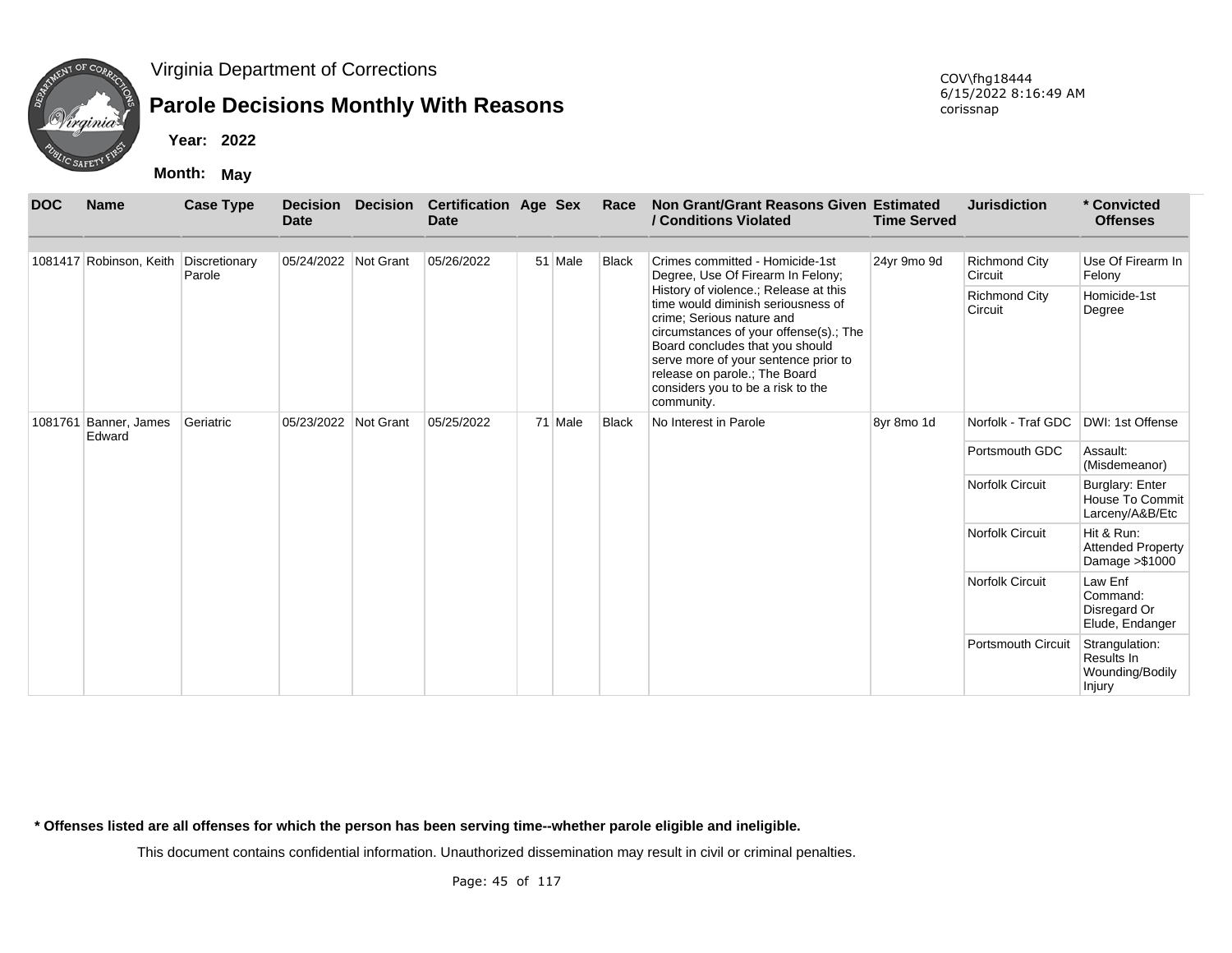

# **Parole Decisions Monthly With Reasons**

**Year: 2022**

**Month: May**

| <b>DOC</b> | <b>Name</b>       | <b>Case Type</b> | <b>Decision</b><br><b>Date</b> | <b>Decision</b> | <b>Certification Age Sex</b><br><b>Date</b> |         | Race  | Non Grant/Grant Reasons Given Estimated<br>/ Conditions Violated                                                                                | <b>Time Served</b> | <b>Jurisdiction</b>                | * Convicted<br><b>Offenses</b>           |
|------------|-------------------|------------------|--------------------------------|-----------------|---------------------------------------------|---------|-------|-------------------------------------------------------------------------------------------------------------------------------------------------|--------------------|------------------------------------|------------------------------------------|
|            | 1082066 Bush, Jon | Discretionary    | 05/23/2022 Not Grant           |                 | 05/25/2022                                  | 53 Male | White | The Board concludes that you should                                                                                                             | 26yr 4mo 15d       | Chesapeake JDR                     | Contribute To                            |
|            | Christop          | Parole           |                                |                 |                                             |         |       | serve more of your sentence prior to<br>release on parole.; The Board                                                                           |                    |                                    | Delinquency Of<br>Minor                  |
|            |                   |                  |                                |                 |                                             |         |       | considers you to be a risk to the<br>community.; Your prior failure(s)<br>and/or convictions while under<br>community supervision indicate that |                    | Chesapeake JDR                     | Contribute To<br>Delinquency Of<br>Minor |
|            |                   |                  |                                |                 |                                             |         |       | you are unlikely to comply with<br>conditions of release.                                                                                       |                    | Chesapeake JDR                     | Contribute To<br>Delinquency Of<br>Minor |
|            |                   |                  |                                |                 |                                             |         |       |                                                                                                                                                 |                    | Virginia Beach JDR Battery, Sexual |                                          |
|            |                   |                  |                                |                 |                                             |         |       |                                                                                                                                                 |                    | Virginia Beach<br>Circuit          | Larc-Grand                               |
|            |                   |                  |                                |                 |                                             |         |       |                                                                                                                                                 |                    | Virginia Beach<br>Circuit          | Sex Offense -<br>Attempted               |
|            |                   |                  |                                |                 |                                             |         |       |                                                                                                                                                 |                    | Virginia Beach<br>Circuit          | Sex Offense -<br>Attempted               |
|            |                   |                  |                                |                 |                                             |         |       |                                                                                                                                                 |                    | Virginia Beach<br>Circuit          | Carnal Knowledge                         |
|            |                   |                  |                                |                 |                                             |         |       |                                                                                                                                                 |                    | Virginia Beach<br>Circuit          | Carnal Knowledge                         |
|            |                   |                  |                                |                 |                                             |         |       |                                                                                                                                                 |                    | Virginia Beach<br>Circuit          | Contribute To<br>Delinquency Of<br>Minor |
|            |                   |                  |                                |                 |                                             |         |       |                                                                                                                                                 |                    | Virginia Beach<br>Circuit          | Contribute To<br>Delinquency Of<br>Minor |
|            |                   |                  |                                |                 |                                             |         |       |                                                                                                                                                 |                    | Virginia Beach<br>Circuit          | Sodomy                                   |
|            |                   |                  |                                |                 |                                             |         |       |                                                                                                                                                 |                    | Virginia Beach<br>Circuit          | Sodomy                                   |
|            |                   |                  |                                |                 |                                             |         |       |                                                                                                                                                 |                    | Virginia Beach<br>Circuit          | <b>Indecent Liberties</b>                |

**\* Offenses listed are all offenses for which the person has been serving time--whether parole eligible and ineligible.**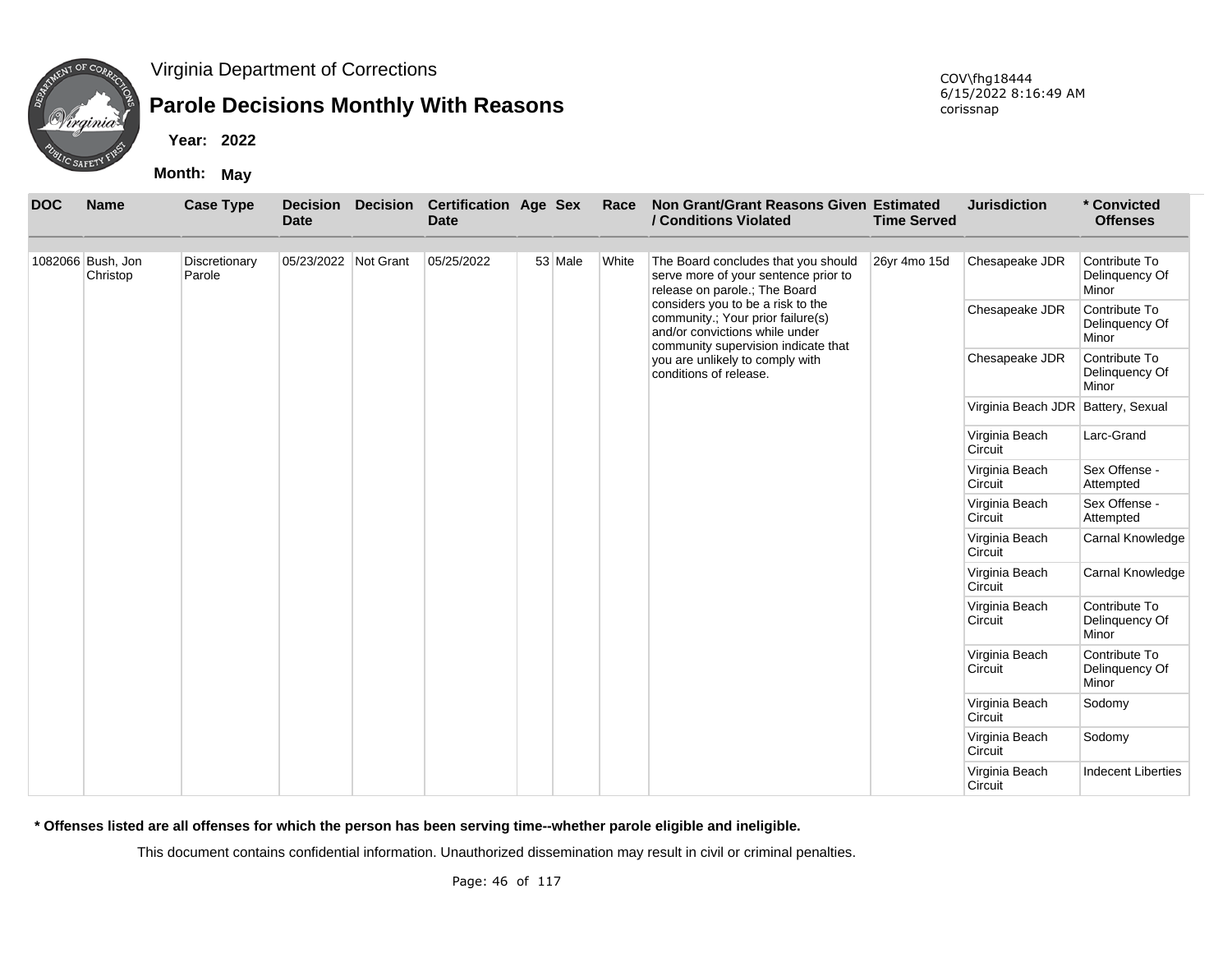

# **Parole Decisions Monthly With Reasons**

**Year: 2022**

**Month: May**

| <b>DOC</b> | <b>Name</b>                                 | <b>Case Type</b>        | <b>Decision</b><br><b>Date</b> | <b>Decision</b> | <b>Certification Age Sex</b><br><b>Date</b> |  |               | Race                      | Non Grant/Grant Reasons Given Estimated<br>/ Conditions Violated                                                      | <b>Time Served</b> | <b>Jurisdiction</b>       | * Convicted<br><b>Offenses</b>                            |
|------------|---------------------------------------------|-------------------------|--------------------------------|-----------------|---------------------------------------------|--|---------------|---------------------------|-----------------------------------------------------------------------------------------------------------------------|--------------------|---------------------------|-----------------------------------------------------------|
|            | 1082066 Bush, Jon<br>Christop               | Discretionary<br>Parole | 05/23/2022 Not Grant           |                 | 05/25/2022                                  |  | 53 Male       | White                     | The Board concludes that you should<br>serve more of your sentence prior to                                           | 26yr 4mo 15d       | Virginia Beach<br>Circuit | Carnal Knowledge                                          |
|            |                                             |                         |                                |                 |                                             |  |               |                           | release on parole.; The Board<br>considers you to be a risk to the<br>community.; Your prior failure(s)               |                    | Virginia Beach<br>Circuit | Carnal Knowledge                                          |
|            |                                             |                         |                                |                 |                                             |  |               |                           | and/or convictions while under<br>community supervision indicate that<br>you are unlikely to comply with              |                    | Virginia Beach<br>Circuit | Contribute To<br>Delinguency Of<br>Minor                  |
|            |                                             |                         |                                |                 |                                             |  |               |                           | conditions of release.                                                                                                |                    | Virginia Beach<br>Circuit | Sodomy                                                    |
|            |                                             |                         |                                |                 |                                             |  |               | Virginia Beach<br>Circuit | Carnal Knowledge                                                                                                      |                    |                           |                                                           |
|            |                                             |                         |                                |                 |                                             |  |               |                           |                                                                                                                       |                    | Virginia Beach<br>Circuit | Carnal Knowledge                                          |
|            | 1082216 Washington,<br><b>Vichael Trent</b> | Dual Eligibility        | 05/18/2022 Not Grant           |                 | 05/19/2022                                  |  | 64 Male       | <b>Black</b>              | Release at this time would diminish<br>seriousness of crime; Serious nature                                           | 28yr 10mo 18d      | <b>Henrico Circuit</b>    | Malicious<br>Wounding                                     |
|            |                                             |                         |                                |                 |                                             |  |               |                           | and circumstances of your offense(s).;<br>The Board concludes that you should<br>serve more of your sentence prior to |                    | <b>Henrico Circuit</b>    | Use Of Firearm In<br>Felony                               |
|            |                                             |                         |                                |                 |                                             |  |               |                           | release on parole.                                                                                                    |                    | Henrico Circuit           | Use Of Firearm In<br>Felony                               |
|            |                                             |                         |                                |                 |                                             |  |               |                           |                                                                                                                       |                    | <b>Henrico Circuit</b>    | Homicide/Murder                                           |
|            | 1083823 Byrd, Roberta<br>Ann                | Geriatric               | 05/12/2022                     | Not Grant       | 05/13/2022                                  |  | 61 Femal<br>e | <b>Black</b>              | Release at this time would diminish<br>seriousness of crime: Serious nature                                           | 14yr 1mo 7d        | <b>Fauquier Circuit</b>   | DWI: 2nd Off W/In<br>5Y                                   |
|            |                                             |                         |                                |                 |                                             |  |               |                           | and circumstances of your offense(s).;<br>The Board concludes that you should<br>serve more of your sentence prior to |                    | <b>Fauquier Circuit</b>   | Accident: Driver<br>Not Rpt, W/Injury                     |
|            |                                             |                         |                                |                 |                                             |  |               |                           | release on parole.                                                                                                    |                    | <b>Fauquier Circuit</b>   | Lic Revoked:<br>Habitual Off Dr<br>W/O License, 2+<br>Off |
|            |                                             |                         |                                |                 |                                             |  |               |                           |                                                                                                                       |                    | Spotsylvania Circuit      | Lic Revoked:<br>Habitual Off Dr<br>W/O Lic.<br>Endangers  |

**\* Offenses listed are all offenses for which the person has been serving time--whether parole eligible and ineligible.**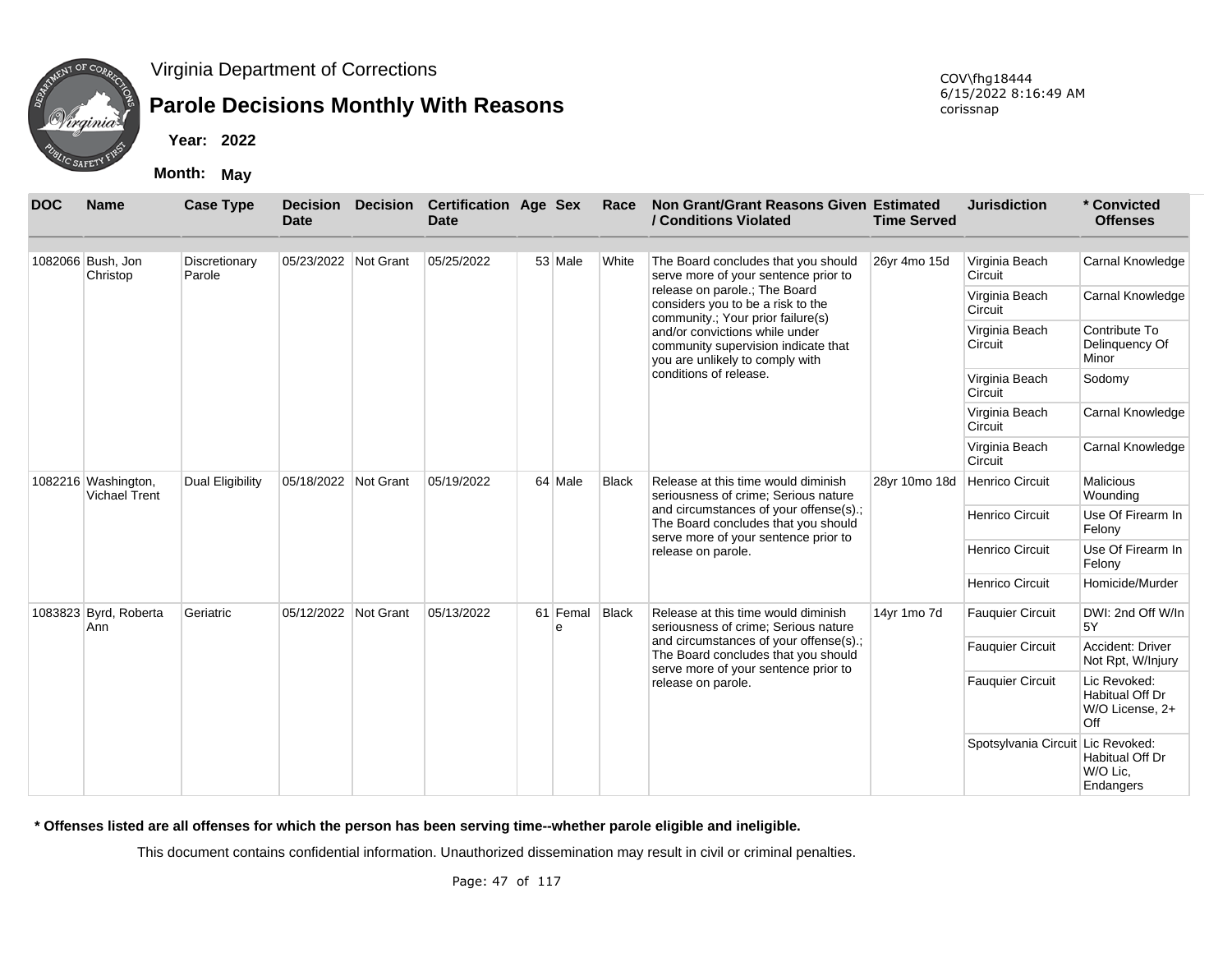

## **Parole Decisions Monthly With Reasons**

COV\fhg18444 6/15/2022 8:16:49 AM corissnap

**Year: 2022**

**Month: May**

| <b>DOC</b> | <b>Name</b>                                 | <b>Case Type</b> | <b>Date</b>          | Decision Decision Certification Age Sex<br><b>Date</b> |               | Race         | Non Grant/Grant Reasons Given Estimated<br>/ Conditions Violated                                                      | <b>Time Served</b> | <b>Jurisdiction</b>                    | * Convicted<br><b>Offenses</b>                           |
|------------|---------------------------------------------|------------------|----------------------|--------------------------------------------------------|---------------|--------------|-----------------------------------------------------------------------------------------------------------------------|--------------------|----------------------------------------|----------------------------------------------------------|
|            | 1083823 Byrd, Roberta<br>Ann                | Geriatric        | 05/12/2022 Not Grant | 05/13/2022                                             | 61 Femal<br>e | <b>Black</b> | Release at this time would diminish<br>seriousness of crime; Serious nature<br>and circumstances of your offense(s).; | 14yr 1mo 7d        | <b>Fauquier Circuit</b>                | Dui Manslaughter:<br>Involuntary,<br><b>Reckless</b>     |
|            |                                             |                  |                      |                                                        |               |              | The Board concludes that you should<br>serve more of your sentence prior to<br>rologon on parolo                      |                    | Spotsylvania Circuit DWI: 3rd Off W/In | 10Y                                                      |
|            | 1084008 Blanchard,<br><b>Robert Charles</b> | Geriatric        | 05/05/2022 Not Grant | 05/05/2022                                             | 72 Male       | White        | No Interest in Parole                                                                                                 | 8yr 3mo 26d        | <b>Wythe Circuit</b>                   | Firearm:<br>Possession W/<br>Sch I Or li Drug            |
|            |                                             |                  |                      |                                                        |               |              |                                                                                                                       |                    | <b>Wythe Circuit</b>                   | Drugs:<br>Sell/Provide For<br>Resale Sch I Or li         |
|            |                                             |                  |                      |                                                        |               |              |                                                                                                                       |                    | Pulaski Circuit                        | Drugs: Possess<br>Sch   Or li                            |
|            |                                             |                  |                      |                                                        |               |              |                                                                                                                       |                    | <b>Wythe Circuit</b>                   | Firearm:<br>Poss/Transport<br>By Felon W/<br>Violent Off |
|            | 1084048 Willis, Darrell W Dual Eligibility  |                  | 05/03/2022 Not Grant | 05/04/2022                                             | 67 Male       | White        | Release at this time would diminish<br>seriousness of crime; Serious nature                                           | 27yr 3mo 8d        | Augusta Circuit                        | <b>Breaking And</b><br>Entering                          |
|            |                                             |                  |                      |                                                        |               |              | and circumstances of your offense(s).;<br>The Board concludes that you should<br>serve more of your sentence prior to |                    | Waynesboro GDC                         | Marijuana-<br>Possess                                    |
|            |                                             |                  |                      |                                                        |               |              | release on parole.                                                                                                    |                    | Augusta Circuit                        | Penetrate<br>W/Inanimate<br>Object                       |
|            |                                             |                  |                      |                                                        |               |              |                                                                                                                       |                    | Augusta Circuit                        | Forcible Sodomy                                          |
|            | 1086391 Curtis, Clay<br>Marshall            | Geriatric        | 05/26/2022 Not Grant | 05/26/2022                                             | 69 Male       | White        | No Interest in Parole                                                                                                 | 6yr 7mo 18d        | <b>Warren Circuit</b>                  | Firearm: Use In<br>Commission Of<br>Felony, 1st Off      |
|            |                                             |                  |                      |                                                        |               |              |                                                                                                                       |                    | <b>Warren Circuit</b>                  | Murder: 1st<br>Degree                                    |

#### **\* Offenses listed are all offenses for which the person has been serving time--whether parole eligible and ineligible.**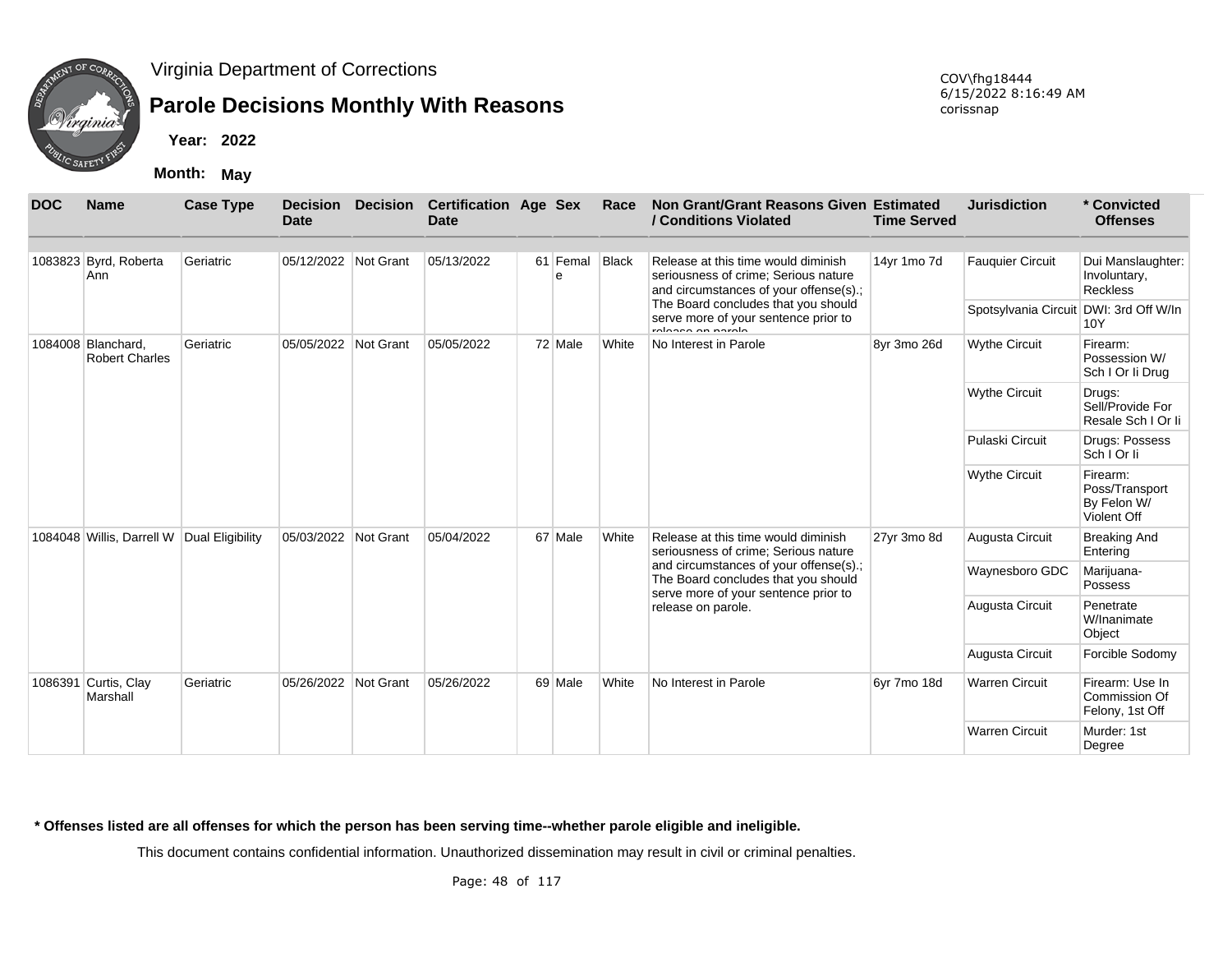

# **Parole Decisions Monthly With Reasons**

**Year: 2022**

**Month: May**

| <b>DOC</b> | <b>Name</b>                    | <b>Case Type</b>        | <b>Date</b>          | <b>Decision Decision</b> | <b>Certification Age Sex</b><br><b>Date</b> |         | Race         | Non Grant/Grant Reasons Given Estimated<br>/ Conditions Violated                                                  | <b>Time Served</b> | <b>Jurisdiction</b>                  | * Convicted<br><b>Offenses</b>    |
|------------|--------------------------------|-------------------------|----------------------|--------------------------|---------------------------------------------|---------|--------------|-------------------------------------------------------------------------------------------------------------------|--------------------|--------------------------------------|-----------------------------------|
|            | 1088586 Johnson,<br>Joseph Jr. | Discretionary<br>Parole | 05/07/2022 Not Grant |                          | 05/10/2022                                  | 52 Male | <b>Black</b> | Conviction of a new crime while<br>incarcerated: Extensive criminal<br>record; History of violence.; Release at   | 33yr 5mo 13d       | Buckingham Circuit Prisoner: Possess | Weapon Capable<br>Of Death/Injury |
|            |                                |                         |                      |                          |                                             |         |              | this time would diminish seriousness<br>of crime; Serious nature and                                              |                    | Virginia Beach<br>Circuit            | Robbery                           |
|            |                                |                         |                      |                          |                                             |         |              | circumstances of your offense(s).; The<br>Board concludes that you should<br>serve more of your sentence prior to |                    | Virginia Beach<br>Circuit            | Use Of Firearm In<br>Felony       |
|            |                                |                         |                      |                          |                                             |         |              | release on parole.; The Board<br>considers you to be a risk to the                                                |                    | Virginia Beach<br>Circuit            | Sodomy                            |
|            |                                |                         |                      |                          |                                             |         |              | community.                                                                                                        |                    | Virginia Beach<br>Circuit            | Sodomy                            |
|            |                                |                         |                      |                          |                                             |         |              |                                                                                                                   |                    | Virginia Beach<br>Circuit            | Sex Assault, Rape                 |
|            |                                |                         |                      |                          |                                             |         |              |                                                                                                                   |                    | Virginia Beach<br>Circuit            | Kidnap/Abduct                     |
|            |                                |                         |                      |                          |                                             |         |              |                                                                                                                   |                    | Norfolk Circuit                      | Use Of Firearm In<br>Felony       |
|            |                                |                         |                      |                          |                                             |         |              |                                                                                                                   |                    | <b>Norfolk Circuit</b>               | Robbery                           |
|            |                                |                         |                      |                          |                                             |         |              |                                                                                                                   |                    | Norfolk Circuit                      | Use Of Firearm In<br>Felony       |
|            |                                |                         |                      |                          |                                             |         |              |                                                                                                                   |                    | Norfolk Circuit                      | Robbery                           |
|            |                                |                         |                      |                          |                                             |         |              |                                                                                                                   |                    | Norfolk Circuit                      | Use Of Firearm In<br>Felony       |
|            |                                |                         |                      |                          |                                             |         |              |                                                                                                                   |                    | Norfolk Circuit                      | Robbery                           |
|            |                                |                         |                      |                          |                                             |         |              |                                                                                                                   |                    | Norfolk Circuit                      | Use Of Firearm In<br>Felony       |
|            |                                |                         |                      |                          |                                             |         |              |                                                                                                                   |                    | Norfolk Circuit                      | Robbery                           |
|            |                                |                         |                      |                          |                                             |         |              |                                                                                                                   |                    | <b>Norfolk Circuit</b>               | <b>Malicious</b><br>Wounding      |

**\* Offenses listed are all offenses for which the person has been serving time--whether parole eligible and ineligible.**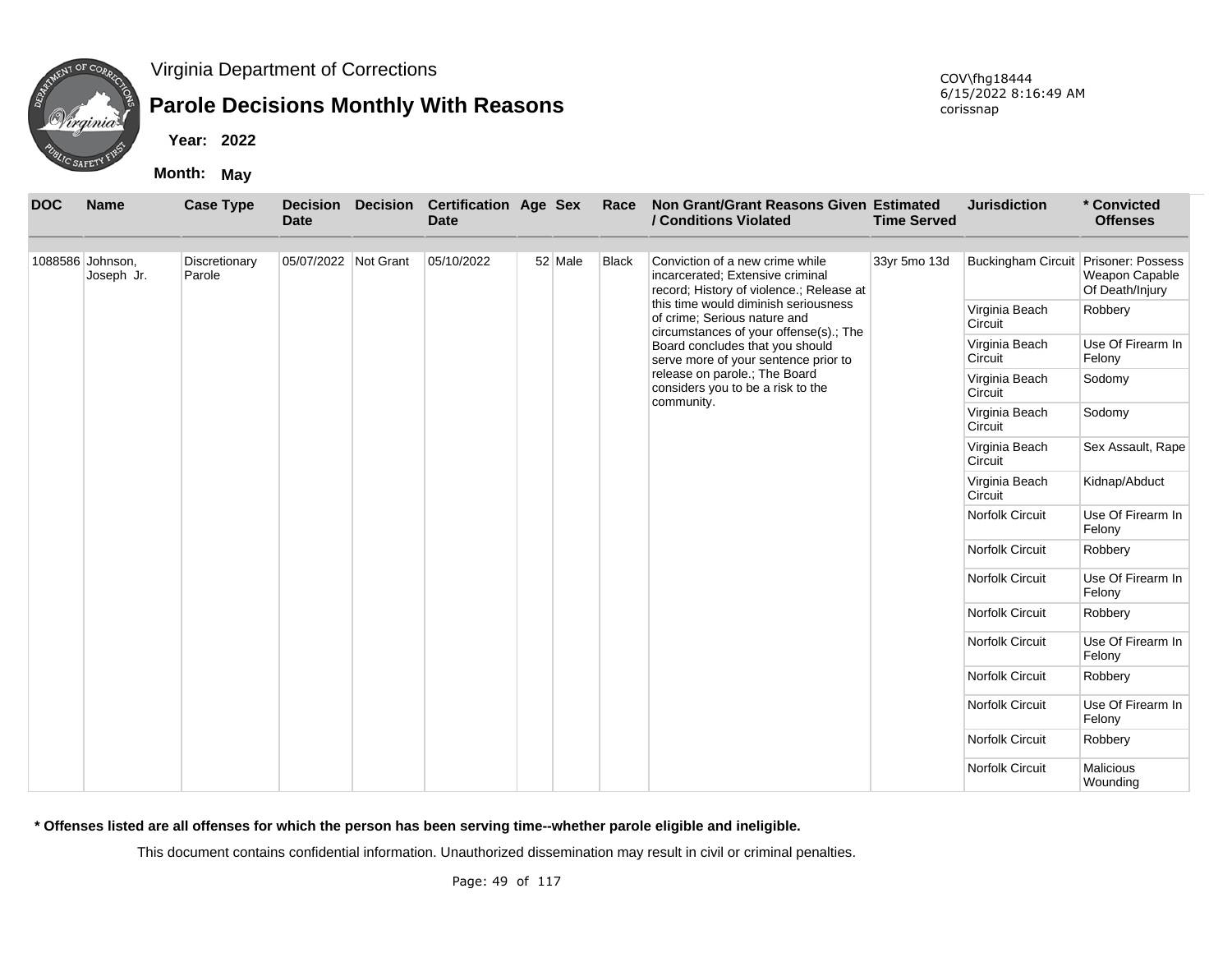

### **Parole Decisions Monthly With Reasons**

**Year: 2022**

**Month: May**

| <b>DOC</b> | <b>Name</b>                    | <b>Case Type</b>        | <b>Decision</b><br><b>Date</b> | <b>Decision</b> | <b>Certification Age Sex</b><br><b>Date</b> |         | Race         | Non Grant/Grant Reasons Given Estimated<br>/ Conditions Violated                                                 | <b>Time Served</b> | <b>Jurisdiction</b>    | * Convicted<br><b>Offenses</b> |
|------------|--------------------------------|-------------------------|--------------------------------|-----------------|---------------------------------------------|---------|--------------|------------------------------------------------------------------------------------------------------------------|--------------------|------------------------|--------------------------------|
|            | 1088586 Johnson,<br>Joseph Jr. | Discretionary<br>Parole | 05/07/2022 Not Grant           |                 | 05/10/2022                                  | 52 Male | <b>Black</b> | Conviction of a new crime while<br>incarcerated; Extensive criminal                                              | 33yr 5mo 13d       | Norfolk Circuit        | Use Of Firearm In<br>Felony    |
|            |                                |                         |                                |                 |                                             |         |              | record; History of violence.; Release at<br>this time would diminish seriousness<br>of crime; Serious nature and |                    | Norfolk Circuit        | Robbery -<br>Attempted         |
|            |                                |                         |                                |                 |                                             |         |              | circumstances of your offense(s).; The<br>Board concludes that you should                                        |                    | Norfolk Circuit        | Use Of Firearm In<br>Felony    |
|            |                                |                         |                                |                 |                                             |         |              | serve more of your sentence prior to<br>release on parole.; The Board                                            |                    | <b>Norfolk Circuit</b> | Robbery                        |
|            |                                |                         |                                |                 |                                             |         |              | considers you to be a risk to the<br>community.                                                                  |                    | Norfolk Circuit        | Use Of Firearm In<br>Felony    |
|            |                                |                         |                                |                 |                                             |         |              |                                                                                                                  |                    | <b>Norfolk Circuit</b> | Robbery                        |
|            |                                |                         |                                |                 |                                             |         |              |                                                                                                                  |                    | Norfolk Circuit        | Use Of Firearm In<br>Felony    |
|            |                                |                         |                                |                 |                                             |         |              |                                                                                                                  |                    | <b>Norfolk Circuit</b> | Robbery                        |
|            |                                |                         |                                |                 |                                             |         |              |                                                                                                                  |                    | Norfolk Circuit        | Use Of Firearm In<br>Felony    |
|            |                                |                         |                                |                 |                                             |         |              |                                                                                                                  |                    | <b>Norfolk Circuit</b> | Robbery                        |
|            |                                |                         |                                |                 |                                             |         |              |                                                                                                                  |                    | Norfolk Circuit        | Use Of A Sawed-<br>Off Shotgun |
|            |                                |                         |                                |                 |                                             |         |              |                                                                                                                  |                    | Norfolk Circuit        | Use Of Firearm In<br>Felony    |
|            |                                |                         |                                |                 |                                             |         |              |                                                                                                                  |                    | <b>Norfolk Circuit</b> | Robbery                        |
|            |                                |                         |                                |                 |                                             |         |              |                                                                                                                  |                    | Norfolk Circuit        | Use Of A Sawed-<br>Off Shotgun |
|            |                                |                         |                                |                 |                                             |         |              |                                                                                                                  |                    | Norfolk Circuit        | Use Of Firearm In<br>Felony    |
|            |                                |                         |                                |                 |                                             |         |              |                                                                                                                  |                    | Norfolk Circuit        | Robbery                        |
|            |                                |                         |                                |                 |                                             |         |              |                                                                                                                  |                    | Norfolk Circuit        | Use Of A Sawed-<br>Off Shotgun |

**\* Offenses listed are all offenses for which the person has been serving time--whether parole eligible and ineligible.**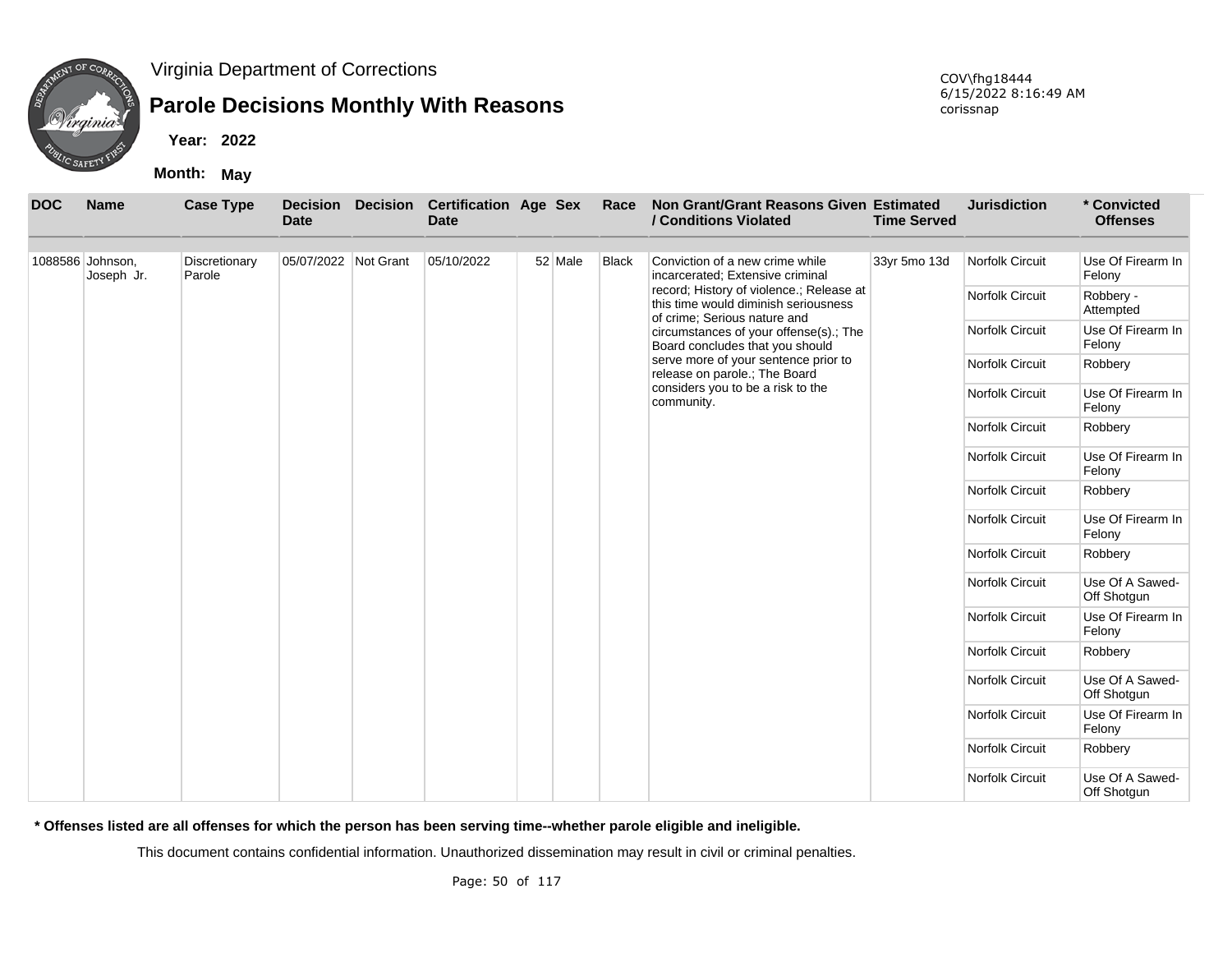

## **Parole Decisions Monthly With Reasons**

**Year: 2022**

**Month: May**

COV\fhg18444 6/15/2022 8:16:49 AM corissnap

| 1088586 Johnson,<br>Joseph Jr. | Discretionary<br>Parole | 05/07/2022 Not Grant | 05/10/2022 | 52 Male | Black | Conviction of a new crime while<br>incarcerated; Extensive criminal                                                                           | 33yr 5mo 13d | Norfolk Circuit        | Use Of Firearm In<br>Felony        |
|--------------------------------|-------------------------|----------------------|------------|---------|-------|-----------------------------------------------------------------------------------------------------------------------------------------------|--------------|------------------------|------------------------------------|
|                                |                         |                      |            |         |       | record; History of violence.; Release at<br>this time would diminish seriousness                                                              |              | Norfolk Circuit        | Robbery                            |
|                                |                         |                      |            |         |       | of crime; Serious nature and<br>circumstances of your offense(s).; The                                                                        |              | Norfolk Circuit        | <b>Statutory Burglary</b>          |
|                                |                         |                      |            |         |       | Board concludes that you should<br>serve more of your sentence prior to<br>release on parole.; The Board<br>considers you to be a risk to the |              | Norfolk Circuit        | Penetrate<br>W/Inanimate<br>Object |
|                                |                         |                      |            |         |       | community.                                                                                                                                    |              | <b>Norfolk Circuit</b> | Larc-Grand                         |
|                                |                         |                      |            |         |       |                                                                                                                                               |              | Norfolk Circuit        | Use Of A Sawed-<br>Off Shotgun     |
|                                |                         |                      |            |         |       |                                                                                                                                               |              | Norfolk Circuit        | Use Of Firearm In<br>Felony        |
|                                |                         |                      |            |         |       |                                                                                                                                               |              | Norfolk Circuit        | Robbery                            |
|                                |                         |                      |            |         |       |                                                                                                                                               |              | Norfolk Circuit        | Kidnap/Abduct                      |
|                                |                         |                      |            |         |       |                                                                                                                                               |              | Norfolk Circuit        | <b>Statutory Burglary</b>          |
|                                |                         |                      |            |         |       |                                                                                                                                               |              | Norfolk Circuit        | Kidnap/Abduct                      |
|                                |                         |                      |            |         |       |                                                                                                                                               |              | Norfolk Circuit        | Use Of A Sawed-<br>Off Shotgun     |
|                                |                         |                      |            |         |       |                                                                                                                                               |              | Norfolk Circuit        | Use Of Firearm In<br>Felony        |
|                                |                         |                      |            |         |       |                                                                                                                                               |              | Norfolk Circuit        | Robbery                            |
|                                |                         |                      |            |         |       |                                                                                                                                               |              | Norfolk Circuit        | Use Of Firearm In<br>Felony        |
|                                |                         |                      |            |         |       |                                                                                                                                               |              | Norfolk Circuit        | Homicide/Murder                    |
|                                |                         |                      |            |         |       |                                                                                                                                               |              | Norfolk Circuit        | Use Of Firearm In<br>Felony        |
|                                |                         |                      |            |         |       |                                                                                                                                               |              | <b>Norfolk Circuit</b> | Homicide/Murder                    |
|                                |                         |                      |            |         |       |                                                                                                                                               |              | Norfolk Circuit        | Robbery                            |

**\* Offenses listed are all offenses for which the person has been serving time--whether parole eligible and ineligible.**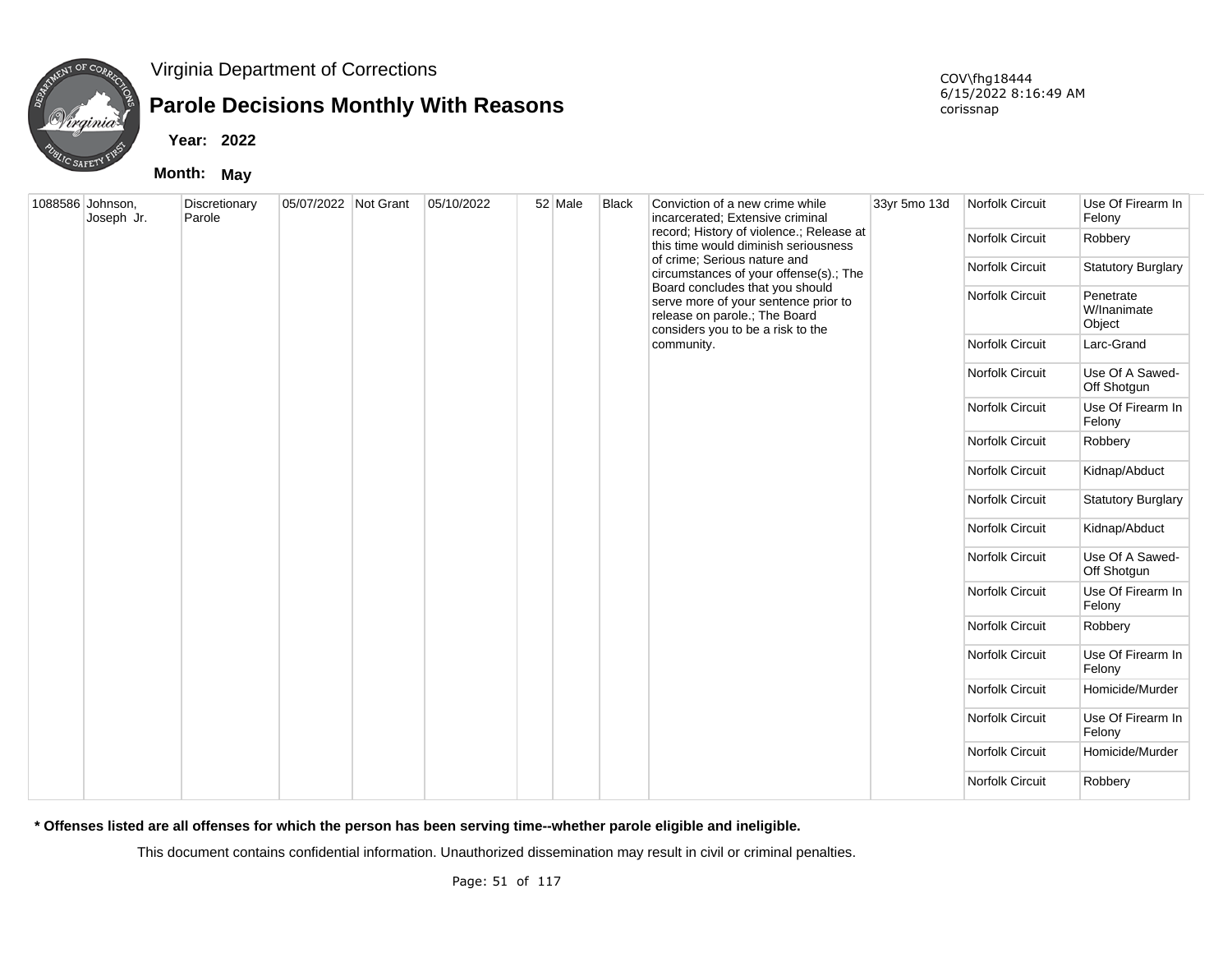

# **Parole Decisions Monthly With Reasons**

**Year: 2022**

**Month: May**

| <b>DOC</b> | <b>Name</b>                            | <b>Case Type</b>        | <b>Decision</b><br><b>Date</b> | <b>Decision</b> | <b>Certification Age Sex</b><br><b>Date</b> |         | Race         | Non Grant/Grant Reasons Given Estimated<br>/ Conditions Violated                                                                                     | <b>Time Served</b> | <b>Jurisdiction</b>      | * Convicted<br><b>Offenses</b>                                      |
|------------|----------------------------------------|-------------------------|--------------------------------|-----------------|---------------------------------------------|---------|--------------|------------------------------------------------------------------------------------------------------------------------------------------------------|--------------------|--------------------------|---------------------------------------------------------------------|
|            | 1089592 Coram, William<br>Randolph Jr. | Discretionary<br>Parole | 05/16/2022 Not Grant           |                 | 05/17/2022                                  | 59 Male | <b>Black</b> | Release at this time would diminish<br>seriousness of crime; Serious nature<br>and circumstances of your offense(s).;                                | 37yr 11mo 10d      | <b>Fauquier Circuit</b>  | <b>Burglary: Enter</b><br>House To<br>Murder/Rape/Etc               |
|            |                                        |                         |                                |                 |                                             |         |              | The Board considers you to be a risk<br>to the community.; You need further<br>participation in institutional work<br>and/or educational programs to |                    | <b>Fauquier Circuit</b>  | Rape: Intercourse<br>By<br>Force/Threat/Intim<br>idation            |
|            |                                        |                         |                                |                 |                                             |         |              | indicate your positive progression<br>towards re-entry into society.                                                                                 |                    | <b>Fauquier Circuit</b>  | Rape: Intercourse<br>By<br>Force/Threat/Intim<br>idation            |
|            |                                        |                         |                                |                 |                                             |         |              |                                                                                                                                                      |                    | <b>Fauquier Circuit</b>  | Abduction: Of<br>Person W/ Intent<br>To Defile                      |
|            |                                        |                         |                                |                 |                                             |         |              |                                                                                                                                                      |                    | <b>Fauquier Circuit</b>  | (Attempted)Rape:<br>Intercourse By<br>Force/Threat/Intim<br>idation |
|            | 1090236 Robinson,<br>Carlson           | Discretionary<br>Parole | 05/23/2022 Not Grant           |                 | 05/24/2022                                  | 51 Male | <b>Black</b> | Crimes committed - Homicide-1st<br>Degree, Kidnap/Abduct, Robbery -<br>Attempted; Other; Release at this time                                        | 28yr 9mo 11d       | <b>Arlington Circuit</b> | Conspiracy<br>Commit Felon-<br>Nondrg                               |
|            |                                        |                         |                                |                 |                                             |         |              | would diminish seriousness of crime;<br>Serious nature and circumstances of<br>your offense(s).                                                      |                    | <b>Arlington Circuit</b> | Use Of Firearm In<br>Felony                                         |
|            |                                        |                         |                                |                 |                                             |         |              |                                                                                                                                                      |                    | Arlington Circuit        | <b>Malicious</b><br>Wounding                                        |
|            |                                        |                         |                                |                 |                                             |         |              |                                                                                                                                                      |                    | Arlington Circuit        | Robbery -<br>Attempted                                              |
|            |                                        |                         |                                |                 |                                             |         |              |                                                                                                                                                      |                    | <b>Arlington Circuit</b> | Use Of Firearm In<br>Felony                                         |
|            |                                        |                         |                                |                 |                                             |         |              |                                                                                                                                                      |                    | <b>Arlington Circuit</b> | Use Of Firearm In<br>Felony                                         |
|            |                                        |                         |                                |                 |                                             |         |              |                                                                                                                                                      |                    | <b>Arlington Circuit</b> | Robbery -<br>Attempted                                              |

**\* Offenses listed are all offenses for which the person has been serving time--whether parole eligible and ineligible.**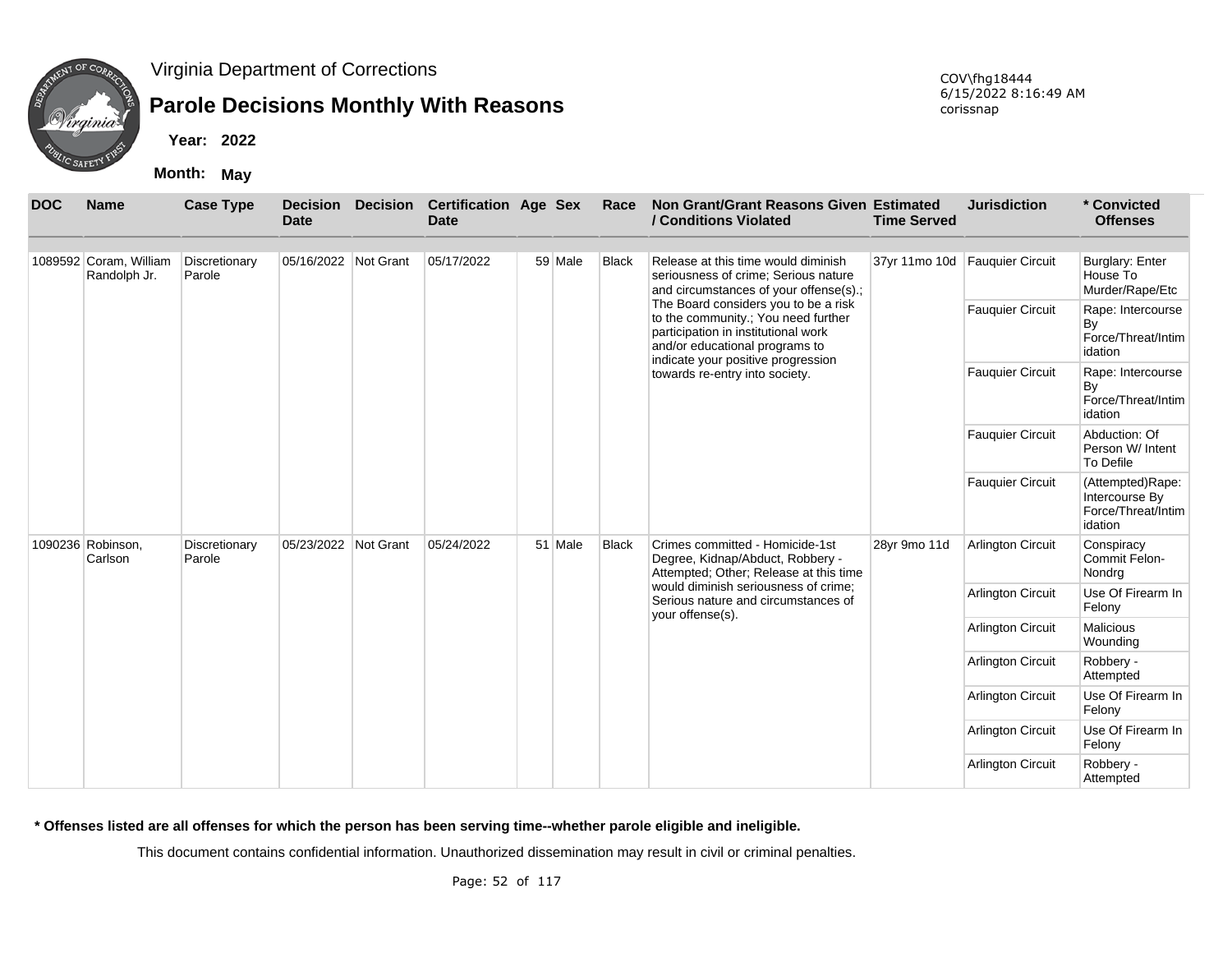

## **Parole Decisions Monthly With Reasons**

**Year: 2022**

**Month: May**

| <b>DOC</b> | <b>Name</b>                       | <b>Case Type</b>        | <b>Decision</b><br><b>Date</b> | <b>Decision</b> | <b>Certification Age Sex</b><br><b>Date</b> |               | Race         | Non Grant/Grant Reasons Given Estimated<br>/ Conditions Violated                                                  | <b>Time Served</b> | <b>Jurisdiction</b>                     | * Convicted<br><b>Offenses</b> |
|------------|-----------------------------------|-------------------------|--------------------------------|-----------------|---------------------------------------------|---------------|--------------|-------------------------------------------------------------------------------------------------------------------|--------------------|-----------------------------------------|--------------------------------|
|            | 1090236 Robinson,<br>Carlson      | Discretionary<br>Parole | 05/23/2022 Not Grant           |                 | 05/24/2022                                  | 51 Male       | <b>Black</b> | Crimes committed - Homicide-1st<br>Degree, Kidnap/Abduct, Robbery -                                               | 28yr 9mo 11d       | <b>Arlington Circuit</b>                | Kidnap/Abduct                  |
|            |                                   |                         |                                |                 |                                             |               |              | Attempted; Other; Release at this time<br>would diminish seriousness of crime:                                    |                    | Arlington Circuit                       | Homicide-1st<br>Degree         |
|            | 1091479 Smith, Regina<br>Elizabet | Dual Eligibility        | 05/19/2022 Not Grant           |                 | 05/20/2022                                  | 63 Femal<br>e | Black        | Extensive criminal record; Release at<br>this time would diminish seriousness                                     | 26yr 8mo 0d        | <b>Chesterfield Circuit</b>             | <b>Statutory Burglary</b>      |
|            |                                   |                         |                                |                 |                                             |               |              | of crime; Serious nature and<br>circumstances of your offense(s).; The                                            |                    | Chesterfield Circuit Statutory Burglary |                                |
|            |                                   |                         |                                |                 |                                             |               |              | Board concludes that you should<br>serve more of your sentence prior to                                           |                    | Chesterfield Circuit Statutory Burglary |                                |
|            |                                   |                         |                                |                 |                                             |               |              | release on parole.; The Board<br>considers you to be a risk to the                                                |                    | Chesterfield Circuit Statutory Burglary |                                |
|            |                                   |                         |                                |                 |                                             |               |              | community.; Your prior failure(s)<br>and/or convictions while under                                               |                    | Chesterfield Circuit Statutory Burglary |                                |
|            |                                   |                         |                                |                 |                                             |               |              | community supervision indicate that<br>you are unlikely to comply with<br>conditions of release.                  |                    | <b>Goochland Circuit</b>                | Use Of Firearm In<br>Felony    |
|            |                                   |                         |                                |                 |                                             |               |              |                                                                                                                   |                    | <b>Goochland Circuit</b>                | Kidnap/Abduct                  |
|            |                                   |                         |                                |                 |                                             |               |              |                                                                                                                   |                    | <b>Goochland Circuit</b>                | Homicide-1st<br>Degree         |
|            |                                   |                         |                                |                 |                                             |               |              |                                                                                                                   |                    | <b>Chesterfield Circuit</b>             | <b>Statutory Burglary</b>      |
|            |                                   |                         |                                |                 |                                             |               |              |                                                                                                                   |                    | Chesterfield Circuit Statutory Burglary |                                |
|            |                                   |                         |                                |                 |                                             |               |              |                                                                                                                   |                    | Chesterfield Circuit Statutory Burglary |                                |
|            |                                   |                         |                                |                 |                                             |               |              |                                                                                                                   |                    | Chesterfield Circuit Statutory Burglary |                                |
|            |                                   |                         |                                |                 |                                             |               |              |                                                                                                                   |                    | Chesterfield Circuit Statutory Burglary |                                |
|            | 1091686 Goins, Henry<br>Lee       | Discretionary<br>Parole | 05/23/2022 Not Grant           |                 | 05/24/2022                                  | 67 Male       | <b>Black</b> | History of violence.; Other; Release at<br>this time would diminish seriousness                                   | 46yr 5mo 12d       | Mecklenburg<br>Circuit                  | Mayhem/Maiming                 |
|            |                                   |                         |                                |                 |                                             |               |              | of crime; Serious nature and<br>circumstances of your offense(s).; The<br>Board considers you to be a risk to the |                    | Mecklenburg<br>Circuit                  | Damage Prop-<br>Private        |
|            |                                   |                         |                                |                 |                                             |               |              | community.                                                                                                        |                    | Mecklenburg<br>Circuit                  | Homicide-Capital               |

**\* Offenses listed are all offenses for which the person has been serving time--whether parole eligible and ineligible.**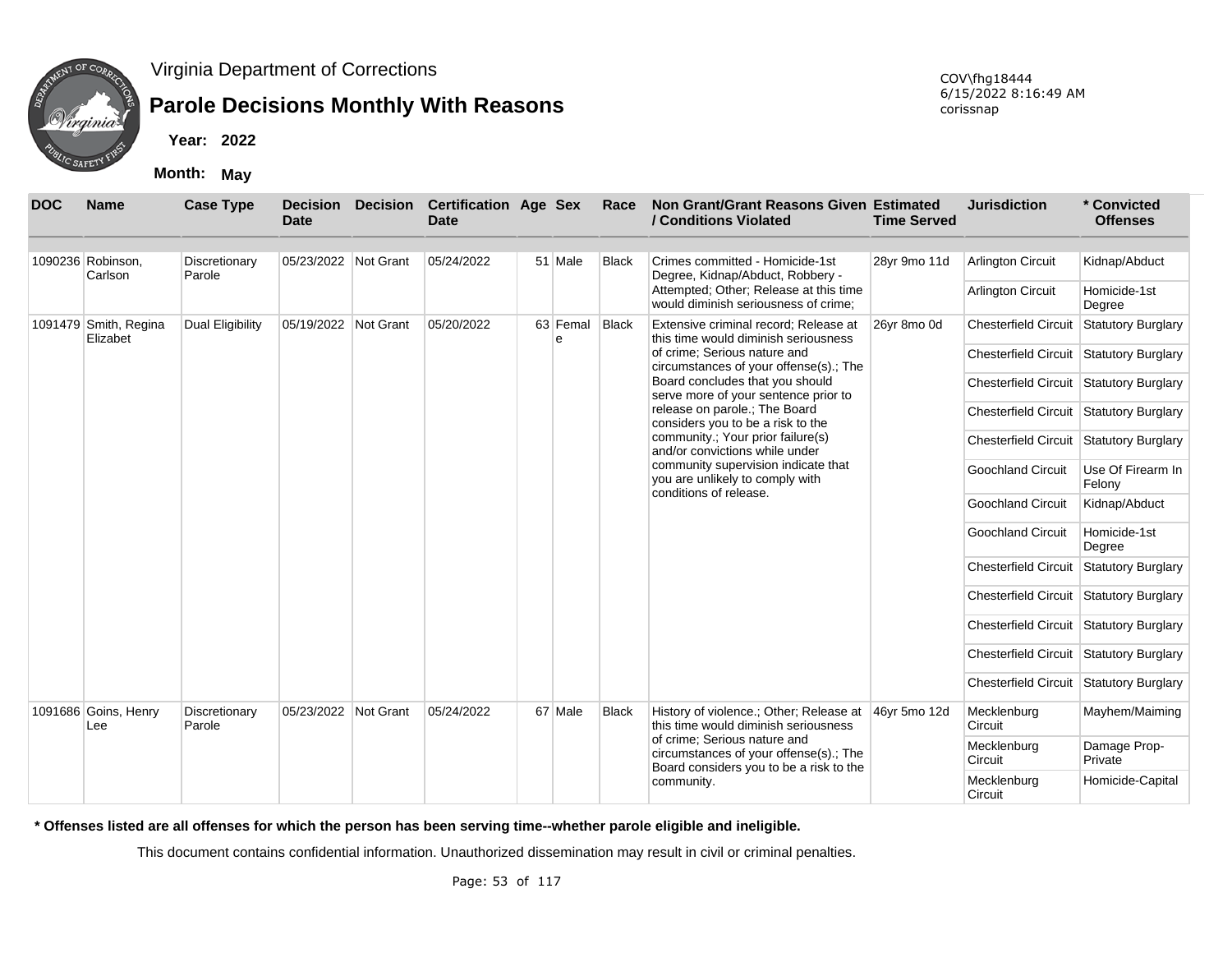

## **Parole Decisions Monthly With Reasons**

**Year: 2022**

**Month: May**

| <b>DOC</b> | <b>Name</b>                           | <b>Case Type</b>        | <b>Decision</b><br><b>Date</b> | <b>Decision</b> | <b>Certification Age Sex</b><br>Date |         | Race         | Non Grant/Grant Reasons Given Estimated<br>/ Conditions Violated                                                                                                                                                                                                                                           | <b>Time Served</b> | <b>Jurisdiction</b>                      | * Convicted<br><b>Offenses</b>      |
|------------|---------------------------------------|-------------------------|--------------------------------|-----------------|--------------------------------------|---------|--------------|------------------------------------------------------------------------------------------------------------------------------------------------------------------------------------------------------------------------------------------------------------------------------------------------------------|--------------------|------------------------------------------|-------------------------------------|
|            | 1091686 Goins, Henry<br>Lee           | Discretionary<br>Parole | 05/23/2022 Not Grant           |                 | 05/24/2022                           | 67 Male | <b>Black</b> | History of violence.; Other; Release at<br>this time would diminish seriousness                                                                                                                                                                                                                            | 46yr 5mo 12d       | Mecklenburg<br>Circuit                   | Possession Of<br>Weapon             |
|            |                                       |                         |                                |                 |                                      |         |              | of crime; Serious nature and<br>circumstances of your offense(s).; The<br>Board considers you to be a risk to the                                                                                                                                                                                          |                    | <b>Buckingham Circuit</b>                | Carrying<br>Prohibited<br>Weapon    |
|            |                                       |                         |                                |                 |                                      |         |              | community.                                                                                                                                                                                                                                                                                                 |                    | <b>Buckingham Circuit</b>                | Carrying<br>Prohibited<br>Weapon    |
|            |                                       |                         |                                |                 |                                      |         |              |                                                                                                                                                                                                                                                                                                            |                    | <b>Buckingham Circuit</b>                | Malicious<br>Wounding               |
|            |                                       |                         |                                |                 |                                      |         |              |                                                                                                                                                                                                                                                                                                            |                    | <b>Norfolk Circuit</b>                   | Carrying<br>Concealed<br>Weapon     |
|            |                                       |                         |                                |                 |                                      |         |              |                                                                                                                                                                                                                                                                                                            |                    | <b>Norfolk Circuit</b>                   | <b>Brandishing</b><br>Firearm       |
|            |                                       |                         |                                |                 |                                      |         |              |                                                                                                                                                                                                                                                                                                            |                    | <b>Norfolk Circuit</b>                   | Robbery                             |
|            | 1092022 Dejong, Franz<br>Hendrick Jr. | Dual Eligibility        | 05/23/2022 Not Grant           |                 | 05/24/2022                           | 70 Male | White        | Crimes committed - Homicide-<br>Attempted, Kidnap/Abduct, Sex                                                                                                                                                                                                                                              | 34yr 9mo 10d       | Chesterfield Circuit Kidnap/Abduct       |                                     |
|            |                                       |                         |                                |                 |                                      |         |              | Assault, Rape; Extensive criminal<br>record; Poor institutional adjustment                                                                                                                                                                                                                                 |                    | Chesterfield Circuit   Sex Assault, Rape |                                     |
|            |                                       |                         |                                |                 |                                      |         |              | (for example, motivation/attitude,<br>unfavorable reports, lack of program                                                                                                                                                                                                                                 |                    | Chesterfield Circuit Homicide-           | Attempted                           |
|            |                                       |                         |                                |                 |                                      |         |              | involvement, etc.); Serious nature and<br>circumstances of your offense(s).; The<br>Board concludes that you should<br>serve more of your sentence prior to<br>release on parole.; The Board<br>considers you to be a risk to the<br>community.; You need to show a<br>longer period of stable adjustment. |                    | <b>Chesterfield Circuit</b>              | <b>Habitual Traffic</b><br>Offender |

**\* Offenses listed are all offenses for which the person has been serving time--whether parole eligible and ineligible.**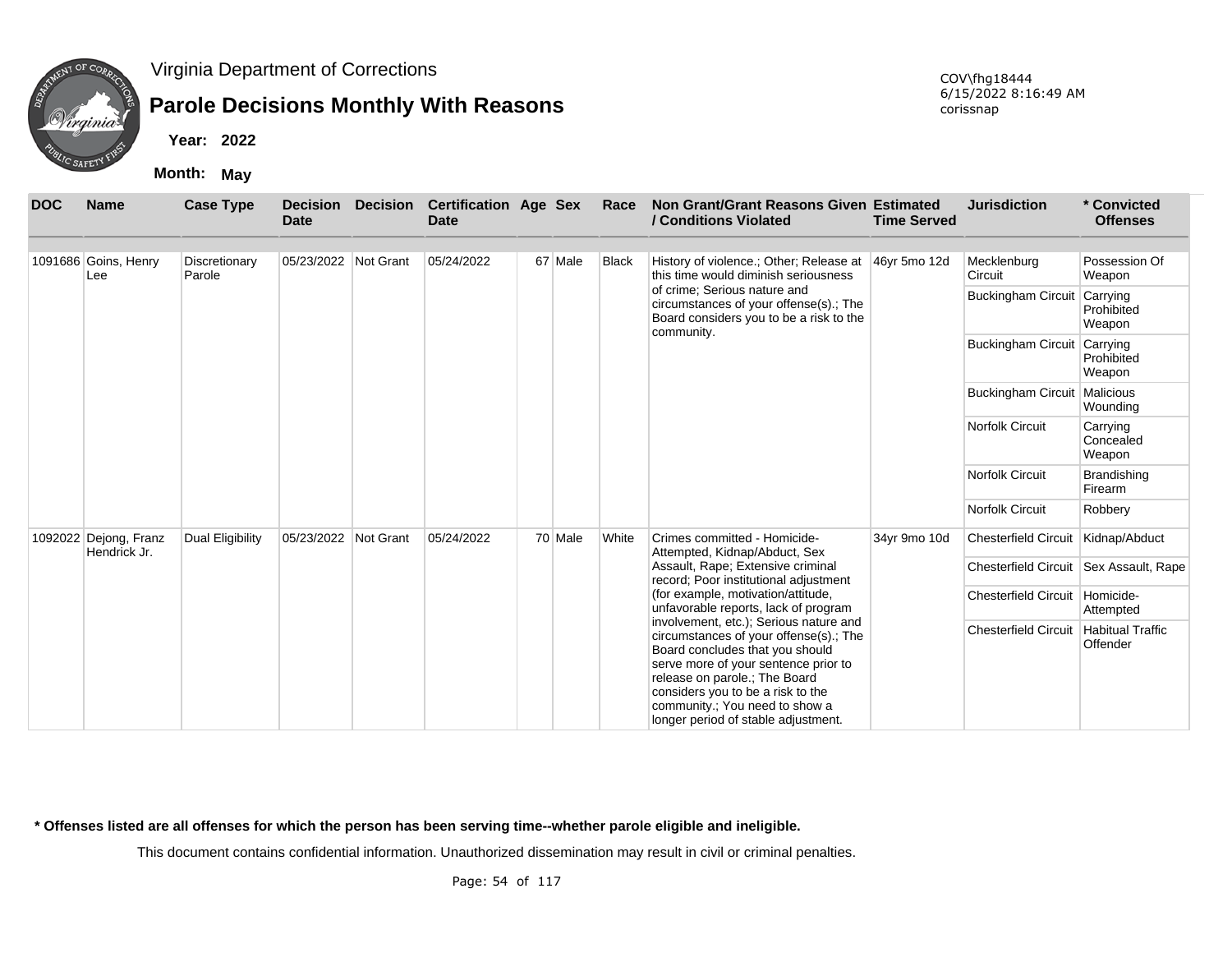

### **Parole Decisions Monthly With Reasons**

**Year: 2022**

**Month: May**

| <b>DOC</b> | <b>Name</b>                         | <b>Case Type</b>        | <b>Decision</b><br><b>Date</b> | <b>Decision</b> | <b>Certification Age Sex</b><br><b>Date</b> |                     | Race         | Non Grant/Grant Reasons Given Estimated<br>/ Conditions Violated                                                                                                                                          | <b>Time Served</b> | <b>Jurisdiction</b>               | * Convicted<br><b>Offenses</b> |
|------------|-------------------------------------|-------------------------|--------------------------------|-----------------|---------------------------------------------|---------------------|--------------|-----------------------------------------------------------------------------------------------------------------------------------------------------------------------------------------------------------|--------------------|-----------------------------------|--------------------------------|
|            |                                     |                         |                                |                 |                                             |                     |              |                                                                                                                                                                                                           |                    |                                   |                                |
|            | 1092362 Charron, Tracy<br>Lynn      | Discretionary<br>Parole | 05/09/2022 Not Grant           |                 | 05/11/2022                                  | 50 Femal White<br>e |              | Release at this time would diminish<br>seriousness of crime; Serious nature                                                                                                                               | 27yr 8mo 1d        | <b>Fairfax County</b><br>Circuit  | Mayhem/Maiming                 |
|            |                                     |                         |                                |                 |                                             |                     |              | and circumstances of your offense(s).;<br>The Board concludes that you should<br>serve more of your sentence prior to<br>release on parole.; The Board<br>considers you to be a risk to the<br>community. |                    | <b>Fairfax County</b><br>Circuit  | Homicide-1st<br>Degree         |
|            | 1093695 Brown, Lorenzo<br>James Jr. | Geriatric               | 05/02/2022                     | Not Grant       | 05/03/2022                                  | 71 Male             | <b>Black</b> | Conviction of a new crime while<br>incarcerated; Extensive criminal                                                                                                                                       | 42yr 4mo 26d       | Parole Board                      | Parole Violation               |
|            |                                     |                         |                                |                 |                                             |                     |              | record; History of violence.; Your prior<br>failure(s) and/or convictions while                                                                                                                           |                    | Parole Board                      | Parole Violation               |
|            |                                     |                         |                                |                 |                                             |                     |              | under community supervision indicate<br>that you are unlikely to comply with                                                                                                                              |                    | <b>Norfolk Circuit</b>            | Sex Assault, Rape              |
|            |                                     |                         |                                |                 |                                             |                     |              | conditions of release.                                                                                                                                                                                    |                    | Norfolk Circuit                   | Possess Firearm-<br>Felon      |
|            |                                     |                         |                                |                 |                                             |                     |              |                                                                                                                                                                                                           |                    | Norfolk Circuit                   | Possess Firearm-<br>Felon      |
|            |                                     |                         |                                |                 |                                             |                     |              |                                                                                                                                                                                                           |                    | <b>Norfolk Circuit</b>            | <b>Assault And</b><br>Battery  |
|            |                                     |                         |                                |                 |                                             |                     |              |                                                                                                                                                                                                           |                    | Norfolk - Civl/Crim<br><b>GDC</b> | Assault And<br>Battery         |
|            |                                     |                         |                                |                 |                                             |                     |              |                                                                                                                                                                                                           |                    | Norfolk - Civl/Crim<br><b>GDC</b> | Assault And<br>Battery         |
|            |                                     |                         |                                |                 |                                             |                     |              |                                                                                                                                                                                                           |                    | Parole Board                      | Parole Violation               |
|            |                                     |                         |                                |                 |                                             |                     |              |                                                                                                                                                                                                           |                    | Norfolk - Civl/Crim<br><b>GDC</b> | Assault And<br>Battery         |
|            |                                     |                         |                                |                 |                                             |                     |              |                                                                                                                                                                                                           |                    | Norfolk - Civl/Crim<br><b>GDC</b> | Assault And<br>Battery         |
|            |                                     |                         |                                |                 |                                             |                     |              |                                                                                                                                                                                                           |                    | <b>Richmond City</b><br>Circuit   | Recidivist                     |
|            |                                     |                         |                                |                 |                                             |                     |              |                                                                                                                                                                                                           |                    | <b>Richmond City</b><br>Circuit   | Sodomy - No<br>Force           |

**\* Offenses listed are all offenses for which the person has been serving time--whether parole eligible and ineligible.**

This document contains confidential information. Unauthorized dissemination may result in civil or criminal penalties.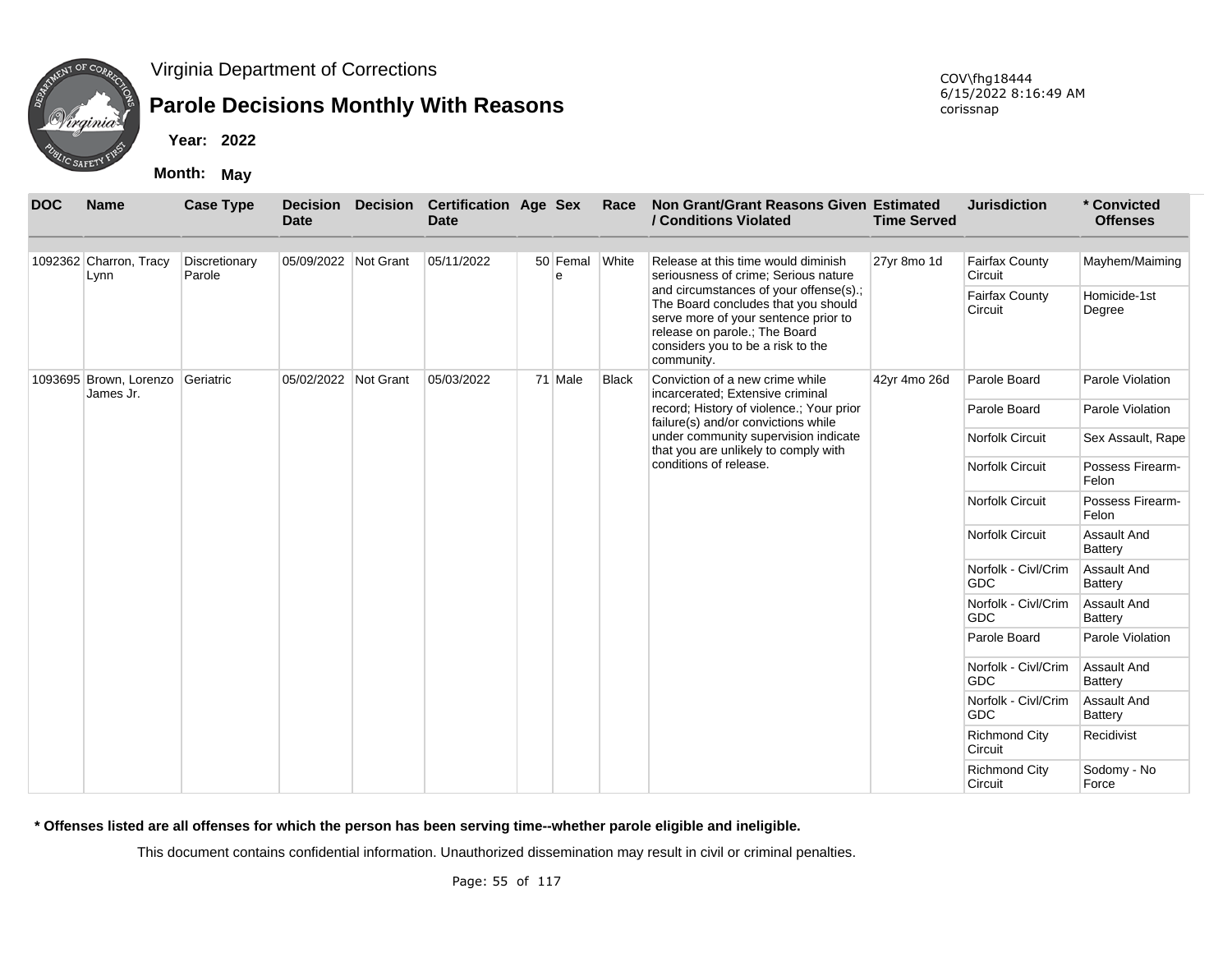

## **Parole Decisions Monthly With Reasons**

**Year: 2022**

**Month: May**

| <b>DOC</b> | <b>Name</b>                         | <b>Case Type</b>        | <b>Decision</b><br><b>Date</b> | <b>Decision</b> | <b>Certification Age Sex</b><br><b>Date</b> |         | Race         | Non Grant/Grant Reasons Given Estimated<br>/ Conditions Violated                                                                                                                                                                                                                         | <b>Time Served</b> | <b>Jurisdiction</b>             | * Convicted<br><b>Offenses</b>                         |
|------------|-------------------------------------|-------------------------|--------------------------------|-----------------|---------------------------------------------|---------|--------------|------------------------------------------------------------------------------------------------------------------------------------------------------------------------------------------------------------------------------------------------------------------------------------------|--------------------|---------------------------------|--------------------------------------------------------|
|            | 1093695 Brown, Lorenzo<br>James Jr. | Geriatric               | 05/02/2022 Not Grant           |                 | 05/03/2022                                  | 71 Male | <b>Black</b> | Conviction of a new crime while<br>incarcerated; Extensive criminal                                                                                                                                                                                                                      | 42yr 4mo 26d       | <b>Norfolk Circuit</b>          | <b>Burgl Tools-</b><br>Possess                         |
|            |                                     |                         |                                |                 |                                             |         |              | record; History of violence.; Your prior<br>failure(s) and/or convictions while                                                                                                                                                                                                          |                    | <b>Norfolk Circuit</b>          | <b>Statutory Burglary</b>                              |
|            |                                     |                         |                                |                 |                                             |         |              | under community supervision indicate<br>that you are unlikely to comply with<br>conditions of release.                                                                                                                                                                                   |                    | <b>Buchanan Circuit</b>         | Assault: On Law<br>Enf/Judge/DOC/Fi<br>re/Emerg Person |
|            |                                     |                         |                                |                 |                                             |         |              |                                                                                                                                                                                                                                                                                          |                    | <b>Norfolk Circuit</b>          | Robbery                                                |
|            |                                     |                         |                                |                 |                                             |         |              |                                                                                                                                                                                                                                                                                          |                    | Virginia Beach<br>Circuit       | <b>Assault And</b><br>Battery                          |
|            | 1094117 Titus, Dennis<br>Michael    | Dual Eligibility        | 05/24/2022                     | Not Grant       | 05/26/2022                                  | 63 Male | White        | Crimes committed - Homicide-1st<br>Degree, Sex Asslt-Attempted Rape;                                                                                                                                                                                                                     | 44yr 1mo 13d       | <b>Richmond City</b><br>Circuit | Sex Assit-<br><b>Attempted Rape</b>                    |
|            |                                     |                         |                                |                 |                                             |         |              | Release at this time would diminish<br>seriousness of crime; Serious nature<br>and circumstances of your offense(s).;<br>The Board concludes that you should<br>serve more of your sentence prior to<br>release on parole.; The Board<br>considers you to be a risk to the<br>community. |                    | <b>Richmond City</b><br>Circuit | Homicide-1st<br>Degree                                 |
|            | 1094430 Friedline, Paul<br>Allen    | Discretionary<br>Parole | 05/09/2022 Not Grant           |                 | 05/10/2022                                  | 43 Male | White        | Release at this time would diminish<br>seriousness of crime: Serious nature                                                                                                                                                                                                              | 24yr 0mo 5d        | Prince William<br>Circuit       | Use Of Firearm In<br>Felony                            |
|            |                                     |                         |                                |                 |                                             |         |              | and circumstances of your offense(s).;<br>The Board concludes that you should<br>serve more of your sentence prior to                                                                                                                                                                    |                    | Prince William<br>Circuit       | Carjacking                                             |
|            |                                     |                         |                                |                 |                                             |         |              | release on parole.                                                                                                                                                                                                                                                                       |                    | Prince William<br>Circuit       | Use Of Firearm In<br>Felony                            |
|            |                                     |                         |                                |                 |                                             |         |              |                                                                                                                                                                                                                                                                                          |                    | Prince William<br>Circuit       | Robbery                                                |
|            |                                     |                         |                                |                 |                                             |         |              |                                                                                                                                                                                                                                                                                          |                    | Prince William JDR              | Paraphernalia:<br><b>Type Not Clear</b>                |

**\* Offenses listed are all offenses for which the person has been serving time--whether parole eligible and ineligible.**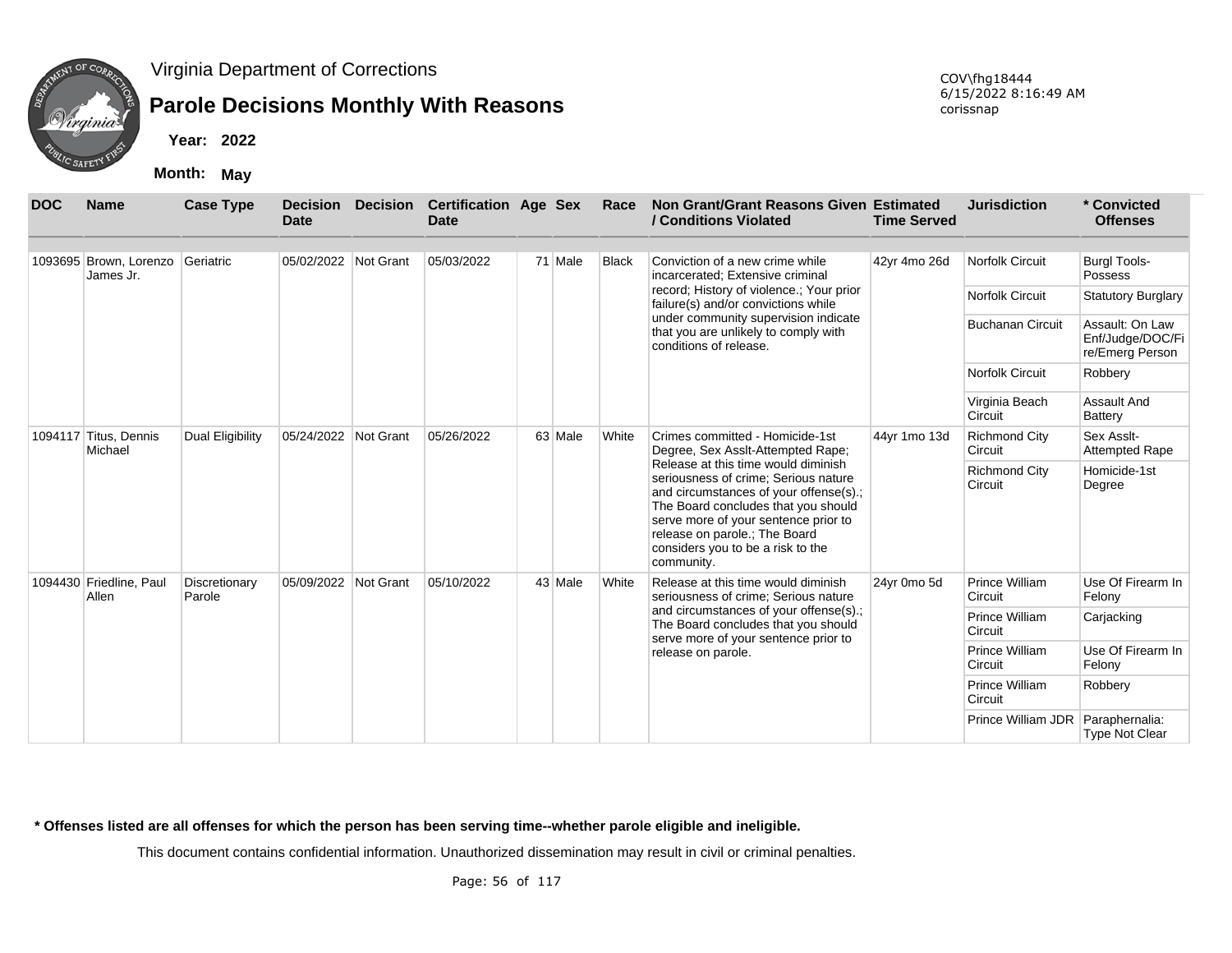

# **Parole Decisions Monthly With Reasons**

**Year: 2022**

**Month: May**

| <b>DOC</b> | <b>Name</b>            | <b>Case Type</b> | <b>Decision</b><br><b>Date</b> | <b>Decision</b> | <b>Certification Age Sex</b><br><b>Date</b> |         | Race         | Non Grant/Grant Reasons Given Estimated<br>/ Conditions Violated                                                    | <b>Time Served</b> | <b>Jurisdiction</b>                  | * Convicted<br><b>Offenses</b> |
|------------|------------------------|------------------|--------------------------------|-----------------|---------------------------------------------|---------|--------------|---------------------------------------------------------------------------------------------------------------------|--------------------|--------------------------------------|--------------------------------|
|            | 1094738 Taylor, Lemuel | Discretionary    | 05/17/2022 Not Grant           |                 | 05/18/2022                                  | 47 Male | <b>Black</b> | Extensive criminal record; Poor                                                                                     | 24yr 11mo 27d      | Chesapeake Circuit Use Of Firearm In |                                |
|            | O                      | Parole           |                                |                 |                                             |         |              | institutional adjustment (for example,                                                                              |                    |                                      | Felony                         |
|            |                        |                  |                                |                 |                                             |         |              | motivation/attitude, unfavorable<br>reports, lack of program involvement,                                           |                    | Chesapeake Circuit Kidnap/Abduct     |                                |
|            |                        |                  |                                |                 |                                             |         |              | etc.); Release at this time would<br>diminish seriousness of crime; Serious                                         |                    | Chesapeake Circuit Robbery           |                                |
|            |                        |                  |                                |                 |                                             |         |              | nature and circumstances of your<br>offense(s).; You need further                                                   |                    | Chesapeake Circuit Robbery           |                                |
|            |                        |                  |                                |                 |                                             |         |              | participation in institutional work<br>and/or educational programs to                                               |                    | Chesapeake Circuit Kidnap/Abduct     |                                |
|            |                        |                  |                                |                 |                                             |         |              | indicate your positive progression<br>towards re-entry into society.; You<br>need to show a longer period of stable |                    | Chesapeake Circuit Use Of Firearm In | Felony                         |
|            |                        |                  |                                |                 |                                             |         |              | adjustment.; Your prior failure(s)<br>and/or convictions while under                                                |                    | Chesapeake Circuit Homicide-         | Attempted                      |
|            |                        |                  |                                |                 |                                             |         |              | community supervision indicate that<br>you are unlikely to comply with<br>conditions of release.; Your record of    |                    | Chesapeake Circuit Breaking And      | Entering                       |
|            |                        |                  |                                |                 |                                             |         |              | institutional infractions indicates a<br>disregard for rules and that you are not                                   |                    | Chesapeake GDC                       | Simple Assault                 |
|            |                        |                  |                                |                 |                                             |         |              | ready to conform to society.                                                                                        |                    | Chesapeake GDC                       | Assault And<br>Battery         |
|            |                        |                  |                                |                 |                                             |         |              |                                                                                                                     |                    | Chesapeake JDR                       | Assault And<br>Battery         |
|            |                        |                  |                                |                 |                                             |         |              |                                                                                                                     |                    | Chesapeake Circuit Cocaine-Sell      |                                |
|            |                        |                  |                                |                 |                                             |         |              |                                                                                                                     |                    | Chesapeake Circuit Cocaine-Possess   |                                |
|            |                        |                  |                                |                 |                                             |         |              |                                                                                                                     |                    | Chesapeake GDC                       | Damage Property                |
|            |                        |                  |                                |                 |                                             |         |              |                                                                                                                     |                    | Chesapeake GDC                       | Assault:<br>(Misdemeanor)      |
|            |                        |                  |                                |                 |                                             |         |              |                                                                                                                     |                    | Chesapeake GDC                       | Assault And<br><b>Battery</b>  |
|            |                        |                  |                                |                 |                                             |         |              |                                                                                                                     |                    | Chesapeake GDC                       | <b>Disord Conduct</b>          |

**\* Offenses listed are all offenses for which the person has been serving time--whether parole eligible and ineligible.**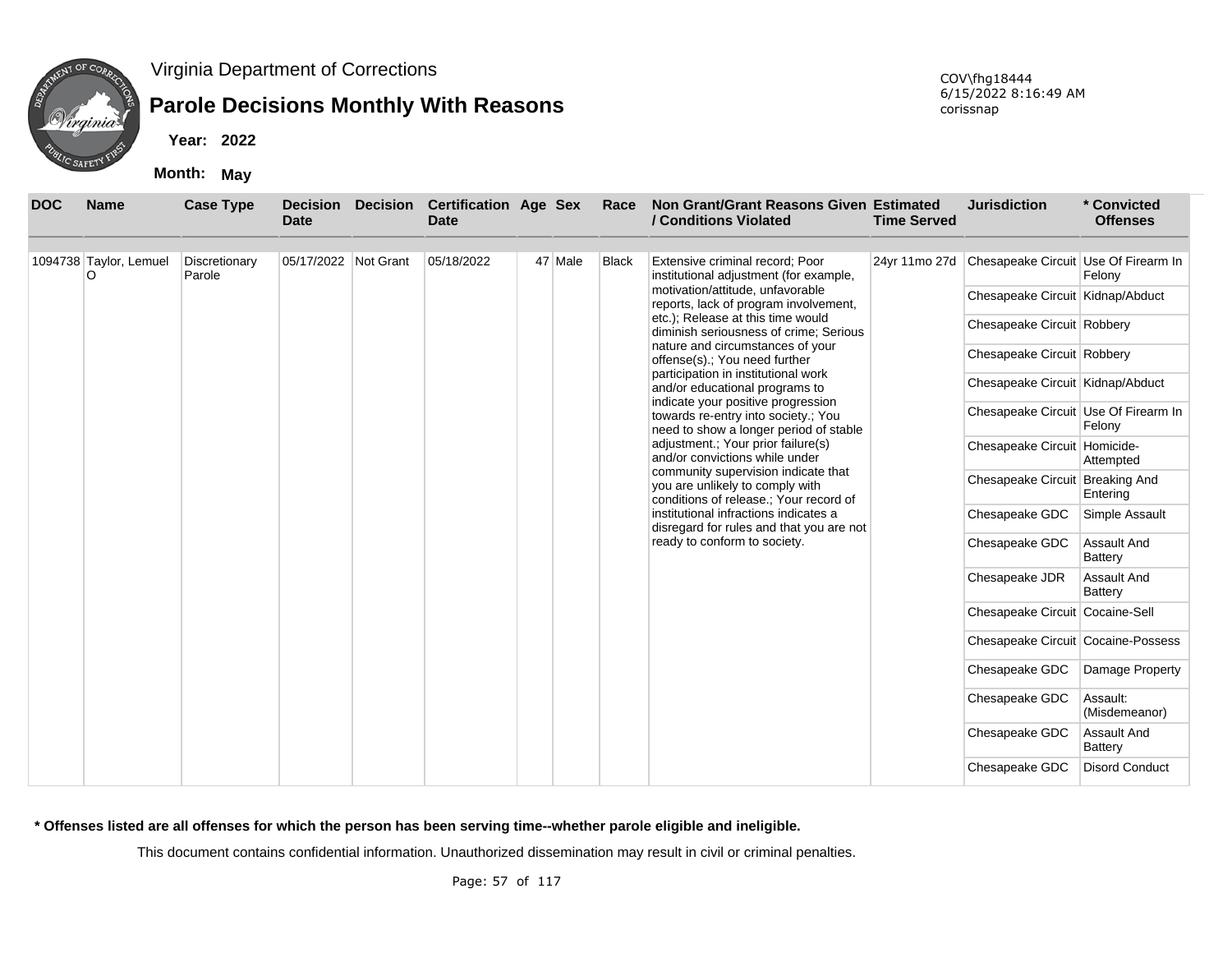

# **Parole Decisions Monthly With Reasons**

**Year: 2022**

**Month: May**

| <b>DOC</b> | <b>Name</b>                                           | <b>Case Type</b>        | <b>Decision</b><br><b>Date</b> | <b>Decision</b> | <b>Certification Age Sex</b><br><b>Date</b> |         | Race         | Non Grant/Grant Reasons Given Estimated<br>/ Conditions Violated                                                      | <b>Time Served</b> | <b>Jurisdiction</b>               | * Convicted<br><b>Offenses</b> |
|------------|-------------------------------------------------------|-------------------------|--------------------------------|-----------------|---------------------------------------------|---------|--------------|-----------------------------------------------------------------------------------------------------------------------|--------------------|-----------------------------------|--------------------------------|
|            | 1095184 Skates, James<br>Alfred                       | Dual Eligibility        | 05/12/2022 Not Grant           |                 | 05/12/2022                                  | 74 Male | White        | Release at this time would diminish<br>seriousness of crime; Serious nature                                           | 22yr 1mo 25d       | James City Circuit<br>[LIDS only] | Sex Assault, Rape              |
|            |                                                       |                         |                                |                 |                                             |         |              | and circumstances of your offense(s).                                                                                 |                    | James City Circuit<br>[LIDS only] | Sex Assault, Rape              |
|            |                                                       |                         |                                |                 |                                             |         |              |                                                                                                                       |                    | James City Circuit<br>[LIDS only] | Sex Assault, Rape              |
|            | 1095666 James, Linwood Dual Eligibility<br>Thomas Jr. |                         | 05/07/2022                     | Not Grant       | 05/10/2022                                  | 63 Male | <b>Black</b> | Release at this time would diminish<br>seriousness of crime: Serious nature                                           | 34yr 2mo 1d        | <b>Accomack Circuit</b>           | Larc-Grand                     |
|            |                                                       |                         |                                |                 |                                             |         |              | and circumstances of your offense(s).;<br>The Board concludes that you should                                         |                    | <b>Accomack Circuit</b>           | Forcible Sodomy                |
|            |                                                       |                         |                                |                 |                                             |         |              | serve more of your sentence prior to<br>release on parole.; You need further                                          |                    | <b>Accomack Circuit</b>           | Forcible Sodomy                |
|            |                                                       |                         |                                |                 |                                             |         |              | participation in institutional work<br>and/or educational programs to                                                 |                    | <b>Accomack Circuit</b>           | Forcible Sodomy                |
|            |                                                       |                         |                                |                 |                                             |         |              | indicate your positive progression<br>towards re-entry into society.                                                  |                    | <b>Accomack Circuit</b>           | Sex Assault, Rape              |
|            |                                                       |                         |                                |                 |                                             |         |              |                                                                                                                       |                    | <b>Accomack Circuit</b>           | Kidnap/Abduct                  |
|            |                                                       |                         |                                |                 |                                             |         |              |                                                                                                                       |                    | <b>Accomack Circuit</b>           | Kidnap/Abduct                  |
|            | 1096074 Whiting, Roger<br>Darnell                     | <b>Dual Eligibility</b> | 05/09/2022 Not Grant           |                 | 05/11/2022                                  | 61 Male | <b>Black</b> | History of violence.; Release at this<br>time would diminish seriousness of                                           | 27yr 9mo 28d       | <b>Greensville Circuit</b>        | Malicious<br>Wounding          |
|            |                                                       |                         |                                |                 |                                             |         |              | crime; The Board concludes that you<br>should serve more of your sentence<br>prior to release on parole.              |                    | Smyth GDC                         | Assault And<br>Battery         |
|            |                                                       |                         |                                |                 |                                             |         |              |                                                                                                                       |                    | Alexandria Circuit                | Forcible Sodomy                |
|            | 1096299 Wright, Robert<br>W Jr.                       | Dual Eligibility        | 05/18/2022 Not Grant           |                 | 05/19/2022                                  | 60 Male | <b>Black</b> | Release at this time would diminish<br>seriousness of crime; Serious nature                                           | 41yr 7mo 16d       | Prince William<br>Circuit         | Burglary                       |
|            |                                                       |                         |                                |                 |                                             |         |              | and circumstances of your offense(s).;<br>The Board concludes that you should<br>serve more of your sentence prior to |                    | Prince William<br>Circuit         | Arson                          |
|            |                                                       |                         |                                |                 |                                             |         |              | release on parole.                                                                                                    |                    | Prince William<br>Circuit         | Arson                          |
|            |                                                       |                         |                                |                 |                                             |         |              |                                                                                                                       |                    | <b>Stafford Circuit</b>           | Sex Assault, Rape              |

**\* Offenses listed are all offenses for which the person has been serving time--whether parole eligible and ineligible.**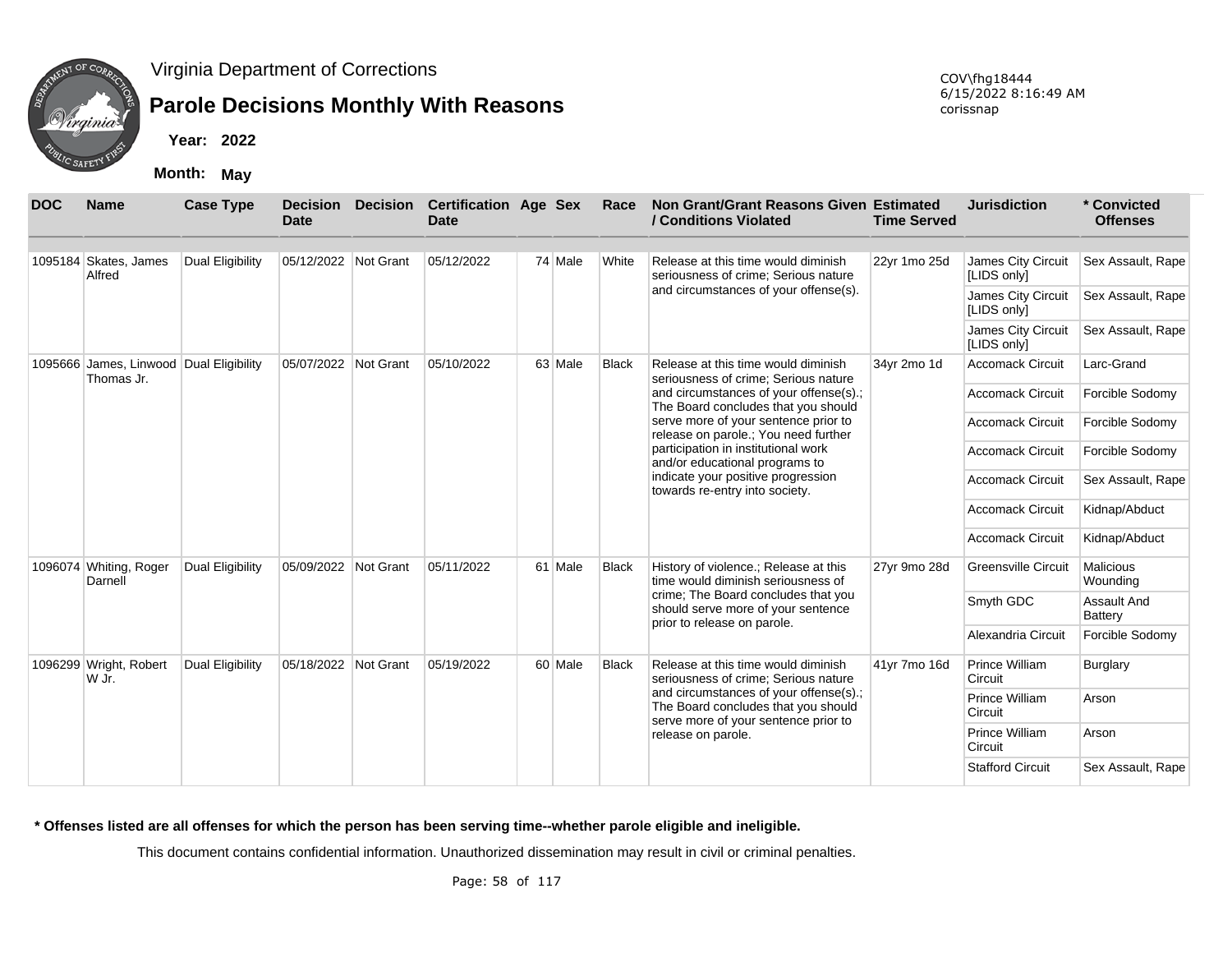

# **Parole Decisions Monthly With Reasons**

**Year: 2022**

**Month: May**

| <b>DOC</b> | <b>Name</b>                              | <b>Case Type</b>                                   | <b>Decision</b><br><b>Date</b> | <b>Decision</b> | <b>Certification Age Sex</b><br><b>Date</b> |                                                                               | Race         | Non Grant/Grant Reasons Given Estimated<br>/ Conditions Violated                                                 | <b>Time Served</b>              | <b>Jurisdiction</b>       | * Convicted<br><b>Offenses</b>                 |
|------------|------------------------------------------|----------------------------------------------------|--------------------------------|-----------------|---------------------------------------------|-------------------------------------------------------------------------------|--------------|------------------------------------------------------------------------------------------------------------------|---------------------------------|---------------------------|------------------------------------------------|
|            | 1100344 Wallace.<br><b>Richard Arlen</b> | Discretionary<br>Parole                            | 05/21/2022 Not Grant           |                 | 05/24/2022                                  | 48 Male                                                                       | White        | Release at this time would diminish<br>seriousness of crime; Serious nature                                      | 18yr 0mo 1d                     | <b>Washington Circuit</b> | Assault And<br>Battery                         |
|            | Jr.                                      |                                                    |                                |                 |                                             |                                                                               |              | and circumstances of your offense(s).;<br>The Board concludes that you should                                    |                                 | <b>Washington Circuit</b> | Forcible Sodomy                                |
|            |                                          |                                                    |                                |                 |                                             |                                                                               |              | serve more of your sentence prior to<br>release on parole.                                                       |                                 | <b>Washington Circuit</b> | Sex Assault, Rape                              |
|            |                                          |                                                    |                                |                 |                                             |                                                                               |              |                                                                                                                  |                                 | <b>Russell Circuit</b>    | Assault And<br>Battery                         |
|            |                                          |                                                    |                                |                 |                                             |                                                                               |              |                                                                                                                  |                                 | <b>Russell Circuit</b>    | Sex Assault, Rape                              |
|            |                                          |                                                    |                                |                 |                                             |                                                                               |              |                                                                                                                  |                                 | <b>Russell Circuit</b>    | Forcible Sodomy                                |
|            | 1101119 Pitts, Brian<br>Shannon          | Discretionary<br>05/16/2022<br>Not Grant<br>Parole | 05/17/2022                     | 59 Male         | White                                       | Extensive criminal record; Release at<br>this time would diminish seriousness | 25yr 6mo 11d | Fredericksburg<br>Circuit                                                                                        | <b>Breaking And</b><br>Entering |                           |                                                |
|            |                                          |                                                    |                                |                 |                                             |                                                                               |              | of crime; Your prior failure(s) and/or<br>convictions while under community<br>supervision indicate that you are |                                 | Fredericksburg<br>Circuit | Cocaine-Possess                                |
|            |                                          |                                                    |                                |                 |                                             |                                                                               |              | unlikely to comply with conditions of<br>release.; Your record indicates a                                       |                                 | Fredericksburg<br>Circuit | Larc-Grand                                     |
|            |                                          |                                                    |                                |                 |                                             |                                                                               |              | serious disregard for the property<br>rights of others.                                                          |                                 | Fredericksburg<br>Circuit | <b>Breaking And</b><br>Entering                |
|            |                                          |                                                    |                                |                 |                                             |                                                                               |              |                                                                                                                  |                                 | Fredericksburg<br>Circuit | Larc-Grand                                     |
|            |                                          |                                                    |                                |                 |                                             |                                                                               |              |                                                                                                                  |                                 | Fredericksburg<br>Circuit | <b>Breaking And</b><br>Entering                |
|            |                                          |                                                    |                                |                 |                                             |                                                                               |              |                                                                                                                  |                                 | Arlington JDR             | Failure To Appear                              |
|            |                                          |                                                    |                                |                 |                                             |                                                                               |              |                                                                                                                  |                                 | Arlington JDR             | Contribute To<br>Delinquency Of<br>Minor       |
|            |                                          |                                                    |                                |                 |                                             |                                                                               |              |                                                                                                                  |                                 | Fredericksburg<br>Circuit | Grand Larceny:<br>>=\$200 Not From<br>A Person |

**\* Offenses listed are all offenses for which the person has been serving time--whether parole eligible and ineligible.**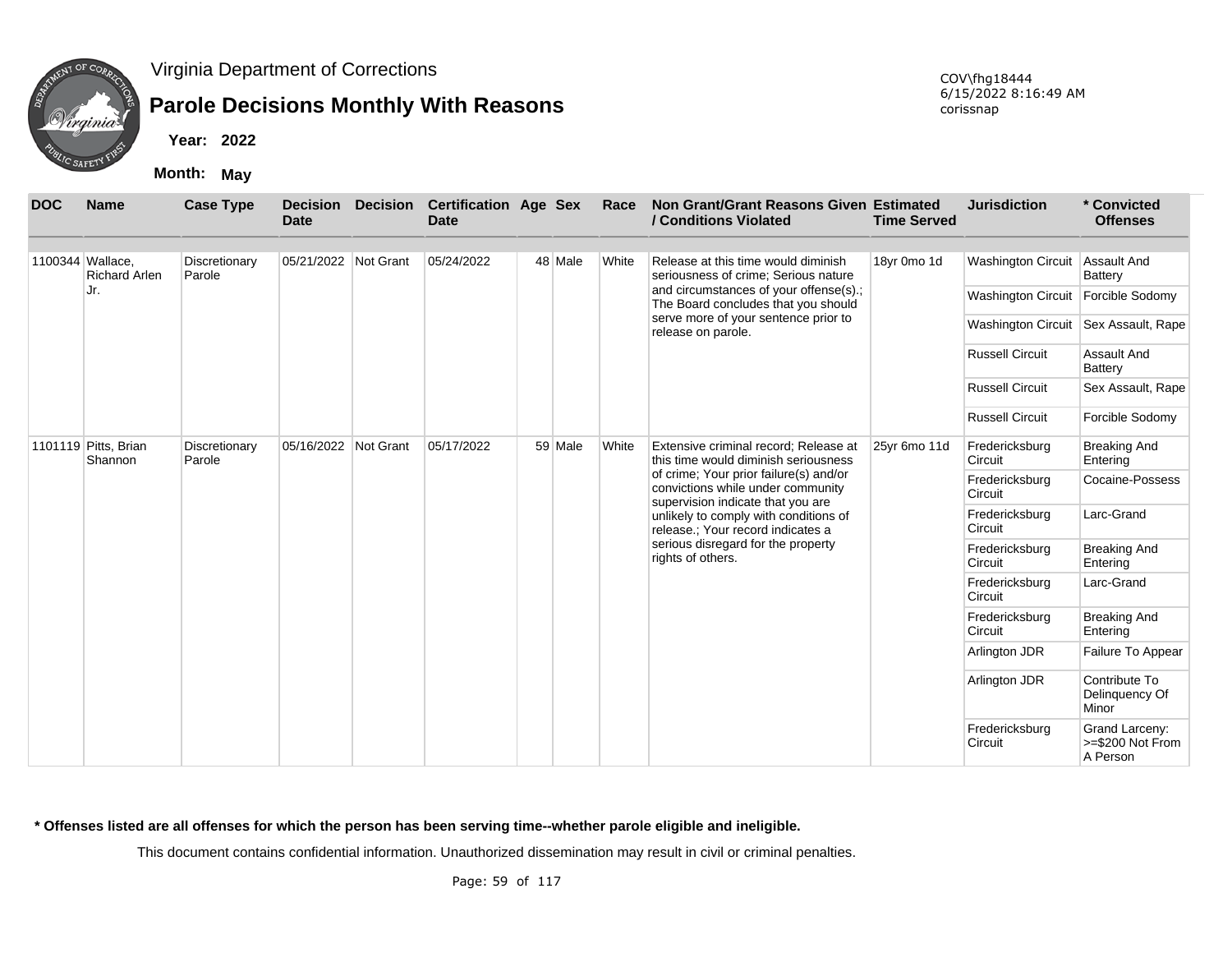

# **Parole Decisions Monthly With Reasons**

**Year: 2022**

**Month: May**

| <b>DOC</b> | <b>Name</b>                     | <b>Case Type</b>        | <b>Decision</b><br><b>Date</b> | <b>Decision</b> | <b>Certification Age Sex</b><br><b>Date</b> |         | Race  | Non Grant/Grant Reasons Given Estimated<br>/ Conditions Violated                                                                                     | <b>Time Served</b> | <b>Jurisdiction</b>       | * Convicted<br><b>Offenses</b>                                   |
|------------|---------------------------------|-------------------------|--------------------------------|-----------------|---------------------------------------------|---------|-------|------------------------------------------------------------------------------------------------------------------------------------------------------|--------------------|---------------------------|------------------------------------------------------------------|
|            | 1101119 Pitts, Brian<br>Shannon | Discretionary<br>Parole | 05/16/2022 Not Grant           |                 | 05/17/2022                                  | 59 Male | White | Extensive criminal record; Release at<br>this time would diminish seriousness<br>of crime; Your prior failure(s) and/or                              | 25yr 6mo 11d       | Arlington JDR             | Contribute To<br>Delinquency Of<br>Minor                         |
|            |                                 |                         |                                |                 |                                             |         |       | convictions while under community<br>supervision indicate that you are<br>unlikely to comply with conditions of<br>release.; Your record indicates a |                    | Fredericksburg<br>Circuit | <b>Burgl: Enter</b><br>Structure To<br>Commit<br>Larceny/A&B/Etc |
|            |                                 |                         |                                |                 |                                             |         |       | serious disregard for the property<br>rights of others.                                                                                              |                    | Fredericksburg<br>Circuit | Grand Larceny:<br>>=\$200 Not From<br>A Person                   |
|            |                                 |                         |                                |                 |                                             |         |       |                                                                                                                                                      |                    | Fredericksburg<br>Circuit | Grand Larceny:<br>Firearm, Not From<br>A Person                  |
|            |                                 |                         |                                |                 |                                             |         |       |                                                                                                                                                      |                    | Fredericksburg<br>Circuit | Larc-Petty                                                       |
|            |                                 |                         |                                |                 |                                             |         |       |                                                                                                                                                      |                    | Fredericksburg<br>Circuit | <b>Burgl: Enter</b><br>Structure To<br>Commit<br>Larceny/A&B/Etc |
|            |                                 |                         |                                |                 |                                             |         |       |                                                                                                                                                      |                    | Fredericksburg<br>Circuit | Larc-Grand                                                       |
|            |                                 |                         |                                |                 |                                             |         |       |                                                                                                                                                      |                    | Fredericksburg<br>Circuit | <b>Breaking And</b><br>Entering                                  |
|            |                                 |                         |                                |                 |                                             |         |       |                                                                                                                                                      |                    | Fredericksburg<br>Circuit | <b>Burgl: Enter</b><br>Structure To<br>Commit<br>Larceny/A&B/Etc |
|            |                                 |                         |                                |                 |                                             |         |       |                                                                                                                                                      |                    | Fredericksburg<br>Circuit | <b>Burgl: Enter</b><br>Structure To<br>Commit<br>Larceny/A&B/Etc |
|            |                                 |                         |                                |                 |                                             |         |       |                                                                                                                                                      |                    | Fredericksburg<br>Circuit | Cocaine-Possess                                                  |

**\* Offenses listed are all offenses for which the person has been serving time--whether parole eligible and ineligible.**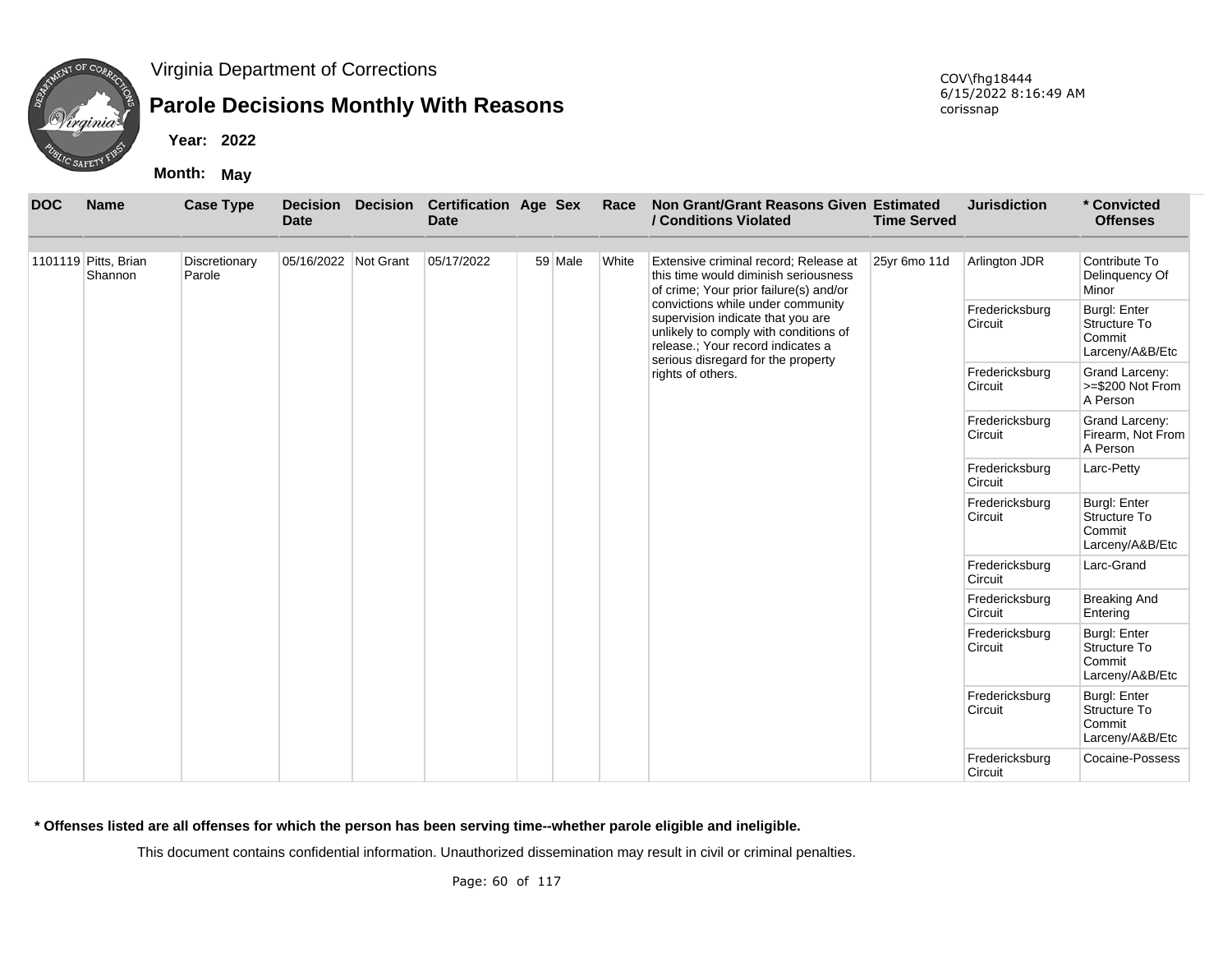

## **Parole Decisions Monthly With Reasons**

**Year: 2022**

**Month: May**

| <b>DOC</b>      | <b>Name</b>                     | <b>Case Type</b>        | <b>Decision</b><br><b>Date</b> | <b>Decision</b> | <b>Certification Age Sex</b><br><b>Date</b> |         | Race                                                                                | Non Grant/Grant Reasons Given Estimated<br>/ Conditions Violated                                                             | <b>Time Served</b>               | <b>Jurisdiction</b>              | * Convicted<br><b>Offenses</b>                              |
|-----------------|---------------------------------|-------------------------|--------------------------------|-----------------|---------------------------------------------|---------|-------------------------------------------------------------------------------------|------------------------------------------------------------------------------------------------------------------------------|----------------------------------|----------------------------------|-------------------------------------------------------------|
|                 | 1101119 Pitts, Brian<br>Shannon | Discretionary<br>Parole | 05/16/2022 Not Grant           |                 | 05/17/2022                                  | 59 Male | White                                                                               | Extensive criminal record; Release at<br>this time would diminish seriousness<br>of crime; Your prior failure(s) and/or      | 25yr 6mo 11d                     | Fredericksburg<br>Circuit        | Grand Larceny:<br>>=\$200 Not From<br>A Person              |
|                 |                                 |                         |                                |                 |                                             |         |                                                                                     | convictions while under community<br>supervision indicate that you are<br>unlikely to comply with conditions of              |                                  | Fredericksburg<br>Circuit        | Larc-Grand                                                  |
|                 |                                 |                         |                                |                 |                                             |         |                                                                                     | release.; Your record indicates a<br>serious disregard for the property                                                      |                                  | Parole Board                     | Parole Violation                                            |
|                 |                                 |                         |                                |                 |                                             |         |                                                                                     | rights of others.                                                                                                            |                                  | Fredericksburg<br>Circuit        | <b>Breaking And</b><br>Entering                             |
|                 |                                 |                         |                                |                 |                                             |         |                                                                                     |                                                                                                                              |                                  | Fredericksburg<br>Circuit        | Burglary                                                    |
|                 |                                 |                         |                                |                 |                                             |         |                                                                                     |                                                                                                                              |                                  | Fredericksburg<br>Circuit        | Stolen<br>Property: W/ Intent<br>To Sell,<br>Larceny>=\$200 |
|                 |                                 |                         |                                |                 |                                             |         |                                                                                     |                                                                                                                              |                                  | Parole Board                     | Parole Violation                                            |
| 1101357 Towles, | Markece                         | Discretionary<br>Parole | 05/26/2022 Not Grant           |                 | 05/26/2022                                  | 44 Male | <b>Black</b>                                                                        | Serious nature and circumstances of<br>your offense(s).; You need further                                                    | 23yr 10mo 21d                    | <b>Richmond City</b><br>Circuit  | Use Of Firearm In<br>Felony                                 |
|                 | Anthony                         |                         |                                |                 |                                             |         |                                                                                     | participation in institutional work<br>and/or educational programs to<br>indicate your positive progression                  |                                  | <b>Richmond City</b><br>Circuit  | Forcible Sodomy                                             |
|                 |                                 |                         |                                |                 |                                             |         |                                                                                     | towards re-entry into society.                                                                                               |                                  | <b>Richmond City</b><br>Circuit  | Kidnap/Abduct                                               |
|                 |                                 |                         |                                |                 |                                             |         |                                                                                     |                                                                                                                              |                                  | <b>Richmond City</b><br>Circuit  | Train/Car/Boat:<br>Maliciously<br>Shoot/Throw               |
|                 | 1102741 Lee, Huy Ngoc           | Discretionary<br>Parole | 04/30/2022 Not Grant           |                 | 05/02/2022                                  | 60 Male | Asian<br>l or                                                                       | Release at this time would diminish<br>seriousness of crime: Serious nature                                                  | 32yr 1mo 7d                      | <b>Fairfax County</b><br>Circuit | <b>Statutory Burglary</b>                                   |
|                 |                                 |                         |                                |                 |                                             |         | Pacific                                                                             | and circumstances of your offense(s).;<br>Islande You need further participation in<br>institutional work and/or educational |                                  | <b>Fairfax County</b><br>Circuit | Use Of Firearm In<br>Felony                                 |
|                 |                                 |                         |                                |                 |                                             |         | programs to indicate your positive<br>progression towards re-entry into<br>society. |                                                                                                                              | <b>Fairfax County</b><br>Circuit | Robbery                          |                                                             |

**\* Offenses listed are all offenses for which the person has been serving time--whether parole eligible and ineligible.**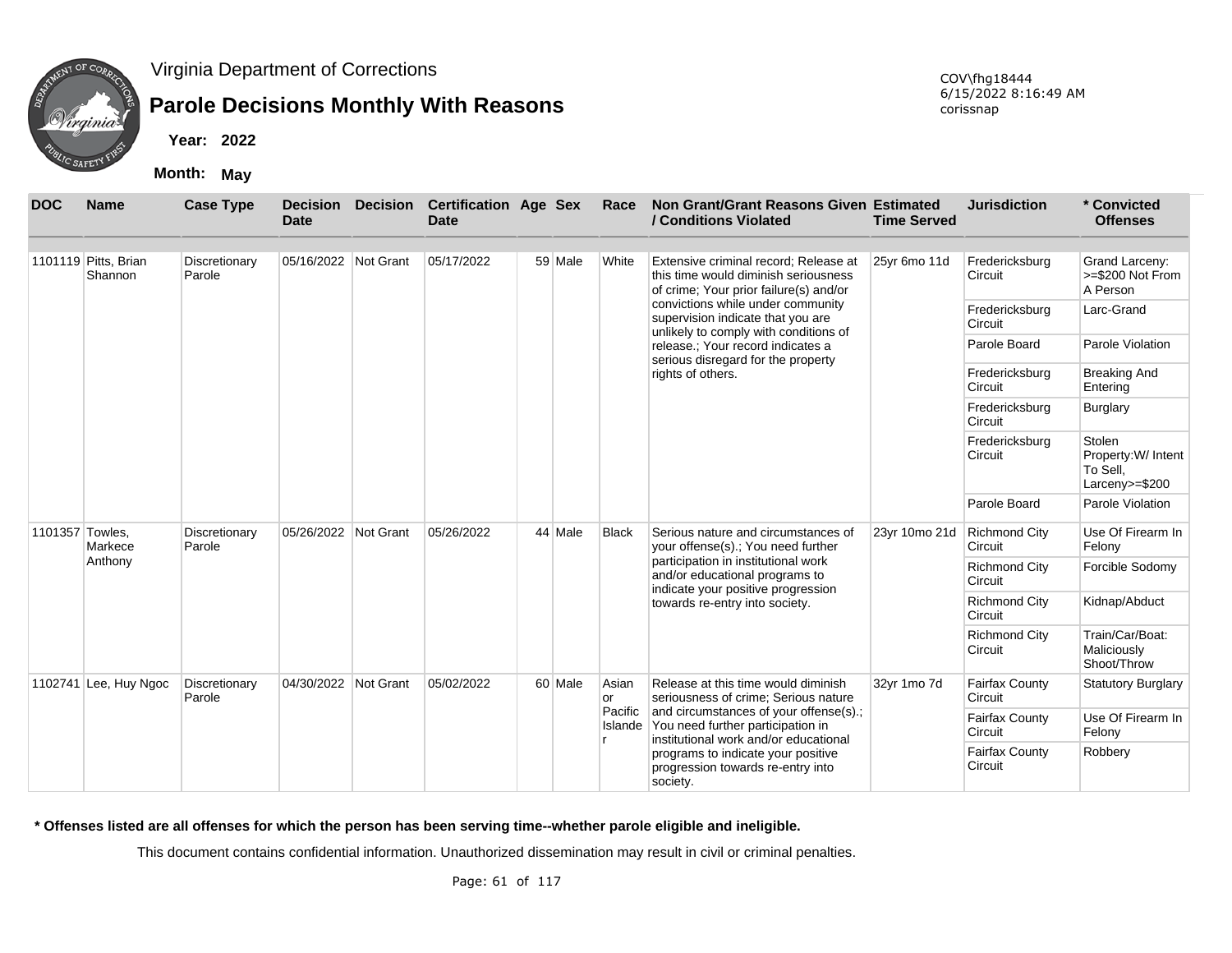

Virginia Department of Corrections

### **Parole Decisions Monthly With Reasons**

**Year: 2022**

|                                         |                       | <b>Month:</b><br>May    |                         |                  |                                      |         |                    |                                                                                                                                      |                                  |                                  |                                                           |
|-----------------------------------------|-----------------------|-------------------------|-------------------------|------------------|--------------------------------------|---------|--------------------|--------------------------------------------------------------------------------------------------------------------------------------|----------------------------------|----------------------------------|-----------------------------------------------------------|
| <b>DOC</b>                              | <b>Name</b>           | <b>Case Type</b>        | <b>Decision</b><br>Date | <b>Decision</b>  | <b>Certification Age Sex</b><br>Date |         | Race               | Non Grant/Grant Reasons Given Estimated<br>/ Conditions Violated                                                                     | <b>Time Served</b>               | <b>Jurisdiction</b>              | * Convicted<br><b>Offenses</b>                            |
|                                         | 1102741 Lee, Huy Ngoc | Discretionary<br>Parole | 04/30/2022              | Not Grant        | 05/02/2022                           | 60 Male | Asian<br><b>or</b> | Release at this time would diminish<br>seriousness of crime; Serious nature                                                          | 32yr 1mo 7d                      | <b>Fairfax County</b><br>Circuit | Use Of Firearm In<br>Felony                               |
|                                         |                       |                         |                         |                  |                                      |         |                    | Pacific and circumstances of your offense(s).;<br>Islande You need further participation in<br>institutional work and/or educational |                                  | <b>Fairfax County</b><br>Circuit | Robbery                                                   |
|                                         |                       |                         |                         |                  |                                      |         |                    | programs to indicate your positive<br>progression towards re-entry into                                                              |                                  | <b>Fairfax County</b><br>Circuit | Use Of Firearm In<br>Felony                               |
| 1103720<br>Bolen, Joseph                |                       |                         |                         |                  |                                      |         | society.           |                                                                                                                                      | <b>Fairfax County</b><br>Circuit | Robbery                          |                                                           |
|                                         | Ш                     | Dual Eligibility        | 05/16/2022              | <b>Not Grant</b> | 05/17/2022                           | 64 Male | White              | History of violence.; Release at this<br>time would diminish seriousness of                                                          | 30yr 8mo 8d                      | <b>Tazewell Circuit</b>          | Robbery                                                   |
|                                         |                       |                         |                         |                  |                                      |         |                    | crime; Serious nature and<br>circumstances of your offense(s).; The                                                                  |                                  | <b>Tazewell Circuit</b>          | Robbery                                                   |
|                                         |                       |                         |                         |                  |                                      |         |                    | Board concludes that you should<br>serve more of your sentence prior to                                                              |                                  | <b>Tazewell Circuit</b>          | Robbery                                                   |
|                                         |                       |                         |                         |                  |                                      |         |                    | release on parole.; You need further<br>participation in institutional work                                                          |                                  | Parole Board                     | Parole Violation                                          |
|                                         |                       |                         |                         |                  |                                      |         |                    | and/or educational programs to<br>indicate your positive progression                                                                 |                                  | <b>Tazewell Circuit</b>          | Robbery                                                   |
|                                         |                       |                         |                         |                  |                                      |         |                    | towards re-entry into society.; You<br>need to show a longer period of stable<br>adjustment.                                         |                                  | <b>Tazewell Circuit</b>          | Robbery: Street<br>W/ Use Of Gun Or<br>Simulated Gun      |
| 1103919 Sowers, Wesley Geriatric<br>Ray |                       |                         | 05/11/2022              | Not Grant        | 05/12/2022                           | 68 Male | White              | Considering your offense and your<br>institutional records, the Board<br>concludes that you should serve more                        | 26yr 3mo 1d                      | <b>Floyd Circuit</b>             | Malic Shoot Or<br><b>Throw Missile</b><br>In/At Occ. Bldg |
|                                         |                       |                         |                         |                  |                                      |         |                    | of your sentence before being<br>paroled.; Release at this time would<br>diminish seriousness of crime; Serious                      |                                  | <b>Floyd Circuit</b>             | <b>Breaking And</b><br>Entering, Armed                    |

nature and circumstances of your offense(s).; The Board concludes that you should serve more of your sentence prior to release on parole.

**\* Offenses listed are all offenses for which the person has been serving time--whether parole eligible and ineligible.**

This document contains confidential information. Unauthorized dissemination may result in civil or criminal penalties.

COV\fhg18444 6/15/2022 8:16:49 AM corissnap

Floyd Circuit Homicide-1st

Floyd Circuit Use Of Firearm In Felony

Degree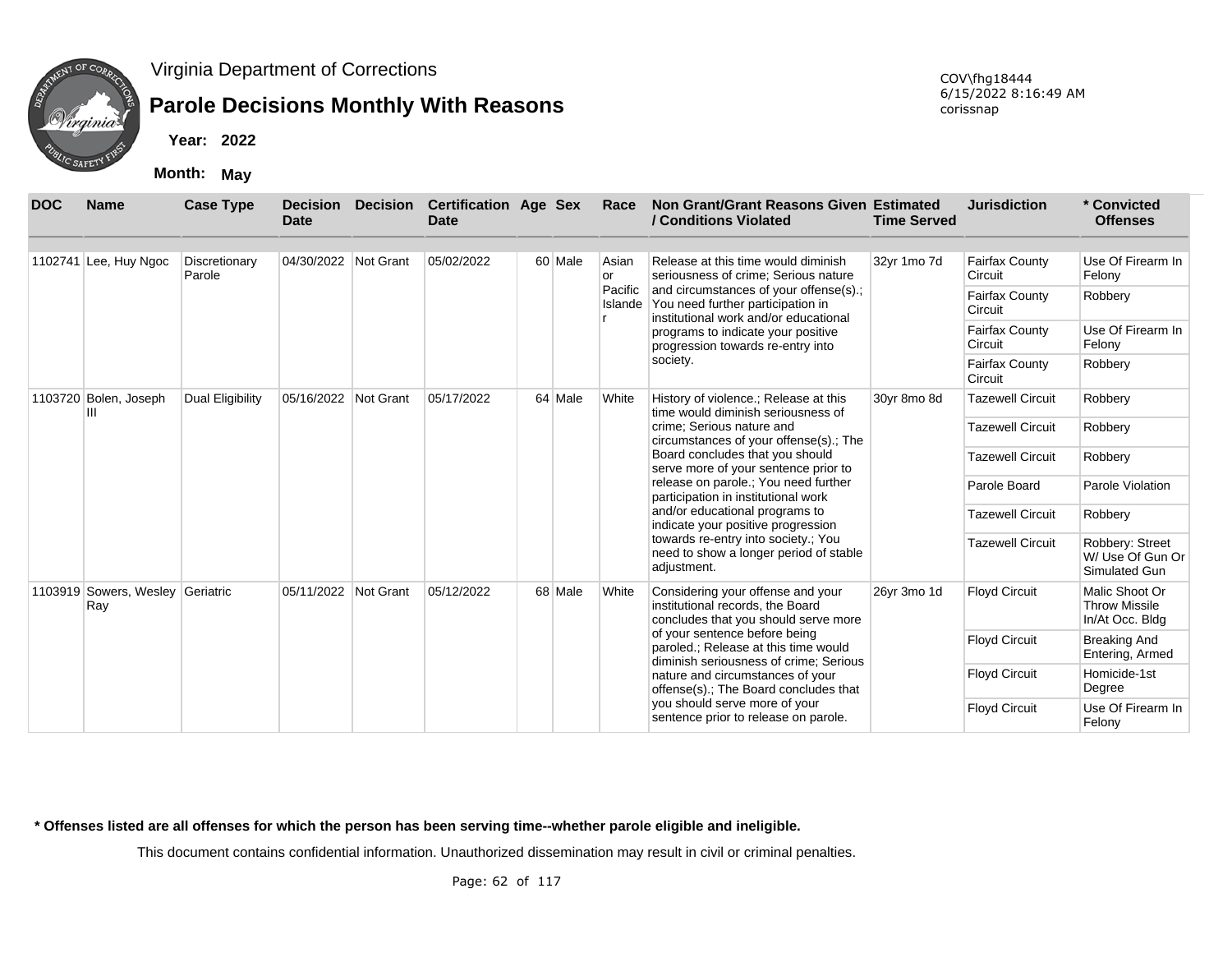

### **Parole Decisions Monthly With Reasons**

**Year: 2022**

**Month: May**

| <b>DOC</b> | <b>Name</b>                       | <b>Case Type</b>        | <b>Decision</b><br><b>Date</b> | <b>Decision</b> | <b>Certification Age Sex</b><br><b>Date</b> |         | Race  | Non Grant/Grant Reasons Given Estimated<br>/ Conditions Violated                                                      | <b>Time Served</b> | <b>Jurisdiction</b>       | * Convicted<br><b>Offenses</b>      |
|------------|-----------------------------------|-------------------------|--------------------------------|-----------------|---------------------------------------------|---------|-------|-----------------------------------------------------------------------------------------------------------------------|--------------------|---------------------------|-------------------------------------|
|            | 1106000 Ballance, Kevin<br>Marvin | Discretionary<br>Parole | 05/20/2022 Not Grant           |                 | 05/23/2022                                  | 55 Male | White | Release at this time would diminish<br>seriousness of crime; Serious nature                                           | 29yr 10mo 11d      | Virginia Beach<br>Circuit | <b>Indecent Liberties</b>           |
|            |                                   |                         |                                |                 |                                             |         |       | and circumstances of your offense(s).;<br>The Board concludes that you should<br>serve more of your sentence prior to |                    | Virginia Beach<br>Circuit | Aggravated<br><b>Sexual Battery</b> |
|            |                                   |                         |                                |                 |                                             |         |       | release on parole.; The Board<br>considers you to be a risk to the                                                    |                    | Virginia Beach<br>Circuit | Forcible Sodomy                     |
|            |                                   |                         |                                |                 |                                             |         |       | community.                                                                                                            |                    | Virginia Beach<br>Circuit | Forcible Sodomy                     |
|            |                                   |                         |                                |                 |                                             |         |       |                                                                                                                       |                    | Virginia Beach<br>Circuit | Forcible Sodomy                     |
|            |                                   |                         |                                |                 |                                             |         |       |                                                                                                                       |                    | Virginia Beach<br>Circuit | Forcible Sodomy                     |
|            |                                   |                         |                                |                 |                                             |         |       |                                                                                                                       |                    | Virginia Beach<br>Circuit | Forcible Sodomy                     |
|            |                                   |                         |                                |                 |                                             |         |       |                                                                                                                       |                    | Virginia Beach<br>Circuit | Aggravated<br>Sexual Battery        |
|            |                                   |                         |                                |                 |                                             |         |       |                                                                                                                       |                    | Virginia Beach<br>Circuit | Aggravated<br>Sexual Battery        |
|            |                                   |                         |                                |                 |                                             |         |       |                                                                                                                       |                    | Virginia Beach<br>Circuit | Aggravated<br><b>Sexual Battery</b> |
|            |                                   |                         |                                |                 |                                             |         |       |                                                                                                                       |                    | Virginia Beach<br>Circuit | Aggravated<br><b>Sexual Battery</b> |
|            |                                   |                         |                                |                 |                                             |         |       |                                                                                                                       |                    | Virginia Beach<br>Circuit | Aggravated<br>Sexual Battery        |
|            |                                   |                         |                                |                 |                                             |         |       |                                                                                                                       |                    | Virginia Beach<br>Circuit | <b>Indecent Liberties</b>           |
|            |                                   |                         |                                |                 |                                             |         |       |                                                                                                                       |                    | Virginia Beach<br>Circuit | Kidnap/Abduct                       |
|            |                                   |                         |                                |                 |                                             |         |       |                                                                                                                       |                    | Virginia Beach<br>Circuit | Forcible Sodomy                     |
|            |                                   |                         |                                |                 |                                             |         |       |                                                                                                                       |                    | Virginia Beach<br>Circuit | Aggravated<br>Sexual Battery        |

**\* Offenses listed are all offenses for which the person has been serving time--whether parole eligible and ineligible.**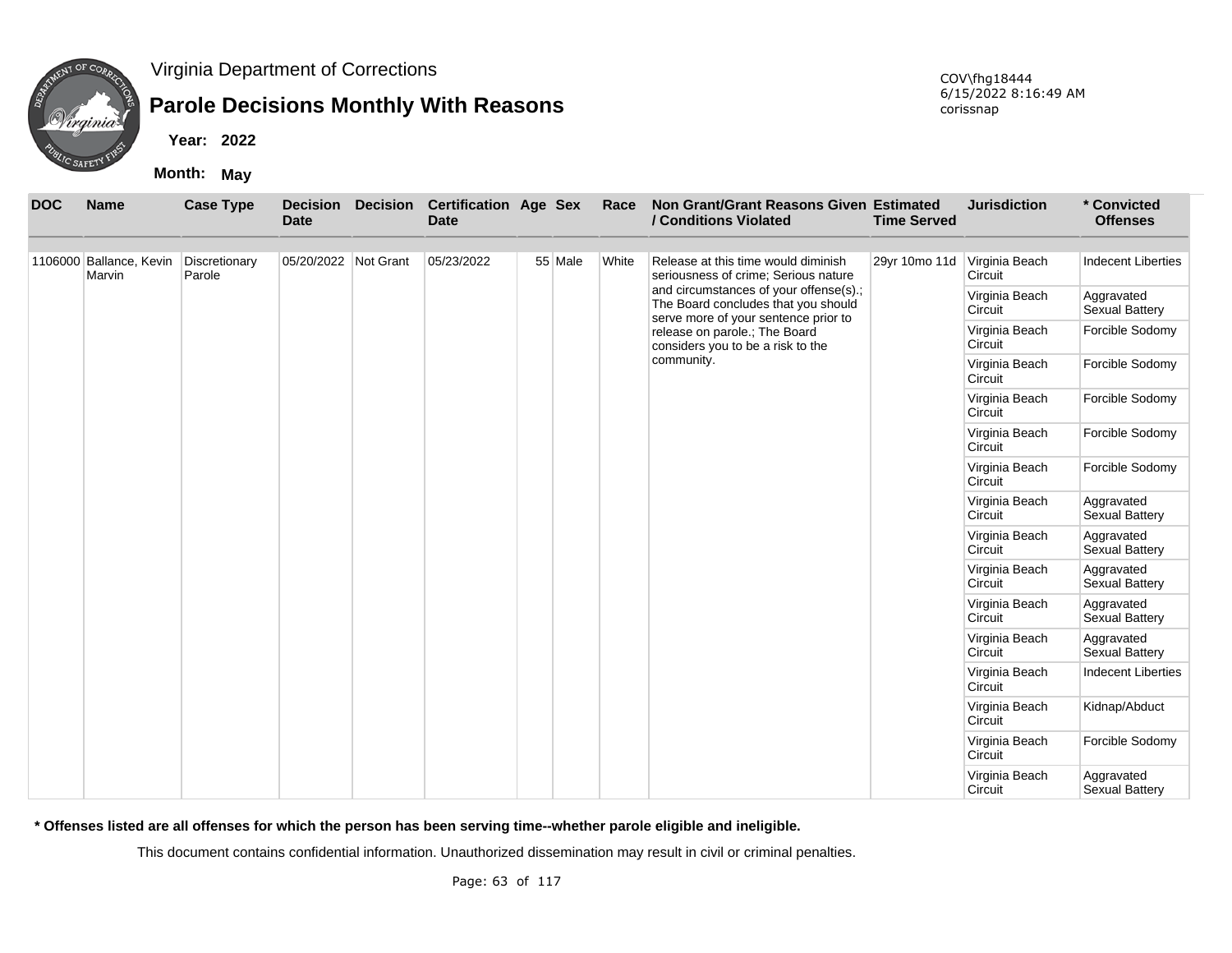

## **Parole Decisions Monthly With Reasons**

**Year: 2022**

**Month: May**

| <b>DOC</b>                       | <b>Name</b>                            | <b>Case Type</b>        | Date                 | <b>Decision Decision</b> | <b>Certification Age Sex</b><br>Date |         | Race         | Non Grant/Grant Reasons Given Estimated<br>/ Conditions Violated                                                                                                               | <b>Time Served</b> | <b>Jurisdiction</b>             | * Convicted<br><b>Offenses</b>                                |
|----------------------------------|----------------------------------------|-------------------------|----------------------|--------------------------|--------------------------------------|---------|--------------|--------------------------------------------------------------------------------------------------------------------------------------------------------------------------------|--------------------|---------------------------------|---------------------------------------------------------------|
|                                  | 1106182 Stacey, James<br>Eric          | Discretionary<br>Parole | 05/26/2022 Not Grant |                          | 05/26/2022                           | 56 Male | <b>Black</b> | Considering your offense and your<br>institutional records, the Board                                                                                                          | 17yr 1mo 0d        | <b>Danville Circuit</b>         | Robbery                                                       |
|                                  |                                        |                         |                      |                          |                                      |         |              | concludes that you should serve more<br>of your sentence before being<br>paroled.; History of substance abuse.;<br>Release at this time would diminish<br>seriousness of crime |                    | <b>Danville Circuit</b>         | Robbery                                                       |
|                                  | 1107873 Shabazz,<br>Yahweh<br>Muhammed | Discretionary<br>Parole | 05/12/2022 Not Grant |                          | 05/12/2022                           | 53 Male | <b>Black</b> | Considering your offense and your<br>institutional records, the Board<br>concludes that you should serve more                                                                  | 33yr 7mo 5d        | <b>Buckingham Circuit</b>       | Prisoner: Poss<br>Sch III<br>Drug/Marij/Synth                 |
|                                  |                                        |                         |                      |                          |                                      |         |              | of your sentence before being<br>paroled.; Release at this time would                                                                                                          |                    | <b>Norfolk Circuit</b>          | <b>Statutory Burglary</b>                                     |
|                                  |                                        |                         |                      |                          |                                      |         |              | diminish seriousness of crime; Serious<br>nature and circumstances of your                                                                                                     |                    | <b>Norfolk Circuit</b>          | Robbery                                                       |
|                                  |                                        |                         |                      |                          |                                      |         |              | offense(s).                                                                                                                                                                    |                    | Norfolk Circuit                 | Homicide-Capital                                              |
| 1107913 Young, Corey<br>Nathanie |                                        | Discretionary<br>Parole | 05/26/2022 Not Grant |                          | 05/26/2022                           | 43 Male | <b>Black</b> | Release at this time would diminish<br>seriousness of crime; Serious nature                                                                                                    | 25yr 7mo 5d        | <b>Henrico Circuit</b>          | Drugs: Possess<br>Sch lii                                     |
|                                  |                                        |                         |                      |                          |                                      |         |              | and circumstances of your offense(s).;<br>The Board concludes that you should<br>serve more of your sentence prior to<br>release on parole.                                    |                    | <b>Henrico Circuit</b>          | Drugs:<br>Manufacture/Distri<br>bute Sch lii, Iv Or<br>$\vee$ |
|                                  |                                        |                         |                      |                          |                                      |         |              |                                                                                                                                                                                |                    | <b>Henrico Circuit</b>          | Drugs:<br>Manufacture/Distri<br>bute Sch lii, Iv Or<br>V      |
|                                  |                                        |                         |                      |                          |                                      |         |              |                                                                                                                                                                                |                    | <b>Richmond City</b><br>Circuit | Murder: 1st<br>Degree                                         |
|                                  |                                        |                         |                      |                          |                                      |         |              |                                                                                                                                                                                |                    | <b>Richmond City</b><br>Circuit | Murder: 1st<br>Degree                                         |
|                                  |                                        |                         |                      |                          |                                      |         |              |                                                                                                                                                                                |                    | <b>Richmond City</b><br>Circuit | Sawed-Off Gun:<br>Possess/Use In<br>Crime                     |

**\* Offenses listed are all offenses for which the person has been serving time--whether parole eligible and ineligible.**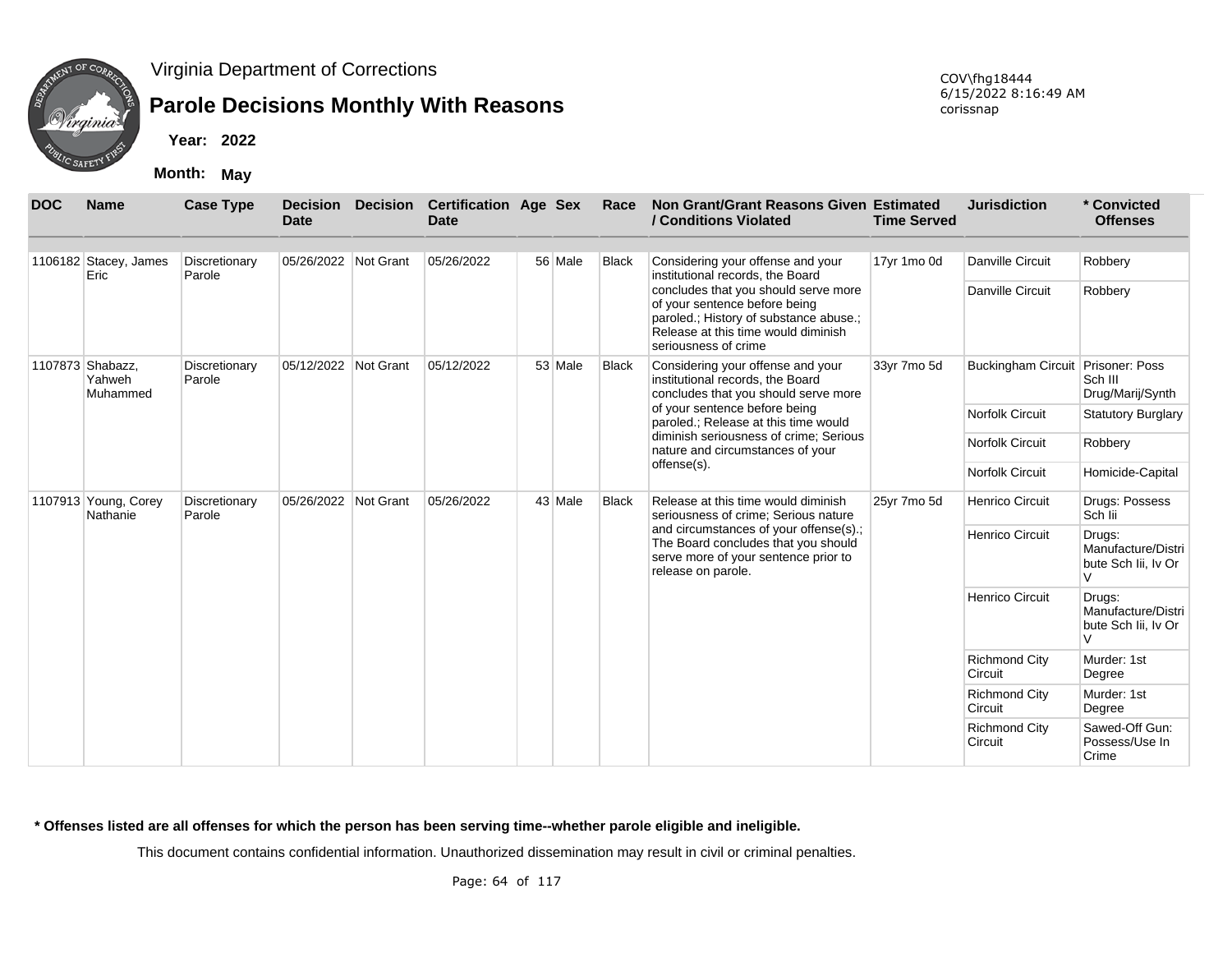

## **Parole Decisions Monthly With Reasons**

**Year: 2022**

**Month: May**

| <b>DOC</b> | <b>Name</b>                      | <b>Case Type</b>        | <b>Decision</b><br><b>Date</b> | <b>Decision</b> | <b>Certification Age Sex</b><br><b>Date</b> |         | Race         | Non Grant/Grant Reasons Given Estimated<br>/ Conditions Violated                                                                                        | <b>Time Served</b> | <b>Jurisdiction</b>             | * Convicted<br><b>Offenses</b>                            |
|------------|----------------------------------|-------------------------|--------------------------------|-----------------|---------------------------------------------|---------|--------------|---------------------------------------------------------------------------------------------------------------------------------------------------------|--------------------|---------------------------------|-----------------------------------------------------------|
|            | 1107913 Young, Corey<br>Nathanie | Discretionary<br>Parole | 05/26/2022 Not Grant           |                 | 05/26/2022                                  | 43 Male | Black        | Release at this time would diminish<br>seriousness of crime; Serious nature<br>and circumstances of your offense(s).;                                   | 25yr 7mo 5d        | <b>Richmond City</b><br>Circuit | Firearm: Use In<br>Commission Of<br>Felony, 2Nd+ Off      |
|            |                                  |                         |                                |                 |                                             |         |              | The Board concludes that you should<br>serve more of your sentence prior to<br>release on parole.                                                       |                    | Richmond City<br>Circuit        | Firearm: Use In<br>Commission Of<br>Felony, 1st Off       |
|            | 1108324 Pounds, Corey<br>Garnett | Discretionary<br>Parole | 05/17/2022 Not Grant           |                 | 05/18/2022                                  | 49 Male | <b>Black</b> | Conviction of a new crime while<br>incarcerated; Extensive criminal<br>record; History of violence.; Release at<br>this time would diminish seriousness | 24yr 10mo 25d      | <b>Buckingham Circuit</b>       | Prisoner: Possess<br>Chemical<br>Unlawfully<br>Received   |
|            |                                  |                         |                                |                 |                                             |         |              | of crime; Serious nature and<br>circumstances of your offense(s).; You<br>need to show a longer period of stable<br>adjustment.; Your prior failure(s)  |                    | Danville Circuit                | Robbery: Street<br>W/ Use Of Gun Or<br>Simulated Gun      |
|            |                                  |                         |                                |                 |                                             |         |              | and/or convictions while under<br>community supervision indicate that<br>you are unlikely to comply with<br>conditions of release.                      |                    | <b>Danville Circuit</b>         | Convicted<br>Felon:Poss/Trans<br>Firearm/Conceal<br>Weapn |
|            |                                  |                         |                                |                 |                                             |         |              |                                                                                                                                                         |                    | <b>Danville Circuit</b>         | Firearm: Use In<br>Commission Of<br>Felony, 1st Off       |
|            |                                  |                         |                                |                 |                                             |         |              |                                                                                                                                                         |                    | Danville Circuit                | Robbery: Street<br>W/ Use Of Gun Or<br>Simulated Gun      |
|            |                                  |                         |                                |                 |                                             |         |              |                                                                                                                                                         |                    | Parole Board                    | Probation:<br>Violation On<br><b>Felony Offense</b>       |
|            |                                  |                         |                                |                 |                                             |         |              |                                                                                                                                                         |                    | <b>Danville Circuit</b>         | Robbery: Street<br>W/ Use Of Gun Or<br>Simulated Gun      |

**\* Offenses listed are all offenses for which the person has been serving time--whether parole eligible and ineligible.**

This document contains confidential information. Unauthorized dissemination may result in civil or criminal penalties.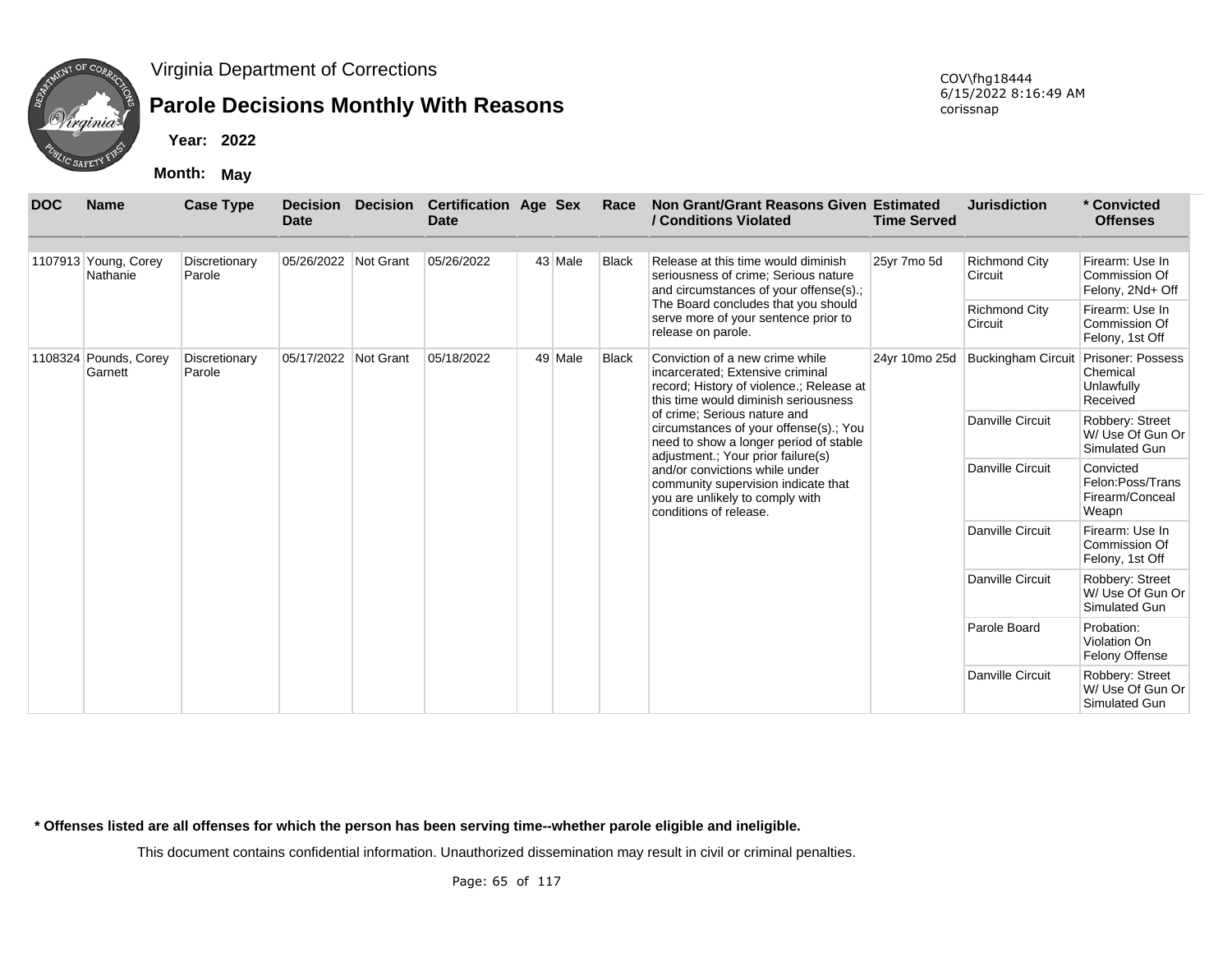

## **Parole Decisions Monthly With Reasons**

**Year: 2022**

**Month: May**

| <b>DOC</b> | <b>Name</b>                                   | <b>Case Type</b>        | <b>Decision</b><br><b>Date</b> | <b>Decision</b> | <b>Certification Age Sex</b><br><b>Date</b> |         | Race         | Non Grant/Grant Reasons Given Estimated<br>/ Conditions Violated                                                       | <b>Time Served</b> | <b>Jurisdiction</b>             | * Convicted<br><b>Offenses</b>                                  |
|------------|-----------------------------------------------|-------------------------|--------------------------------|-----------------|---------------------------------------------|---------|--------------|------------------------------------------------------------------------------------------------------------------------|--------------------|---------------------------------|-----------------------------------------------------------------|
|            | 1108900 Lumumba.<br>Askari Danso<br><b>MS</b> | Discretionary<br>Parole | 05/23/2022 Not Grant           |                 | 05/24/2022                                  | 42 Male | <b>Black</b> | Conviction of a new crime while<br>incarcerated; Extensive criminal<br>record; Poor institutional adjustment           |                    | 23yr 11mo 23d Lynchburg Circuit | Train/Car/Boat:<br>Maliciously<br>Shoot/Throw                   |
|            |                                               |                         |                                |                 |                                             |         |              | (for example, motivation/attitude,<br>unfavorable reports, lack of program<br>involvement, etc.); Release at this time |                    | Lynchburg Circuit               | Possess Firearm-<br>Felon                                       |
|            |                                               |                         |                                |                 |                                             |         |              | would diminish seriousness of crime;<br>Serious nature and circumstances of                                            |                    | Lynchburg Circuit               | Use Of Firearm In<br>Felony                                     |
|            |                                               |                         |                                |                 |                                             |         |              | your offense(s).; The Board concludes<br>that you should serve more of your<br>sentence prior to release on parole.;   |                    | Augusta Circuit                 | Solicitation To<br>Commit Felony -<br><b>Type Not Clear</b>     |
|            |                                               |                         |                                |                 |                                             |         |              | The Board considers you to be a risk<br>to the community.                                                              |                    | Lynchburg Circuit               | Homicide-2Nd-<br>Degree                                         |
|            | 1110012 Matney, Dennis<br>Wayne               | Discretionary<br>Parole | 05/12/2022 Not Grant           |                 | 05/13/2022                                  | 48 Male | White        | No Interest in Parole                                                                                                  | 18yr 2mo 26d       | <b>Chesterfield Circuit</b>     | Lic<br>Revoked: Habitual<br>Off Dr W/O<br>Lic, Not Endanger     |
|            |                                               |                         |                                |                 |                                             |         |              |                                                                                                                        |                    | <b>Prince Edward</b><br>Circuit | Dwi: 4+ Off W/In<br>10Y                                         |
|            |                                               |                         |                                |                 |                                             |         |              |                                                                                                                        |                    | <b>Chesterfield Circuit</b>     | Accident: Driver<br>Not Rpt, W/Injury                           |
|            |                                               |                         |                                |                 |                                             |         |              |                                                                                                                        |                    | <b>Cumberland GDC</b>           | Petit Larceny: <<br>\$200 Not From A<br>Person                  |
|            |                                               |                         |                                |                 |                                             |         |              |                                                                                                                        |                    | Parole Board                    | Parole Violation-<br>Misdemeanor                                |
|            |                                               |                         |                                |                 |                                             |         |              |                                                                                                                        |                    | <b>Prince Edward</b><br>Circuit | Lic Revoked:<br><b>Habitual Off Dr</b><br>W/O Lic.<br>Endangers |
|            |                                               |                         |                                |                 |                                             |         |              |                                                                                                                        |                    | <b>Chesterfield Circuit</b>     | Accident: Driver<br>Not Rpt, W/Injury                           |

#### **\* Offenses listed are all offenses for which the person has been serving time--whether parole eligible and ineligible.**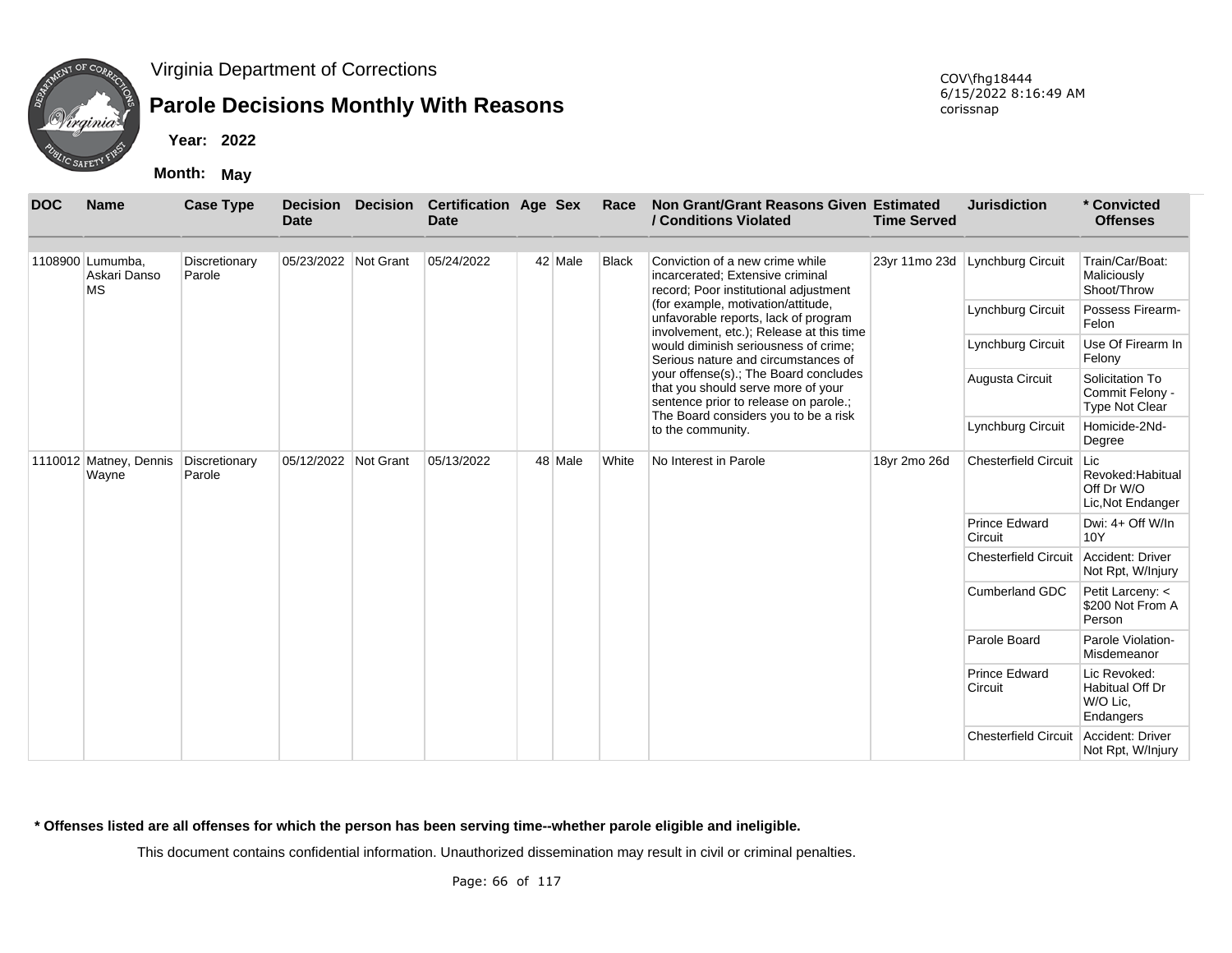

## **Parole Decisions Monthly With Reasons**

**Year: 2022**

**Month: May**

| <b>DOC</b> | <b>Name</b>                     | <b>Case Type</b>        | <b>Decision</b><br><b>Date</b> | <b>Decision</b> | <b>Certification Age Sex</b><br><b>Date</b> |         | Race         | Non Grant/Grant Reasons Given Estimated<br>/ Conditions Violated                                                                                                                                                              | <b>Time Served</b> | <b>Jurisdiction</b>               | * Convicted<br><b>Offenses</b>                                        |
|------------|---------------------------------|-------------------------|--------------------------------|-----------------|---------------------------------------------|---------|--------------|-------------------------------------------------------------------------------------------------------------------------------------------------------------------------------------------------------------------------------|--------------------|-----------------------------------|-----------------------------------------------------------------------|
|            |                                 |                         |                                |                 |                                             |         |              |                                                                                                                                                                                                                               |                    |                                   |                                                                       |
|            | 1110012 Matney, Dennis<br>Wayne | Discretionary<br>Parole | 05/12/2022 Not Grant           |                 | 05/13/2022                                  | 48 Male | White        | No Interest in Parole                                                                                                                                                                                                         | 18yr 2mo 26d       | Chesterfield Circuit Lic Revoked: | Habitual Off Dr<br>W/O License, 2+<br>Off                             |
|            |                                 |                         |                                |                 |                                             |         |              |                                                                                                                                                                                                                               |                    | <b>Chesterfield Circuit</b>       | <b>Prior DWI</b><br>Manslaughter, Ass<br>ault Or Felony<br><b>DWI</b> |
|            |                                 |                         |                                |                 |                                             |         |              |                                                                                                                                                                                                                               |                    | Cumberland Circuit Lic Revoked:   | Habitual Off Dr<br>W/O License, 2+<br>Off                             |
|            |                                 |                         |                                |                 |                                             |         |              |                                                                                                                                                                                                                               |                    | <b>Cumberland GDC</b>             | Unauthorized<br>Use:<br>Animal/Vehicle/Et<br>c,Larceny<200            |
|            |                                 |                         |                                |                 |                                             |         |              |                                                                                                                                                                                                                               |                    | Parole Board                      | Parole Violation                                                      |
|            |                                 |                         |                                |                 |                                             |         |              |                                                                                                                                                                                                                               |                    | <b>Prince Edward</b><br>Circuit   | Robbery                                                               |
|            |                                 |                         |                                |                 |                                             |         |              |                                                                                                                                                                                                                               |                    | <b>Prince Edward</b><br>Circuit   | Robbery: On Or<br><b>Near Street</b>                                  |
|            | 1110866 Boll, Howard M          | Discretionary<br>Parole | 05/12/2022 Not Grant           |                 | 05/13/2022                                  | 45 Male | <b>Black</b> | Extensive criminal record; Release at<br>this time would diminish seriousness                                                                                                                                                 | 29yr 2mo 23d       | <b>Newport News</b><br>Circuit    | Homicide/Murder                                                       |
|            |                                 |                         |                                |                 |                                             |         |              | of crime; Serious nature and<br>circumstances of your offense(s).; The<br>Board concludes that you should                                                                                                                     |                    | <b>Newport News</b><br>Circuit    | Use Of Firearm In<br>Felony                                           |
|            |                                 |                         |                                |                 |                                             |         |              | serve more of your sentence prior to<br>release on parole.; You need further<br>participation in institutional work<br>and/or educational programs to<br>indicate your positive progression<br>towards re-entry into society. |                    | <b>Newport News</b><br>Circuit    | Robbery -<br>Attempted                                                |

**\* Offenses listed are all offenses for which the person has been serving time--whether parole eligible and ineligible.**

This document contains confidential information. Unauthorized dissemination may result in civil or criminal penalties.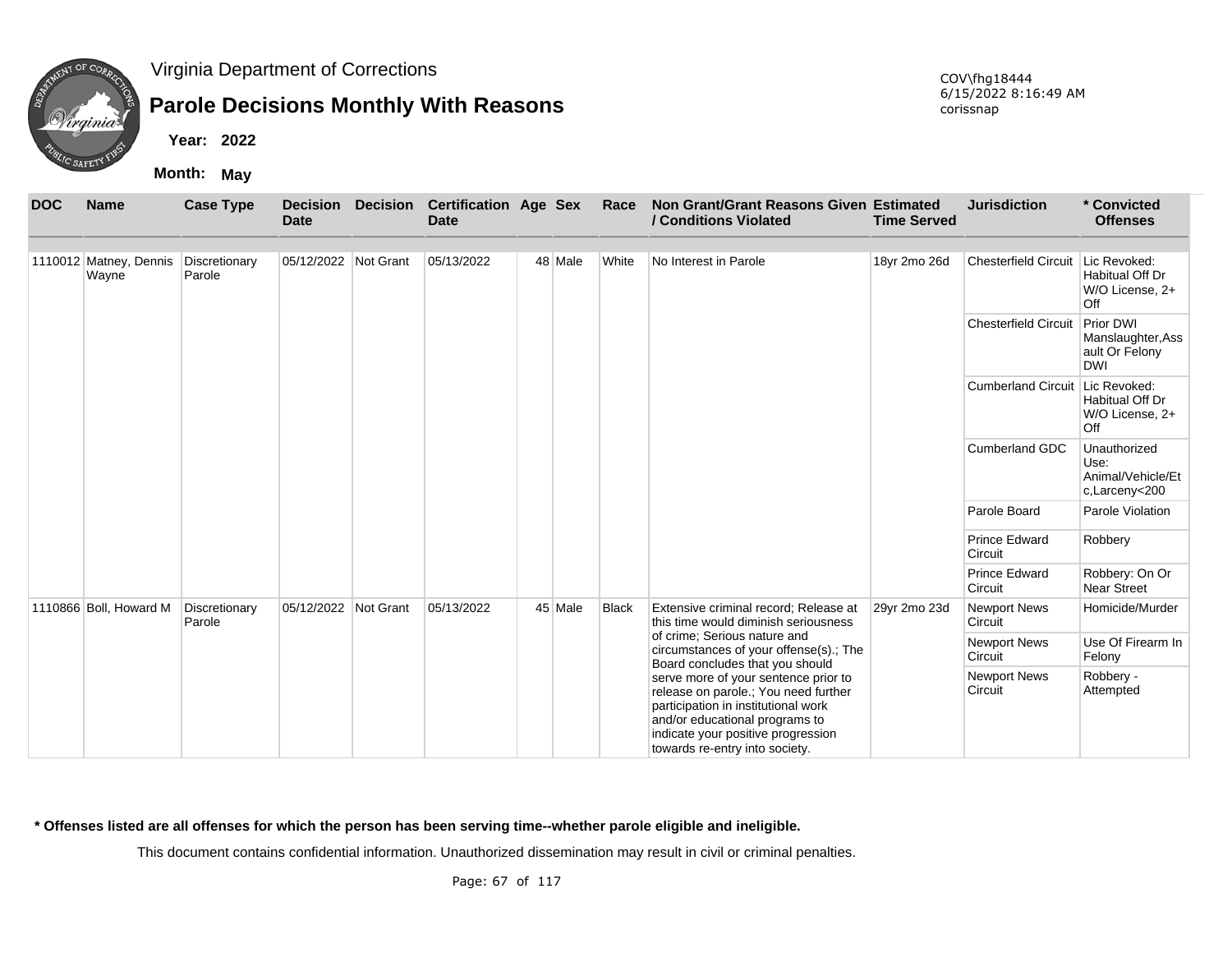

## **Parole Decisions Monthly With Reasons**

**Year: 2022**

**Month: May**

| <b>DOC</b> | <b>Name</b>                    | <b>Case Type</b>        | <b>Decision</b><br>Date | <b>Decision</b>  | <b>Certification Age Sex</b><br><b>Date</b> |         | Race         | Non Grant/Grant Reasons Given Estimated<br>/ Conditions Violated                                                                                                                                                                                                                                                                                                                                                                      | <b>Time Served</b> | <b>Jurisdiction</b>                                            | * Convicted<br><b>Offenses</b>                                              |
|------------|--------------------------------|-------------------------|-------------------------|------------------|---------------------------------------------|---------|--------------|---------------------------------------------------------------------------------------------------------------------------------------------------------------------------------------------------------------------------------------------------------------------------------------------------------------------------------------------------------------------------------------------------------------------------------------|--------------------|----------------------------------------------------------------|-----------------------------------------------------------------------------|
|            | 1111663 Cruz, Martin<br>Santos | Discretionary<br>Parole | 05/07/2022              | Not Grant        | 05/10/2022                                  | 58 Male | White        | Considering your offense and your<br>institutional records, the Board<br>concludes that you should serve more<br>of your sentence before being<br>paroled.; History of substance abuse.;<br>Release at this time would diminish<br>seriousness of crime; Serious nature<br>and circumstances of your offense(s).;<br>You need further participation in<br>institutional work and/or educational<br>programs to indicate your positive | 34yr 8mo 16d       | Alexandria Circuit<br>Alexandria Circuit<br>Alexandria Circuit | <b>Statutory Burglary</b><br><b>Statutory Burglary</b><br>Sex Assault, Rape |
| 1112749    | Freeman.<br>Matthew            | Discretionary<br>Parole | 05/23/2022              | <b>Not Grant</b> | 05/26/2022                                  | 54 Male | <b>Black</b> | progression towards re-entry into<br>society.<br>Other; Release at this time would<br>diminish seriousness of crime; Serious<br>nature and circumstances of your                                                                                                                                                                                                                                                                      | 3yr 0mo 8d         | Southampton<br>Circuit                                         | Drugs:<br>Sell/Provide For<br>Resale Sch   Or li                            |
|            |                                |                         |                         |                  |                                             |         |              | offense(s).; Your record of institutional<br>infractions indicates a disregard for<br>rules and that you are not ready to<br>conform to society.                                                                                                                                                                                                                                                                                      |                    | Parole Board<br>Southampton<br>Circuit                         | Parole Violation<br>Drugs:<br>Sell/Provide For<br>Resale Sch I Or li        |
|            |                                |                         |                         |                  |                                             |         |              |                                                                                                                                                                                                                                                                                                                                                                                                                                       |                    | <b>Suffolk Circuit</b>                                         | (Attempted)Burgl:<br>Enter Structure To<br>Commit<br>Larceny/A&B/Etc        |

**\* Offenses listed are all offenses for which the person has been serving time--whether parole eligible and ineligible.**

This document contains confidential information. Unauthorized dissemination may result in civil or criminal penalties.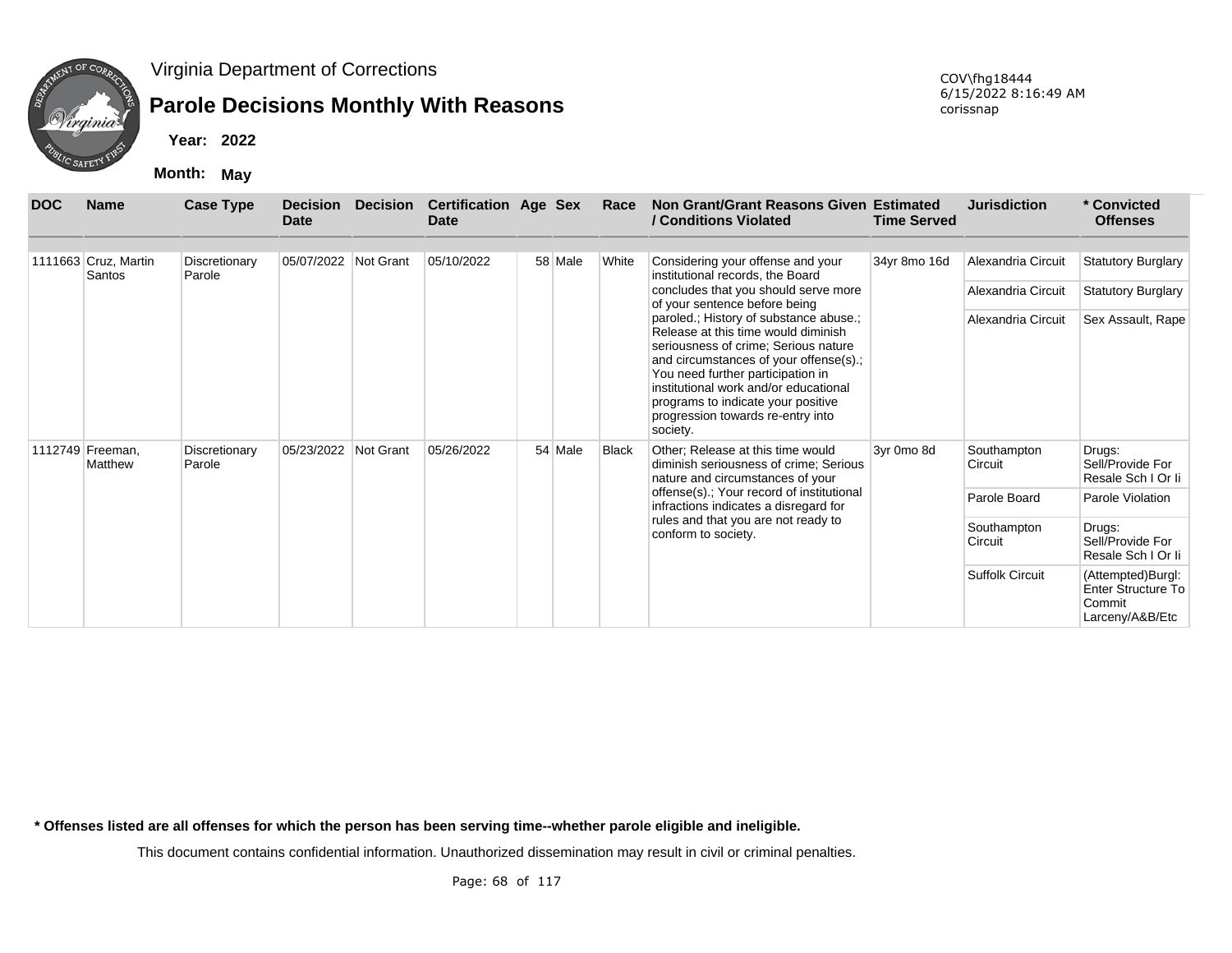

## **Parole Decisions Monthly With Reasons**

**Year: 2022**

**Month: May**

| <b>DOC</b> | <b>Name</b>                            | <b>Case Type</b>        | <b>Decision</b><br>Date                                                              | <b>Decision</b> | <b>Certification Age Sex</b><br><b>Date</b> |                        | Race                                                                                                                                                                                                                                                                                                                                                         | Non Grant/Grant Reasons Given Estimated<br>/ Conditions Violated                                            | <b>Time Served</b>      | <b>Jurisdiction</b>                                      | * Convicted<br><b>Offenses</b>                                 |
|------------|----------------------------------------|-------------------------|--------------------------------------------------------------------------------------|-----------------|---------------------------------------------|------------------------|--------------------------------------------------------------------------------------------------------------------------------------------------------------------------------------------------------------------------------------------------------------------------------------------------------------------------------------------------------------|-------------------------------------------------------------------------------------------------------------|-------------------------|----------------------------------------------------------|----------------------------------------------------------------|
|            | 1113005 Khan, Nadeem<br>Ahmed          | Discretionary<br>Parole | 05/05/2022 Not Grant                                                                 |                 | 05/05/2022                                  | 53 Male                | Asian<br>or                                                                                                                                                                                                                                                                                                                                                  | Conviction of a new crime while<br>incarcerated; History of substance                                       | 27yr 5mo 6d             | Alexandria Circuit                                       | Burglary                                                       |
|            |                                        |                         |                                                                                      |                 |                                             |                        | Pacific                                                                                                                                                                                                                                                                                                                                                      | abuse.; Release at this time would<br>Islande diminish seriousness of crime; Serious                        |                         | Alexandria Circuit                                       | Robbery                                                        |
|            |                                        |                         |                                                                                      |                 |                                             |                        |                                                                                                                                                                                                                                                                                                                                                              | nature and circumstances of your<br>offense(s).; The Board concludes that                                   |                         | Alexandria Circuit                                       | Sex Assault, Rape                                              |
|            |                                        |                         |                                                                                      |                 |                                             |                        | you should serve more of your<br>sentence prior to release on parole.;<br>The Board considers you to be a risk<br>to the community.; You need further<br>participation in institutional work<br>and/or educational programs to<br>indicate your positive progression<br>towards re-entry into society.<br><b>Black</b><br>your offense(s).; You need further |                                                                                                             | <b>Buchanan Circuit</b> | Aggravated<br>Sexual Battery:<br>Victim Injury,<br>Force |                                                                |
|            | 1115467 Craig, Stephen<br><b>Brian</b> | Discretionary<br>Parole | 05/05/2022 Not Grant<br>05/06/2022<br>57 Male<br>Serious nature and circumstances of | 31yr 10mo 6d    | Rockingham/Harris<br>onburg Circuit         | Homicide-<br>Attempted |                                                                                                                                                                                                                                                                                                                                                              |                                                                                                             |                         |                                                          |                                                                |
|            |                                        |                         |                                                                                      |                 |                                             |                        |                                                                                                                                                                                                                                                                                                                                                              | participation in institutional work<br>and/or educational programs to<br>indicate your positive progression |                         | Rockingham/Harris<br>onburg Circuit                      | <b>Breaking And</b><br>Entering                                |
|            |                                        |                         |                                                                                      |                 |                                             |                        |                                                                                                                                                                                                                                                                                                                                                              | towards re-entry into society.; You<br>need to show a longer period of stable                               |                         | Rockingham/Harris<br>onburg Circuit                      | Malicious<br>Wounding                                          |
|            |                                        |                         |                                                                                      |                 |                                             |                        |                                                                                                                                                                                                                                                                                                                                                              | adjustment.; Your prior failure(s)<br>and/or convictions while under<br>community supervision indicate that |                         | Rockingham/Harris<br>onburg Circuit                      | Malicious<br>Wounding                                          |
|            |                                        |                         |                                                                                      |                 |                                             |                        |                                                                                                                                                                                                                                                                                                                                                              | you are unlikely to comply with<br>conditions of release.; Your record of                                   |                         | Rockingham/Harris<br>onburg Circuit                      | Malicious<br>Wounding                                          |
|            |                                        |                         |                                                                                      |                 |                                             |                        |                                                                                                                                                                                                                                                                                                                                                              | institutional infractions indicates a<br>disregard for rules and that you are not                           |                         | Parole Board                                             | Parole Violation                                               |
|            |                                        |                         |                                                                                      |                 |                                             |                        |                                                                                                                                                                                                                                                                                                                                                              | ready to conform to society.                                                                                |                         | Rockingham/Harris<br>onburg Circuit                      | Burglary: Enter<br><b>Bldg To</b><br>Murder/Rape/Etc,<br>Armed |
|            |                                        |                         |                                                                                      |                 |                                             |                        |                                                                                                                                                                                                                                                                                                                                                              |                                                                                                             |                         | Rockingham/Harris<br>onburg Circuit                      | Burglary: Enter<br>House To<br>Murder/Rape/Etc                 |

**\* Offenses listed are all offenses for which the person has been serving time--whether parole eligible and ineligible.**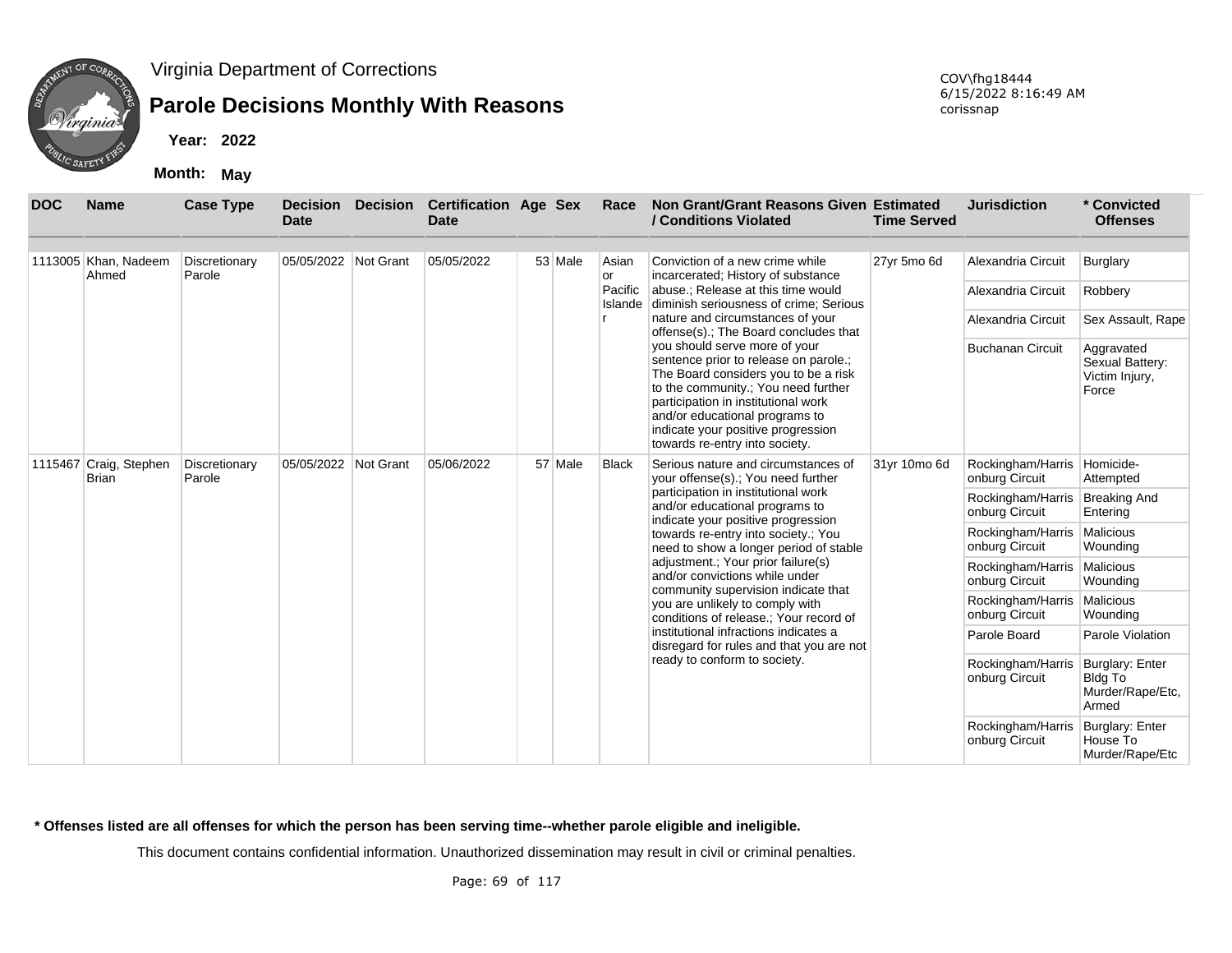

# **Parole Decisions Monthly With Reasons**

**Year: 2022**

**Month: May**

| <b>DOC</b>      | <b>Name</b>                            | <b>Case Type</b>        | <b>Decision</b><br><b>Date</b> | <b>Decision</b> | <b>Certification Age Sex</b><br><b>Date</b> |          | Race         | Non Grant/Grant Reasons Given Estimated<br>/ Conditions Violated                                                | <b>Time Served</b> | <b>Jurisdiction</b>                 | * Convicted<br><b>Offenses</b>                 |
|-----------------|----------------------------------------|-------------------------|--------------------------------|-----------------|---------------------------------------------|----------|--------------|-----------------------------------------------------------------------------------------------------------------|--------------------|-------------------------------------|------------------------------------------------|
|                 | 1115467 Craig, Stephen<br><b>Brian</b> | Discretionary<br>Parole | 05/05/2022 Not Grant           |                 | 05/06/2022                                  | 57 Male  | Black        | Serious nature and circumstances of<br>your offense(s).; You need further parti                                 | 31yr 10mo 6d       | Rockingham/Harris<br>onburg Circuit | Statutory Burglary                             |
| 1115768 Bailey, | Theodore                               | Geriatric               | 05/09/2022 Not Grant           |                 | 05/11/2022                                  | 67 Male  | <b>Black</b> | Extensive criminal record; The Board<br>concludes that you should serve more                                    | 34yr 8mo 3d        | Alexandria Circuit                  | Larc-Grand                                     |
|                 | Roosevelt Jr.                          |                         |                                |                 |                                             |          |              | of your sentence prior to release on<br>parole.; Your prior failure(s) and/or                                   |                    | <b>Fairfax County</b><br>Circuit    | Larc-Grand                                     |
|                 |                                        |                         |                                |                 |                                             |          |              | convictions while under community<br>supervision indicate that you are<br>unlikely to comply with conditions of |                    | Rappahannock<br>Circuit             | Larc-Grand                                     |
|                 |                                        |                         |                                |                 |                                             | release. |              | Prince William<br>Circuit                                                                                       | Larc-Grand         |                                     |                                                |
|                 |                                        |                         |                                |                 |                                             |          |              |                                                                                                                 |                    | Prince William<br>Circuit           | <b>Statutory Burglary</b>                      |
|                 |                                        |                         |                                |                 |                                             |          |              |                                                                                                                 |                    | <b>Stafford Circuit</b>             | Larc-Grand                                     |
|                 |                                        |                         |                                |                 |                                             |          |              |                                                                                                                 |                    | <b>Stafford Circuit</b>             | <b>Breaking And</b><br>Entering                |
|                 |                                        |                         |                                |                 |                                             |          |              |                                                                                                                 |                    | Alexandria Circuit                  | <b>Statutory Burglary</b>                      |
|                 |                                        |                         |                                |                 |                                             |          |              |                                                                                                                 |                    | Alexandria Circuit                  | Larc-Grand                                     |
|                 |                                        |                         |                                |                 |                                             |          |              |                                                                                                                 |                    | Alexandria Circuit                  | Burglary                                       |
|                 |                                        |                         |                                |                 |                                             |          |              |                                                                                                                 |                    | Arlington Circuit                   | <b>Statutory Burglary</b>                      |
|                 |                                        |                         |                                |                 |                                             |          |              |                                                                                                                 |                    | Alexandria Circuit                  | Burglary                                       |
|                 |                                        |                         |                                |                 |                                             |          |              |                                                                                                                 |                    | Arlington Circuit                   | Larc-Grand                                     |
|                 |                                        |                         |                                |                 |                                             |          |              |                                                                                                                 |                    | Fairfax County<br>Circuit           | Grand Larceny:<br>>=\$200 Not From<br>A Person |
|                 |                                        |                         |                                |                 |                                             |          |              |                                                                                                                 |                    | <b>Fauquier Circuit</b>             | <b>Burglarious Tools:</b><br>Possession Of     |
|                 |                                        |                         |                                |                 |                                             |          |              |                                                                                                                 |                    | Alexandria Circuit                  | <b>Burglary</b>                                |

**\* Offenses listed are all offenses for which the person has been serving time--whether parole eligible and ineligible.**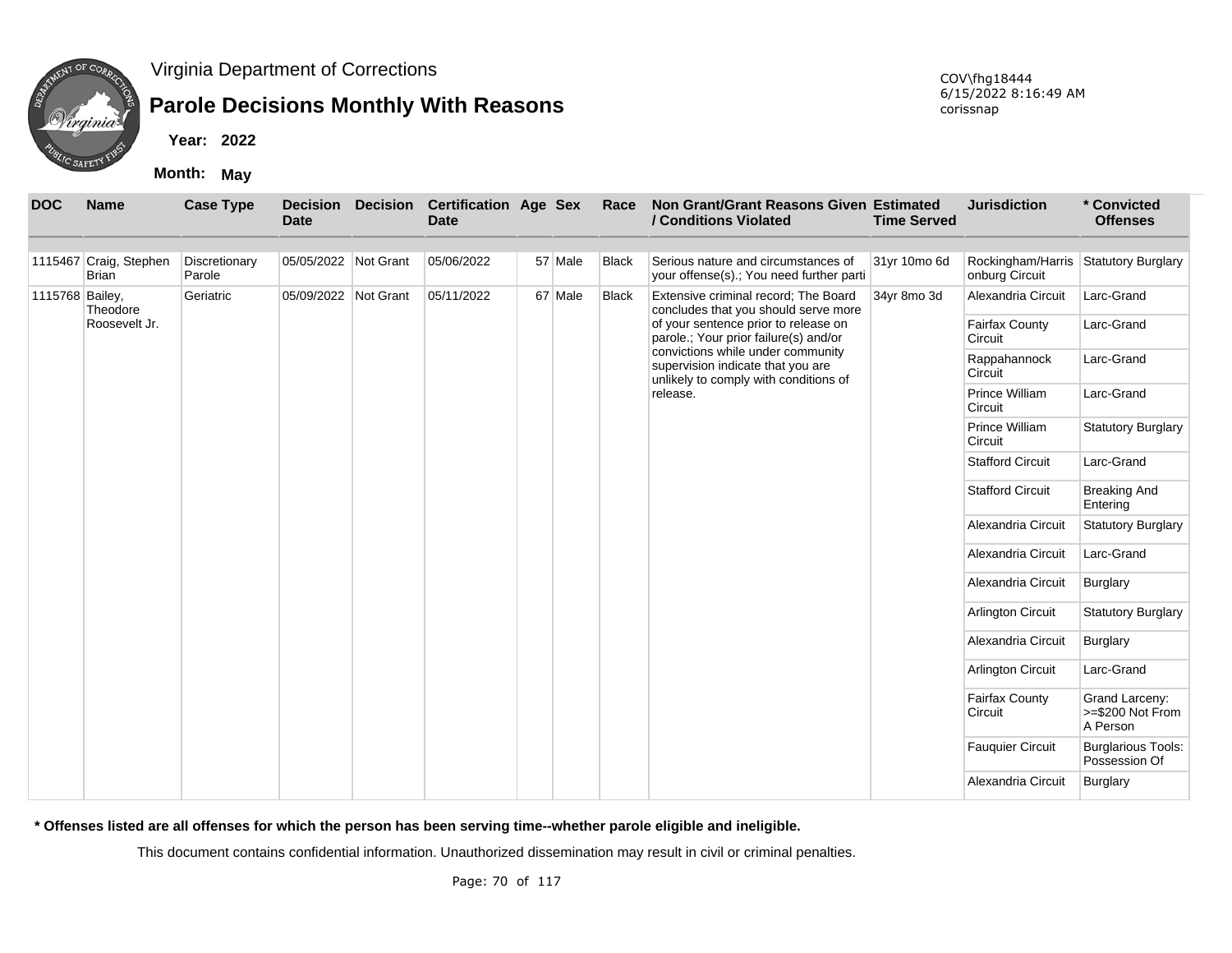

## **Parole Decisions Monthly With Reasons**

**Year: 2022**

**Month: May**

| <b>DOC</b>      | <b>Name</b>                       | <b>Case Type</b> | <b>Decision</b><br><b>Date</b> | <b>Decision</b> | <b>Certification Age Sex</b><br><b>Date</b> |         | Race         | Non Grant/Grant Reasons Given Estimated<br>/ Conditions Violated                                                                                                                                                           | <b>Time Served</b> | <b>Jurisdiction</b>                 | * Convicted<br><b>Offenses</b>                           |
|-----------------|-----------------------------------|------------------|--------------------------------|-----------------|---------------------------------------------|---------|--------------|----------------------------------------------------------------------------------------------------------------------------------------------------------------------------------------------------------------------------|--------------------|-------------------------------------|----------------------------------------------------------|
|                 |                                   |                  |                                |                 |                                             |         |              |                                                                                                                                                                                                                            |                    |                                     |                                                          |
| 1115768 Bailey, | Theodore<br>Roosevelt Jr.         | Geriatric        | 05/09/2022 Not Grant           |                 | 05/11/2022                                  | 67 Male | Black        | Extensive criminal record: The Board<br>concludes that you should serve more<br>of your sentence prior to release on                                                                                                       | 34yr 8mo 3d        | Alexandria Circuit                  | Grand Larceny:<br>>=\$200 Not From<br>A Person           |
|                 |                                   |                  |                                |                 |                                             |         |              | parole.; Your prior failure(s) and/or<br>convictions while under community                                                                                                                                                 |                    | <b>Arlington Circuit</b>            | Larc-Grand                                               |
|                 |                                   |                  |                                |                 |                                             |         |              | supervision indicate that you are<br>unlikely to comply with conditions of<br>release.                                                                                                                                     |                    | Fairfax County<br>Circuit           | Grand Larceny:<br>$>= $200$ Not From<br>A Person         |
|                 |                                   |                  |                                |                 |                                             |         |              |                                                                                                                                                                                                                            |                    | <b>Fauquier Circuit</b>             | Burglary: Enter<br>House To Commit<br>Larceny/A&B/Etc    |
|                 |                                   |                  |                                |                 |                                             |         |              |                                                                                                                                                                                                                            |                    | <b>Frederick Circuit</b>            | Grand Larceny:<br>>=\$200 Not From<br>A Person           |
|                 |                                   |                  |                                |                 |                                             |         |              |                                                                                                                                                                                                                            |                    | Loudoun Circuit                     | Firearm:<br>Poss/Transport<br>By Felon W/<br>Violent Off |
|                 |                                   |                  |                                |                 |                                             |         |              |                                                                                                                                                                                                                            |                    | Loudoun Circuit                     | Grand Larceny:<br>Firearm, Not From<br>A Person          |
|                 |                                   |                  |                                |                 |                                             |         |              |                                                                                                                                                                                                                            |                    | Rappahannock<br>Circuit             | Grand Larceny:<br>>=\$200 Not From<br>A Person           |
|                 |                                   |                  |                                |                 |                                             |         |              |                                                                                                                                                                                                                            |                    | Spotsylvania Circuit Grand Larceny: | >=\$200 Not From<br>A Person                             |
|                 | 1116076 Jackson, Elton<br>Manning | Dual Eligibility | 05/26/2022 Not Grant           |                 | 05/27/2022                                  | 66 Male | <b>Black</b> | Release at this time would diminish<br>seriousness of crime; Serious nature<br>and circumstances of your offense(s).;<br>The Board concludes that you should<br>serve more of your sentence prior to<br>release on parole. | 24yr 8mo 7d        | <b>Portsmouth Circuit</b>           | Homicide-1st<br>Degree                                   |

#### **\* Offenses listed are all offenses for which the person has been serving time--whether parole eligible and ineligible.**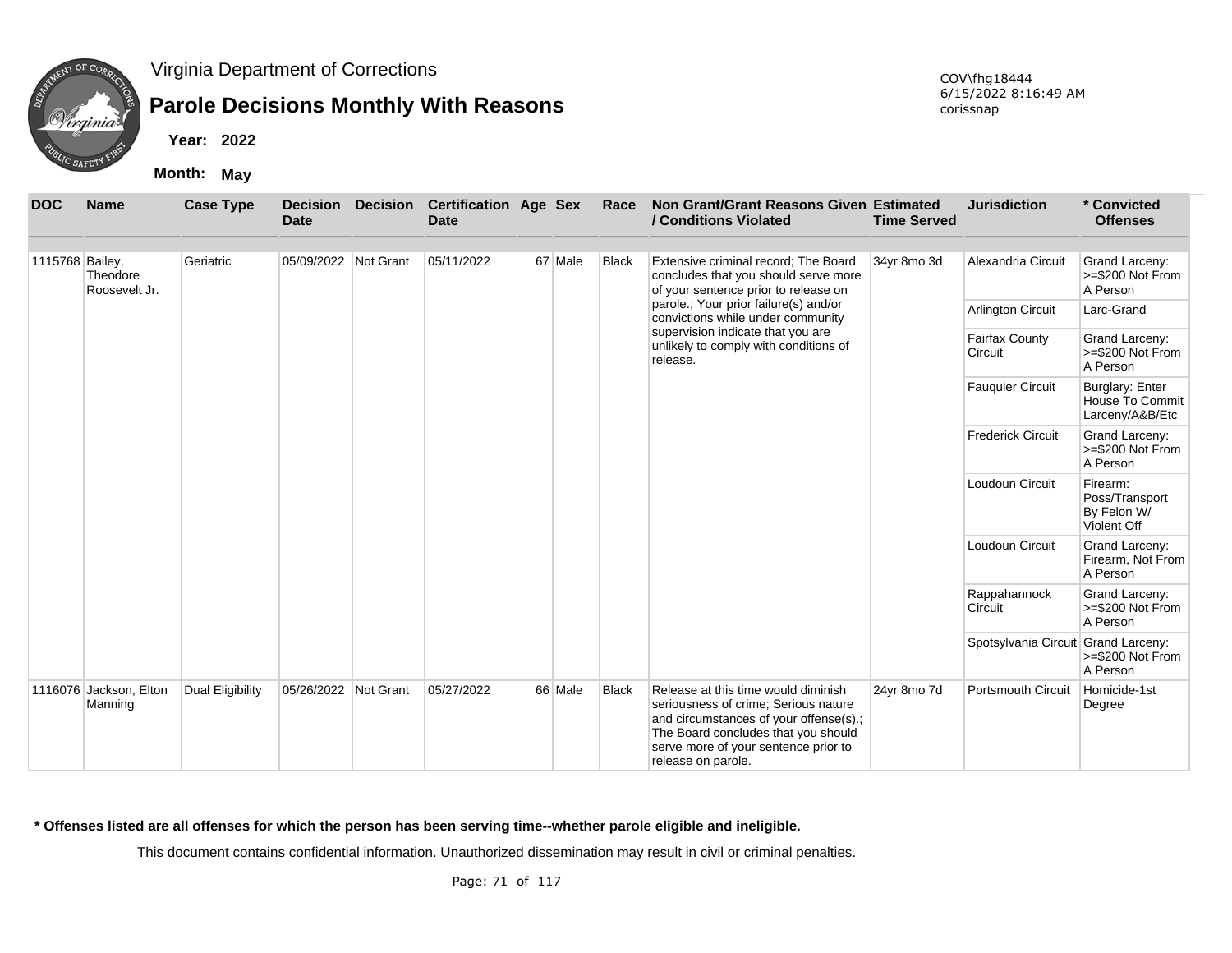

## **Parole Decisions Monthly With Reasons**

**Year: 2022**

**Month: May**

| <b>DOC</b>      | <b>Name</b> | <b>Case Type</b>        | <b>Date</b>          | <b>Decision Decision</b> | <b>Certification Age Sex</b><br><b>Date</b> |         | Race         | Non Grant/Grant Reasons Given Estimated<br>/ Conditions Violated                                                                                   | <b>Time Served</b> | <b>Jurisdiction</b>       | * Convicted<br><b>Offenses</b>       |
|-----------------|-------------|-------------------------|----------------------|--------------------------|---------------------------------------------|---------|--------------|----------------------------------------------------------------------------------------------------------------------------------------------------|--------------------|---------------------------|--------------------------------------|
|                 |             |                         |                      |                          |                                             |         |              |                                                                                                                                                    |                    |                           |                                      |
| 1117676 Battle, | Nathaniel L | Discretionary<br>Parole | 05/16/2022 Not Grant |                          | 05/17/2022                                  | 60 Male | <b>Black</b> | Extensive criminal record; Release at<br>this time would diminish seriousness<br>of crime; Serious nature and                                      |                    | 28yr 10mo 21d Hampton GDC | Utter/Pass<br>Worthless/Bad<br>Check |
|                 |             |                         |                      |                          |                                             |         |              | circumstances of your offense(s).; The<br>Board concludes that you should<br>serve more of your sentence prior to<br>release on parole.; The Board |                    | Hampton GDC               | Utter/Pass<br>Worthless/Bad<br>Check |
|                 |             |                         |                      |                          |                                             |         |              | considers you to be a risk to the<br>community.                                                                                                    |                    | Hampton GDC               | Utter/Pass<br>Worthless/Bad<br>Check |
|                 |             |                         |                      |                          |                                             |         |              |                                                                                                                                                    |                    | Hampton GDC               | Utter/Pass<br>Worthless/Bad<br>Check |
|                 |             |                         |                      |                          |                                             |         |              |                                                                                                                                                    |                    | Hampton GDC               | Utter/Pass<br>Worthless/Bad<br>Check |
|                 |             |                         |                      |                          |                                             |         |              |                                                                                                                                                    |                    | Hampton GDC               | Damage Prop-<br>Private              |
|                 |             |                         |                      |                          |                                             |         |              |                                                                                                                                                    |                    | <b>Hampton Circuit</b>    | <b>Breaking And</b><br>Entering      |
|                 |             |                         |                      |                          |                                             |         |              |                                                                                                                                                    |                    | <b>Hampton Circuit</b>    | Kidnap/Abduct                        |
|                 |             |                         |                      |                          |                                             |         |              |                                                                                                                                                    |                    | <b>Hampton Circuit</b>    | <b>Breaking And</b><br>Entering      |
|                 |             |                         |                      |                          |                                             |         |              |                                                                                                                                                    |                    | <b>Hampton Circuit</b>    | Sex Assault, Rape                    |
|                 |             |                         |                      |                          |                                             |         |              |                                                                                                                                                    |                    | <b>Hampton Circuit</b>    | Sodomy                               |

**\* Offenses listed are all offenses for which the person has been serving time--whether parole eligible and ineligible.**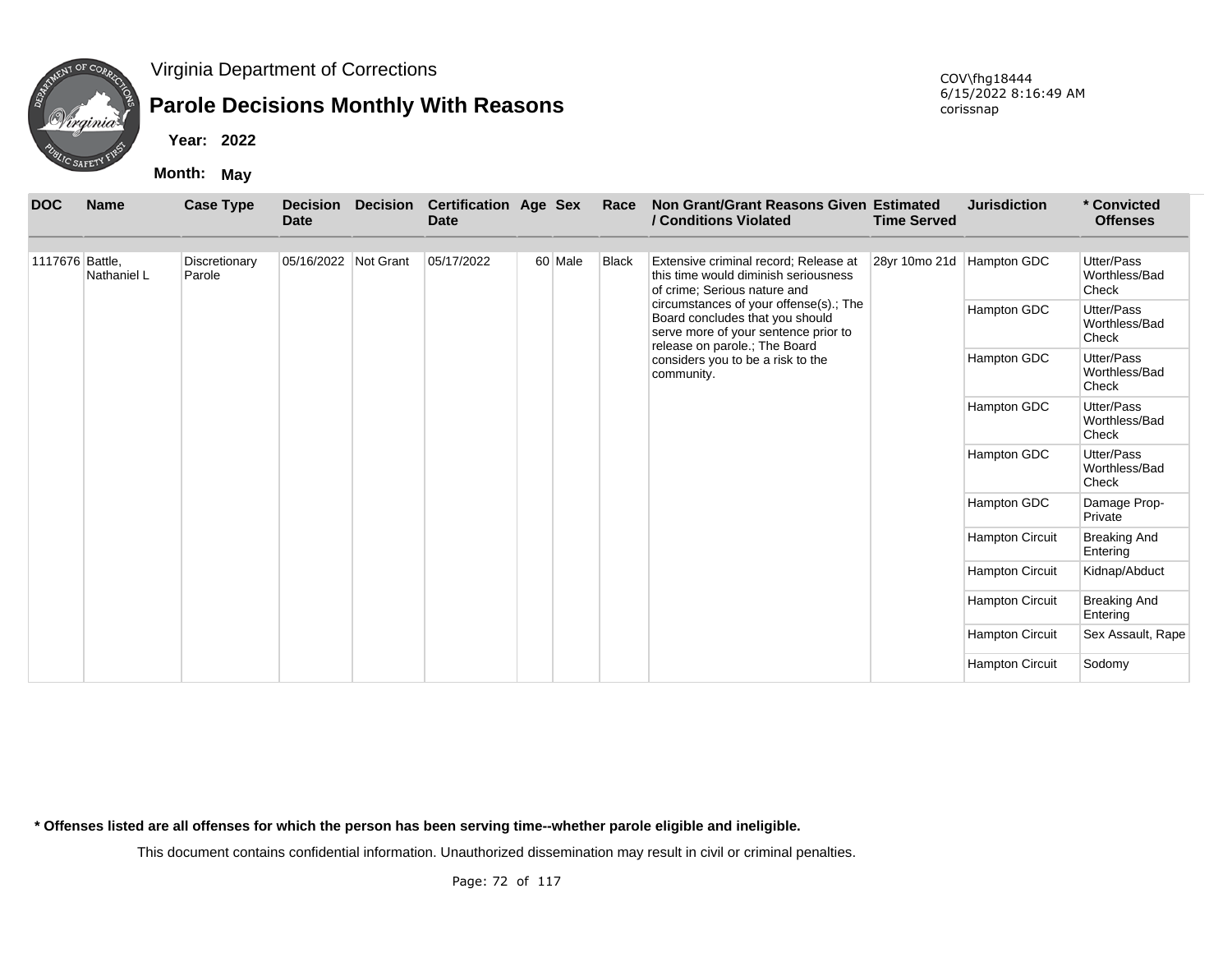

## **Parole Decisions Monthly With Reasons**

**Year: 2022**

**Month: May**

| <b>DOC</b> | <b>Name</b>                         | <b>Case Type</b>        | <b>Decision</b><br><b>Date</b> | <b>Decision</b> | <b>Certification Age Sex</b><br><b>Date</b> |         | Race                                                                                                                               | Non Grant/Grant Reasons Given Estimated<br>/ Conditions Violated                                                                                                                                            | <b>Time Served</b>      | <b>Jurisdiction</b>             | * Convicted<br><b>Offenses</b> |
|------------|-------------------------------------|-------------------------|--------------------------------|-----------------|---------------------------------------------|---------|------------------------------------------------------------------------------------------------------------------------------------|-------------------------------------------------------------------------------------------------------------------------------------------------------------------------------------------------------------|-------------------------|---------------------------------|--------------------------------|
|            | 1117860 Hill, David T               | Discretionary<br>Parole | 05/16/2022                     | Not Grant       | 05/18/2022                                  | 55 Male | Black                                                                                                                              | Conviction of a new crime while<br>incarcerated; Extensive criminal                                                                                                                                         | 36yr 7mo 4d             | <b>Newport News</b><br>Circuit  | Burglary                       |
|            |                                     |                         |                                |                 |                                             |         |                                                                                                                                    | record; History of violence.; Release at<br>this time would diminish seriousness                                                                                                                            |                         | <b>Hampton Circuit</b>          | Weapon Offense                 |
|            |                                     |                         |                                |                 |                                             |         |                                                                                                                                    | of crime; Serious nature and<br>circumstances of your offense(s).; The                                                                                                                                      |                         | <b>Hampton Circuit</b>          | Robbery                        |
|            |                                     |                         |                                |                 |                                             |         |                                                                                                                                    | Board concludes that you should<br>serve more of your sentence prior to<br>release on parole.; The Board                                                                                                    |                         | Southampton<br>Circuit          | Possession Of<br>Weapon        |
|            |                                     |                         |                                |                 |                                             |         |                                                                                                                                    | considers you to be a risk to the<br>community.; Your record of                                                                                                                                             |                         | <b>Newport News</b><br>Circuit  | Homicide-1st<br>Degree         |
|            |                                     |                         |                                |                 |                                             |         |                                                                                                                                    | institutional infractions indicates a<br>disregard for rules and that you are not<br>ready to conform to society.                                                                                           |                         | Southampton<br>Circuit          | Mayhem/Maiming                 |
|            |                                     |                         |                                |                 |                                             |         |                                                                                                                                    |                                                                                                                                                                                                             |                         | <b>Newport News</b><br>Circuit  | Weapon Offense                 |
|            |                                     |                         |                                |                 |                                             |         |                                                                                                                                    |                                                                                                                                                                                                             |                         | Southampton<br>Circuit          | Mayhem/Maiming                 |
|            | 1118233 Redinger, John              | Dual Eligibility        | 05/11/2022                     | Not Grant       | 05/12/2022                                  | 71 Male | White                                                                                                                              | Release at this time would diminish<br>seriousness of crime; Serious nature                                                                                                                                 | 31yr 1mo 10d            | <b>Newport News</b><br>Circuit  | Larc-Grand                     |
|            |                                     |                         |                                |                 |                                             |         |                                                                                                                                    | and circumstances of your offense(s).;<br>You need further participation in<br>institutional work and/or educational<br>programs to indicate your positive<br>progression towards re-entry into<br>society. |                         | <b>Newport News</b><br>Circuit  | Homicide-1st<br>Degree         |
|            | 1118666 Sculthorpe,<br>James Thomas | Discretionary<br>Parole | 05/23/2022                     | Not Grant       | 05/25/2022                                  | 57 Male | White                                                                                                                              | You need to show a longer period of<br>stable adjustment.; Your prior failure(s)                                                                                                                            | 28yr 0mo 6d             | <b>Richmond City</b><br>Circuit | Escape                         |
|            |                                     |                         |                                |                 |                                             |         | and/or convictions while under<br>community supervision indicate that<br>you are unlikely to comply with<br>conditions of release. |                                                                                                                                                                                                             | <b>Hopewell Circuit</b> | Homicide-1st<br>Degree          |                                |

**\* Offenses listed are all offenses for which the person has been serving time--whether parole eligible and ineligible.**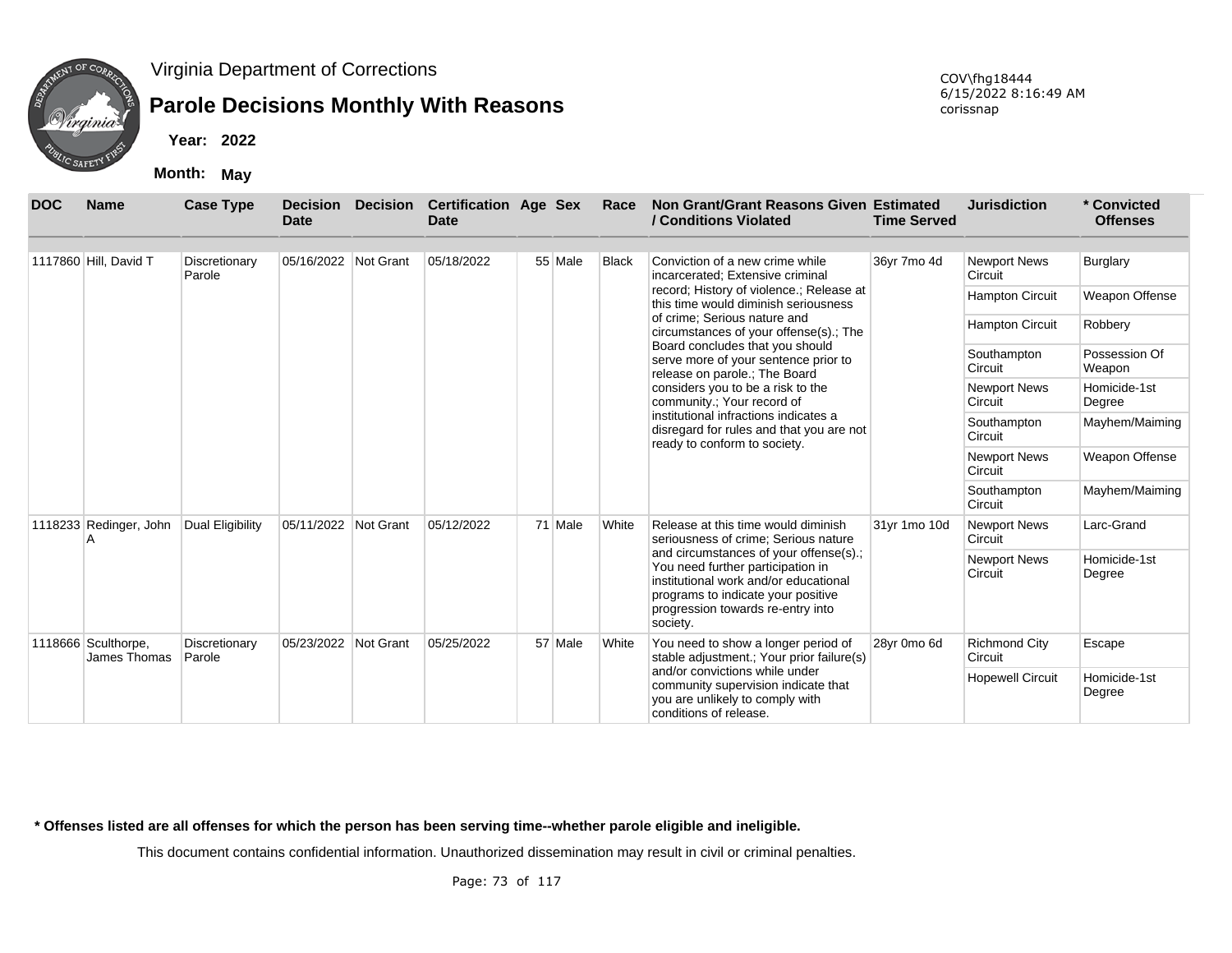

## **Parole Decisions Monthly With Reasons**

**Year: 2022**

**Month: May**

| <b>DOC</b> | <b>Name</b>                           | <b>Case Type</b>        | <b>Decision</b><br><b>Date</b> | <b>Decision</b> | <b>Certification Age Sex</b><br><b>Date</b> |         | Race         | Non Grant/Grant Reasons Given Estimated<br>/ Conditions Violated                                             | <b>Time Served</b> | <b>Jurisdiction</b>             | * Convicted<br><b>Offenses</b>    |
|------------|---------------------------------------|-------------------------|--------------------------------|-----------------|---------------------------------------------|---------|--------------|--------------------------------------------------------------------------------------------------------------|--------------------|---------------------------------|-----------------------------------|
|            | 1120479 Felton, Winford<br>Gospel Jr. | Dual Eligibility        | 05/23/2022 Not Grant           |                 | 05/25/2022                                  | 61 Male | <b>Black</b> | Crimes committed - Homicide-Capital,<br>Homicide-1st Degree, Failure To                                      | 28yr 0mo 0d        | Newport News -<br>Civl/Crim GDC | Failure To Appear                 |
|            |                                       |                         |                                |                 |                                             |         |              | Appear; History of violence.; Release<br>at this time would diminish<br>seriousness of crime; Serious nature |                    | <b>Newport News</b><br>Circuit  | Use Of Firearm In<br>Felony       |
|            |                                       |                         |                                |                 |                                             |         |              | and circumstances of your offense(s).;<br>The Board concludes that you should                                |                    | <b>Newport News</b><br>Circuit  | Homicide-1st<br>Degree            |
|            |                                       |                         |                                |                 |                                             |         |              | serve more of your sentence prior to<br>release on parole.; The Board                                        |                    | <b>Newport News</b><br>Circuit  | Homicide-Capital                  |
|            | 1122018 Smith, Darrell                |                         |                                |                 |                                             |         |              | considers you to be a risk to the<br>community.                                                              |                    | <b>Newport News</b><br>Circuit  | Use Of Firearm In<br>Felony       |
|            | Tyrone                                | Discretionary<br>Parole | 05/11/2022 Not Grant           |                 | 05/12/2022                                  | 51 Male | <b>Black</b> | No Interest in Parole                                                                                        | 30yr 6mo 29d       | <b>Newport News</b><br>Circuit  | Use Of Firearm In<br>Felony       |
|            |                                       |                         |                                |                 |                                             |         |              |                                                                                                              |                    | <b>Newport News</b><br>Circuit  | Homicide-1st<br>Degree            |
|            |                                       |                         |                                |                 |                                             |         |              |                                                                                                              |                    | <b>Newport News</b><br>Circuit  | Use Of Firearm In<br>Felony       |
|            |                                       |                         |                                |                 |                                             |         |              |                                                                                                              |                    | <b>Newport News</b><br>Circuit  | Mayhem/Maiming                    |
|            |                                       |                         |                                |                 |                                             |         |              |                                                                                                              |                    | <b>Newport News</b><br>Circuit  | Firing Into<br>Dwelling Or Buildi |
|            |                                       |                         |                                |                 |                                             |         |              |                                                                                                              |                    | <b>Newport News</b><br>Circuit  | Mayhem/Maiming                    |
|            |                                       |                         |                                |                 |                                             |         |              |                                                                                                              |                    | <b>Newport News</b><br>Circuit  | <b>Traffic Offense</b>            |
|            |                                       |                         |                                |                 |                                             |         |              |                                                                                                              |                    | <b>Newport News</b><br>Circuit  | Use Of Firearm In<br>Felony       |
|            |                                       |                         |                                |                 |                                             |         |              |                                                                                                              |                    | <b>Newport News</b><br>Circuit  | Carrying<br>Concealed<br>Weapon   |
|            |                                       |                         |                                |                 |                                             |         |              |                                                                                                              |                    | <b>Portsmouth Circuit</b>       | Possess<br>Firearm/Drug           |

**\* Offenses listed are all offenses for which the person has been serving time--whether parole eligible and ineligible.**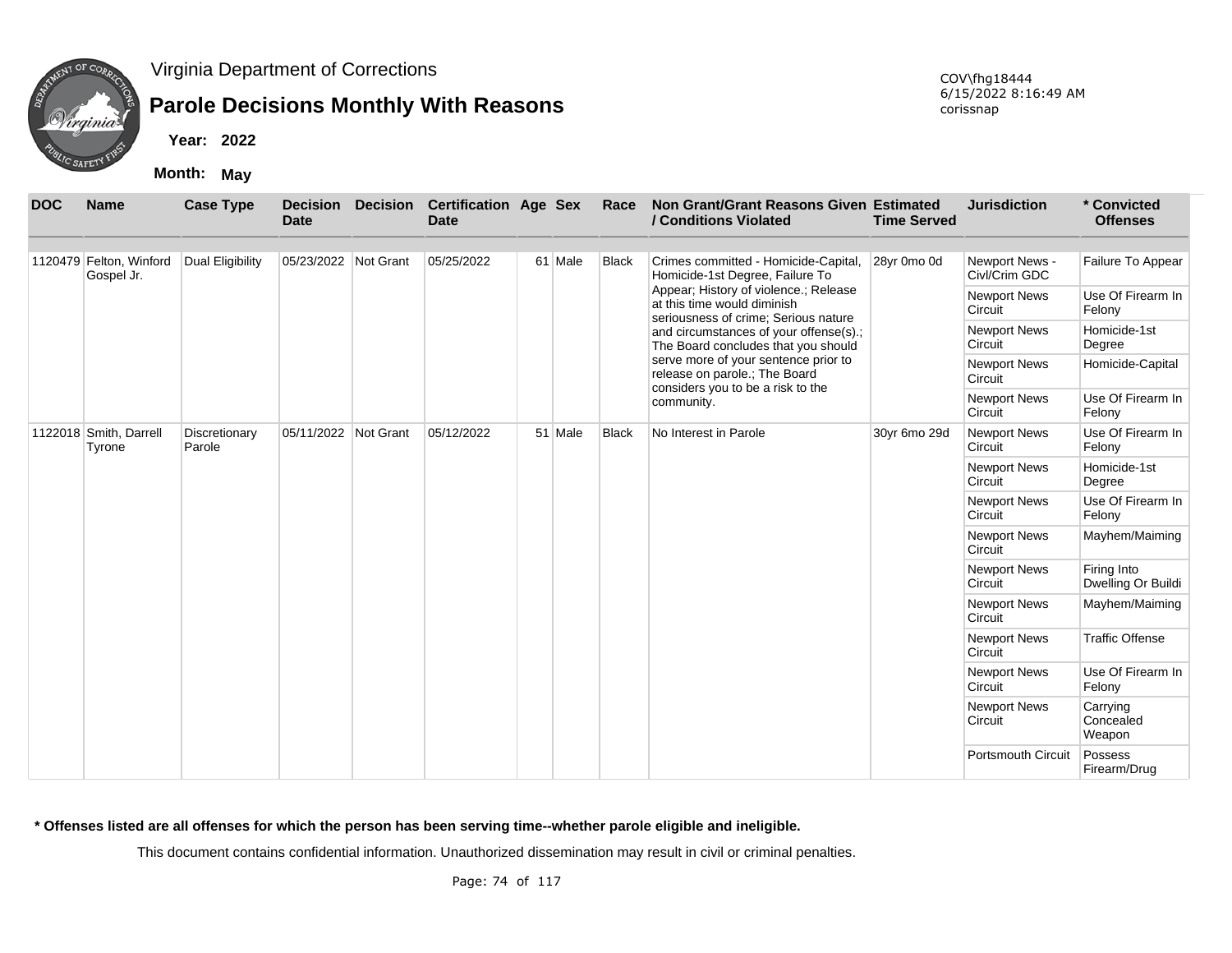

## **Parole Decisions Monthly With Reasons**

**Year: 2022**

**Month: May**

| <b>DOC</b> | <b>Name</b>                         | <b>Case Type</b>        | <b>Decision</b><br><b>Date</b> | <b>Decision</b> | <b>Certification Age Sex</b><br><b>Date</b> |         | Race         | Non Grant/Grant Reasons Given Estimated<br>/ Conditions Violated                                                     | <b>Time Served</b> | <b>Jurisdiction</b>       | * Convicted<br><b>Offenses</b>      |
|------------|-------------------------------------|-------------------------|--------------------------------|-----------------|---------------------------------------------|---------|--------------|----------------------------------------------------------------------------------------------------------------------|--------------------|---------------------------|-------------------------------------|
|            | 1122018 Smith, Darrell<br>Tyrone    | Discretionary<br>Parole | 05/11/2022 Not Grant           |                 | 05/12/2022                                  | 51 Male | <b>Black</b> | No Interest in Parole                                                                                                | 30yr 6mo 29d       | <b>Portsmouth Circuit</b> | Cocaine-Possess                     |
|            | 1126122 Fisher, James<br>Aubrey Jr. | Discretionary<br>Parole | 05/09/2022 Not Grant           |                 | 05/11/2022                                  | 56 Male | White        | History of violence.; Release at this<br>time would diminish seriousness of                                          | 33yr 3mo 3d        | <b>Henrico Circuit</b>    | Sex Asslt-<br><b>Attempted Rape</b> |
|            |                                     |                         |                                |                 |                                             |         |              | crime: Serious nature and<br>circumstances of your offense(s).; The                                                  |                    | <b>Henrico Circuit</b>    | <b>Breaking And</b><br>Entering     |
|            |                                     |                         |                                |                 |                                             |         |              | Board concludes that you should<br>serve more of your sentence prior to<br>release on parole.; Your prior failure(s) |                    | <b>Henrico Circuit</b>    | Forcible Sodomy                     |
|            |                                     |                         |                                |                 |                                             |         |              | and/or convictions while under<br>community supervision indicate that                                                |                    | <b>Henrico Circuit</b>    | <b>Breaking And</b><br>Entering     |
|            |                                     |                         |                                |                 |                                             |         |              | you are unlikely to comply with<br>conditions of release.                                                            |                    | <b>Henrico Circuit</b>    | Sex Assault, Rape                   |
|            |                                     |                         |                                |                 |                                             |         |              |                                                                                                                      |                    | <b>Henrico Circuit</b>    | Aggravated<br>Sexual Battery        |
|            |                                     |                         |                                |                 |                                             |         |              |                                                                                                                      |                    | <b>Henrico Circuit</b>    | Aggravated<br>Sexual Battery        |
|            |                                     |                         |                                |                 |                                             |         |              |                                                                                                                      |                    | <b>Henrico Circuit</b>    | <b>Breaking And</b><br>Entering     |
|            |                                     |                         |                                |                 |                                             |         |              |                                                                                                                      |                    | <b>Henrico Circuit</b>    | Larc-Petty                          |
|            |                                     |                         |                                |                 |                                             |         |              |                                                                                                                      |                    | <b>Henrico Circuit</b>    | <b>Statutory Burglary</b>           |
|            |                                     |                         |                                |                 |                                             |         |              |                                                                                                                      |                    | <b>Henrico Circuit</b>    | <b>Statutory Burglary</b>           |
|            |                                     |                         |                                |                 |                                             |         |              |                                                                                                                      |                    | <b>Henrico Circuit</b>    | <b>Statutory Burglary</b>           |
|            |                                     |                         |                                |                 |                                             |         |              |                                                                                                                      |                    | Parole Board              | Parole Violation                    |

**\* Offenses listed are all offenses for which the person has been serving time--whether parole eligible and ineligible.**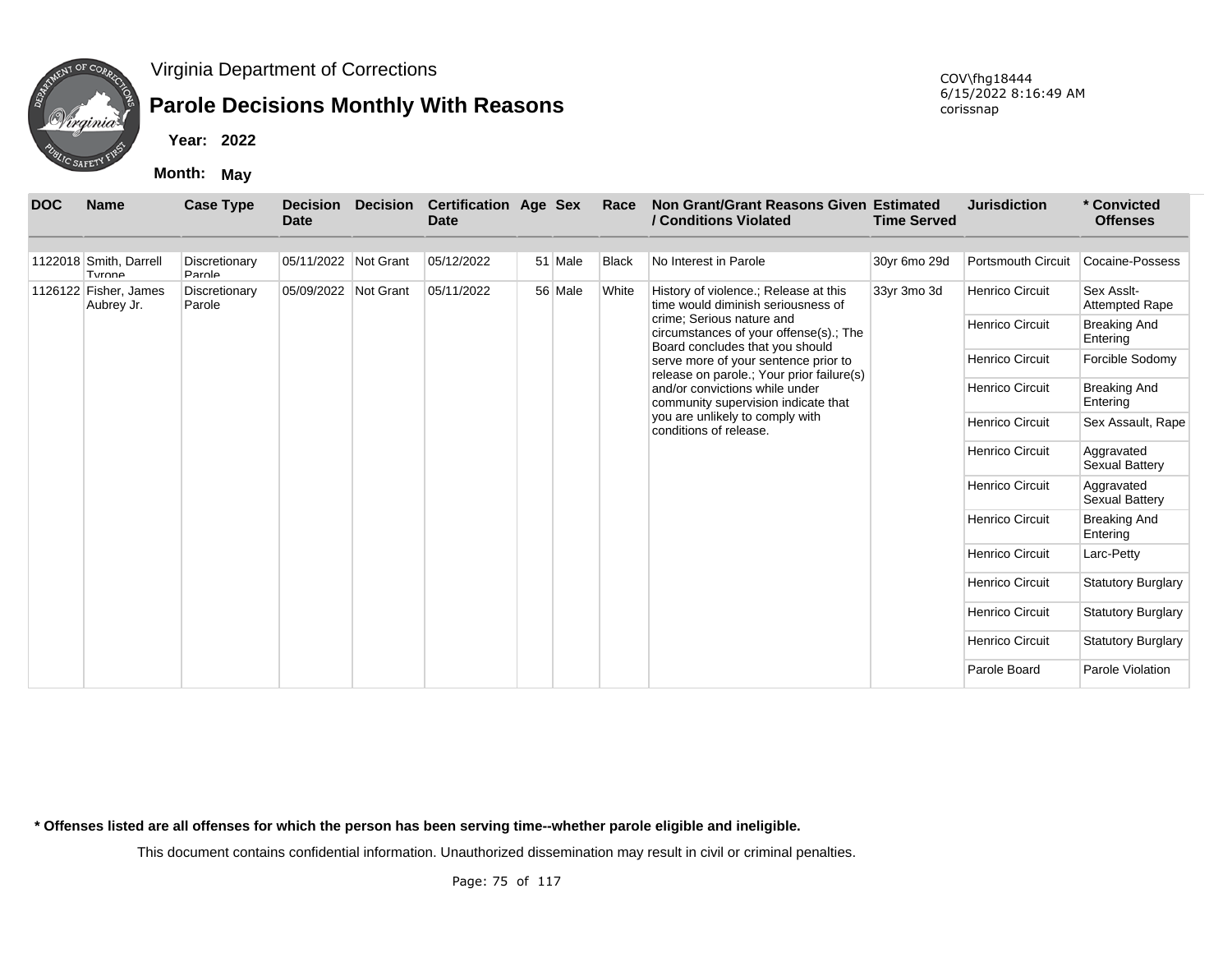

## **Parole Decisions Monthly With Reasons**

**Year: 2022**

**Month: May**

| <b>DOC</b> | <b>Name</b>                      | <b>Case Type</b> | <b>Decision</b><br><b>Date</b> | <b>Decision</b> | <b>Certification Age Sex</b><br><b>Date</b> |         | Race  | Non Grant/Grant Reasons Given Estimated<br>/ Conditions Violated                               | <b>Time Served</b> | <b>Jurisdiction</b>            | * Convicted<br><b>Offenses</b> |
|------------|----------------------------------|------------------|--------------------------------|-----------------|---------------------------------------------|---------|-------|------------------------------------------------------------------------------------------------|--------------------|--------------------------------|--------------------------------|
|            | 1126391 Mamlin, David<br>Maurice | Geriatric        | 05/04/2022 Not Grant           |                 | 05/05/2022                                  | 60 Male | White | Extensive criminal record; Release at<br>this time would diminish seriousness                  | 22yr 2mo 4d        | Norfolk Circuit                | Larc-Grand                     |
|            |                                  |                  |                                |                 |                                             |         |       | of crime; Serious nature and<br>circumstances of your offense(s).; The                         |                    | Norfolk Circuit                | Robbery -<br>Attempted         |
|            |                                  |                  |                                |                 |                                             |         |       | Board concludes that you should<br>serve more of your sentence prior to                        |                    | <b>Norfolk Circuit</b>         | Larc-Grand                     |
|            |                                  |                  |                                |                 |                                             |         |       | release on parole.; The Board<br>considers you to be a risk to the                             |                    | Norfolk Circuit                | Larc-Grand                     |
|            |                                  |                  |                                |                 |                                             |         |       | community.; Your record indicates a<br>serious disregard for the property<br>rights of others. |                    | Virginia Beach<br><b>GDC</b>   | Larc-Petty                     |
|            |                                  |                  |                                |                 |                                             |         |       |                                                                                                |                    | Norfolk Circuit                | Larc-Grand                     |
|            |                                  |                  |                                |                 |                                             |         |       |                                                                                                |                    | Norfolk Circuit                | Robbery -<br>Attempted         |
|            |                                  |                  |                                |                 |                                             |         |       |                                                                                                |                    | Norfolk Circuit                | <b>Burgl Tools-</b><br>Possess |
|            |                                  |                  |                                |                 |                                             |         |       |                                                                                                |                    | Norfolk Circuit                | Larc-Grand                     |
|            |                                  |                  |                                |                 |                                             |         |       |                                                                                                |                    | Norfolk Circuit                | <b>Statutory Burglary</b>      |
|            |                                  |                  |                                |                 |                                             |         |       |                                                                                                |                    | Norfolk Circuit                | Homicide-1st<br>Degree         |
|            |                                  |                  |                                |                 |                                             |         |       |                                                                                                |                    | Norfolk Circuit                | Larc-Grand                     |
|            |                                  |                  |                                |                 |                                             |         |       |                                                                                                |                    | Parole Board                   | Parole Violation               |
|            |                                  |                  |                                |                 |                                             |         |       |                                                                                                |                    | Virginia Beach<br><b>GDC</b>   | Larc-Petty                     |
|            |                                  |                  |                                |                 |                                             |         |       |                                                                                                |                    | <b>Newport News</b><br>Circuit | Larc-Grand                     |
|            |                                  |                  |                                |                 |                                             |         |       |                                                                                                |                    | Parole Board                   | Parole Violation               |

**\* Offenses listed are all offenses for which the person has been serving time--whether parole eligible and ineligible.**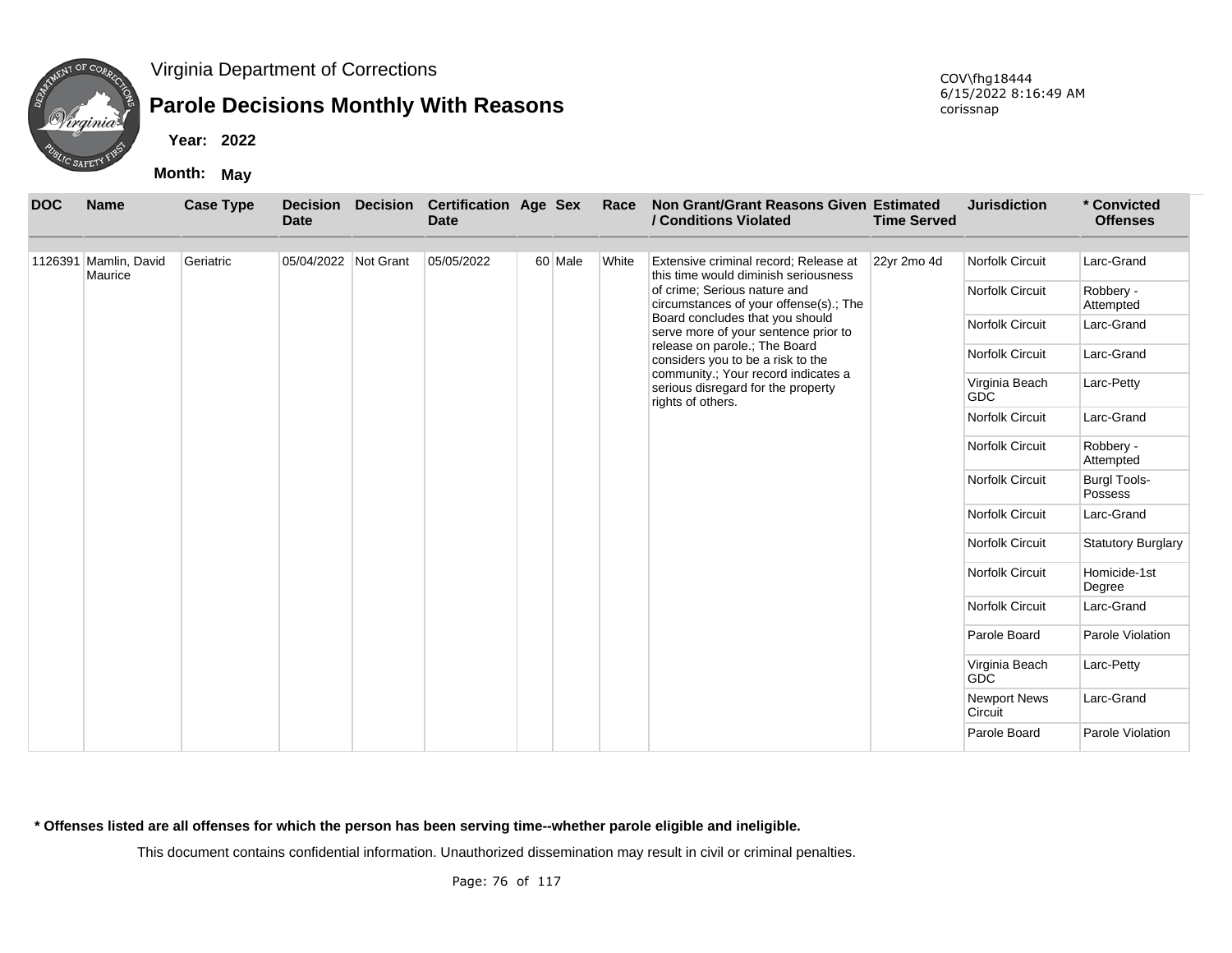

## **Parole Decisions Monthly With Reasons**

**Year: 2022**

**Month: May**

| <b>DOC</b> | <b>Name</b>            | <b>Case Type</b> | <b>Decision</b><br><b>Date</b> | <b>Decision</b> | <b>Certification Age Sex</b><br><b>Date</b> |         | Race         | Non Grant/Grant Reasons Given Estimated<br>/ Conditions Violated                                                    | <b>Time Served</b> | <b>Jurisdiction</b>             | * Convicted<br><b>Offenses</b>          |
|------------|------------------------|------------------|--------------------------------|-----------------|---------------------------------------------|---------|--------------|---------------------------------------------------------------------------------------------------------------------|--------------------|---------------------------------|-----------------------------------------|
|            | 1126760 Turner, Johnny | Dual Eligibility | 05/16/2022 Not Grant           |                 | 05/18/2022                                  | 61 Male | <b>Black</b> | Considering your offense and your                                                                                   | 45yr 7mo 26d       | Augusta Circuit                 | Sodomy                                  |
|            | Lemuel                 |                  |                                |                 |                                             |         |              | institutional records, the Board<br>concludes that you should serve more<br>of your sentence before being           |                    | Augusta Circuit                 | Marijuana-<br>Possess                   |
|            |                        |                  |                                |                 |                                             |         |              | paroled.; Conviction of a new crime<br>while incarcerated; Extensive criminal<br>record; History of violence.; Poor |                    | <b>Richmond City</b><br>Circuit | <b>Malicious</b><br>Wounding            |
|            |                        |                  |                                |                 |                                             |         |              | institutional adjustment (for example,<br>motivation/attitude, unfavorable                                          |                    | <b>Powhatan Circuit</b>         | <b>Violating Prison</b><br><b>Rules</b> |
|            |                        |                  |                                |                 |                                             |         |              | reports, lack of program involvement,<br>etc.); Release at this time would<br>diminish seriousness of crime; The    |                    | <b>Powhatan Circuit</b>         | <b>Violating Prison</b><br><b>Rules</b> |
|            |                        |                  |                                |                 |                                             |         |              | Board considers you to be a risk to the<br>community.; Your record of                                               |                    | <b>Powhatan Circuit</b>         | Weapon Offense                          |
|            |                        |                  |                                |                 |                                             |         |              | institutional infractions indicates a<br>disregard for rules and that you are not                                   |                    | <b>Powhatan Circuit</b>         | <b>Crimes Against</b><br>Person         |
|            |                        |                  |                                |                 |                                             |         |              | ready to conform to society.                                                                                        |                    | <b>Powhatan Circuit</b>         | Flight-Escape -<br>Attempted            |
|            |                        |                  |                                |                 |                                             |         |              |                                                                                                                     |                    | Mecklenburg<br>Circuit          | <b>Crimes Against</b><br>Person         |
|            |                        |                  |                                |                 |                                             |         |              |                                                                                                                     |                    | <b>Richmond City</b><br>Circuit | Burglary                                |
|            |                        |                  |                                |                 |                                             |         |              |                                                                                                                     |                    | <b>Richmond City</b><br>Circuit | Robbery                                 |
|            |                        |                  |                                |                 |                                             |         |              |                                                                                                                     |                    | Southampton<br>Circuit          | Possession Of<br>Weapon                 |
|            |                        |                  |                                |                 |                                             |         |              |                                                                                                                     |                    | Mecklenburg<br>Circuit          | Weapon Offense                          |

**\* Offenses listed are all offenses for which the person has been serving time--whether parole eligible and ineligible.**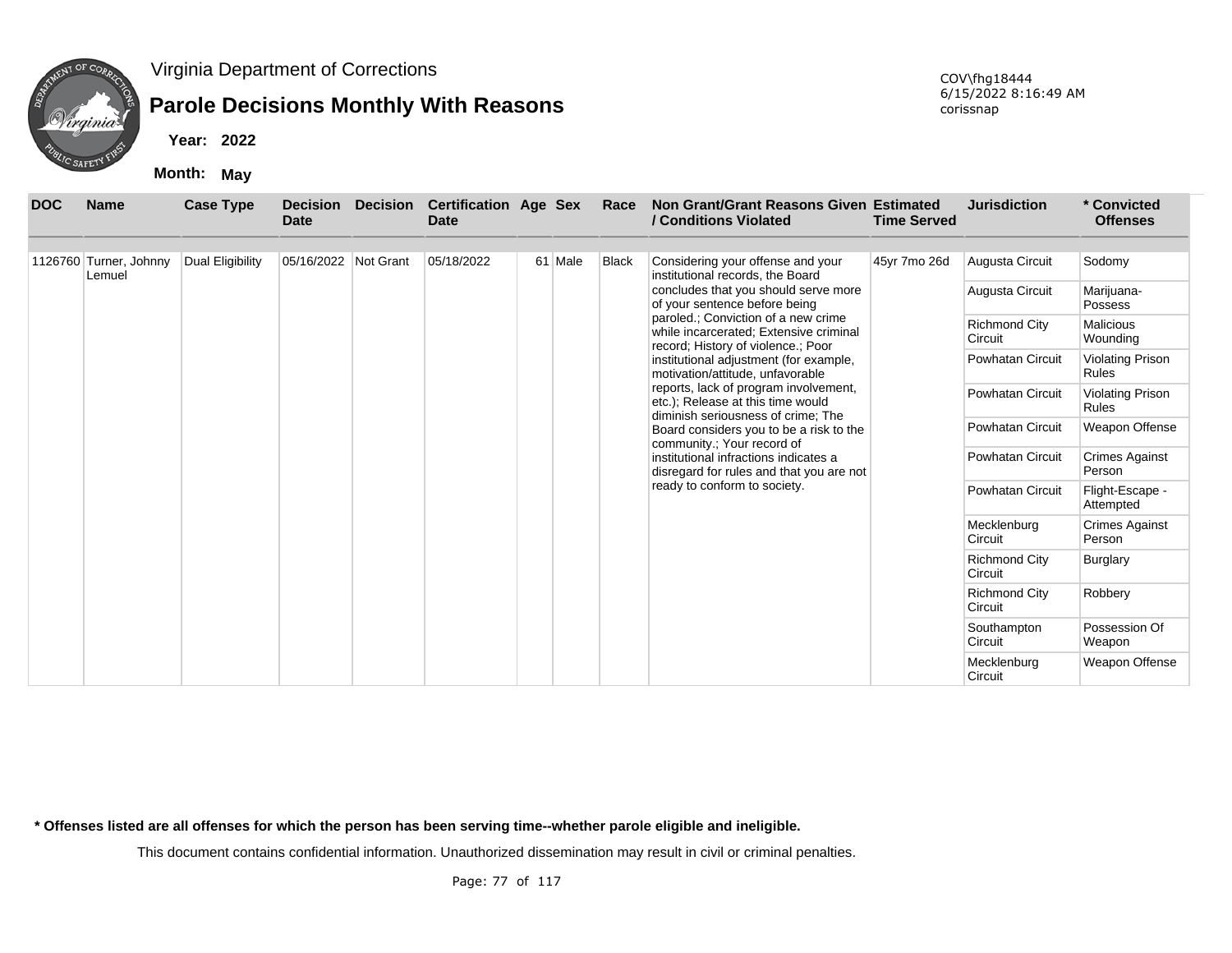

## **Parole Decisions Monthly With Reasons**

**Year: 2022**

**Month: May**

| <b>DOC</b> | <b>Name</b>                       | <b>Case Type</b>        | <b>Decision</b><br><b>Date</b> | <b>Decision</b> | <b>Certification Age Sex</b><br><b>Date</b> |               | Race         | Non Grant/Grant Reasons Given Estimated<br>/ Conditions Violated                                                    | <b>Time Served</b> | <b>Jurisdiction</b>             | * Convicted<br><b>Offenses</b>                                        |
|------------|-----------------------------------|-------------------------|--------------------------------|-----------------|---------------------------------------------|---------------|--------------|---------------------------------------------------------------------------------------------------------------------|--------------------|---------------------------------|-----------------------------------------------------------------------|
|            | 1126760 Turner, Johnny<br>Lemuel  | Dual Eligibility        | 05/16/2022 Not Grant           |                 | 05/18/2022                                  | 61 Male       | <b>Black</b> | Considering your offense and your<br>institutional records, the Board                                               | 45yr 7mo 26d       | Richmond City -<br>Crim GDC     | Simple Assault                                                        |
|            |                                   |                         |                                |                 |                                             |               |              | concludes that you should serve more<br>of your sentence before being<br>paroled.; Conviction of a new crime        |                    | <b>Richmond City</b><br>Circuit | Burglary                                                              |
|            |                                   |                         |                                |                 |                                             |               |              | while incarcerated; Extensive criminal<br>record; History of violence.; Poor                                        |                    | <b>Richmond City</b><br>Circuit | Possession Of<br>Weapon                                               |
|            |                                   |                         |                                |                 |                                             |               |              | institutional adjustment (for example,<br>motivation/attitude, unfavorable<br>reports, lack of program involvement, |                    | <b>Richmond City</b><br>Circuit | Sex Assault, Rape                                                     |
|            |                                   |                         |                                |                 |                                             |               |              | etc.); Release at this time would<br>diminish seriousness of crime: The                                             |                    | <b>Richmond City</b><br>Circuit | Synth Narcotic-<br><b>Possess</b>                                     |
|            |                                   |                         |                                |                 |                                             |               |              | Board considers you to be a risk to the<br>community.; Your record of                                               |                    | <b>Richmond City</b><br>Circuit | Weapon Offense                                                        |
|            |                                   |                         |                                |                 |                                             |               |              | institutional infractions indicates a<br>disregard for rules and that you are not<br>ready to conform to society    |                    | Southampton<br>Circuit          | <b>Crimes Against</b><br>Person                                       |
|            | 1128508 Landry, Holly<br>Michelle | Discretionary<br>Parole | 05/23/2022                     | Not Grant       | 05/24/2022                                  | 42 Femal<br>e | White        | Release at this time would diminish<br>seriousness of crime; Serious nature                                         | 25yr 9mo 22d       | <b>Norfolk Circuit</b>          | Robbery                                                               |
|            |                                   |                         |                                |                 |                                             |               |              | and circumstances of your offense(s).;<br>The Board concludes that you should                                       |                    | Norfolk Circuit                 | Robbery                                                               |
|            |                                   |                         |                                |                 |                                             |               |              | serve more of your sentence prior to<br>release on parole.; The Board                                               |                    | Norfolk Circuit                 | <b>Malicious</b><br>Wounding                                          |
|            |                                   |                         |                                |                 |                                             |               |              | considers you to be a risk to the<br>community.                                                                     |                    | Norfolk Circuit                 | Kidnap/Abduct                                                         |
|            |                                   |                         |                                |                 |                                             |               |              |                                                                                                                     |                    | Norfolk Circuit                 | Kidnap/Abduct                                                         |
|            |                                   |                         |                                |                 |                                             |               |              |                                                                                                                     |                    | Norfolk Circuit                 | (Conspiracy) Abdu<br>ction: By Force,<br>Intimidation Or<br>Deception |
|            |                                   |                         |                                |                 |                                             |               |              |                                                                                                                     |                    | <b>Norfolk Circuit</b>          | (Conspiracy)Murd<br>er: 1st Degree                                    |
|            |                                   |                         |                                |                 |                                             |               |              |                                                                                                                     |                    | <b>Norfolk Circuit</b>          | Homicide-Capital                                                      |

**\* Offenses listed are all offenses for which the person has been serving time--whether parole eligible and ineligible.**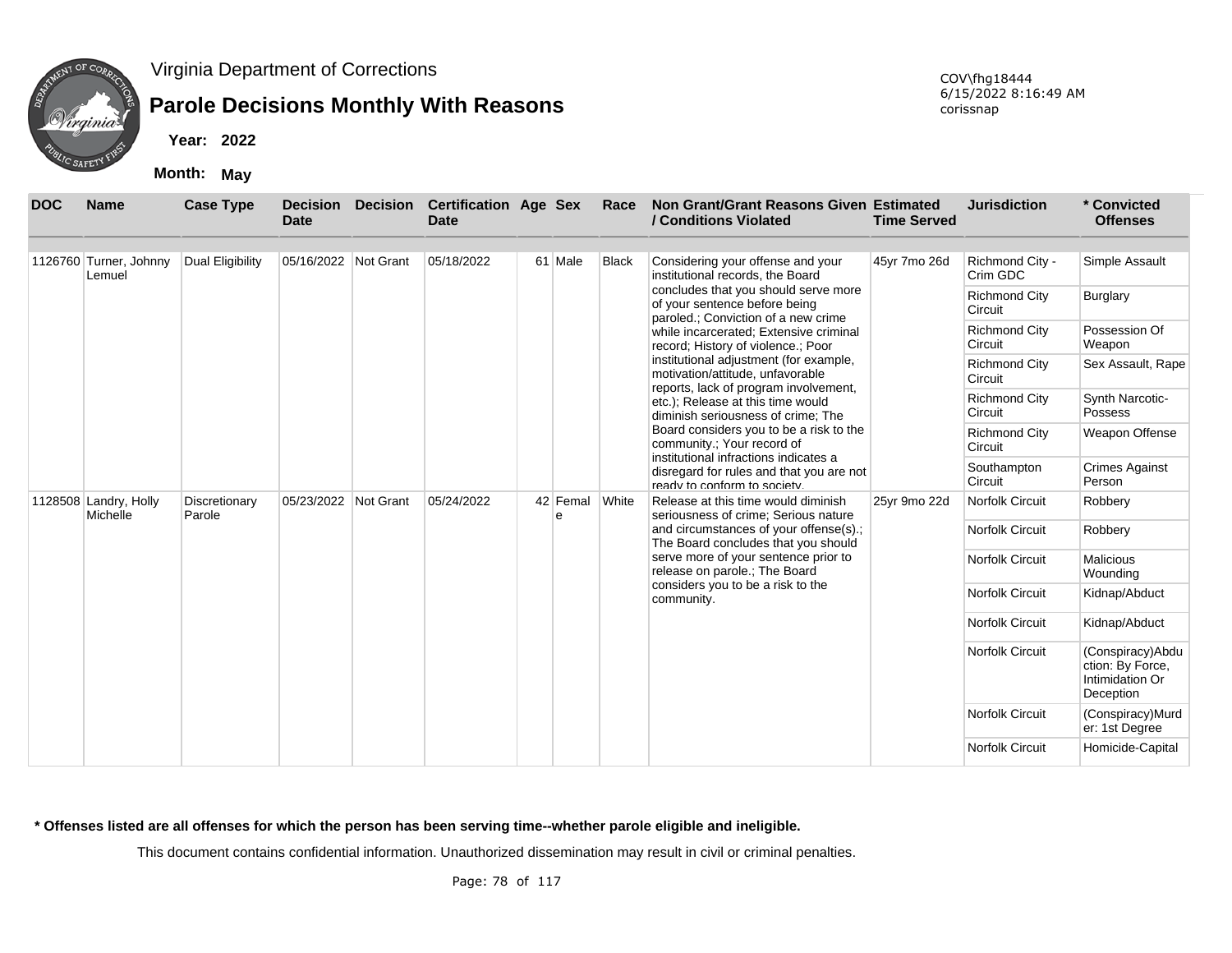

## **Parole Decisions Monthly With Reasons**

**Year: 2022**

**Month: May**

| <b>DOC</b>                     | <b>Name</b>                 | <b>Case Type</b>        | <b>Decision</b><br><b>Date</b> | <b>Decision</b> | <b>Certification Age Sex</b><br>Date |               | Race                                            | Non Grant/Grant Reasons Given Estimated<br>/ Conditions Violated                                                                                                                                                                                    | <b>Time Served</b>        | <b>Jurisdiction</b>              | * Convicted<br><b>Offenses</b>                               |
|--------------------------------|-----------------------------|-------------------------|--------------------------------|-----------------|--------------------------------------|---------------|-------------------------------------------------|-----------------------------------------------------------------------------------------------------------------------------------------------------------------------------------------------------------------------------------------------------|---------------------------|----------------------------------|--------------------------------------------------------------|
|                                | 1128773 Watkins, Rickie     | Discretionary<br>Parole | 05/09/2022 Not Grant           |                 | 05/11/2022                           | 57 Male       | <b>Black</b>                                    | Release at this time would diminish<br>seriousness of crime: Serious nature                                                                                                                                                                         | 35yr 9mo 22d              | <b>Fairfax County</b><br>Circuit | Sex Assault, Rape                                            |
|                                |                             |                         |                                |                 |                                      |               |                                                 | and circumstances of your offense(s).;<br>The Board concludes that you should<br>serve more of your sentence prior to                                                                                                                               |                           | <b>Fairfax County</b><br>Circuit | Burglary                                                     |
|                                |                             |                         |                                |                 |                                      |               |                                                 | release on parole.                                                                                                                                                                                                                                  |                           | Alexandria Circuit               | Burglary: At Night,<br>To Commit<br>Felony, Armed            |
|                                |                             |                         |                                |                 |                                      |               |                                                 |                                                                                                                                                                                                                                                     |                           | Alexandria Circuit               | Sodomy: By<br>Force Or Victim<br>Helplessness                |
|                                |                             |                         |                                |                 |                                      |               |                                                 |                                                                                                                                                                                                                                                     |                           | Alexandria Circuit               | (Attempted)Sodo<br>my: By Force Or<br>Victim<br>Helplessness |
|                                |                             |                         |                                |                 |                                      |               |                                                 |                                                                                                                                                                                                                                                     |                           | Alexandria Circuit               | Rape: Intercourse<br>By<br>Force/Threat/Intim<br>idation     |
| 1130511                        | Scott, Celestine Geriatric  |                         | 05/26/2022 Not Grant           |                 | 05/27/2022                           | 67 Femal<br>e | <b>Black</b>                                    | Release at this time would diminish<br>seriousness of crime; Serious nature                                                                                                                                                                         | 20yr 0mo 6d               | <b>Norfolk Circuit</b>           | Homicide-1st<br>Degree                                       |
|                                |                             |                         |                                |                 |                                      |               |                                                 | and circumstances of your offense(s).                                                                                                                                                                                                               |                           | <b>Norfolk Circuit</b>           | Robbery                                                      |
|                                | 1130856 Moore, Dwan<br>Jose | <b>Dual Eligibility</b> | 05/06/2022 Not Grant           |                 | 05/06/2022                           | 68 Male       | <b>Black</b>                                    | History of violence.; Release at this<br>time would diminish seriousness of<br>crime; Serious nature and<br>circumstances of your offense(s).; The<br>Board concludes that you should<br>serve more of your sentence prior to<br>release on parole. | 40yr 2mo 14d              | <b>Portsmouth Circuit</b>        | Homicide/Murder                                              |
| 1131021 Hanks, Jeffrey<br>Dean |                             | Geriatric               | 05/04/2022 Not Grant           |                 | 05/05/2022                           | 63 Male       | White                                           | Other: Release at this time would<br>diminish seriousness of crime; Serious                                                                                                                                                                         | 20yr 1mo 1d               | Northumberland<br>Circuit        | Forcible Sodomy                                              |
|                                |                             |                         |                                |                 |                                      |               | nature and circumstances of your<br>offense(s). |                                                                                                                                                                                                                                                     | Northumberland<br>Circuit | Forcible Sodomy                  |                                                              |

**\* Offenses listed are all offenses for which the person has been serving time--whether parole eligible and ineligible.**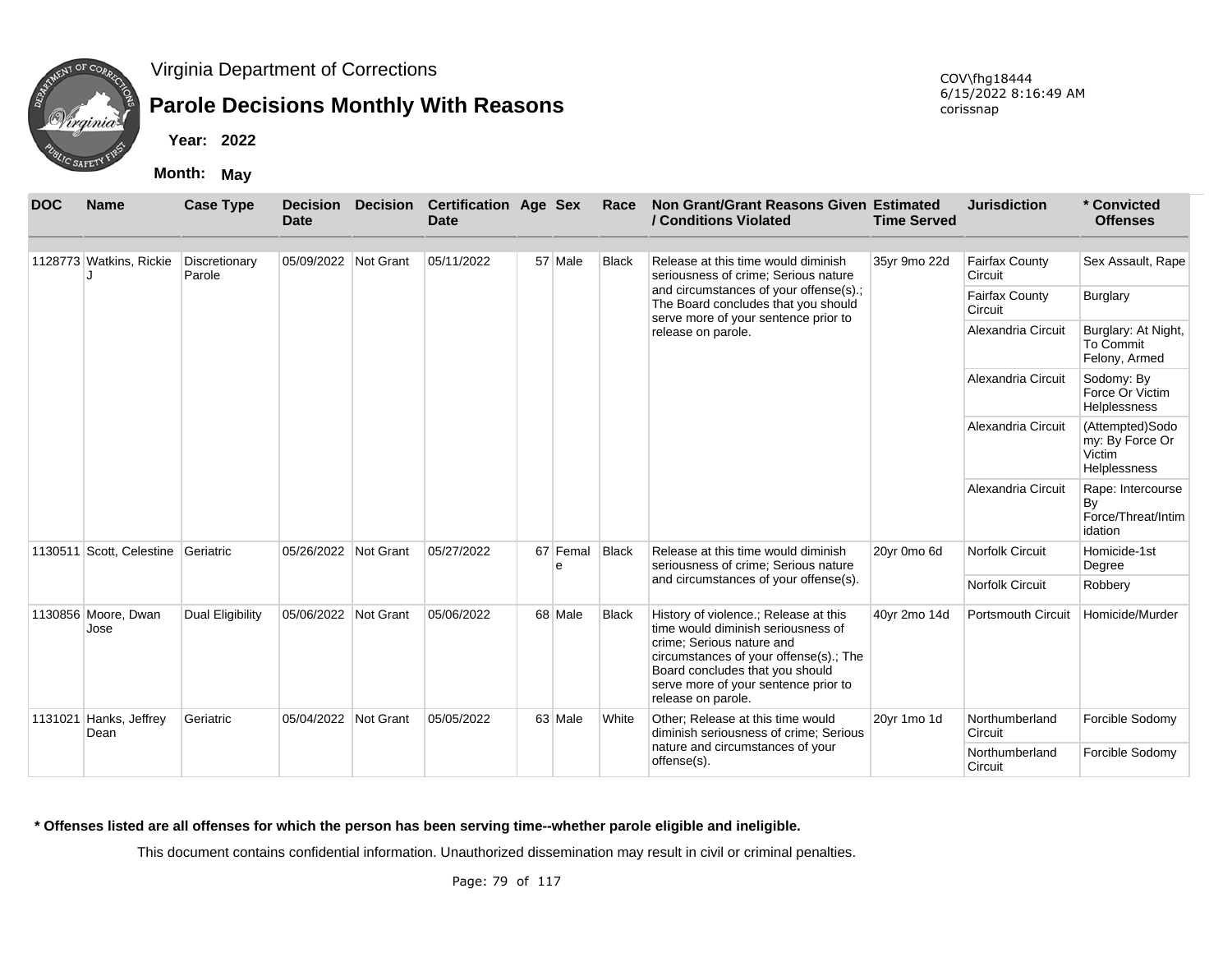

## **Parole Decisions Monthly With Reasons**

**Year: 2022**

**Month: May**

| <b>DOC</b> | <b>Name</b>                    | <b>Case Type</b> | <b>Decision</b><br><b>Date</b> | <b>Decision</b> | <b>Certification Age Sex</b><br><b>Date</b> |         | Race  | Non Grant/Grant Reasons Given Estimated<br>/ Conditions Violated                                                       | <b>Time Served</b> | <b>Jurisdiction</b>       | * Convicted<br><b>Offenses</b>                         |
|------------|--------------------------------|------------------|--------------------------------|-----------------|---------------------------------------------|---------|-------|------------------------------------------------------------------------------------------------------------------------|--------------------|---------------------------|--------------------------------------------------------|
| 1131021    | Hanks, Jeffrey                 | Geriatric        | 05/04/2022 Not Grant           |                 | 05/05/2022                                  | 63 Male | White | Other: Release at this time would                                                                                      | 20yr 1mo 1d        | Virginia Beach            | Hit And Run                                            |
|            | Dean                           |                  |                                |                 |                                             |         |       | diminish seriousness of crime; Serious                                                                                 |                    | Circuit                   |                                                        |
|            |                                |                  |                                |                 |                                             |         |       | nature and circumstances of your<br>offense(s).                                                                        |                    | Virginia Beach<br>Circuit | DWI: 3rd Off W/In<br>10Y                               |
|            |                                |                  |                                |                 |                                             |         |       |                                                                                                                        |                    | Virginia Beach<br>Circuit | Traffic: Driver<br>Damage Property-<br>Fail To Report  |
|            |                                |                  |                                |                 |                                             |         |       |                                                                                                                        |                    | Virginia Beach<br>Circuit | Law Enf<br>Command:<br>Disregard Or<br>Elude, Endanger |
|            | 1131482 Hooper, Craig<br>Aaron | Dual Eligibility | 05/16/2022 Not Grant           |                 | 05/18/2022                                  | 62 Male | White | Extensive criminal record; Release at<br>this time would diminish seriousness                                          | 23yr 6mo 3d        | Virginia Beach<br>Circuit | Failure To Appear                                      |
|            |                                |                  |                                |                 |                                             |         |       | of crime; The Board considers you to<br>be a risk to the community.; Your prior<br>failure(s) and/or convictions while |                    | Virginia Beach<br>Circuit | Larc-Grand                                             |
|            |                                |                  |                                |                 |                                             |         |       | under community supervision indicate<br>that you are unlikely to comply with                                           |                    | Nelson Circuit            | Larc-Petty                                             |
|            |                                |                  |                                |                 |                                             |         |       | conditions of release.; Your record<br>indicates a serious disregard for the                                           |                    | <b>Nelson Circuit</b>     | Larc-Petty                                             |
|            |                                |                  |                                |                 |                                             |         |       | property rights of others.                                                                                             |                    | Virginia Beach<br>Circuit | Failure To<br>Appear: On<br><b>Felony Offense</b>      |
|            |                                |                  |                                |                 |                                             |         |       |                                                                                                                        |                    | Virginia Beach<br>Circuit | Larc-Grand                                             |
|            |                                |                  |                                |                 |                                             |         |       |                                                                                                                        |                    | Virginia Beach<br>Circuit | <b>Statutory Burglary</b>                              |
|            |                                |                  |                                |                 |                                             |         |       |                                                                                                                        |                    | Virginia Beach<br>Circuit | Conspiracy<br>Commit Felon-<br>Nondrg                  |
|            |                                |                  |                                |                 |                                             |         |       |                                                                                                                        |                    | Virginia Beach<br>Circuit | Larc-Grand                                             |
|            |                                |                  |                                |                 |                                             |         |       |                                                                                                                        |                    | Virginia Beach<br>Circuit | <b>Statutory Burglary</b>                              |

**\* Offenses listed are all offenses for which the person has been serving time--whether parole eligible and ineligible.**

This document contains confidential information. Unauthorized dissemination may result in civil or criminal penalties.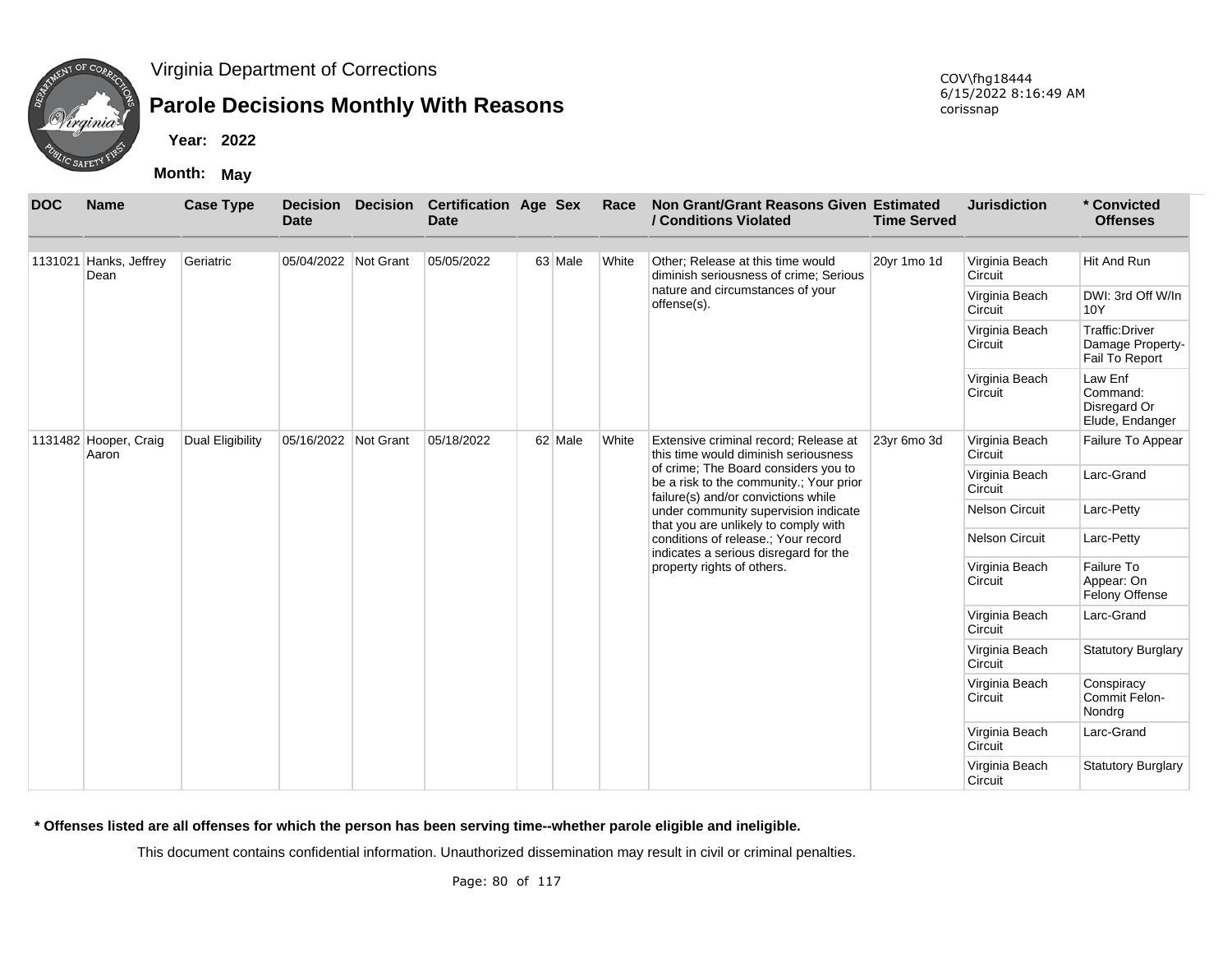

## **Parole Decisions Monthly With Reasons**

**Year: 2022**

**Month: May**

| <b>DOC</b>        | <b>Name</b>                    | <b>Case Type</b>        | <b>Date</b>          | <b>Decision Decision</b> | <b>Certification Age Sex</b><br><b>Date</b> |         | Race  | Non Grant/Grant Reasons Given Estimated<br>/ Conditions Violated                                                       | <b>Time Served</b> | <b>Jurisdiction</b>       | * Convicted<br><b>Offenses</b>             |
|-------------------|--------------------------------|-------------------------|----------------------|--------------------------|---------------------------------------------|---------|-------|------------------------------------------------------------------------------------------------------------------------|--------------------|---------------------------|--------------------------------------------|
|                   | 1131482 Hooper, Craig<br>Aaron | Dual Eligibility        | 05/16/2022 Not Grant |                          | 05/18/2022                                  | 62 Male | White | Extensive criminal record; Release at<br>this time would diminish seriousness                                          | 23yr 6mo 3d        | Virginia Beach<br>Circuit | Larc-Grand                                 |
|                   |                                |                         |                      |                          |                                             |         |       | of crime; The Board considers you to<br>be a risk to the community.; Your prior<br>failure(s) and/or convictions while |                    | Virginia Beach<br>Circuit | <b>Statutory Burglary</b>                  |
|                   |                                |                         |                      |                          |                                             |         |       | under community supervision indicate<br>that you are unlikely to comply with<br>conditions of release.; Your record    |                    | Nelson Circuit            | Failure To<br>Appear: On<br>Felony Offense |
| 1131653 Sheppard, |                                |                         |                      |                          |                                             |         |       | indicates a serious disregard for the<br>property rights of others.                                                    |                    | Portsmouth Circuit        | Burglary: At Night,<br>To Commit Felony    |
|                   | Anthony Wade                   | Discretionary<br>Parole | 05/05/2022 Not Grant |                          | 05/05/2022                                  | 54 Male | White | Release at this time would diminish<br>seriousness of crime; Serious nature                                            | 29yr 7mo 8d        | <b>Patrick Circuit</b>    | Larc-Grand                                 |
|                   |                                |                         |                      |                          |                                             |         |       | and circumstances of your offense(s).;<br>The Board concludes that you should                                          |                    | <b>Patrick Circuit</b>    | Uttering, Pass<br>Forged Object            |
|                   |                                |                         |                      |                          |                                             |         |       | serve more of your sentence prior to<br>release on parole.                                                             |                    | <b>Patrick Circuit</b>    | Forgery                                    |
|                   |                                |                         |                      |                          |                                             |         |       |                                                                                                                        |                    | <b>Patrick Circuit</b>    | Larc-Petty                                 |
|                   |                                |                         |                      |                          |                                             |         |       |                                                                                                                        |                    | <b>Patrick Circuit</b>    | Uttering, Pass<br><b>Forged Object</b>     |
|                   |                                |                         |                      |                          |                                             |         |       |                                                                                                                        |                    | <b>Patrick Circuit</b>    | Larc-Petty                                 |
|                   |                                |                         |                      |                          |                                             |         |       |                                                                                                                        |                    | <b>Patrick Circuit</b>    | Uttering, Pass<br><b>Forged Object</b>     |
|                   |                                |                         |                      |                          |                                             |         |       |                                                                                                                        |                    | <b>Patrick Circuit</b>    | Larc-Grand                                 |
|                   |                                |                         |                      |                          |                                             |         |       |                                                                                                                        |                    | <b>Patrick Circuit</b>    | Sodomy                                     |
|                   |                                |                         |                      |                          |                                             |         |       |                                                                                                                        |                    | <b>Patrick Circuit</b>    | <b>Malicious</b><br>Wounding               |
|                   |                                |                         |                      |                          |                                             |         |       |                                                                                                                        |                    | <b>Patrick Circuit</b>    | Sex Assault, Rape                          |

**\* Offenses listed are all offenses for which the person has been serving time--whether parole eligible and ineligible.**

This document contains confidential information. Unauthorized dissemination may result in civil or criminal penalties.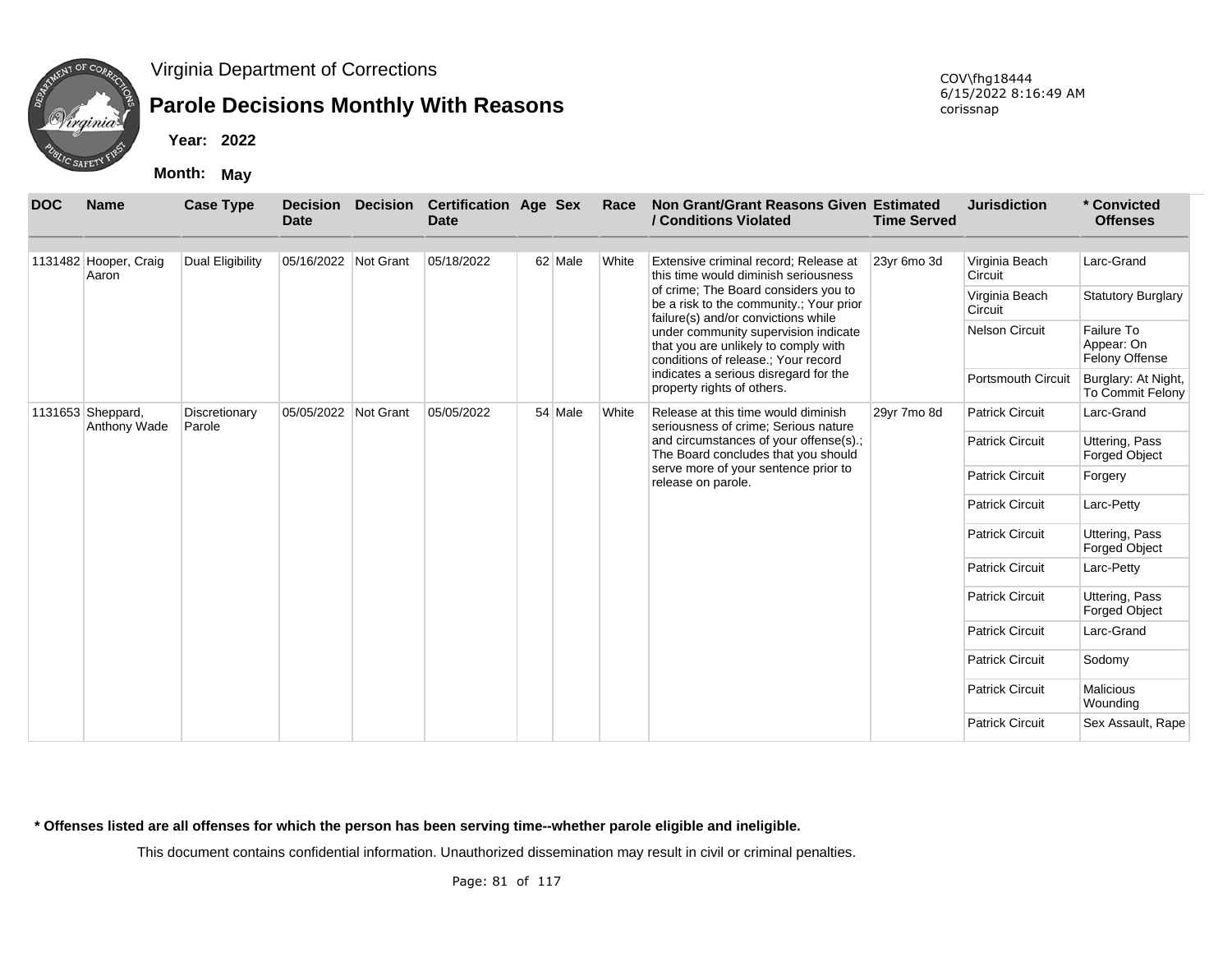

## **Parole Decisions Monthly With Reasons**

**Year: 2022**

**Month: May**

| <b>DOC</b> | <b>Name</b>                                      | <b>Case Type</b>        | <b>Decision</b><br><b>Date</b> | <b>Decision</b> | <b>Certification Age Sex</b><br><b>Date</b> |         | Race  | Non Grant/Grant Reasons Given Estimated<br>/ Conditions Violated                                                                            | <b>Time Served</b> | <b>Jurisdiction</b>              | * Convicted<br><b>Offenses</b>  |
|------------|--------------------------------------------------|-------------------------|--------------------------------|-----------------|---------------------------------------------|---------|-------|---------------------------------------------------------------------------------------------------------------------------------------------|--------------------|----------------------------------|---------------------------------|
|            | 1136313 Benfer, Neil<br>Alfred Jr.               | <b>Dual Eligibility</b> | 05/11/2022 Not Grant           |                 | 05/11/2022                                  | 73 Male | White | Release at this time would diminish<br>seriousness of crime; Serious nature                                                                 | 27yr 7mo 1d        | Fluvanna Circuit                 | <b>Burglary</b>                 |
|            |                                                  |                         |                                |                 |                                             |         |       | and circumstances of your offense(s).;<br>The Board concludes that you should<br>serve more of your sentence prior to<br>release on parole. |                    | <b>Fluvanna Circuit</b>          | Homicide-1st<br>Degree          |
|            | 1136806 Canaday,<br>Ronald Eugene                | <b>Dual Eligibility</b> | 05/05/2022 Not Grant           |                 | 05/06/2022                                  | 64 Male | White | Serious nature and circumstances of<br>your offense(s).; The Board considers                                                                | 36yr 0mo 21d       | <b>Fairfax County</b><br>Circuit | <b>Burglary</b>                 |
|            |                                                  |                         |                                |                 |                                             |         |       | you to be a risk to the community.;<br>Your prior failure(s) and/or convictions<br>while under community supervision                        |                    | <b>Fairfax County</b><br>Circuit | Sodomy                          |
|            |                                                  |                         |                                |                 |                                             |         |       | indicate that you are unlikely to comply<br>with conditions of release.                                                                     |                    | <b>Fairfax County</b><br>Circuit | Sex Assault, Rape               |
|            |                                                  |                         |                                |                 |                                             |         |       |                                                                                                                                             |                    | <b>Fairfax County</b><br>Circuit | Sex Asslt-<br>Sodomy-Woman      |
|            |                                                  |                         |                                |                 |                                             |         |       |                                                                                                                                             |                    | <b>Fairfax County</b><br>Circuit | <b>Crimes Against</b><br>Person |
|            |                                                  |                         |                                |                 |                                             |         |       |                                                                                                                                             |                    | <b>Fairfax County</b><br>Circuit | Sex Assault, Rape               |
|            |                                                  |                         |                                |                 |                                             |         |       |                                                                                                                                             |                    | <b>Fairfax County</b><br>Circuit | Sex Asslt-<br>Sodomy-Woman      |
|            |                                                  |                         |                                |                 |                                             |         |       |                                                                                                                                             |                    | Parole Board                     | Parole Violation                |
|            | 1139738 Hughes, Wayne Dual Eligibility<br>Alston |                         | 05/26/2022 Not Grant           |                 | 05/27/2022                                  | 73 Male | White | Extensive criminal record; History of<br>violence.; Release at this time would                                                              | 40yr 9mo 30d       | Norfolk Circuit                  | Sodomy                          |
|            |                                                  |                         |                                |                 |                                             |         |       | diminish seriousness of crime; Serious<br>nature and circumstances of your                                                                  |                    | Norfolk Circuit                  | <b>Crimes Against</b><br>Person |
|            |                                                  |                         |                                |                 |                                             |         |       | offense(s).; The Board considers you<br>to be a risk to the community.                                                                      |                    | Norfolk Circuit                  | <b>Crimes Against</b><br>Person |
|            |                                                  |                         |                                |                 |                                             |         |       |                                                                                                                                             |                    | <b>Norfolk Circuit</b>           | <b>Crimes Against</b><br>Person |
|            |                                                  |                         |                                |                 |                                             |         |       |                                                                                                                                             |                    | Norfolk Circuit                  | Abduct-No<br>Ransom Or Asslt    |
|            |                                                  |                         |                                |                 |                                             |         |       |                                                                                                                                             |                    | Norfolk Circuit                  | Sodomy                          |

**\* Offenses listed are all offenses for which the person has been serving time--whether parole eligible and ineligible.**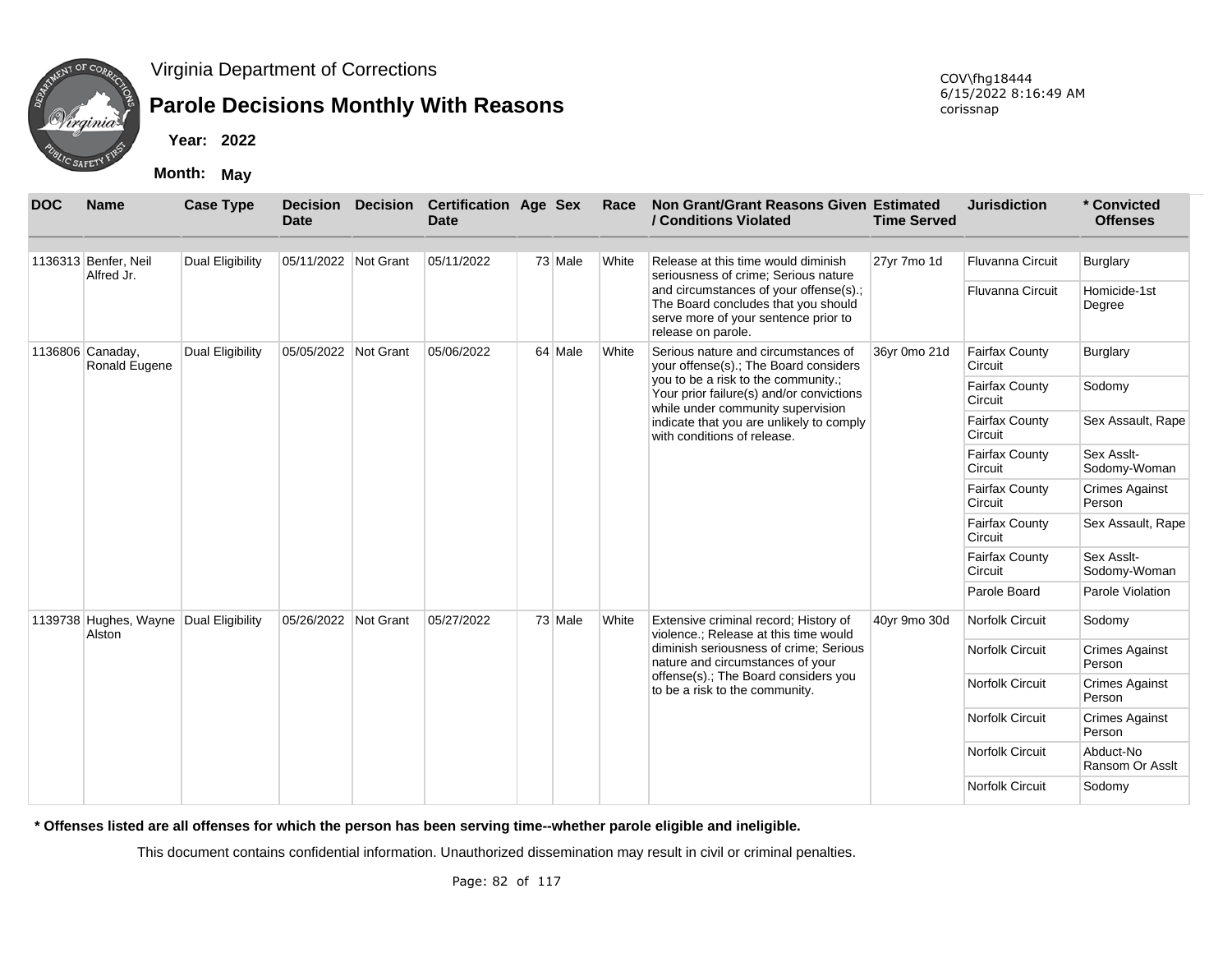

### **Parole Decisions Monthly With Reasons**

**Year: 2022**

**Month: May**

| <b>DOC</b> | <b>Name</b>                                      | <b>Case Type</b>        | <b>Decision</b><br><b>Date</b> | <b>Decision</b> | <b>Certification Age Sex</b><br>Date |         | Race         | Non Grant/Grant Reasons Given Estimated<br>/ Conditions Violated                                                                                                                                                                                                                                                                                                                                                                                      | <b>Time Served</b> | <b>Jurisdiction</b>             | * Convicted<br><b>Offenses</b> |
|------------|--------------------------------------------------|-------------------------|--------------------------------|-----------------|--------------------------------------|---------|--------------|-------------------------------------------------------------------------------------------------------------------------------------------------------------------------------------------------------------------------------------------------------------------------------------------------------------------------------------------------------------------------------------------------------------------------------------------------------|--------------------|---------------------------------|--------------------------------|
|            | 1139738 Hughes, Wayne Dual Eligibility<br>Alston |                         | 05/26/2022 Not Grant           |                 | 05/27/2022                           | 73 Male | White        | Extensive criminal record; History of<br>violence.; Release at this time would                                                                                                                                                                                                                                                                                                                                                                        | 40yr 9mo 30d       | Norfolk Circuit                 | Abduct-No<br>Ransom Or Asslt   |
|            |                                                  |                         |                                |                 |                                      |         |              | diminish seriousness of crime; Serious<br>nature and circumstances of your                                                                                                                                                                                                                                                                                                                                                                            |                    | <b>Norfolk Circuit</b>          | Sodomy                         |
|            |                                                  |                         |                                |                 |                                      |         |              | offense(s).; The Board considers you<br>to be a risk to the community.                                                                                                                                                                                                                                                                                                                                                                                |                    | Norfolk Circuit                 | Abduct-No<br>Ransom Or Asslt   |
|            |                                                  |                         |                                |                 |                                      |         |              |                                                                                                                                                                                                                                                                                                                                                                                                                                                       |                    | <b>Norfolk Circuit</b>          | Sex Assault, Rape              |
|            | 1140240 Peeples, David<br>Toran                  | Discretionary<br>Parole | 05/12/2022 Not Grant           |                 | 05/12/2022                           | 42 Male | Black        | Considering your offense and your<br>institutional records, the Board                                                                                                                                                                                                                                                                                                                                                                                 | 25yr 7mo 10d       | <b>Richmond City</b><br>Circuit | Use Of Firearm In<br>Felony    |
|            |                                                  |                         |                                |                 |                                      |         |              | concludes that you should serve more<br>of your sentence before being<br>paroled.; Release at this time would<br>diminish seriousness of crime; Serious<br>nature and circumstances of your<br>offense(s).; The Board concludes that<br>you should serve more of your<br>sentence prior to release on parole.;<br>Your record of institutional infractions<br>indicates a disregard for rules and that<br>you are not ready to conform to<br>society. |                    | <b>Richmond City</b><br>Circuit | <b>Malicious</b><br>Wounding   |
|            | 1141440 Galicia, Antonio Dual Eligibility<br>S   |                         | 05/10/2022                     | Not Grant       | 05/11/2022                           | 86 Male | Asian<br>lor | Release at this time would diminish<br>seriousness of crime; Serious nature                                                                                                                                                                                                                                                                                                                                                                           | 26yr 7mo 11d       | Virginia Beach<br>Circuit       | Child<br>Pornography           |
|            |                                                  |                         |                                |                 |                                      |         | Pacific      | and circumstances of your offense(s).;<br>Islande The Board concludes that you should<br>serve more of your sentence prior to                                                                                                                                                                                                                                                                                                                         |                    | Virginia Beach<br>Circuit       | Aggravated<br>Sexual Battery   |
|            |                                                  |                         |                                |                 |                                      |         |              | release on parole.                                                                                                                                                                                                                                                                                                                                                                                                                                    |                    | Virginia Beach<br>Circuit       | Aggravated<br>Sexual Battery   |
|            |                                                  |                         |                                |                 |                                      |         |              |                                                                                                                                                                                                                                                                                                                                                                                                                                                       |                    | Virginia Beach<br>Circuit       | Forcible Sodomy                |
|            |                                                  |                         |                                |                 |                                      |         |              |                                                                                                                                                                                                                                                                                                                                                                                                                                                       |                    | Virginia Beach<br>Circuit       | <b>Indecent Liberties</b>      |
|            |                                                  |                         |                                |                 |                                      |         |              |                                                                                                                                                                                                                                                                                                                                                                                                                                                       |                    | Virginia Beach<br>Circuit       | <b>Indecent Liberties</b>      |

**\* Offenses listed are all offenses for which the person has been serving time--whether parole eligible and ineligible.**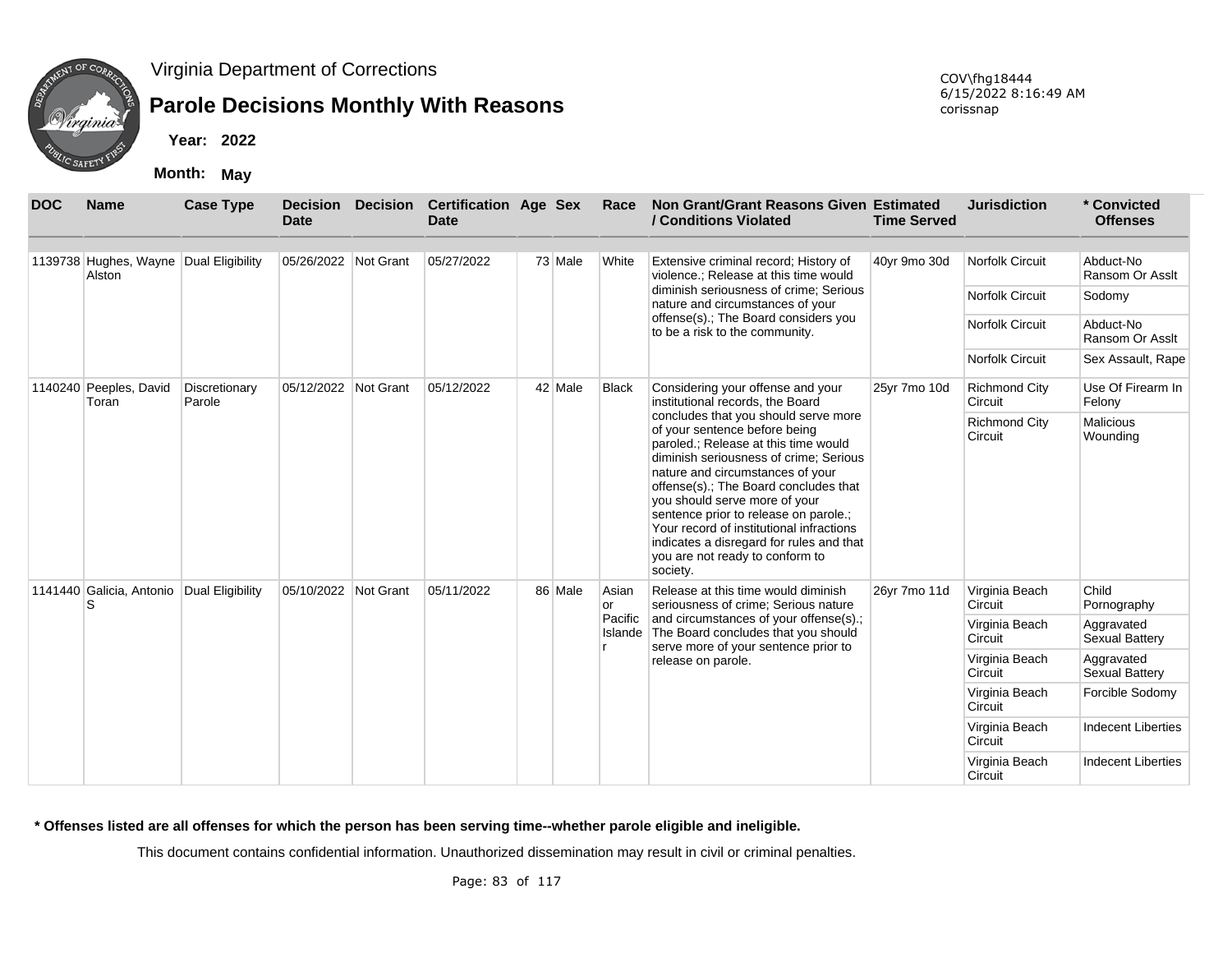

## **Parole Decisions Monthly With Reasons**

**Year: 2022**

**Month: May**

| <b>DOC</b> | <b>Name</b>                               | <b>Case Type</b>        | <b>Decision</b><br><b>Date</b> | Decision Certification Age Sex<br><b>Date</b> |         | Race         | Non Grant/Grant Reasons Given Estimated<br>/ Conditions Violated                                                              | <b>Time Served</b> | <b>Jurisdiction</b>       | * Convicted<br><b>Offenses</b> |
|------------|-------------------------------------------|-------------------------|--------------------------------|-----------------------------------------------|---------|--------------|-------------------------------------------------------------------------------------------------------------------------------|--------------------|---------------------------|--------------------------------|
|            | 1141440 Galicia, Antonio Dual Eligibility |                         | 05/10/2022 Not Grant           | 05/11/2022                                    | 86 Male | Asian<br>or  | Release at this time would diminish<br>seriousness of crime; Serious nature                                                   | 26yr 7mo 11d       | Virginia Beach<br>Circuit | Sex Assault, Rape              |
|            |                                           |                         |                                |                                               |         | Pacific      | and circumstances of your offense(s).;<br>Islande The Board concludes that you should<br>serve more of your sentence prior to |                    | Virginia Beach<br>Circuit | Forcible Sodomy                |
|            |                                           |                         |                                |                                               |         |              | release on parole.                                                                                                            |                    | Virginia Beach<br>Circuit | Sex Assault, Rape              |
| 1141593    | Snipes, William<br>Raleigh Jr.            | Discretionary<br>Parole | 05/05/2022 Not Grant           | 05/05/2022                                    | 51 Male | <b>Black</b> | Extensive criminal record; Release at<br>this time would diminish seriousness                                                 | 31yr 7mo 23d       | Danville GDC              | Failure To Appear              |
|            |                                           |                         |                                |                                               |         |              | of crime; Serious nature and<br>circumstances of your offense(s).; The                                                        |                    | Danville GDC              | Simple Assault                 |
|            |                                           |                         |                                |                                               |         |              | Board concludes that you should<br>serve more of your sentence prior to                                                       |                    | Danville Circuit          | Robbery                        |
|            |                                           |                         |                                |                                               |         |              | release on parole.                                                                                                            |                    | Danville GDC              | Larc-Petty                     |
|            |                                           |                         |                                |                                               |         |              |                                                                                                                               |                    | Danville Circuit          | Homicide-Capital               |
|            |                                           |                         |                                |                                               |         |              |                                                                                                                               |                    | Danville GDC              | Larc-Petty                     |
|            |                                           |                         |                                |                                               |         |              |                                                                                                                               |                    | Danville Circuit          | Conspiracy                     |
|            |                                           |                         |                                |                                               |         |              |                                                                                                                               |                    | Danville GDC              | Damage Property                |
|            |                                           |                         |                                |                                               |         |              |                                                                                                                               |                    | Danville GDC              | Damage Property                |
|            |                                           |                         |                                |                                               |         |              |                                                                                                                               |                    | Danville GDC              | Damage Property                |
|            |                                           |                         |                                |                                               |         |              |                                                                                                                               |                    | Danville Circuit          | Larc-Grand                     |
|            |                                           |                         |                                |                                               |         |              |                                                                                                                               |                    | Danville Circuit          | Larc-Grand                     |

**\* Offenses listed are all offenses for which the person has been serving time--whether parole eligible and ineligible.**

This document contains confidential information. Unauthorized dissemination may result in civil or criminal penalties.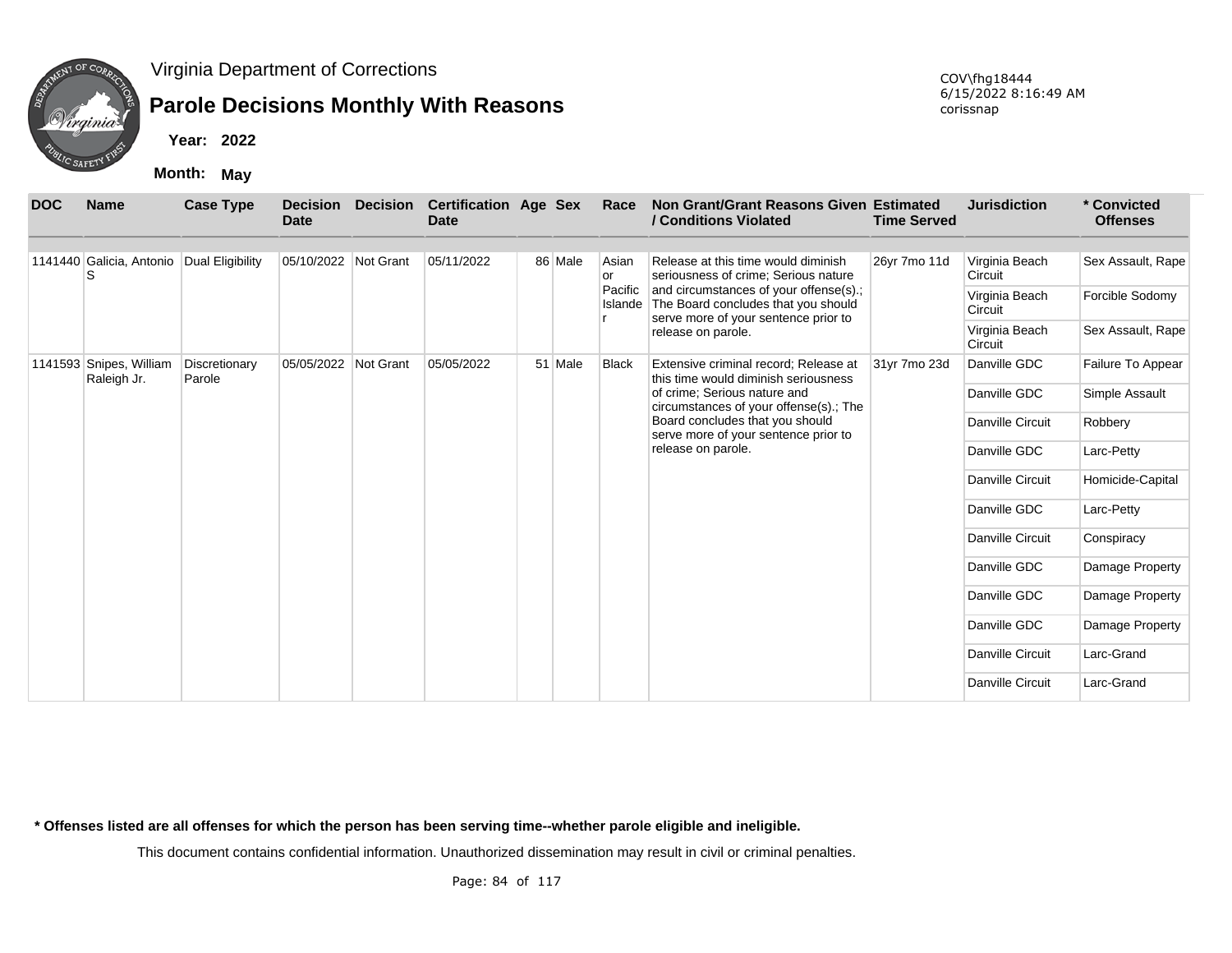

## **Parole Decisions Monthly With Reasons**

**Year: 2022**

**Month: May**

| <b>DOC</b> | <b>Name</b>                   | <b>Case Type</b>        | <b>Decision</b><br><b>Date</b> | <b>Decision</b> | <b>Certification Age Sex</b><br><b>Date</b> |         | Race  | Non Grant/Grant Reasons Given Estimated<br>/ Conditions Violated                                                                                                                                                                                                                                                                                                      | <b>Time Served</b> | <b>Jurisdiction</b>                                                                                                                                                                                                                                                    | * Convicted<br><b>Offenses</b>                                                                                                                                                           |
|------------|-------------------------------|-------------------------|--------------------------------|-----------------|---------------------------------------------|---------|-------|-----------------------------------------------------------------------------------------------------------------------------------------------------------------------------------------------------------------------------------------------------------------------------------------------------------------------------------------------------------------------|--------------------|------------------------------------------------------------------------------------------------------------------------------------------------------------------------------------------------------------------------------------------------------------------------|------------------------------------------------------------------------------------------------------------------------------------------------------------------------------------------|
|            | 1145624 Childress,<br>Jeffrey | Discretionary<br>Parole | 05/04/2022 Not Grant           |                 | 05/05/2022                                  | 53 Male | White | Extensive criminal record; History of<br>substance abuse.; History of violence.;<br>Release at this time would diminish<br>seriousness of crime; Serious nature<br>and circumstances of your offense(s).;<br>Your prior failure(s) and/or convictions<br>while under community supervision<br>indicate that you are unlikely to comply<br>with conditions of release. | 28yr 4mo 11d       | Arlington Circuit<br><b>Arlington Circuit</b><br>Arlington Circuit<br>Arlington Circuit<br>Alexandria Circuit<br>Alexandria Circuit<br>Alexandria Circuit<br>Alexandria Circuit<br>Alexandria Circuit<br><b>Fairfax County</b><br>Circuit<br>Fairfax County<br>Circuit | Robbery<br>Robbery<br>Use Of Firearm In<br>Felony<br>Robbery<br>Robbery<br>Robbery -<br>Attempted<br>Robbery<br>Robbery: On Or<br><b>Near Street</b><br>Robbery<br>Robbery<br>Larc-Grand |
|            |                               |                         |                                |                 |                                             |         |       |                                                                                                                                                                                                                                                                                                                                                                       |                    | Parole Board                                                                                                                                                                                                                                                           | Parole Violation                                                                                                                                                                         |

**\* Offenses listed are all offenses for which the person has been serving time--whether parole eligible and ineligible.**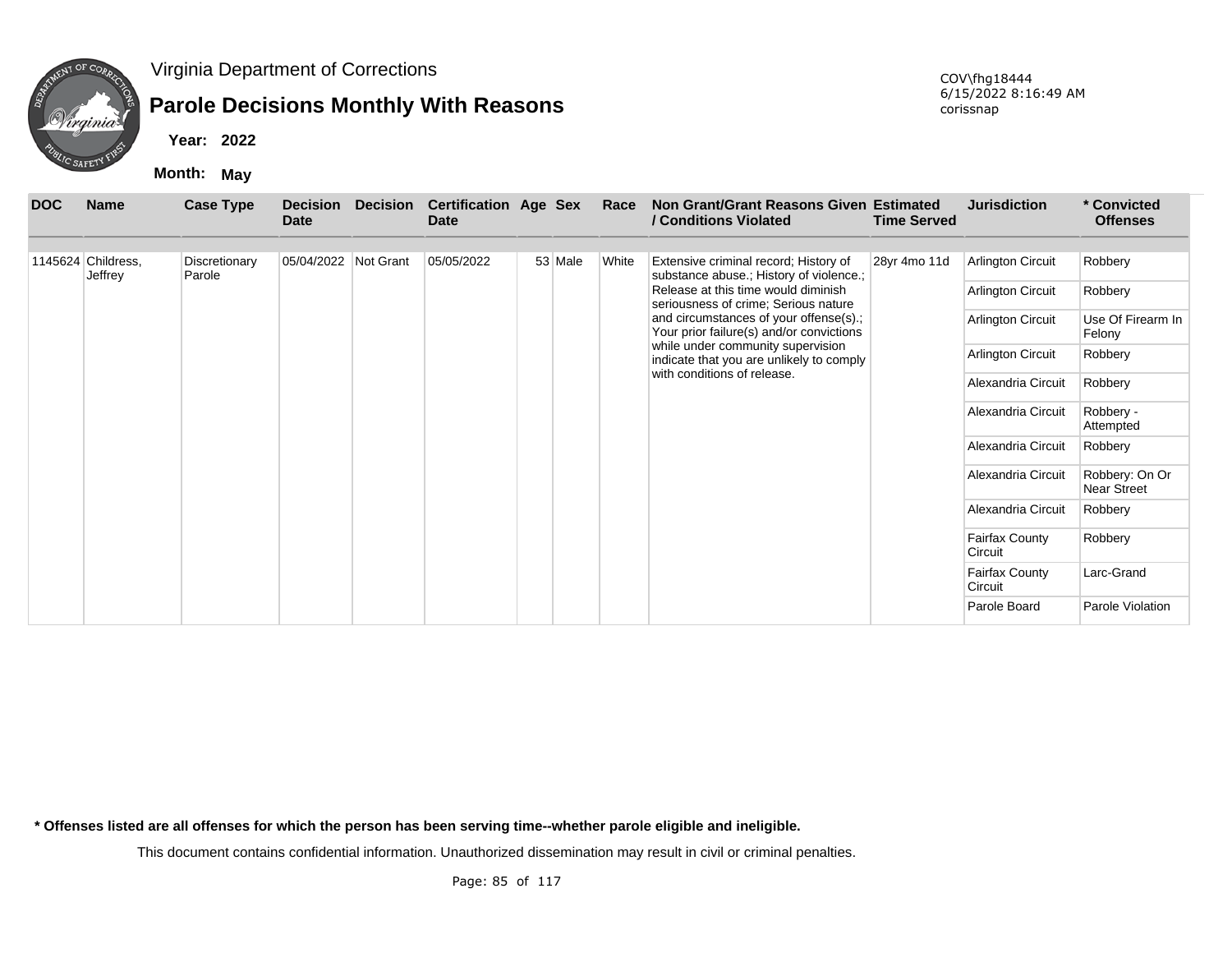

## **Parole Decisions Monthly With Reasons**

**Year: 2022**

**Month: May**

| <b>DOC</b> | <b>Name</b>                               | <b>Case Type</b>                                                  | <b>Decision</b><br><b>Date</b> | <b>Decision</b>                                                                                                                                                                                                        | <b>Certification Age Sex</b><br><b>Date</b> |                         | Race                      | Non Grant/Grant Reasons Given Estimated<br>/ Conditions Violated                                                                                                                                                                                                                                                               | <b>Time Served</b> | <b>Jurisdiction</b>               | * Convicted<br><b>Offenses</b>     |
|------------|-------------------------------------------|-------------------------------------------------------------------|--------------------------------|------------------------------------------------------------------------------------------------------------------------------------------------------------------------------------------------------------------------|---------------------------------------------|-------------------------|---------------------------|--------------------------------------------------------------------------------------------------------------------------------------------------------------------------------------------------------------------------------------------------------------------------------------------------------------------------------|--------------------|-----------------------------------|------------------------------------|
|            | 1145974 Hickman.<br><b>Rickey Anthony</b> | Dual Eligibility                                                  | 05/23/2022 Not Grant           |                                                                                                                                                                                                                        | 05/24/2022                                  | 67 Male                 | <b>Black</b>              | Extensive criminal record; History of<br>violence.; Release at this time would                                                                                                                                                                                                                                                 | 32yr 5mo 8d        | Roanoke City<br>Circuit           | Larc-Petty                         |
|            |                                           |                                                                   |                                |                                                                                                                                                                                                                        |                                             |                         |                           | diminish seriousness of crime; Serious<br>nature and circumstances of your<br>offense(s).; The Board concludes that                                                                                                                                                                                                            |                    | Roanoke City<br>Circuit           | <b>Malicious</b><br>Wounding       |
|            |                                           |                                                                   |                                |                                                                                                                                                                                                                        |                                             |                         |                           | you should serve more of your<br>sentence prior to release on parole.;                                                                                                                                                                                                                                                         |                    | Roanoke City<br>Circuit           | Larc-Petty                         |
|            |                                           | Not Grant<br>05/23/2022<br>53 Male<br>Discretionary<br>05/23/2022 |                                | The Board considers you to be a risk<br>to the community.; Your prior failure(s)<br>and/or convictions while under<br>community supervision indicate that<br>you are unlikely to comply with<br>conditions of release. |                                             | Roanoke City<br>Circuit | <b>Statutory Burglary</b> |                                                                                                                                                                                                                                                                                                                                |                    |                                   |                                    |
|            | 1146670 Hanna, Brian<br>Wesley            | Parole                                                            |                                |                                                                                                                                                                                                                        |                                             |                         | White                     | Crimes committed - Rape-Strongarm;<br>Release at this time would diminish<br>seriousness of crime; Serious nature<br>and circumstances of your offense(s).;<br>The Board concludes that you should<br>serve more of your sentence prior to<br>release on parole.; The Board<br>considers you to be a risk to the<br>community. | 33vr 8mo 4d        | Chesapeake Circuit Rape-Strongarm |                                    |
|            | 1147780 Sirles, Bryan<br>Keith            | Discretionary<br>Parole                                           | 05/23/2022                     | Not Grant                                                                                                                                                                                                              | 05/24/2022                                  | 55 Male                 | White                     | Extensive criminal record; History of<br>substance abuse.; Release at this time                                                                                                                                                                                                                                                | 32yr 2mo 20d       | Arlington GDC                     | <b>Driving Under</b><br>Influence  |
|            |                                           |                                                                   |                                |                                                                                                                                                                                                                        |                                             |                         |                           | would diminish seriousness of crime:<br>Serious nature and circumstances of                                                                                                                                                                                                                                                    |                    | <b>Arlington Circuit</b>          | Larc-Grand                         |
|            |                                           |                                                                   |                                |                                                                                                                                                                                                                        |                                             |                         |                           | your offense(s).; The Board concludes<br>that you should serve more of your                                                                                                                                                                                                                                                    |                    | <b>Arlington Circuit</b>          | Larc-Grand                         |
|            |                                           |                                                                   |                                |                                                                                                                                                                                                                        |                                             |                         |                           | sentence prior to release on parole.                                                                                                                                                                                                                                                                                           |                    | <b>Arlington Circuit</b>          | Larc-Grand                         |
|            |                                           |                                                                   |                                |                                                                                                                                                                                                                        |                                             |                         |                           |                                                                                                                                                                                                                                                                                                                                |                    | Arlington Circuit                 | Robbery                            |
|            |                                           |                                                                   |                                |                                                                                                                                                                                                                        |                                             |                         |                           |                                                                                                                                                                                                                                                                                                                                |                    | <b>Arlington Circuit</b>          | Unlawful<br>Wound/Bodily<br>Injury |
|            |                                           |                                                                   |                                |                                                                                                                                                                                                                        |                                             |                         |                           |                                                                                                                                                                                                                                                                                                                                |                    | <b>Arlington Circuit</b>          | <b>Malicious</b><br>Wounding       |

**\* Offenses listed are all offenses for which the person has been serving time--whether parole eligible and ineligible.**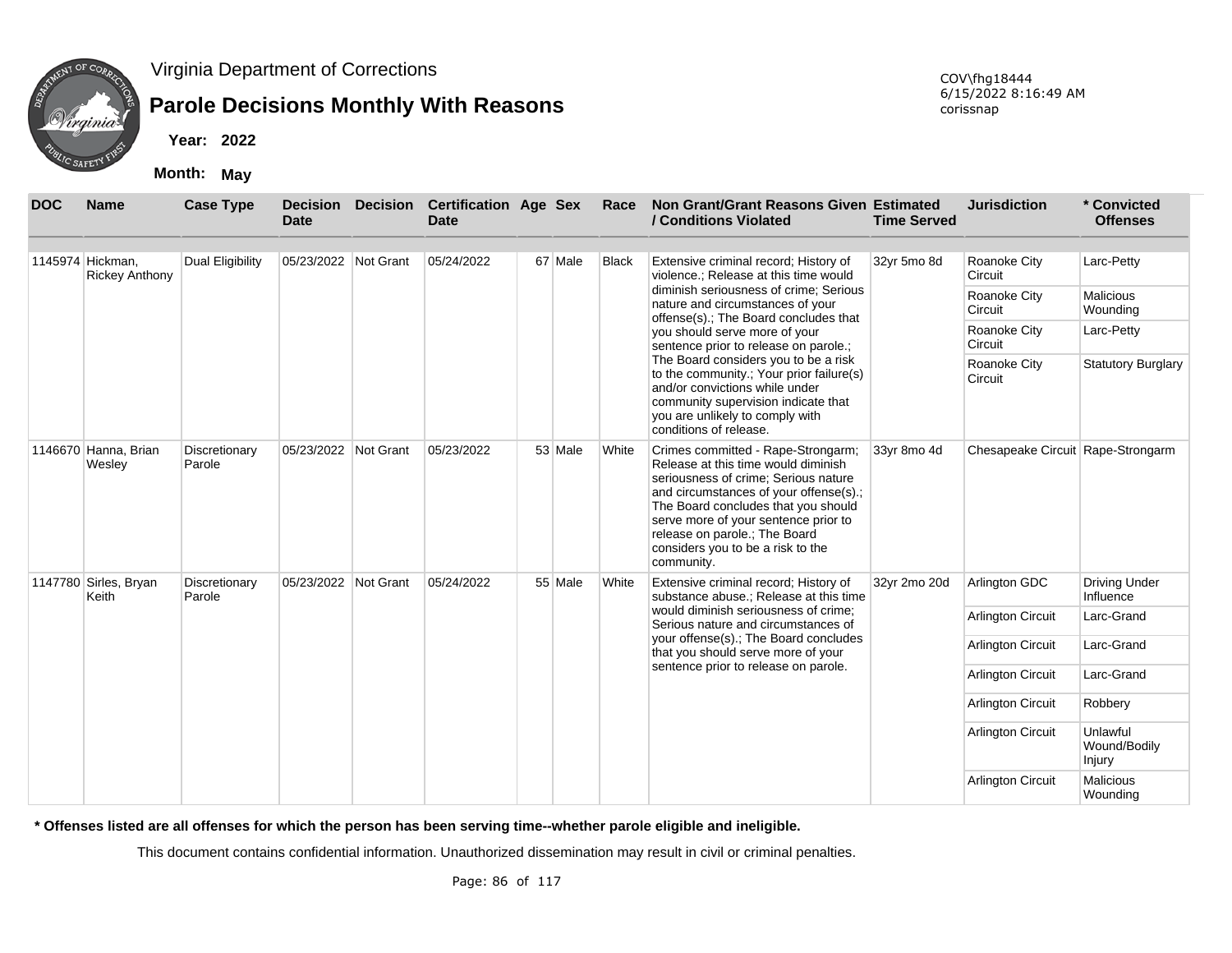

## **Parole Decisions Monthly With Reasons**

**Year: 2022**

**Month: May**

| <b>DOC</b> | <b>Name</b>                      | <b>Case Type</b>        | <b>Decision</b><br><b>Date</b> | <b>Decision</b> | <b>Certification Age Sex</b><br>Date |         | Race         | Non Grant/Grant Reasons Given Estimated<br>/ Conditions Violated                                                                                                                                                                                                                                                      | <b>Time Served</b> | <b>Jurisdiction</b>                | * Convicted<br><b>Offenses</b>                   |
|------------|----------------------------------|-------------------------|--------------------------------|-----------------|--------------------------------------|---------|--------------|-----------------------------------------------------------------------------------------------------------------------------------------------------------------------------------------------------------------------------------------------------------------------------------------------------------------------|--------------------|------------------------------------|--------------------------------------------------|
|            | 1147780 Sirles, Bryan<br>Keith   | Discretionary<br>Parole | 05/23/2022                     | Not Grant       | 05/24/2022                           | 55 Male | White        | Extensive criminal record; History of<br>substance abuse Release at this time                                                                                                                                                                                                                                         | 32yr 2mo 20d       | <b>Arlington Circuit</b>           | Sex Assault, Rape                                |
|            | 1148709 Boykins, Glenn<br>Dwight | Dual Eligibility        | 04/29/2022 Not Grant           |                 | 05/02/2022                           | 68 Male | <b>Black</b> | Considering your offense and your<br>institutional records, the Board<br>concludes that you should serve more<br>of your sentence before being                                                                                                                                                                        | 39yr 6mo 8d        | Norfolk Circuit<br>Norfolk Circuit | Sex Assault, Rape<br>Sex Asslt-<br>Sodomy-Woman- |
|            |                                  |                         |                                |                 |                                      |         |              | paroled.; Extensive criminal record;<br>History of substance abuse.; Release<br>at this time would diminish                                                                                                                                                                                                           |                    | <b>Norfolk Circuit</b>             | Stgarm<br>Kidnap/Abduct                          |
|            |                                  |                         |                                |                 |                                      |         |              | seriousness of crime; Serious nature<br>and circumstances of your offense(s).                                                                                                                                                                                                                                         |                    | <b>Norfolk Circuit</b>             | Sex Assault, Rape                                |
|            | 1150127 Harmon,<br>Kenneth Lamar | Geriatric               | 05/13/2022 Not Grant           |                 | 05/17/2022                           | 61 Male | Black        | Poor institutional adjustment (for<br>example, motivation/attitude,<br>unfavorable reports, lack of program<br>involvement, etc.); Release at this time<br>would diminish seriousness of crime:<br>Serious nature and circumstances of<br>your offense(s).; The Board considers<br>you to be a risk to the community. | 27yr 0mo 2d        | <b>Richmond City</b><br>Circuit    | Homicide-2Nd-<br>Degree                          |
|            | 1156222 Minor, Charles           | Dual Eligibility        | 05/21/2022 Not Grant           |                 | 05/24/2022                           | 65 Male | <b>Black</b> | Release at this time would diminish<br>seriousness of crime; Serious nature                                                                                                                                                                                                                                           | 37yr 5mo 24d       | Virginia Beach<br>Circuit          | Sodomy                                           |
|            |                                  |                         |                                |                 |                                      |         |              | and circumstances of your offense(s).;<br>The Board concludes that you should<br>serve more of your sentence prior to                                                                                                                                                                                                 |                    | Virginia Beach<br>Circuit          | Sodomy                                           |
|            |                                  |                         |                                |                 |                                      |         |              | release on parole.; The Board<br>considers you to be a risk to the                                                                                                                                                                                                                                                    |                    | Virginia Beach<br>Circuit          | Sex Assault, Rape                                |
|            |                                  |                         |                                |                 |                                      |         |              | community.                                                                                                                                                                                                                                                                                                            |                    | Virginia Beach<br>Circuit          | Sex Assault, Rape                                |
|            |                                  |                         |                                |                 |                                      |         |              |                                                                                                                                                                                                                                                                                                                       |                    | Virginia Beach<br>Circuit          | <b>Statutory Burglary</b>                        |
|            |                                  |                         |                                |                 |                                      |         |              |                                                                                                                                                                                                                                                                                                                       |                    | Virginia Beach<br>Circuit          | Sex Assault, Rape                                |
|            |                                  |                         |                                |                 |                                      |         |              |                                                                                                                                                                                                                                                                                                                       |                    | <b>Newport News</b><br>Circuit     | Sex Assault, Rape                                |

**\* Offenses listed are all offenses for which the person has been serving time--whether parole eligible and ineligible.**

This document contains confidential information. Unauthorized dissemination may result in civil or criminal penalties.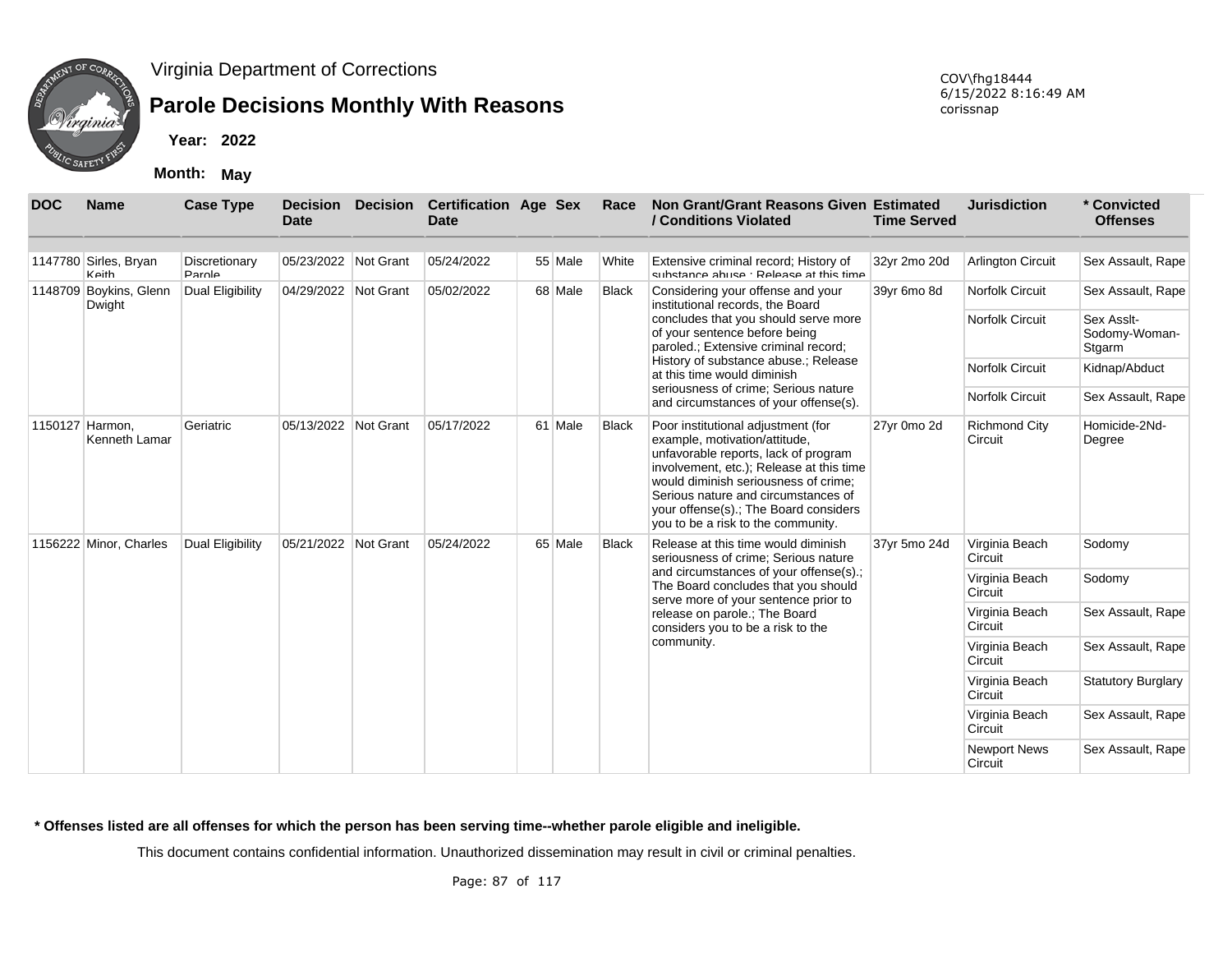

## **Parole Decisions Monthly With Reasons**

**Year: 2022**

**Month: May**

COV\fhg18444 6/15/2022 8:16:49 AM corissnap

| 1156222 Minor, Charles | <b>Dual Eligibility</b> | 05/21/2022 Not Grant | 05/24/2022 | 65 Male | <b>Black</b> | Release at this time would diminish<br>seriousness of crime; Serious nature                                           | 37yr 5mo 24d | Virginia Beach<br>Circuit      | Sex Assault, Rape               |
|------------------------|-------------------------|----------------------|------------|---------|--------------|-----------------------------------------------------------------------------------------------------------------------|--------------|--------------------------------|---------------------------------|
|                        |                         |                      |            |         |              | and circumstances of your offense(s).;<br>The Board concludes that you should<br>serve more of your sentence prior to |              | <b>Newport News</b><br>Circuit | Burglary                        |
|                        |                         |                      |            |         |              | release on parole.; The Board<br>considers you to be a risk to the                                                    |              | Virginia Beach<br>Circuit      | Sex Assault, Rape               |
|                        |                         |                      |            |         |              | community.                                                                                                            |              | <b>Newport News</b><br>Circuit | Burglary                        |
|                        |                         |                      |            |         |              |                                                                                                                       |              | Virginia Beach<br>Circuit      | Sex Assault, Rape               |
|                        |                         |                      |            |         |              |                                                                                                                       |              | <b>Newport News</b><br>Circuit | Sex Assault, Rape               |
|                        |                         |                      |            |         |              |                                                                                                                       |              | Virginia Beach<br>Circuit      | <b>Breaking And</b><br>Entering |
|                        |                         |                      |            |         |              |                                                                                                                       |              | <b>Newport News</b><br>Circuit | Burglary                        |
|                        |                         |                      |            |         |              |                                                                                                                       |              | Virginia Beach<br>Circuit      | Sex Assault, Rape               |
|                        |                         |                      |            |         |              |                                                                                                                       |              | <b>Newport News</b><br>Circuit | Sex Assault, Rape               |
|                        |                         |                      |            |         |              |                                                                                                                       |              | Virginia Beach<br>Circuit      | Sex Assault, Rape               |
|                        |                         |                      |            |         |              |                                                                                                                       |              | <b>Newport News</b><br>Circuit | Sex Asslt-<br>Sodomy-Woman      |
|                        |                         |                      |            |         |              |                                                                                                                       |              | Newport News<br>Circuit        | Burglary                        |
|                        |                         |                      |            |         |              |                                                                                                                       |              | <b>Newport News</b><br>Circuit | Sex Asslt-<br>Sodomy-Woman      |
|                        |                         |                      |            |         |              |                                                                                                                       |              | <b>Newport News</b><br>Circuit | <b>Burglary</b>                 |
|                        |                         |                      |            |         |              |                                                                                                                       |              | <b>Newport News</b><br>Circuit | Assault                         |
|                        |                         |                      |            |         |              |                                                                                                                       |              | <b>Newport News</b><br>Circuit | Homicide-1st<br>Degree          |

**\* Offenses listed are all offenses for which the person has been serving time--whether parole eligible and ineligible.**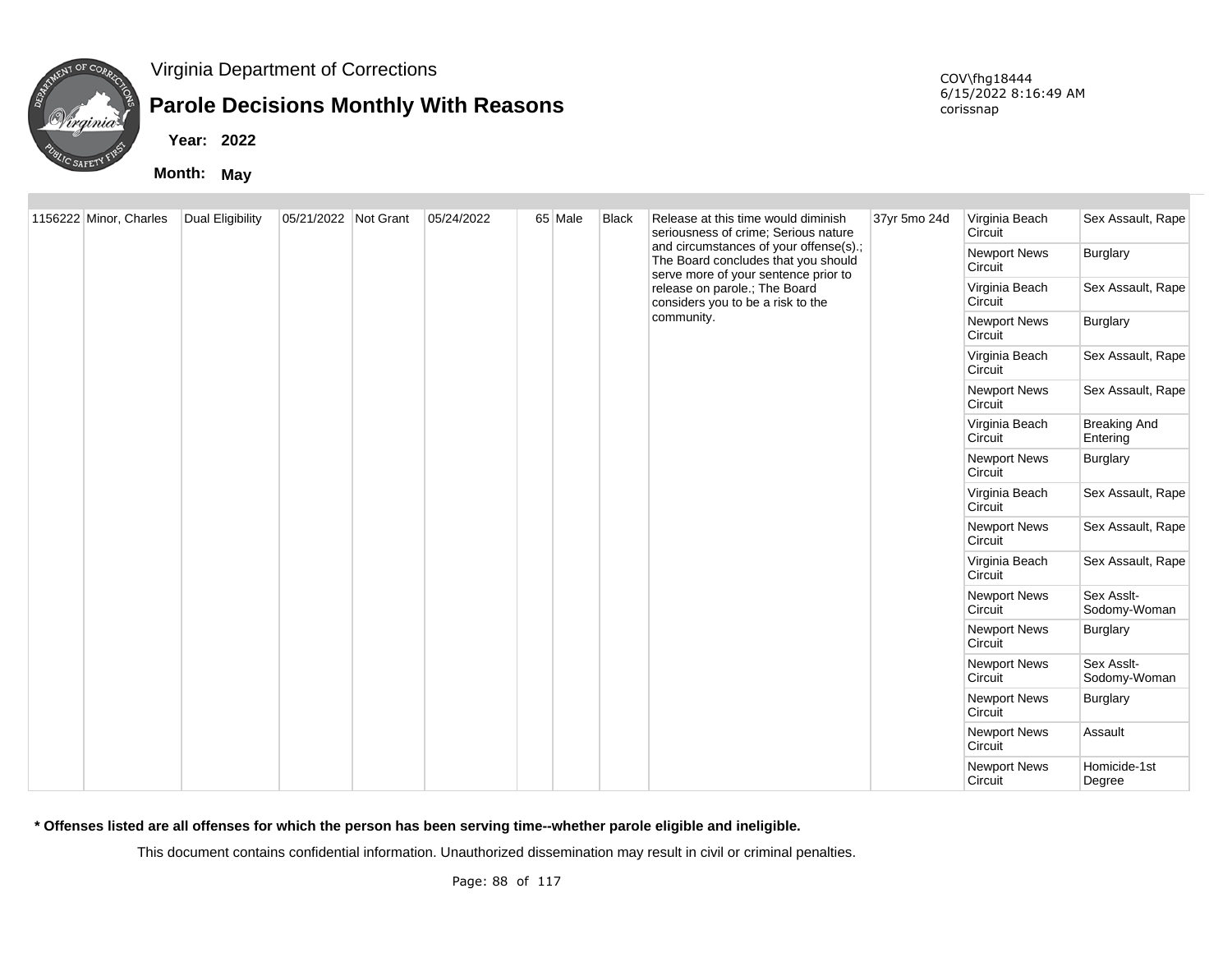

## **Parole Decisions Monthly With Reasons**

**Year: 2022**

**Month: May**

| <b>DOC</b> | <b>Name</b>                         | <b>Case Type</b> | <b>Decision</b><br><b>Date</b> | <b>Decision</b> | <b>Certification Age Sex</b><br><b>Date</b> |         | Race  | Non Grant/Grant Reasons Given Estimated<br>/ Conditions Violated                                                                                                                                                                      | <b>Time Served</b>         | <b>Jurisdiction</b>             | * Convicted<br><b>Offenses</b>           |
|------------|-------------------------------------|------------------|--------------------------------|-----------------|---------------------------------------------|---------|-------|---------------------------------------------------------------------------------------------------------------------------------------------------------------------------------------------------------------------------------------|----------------------------|---------------------------------|------------------------------------------|
|            | 1156974 Walker, James<br>Edward     | Geriatric        | 05/16/2022 Not Grant           |                 | 05/17/2022                                  | 60 Male | Black | Extensive criminal record; History of<br>violence.; Release at this time would                                                                                                                                                        | 17yr 11mo 13d Newport News | Circuit                         | Robbery                                  |
|            |                                     |                  |                                |                 |                                             |         |       | diminish seriousness of crime; The<br>Board concludes that you should<br>serve more of your sentence prior to                                                                                                                         |                            | <b>Newport News</b><br>Circuit  | Robbery                                  |
|            |                                     |                  |                                |                 |                                             |         |       | release on parole.; The Board<br>considers you to be a risk to the                                                                                                                                                                    |                            | <b>Newport News</b><br>Circuit  | Use Of Firearm In<br>Felony              |
|            |                                     |                  |                                |                 |                                             |         |       | community.; Your prior failure(s)<br>and/or convictions while under                                                                                                                                                                   |                            | <b>Newport News</b><br>Circuit  | Use Of Firearm In<br>Felony              |
|            |                                     |                  |                                |                 |                                             |         |       | community supervision indicate that<br>you are unlikely to comply with<br>conditions of release.                                                                                                                                      |                            | <b>Newport News</b><br>Circuit  | Use Of Firearm In<br>Felony              |
|            |                                     |                  |                                |                 |                                             |         |       |                                                                                                                                                                                                                                       |                            | <b>Newport News</b><br>Circuit  | Use Of Firearm In<br>Felony              |
|            |                                     |                  |                                |                 |                                             |         |       |                                                                                                                                                                                                                                       |                            | <b>Newport News</b><br>Circuit  | Kidnap/Abduct                            |
|            | 1158475 Harrington,<br>Michael John | Dual Eligibility | 05/03/2022 Not Grant           |                 | 05/05/2022                                  | 62 Male | White | Release at this time would diminish<br>seriousness of crime; Serious nature                                                                                                                                                           | 37yr 11mo 9d               | Virginia Beach<br>Circuit       | Sex Asslt-<br>Sodomy-Woman               |
|            |                                     |                  |                                |                 |                                             |         |       | and circumstances of your offense(s).;<br>The Board concludes that you should                                                                                                                                                         |                            | Virginia Beach<br>Circuit       | Kidnap Adult To<br><b>Sexually Asslt</b> |
|            |                                     |                  |                                |                 |                                             |         |       | serve more of your sentence prior to<br>release on parole.                                                                                                                                                                            |                            | Virginia Beach<br>Circuit       | Robbery                                  |
|            |                                     |                  |                                |                 |                                             |         |       |                                                                                                                                                                                                                                       |                            | Virginia Beach<br>Circuit       | Sodomy                                   |
|            | 1158563 Miles, Bernard<br>Lewis Jr. | Dual Eligibility | 05/23/2022 Not Grant           |                 | 05/25/2022                                  | 64 Male | White | Extensive criminal record; Release at<br>this time would diminish seriousness                                                                                                                                                         | 28yr 3mo 5d                | <b>Richmond City</b><br>Circuit | Sex Offense -<br>Attempted               |
|            |                                     |                  |                                |                 |                                             |         |       | of crime; Serious nature and<br>circumstances of your offense(s).; The<br>Board concludes that you should<br>serve more of your sentence prior to<br>release on parole.; The Board<br>considers you to be a risk to the<br>community. |                            | <b>Richmond City</b><br>Circuit | Kidnap Minor                             |

#### **\* Offenses listed are all offenses for which the person has been serving time--whether parole eligible and ineligible.**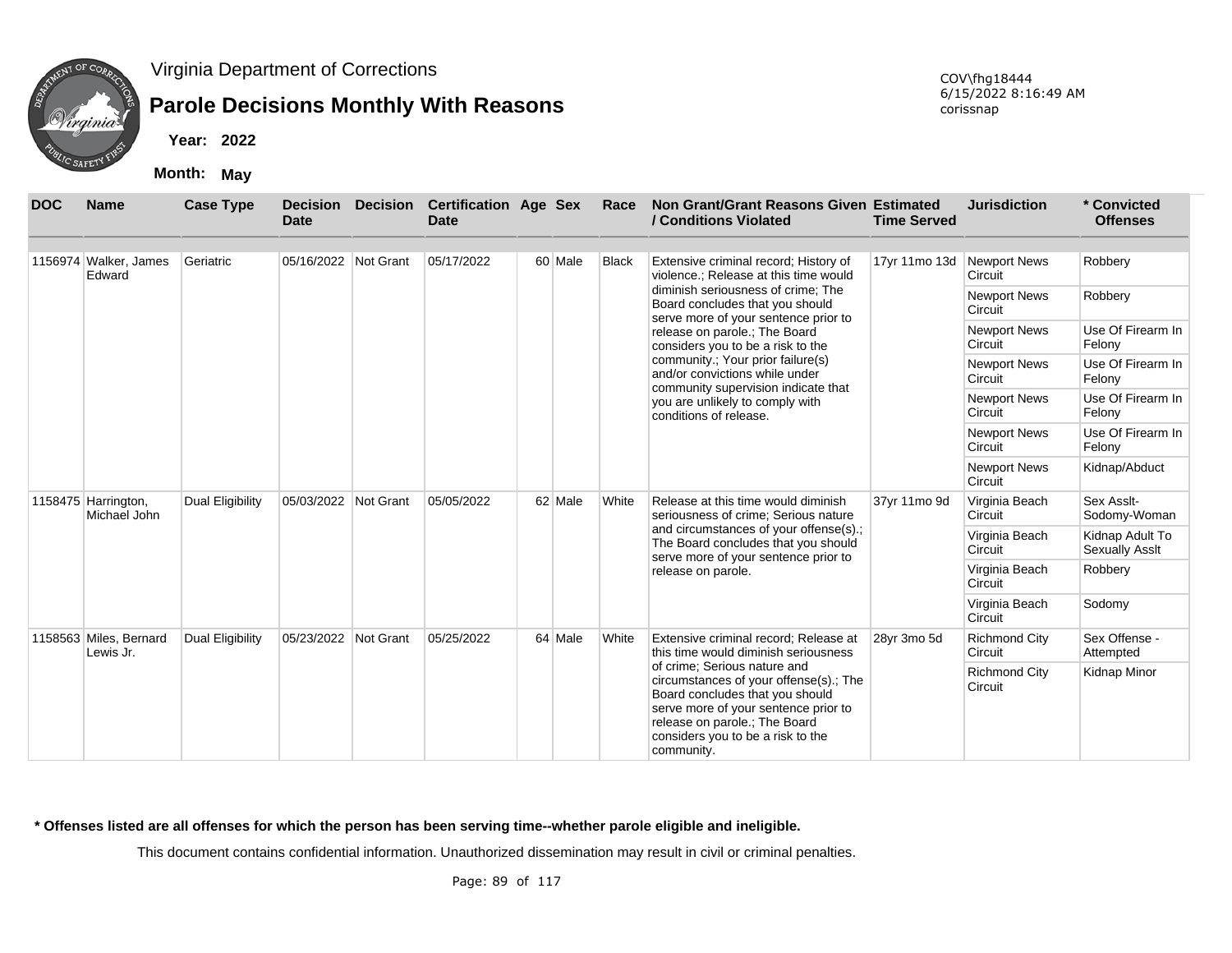

## **Parole Decisions Monthly With Reasons**

**Year: 2022**

**Month: May**

COV\fhg18444 6/15/2022 8:16:49 AM corissnap

| <b>DOC</b> | <b>Name</b>                                  | <b>Case Type</b> | <b>Decision</b><br>Date | <b>Decision</b> | <b>Certification Age Sex</b><br><b>Date</b> |         | Race         | Non Grant/Grant Reasons Given Estimated<br>/ Conditions Violated                                                      | <b>Time Served</b> | <b>Jurisdiction</b>                   | * Convicted<br><b>Offenses</b>                               |
|------------|----------------------------------------------|------------------|-------------------------|-----------------|---------------------------------------------|---------|--------------|-----------------------------------------------------------------------------------------------------------------------|--------------------|---------------------------------------|--------------------------------------------------------------|
|            | 1159044 Thomas,<br>Raymond                   | Dual Eligibility | 05/24/2022 Not Grant    |                 | 05/25/2022                                  | 66 Male | <b>Black</b> | Extensive criminal record; Release at<br>this time would diminish seriousness                                         | 40yr 8mo 8d        | Shenandoah Circuit Assault            |                                                              |
|            | Huston                                       |                  |                         |                 |                                             |         |              | of crime; Serious nature and<br>circumstances of your offense(s).; The                                                |                    | Shenandoah Circuit Sex Assault, Rape  |                                                              |
|            |                                              |                  |                         |                 |                                             |         |              | Board concludes that you should<br>serve more of your sentence prior to                                               |                    | Shenandoah Circuit Statutory Burglary |                                                              |
|            |                                              |                  |                         |                 |                                             |         |              | release on parole.                                                                                                    |                    | Shenandoah Circuit Sex Asslt-         | Sodomy-Woman                                                 |
|            | 1160554 Spratley,<br>Andrea Dangelo   Parole | Discretionary    | 05/17/2022              | Not Grant       | 05/18/2022                                  | 57 Male | <b>Black</b> | Considering your offense and your<br>institutional records, the Board                                                 | 36yr 5mo 12d       | <b>Hopewell Circuit</b>               | Robbery                                                      |
|            |                                              |                  |                         |                 |                                             |         |              | concludes that you should serve more<br>of your sentence before being                                                 |                    | <b>Hopewell Circuit</b>               | Sex Asslt-<br><b>Attempted Rape</b>                          |
|            |                                              |                  |                         |                 |                                             |         |              | paroled.; History of substance abuse.;<br>History of violence.; Release at this<br>time would diminish seriousness of |                    | <b>Hopewell Circuit</b>               | <b>Breaking And</b><br>Entering                              |
|            |                                              |                  |                         |                 |                                             |         |              | crime; Serious nature and<br>circumstances of your offense(s).; The                                                   |                    | <b>Hopewell Circuit</b>               | Mayhem/Maiming                                               |
|            |                                              |                  |                         |                 |                                             |         |              | Board considers you to be a risk to the<br>community.; You need to show a<br>longer period of stable adjustment.      |                    | <b>Hopewell Circuit</b>               | <b>Breaking And</b><br>Entering                              |
|            | 1161523 Jones, Johnnie<br>Clay               | Geriatric        | 05/20/2022              | Not Grant       | 05/23/2022                                  | 66 Male | <b>Black</b> | No Interest in Parole                                                                                                 | 5yr 3mo 26d        | Arlington Circuit                     | <b>Burglarious Tools:</b><br>Possession Of                   |
|            |                                              |                  |                         |                 |                                             |         |              |                                                                                                                       |                    | <b>Arlington Circuit</b>              | Burglary: Enter<br>House To Commit<br>Larceny/A&B/Etc        |
|            |                                              |                  |                         |                 |                                             |         |              |                                                                                                                       |                    | Arlington Circuit                     | <b>Burglary: Enter</b><br>House To Commit<br>Larceny/A&B/Etc |

**\* Offenses listed are all offenses for which the person has been serving time--whether parole eligible and ineligible.**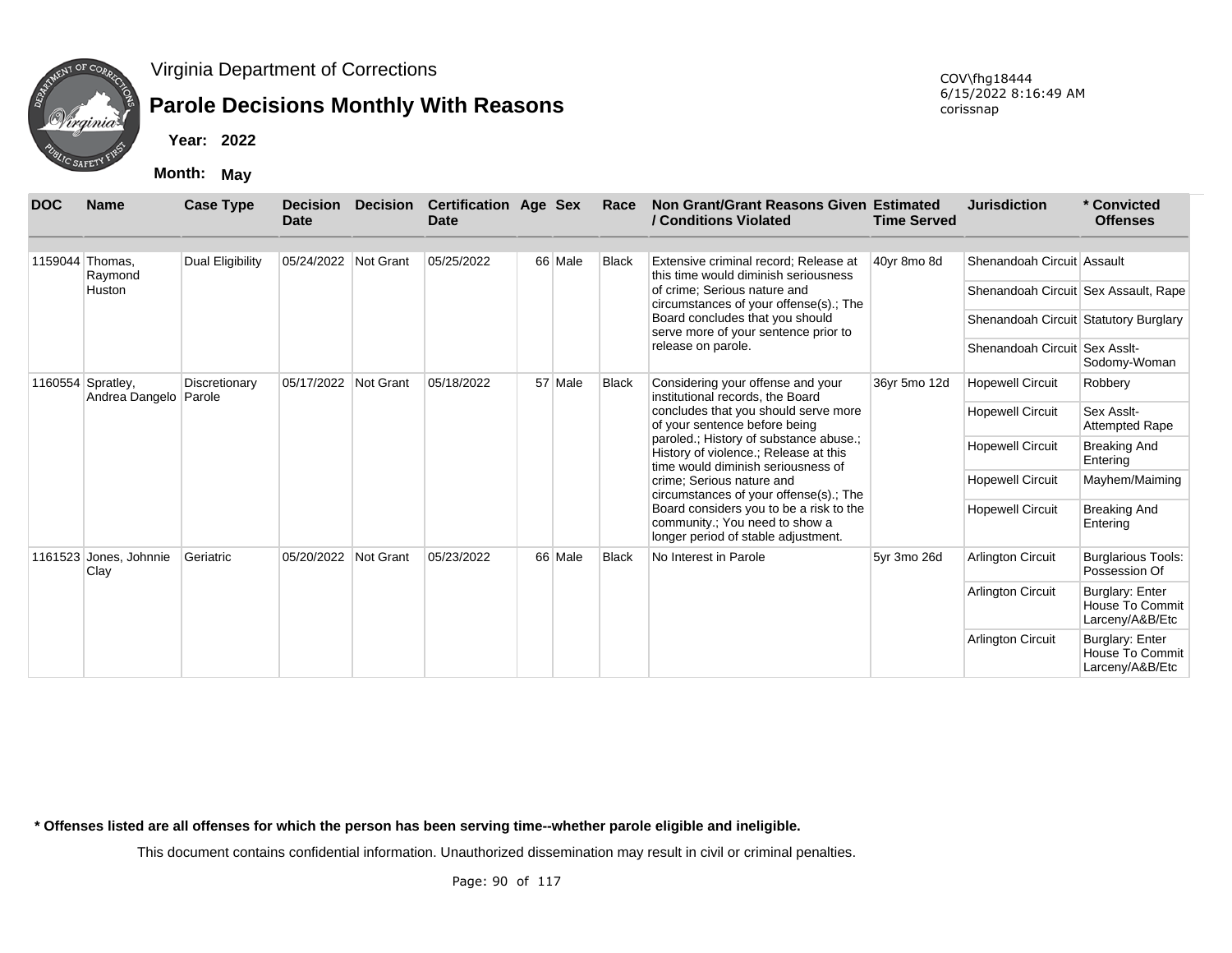

### **Parole Decisions Monthly With Reasons**

**Year: 2022**

**Month: May**

| <b>DOC</b> | <b>Name</b>                      | <b>Case Type</b>        | <b>Decision</b><br><b>Date</b> | <b>Decision</b> | <b>Certification Age Sex</b><br><b>Date</b> |         | Race         | Non Grant/Grant Reasons Given Estimated<br>/ Conditions Violated                                                                                                                                            | <b>Time Served</b> | <b>Jurisdiction</b>              | * Convicted<br><b>Offenses</b>                         |
|------------|----------------------------------|-------------------------|--------------------------------|-----------------|---------------------------------------------|---------|--------------|-------------------------------------------------------------------------------------------------------------------------------------------------------------------------------------------------------------|--------------------|----------------------------------|--------------------------------------------------------|
|            | 1161842 Smith, Antoine<br>Lamont | Discretionary<br>Parole | 05/17/2022 Not Grant           |                 | 05/18/2022                                  | 47 Male | Black        | History of violence.; Release at this<br>time would diminish seriousness of                                                                                                                                 | 24yr 6mo 20d       | Richmond City -<br>Crim GDC      | Failure To Appear                                      |
|            |                                  |                         |                                |                 |                                             |         |              | crime; Serious nature and<br>circumstances of your offense(s).; The<br>Board considers you to be a risk to the                                                                                              |                    | <b>Richmond City</b><br>Circuit  | Assault: On Law<br>Enf/Judge/DOC/Fi<br>re/Emerg Person |
|            |                                  |                         |                                |                 |                                             |         |              | community.; You need further<br>participation in institutional work<br>and/or educational programs to                                                                                                       |                    | <b>Richmond City</b><br>Circuit  | Homicide-Vol<br>Manslaughter                           |
|            |                                  |                         |                                |                 |                                             |         |              | indicate your positive progression<br>towards re-entry into society.; Your                                                                                                                                  |                    | Hanover Circuit                  | Cocaine-Possess                                        |
|            |                                  |                         |                                |                 |                                             |         |              | prior failure(s) and/or convictions while<br>under community supervision indicate<br>that you are unlikely to comply with                                                                                   |                    | <b>Richmond City</b><br>Circuit  | Possess Firearm-<br>Felon                              |
|            |                                  |                         |                                |                 |                                             |         |              | conditions of release.                                                                                                                                                                                      |                    | <b>Richmond City</b><br>Circuit  | Use Of Firearm In<br>Felony                            |
|            |                                  |                         |                                |                 |                                             |         |              |                                                                                                                                                                                                             |                    | <b>Richmond City</b><br>Circuit  | Malicious<br>Wounding                                  |
|            | 1162224 Dunbar, Jerry<br>Lee     | Dual Eligibility        | 05/07/2022 Not Grant           |                 | 05/10/2022                                  | 61 Male | <b>Black</b> | Release at this time would diminish<br>seriousness of crime; Serious nature                                                                                                                                 | 32yr 10mo 29d      | <b>Fairfax County</b><br>Circuit | Homicide-1st<br>Degree                                 |
|            |                                  |                         |                                |                 |                                             |         |              | and circumstances of your offense(s).;<br>You need further participation in<br>institutional work and/or educational<br>programs to indicate your positive<br>progression towards re-entry into<br>society. |                    | Alexandria Circuit               | Homicide-1st<br>Degree                                 |
|            | 1162589 Bailey, Robert<br>Allan  | <b>Dual Eligibility</b> | 05/05/2022 Not Grant           |                 | 05/06/2022                                  | 76 Male | White        | History of violence.; Release at this<br>time would diminish seriousness of                                                                                                                                 | 50yr 6mo 26d       | Alexandria Circuit               | Homicide-1st<br>Degree                                 |
|            |                                  |                         |                                |                 |                                             |         |              | crime: Serious nature and<br>circumstances of your offense(s).; The<br>Board concludes that you should                                                                                                      |                    | Alexandria Circuit               | Homicide-1st<br>Degree                                 |
|            |                                  |                         |                                |                 |                                             |         |              | serve more of your sentence prior to<br>release on parole.                                                                                                                                                  |                    | Alexandria Circuit               | Robbery                                                |
|            |                                  |                         |                                |                 |                                             |         |              |                                                                                                                                                                                                             |                    | Alexandria Circuit               | Sex Asslt-Carnal<br>Abuse                              |
|            |                                  |                         |                                |                 |                                             |         |              |                                                                                                                                                                                                             |                    | Alexandria Circuit               | Sex Asslt-Carnal<br>Abuse                              |

#### **\* Offenses listed are all offenses for which the person has been serving time--whether parole eligible and ineligible.**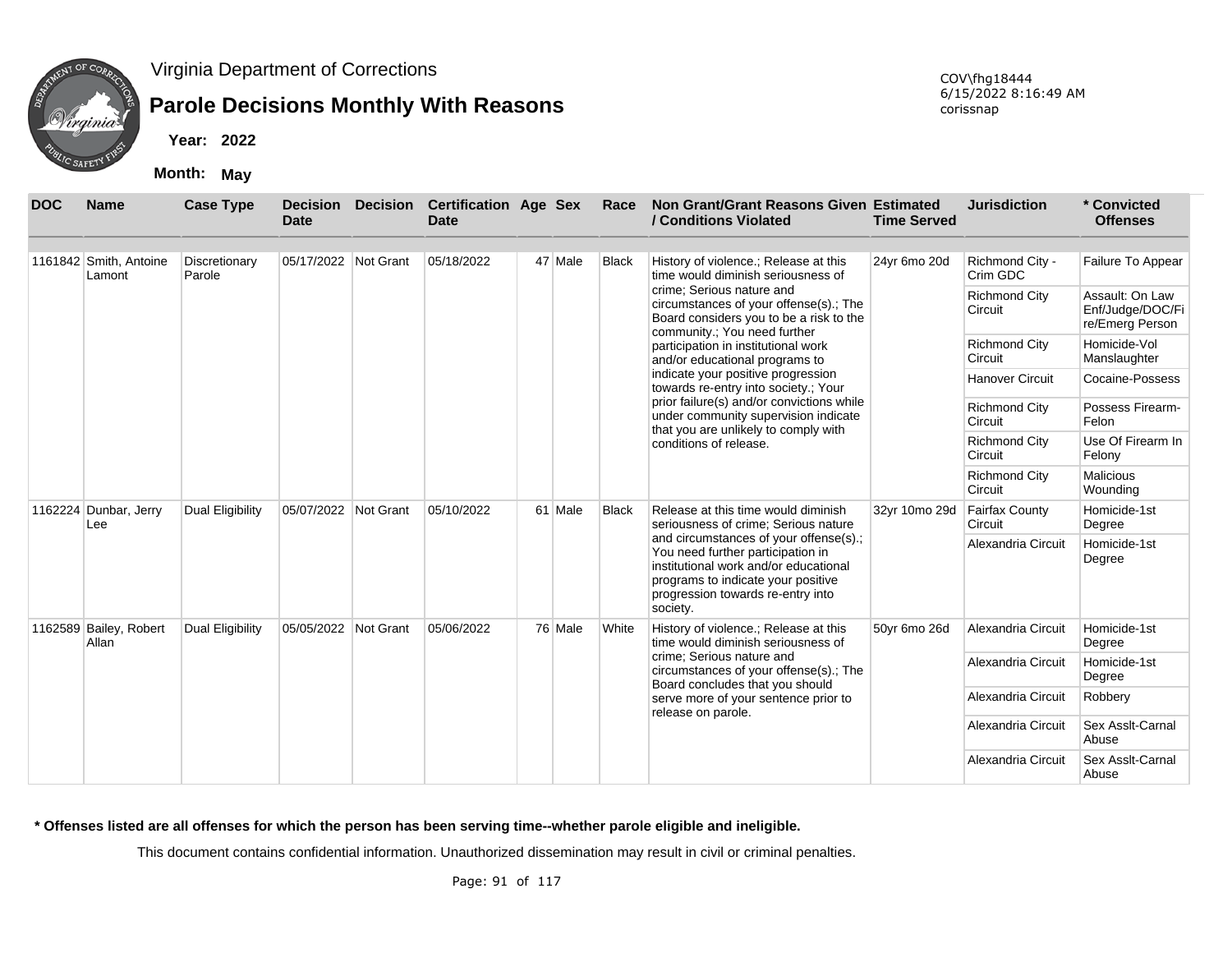

## **Parole Decisions Monthly With Reasons**

**Year: 2022**

**Month: May**

| <b>DOC</b> | <b>Name</b>                         | <b>Case Type</b>        | <b>Decision</b><br><b>Date</b> | Decision  | <b>Certification Age Sex</b><br>Date |         | Race         | Non Grant/Grant Reasons Given Estimated<br>/ Conditions Violated                                                                                                                                                           | <b>Time Served</b> | <b>Jurisdiction</b>                 | * Convicted<br><b>Offenses</b> |
|------------|-------------------------------------|-------------------------|--------------------------------|-----------|--------------------------------------|---------|--------------|----------------------------------------------------------------------------------------------------------------------------------------------------------------------------------------------------------------------------|--------------------|-------------------------------------|--------------------------------|
| 1162589    | Bailey, Robert<br>Allan             | Dual Eligibility        | 05/05/2022 Not Grant           |           | 05/06/2022                           | 76 Male | White        | History of violence.; Release at this<br>time would diminish seriousness of                                                                                                                                                | 50yr 6mo 26d       | Alexandria Circuit                  | Sex Assault, Rape              |
|            |                                     |                         |                                |           |                                      |         |              | crime; Serious nature and<br>circumstances of your offense(s).; The                                                                                                                                                        |                    | Alexandria Circuit                  | Abduct-No<br>Ransom Or Asslt   |
|            |                                     |                         |                                |           |                                      |         |              | Board concludes that you should<br>serve more of your sentence prior to<br>ralagea on ngrola                                                                                                                               |                    | Alexandria Circuit                  | Abduct-No<br>Ransom Or Asslt   |
| 1163582    | Johnstone,<br><b>Travis Starfox</b> | Discretionary<br>Parole | 05/18/2022                     | Not Grant | 05/19/2022                           | 63 Male | White        | Release at this time would diminish<br>seriousness of crime; Serious nature<br>and circumstances of your offense(s).;<br>The Board concludes that you should<br>serve more of your sentence prior to<br>release on parole. | 33yr 5mo 9d        | Montgomery Circuit Homicide-Capital |                                |
| 1163709    | Saunders, Alvin<br>Leonardo         | Dual Eligibility        | 05/05/2022                     | Not Grant | 05/05/2022                           | 62 Male | <b>Black</b> | Release at this time would diminish<br>seriousness of crime: Serious nature                                                                                                                                                | 36yr 11mo 26d      | Richmond City -<br>Crim GDC         | Simple Assault                 |
|            |                                     |                         |                                |           |                                      |         |              | and circumstances of your offense(s).;<br>The Board concludes that you should<br>serve more of your sentence prior to                                                                                                      |                    | Richmond City -<br>Crim GDC         | Contempt Of<br>Court           |
|            |                                     |                         |                                |           |                                      |         |              | release on parole.; You need further<br>participation in institutional work                                                                                                                                                |                    | <b>Richmond City</b><br>Circuit     | Weapon Offense                 |
|            |                                     |                         |                                |           |                                      |         |              | and/or educational programs to<br>indicate your positive progression                                                                                                                                                       |                    | <b>Richmond City</b><br>Circuit     | <b>Malicious</b><br>Wounding   |
|            |                                     |                         |                                |           |                                      |         |              | towards re-entry into society.                                                                                                                                                                                             |                    | <b>Richmond City</b><br>Circuit     | Sodomy                         |
|            |                                     |                         |                                |           |                                      |         |              |                                                                                                                                                                                                                            |                    | <b>Richmond City</b><br>Circuit     | Weapon Offense                 |
|            |                                     |                         |                                |           |                                      |         |              |                                                                                                                                                                                                                            |                    | <b>Richmond City</b><br>Circuit     | Abduct-No<br>Ransom Or Asslt   |

**\* Offenses listed are all offenses for which the person has been serving time--whether parole eligible and ineligible.**

This document contains confidential information. Unauthorized dissemination may result in civil or criminal penalties.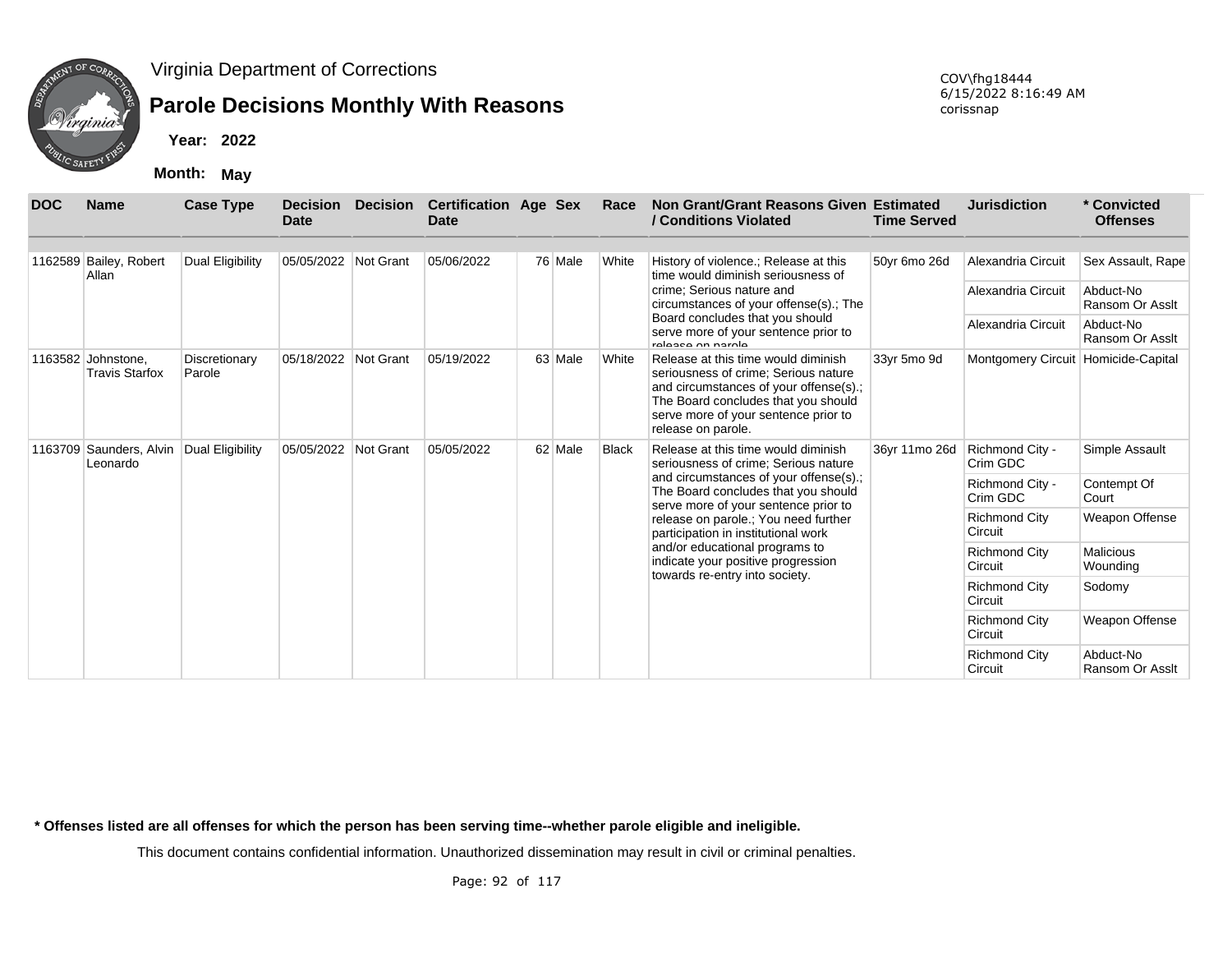

## **Parole Decisions Monthly With Reasons**

**Year: 2022**

**Month: May**

| <b>DOC</b> | <b>Name</b>                          | <b>Case Type</b> | <b>Decision</b><br><b>Date</b> | <b>Decision</b> | <b>Certification Age Sex</b><br><b>Date</b> |         | Race         | Non Grant/Grant Reasons Given Estimated<br>/ Conditions Violated                                                                                                                                                                                           | <b>Time Served</b> | <b>Jurisdiction</b>        | * Convicted<br><b>Offenses</b>                         |
|------------|--------------------------------------|------------------|--------------------------------|-----------------|---------------------------------------------|---------|--------------|------------------------------------------------------------------------------------------------------------------------------------------------------------------------------------------------------------------------------------------------------------|--------------------|----------------------------|--------------------------------------------------------|
|            | 1163875 Weckerly,<br>Daniel Vincent  | Dual Eligibility | 05/23/2022 Not Grant           |                 | 05/24/2022                                  | 66 Male | White        | Considering your offense and your<br>institutional records, the Board                                                                                                                                                                                      | 31yr 1mo 6d        | Virginia Beach<br>Circuit  | Sex Assault, Rape                                      |
|            |                                      |                  |                                |                 |                                             |         |              | concludes that you should serve more<br>of your sentence before being<br>paroled.; Release at this time would                                                                                                                                              |                    | Virginia Beach<br>Circuit  | Kidnap/Abduct                                          |
| в          |                                      |                  |                                |                 |                                             |         |              | diminish seriousness of crime; Serious<br>nature and circumstances of your<br>offense(s).; The Board concludes that<br>you should serve more of your<br>sentence prior to release on parole.;<br>The Board considers you to be a risk<br>to the community. |                    | Virginia Beach<br>Circuit  | <b>Statutory Burglary</b>                              |
|            | 1164436 Goode, Richard Discretionary | Parole           | 05/24/2022 Not Grant           |                 | 05/26/2022                                  | 49 Male | <b>Black</b> | Considering your offense and your<br>institutional records, the Board<br>concludes that you should serve more                                                                                                                                              | 28yr 10mo 2d       | Mecklenburg<br>Circuit     | Prisoner: Possess<br>Weapon Capable<br>Of Death/Injury |
|            |                                      |                  |                                |                 |                                             |         |              | of your sentence before being<br>paroled.; Conviction of a new crime                                                                                                                                                                                       |                    | Mecklenburg GDC            | Simple Assault                                         |
|            |                                      |                  |                                |                 |                                             |         |              | while incarcerated; Extensive criminal<br>record; History of violence.; The Board<br>concludes that you should serve more<br>of your sentence prior to release on                                                                                          |                    | Mecklenburg<br>Circuit     | Prisoner: Possess<br>Weapon Capable<br>Of Death/Injury |
|            |                                      |                  |                                |                 |                                             |         |              | parole.; The Board considers you to be<br>a risk to the community.; You need to                                                                                                                                                                            |                    | Mecklenburg GDC            | Simple Assault                                         |
|            |                                      |                  |                                |                 |                                             |         |              | show a longer period of stable<br>adjustment.                                                                                                                                                                                                              |                    | Mecklenburg<br>Circuit     | Prisoner: Possess<br>Weapon Capable<br>Of Death/Injury |
|            |                                      |                  |                                |                 |                                             |         |              |                                                                                                                                                                                                                                                            |                    | <b>Greensville Circuit</b> | Assault And<br><b>Battery</b>                          |
|            |                                      |                  |                                |                 |                                             |         |              |                                                                                                                                                                                                                                                            |                    | Mecklenburg<br>Circuit     | <b>Malicious</b><br>Wounding                           |
|            |                                      |                  |                                |                 |                                             |         |              |                                                                                                                                                                                                                                                            |                    | Mecklenburg<br>Circuit     | Unlawful<br>Wound/Bodily<br>Injury                     |
|            |                                      |                  |                                |                 |                                             |         |              |                                                                                                                                                                                                                                                            |                    | Henry GDC                  | Failure To Stop                                        |

**\* Offenses listed are all offenses for which the person has been serving time--whether parole eligible and ineligible.**

This document contains confidential information. Unauthorized dissemination may result in civil or criminal penalties.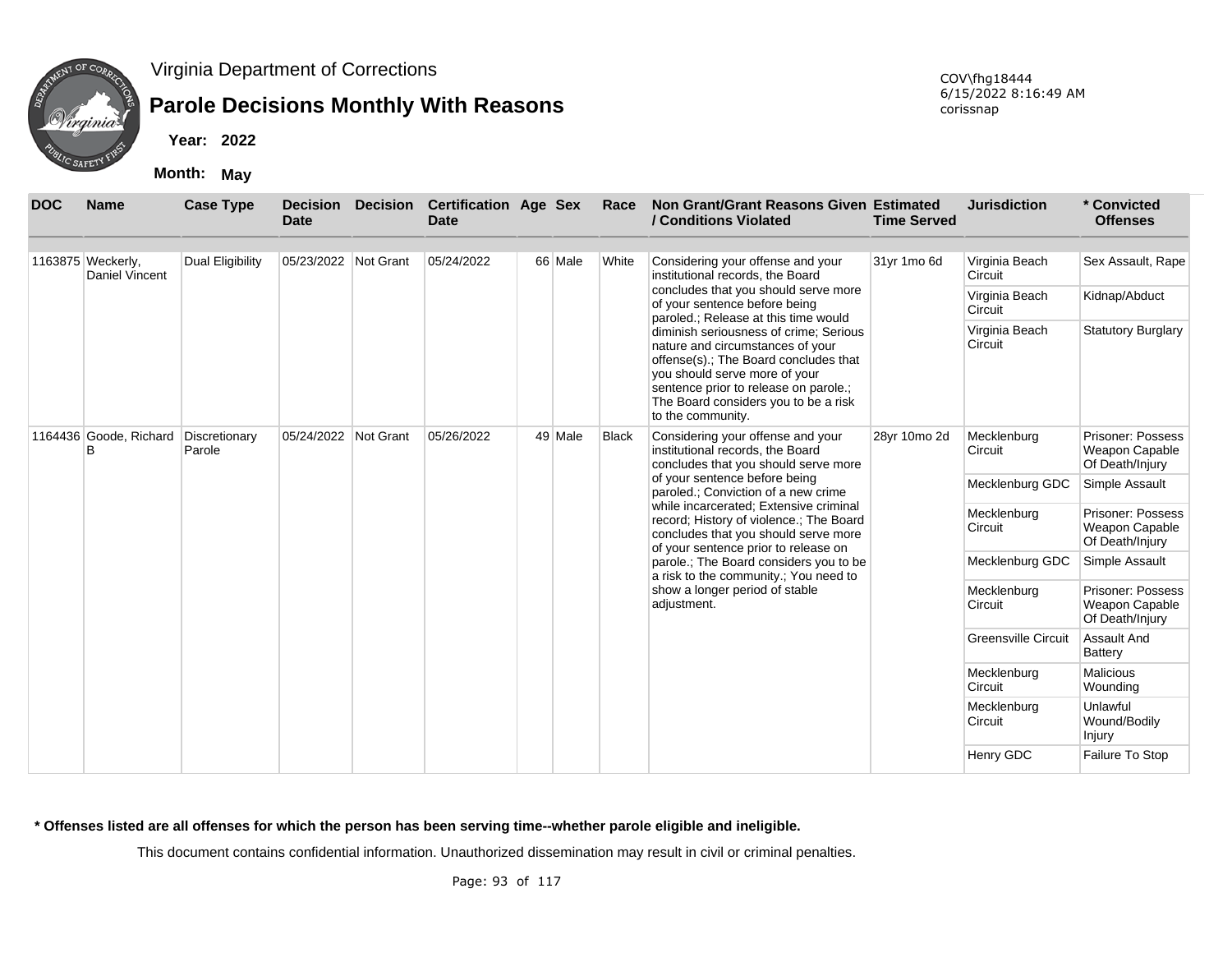

### **Parole Decisions Monthly With Reasons**

**Year: 2022**

**Month: May**

| <b>DOC</b> | <b>Name</b>                               | <b>Case Type</b>        | <b>Date</b>          | <b>Decision Decision</b> | <b>Certification Age Sex</b><br><b>Date</b> |         | Race                        | Non Grant/Grant Reasons Given Estimated<br>/ Conditions Violated                                                  | <b>Time Served</b> | <b>Jurisdiction</b>         | * Convicted<br><b>Offenses</b>                         |
|------------|-------------------------------------------|-------------------------|----------------------|--------------------------|---------------------------------------------|---------|-----------------------------|-------------------------------------------------------------------------------------------------------------------|--------------------|-----------------------------|--------------------------------------------------------|
|            |                                           |                         |                      |                          |                                             |         |                             |                                                                                                                   |                    |                             |                                                        |
|            | 1164436 Goode, Richard Discretionary<br>B | Parole                  | 05/24/2022 Not Grant |                          | 05/26/2022                                  | 49 Male | <b>Black</b>                | Considering your offense and your<br>institutional records, the Board<br>concludes that you should serve more     | 28yr 10mo 2d       | Mecklenburg<br>Circuit      | Prisoner: Possess<br>Weapon Capable<br>Of Death/Injury |
|            |                                           |                         |                      |                          |                                             |         |                             | of your sentence before being<br>paroled.; Conviction of a new crime                                              |                    | Henry Circuit               | Damage Property                                        |
|            |                                           |                         |                      |                          |                                             |         |                             | while incarcerated; Extensive criminal<br>record; History of violence.; The Board                                 |                    | Henry Circuit               | Larc-Grand                                             |
|            |                                           |                         |                      |                          |                                             |         |                             | concludes that you should serve more<br>of your sentence prior to release on                                      |                    | <b>Henry Circuit</b>        | <b>Statutory Burglary</b>                              |
|            |                                           |                         |                      |                          |                                             |         |                             | parole.; The Board considers you to be<br>a risk to the community.; You need to<br>show a longer period of stable |                    | <b>Martinsville Circuit</b> | Use Of Firearm In<br>Felony                            |
|            |                                           |                         |                      |                          | adjustment.                                 |         | <b>Martinsville Circuit</b> | Robbery                                                                                                           |                    |                             |                                                        |
|            |                                           |                         |                      |                          |                                             |         | <b>Martinsville Circuit</b> | Robbery                                                                                                           |                    |                             |                                                        |
|            |                                           |                         |                      |                          |                                             |         |                             |                                                                                                                   |                    | <b>Powhatan Circuit</b>     | <b>Assault And</b><br><b>Battery</b>                   |
|            |                                           |                         |                      |                          |                                             |         |                             |                                                                                                                   |                    | <b>Martinsville Circuit</b> | Use Of Firearm In<br>Felony                            |
|            |                                           |                         |                      |                          |                                             |         |                             |                                                                                                                   |                    | <b>Martinsville Circuit</b> | Robbery -<br>Attempted                                 |
|            |                                           |                         |                      |                          |                                             |         |                             |                                                                                                                   |                    | Nottoway Circuit            | Malicious<br>Wounding                                  |
|            |                                           |                         |                      |                          |                                             |         |                             |                                                                                                                   |                    | <b>Henry Circuit</b>        | Use Of Firearm In<br>Felony                            |
|            |                                           |                         |                      |                          |                                             |         |                             |                                                                                                                   |                    | <b>Norfolk Circuit</b>      | Cocaine-Sell                                           |
|            |                                           |                         |                      |                          |                                             |         |                             |                                                                                                                   |                    | Nottoway Circuit            | Malicious<br>Wounding                                  |
|            | 1164772 Butler, Robert<br>Edward Jr.      | Discretionary<br>Parole | 05/02/2022 Not Grant |                          | 05/03/2022                                  | 50 Male | <b>Black</b>                | Release at this time would diminish<br>seriousness of crime; Serious nature                                       | 30yr 1mo 6d        | <b>Norfolk Circuit</b>      | Conspiracy                                             |
|            |                                           |                         |                      |                          |                                             |         |                             | and circumstances of your offense(s).;<br>You need to show a longer period of                                     |                    | <b>Norfolk Circuit</b>      | Cocaine-Possess                                        |
|            |                                           |                         |                      |                          |                                             |         |                             | stable adjustment.                                                                                                |                    | <b>Norfolk Circuit</b>      | Use Of Firearm In<br>Felony                            |

**\* Offenses listed are all offenses for which the person has been serving time--whether parole eligible and ineligible.**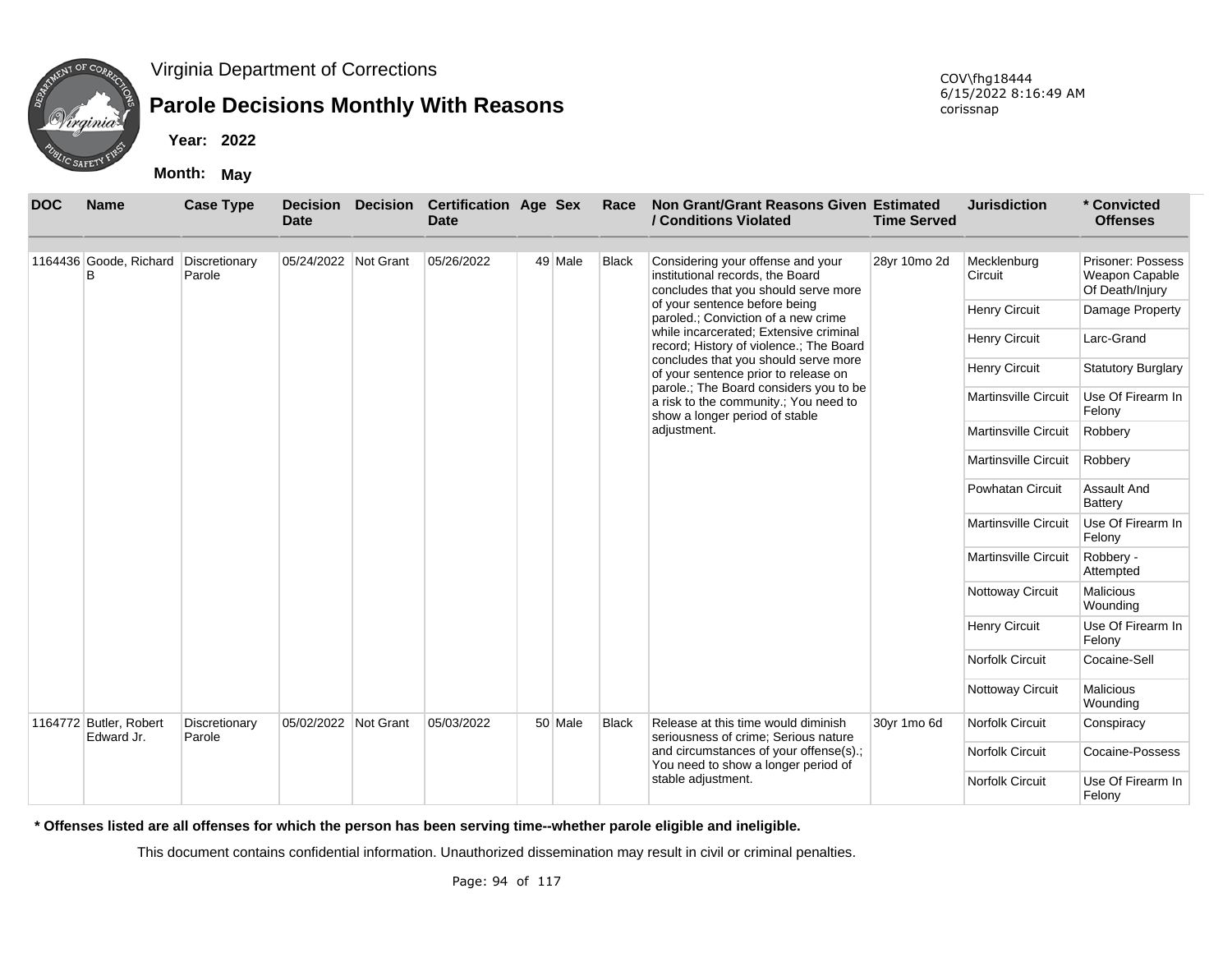

## **Parole Decisions Monthly With Reasons**

**Year: 2022**

**Month: May**

| <b>DOC</b>      | <b>Name</b>                         | <b>Case Type</b>        | <b>Date</b>          | <b>Decision Decision</b> | <b>Certification Age Sex</b><br><b>Date</b> |         | Race         | Non Grant/Grant Reasons Given Estimated<br>/ Conditions Violated                                                      | <b>Time Served</b> | <b>Jurisdiction</b>         | * Convicted<br><b>Offenses</b>     |
|-----------------|-------------------------------------|-------------------------|----------------------|--------------------------|---------------------------------------------|---------|--------------|-----------------------------------------------------------------------------------------------------------------------|--------------------|-----------------------------|------------------------------------|
|                 |                                     |                         |                      |                          |                                             |         |              |                                                                                                                       |                    |                             |                                    |
|                 | 1164772 Butler, Robert<br>Foward Jr | Discretionary<br>Parole | 05/02/2022 Not Grant |                          | 05/03/2022                                  | 50 Male | Black        | Release at this time would diminish<br>seriousness of crime: Serious nature a                                         | 30yr 1mo 6d        | Norfolk Circuit             | Homicide/Murder                    |
| 1165474 Hinson, | <b>Bradford Allen</b>               | Discretionary<br>Parole | 05/09/2022 Not Grant |                          | 05/10/2022                                  | 45 Male | White        | Crimes committed - Homicide-1st<br>Degree, Robbery, Use Of Firearm In                                                 | 28yr 2mo 18d       | <b>Chesterfield Circuit</b> | Use Of Firearm In<br>Felony        |
|                 |                                     |                         |                      |                          |                                             |         |              | Felony; Release at this time would<br>diminish seriousness of crime; Serious                                          |                    | <b>Chesterfield Circuit</b> | Robbery                            |
|                 |                                     |                         |                      |                          |                                             |         |              | nature and circumstances of your<br>offense(s).; The Board concludes that<br>you should serve more of your            |                    | <b>Chesterfield Circuit</b> | Use Of Firearm In<br>Felony        |
|                 |                                     |                         |                      |                          |                                             |         |              | sentence prior to release on parole.;<br>The Board considers you to be a risk<br>to the community.                    |                    | <b>Chesterfield Circuit</b> | Homicide-1st<br>Degree             |
|                 | 1165724 Barnes, Andre<br>Lamont     | Discretionary<br>Parole | 05/09/2022 Not Grant |                          | 05/11/2022                                  | 50 Male | <b>Black</b> | Release at this time would diminish<br>seriousness of crime; Serious nature                                           | 23yr 9mo 9d        | <b>Norfolk Circuit</b>      | Possess Firearm-<br>Felon          |
|                 |                                     |                         |                      |                          |                                             |         |              | and circumstances of your offense(s).;<br>The Board concludes that you should<br>serve more of your sentence prior to |                    | Norfolk Circuit             | Use Of Firearm In<br>Felony        |
|                 |                                     |                         |                      |                          |                                             |         |              | release on parole.                                                                                                    |                    | Norfolk Circuit             | Homicide-1st<br>Degree             |
|                 | 1165779 Strong, William<br>R Jr.    | Dual Eligibility        | 05/05/2022 Not Grant |                          | 05/05/2022                                  | 68 Male | White        | Release at this time would diminish<br>seriousness of crime; Serious nature<br>and circumstances of your offense(s).; | 30yr 4mo 20d       | Isle Of Wight<br>Circuit    | Unlawful<br>Wound/Bodily<br>Injury |
|                 |                                     |                         |                      |                          |                                             |         |              | The Board concludes that you should<br>serve more of your sentence prior to<br>release on parole.                     |                    | Isle Of Wight<br>Circuit    | Unlawful<br>Wound/Bodily<br>Injury |
|                 |                                     |                         |                      |                          |                                             |         |              |                                                                                                                       |                    | Isle Of Wight<br>Circuit    | Kidnap/Abduct                      |
|                 |                                     |                         |                      |                          |                                             |         |              |                                                                                                                       |                    | Isle Of Wight<br>Circuit    | Sex Assault, Rape                  |

**\* Offenses listed are all offenses for which the person has been serving time--whether parole eligible and ineligible.**

This document contains confidential information. Unauthorized dissemination may result in civil or criminal penalties.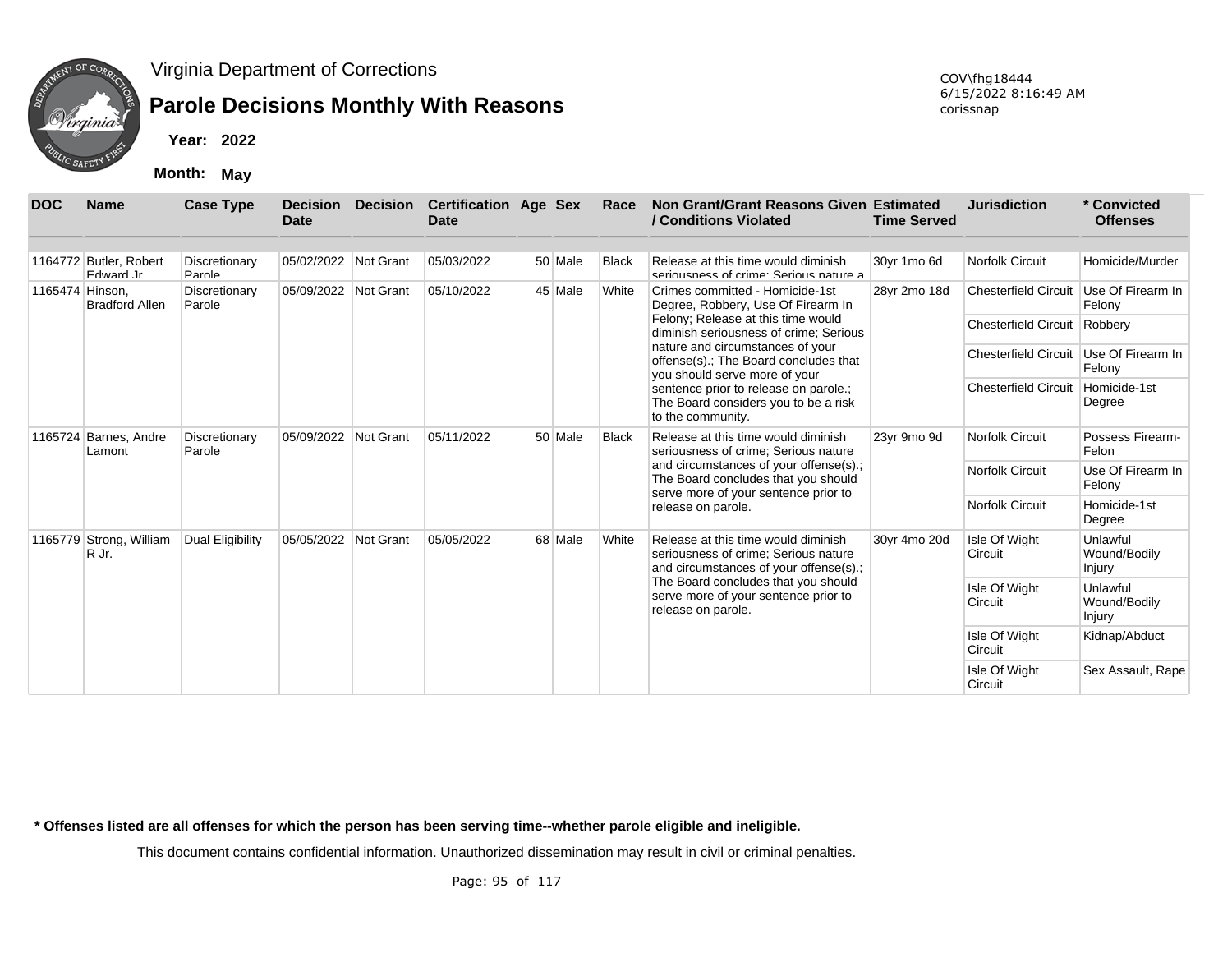

## **Parole Decisions Monthly With Reasons**

**Year: 2022**

**Month: May**

| <b>DOC</b> | <b>Name</b>                           | <b>Case Type</b>        | <b>Date</b>          |           | Decision Decision Certification Age Sex<br><b>Date</b> |         | Race         | Non Grant/Grant Reasons Given Estimated<br>/ Conditions Violated                                                                                                                             | <b>Time Served</b> | <b>Jurisdiction</b>             | * Convicted<br><b>Offenses</b>                |
|------------|---------------------------------------|-------------------------|----------------------|-----------|--------------------------------------------------------|---------|--------------|----------------------------------------------------------------------------------------------------------------------------------------------------------------------------------------------|--------------------|---------------------------------|-----------------------------------------------|
|            | 1165956 Gale, Jerome<br>Keith         | Discretionary<br>Parole | 05/11/2022 Not Grant |           | 05/12/2022                                             | 43 Male | <b>Black</b> | Considering your offense and your<br>institutional records, the Board                                                                                                                        | 22yr 8mo 13d       | <b>Richmond City</b><br>Circuit | Use Of Firearm In<br>Felony                   |
|            |                                       |                         |                      |           |                                                        |         |              | concludes that you should serve more<br>of your sentence before being<br>paroled.; Release at this time would                                                                                |                    | <b>Richmond City</b><br>Circuit | Homicide/Murder                               |
|            |                                       |                         |                      |           |                                                        |         |              | diminish seriousness of crime; Serious<br>nature and circumstances of your<br>offense(s).; The Board concludes that<br>you should serve more of your<br>sentence prior to release on parole. |                    | <b>Richmond City</b><br>Circuit | Malicious<br>Wounding                         |
|            | 1168217 Smith, Charles<br>A Jr.       | Discretionary<br>Parole | 05/23/2022           | Not Grant | 05/24/2022                                             | 36 Male | <b>Black</b> | History of violence.; Release at this<br>time would diminish seriousness of                                                                                                                  | 19yr 8mo 7d        | <b>Campbell Circuit</b>         | (Conspiracy)Robb<br>ery: Residence            |
|            |                                       |                         |                      |           |                                                        |         |              | crime; Serious nature and<br>circumstances of your offense(s).; The                                                                                                                          |                    | <b>Campbell Circuit</b>         | Wearing A Mask                                |
|            |                                       |                         |                      |           |                                                        |         |              | Board concludes that you should<br>serve more of your sentence prior to<br>release on parole.; The Board                                                                                     |                    | <b>Campbell Circuit</b>         | Use Of Firearm In<br>Felony                   |
|            |                                       |                         |                      |           |                                                        |         |              | considers you to be a risk to the<br>community.; You need further                                                                                                                            |                    | Campbell Circuit                | Robbery                                       |
|            |                                       |                         |                      |           |                                                        |         |              | participation in institutional work<br>and/or educational programs to                                                                                                                        |                    | Campbell Circuit                | Use Of Firearm In<br>Felony                   |
|            |                                       |                         |                      |           |                                                        |         |              | indicate your positive progression<br>towards re-entry into society.                                                                                                                         |                    | Campbell Circuit                | <b>Statutory Burglary</b>                     |
|            |                                       |                         |                      |           |                                                        |         |              |                                                                                                                                                                                              |                    | <b>Campbell Circuit</b>         | Use Of Firearm In<br>Felony                   |
|            |                                       |                         |                      |           |                                                        |         |              |                                                                                                                                                                                              |                    | Campbell Circuit                | Homicide-1st<br>Degree                        |
|            | 1171215 Brown, Dennis L Discretionary | Parole                  | 05/24/2022           | Not Grant | 05/26/2022                                             | 56 Male | <b>Black</b> | No Interest in Parole                                                                                                                                                                        | 28yr 6mo 24d       | Augusta Circuit                 | Prisoner: Poss<br>Sch III<br>Drug/Marij/Synth |
|            |                                       |                         |                      |           |                                                        |         |              |                                                                                                                                                                                              |                    | Alexandria Circuit              | Homicide-1st<br>Degree                        |
|            |                                       |                         |                      |           |                                                        |         |              |                                                                                                                                                                                              |                    | <b>Hampton Circuit</b>          | Homicide-Vol<br>Manslaughter                  |
|            |                                       |                         |                      |           |                                                        |         |              |                                                                                                                                                                                              |                    | Parole Board                    | Parole Violation                              |

**\* Offenses listed are all offenses for which the person has been serving time--whether parole eligible and ineligible.**

This document contains confidential information. Unauthorized dissemination may result in civil or criminal penalties.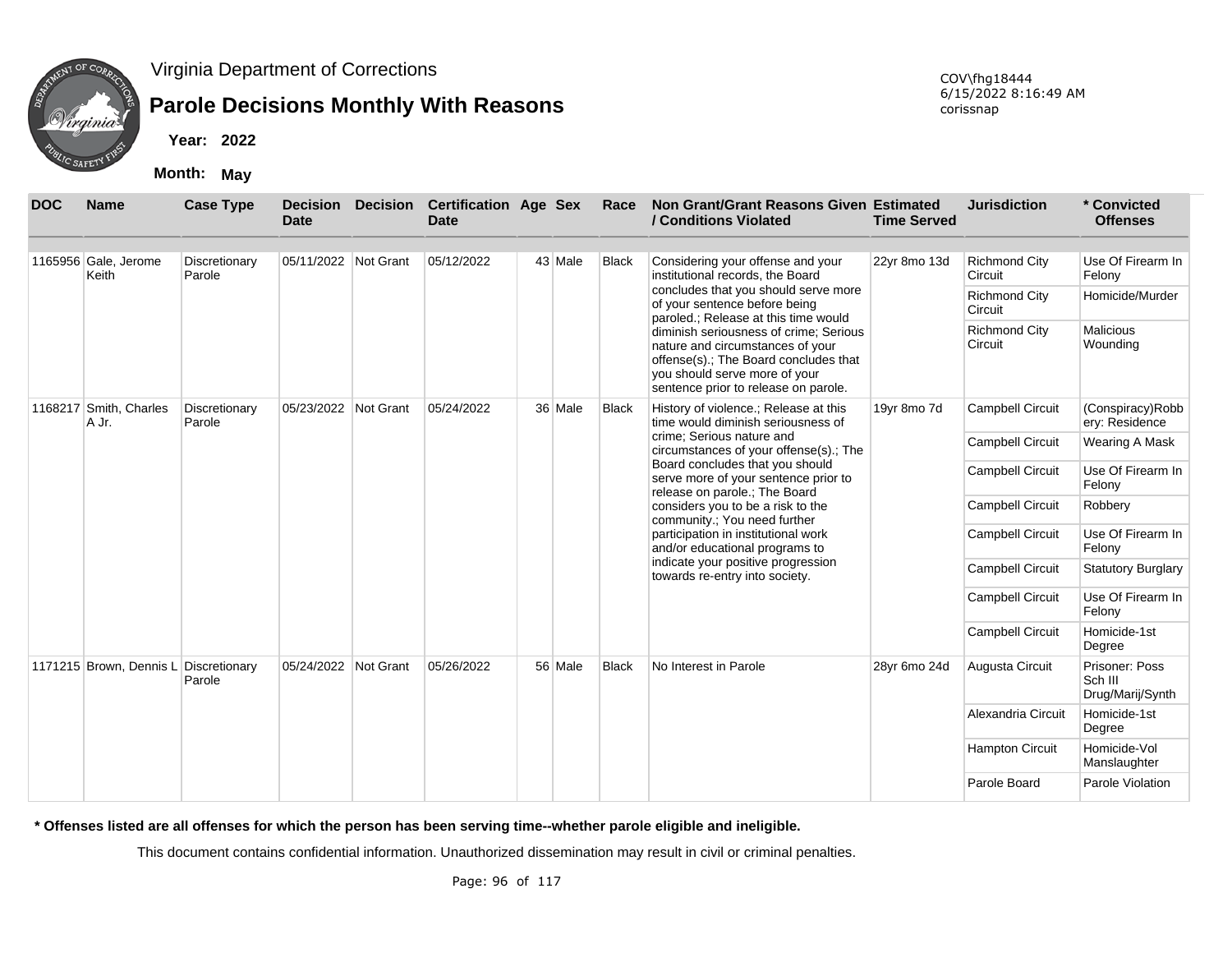

## **Parole Decisions Monthly With Reasons**

**Year: 2022**

**Month: May**

| <b>DOC</b> | <b>Name</b>                     | <b>Case Type</b>        | <b>Decision</b><br><b>Date</b> | <b>Decision</b> | <b>Certification Age Sex</b><br><b>Date</b> |         | Race         | Non Grant/Grant Reasons Given Estimated<br>/ Conditions Violated                                                          | <b>Time Served</b> | <b>Jurisdiction</b>      | * Convicted<br><b>Offenses</b>                |
|------------|---------------------------------|-------------------------|--------------------------------|-----------------|---------------------------------------------|---------|--------------|---------------------------------------------------------------------------------------------------------------------------|--------------------|--------------------------|-----------------------------------------------|
|            | 1173002 Saunders.<br>George Lee | Discretionary<br>Parole | 05/23/2022                     | Not Grant       | 05/24/2022                                  | 51 Male | <b>Black</b> | Serious nature and circumstances of<br>your offense(s).; The Board concludes                                              | 31yr 11mo 6d       | Norfolk Circuit          | Use Of Firearm In<br>Felony                   |
|            |                                 |                         |                                |                 |                                             |         |              | that you should serve more of your<br>sentence prior to release on parole.;                                               |                    | Norfolk Circuit          | Sex Assault, Rape                             |
|            |                                 |                         |                                |                 |                                             |         |              | Your prior failure(s) and/or convictions<br>while under community supervision<br>indicate that you are unlikely to comply |                    | Norfolk Circuit          | <b>Accessory After</b><br>The Fact            |
|            |                                 |                         |                                |                 |                                             |         |              | with conditions of release.                                                                                               |                    | Norfolk Circuit          | <b>Accessory After</b><br>The Fact            |
|            |                                 |                         |                                |                 |                                             |         |              |                                                                                                                           |                    | Norfolk Circuit          | <b>Accessory After</b><br>The Fact            |
|            |                                 |                         |                                |                 |                                             |         |              |                                                                                                                           |                    | <b>Brunswick Circuit</b> | Prisoner: Poss<br>Sch III<br>Drug/Marij/Synth |
|            |                                 |                         |                                |                 |                                             |         |              |                                                                                                                           |                    | Norfolk Circuit          | <b>Accessory After</b><br>The Fact            |
|            |                                 |                         |                                |                 |                                             |         |              |                                                                                                                           |                    | Parole Board             | Parole Violation                              |
|            | 1174299 Brown, Russell<br>David | Discretionary<br>Parole | 05/03/2022                     | Not Grant       | 05/03/2022                                  | 57 Male | White        | Release at this time would diminish<br>seriousness of crime; Serious nature                                               | 36yr 4mo 20d       | Norfolk Circuit          | <b>Statutory Burglary</b>                     |
|            |                                 |                         |                                |                 |                                             |         |              | and circumstances of your offense(s).                                                                                     |                    | Norfolk Circuit          | <b>Statutory Burglary</b>                     |
|            |                                 |                         |                                |                 |                                             |         |              |                                                                                                                           |                    | Norfolk Circuit          | Sex Assault, Rape                             |
|            |                                 |                         |                                |                 |                                             |         |              |                                                                                                                           |                    | Norfolk Circuit          | Sex Assault, Rape                             |

**\* Offenses listed are all offenses for which the person has been serving time--whether parole eligible and ineligible.**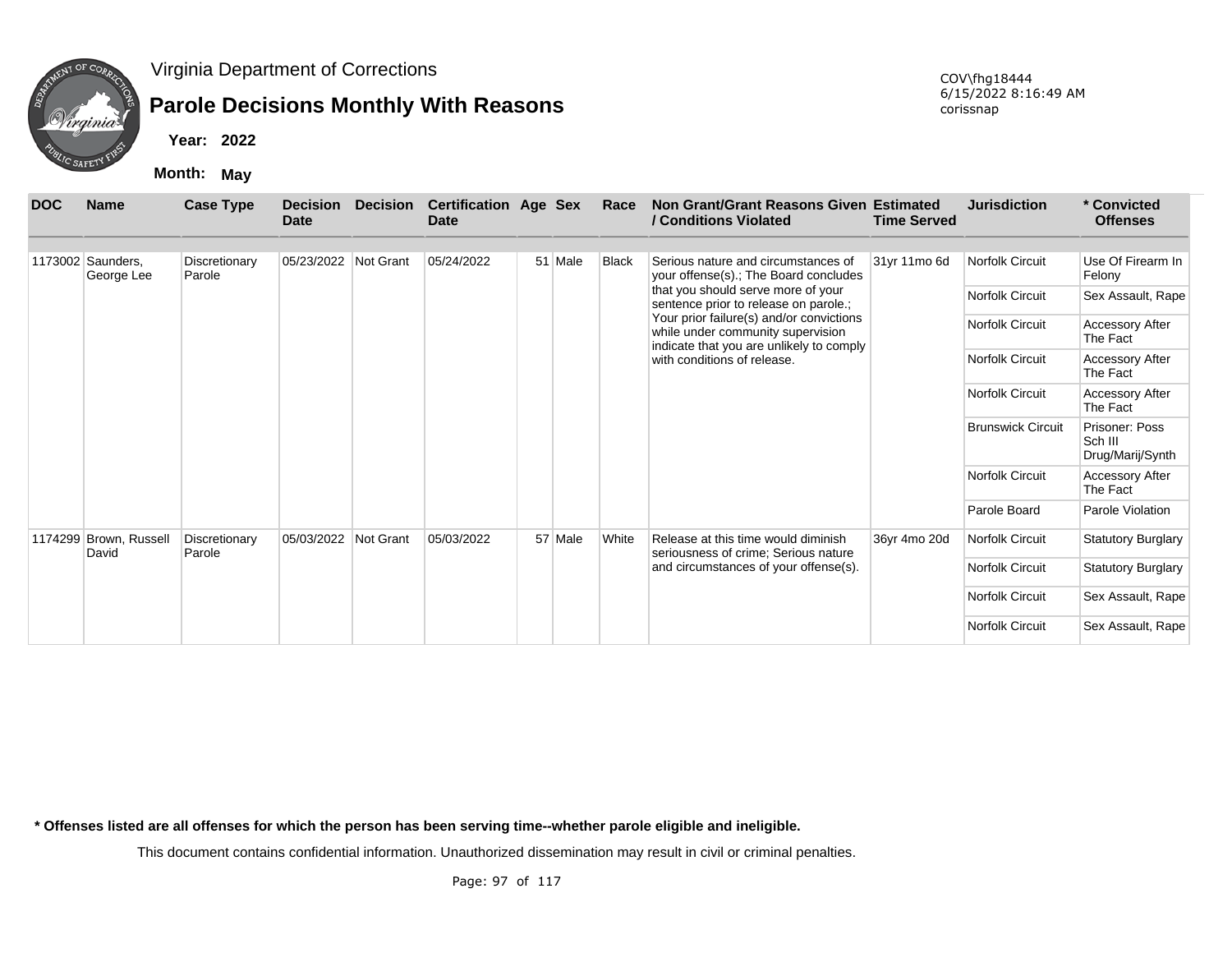

### **Parole Decisions Monthly With Reasons**

**Year: 2022**

**Month: May**

| <b>DOC</b> | <b>Name</b>                           | <b>Case Type</b> | <b>Decision</b><br><b>Date</b> | <b>Decision</b> | <b>Certification Age Sex</b><br><b>Date</b> |         | Race         | <b>Non Grant/Grant Reasons Given Estimated</b><br>/ Conditions Violated                                                                                                                                                                                                                                                                                                               | <b>Time Served</b> | <b>Jurisdiction</b>            | * Convicted<br><b>Offenses</b>      |
|------------|---------------------------------------|------------------|--------------------------------|-----------------|---------------------------------------------|---------|--------------|---------------------------------------------------------------------------------------------------------------------------------------------------------------------------------------------------------------------------------------------------------------------------------------------------------------------------------------------------------------------------------------|--------------------|--------------------------------|-------------------------------------|
|            | 1176913 Griffin, Wyann<br>Douglas     | Geriatric        | 05/13/2022 Not Grant           |                 | 05/16/2022                                  | 60 Male | <b>Black</b> | Considering your offense and your<br>institutional records, the Board                                                                                                                                                                                                                                                                                                                 | 21yr 4mo 15d       | <b>Surry Circuit</b>           | <b>Malicious</b><br>Wounding        |
|            |                                       |                  |                                |                 |                                             |         |              | concludes that you should serve more<br>of your sentence before being                                                                                                                                                                                                                                                                                                                 |                    | <b>Surry Circuit</b>           | Sex Assault, Rape                   |
|            |                                       |                  |                                |                 |                                             |         |              | paroled.; Extensive criminal record;<br>History of violence.; Release at this<br>time would diminish seriousness of                                                                                                                                                                                                                                                                   |                    | Williamsburg/JCC<br>Circuit    | Assault And<br>Battery              |
|            |                                       |                  |                                |                 |                                             |         |              | crime: Serious nature and<br>circumstances of your offense(s).; The                                                                                                                                                                                                                                                                                                                   |                    | <b>Surry Circuit</b>           | Burglary                            |
|            |                                       |                  |                                |                 |                                             |         |              | Board considers you to be a risk to the<br>community.; You need further<br>participation in institutional work<br>and/or educational programs to<br>indicate your positive progression<br>towards re-entry into society.; Your<br>prior failure(s) and/or convictions while<br>under community supervision indicate<br>that you are unlikely to comply with<br>conditions of release. |                    | Williamsburg/JCC<br>Circuit    | Possess Firearm-<br>Felon           |
|            | 1177399 Byrd, Donnell S Discretionary | Parole           | 05/05/2022 Not Grant           |                 | 05/05/2022                                  | 49 Male | <b>Black</b> | No Interest in Parole                                                                                                                                                                                                                                                                                                                                                                 | 27yr 0mo 4d        | <b>Norfolk Circuit</b>         | <b>Assault And</b><br>Battery       |
|            |                                       |                  |                                |                 |                                             |         |              |                                                                                                                                                                                                                                                                                                                                                                                       |                    | <b>Norfolk Circuit</b>         | Use Of Firearm In<br>Felony         |
|            |                                       |                  |                                |                 |                                             |         |              |                                                                                                                                                                                                                                                                                                                                                                                       |                    | <b>Norfolk Circuit</b>         | Homicide-1st<br>Degree              |
|            |                                       |                  |                                |                 |                                             |         |              |                                                                                                                                                                                                                                                                                                                                                                                       |                    | Norfolk Circuit                | <b>Habitual Traffic</b><br>Offender |
|            |                                       |                  |                                |                 |                                             |         |              |                                                                                                                                                                                                                                                                                                                                                                                       |                    | Parole Board                   | Parole Violation                    |
|            |                                       |                  |                                |                 |                                             |         |              |                                                                                                                                                                                                                                                                                                                                                                                       |                    | Chesapeake JDR                 | Failure To Appear                   |
|            |                                       |                  |                                |                 |                                             |         |              |                                                                                                                                                                                                                                                                                                                                                                                       |                    | Chesapeake Circuit Assault And | <b>Battery</b>                      |
|            |                                       |                  |                                |                 |                                             |         |              |                                                                                                                                                                                                                                                                                                                                                                                       |                    | Chesapeake Circuit Larc-Petty  | 3Rd/Subsequent<br>Off               |

**\* Offenses listed are all offenses for which the person has been serving time--whether parole eligible and ineligible.**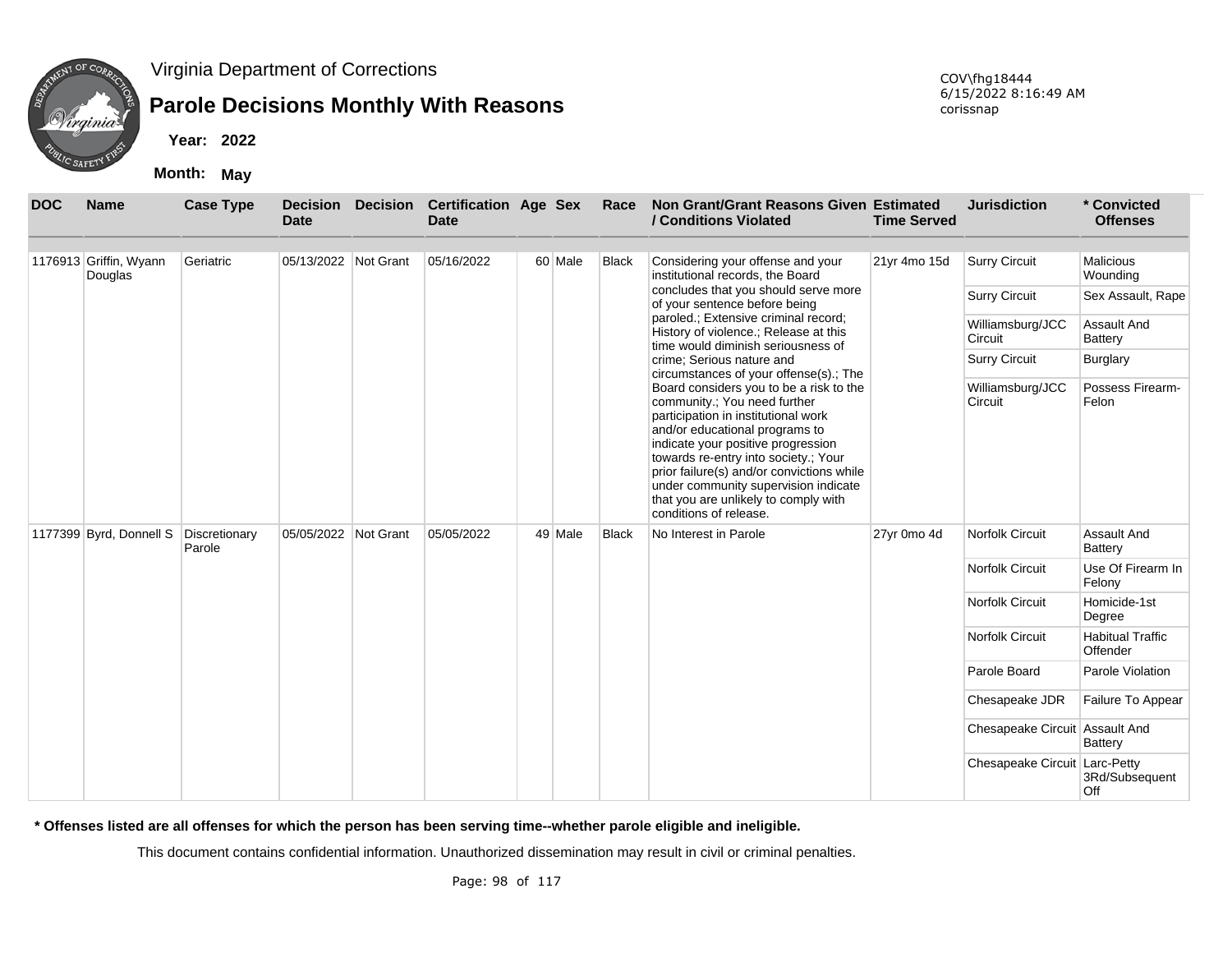

## **Parole Decisions Monthly With Reasons**

**Year: 2022**

**Month: May**

| <b>DOC</b>      | <b>Name</b>                     | <b>Case Type</b>        | <b>Decision</b><br><b>Date</b> | <b>Decision</b> | <b>Certification Age Sex</b><br><b>Date</b> |         | Race         | Non Grant/Grant Reasons Given Estimated<br>/ Conditions Violated                                                                                               | <b>Time Served</b> | <b>Jurisdiction</b>             | * Convicted<br><b>Offenses</b>                           |
|-----------------|---------------------------------|-------------------------|--------------------------------|-----------------|---------------------------------------------|---------|--------------|----------------------------------------------------------------------------------------------------------------------------------------------------------------|--------------------|---------------------------------|----------------------------------------------------------|
|                 |                                 |                         |                                |                 |                                             |         |              |                                                                                                                                                                |                    |                                 |                                                          |
|                 | 1177399 Byrd, Donnell S         | Discretionary<br>Parole | 05/05/2022 Not Grant           |                 | 05/05/2022                                  | 49 Male | <b>Black</b> | No Interest in Parole                                                                                                                                          | 27yr 0mo 4d        | Chesapeake GDC                  | Larc-Petty                                               |
|                 | 1181159 Hankins, Gary<br>Thomas | Dual Eligibility        | 05/26/2022 Not Grant           |                 | 05/27/2022                                  | 61 Male | White        | Extensive criminal record; History of<br>violence.; Release at this time would                                                                                 | 24yr 8mo 23d       | Pittsylvania Circuit            | Malicious<br>Wounding                                    |
|                 |                                 |                         |                                |                 |                                             |         |              | diminish seriousness of crime; Serious<br>nature and circumstances of your                                                                                     |                    | Pittsylvania Circuit            | Forcible Sodomy                                          |
|                 |                                 |                         |                                |                 |                                             |         |              | offense(s).; The Board considers you<br>to be a risk to the community.; Your                                                                                   |                    | Pittsylvania Circuit            | Sex Assault, Rape                                        |
|                 |                                 |                         |                                |                 |                                             |         |              | prior failure(s) and/or convictions while<br>under community supervision indicate                                                                              |                    | Pittsylvania Circuit            | Kidnap/Abduct                                            |
|                 |                                 |                         |                                |                 |                                             |         |              | that you are unlikely to comply with<br>conditions of release.                                                                                                 |                    | <b>Richmond City</b><br>Circuit | Kidnap/Abduct                                            |
| 1182267 Sexton, | Anthony Sr.                     | Dual Eligibility        | 05/26/2022 Not Grant           |                 | 05/26/2022                                  | 67 Male | <b>Black</b> | History of substance abuse.; History of 41yr 4mo 20d<br>violence.; The Board considers you to                                                                  |                    | Portsmouth Circuit              | Heroin-Possess                                           |
|                 |                                 |                         |                                |                 |                                             |         |              | be a risk to the community.; Your prior<br>failure(s) and/or convictions while<br>under community supervision indicate<br>that you are unlikely to comply with |                    | <b>Portsmouth Circuit</b>       | Drugs: Possess<br>W/Intent To<br>Manuf/Sell Sch I,       |
|                 |                                 |                         |                                |                 |                                             |         |              | conditions of release.                                                                                                                                         |                    | Portsmouth Circuit              | Assault                                                  |
|                 |                                 |                         |                                |                 |                                             |         |              |                                                                                                                                                                |                    | <b>Portsmouth Circuit</b>       | Homicide-<br>Attempted                                   |
|                 |                                 |                         |                                |                 |                                             |         |              |                                                                                                                                                                |                    | <b>Portsmouth Circuit</b>       | Aiding Prisoner<br>Escape                                |
|                 |                                 |                         |                                |                 |                                             |         |              |                                                                                                                                                                |                    | <b>Portsmouth Circuit</b>       | Drugs:<br>Manufacture/Distri<br>bute Sch I, Ii, 2<br>Off |
|                 |                                 |                         |                                |                 |                                             |         |              |                                                                                                                                                                |                    | <b>Portsmouth Circuit</b>       | Heroin-Sell                                              |
|                 |                                 |                         |                                |                 |                                             |         |              |                                                                                                                                                                |                    | <b>Portsmouth Circuit</b>       | Homicide-<br>Attempted                                   |
|                 |                                 |                         |                                |                 |                                             |         |              |                                                                                                                                                                |                    | Portsmouth Circuit              | Robbery                                                  |

**\* Offenses listed are all offenses for which the person has been serving time--whether parole eligible and ineligible.**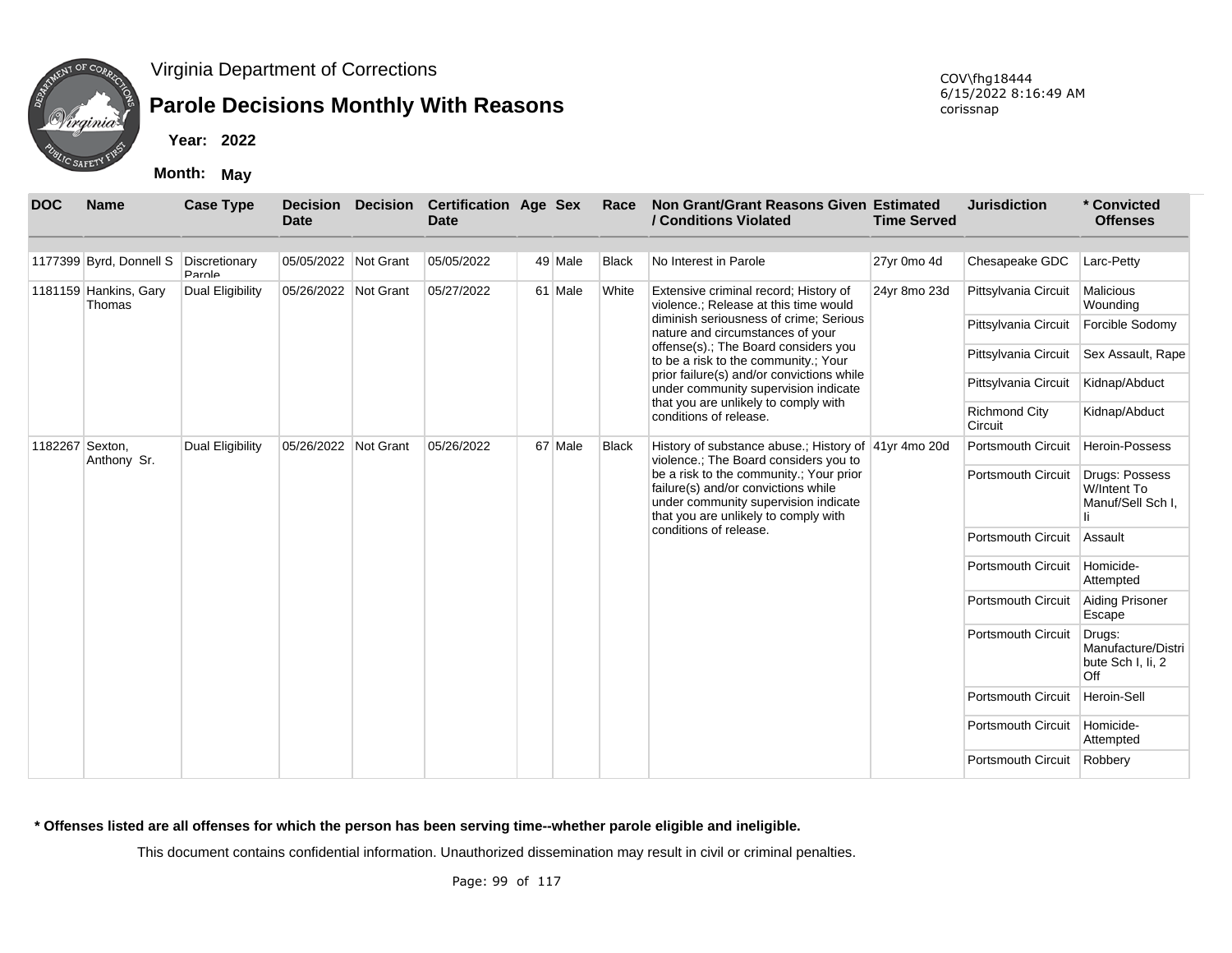

### **Parole Decisions Monthly With Reasons**

**Year: 2022**

**Month: May**

| <b>DOC</b>       | <b>Name</b>                      | <b>Case Type</b>        | <b>Decision</b><br><b>Date</b> | <b>Decision</b> | <b>Certification Age Sex</b><br><b>Date</b> |         | Race         | Non Grant/Grant Reasons Given Estimated<br>/ Conditions Violated                                                                                             | <b>Time Served</b> | <b>Jurisdiction</b>           | * Convicted<br><b>Offenses</b>                                |
|------------------|----------------------------------|-------------------------|--------------------------------|-----------------|---------------------------------------------|---------|--------------|--------------------------------------------------------------------------------------------------------------------------------------------------------------|--------------------|-------------------------------|---------------------------------------------------------------|
| 1182267 Sexton,  | Anthony Sr.                      | <b>Dual Eligibility</b> | 05/26/2022                     | Not Grant       | 05/26/2022                                  | 67 Male | <b>Black</b> | History of substance abuse.; History of 41yr 4mo 20d<br>violence.; The Board considers you to                                                                |                    | <b>York Circuit</b>           | Drugs: Possess<br>Sch   Or li                                 |
|                  | 1187009 Roulhac,<br>Clarence Jr. | Dual Eligibility        | 05/05/2022 Not Grant           |                 | 05/05/2022                                  | 75 Male | Black        | Extensive criminal record; History of<br>violence.; Release at this time would                                                                               | 30yr 2mo 4d        | Chesapeake Circuit Aggravated | <b>Sexual Battery</b>                                         |
|                  |                                  |                         |                                |                 |                                             |         |              | diminish seriousness of crime; The<br>Board concludes that you should<br>serve more of your sentence prior to                                                |                    | <b>Portsmouth Circuit</b>     | Arson-Resid-<br><b>Endangered Life</b>                        |
|                  |                                  |                         |                                |                 |                                             |         |              | release on parole.; Your prior failure(s)<br>and/or convictions while under                                                                                  |                    | <b>Portsmouth Circuit</b>     | Homicide-2Nd-<br>Degree                                       |
|                  |                                  |                         |                                |                 |                                             |         |              | community supervision indicate that<br>you are unlikely to comply with                                                                                       |                    | <b>Portsmouth Circuit</b>     | Possession Of<br>Weapon                                       |
|                  |                                  |                         |                                |                 |                                             |         |              | conditions of release.                                                                                                                                       |                    | <b>Portsmouth Circuit</b>     | Damage Property                                               |
| 1187998 Maynard, | <b>Ronald Paul</b>               | Dual Eligibility        | 05/26/2022 Not Grant           |                 | 05/26/2022                                  | 66 Male | White        | Release at this time would diminish<br>seriousness of crime; Serious nature<br>and circumstances of your offense(s).;<br>The Board concludes that you should | 17yr 4mo 1d        | Virginia Beach<br>GDC         | Drive While<br>License<br>Revoked/Suspend<br>ed               |
|                  |                                  |                         |                                |                 |                                             |         |              | serve more of your sentence prior to<br>release on parole.; The Board<br>considers you to be a risk to the                                                   |                    | Virginia Beach<br>Circuit     | Indecent Liberties:<br>W/ $Child < 14y$                       |
|                  |                                  |                         |                                |                 |                                             |         |              | community.                                                                                                                                                   |                    | Virginia Beach<br>Circuit     | <b>Sexually Explicit</b><br>Items:Produce<br>Material W/Minor |
|                  |                                  |                         |                                |                 |                                             |         |              |                                                                                                                                                              |                    | Virginia Beach<br>Circuit     | Aggravated<br>Sexual Battery:<br>Victim <13 Yrs               |
|                  |                                  |                         |                                |                 |                                             |         |              |                                                                                                                                                              |                    | Virginia Beach<br>Circuit     | Drugs: Possess<br>Sch   Or li                                 |
|                  |                                  |                         |                                |                 |                                             |         |              |                                                                                                                                                              |                    | Virginia Beach<br>Circuit     | Sodomy: By<br>Force Or Victim<br><b>Helplessness</b>          |
|                  | 1190332 Bidwell, Ronald<br>Gene  | Geriatric               | 05/11/2022 Not Grant           |                 | 05/12/2022                                  | 74 Male | White        | Release at this time would diminish<br>seriousness of crime; Serious nature                                                                                  | 17yr 2mo 26d       | Virginia Beach<br>Circuit     | Sodomy: Victim<br>$<$ 13 Yrs                                  |
|                  |                                  |                         |                                |                 |                                             |         |              | and circumstances of your offense(s).;<br>The Board considers you to be a risk<br>to the community.                                                          |                    | Virginia Beach<br>Circuit     | Sodomy: Victim<br>$<$ 13 Yrs                                  |

**\* Offenses listed are all offenses for which the person has been serving time--whether parole eligible and ineligible.**

This document contains confidential information. Unauthorized dissemination may result in civil or criminal penalties.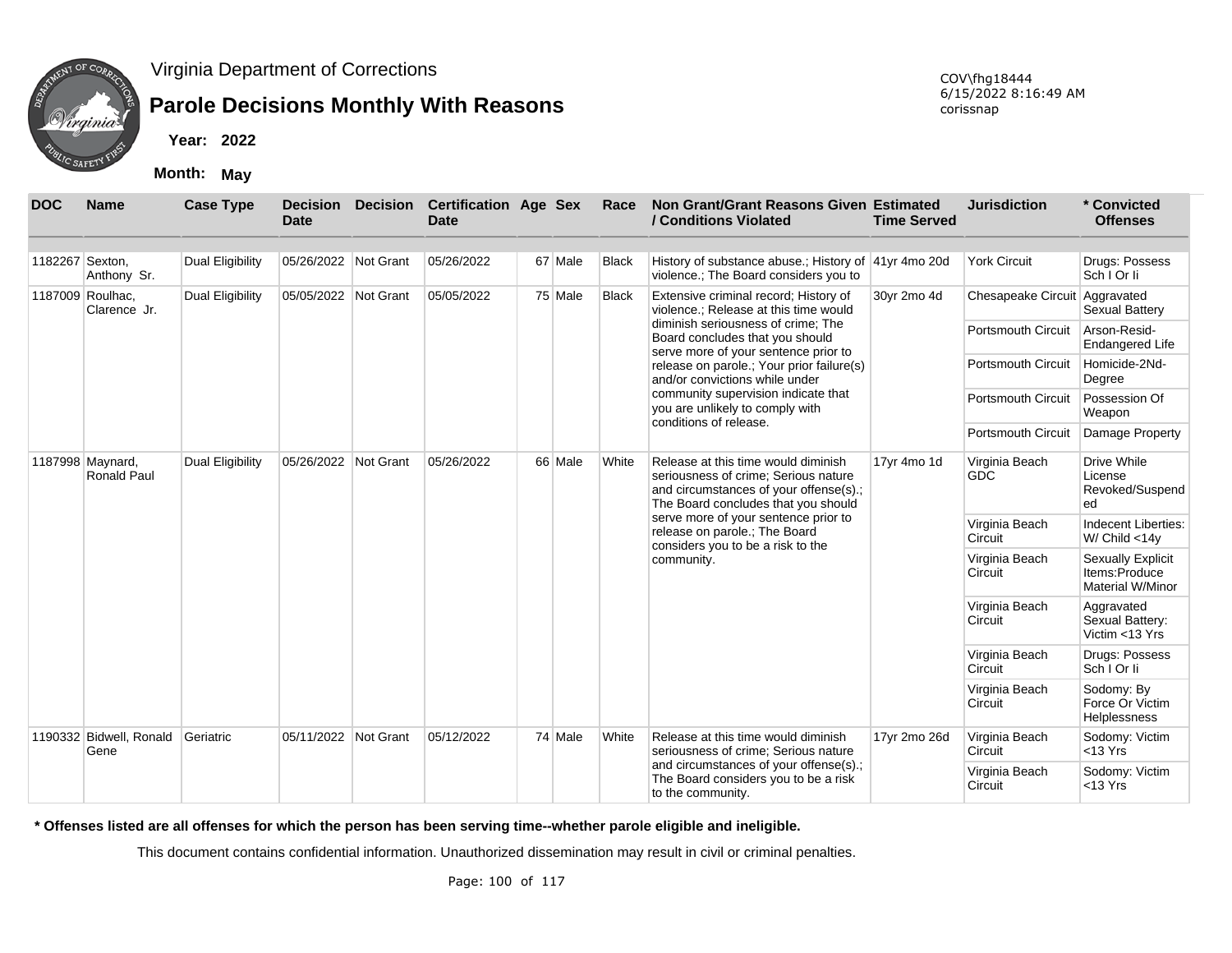

# **Parole Decisions Monthly With Reasons**

**Year: 2022**

**Month: May**

| <b>DOC</b> | <b>Name</b>                               | <b>Case Type</b> | <b>Decision</b><br><b>Date</b> | <b>Decision</b> | <b>Certification Age Sex</b><br><b>Date</b> |         | Race  | Non Grant/Grant Reasons Given Estimated<br>/ Conditions Violated                                                                                                  | <b>Time Served</b> | <b>Jurisdiction</b>       | * Convicted<br><b>Offenses</b>                             |
|------------|-------------------------------------------|------------------|--------------------------------|-----------------|---------------------------------------------|---------|-------|-------------------------------------------------------------------------------------------------------------------------------------------------------------------|--------------------|---------------------------|------------------------------------------------------------|
|            | 1190332 Bidwell, Ronald Geriatric<br>Gene |                  | 05/11/2022 Not Grant           |                 | 05/12/2022                                  | 74 Male | White | Release at this time would diminish<br>seriousness of crime; Serious nature                                                                                       | 17yr 2mo 26d       | Virginia Beach<br>Circuit | Sodomy: Victim<br>$<$ 13 Yrs                               |
|            |                                           |                  |                                |                 |                                             |         |       | and circumstances of your offense(s).;<br>The Board considers you to be a risk<br>to the community.                                                               |                    | Virginia Beach<br>Circuit | Sodomy: Victim<br>$<$ 13 Yrs                               |
|            |                                           |                  |                                |                 |                                             |         |       |                                                                                                                                                                   |                    | Virginia Beach<br>Circuit | Sodomy: Victim<br>$<$ 13 Yrs                               |
|            |                                           |                  |                                |                 |                                             |         |       |                                                                                                                                                                   |                    | Virginia Beach<br>Circuit | Aggravated<br>Sexual Battery:<br>Victim <13 Yrs            |
|            |                                           |                  |                                |                 | 05/18/2022                                  |         |       |                                                                                                                                                                   |                    | Virginia Beach<br>Circuit | Aggravated<br>Sexual Battery:<br>Victim <13 Yrs            |
|            | 1202614 Maddox, David<br>Wayne            | Geriatric        | 05/17/2022                     | Not Grant       |                                             | 60 Male | White | Release at this time would diminish<br>seriousness of crime; The Board<br>concludes that you should serve more                                                    | 16yr 2mo 11d       | <b>Stafford Circuit</b>   | Firearm: Use In<br>Commission Of<br>Felony, 1st Off        |
|            |                                           |                  |                                |                 |                                             |         |       | of your sentence prior to release on<br>parole.; You need further participation<br>in institutional work and/or educational<br>programs to indicate your positive |                    | <b>Stafford Circuit</b>   | Firearm: Use In<br>Commission Of<br>Felony, 1st Off        |
|            |                                           |                  |                                |                 |                                             |         |       | progression towards re-entry into<br>society.                                                                                                                     |                    | <b>Stafford Circuit</b>   | Abduction: By<br>Force,<br>Intimidation Or<br>Deception    |
|            |                                           |                  |                                |                 |                                             |         |       |                                                                                                                                                                   |                    | <b>Stafford Circuit</b>   | Firearm: Use In<br>Commission Of<br>Felony, 1st Off        |
|            |                                           |                  |                                |                 |                                             |         |       |                                                                                                                                                                   |                    | <b>Stafford Circuit</b>   | Firearm: Use In<br>Commission Of<br>Felony, 1st Off        |
|            |                                           |                  |                                |                 |                                             |         |       |                                                                                                                                                                   |                    | <b>Stafford Circuit</b>   | <b>Unlawfully Shoot</b><br>Or Throw Missle<br>At Occ. Bldg |
|            |                                           |                  |                                |                 |                                             |         |       |                                                                                                                                                                   |                    | Louisa GDC                | DWI: 2nd Off W/In<br>5Y                                    |

**\* Offenses listed are all offenses for which the person has been serving time--whether parole eligible and ineligible.**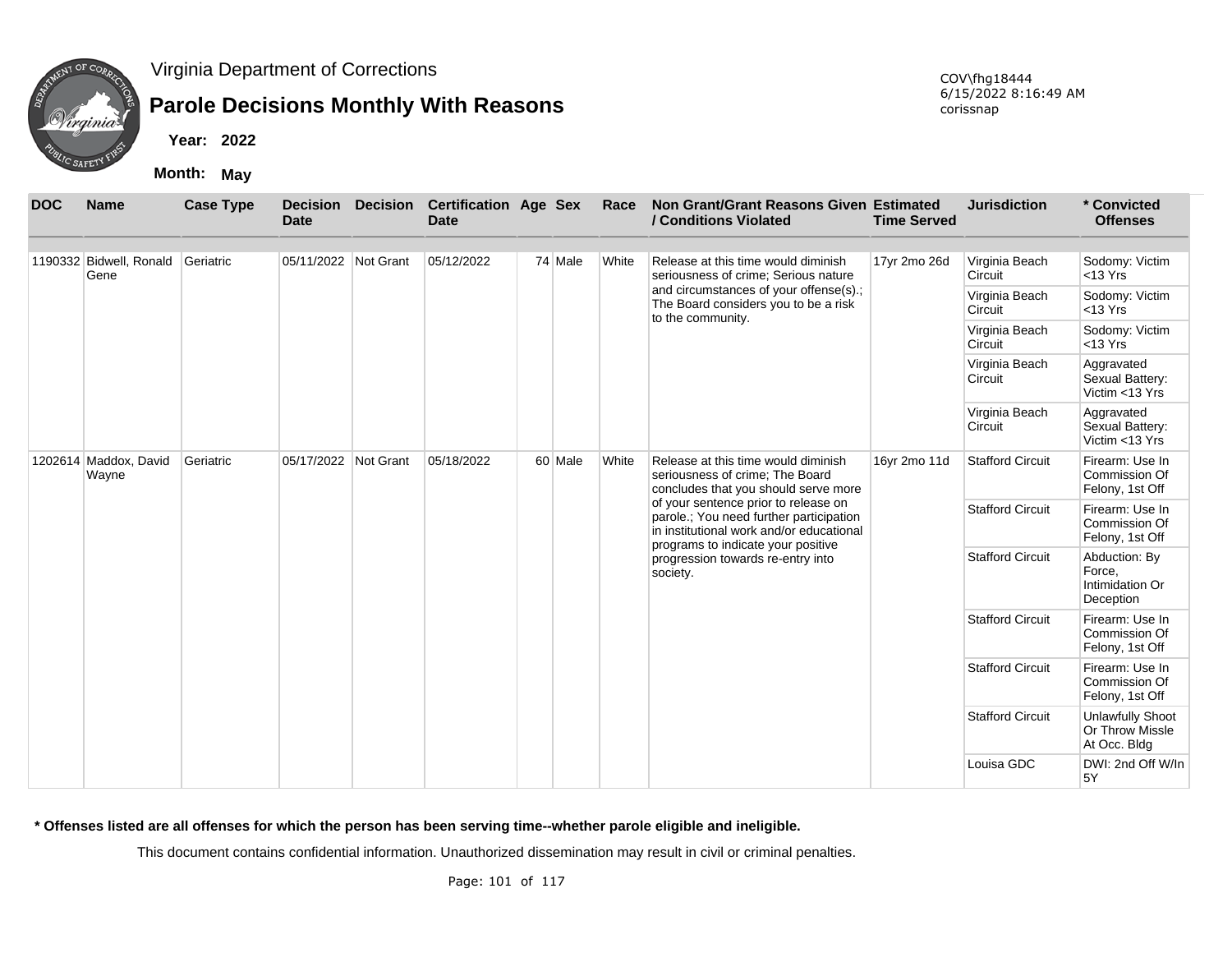

# **Parole Decisions Monthly With Reasons**

**Year: 2022**

**Month: May**

| <b>DOC</b> | <b>Name</b>                      | <b>Case Type</b> | <b>Decision</b><br><b>Date</b> | <b>Decision</b> | <b>Certification Age Sex</b><br><b>Date</b> |         | Race                 | Non Grant/Grant Reasons Given Estimated<br>/ Conditions Violated                                                                                     | <b>Time Served</b>          | <b>Jurisdiction</b>                                                 | * Convicted<br><b>Offenses</b>                          |
|------------|----------------------------------|------------------|--------------------------------|-----------------|---------------------------------------------|---------|----------------------|------------------------------------------------------------------------------------------------------------------------------------------------------|-----------------------------|---------------------------------------------------------------------|---------------------------------------------------------|
|            |                                  |                  |                                |                 |                                             |         |                      |                                                                                                                                                      |                             |                                                                     |                                                         |
|            | 1202614 Maddox, David<br>Wayne   | Geriatric        | 05/17/2022 Not Grant           |                 | 05/18/2022                                  | 60 Male | White                | Release at this time would diminish<br>seriousness of crime; The Board concl                                                                         | 16yr 2mo 11d                | <b>Stafford Circuit</b>                                             | Burglary: At Night,<br>To Commit Felony                 |
|            | 1203088 Early, Martin<br>Anthony | Geriatric        | 05/08/2022 Not Grant           |                 | 05/10/2022                                  | 60 Male | <b>Black</b>         | Release at this time would diminish<br>seriousness of crime; Serious nature                                                                          | 15yr 0mo 15d                | Williamsburg/JCC<br>Circuit                                         | Indecent<br>Exposure                                    |
|            |                                  |                  |                                |                 |                                             |         |                      | and circumstances of your offense(s).;<br>You need further participation in<br>institutional work and/or educational                                 |                             | Williamsburg/JCC<br>Circuit                                         | Assault:<br>(Misdemeanor)                               |
|            |                                  |                  |                                |                 |                                             |         |                      | programs to indicate your positive<br>progression towards re-entry into                                                                              |                             | Williamsburg/JCC<br>Circuit                                         | Battery, Sexual                                         |
|            |                                  |                  |                                |                 |                                             |         |                      | society.                                                                                                                                             |                             | Williamsburg/JCC<br>Circuit                                         | Abduction: Of<br>Person W/ Intent<br>To Defile          |
|            |                                  |                  |                                |                 |                                             |         |                      |                                                                                                                                                      | Williamsburg/JCC<br>Circuit | (Attempted)Rape:<br>Intercourse By<br>Force/Threat/Intim<br>idation |                                                         |
|            | 1348908 Jones, Tracey<br>Badgett | Geriatric        | 05/16/2022                     | Not Grant       | 05/17/2022                                  | 60 Male | White                | Release at this time would diminish<br>seriousness of crime; Serious nature<br>and circumstances of your offense(s).;                                | 13yr 10mo 7d                | Pittsylvania Circuit                                                | Nonconsent:<br>Film/Videotape<br><b>Undressed Minor</b> |
|            |                                  |                  |                                |                 |                                             |         |                      | The Board considers you to be a risk<br>to the community.; You need further<br>participation in institutional work<br>and/or educational programs to |                             | Pittsylvania Circuit                                                | <b>Object Sexual</b><br>Penetration:<br>Victim <13 Yrs  |
|            |                                  |                  |                                |                 |                                             |         |                      | indicate your positive progression<br>towards re-entry into society.                                                                                 |                             | Pittsylvania Circuit                                                | Aggravated<br>Sexual Battery:<br>Victim <13 Yrs         |
|            |                                  |                  |                                |                 |                                             |         | Pittsylvania Circuit | Sodomy: By<br>Force Or Victim<br>Helplessness                                                                                                        |                             |                                                                     |                                                         |
|            |                                  |                  |                                |                 |                                             |         |                      |                                                                                                                                                      |                             | Pittsylvania Circuit                                                | Sodomy: By<br>Force Or Victim<br>Helplessness           |
|            |                                  |                  |                                |                 |                                             |         |                      |                                                                                                                                                      |                             | Pittsylvania Circuit                                                | Sodomy: By<br>Force Or Victim<br><b>Helplessness</b>    |

**\* Offenses listed are all offenses for which the person has been serving time--whether parole eligible and ineligible.**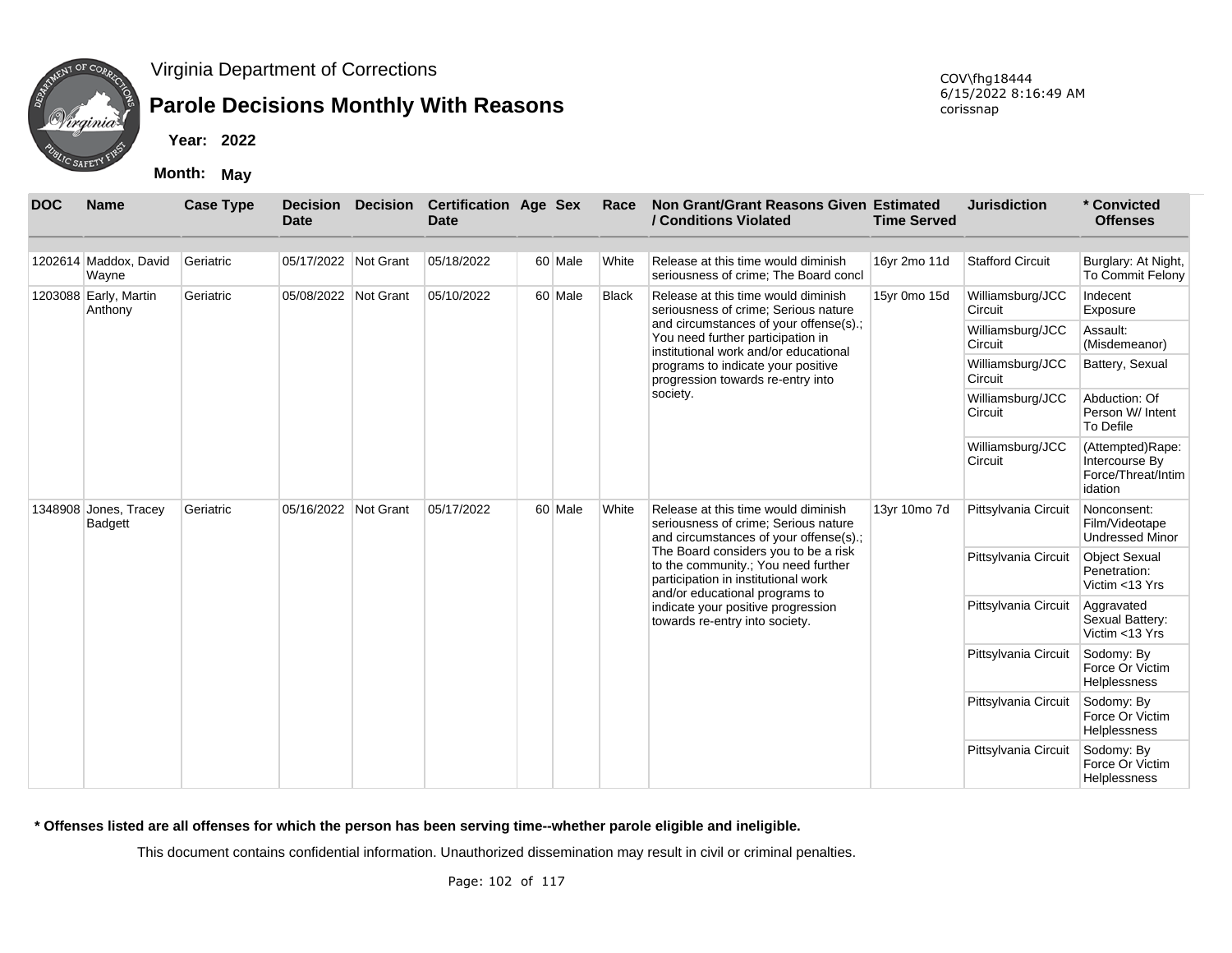

# **Parole Decisions Monthly With Reasons**

**Year: 2022**

**Month: May**

| <b>DOC</b> | <b>Name</b>                                | <b>Case Type</b> | <b>Decision</b><br><b>Date</b> | <b>Decision</b> | <b>Certification Age Sex</b><br><b>Date</b> |         | Race          | Non Grant/Grant Reasons Given Estimated<br>/ Conditions Violated                                                                                                                                                                                                                                           | <b>Time Served</b> | <b>Jurisdiction</b>                     | * Convicted<br><b>Offenses</b>                                   |
|------------|--------------------------------------------|------------------|--------------------------------|-----------------|---------------------------------------------|---------|---------------|------------------------------------------------------------------------------------------------------------------------------------------------------------------------------------------------------------------------------------------------------------------------------------------------------------|--------------------|-----------------------------------------|------------------------------------------------------------------|
|            |                                            |                  |                                |                 |                                             |         |               |                                                                                                                                                                                                                                                                                                            |                    |                                         |                                                                  |
|            | 1395136 Kim, Sang<br>Byung                 | Geriatric        | 05/18/2022 Not Grant           |                 | 05/19/2022                                  | 61 Male | Asian<br>l or | Release at this time would diminish<br>seriousness of crime; Serious nature<br>Pacific and circumstances of your offense(s).;<br>Islande You need further participation in<br>institutional work and/or educational<br>programs to indicate your positive<br>progression towards re-entry into<br>society. | 14yr 10mo 15d      | <b>Fairfax County</b><br>Circuit        | Murder: 1st<br>Degree                                            |
|            | 1406189 Robey, William<br>Leonard          | Geriatric        | 05/11/2022 Not Grant           |                 | 05/12/2022                                  | 84 Male | White         | Considering your offense and your<br>institutional records, the Board                                                                                                                                                                                                                                      | 13yr 8mo 2d        | King George Circuit Indecent Liberties: | W/Child <15Y                                                     |
|            |                                            |                  |                                |                 |                                             |         |               | concludes that you should serve more<br>of your sentence before being<br>paroled.; Release at this time would<br>diminish seriousness of crime: Serious                                                                                                                                                    |                    | King George Circuit Aggravated          | Sexual Battery:<br>Victim <13 Yrs                                |
|            |                                            |                  |                                |                 |                                             |         |               | nature and circumstances of your<br>offense(s).; The Board concludes that<br>you should serve more of your<br>sentence prior to release on parole.                                                                                                                                                         |                    | King George Circuit Labor/Custody:      | Endanger/Cruelly<br><b>Treat Child</b>                           |
|            | 1414219 Fletcher.<br>Donald Zhaye          | Geriatric        | 05/12/2022 Not Grant           |                 | 05/13/2022                                  | 61 Male | <b>Black</b>  | No Interest in Parole                                                                                                                                                                                                                                                                                      | 13yr 4mo 19d       | Pittsylvania Circuit                    | Petit Larceny: <<br>\$200 Not From A<br>Person                   |
|            |                                            |                  |                                |                 |                                             |         |               |                                                                                                                                                                                                                                                                                                            |                    | Pittsylvania Circuit                    | <b>Burgl: Enter</b><br>Structure To<br>Commit<br>Larceny/A&B/Etc |
|            | 1415769 Childress, Ruey<br>Jr.             | Geriatric        | 05/20/2022                     | Not Grant       | 05/20/2022                                  | 69 Male | White         | Release at this time would diminish<br>seriousness of crime; Serious nature                                                                                                                                                                                                                                | 12yr 7mo 27d       | <b>Buchanan Circuit</b>                 | Sodomy: Victim<br>$<$ 13 Yrs                                     |
|            |                                            |                  |                                |                 |                                             |         |               | and circumstances of your offense(s).;<br>The Board concludes that you should<br>serve more of your sentence prior to                                                                                                                                                                                      |                    | <b>Buchanan Circuit</b>                 | Indecent Liberties:<br>W/Child <15Y                              |
|            |                                            |                  |                                |                 |                                             |         |               | release on parole.                                                                                                                                                                                                                                                                                         |                    | Dickenson GDC                           | False Report:<br>Falsely<br>Summon/Report<br>To Law Enf          |
|            | 1418856 Laguardia,<br>Thomas Joseph<br>Sr. | Geriatric        | 05/26/2022                     | Not Grant       | 05/26/2022                                  | 70 Male | White         | No Interest in Parole                                                                                                                                                                                                                                                                                      | 13yr 3mo 21d       | Augusta Circuit                         | (Attempted)Agg<br>Murder: Killing For<br>Hire                    |

**\* Offenses listed are all offenses for which the person has been serving time--whether parole eligible and ineligible.**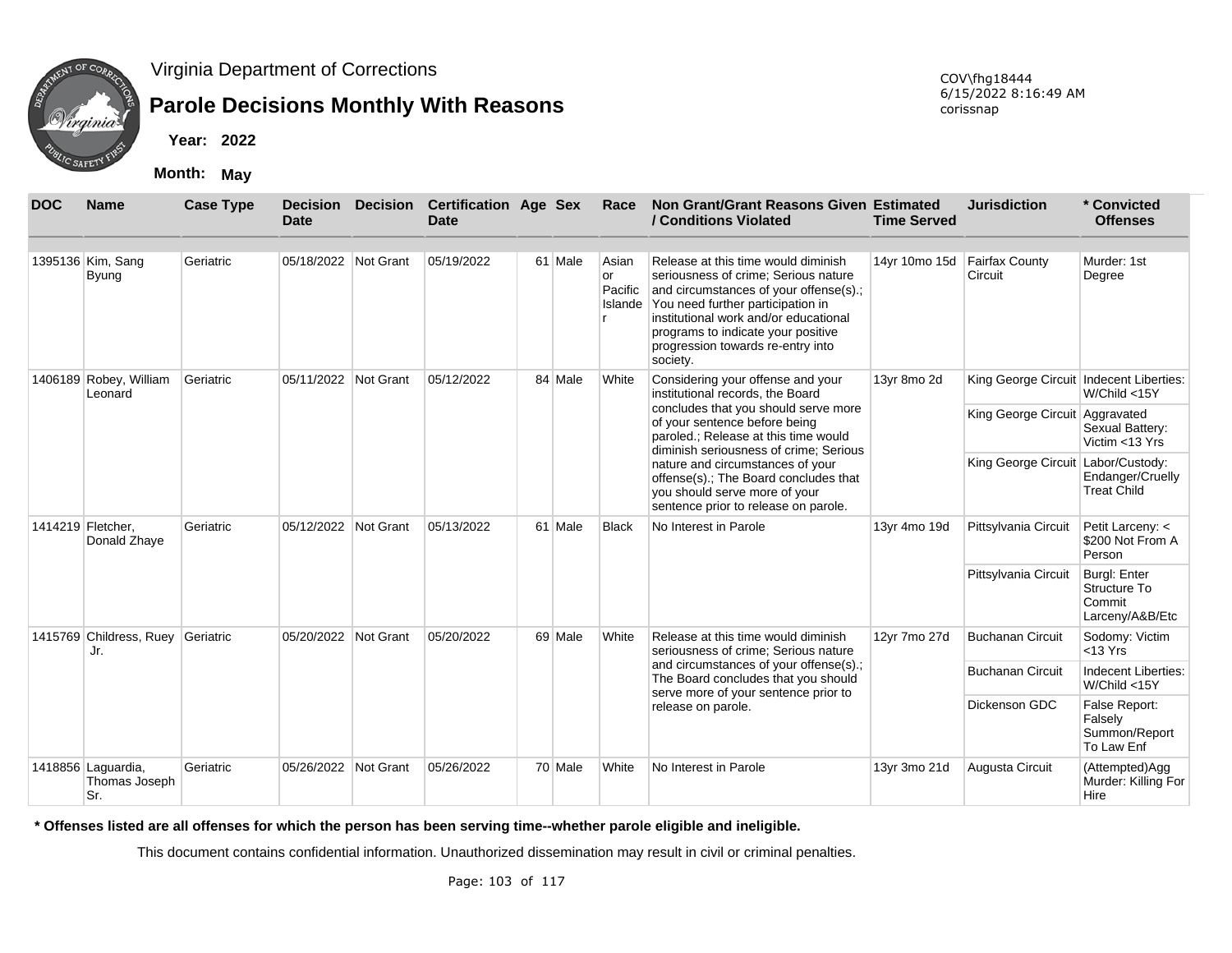

## **Parole Decisions Monthly With Reasons**

**Year: 2022**

**Month: May**

| <b>DOC</b> | <b>Name</b>                                | <b>Case Type</b> | Date                 | <b>Decision Decision</b> | <b>Certification Age Sex</b><br><b>Date</b> |         | Race  | Non Grant/Grant Reasons Given Estimated<br>/ Conditions Violated                                                                                         | <b>Time Served</b> | <b>Jurisdiction</b>                 | * Convicted<br><b>Offenses</b>                |
|------------|--------------------------------------------|------------------|----------------------|--------------------------|---------------------------------------------|---------|-------|----------------------------------------------------------------------------------------------------------------------------------------------------------|--------------------|-------------------------------------|-----------------------------------------------|
|            | 1418856 Laguardia,<br>Thomas Joseph<br>Sr. | Geriatric        | 05/26/2022 Not Grant |                          | 05/26/2022                                  | 70 Male | White | No Interest in Parole                                                                                                                                    | 13yr 3mo 21d       | Augusta Circuit                     | (Attempted)Agg<br>Murder: Killing For<br>Hire |
|            | 1437923 Esker, Brian<br>Richard            | Geriatric        | 05/08/2022           | Not Grant                | 05/10/2022                                  | 61 Male | White | Extensive criminal record; Release at<br>this time would diminish seriousness<br>of crime; Serious nature and                                            | 11yr 9mo 27d       | Chesapeake Circuit Parent/Grandpare | nt Etc. Child Less<br>Than Age 15             |
|            |                                            |                  |                      |                          |                                             |         |       | circumstances of your offense(s).; The<br>Board considers you to be a risk to the<br>community.; You need further<br>participation in institutional work |                    | Chesapeake Circuit Parent/Grandpare | nt Etc. Child Less<br>Than Age 15             |
|            |                                            |                  |                      |                          |                                             |         |       | and/or educational programs to<br>indicate your positive progression<br>towards re-entry into society.                                                   |                    | Chesapeake Circuit Parent/Grandpare | nt Etc. Child Less<br>Than Age 15             |
|            |                                            |                  |                      |                          |                                             |         |       |                                                                                                                                                          |                    | Chesapeake Circuit Parent/Grandpare | nt Etc. Child Less<br>Than Age 15             |
|            |                                            |                  |                      |                          |                                             |         |       |                                                                                                                                                          |                    | Chesapeake Circuit Parent/Grandpare | nt Etc. Child Less<br>Than Age 15             |
|            |                                            |                  |                      |                          |                                             |         |       |                                                                                                                                                          |                    | Chesapeake Circuit Parent/Grandpare | nt Etc. Child Less<br>Than Age 15             |
|            |                                            |                  |                      |                          |                                             |         |       |                                                                                                                                                          |                    | Chesapeake Circuit Parent/Grandpare | nt Etc. Child Less<br>Than Age 15             |
|            |                                            |                  |                      |                          |                                             |         |       |                                                                                                                                                          |                    | Chesapeake Circuit Parent/Grandpare | nt Etc. Child Less<br>Than Age 15             |
|            |                                            |                  |                      |                          |                                             |         |       |                                                                                                                                                          |                    | Chesapeake Circuit Parent/Grandpare | nt Etc. Child Less<br>Than Age 15             |
|            |                                            |                  |                      |                          |                                             |         |       |                                                                                                                                                          |                    | Chesapeake Circuit Parent/Grandpare | nt Etc. Child Less<br>Than Age 15             |

**\* Offenses listed are all offenses for which the person has been serving time--whether parole eligible and ineligible.**

This document contains confidential information. Unauthorized dissemination may result in civil or criminal penalties.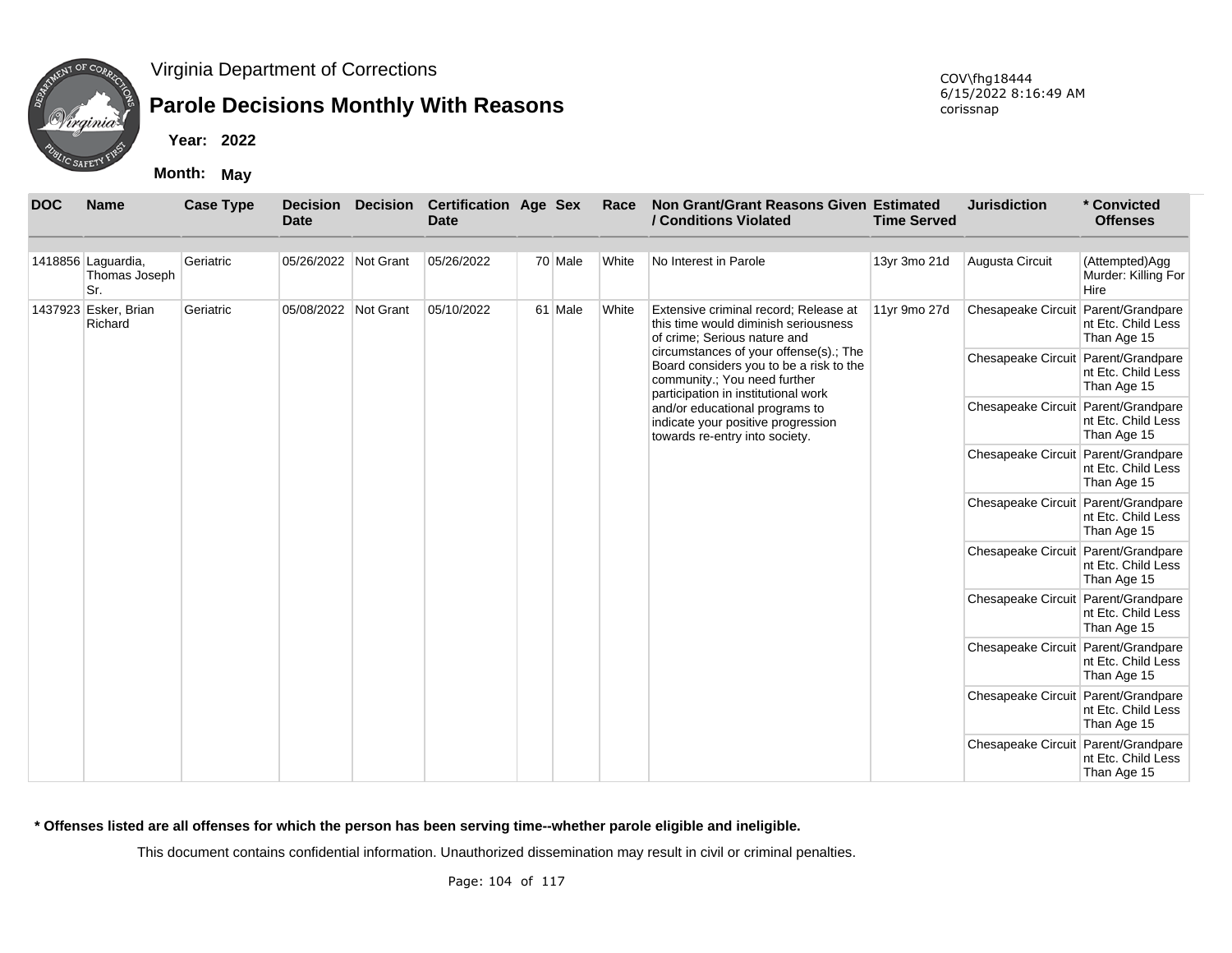

# **Parole Decisions Monthly With Reasons**

**Year: 2022**

**Month: May**

| <b>DOC</b> | <b>Name</b>                     | <b>Case Type</b> | <b>Decision</b><br><b>Date</b> | <b>Decision</b> | <b>Certification Age Sex</b><br><b>Date</b> |         | Race  | <b>Non Grant/Grant Reasons Given Estimated</b><br>/ Conditions Violated                                                                       | <b>Time Served</b> | <b>Jurisdiction</b>              | * Convicted<br><b>Offenses</b>                     |
|------------|---------------------------------|------------------|--------------------------------|-----------------|---------------------------------------------|---------|-------|-----------------------------------------------------------------------------------------------------------------------------------------------|--------------------|----------------------------------|----------------------------------------------------|
|            | 1437923 Esker, Brian<br>Richard | Geriatric        | 05/08/2022 Not Grant           |                 | 05/10/2022                                  | 61 Male | White | Extensive criminal record; Release at<br>this time would diminish seriousness<br>of crime; Serious nature and                                 | 11yr 9mo 27d       | Chesapeake Circuit Object Sexual | Penetration:<br>Victim <13 Yrs                     |
|            |                                 |                  |                                |                 |                                             |         |       | circumstances of your offense(s).; The<br>Board considers you to be a risk to the<br>community.; You need further                             |                    | Chesapeake Circuit Object Sexual | Penetration:<br>Victim <13 Yrs                     |
|            |                                 |                  |                                |                 |                                             |         |       | participation in institutional work<br>and/or educational programs to<br>indicate your positive progression<br>towards re-entry into society. |                    | Chesapeake Circuit Object Sexual | Penetration:<br>Victim <13 Yrs                     |
|            |                                 |                  |                                |                 |                                             |         |       |                                                                                                                                               |                    | Chesapeake Circuit Object Sexual | Penetration:<br>Victim <13 Yrs                     |
|            |                                 |                  |                                |                 |                                             |         |       |                                                                                                                                               |                    | Chesapeake Circuit Object Sexual | Penetration:<br>Victim <13 Yrs                     |
|            |                                 |                  |                                |                 |                                             |         |       |                                                                                                                                               |                    | Chesapeake Circuit Aggravated    | Sexual<br>Battery:Parent/Etc<br><b>W/Chld13-17</b> |
|            |                                 |                  |                                |                 |                                             |         |       |                                                                                                                                               |                    | Chesapeake Circuit Aggravated    | Sexual<br>Battery: Parent/Etc<br>W/Chld13-17       |
|            |                                 |                  |                                |                 |                                             |         |       |                                                                                                                                               |                    | Chesapeake Circuit Aggravated    | Sexual<br>Battery:Parent/Etc<br>W/Chld13-17        |
|            |                                 |                  |                                |                 |                                             |         |       |                                                                                                                                               |                    | Chesapeake Circuit Aggravated    | Sexual<br>Battery:Parent/Etc<br>W/Chld13-17        |
|            |                                 |                  |                                |                 |                                             |         |       |                                                                                                                                               |                    | Chesapeake Circuit Aggravated    | Sexual Battery:<br>Victim <13 Yrs                  |

**\* Offenses listed are all offenses for which the person has been serving time--whether parole eligible and ineligible.**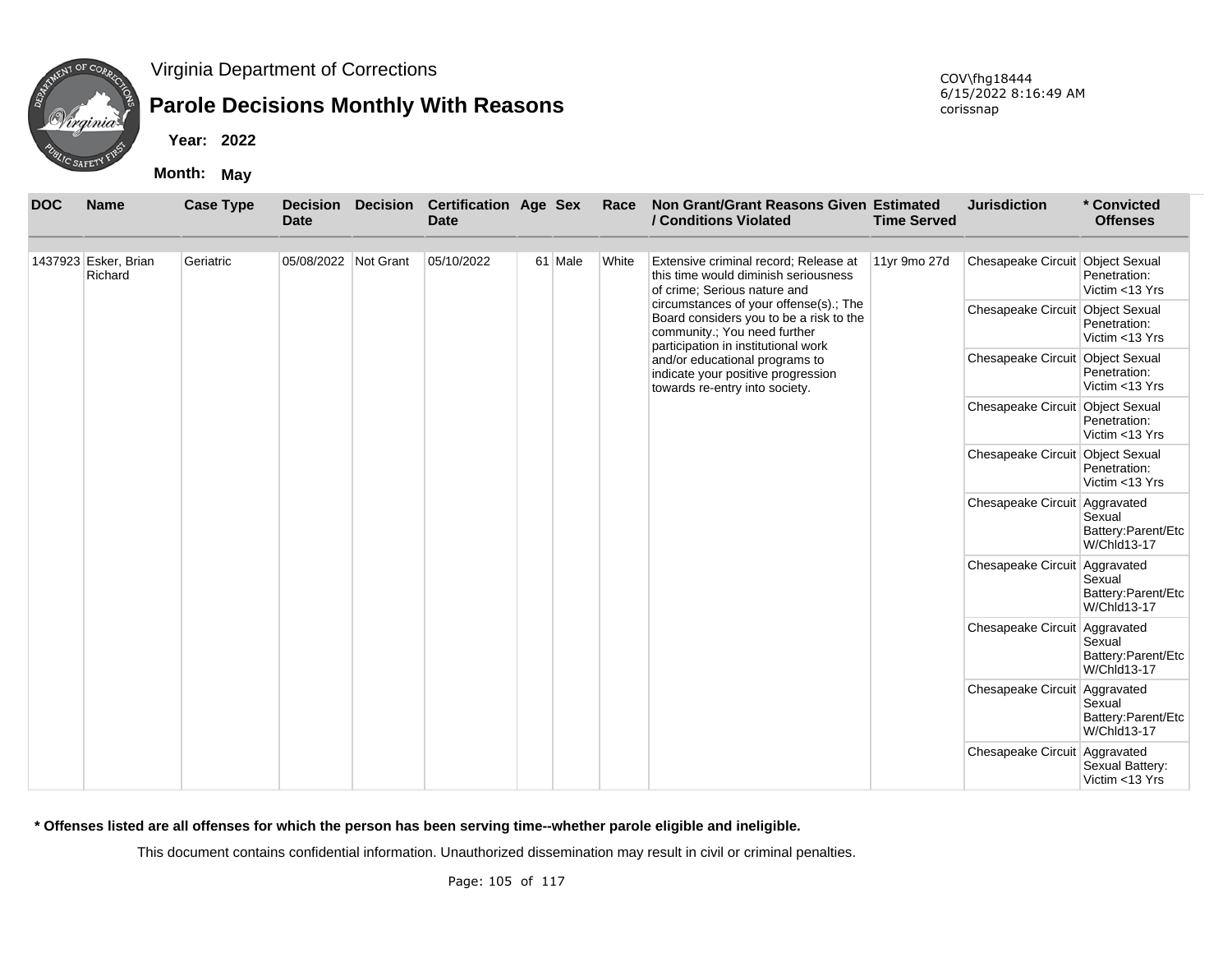

## **Parole Decisions Monthly With Reasons**

**Year: 2022**

**Month: May**

| <b>DOC</b> | <b>Name</b>                      | <b>Case Type</b> | <b>Decision</b><br><b>Date</b> | <b>Decision</b>  | <b>Certification Age Sex</b><br><b>Date</b> |               | Race                    | Non Grant/Grant Reasons Given Estimated<br>/ Conditions Violated                                                                                                                                                                                                             | <b>Time Served</b> | <b>Jurisdiction</b>              | * Convicted<br><b>Offenses</b>                             |
|------------|----------------------------------|------------------|--------------------------------|------------------|---------------------------------------------|---------------|-------------------------|------------------------------------------------------------------------------------------------------------------------------------------------------------------------------------------------------------------------------------------------------------------------------|--------------------|----------------------------------|------------------------------------------------------------|
|            |                                  |                  |                                |                  |                                             |               |                         |                                                                                                                                                                                                                                                                              |                    |                                  |                                                            |
|            | 1437923 Esker, Brian<br>Richard  | Geriatric        | 05/08/2022 Not Grant           |                  | 05/10/2022                                  | 61 Male       | White                   | Extensive criminal record; Release at<br>this time would diminish seriousness<br>of crime: Serious nature and                                                                                                                                                                | 11yr 9mo 27d       | Chesapeake Circuit Aggravated    | Sexual Battery:<br>Victim <13 Yrs                          |
|            |                                  |                  |                                |                  |                                             |               |                         | circumstances of your offense(s).; The<br>Board considers you to be a risk to the<br>community.; You need further<br>participation in institutional work                                                                                                                     |                    | Chesapeake Circuit Aggravated    | Sexual Battery:<br>Victim <13 Yrs                          |
|            |                                  |                  |                                |                  |                                             |               |                         | and/or educational programs to<br>indicate your positive progression<br>towards re-entry into society.                                                                                                                                                                       |                    | Chesapeake Circuit Aggravated    | Sexual Battery:<br>Victim <13 Yrs                          |
|            |                                  |                  |                                |                  |                                             |               |                         |                                                                                                                                                                                                                                                                              |                    | Chesapeake Circuit Aggravated    | Sexual Battery:<br>Victim <13 Yrs                          |
|            |                                  |                  |                                |                  |                                             |               |                         |                                                                                                                                                                                                                                                                              |                    | Chesapeake Circuit Aggravated    | Sexual Battery:<br>Victim <13 Yrs                          |
|            | 1445347 Yi. Kenston<br>Kangson   | Geriatric        | 04/30/2022                     | <b>Not Grant</b> | 05/02/2022                                  | 61 Male       | White                   | Release at this time would diminish<br>seriousness of crime; Serious nature                                                                                                                                                                                                  | 11yr 10mo 17d      | <b>Fairfax County</b><br>Circuit | Murder: 1st<br>Degree                                      |
|            |                                  |                  |                                |                  |                                             |               |                         | and circumstances of your offense(s).                                                                                                                                                                                                                                        |                    | Fairfax County<br>Circuit        | Murder: 1st<br>Degree                                      |
|            | 1461769 Mines, Robin<br>Lavinnia | Geriatric        | 05/17/2022 Not Grant           |                  | 05/18/2022                                  | 62 Femal<br>e | Black                   | Release at this time would diminish<br>seriousness of crime; Serious nature<br>and circumstances of your offense(s).;<br>The Board concludes that you should<br>serve more of your sentence prior to                                                                         | 10yr 4mo 13d       | <b>Richmond City</b><br>Circuit  | Robbery:<br>Residence W/<br>Use Of<br>Gun/Simulated<br>Gun |
|            |                                  |                  |                                |                  |                                             |               |                         | release on parole.                                                                                                                                                                                                                                                           |                    | <b>Richmond City</b><br>Circuit  | Murder: 1st<br>Degree                                      |
|            | 1468323 Jun, Jung Min            | Geriatric        | 05/16/2022 Not Grant           |                  | 05/17/2022                                  | 68 Male       | Asian<br>lor<br>Pacific | Crimes committed - Murder: 1st<br>Degree; Release at this time would<br>diminish seriousness of crime; Serious<br>Islande nature and circumstances of your<br>offense(s).; The Board concludes that<br>you should serve more of your<br>sentence prior to release on parole. | 10yr 6mo 11d       | Prince William<br>Circuit        | Murder: 1st<br>Degree                                      |

**\* Offenses listed are all offenses for which the person has been serving time--whether parole eligible and ineligible.**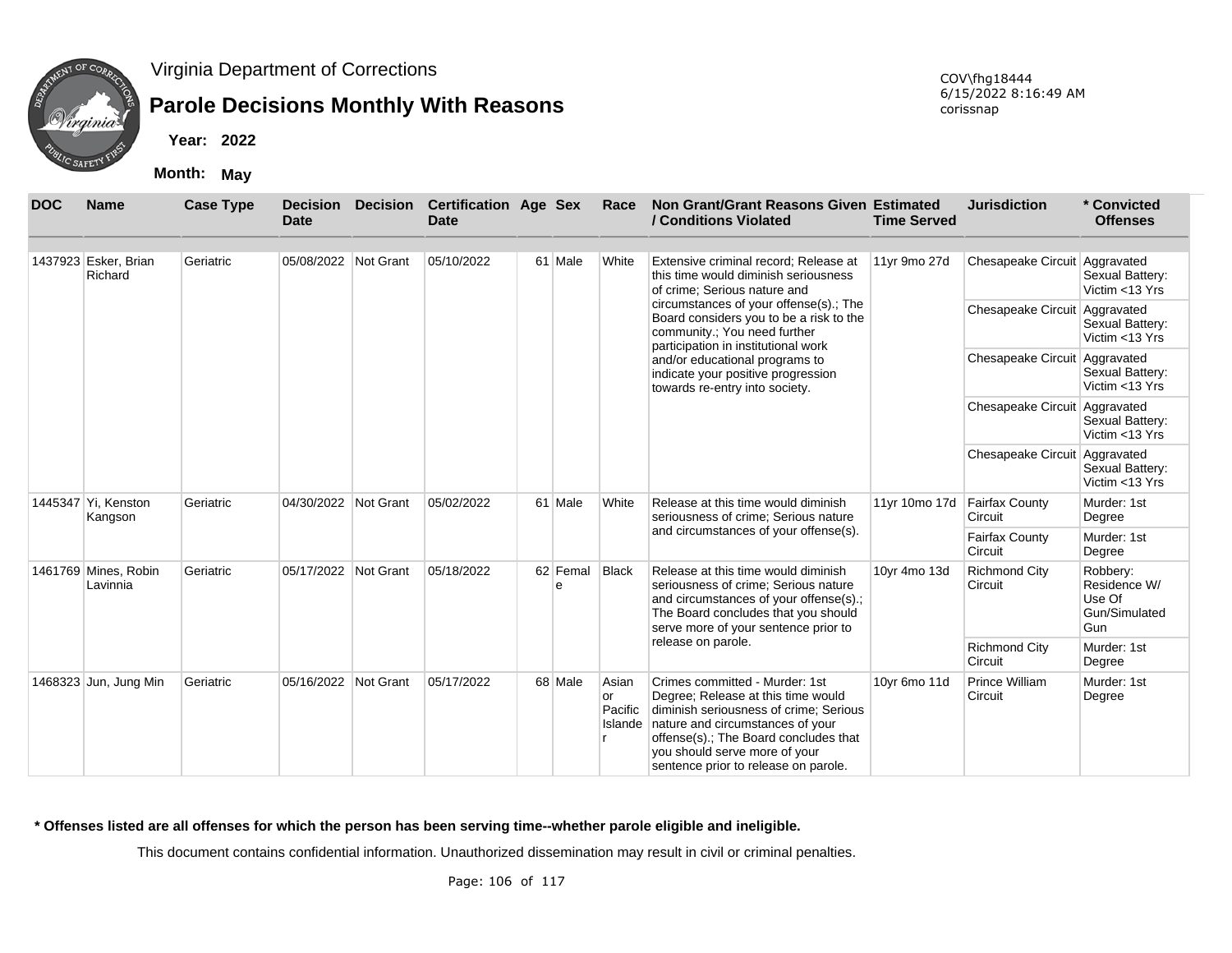

## **Parole Decisions Monthly With Reasons**

**Year: 2022**

**Month: May**

| <b>DOC</b> | <b>Name</b>                        | <b>Case Type</b> | <b>Decision</b><br><b>Date</b> | <b>Decision</b> | <b>Certification Age Sex</b><br><b>Date</b> |         | Race  | Non Grant/Grant Reasons Given Estimated<br>/ Conditions Violated                                            | <b>Time Served</b> | <b>Jurisdiction</b>                      | * Convicted<br><b>Offenses</b>                                   |
|------------|------------------------------------|------------------|--------------------------------|-----------------|---------------------------------------------|---------|-------|-------------------------------------------------------------------------------------------------------------|--------------------|------------------------------------------|------------------------------------------------------------------|
|            |                                    |                  |                                |                 |                                             |         |       |                                                                                                             |                    |                                          |                                                                  |
|            | 1471861 Clark, John<br>Williams II | Dual Eligibility | 05/02/2022 Not Grant           |                 | 05/03/2022                                  | 76 Male | White | History of substance abuse.; Release<br>at this time would diminish<br>seriousness of crime; Serious nature | 9yr 7mo 29d        | Waynesboro Circuit Aggravated            | Sexual Battery:<br>Victim <13 Yrs                                |
|            |                                    |                  |                                |                 |                                             |         |       | and circumstances of your offense(s).                                                                       |                    | Waynesboro Circuit Sodomy: Victim        | $<$ 13 Yrs                                                       |
|            |                                    |                  |                                |                 |                                             |         |       |                                                                                                             |                    | Waynesboro Circuit Sodomy: Victim        | $<$ 13 Yrs                                                       |
|            |                                    |                  |                                |                 |                                             |         |       |                                                                                                             |                    | Waynesboro Circuit   Indecent Liberties: | With Child-<br>Custodian                                         |
|            |                                    |                  |                                |                 |                                             |         |       |                                                                                                             |                    | Waynesboro Circuit Aggravated            | Sexual Battery:<br>Victim <13 Yrs                                |
|            |                                    |                  |                                |                 |                                             |         |       |                                                                                                             |                    | Waynesboro Circuit Indecent Liberties:   | With Child-<br>Custodian                                         |
|            | 1502084 Grandy, Robert<br>George   | Geriatric        | 05/17/2022                     | Not Grant       | 05/18/2022                                  | 73 Male | White | No Interest in Parole                                                                                       | 8yr 6mo 13d        | <b>Chesterfield Circuit</b>              | Indecent Liberties:<br>W/Child By<br>Parent/Etc                  |
|            |                                    |                  |                                |                 |                                             |         |       |                                                                                                             |                    | <b>Chesterfield Circuit</b>              | Indecent Liberties:<br>W/Child By<br>Parent/Etc                  |
|            |                                    |                  |                                |                 |                                             |         |       |                                                                                                             |                    | <b>Chesterfield Circuit</b>              | Aggravated<br>Sexual<br>Battery:Parent/Etc<br><b>W/Chld13-17</b> |
|            |                                    |                  |                                |                 |                                             |         |       |                                                                                                             |                    | <b>Chesterfield Circuit</b>              | Aggravated<br>Sexual<br>Battery:Parent/Etc<br>W/Chld13-17        |

**\* Offenses listed are all offenses for which the person has been serving time--whether parole eligible and ineligible.**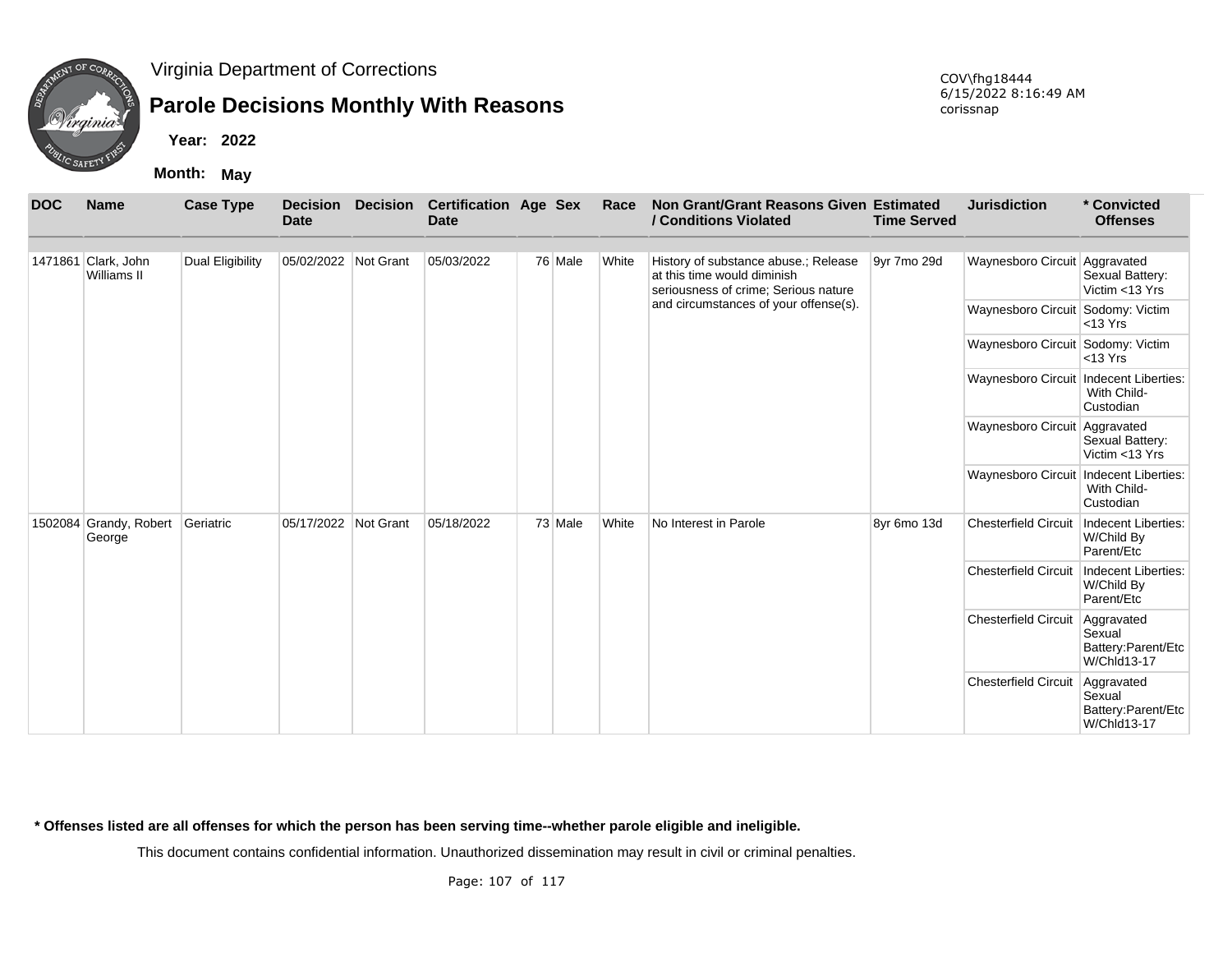

# **Parole Decisions Monthly With Reasons**

**Year: 2022**

**Month: May**

| <b>DOC</b> | <b>Name</b>                   | <b>Case Type</b> | <b>Decision</b><br><b>Date</b> | <b>Decision</b> | <b>Certification Age Sex</b><br><b>Date</b> |         | Race  | Non Grant/Grant Reasons Given Estimated<br>/ Conditions Violated                                                                                              | <b>Time Served</b> | <b>Jurisdiction</b>     | * Convicted<br><b>Offenses</b>                                             |
|------------|-------------------------------|------------------|--------------------------------|-----------------|---------------------------------------------|---------|-------|---------------------------------------------------------------------------------------------------------------------------------------------------------------|--------------------|-------------------------|----------------------------------------------------------------------------|
|            | 1587670 Cash, Paul            | Geriatric        | 05/04/2022 Not Grant           |                 | 05/05/2022                                  | 65 Male | White | Release at this time would diminish                                                                                                                           | 5yr 7mo 7d         | <b>Hampton Circuit</b>  | Weapon/Ammo:                                                               |
|            | Edward                        |                  |                                |                 |                                             |         |       | seriousness of crime; You need further<br>participation in institutional work                                                                                 |                    |                         | Possess By Felon<br>(Not Firearm)                                          |
|            |                               |                  |                                |                 |                                             |         |       | and/or educational programs to<br>indicate your positive progression<br>towards re-entry into society.                                                        |                    | <b>Hampton Circuit</b>  | Arson: Dwelling<br>Usually Occupied                                        |
|            |                               |                  |                                |                 |                                             |         |       |                                                                                                                                                               |                    | <b>Hampton Circuit</b>  | Assault: Malicious<br>Injury To Law<br>Enf/Fire/Emerg                      |
|            |                               |                  |                                |                 |                                             |         |       |                                                                                                                                                               |                    | <b>Hampton Circuit</b>  | Assault: On Law<br>Enf/Judge/DOC/Fi<br>re/Emerg Person                     |
|            |                               |                  |                                |                 |                                             |         |       |                                                                                                                                                               |                    | <b>Hampton Circuit</b>  | Carjacking                                                                 |
|            |                               |                  |                                |                 |                                             |         |       |                                                                                                                                                               |                    | Hampton GDC             | (Local Ordinance)<br>Monument:<br>Intentional<br>Damage, Value <<br>\$1000 |
|            | 1612556 Ours, Luther<br>Issac | Geriatric        | 05/26/2022 Not Grant           |                 | 05/27/2022                                  | 81 Male | White | Release at this time would diminish<br>seriousness of crime; Serious nature<br>and circumstances of your offense(s).;<br>The Board considers you to be a risk | 8yr 1mo 25d        | <b>Fauquier Circuit</b> | Sexual<br>Intercourse:<br>Incest W/ Child 13<br>$-17Y$                     |
|            |                               |                  |                                |                 |                                             |         |       | to the community.                                                                                                                                             |                    | <b>Fauquier Circuit</b> | Sexual<br>Intercourse:<br>Incest W/ Child 13<br>$-17Y$                     |
|            |                               |                  |                                |                 |                                             |         |       |                                                                                                                                                               |                    | <b>Fauquier Circuit</b> | Rape: Intercourse<br>By<br>Force/Threat/Intim<br>idation                   |
|            |                               |                  |                                |                 |                                             |         |       |                                                                                                                                                               |                    | <b>Fauquier Circuit</b> | Rape: Intercourse<br>By<br>Force/Threat/Intim<br>idation                   |

**\* Offenses listed are all offenses for which the person has been serving time--whether parole eligible and ineligible.**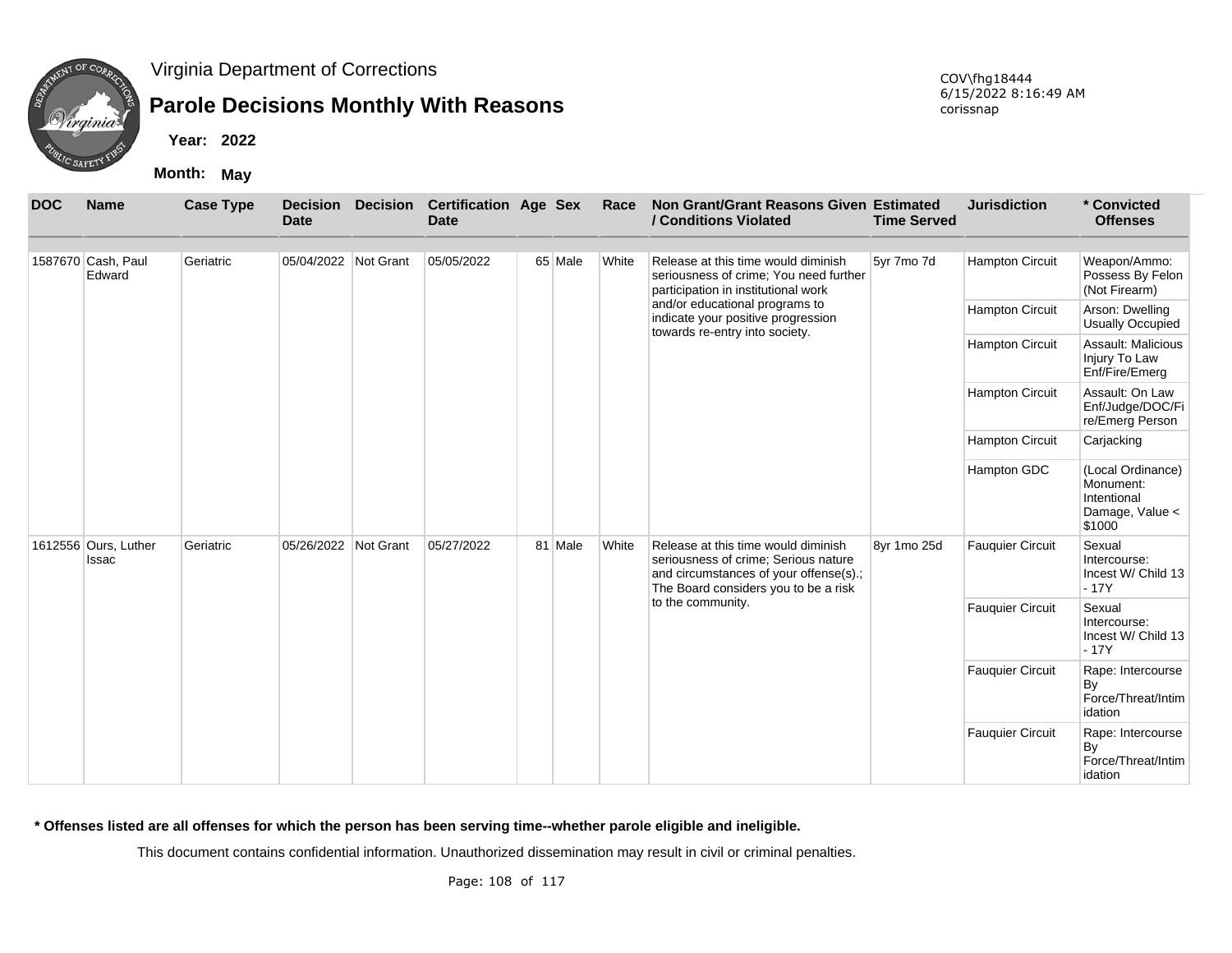

# **Parole Decisions Monthly With Reasons**

**Year: 2022**

**Month: May**

| <b>DOC</b> | <b>Name</b>                             | <b>Case Type</b> | <b>Decision</b><br><b>Date</b> | <b>Decision</b> | <b>Certification Age Sex</b><br><b>Date</b> |               | Race         | Non Grant/Grant Reasons Given Estimated<br>/ Conditions Violated                                                                                              | <b>Time Served</b> | <b>Jurisdiction</b>                    | * Convicted<br><b>Offenses</b>                            |
|------------|-----------------------------------------|------------------|--------------------------------|-----------------|---------------------------------------------|---------------|--------------|---------------------------------------------------------------------------------------------------------------------------------------------------------------|--------------------|----------------------------------------|-----------------------------------------------------------|
|            |                                         |                  |                                |                 |                                             |               |              |                                                                                                                                                               |                    |                                        |                                                           |
|            | 1612556 Ours, Luther<br>Issac           | Geriatric        | 05/26/2022 Not Grant           |                 | 05/27/2022                                  | 81 Male       | White        | Release at this time would diminish<br>seriousness of crime; Serious nature<br>and circumstances of your offense(s).;<br>The Board considers you to be a risk | 8yr 1mo 25d        | <b>Fauquier Circuit</b>                | Aggravated<br>Sexual<br>Battery:Parent/Etc<br>W/Chld13-17 |
|            |                                         |                  |                                |                 |                                             |               |              | to the community.                                                                                                                                             |                    | <b>Fauquier Circuit</b>                | Aggravated<br>Sexual Battery:<br>Victim <13 Yrs           |
|            |                                         |                  |                                |                 |                                             |               |              |                                                                                                                                                               |                    | <b>Fauquier Circuit</b>                | Sexual<br>Intercourse:<br>Incest W/ Child 13<br>$-17Y$    |
|            |                                         |                  |                                |                 |                                             |               |              |                                                                                                                                                               |                    | <b>Fauquier Circuit</b>                | Rape: Intercourse<br>By<br>Force/Threat/Intim<br>idation  |
|            | 1627002 Amyotte, Jay<br><b>Bradford</b> | Geriatric        | 05/16/2022                     | Not Grant       | 05/17/2022                                  | 67 Male       | White        | Release at this time would diminish<br>seriousness of crime; Serious nature<br>and circumstances of your offense(s).;                                         | 8vr 0mo 0d         | <b>Norfolk Circuit</b>                 | Indecent Liberties:<br>W/Child By<br>Parent/Etc           |
|            |                                         |                  |                                |                 |                                             |               |              | The Board considers you to be a risk<br>to the community.                                                                                                     |                    | Norfolk Circuit                        | Indecent Liberties:<br>W/Child By<br>Parent/Etc           |
|            |                                         |                  |                                |                 |                                             |               |              |                                                                                                                                                               |                    | Norfolk Circuit                        | Aggravated<br>Sexual Battery:<br>Victim <13 Yrs           |
|            |                                         |                  |                                |                 |                                             |               |              |                                                                                                                                                               |                    | Norfolk Circuit                        | Aggravated<br>Sexual Battery:<br>Victim <13 Yrs           |
|            | 1737624 Coleman, Joyce Geriatric<br>Ann |                  | 05/12/2022                     | Not Grant       | 05/13/2022                                  | 68 Femal<br>e | <b>Black</b> | Release at this time would diminish<br>seriousness of crime; Serious nature<br>and circumstances of your offense(s).                                          | 6yr 11mo 6d        | <b>Charlotte Circuit</b>               | Murder: 2nd<br>Degree                                     |
|            | 1767527 Bohen, John<br>McGee            | Geriatric        | 05/09/2022 Not Grant           |                 | 05/11/2022                                  | 65 Male       | White        | No Interest in Parole                                                                                                                                         | 6yr 7mo 16d        | Shenandoah Circuit Indecent Liberties: | W/Child <15Y                                              |
|            |                                         |                  |                                |                 |                                             |               |              |                                                                                                                                                               |                    | Shenandoah Circuit Indecent Liberties: | W/Child <15Y                                              |

**\* Offenses listed are all offenses for which the person has been serving time--whether parole eligible and ineligible.**

This document contains confidential information. Unauthorized dissemination may result in civil or criminal penalties.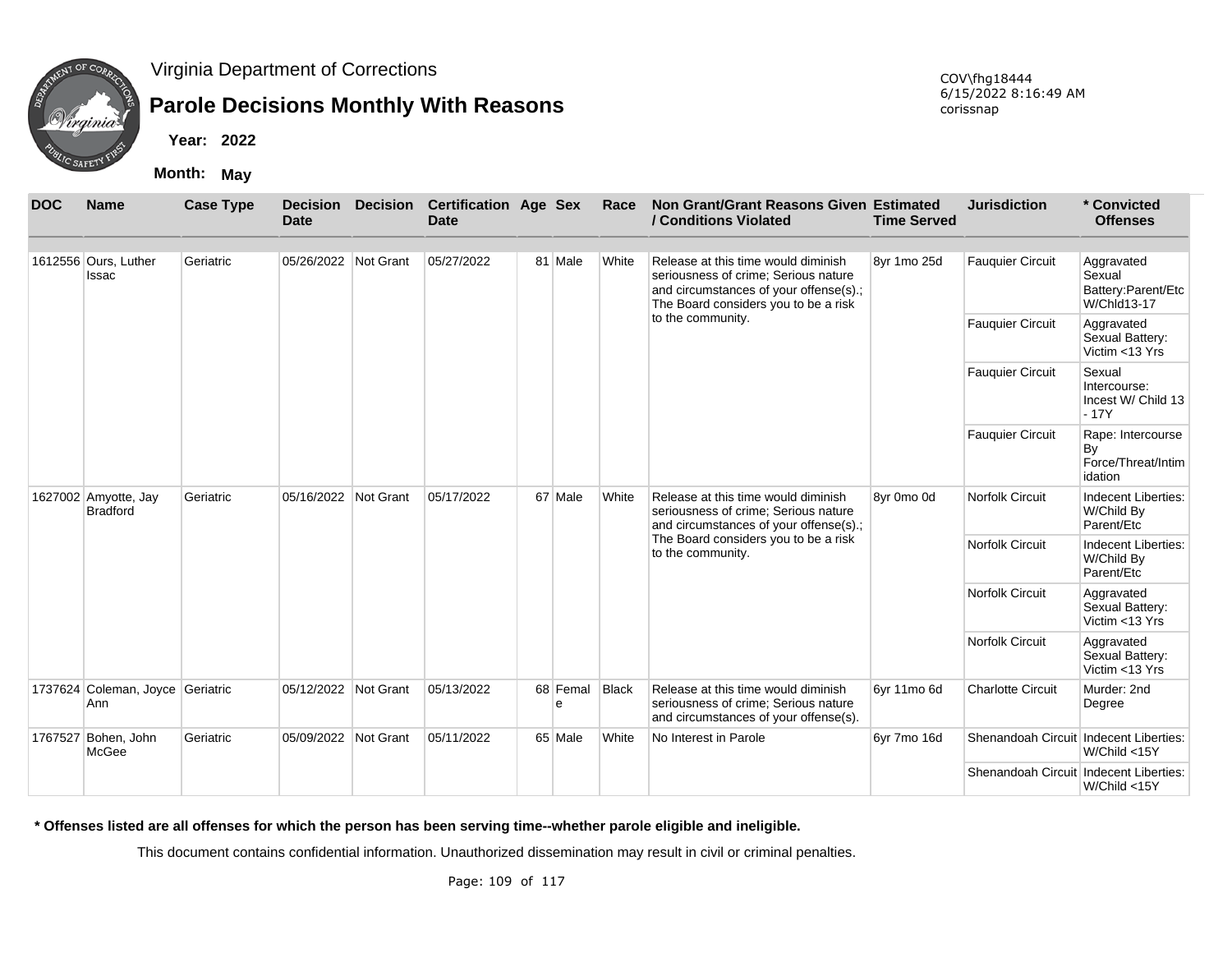

# **Parole Decisions Monthly With Reasons**

**Year: 2022**

**Month: May**

| <b>DOC</b> | <b>Name</b>                    | <b>Case Type</b>        | <b>Date</b>          | <b>Decision Decision</b> | <b>Certification Age Sex</b><br><b>Date</b> |         | Race         | Non Grant/Grant Reasons Given Estimated<br>/ Conditions Violated                                                                                           | <b>Time Served</b> | <b>Jurisdiction</b>                              | * Convicted<br><b>Offenses</b>                                   |
|------------|--------------------------------|-------------------------|----------------------|--------------------------|---------------------------------------------|---------|--------------|------------------------------------------------------------------------------------------------------------------------------------------------------------|--------------------|--------------------------------------------------|------------------------------------------------------------------|
|            | 1767527 Bohen, John<br>McGee   | Geriatric               | 05/09/2022 Not Grant |                          | 05/11/2022                                  | 65 Male | White        | No Interest in Parole                                                                                                                                      | 6yr 7mo 16d        | Shenandoah Circuit Indecent Liberties:           | W/ Child $<$ 14y                                                 |
|            |                                |                         |                      |                          |                                             |         |              |                                                                                                                                                            |                    | Shenandoah Circuit Aggravated                    | Sexual Battery:<br>Victim <13 Yrs                                |
|            |                                |                         |                      |                          |                                             |         |              |                                                                                                                                                            |                    | Shenandoah Circuit Aggravated                    | Sexual Battery:<br>Victim <13 Yrs                                |
|            |                                |                         |                      |                          |                                             |         |              |                                                                                                                                                            |                    | Shenandoah Circuit Aggravated                    | Sexual Battery:<br>Victim <13 Yrs                                |
|            | 1886036 Lumsden,<br>Ronald Lee | Geriatric               | 05/24/2022 Not Grant |                          | 05/25/2022                                  | 69 Male | White        | Release at this time would diminish<br>seriousness of crime; Serious nature                                                                                | 5yr 2mo 6d         | <b>Bedford Circuit</b>                           | <b>Violate Protective</b><br>Order - Injury                      |
|            |                                |                         |                      |                          |                                             |         |              | and circumstances of your offense(s).;<br>The Board concludes that you should<br>serve more of your sentence prior to<br>release on parole.                |                    | <b>Bedford Circuit</b><br><b>Bedford Circuit</b> | Firearm: Use In<br>Commission Of<br>Felony, 1st Off              |
|            |                                |                         |                      |                          |                                             |         |              |                                                                                                                                                            |                    |                                                  | Assault:<br>Malicious, Victim<br>Severely Injured                |
|            | 2059558 Gay, Dalonta<br>De'Jon | Discretionary<br>Parole | 05/26/2022 Not Grant |                          | 05/26/2022                                  | 22 Male | <b>Black</b> | Release at this time would diminish<br>seriousness of crime; Serious nature<br>and circumstances of your offense(s).;<br>You need further participation in | 2yr 4mo 19d        | Prince William<br>Circuit                        | Robbery:<br><b>Business W/ Use</b><br>Of Gun Or<br>Simulated Gun |
|            |                                |                         |                      |                          |                                             |         |              | institutional work and/or educational<br>programs to indicate your positive<br>progression towards re-entry into<br>society.                               |                    | Prince William<br>Circuit                        | Robbery:<br><b>Business W/ Use</b><br>Of Gun Or<br>Simulated Gun |
|            |                                |                         |                      |                          |                                             |         |              |                                                                                                                                                            |                    | Prince William<br>Circuit                        | Robbery:<br><b>Business W/ Use</b><br>Of Gun Or<br>Simulated Gun |

**\* Offenses listed are all offenses for which the person has been serving time--whether parole eligible and ineligible.**

This document contains confidential information. Unauthorized dissemination may result in civil or criminal penalties.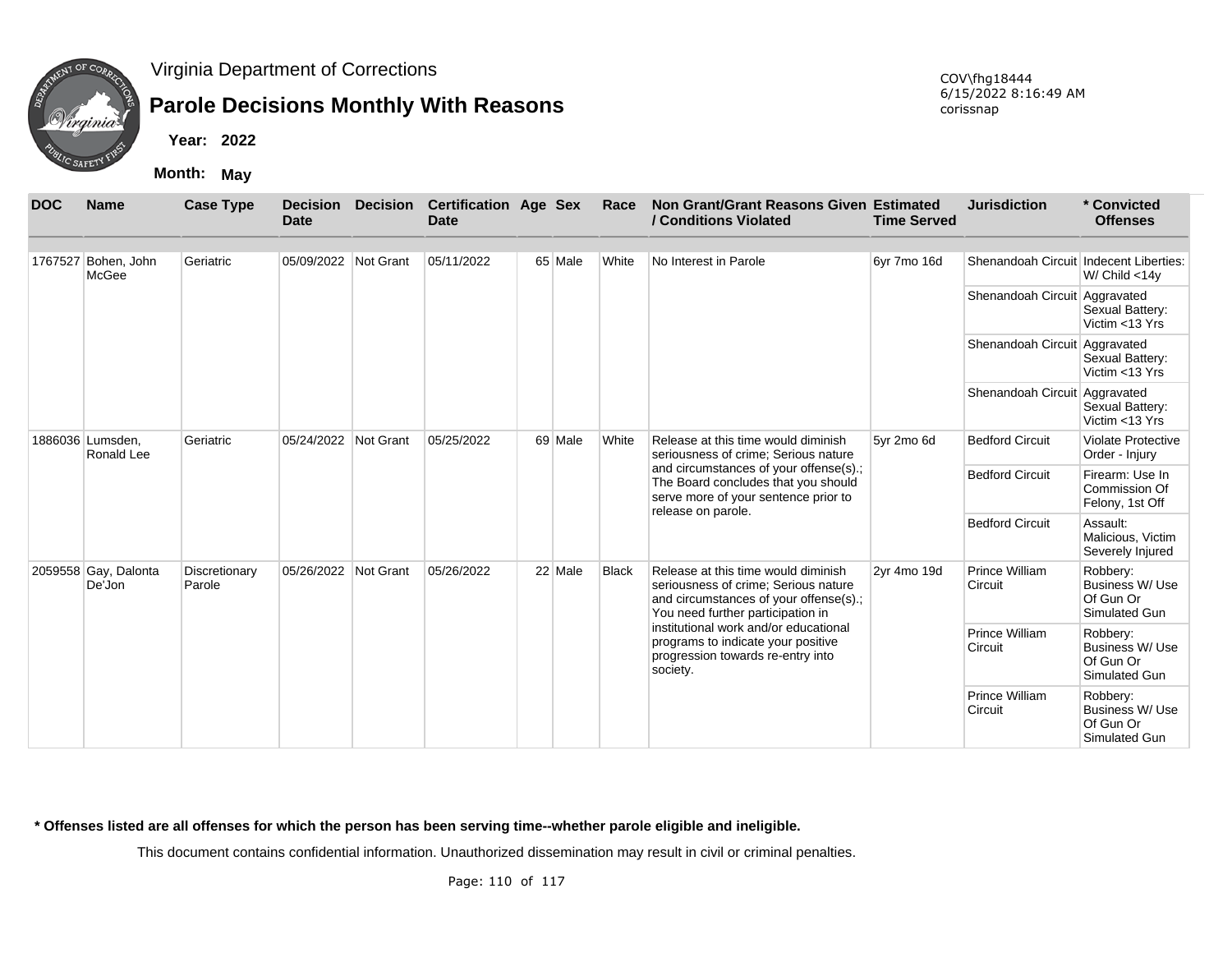

# **Parole Decisions Monthly With Reasons**

**Year: 2022**

**Month: May**

| <b>DOC</b> | <b>Name</b>                              | <b>Case Type</b>        | <b>Date</b>          |        | Decision Decision Certification Age Sex<br><b>Date</b> |         | Race         | Non Grant/Grant Reasons Given Estimated<br>/ Conditions Violated                                                                                                                                                                                                                    | <b>Time Served</b> | <b>Jurisdiction</b>           | * Convicted<br><b>Offenses</b>                            |
|------------|------------------------------------------|-------------------------|----------------------|--------|--------------------------------------------------------|---------|--------------|-------------------------------------------------------------------------------------------------------------------------------------------------------------------------------------------------------------------------------------------------------------------------------------|--------------------|-------------------------------|-----------------------------------------------------------|
|            | 2059558 Gay, Dalonta<br>De'Jon           | Discretionary<br>Parole | 05/26/2022 Not Grant |        | 05/26/2022                                             | 22 Male | <b>Black</b> | Release at this time would diminish<br>seriousness of crime; Serious nature<br>and circumstances of your offense(s).;<br>You need further participation in institu                                                                                                                  | 2yr 4mo 19d        | Prince William<br>Circuit     | Robbery:<br>Business W/ Use<br>Of Gun Or<br>Simulated Gun |
|            | 2068228 Sandidge,<br>Nicholas<br>William | Discretionary<br>Parole | 05/19/2022 Not Grant |        | 05/20/2022                                             | 20 Male | White        | Considering your offense and your<br>institutional records, the Board<br>concludes that you should serve more<br>of your sentence before being<br>paroled.; Release at this time would<br>diminish seriousness of crime; Serious<br>nature and circumstances of your<br>offense(s). | 1yr 5mo 11d        | Spotsylvania Circuit Robbery: | Residence                                                 |
|            | 1017051 Robertson,<br><b>Martin Eric</b> | Violation<br>Hearing    | 05/23/2022 Revoke    |        | 05/24/2022                                             | 48 Male | <b>Black</b> | : 06. I will follow the Probation and<br>Parole Officer's instructions and will be<br>truthful, cooperative, and report as<br>instructed.                                                                                                                                           |                    |                               |                                                           |
|            | 1038439 Harrell, Duke<br>Adam            | Violation<br>Hearing    | 05/12/2022           | Revoke | 05/13/2022                                             | 54 Male | <b>Black</b> | 06. I will follow the Probation and<br>Parole Officer's instructions and will be<br>truthful, cooperative, and report as<br>instructed.; 08. I will not unlawfully<br>use, possess or distribute controlled<br>substances or related paraphernalia.                                 |                    |                               |                                                           |

**\* Offenses listed are all offenses for which the person has been serving time--whether parole eligible and ineligible.**

This document contains confidential information. Unauthorized dissemination may result in civil or criminal penalties.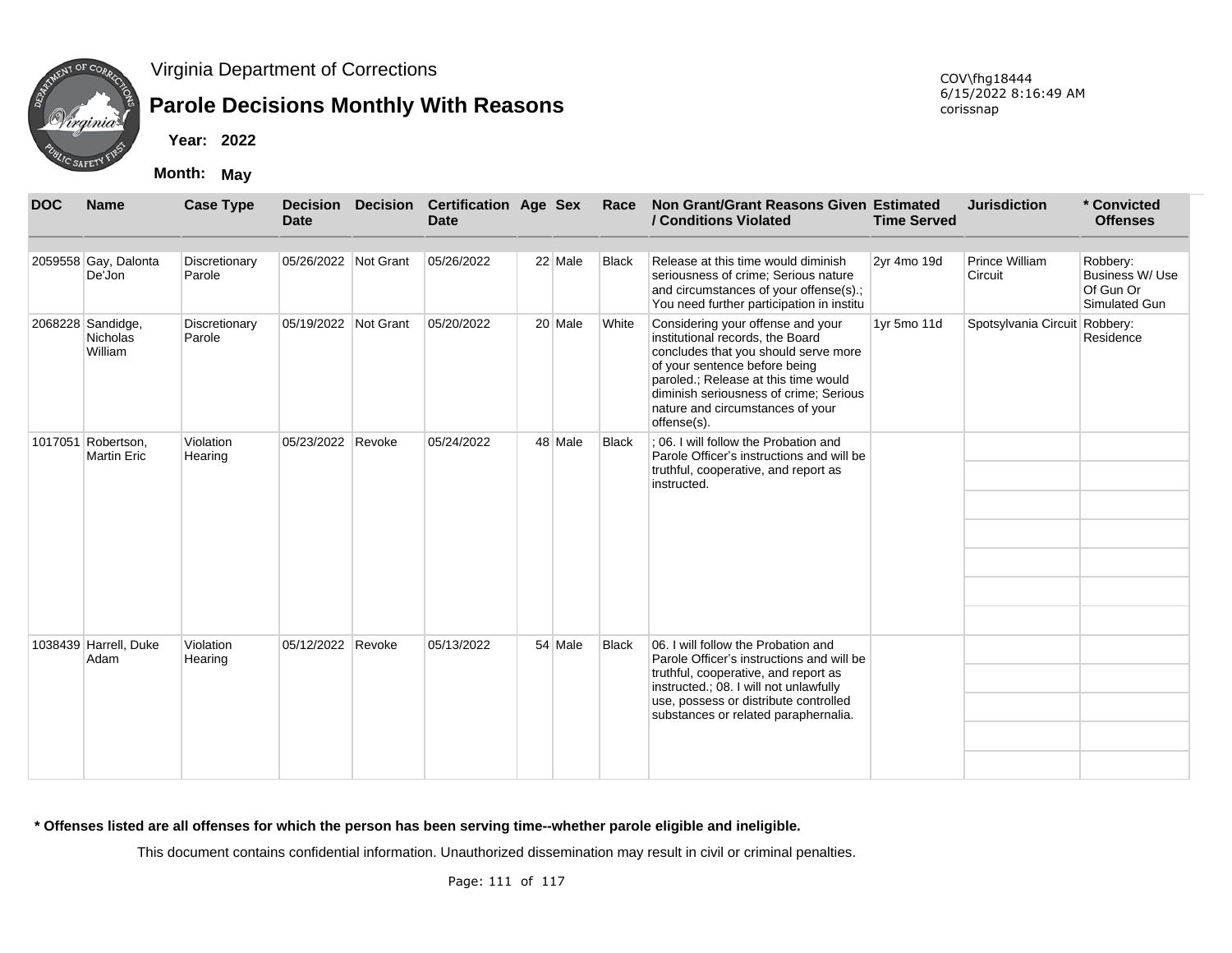

### **Parole Decisions Monthly With Reasons**

**Year: 2022**

**Month: May**

| <b>DOC</b> | <b>Name</b>                              | <b>Case Type</b> | <b>Decision</b><br><b>Date</b> | Decision Certification Age Sex<br><b>Date</b> |         | Race  | Non Grant/Grant Reasons Given Estimated<br>/ Conditions Violated                                                                                                                                                                                                                                                                                                                                    | <b>Time Served</b> | <b>Jurisdiction</b> | * Convicted<br><b>Offenses</b> |
|------------|------------------------------------------|------------------|--------------------------------|-----------------------------------------------|---------|-------|-----------------------------------------------------------------------------------------------------------------------------------------------------------------------------------------------------------------------------------------------------------------------------------------------------------------------------------------------------------------------------------------------------|--------------------|---------------------|--------------------------------|
|            | 1051037 Simpkins, David Violation<br>Lee | Hearing          | 05/05/2022 Revoke              | 05/06/2022                                    | 60 Male | White | 01. I will obey all Federal, State and<br>local laws and ordinances.; 09. I will<br>not use, own, possess, transport or<br>carry a firearm.; 10. I will not change<br>my residence without the permission<br>of the Probation and Parole Officer. I<br>will not leave the State of Virginia or<br>travel outside of a designated area<br>without permission of the Probation<br>and Parole Officer. |                    |                     |                                |

**\* Offenses listed are all offenses for which the person has been serving time--whether parole eligible and ineligible.**

This document contains confidential information. Unauthorized dissemination may result in civil or criminal penalties.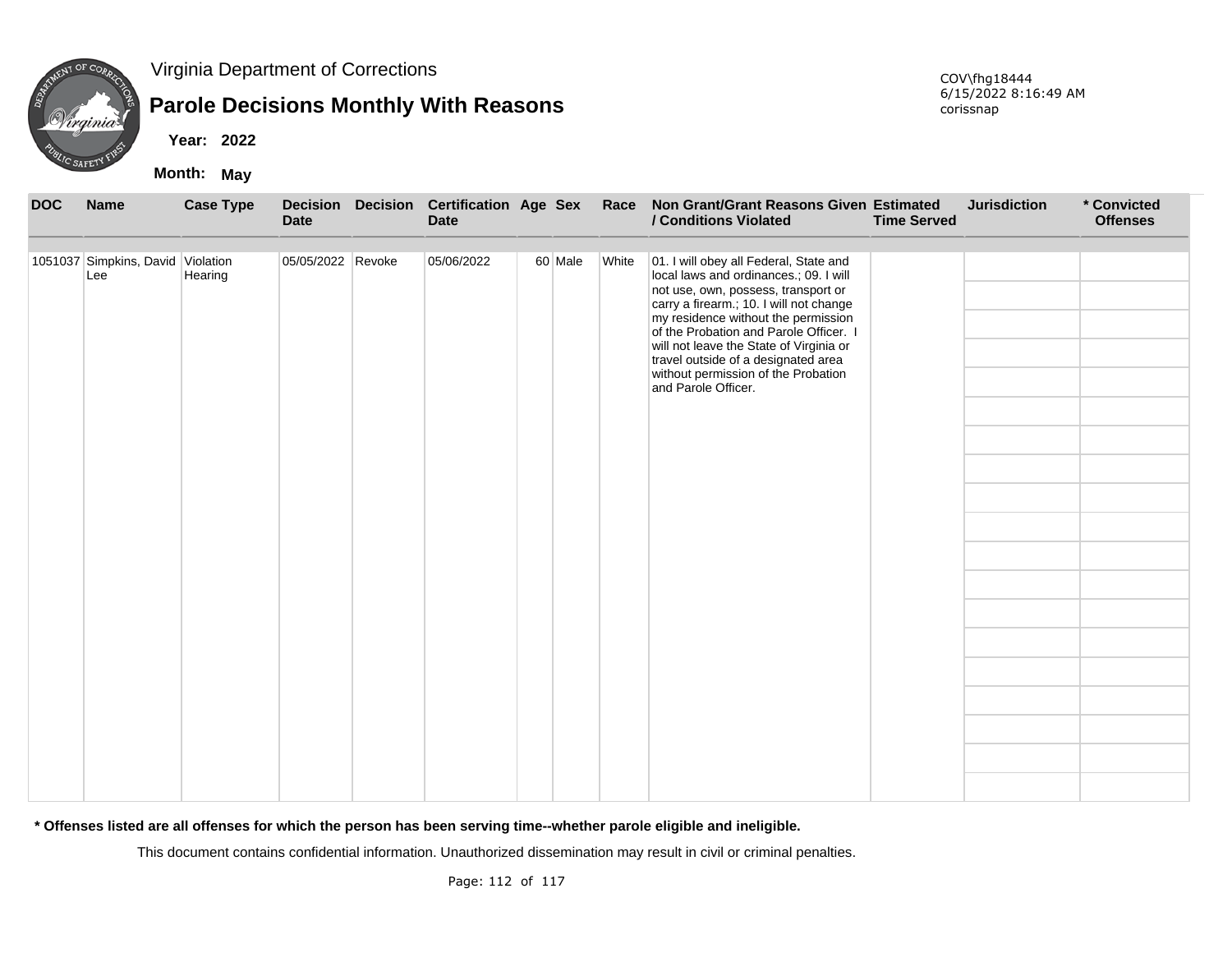

# **Parole Decisions Monthly With Reasons**

**Year: 2022**

**Month: May**

| <b>DOC</b> | <b>Name</b>                              | <b>Case Type</b> | <b>Decision</b><br><b>Date</b> | Decision Certification Age Sex<br><b>Date</b> |         | Race  | Non Grant/Grant Reasons Given Estimated<br>/ Conditions Violated                                                                                                                                                                                                                                                                                                                                    | <b>Time Served</b> | <b>Jurisdiction</b> | * Convicted<br><b>Offenses</b> |
|------------|------------------------------------------|------------------|--------------------------------|-----------------------------------------------|---------|-------|-----------------------------------------------------------------------------------------------------------------------------------------------------------------------------------------------------------------------------------------------------------------------------------------------------------------------------------------------------------------------------------------------------|--------------------|---------------------|--------------------------------|
|            | 1051037 Simpkins, David Violation<br>Lee | Hearing          | 05/05/2022 Revoke              | 05/06/2022                                    | 60 Male | White | 01. I will obey all Federal, State and<br>local laws and ordinances.; 09. I will<br>not use, own, possess, transport or<br>carry a firearm.; 10. I will not change<br>my residence without the permission<br>of the Probation and Parole Officer. I<br>will not leave the State of Virginia or<br>travel outside of a designated area<br>without permission of the Probation<br>and Parole Officer. |                    |                     |                                |

**\* Offenses listed are all offenses for which the person has been serving time--whether parole eligible and ineligible.**

This document contains confidential information. Unauthorized dissemination may result in civil or criminal penalties.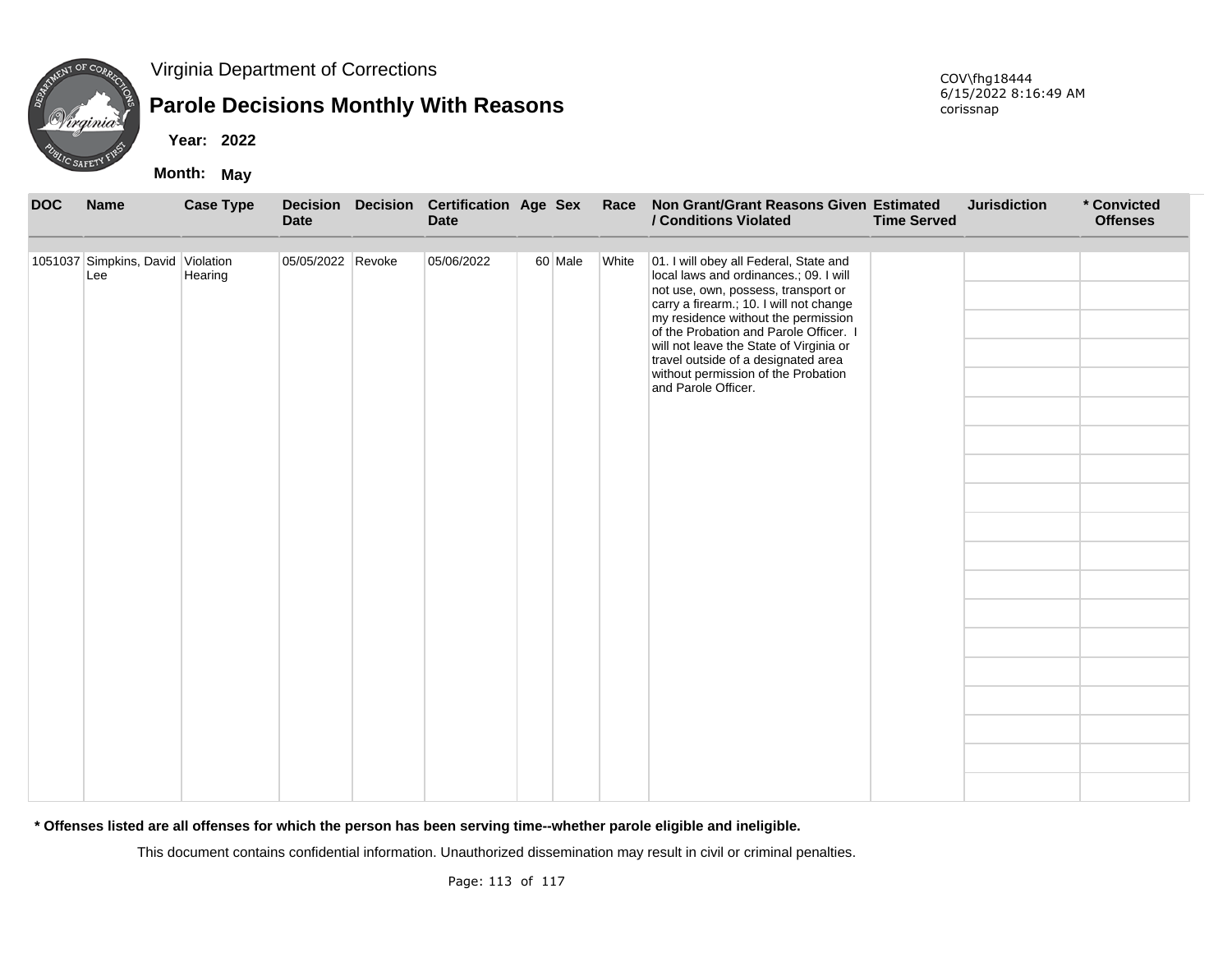

# **Parole Decisions Monthly With Reasons**

**Year: 2022**

**Month: May**

| <b>DOC</b> | <b>Name</b>                              | <b>Case Type</b>     | <b>Decision</b><br><b>Date</b> | Decision Certification Age Sex<br><b>Date</b> |         | Race  | Non Grant/Grant Reasons Given Estimated<br>/ Conditions Violated                                                                                                                                                                                                                                                                          | <b>Time Served</b> | <b>Jurisdiction</b> | * Convicted<br><b>Offenses</b> |
|------------|------------------------------------------|----------------------|--------------------------------|-----------------------------------------------|---------|-------|-------------------------------------------------------------------------------------------------------------------------------------------------------------------------------------------------------------------------------------------------------------------------------------------------------------------------------------------|--------------------|---------------------|--------------------------------|
|            | 1051037 Simpkins, David Violation<br>Lee | Hearing              | 05/05/2022 Revoke              | 05/06/2022                                    | 60 Male | White | 01. I will obey all Federal, State and<br>local laws and ordinances.; 09. I will<br>not use, own, possess, transport or<br>carry a firearm.; 10. I will not change<br>my residence without the permission<br>of the Probation and Parole Officer. I<br>will not leave the State of Virginia or<br>travel outside of a designated area wit |                    |                     |                                |
|            | 1060326 Sowers, Donald<br>Wayne Jr.      | Violation<br>Hearing | 05/11/2022 Revoke              | 05/12/2022                                    | 54 Male | White | 01. I will obey all Federal, State and<br>local laws and ordinances.                                                                                                                                                                                                                                                                      |                    |                     |                                |

**\* Offenses listed are all offenses for which the person has been serving time--whether parole eligible and ineligible.**

This document contains confidential information. Unauthorized dissemination may result in civil or criminal penalties.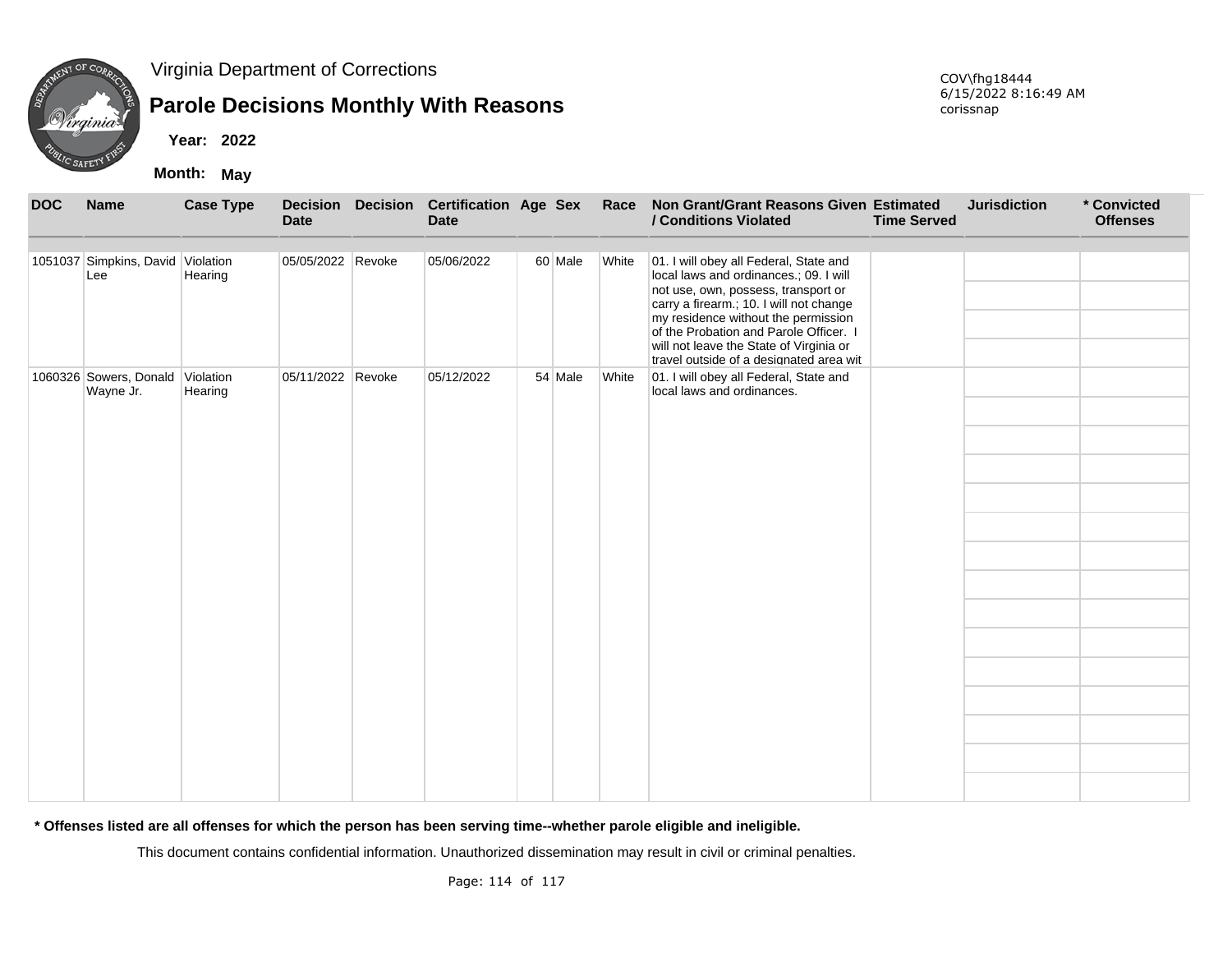

# **Parole Decisions Monthly With Reasons**

**Year: 2022**

**Month: May**

| <b>DOC</b> | <b>Name</b>                       | <b>Case Type</b>     | <b>Decision</b><br><b>Date</b> |        | Decision Certification Age Sex<br>Date |         | Race         | Non Grant/Grant Reasons Given Estimated<br>/ Conditions Violated                                                                                                                                                             | <b>Time Served</b> | <b>Jurisdiction</b> | * Convicted<br><b>Offenses</b> |
|------------|-----------------------------------|----------------------|--------------------------------|--------|----------------------------------------|---------|--------------|------------------------------------------------------------------------------------------------------------------------------------------------------------------------------------------------------------------------------|--------------------|---------------------|--------------------------------|
|            |                                   |                      |                                |        |                                        |         |              |                                                                                                                                                                                                                              |                    |                     |                                |
| 1060326    | Sowers, Donald<br>Wayne Jr.       | Violation<br>Hearing | 05/11/2022 Revoke              |        | 05/12/2022                             | 54 Male | White        | 01. I will obey all Federal, State and<br>local laws and ordinances.                                                                                                                                                         |                    |                     |                                |
|            |                                   |                      |                                |        |                                        |         |              |                                                                                                                                                                                                                              |                    |                     |                                |
|            |                                   |                      |                                |        |                                        |         |              |                                                                                                                                                                                                                              |                    |                     |                                |
|            |                                   |                      |                                |        |                                        |         |              |                                                                                                                                                                                                                              |                    |                     |                                |
|            |                                   |                      |                                |        |                                        |         |              |                                                                                                                                                                                                                              |                    |                     |                                |
|            |                                   |                      |                                |        |                                        |         |              |                                                                                                                                                                                                                              |                    |                     |                                |
|            | 1091183 Dubois, Antonio<br>Tyrone | Violation<br>Hearing | 05/09/2022 Revoke              |        | 05/10/2022                             | 55 Male | <b>Black</b> | ; 10. I will not change my residence<br>without the permission of the                                                                                                                                                        |                    |                     |                                |
|            |                                   |                      |                                |        |                                        |         |              | Probation and Parole Officer. I will not<br>leave the State of Virginia or travel                                                                                                                                            |                    |                     |                                |
|            |                                   |                      |                                |        |                                        |         |              | outside of a designated area without<br>permission of the Probation and                                                                                                                                                      |                    |                     |                                |
|            |                                   |                      |                                |        |                                        |         |              | Parole Officer.; 11. I will not abscond<br>from supervision. I understand I will be                                                                                                                                          |                    |                     |                                |
|            |                                   |                      |                                |        |                                        |         |              | considered an absconder when my<br>whereabouts are no longer known to<br>my supervising officer. I freely,<br>voluntarily and intelligently waive any<br>right I may have to extradition if<br>arrested outside of Virginia. |                    |                     |                                |
|            | 1101016 Naar, Willy Jr.           | Violation<br>Hearing | 05/08/2022                     | Revoke | 05/10/2022                             | 47 Male | <b>Black</b> | ; 01. I will obey all Federal, State and<br>local laws and ordinances.                                                                                                                                                       |                    |                     |                                |

**\* Offenses listed are all offenses for which the person has been serving time--whether parole eligible and ineligible.**

This document contains confidential information. Unauthorized dissemination may result in civil or criminal penalties.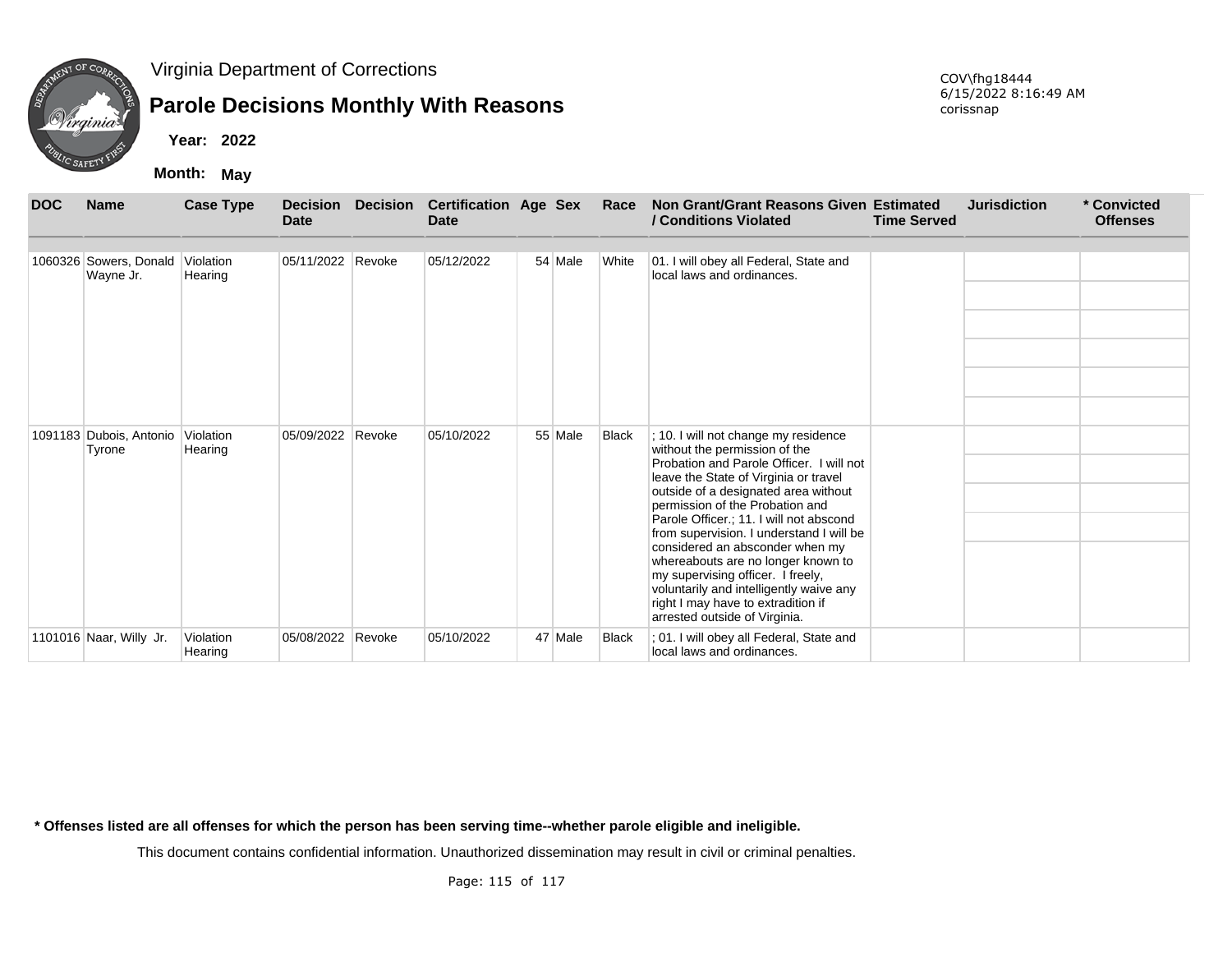

# **Parole Decisions Monthly With Reasons**

**Year: 2022**

**Month: May**

COV\fhg18444 6/15/2022 8:16:49 AM corissnap

| <b>DOC</b>      | <b>Name</b>                             | <b>Case Type</b>     | <b>Decision</b><br><b>Date</b> |        | Decision Certification Age Sex<br><b>Date</b> |               | Race         | Non Grant/Grant Reasons Given Estimated<br>/ Conditions Violated                                                                                                                                                                                                                                                                                                                                                                                                                                                                                             | <b>Time Served</b> | <b>Jurisdiction</b> | * Convicted<br><b>Offenses</b> |
|-----------------|-----------------------------------------|----------------------|--------------------------------|--------|-----------------------------------------------|---------------|--------------|--------------------------------------------------------------------------------------------------------------------------------------------------------------------------------------------------------------------------------------------------------------------------------------------------------------------------------------------------------------------------------------------------------------------------------------------------------------------------------------------------------------------------------------------------------------|--------------------|---------------------|--------------------------------|
|                 | 1102706 Bray, Jacob<br>Thomas           | Violation<br>Hearing | 04/30/2022                     | Revoke | 05/02/2022                                    | 61 Male       | Black        | : 06. I will follow the Probation and<br>Parole Officer's instructions and will be<br>truthful, cooperative, and report as<br>instructed.; 11. I will not abscond from<br>supervision. I understand I will be<br>considered an absconder when my<br>whereabouts are no longer known to<br>my supervising officer. I freely,<br>voluntarily and intelligently waive any<br>right I may have to extradition if<br>arrested outside of Virginia.                                                                                                                |                    |                     |                                |
| 1119904 Nesbit. | Reginald<br>Eugene                      | Violation<br>Hearing | 04/27/2022 Revoke              |        | 05/02/2022                                    | 58 Male       | <b>Black</b> | : 06. I will follow the Probation and<br>Parole Officer's instructions and will be<br>truthful, cooperative, and report as<br>instructed.; 08. I will not unlawfully<br>use, possess or distribute controlled<br>substances or related paraphernalia.                                                                                                                                                                                                                                                                                                        |                    |                     |                                |
|                 | 1139347 Collins Shifflett.<br>Gina Lynn | Violation<br>Hearing | 05/13/2022 Revoke              |        | 05/16/2022                                    | 44 Femal<br>e | <b>White</b> | 06. I will follow the Probation and<br>Parole Officer's instructions and will be<br>truthful, cooperative, and report as<br>instructed.; 08. I will not unlawfully<br>use, possess or distribute controlled<br>substances or related paraphernalia.                                                                                                                                                                                                                                                                                                          |                    |                     |                                |
|                 | 1147566 Brickhouse,<br>Cory Lamontri    | Violation<br>Hearing | 05/23/2022 Revoke              |        | 05/23/2022                                    | 47 Male       | <b>Black</b> | : 06. I will follow the Probation and<br>Parole Officer's instructions and will be<br>truthful, cooperative, and report as<br>instructed.; 08. I will not unlawfully<br>use, possess or distribute controlled<br>substances or related paraphernalia.;<br>11. I will not abscond from<br>supervision. I understand I will be<br>considered an absconder when my<br>whereabouts are no longer known to<br>my supervising officer. I freely,<br>voluntarily and intelligently waive any<br>right I may have to extradition if<br>arrested outside of Virginia. |                    |                     |                                |

**\* Offenses listed are all offenses for which the person has been serving time--whether parole eligible and ineligible.**

This document contains confidential information. Unauthorized dissemination may result in civil or criminal penalties.

Page: 116 of 117